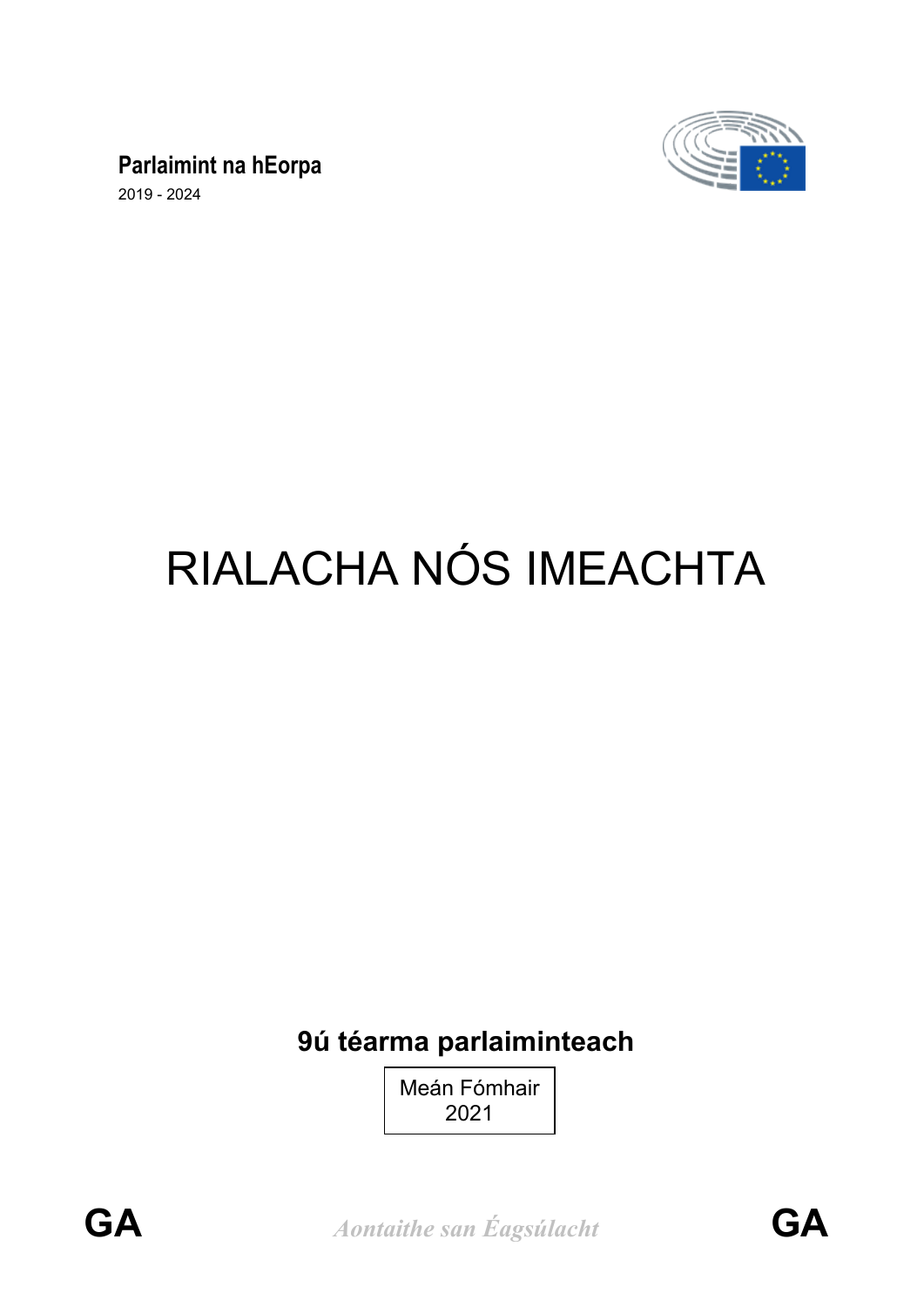#### **Nóta don léitheoir:**

I gcomhréir le cinntí na Parlaiminte maidir le húsáid a bhaint as teanga atá neodrach ó thaobh inscne de ina cuid doiciméad, tá oiriúnú déanta ar na Rialacha Nós Imeachta chun aird a thabhairt ar na treoirlínte ar an ábhar sin a d'fhormheas an Grúpa Ardleibhéil um Chomhionannas Inscne agus Éagsúlacht an 11 Aibreán 2018.

Déantar léirmhínithe ar na Rialacha (de bhun Riail 236) a chur in iúl i *gcló iodálach*.

Tá "Coimre de na príomhghníomhartha dlí a bhaineann leis na Rialacha Nós Imeachta" ar fáil ar láithreán gréasáin Pharlaimint na hEorpa, agus is féidir é a íoslódáil ó láithreán gréasáin Pharlaimint na hEorpa:

https://www.europarl.europa.eu/compendium/ga/contents.html.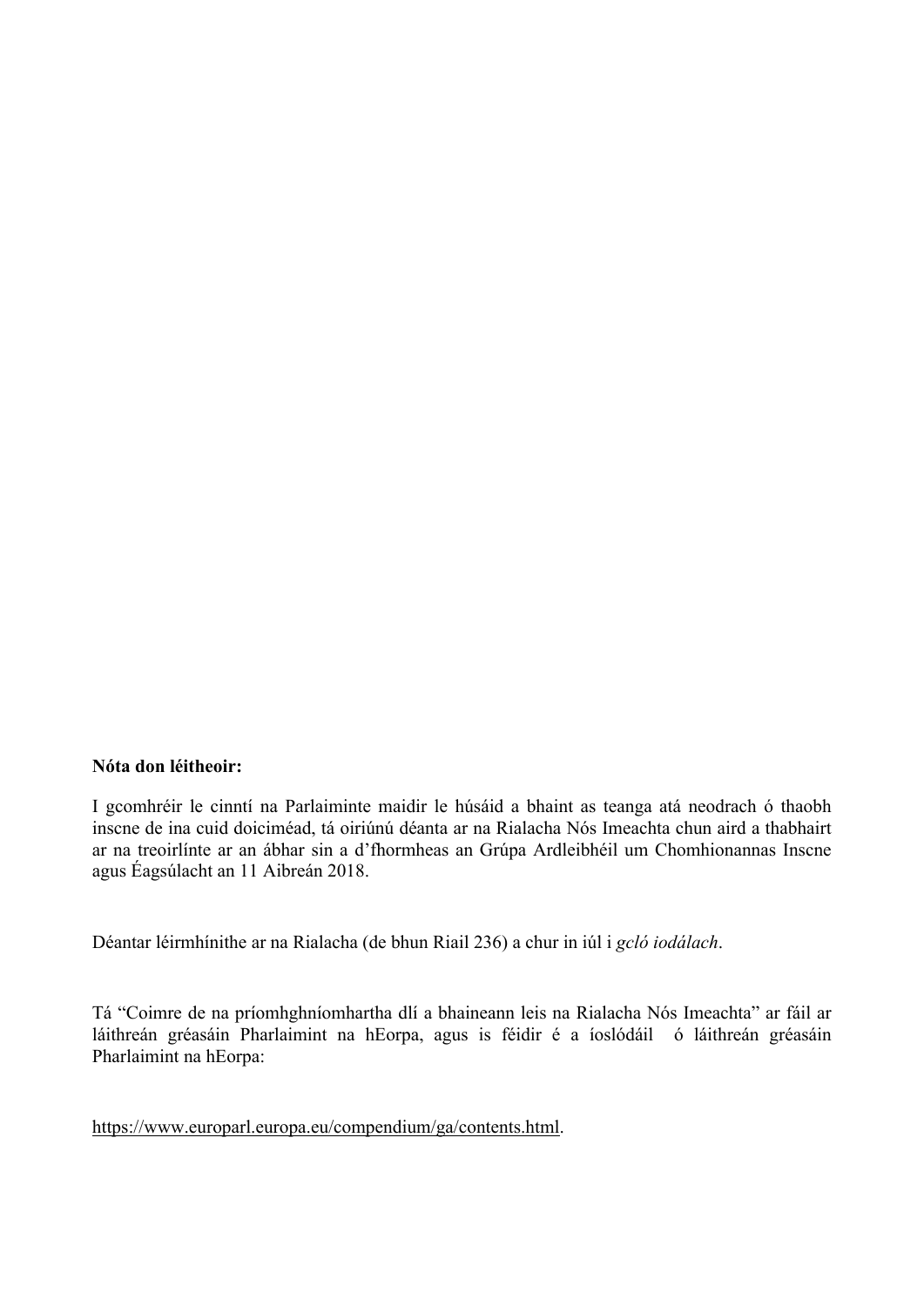# **CLÁR**

#### **TEIDEAL I [FEISIRÍ, COMHLACHTAÍ PARLAIMINTE AGUS GRÚPAÍ](#page-11-0)  [POLAITIÚLA](#page-11-0)**

| <b>CAIBIDIL1</b>  | FEISIRÍ PHARLAIMINT NA hEORPA                                                       |
|-------------------|-------------------------------------------------------------------------------------|
| Riail 1           | Parlaimint na hEorpa                                                                |
| Riail 2           | Sainordú neamhspleáchais                                                            |
| Riail 3           | Fíorú na ndintiúr                                                                   |
| Riail 4           | Téarma oifige na bhFeisirí                                                          |
| Riail 5           | Pribhléidí agus díolúintí                                                           |
| Riail 6           | Díolúine a tharscaoileadh                                                           |
| Riail 7           | Pribhléidí agus díolúine a chosaint                                                 |
| Riail 8           | Gníomhaíocht phráinneach ag an Uachtarán chun díolúine a<br>dhearbhú                |
| Riail 9           | Nósanna imeachta i leith díolúine                                                   |
| Riail 10          | Caighdeáin iompair                                                                  |
| Riail 11          | Leasanna airgeadais agus clár trédhearcachta na bhFeisirí                           |
| Riail 12          | Imscrúduithe inmheánacha arna seoladh ag an Oifig Eorpach<br>Frith-Chalaoise (OLAF) |
| Riail 13          | Breathnadóirí                                                                       |
| <b>CAIBIDIL 2</b> | <b>OIFIGIGH NA PARLAIMINTE</b>                                                      |
| Riail 14          | An Cathaoirleach Sealadach                                                          |
| Riail 15          | Ainmniúcháin agus forálacha ginearálta                                              |
| Riail 16          | Toghadh an Uachtaráin - aitheasc tosaigh                                            |
| Riail 17          | Toghadh na Leas-Uachtarán                                                           |
| Riail 18          | Toghadh na gCaestóirí                                                               |
| Riail 19          | Téarma oifige na nOifigeach                                                         |
| Riail 20          | Folúntais                                                                           |
| Riail 21          | Luath-fhoirceannadh oifige                                                          |
| <b>CAIBIDIL 3</b> | <b>COMHLACHTAÍ AGUS DUALGAIS</b>                                                    |
| Riail 22          | Dualgais an Uachtaráin                                                              |
| Riail 23          | Dualgais na Leas-Uachtarán                                                          |
| Riail 24          | Comhdhéanamh an Bhiúró                                                              |
| Riail 25          | Dualgais an Bhiúró                                                                  |
| Riail 26          | Comhdhéanamh Chomhdháil na nUachtarán                                               |
| Riail 27          | Dualgais Chomhdháil na nUachtarán                                                   |
| Riail 28          | Dualgais na gCaestóirí                                                              |
| Riail 29          | Comhdháil Chathaoirligh na gCoistí                                                  |
| Riail 30          | Comhdháil Chathaoirligh na dToscaireachtaí                                          |
| Riail 31          | Leanúnachas oifige le linn tréimhse toghcháin                                       |
| Riail 32          | Cuntasacht an Bhiúró agus Chomhdháil na nUachtarán                                  |
| <b>CAIBIDIL4</b>  | <b>GRÚPAÍ POLAITIÚLA</b>                                                            |
| Riail 33          | Grúpaí polaitiúla a bhunú agus a dhíscaoileadh                                      |
| Riail 34          | Gníomhaíochtaí agus staid dhlíthiúil na ngrúpaí polaitiúla                          |
| Riail 35          | Idirghrúpaí                                                                         |
| Riail 36          | Feisirí neamhcheangailte                                                            |
|                   | $-3-$                                                                               |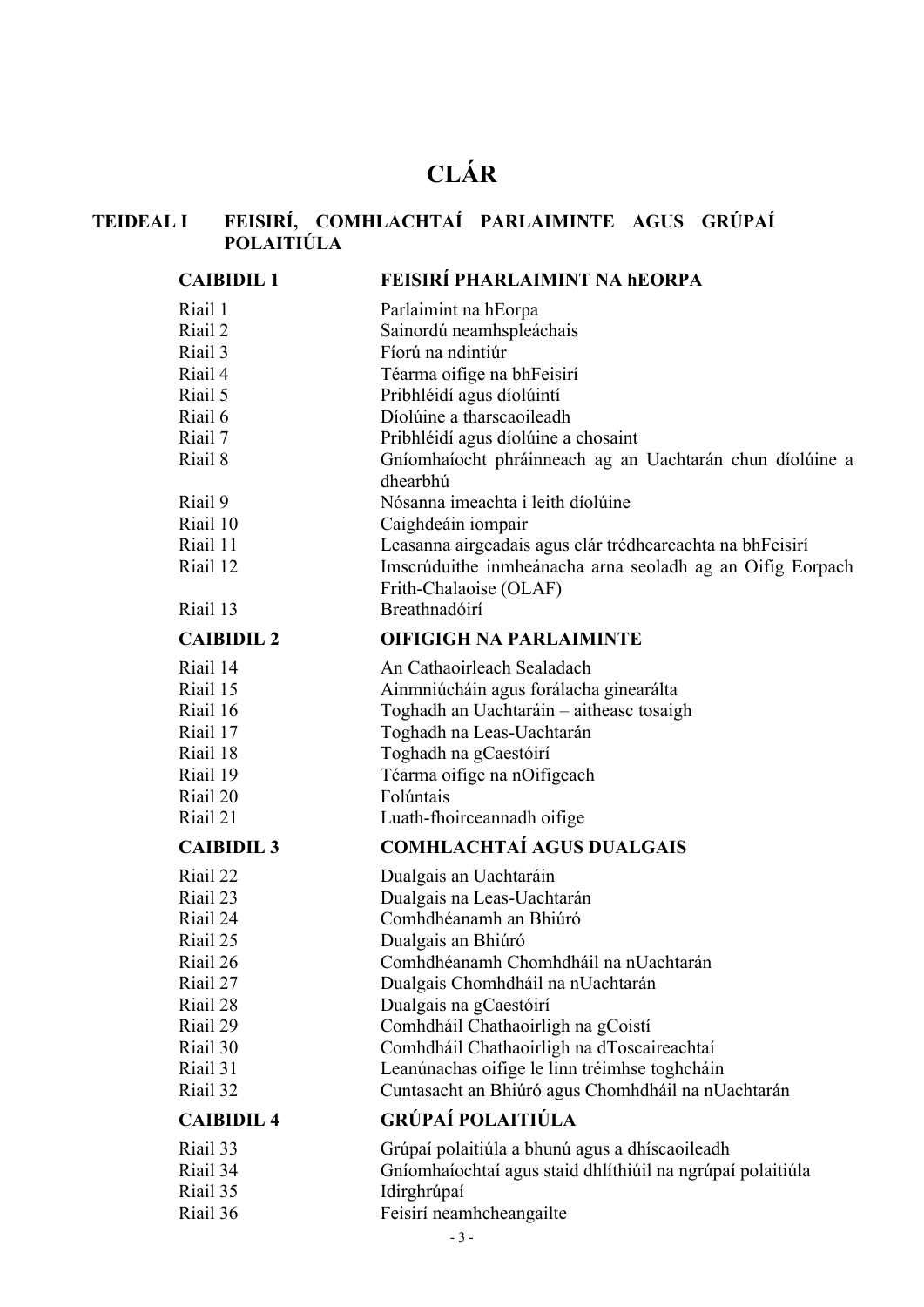**CAIBIDIL 1 [NÓSANNA IMEACHTA REACHTACHA —](#page-32-1)** 

#### **TEIDEAL II [NÓSANNA IMEACHTA REACHTACHA, BUISÉADACHA,](#page-32-0)  [URSCAOILTE AGUS EILE](#page-32-0)**

| FORÁLACHA GINEARÁLTA                                                                                              |
|-------------------------------------------------------------------------------------------------------------------|
| Cláreagrú bliantúil                                                                                               |
| Urraim do chearta bunúsacha                                                                                       |
| An bunús dlí a fhíorú                                                                                             |
| Cumhachtaí reachtacha a tharmligean agus cumhachtaí cur<br>chun feidhme a thabhairt                               |
| Comhréireacht airgeadais a fhíorú                                                                                 |
| Scrúdú a dhéanamh ar urraim do phrionsabail na coimhdeachta<br>agus na comhréireachta                             |
| Rochtain ar dhoiciméid agus faisnéis a sholáthar don<br>Pharlaimint                                               |
| Ionadaíocht na Parlaiminte i gcruinnithe den Chomhairle                                                           |
| Ceart na Parlaiminte tograí a chur isteach                                                                        |
| Iarrataí ar an gCoimisiún chun tograí a chur isteach                                                              |
| Gníomhartha atá ceangailteach ó thaobh dlí a bhreithniú                                                           |
| Luasghéarú na nósanna imeachta reachtacha                                                                         |
| Nósanna imeachta reachtacha maidir le tionscnaimh a thagann<br>ó institiúidí seachas an Coimisiún nó ó Bhallstáit |
| AN NÓS IMEACHTA SA CHOISTE                                                                                        |
| Tuarascálacha reachtacha                                                                                          |
| Nós imeachta simplithe                                                                                            |
| Tuarascálacha neamhreachtacha                                                                                     |
| Tuarascálacha féintionscnaimh                                                                                     |
| Tuarascálacha a dhréachtú                                                                                         |
| Tuairimí na gcoistí                                                                                               |
| Nós imeachta coiste comhlachaithe                                                                                 |
| Nós imeachta comhchoiste                                                                                          |
| AN GNÁTHNÓS IMEACHTA REACHTACH                                                                                    |
|                                                                                                                   |

#### **[ROINN 1 - AN CHÉAD LÉAMH](#page-43-1)**

| Riail 59 |  |  |  | Vótáil sa Pharlaimint – an chéad léamh |  |
|----------|--|--|--|----------------------------------------|--|
| _.       |  |  |  |                                        |  |

- Riail 60 [Tarchur ar ais chuig an gcoiste freagrach](#page-45-0)
- Riail 61 [Tarchur athnuaite chuig an bParlaimint](#page-45-1)
- Riail 62 [Comhaontú ar an gcéad léamh](#page-46-0)

# **[ROINN 2 - AN DARA LÉAMH](#page-46-1)**

- Riail 63 [An seasamh ón gComhairle a chur i bhfios](#page-46-2)
- Riail 64 [Teorainneacha ama a fhadú](#page-46-3)
- Riail 65 [Nós imeachta sa choiste freagrach](#page-46-4)
- Riail 66 [Cur faoi bhráid na Parlaiminte](#page-47-0)
- Riail 67 [Vótáil sa Pharlaimint an dara léamh](#page-47-1)
- Riail 68 [Inghlacthacht leasuithe ar an seasamh ón gComhairle](#page-48-0)
- Riail 69 [Comhaontú ar an dara léamh](#page-49-0)

## **[ROINN 3 - CAIBIDLÍOCHT IDIRINSTITIÚIDEACH LE LINN AN](#page-49-1)  [GHNÁTHNÓS IMEACHTA REACHTAIGH](#page-49-1)**

Riail 70 [Forálacha ginearálta](#page-49-2)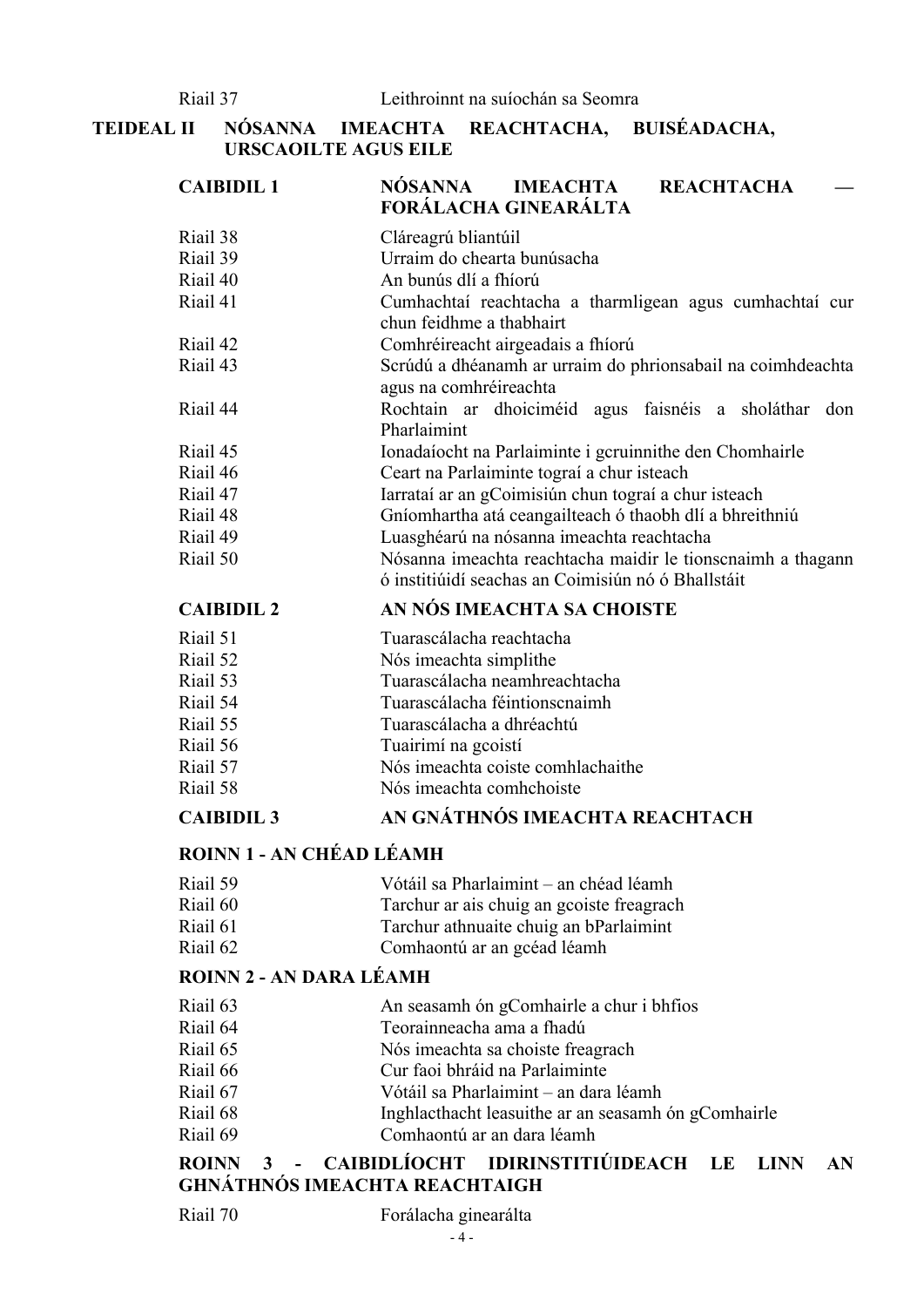| Riail 71          | An chaibidlíocht roimh an gcéad léamh sa Pharlaimint                                                               |
|-------------------|--------------------------------------------------------------------------------------------------------------------|
| Riail 72          | An chaibidlíocht roimh an gcéad léamh sa Chomhairle                                                                |
| Riail 73          | An chaibidlíocht roimh an dara léamh sa Pharlaimint                                                                |
| Riail 74          | Seoladh na gcaibidlíochtaí                                                                                         |
|                   | ROINN 4 - IDIR-RÉITEACH AGUS AN TRÍÚ LÉAMH                                                                         |
| Riail 75          | Teorainneacha ama a fhadú                                                                                          |
| Riail 76          | An Coiste Idir-réitigh a chomóradh                                                                                 |
| Riail 77          | Toscaireacht chuig an gCoiste Idir-réitigh                                                                         |
| Riail 78          | Téacs comhpháirteach                                                                                               |
|                   | ROINN 5 - AN NÓS IMEACHTA A THABHAIRT CHUN CRÍCHE                                                                  |
| Riail 79          | Gníomhartha glactha a shíniú agus a fhoilsiú                                                                       |
| <b>CAIBIDIL4</b>  | FORÁLACHA A BHAINEANN GO SONRACH LEIS AN<br><b>NÓS IMEACHTA COMHAIRLIÚCHÁIN</b>                                    |
| Riail 80          | Togra modhnaithe le haghaidh gníomh atá ceangailteach ó<br>thaobh dlí                                              |
| Riail 81          | Seasamh an Choimisiúin maidir le leasuithe                                                                         |
| Riail 82          | Vótáil sa Pharlaimint                                                                                              |
| Riail 83          | Obair iardain i ndáil leis an seasamh ón bParlaimint                                                               |
| Riail 84          | Tarchur athnuaite chuig an bParlaimint                                                                             |
| <b>CAIBIDIL5</b>  | GNÓTHAÍ BUNREACHTÚLA                                                                                               |
| Riail 85          | Gnáth-athbhreithniú ar na Conarthaí                                                                                |
| Riail 86          | Athbhreithniú simplithe ar na Conarthaí                                                                            |
| Riail 87          | Conarthaí aontachais                                                                                               |
| Riail 88          | Tarraingt siar ón Aontas                                                                                           |
| Riail 89          | Ballstát do dhéanamh sárú ar phrionsabail bhunúsacha agus<br>luachanna bunúsacha                                   |
| Riail 90          | Comhdhéanamh na Parlaiminte                                                                                        |
| Riail 91          | Comhar feabhsaithe idir Ballstáit                                                                                  |
| <b>CAIBIDIL 6</b> | NÓSANNA IMEACHTA BUISÉADACHA                                                                                       |
| Riail 92          | An creat airgeadais ilbhliantúil                                                                                   |
| Riail 93          | An nós imeachta buiséadach bliantúil                                                                               |
| Riail 94          | An seasamh ón bParlaimint maidir leis an dréachtbhuiséad                                                           |
| Riail 95          | Idir-réiteach buiséadach                                                                                           |
| Riail 96          | An buiséad a ghlacadh go cinntitheach                                                                              |
| Riail 97          | Córas na ndóú codanna déag sealadacha                                                                              |
| Riail 98          | Cur chun feidhme an bhuiséid                                                                                       |
| Riail 99          | Urscaoileadh don Choimisiún i ndáil leis an mbuiséad a chur<br>chun feidhme                                        |
| Riail 100         | Nósanna imeachta eile maidir le hurscaoileadh                                                                      |
| Riail 101         | Comhar idirinstitiúideach                                                                                          |
| <b>CAIBIDIL 7</b> | <b>NÓSANNA</b><br><b>BUISÉADACHA</b><br><b>IMEACHTA</b><br><b>INMHEÁNACHA</b>                                      |
| Riail 102         | Meastacháin na Parlaiminte                                                                                         |
| Riail 103         | An nós imeachta atá le cur i bhfeidhm le linn meastacháin na                                                       |
|                   | Parlaiminte a tharraingt suas                                                                                      |
| Riail 104         | An chumhacht chun caiteachas a thabhú agus a ghlanadh, chun<br>cuntais a fhormheas agus chun urscaoileadh a dheonú |
| <b>CAIBIDIL 8</b> | AN NÓS IMEACHTA MAIDIR LE TOILIÚ                                                                                   |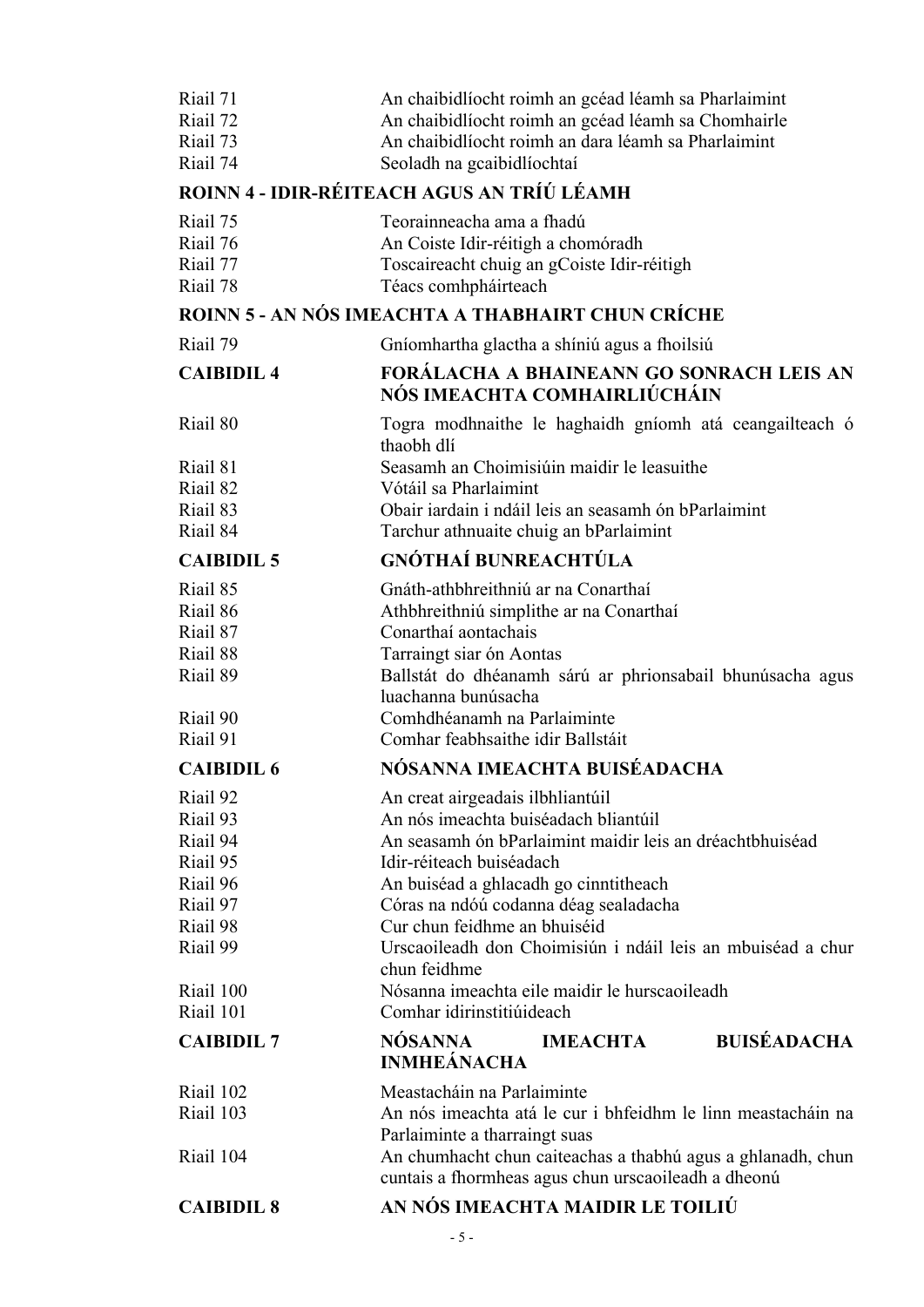| Riail 105          | An Nós imeachta maidir le toiliú                                                                                                                                  |
|--------------------|-------------------------------------------------------------------------------------------------------------------------------------------------------------------|
| <b>CAIBIDIL9</b>   | <b>NÓSANNA IMEACHTA EILE</b>                                                                                                                                      |
| Riail 106          | An nós imeachta maidir le tuairimí a thabhairt i dtaca le<br>maoluithe ar ghlacadh an euro                                                                        |
| Riail 106 a        | An nós imeachta chun seasamh na Parlaiminte a sholáthar<br>maidir le cistí iontaobhais de chuid an Aontais do<br>ghníomhaíochtaí seachtracha a bhunú nó a leathnú |
| Riail 107          | Nósanna imeachta a bhaineann le hagallamh idir na<br>comhpháirtithe sóisialta                                                                                     |
| Riail 108          | Nósanna imeachta maidir le comhaontuithe deonacha<br>samhlaithe a ghrinnscrúdú                                                                                    |
| Riail 109          | Códú                                                                                                                                                              |
| Riail 110          | Athmhúnlú                                                                                                                                                         |
| <b>CAIBIDIL 10</b> | GNÍOMHARTHA TARMLIGTHE<br><b>AGUS</b><br><b>GNÍOMHARTHA CUR CHUN FEIDHME</b>                                                                                      |
| Riail 111          | Gníomhartha tarmligthe                                                                                                                                            |
| Riail 112          | Gníomhartha agus bearta cur chun feidhme                                                                                                                          |
| Riail 113          | Breithniú a dhéanamh faoin nós imeachta coiste comhlachaithe<br>nó faoin nós imeachta comhchoiste                                                                 |

#### **TEIDEAL III [CAIDREAMH SEACHTRACH](#page-70-0)**

|                  | <b>CAIBIDIL1</b>                    | <b>COMHAONTUITHE IDIRNÁISIÚNTA</b>                                                                                                                                                                          |
|------------------|-------------------------------------|-------------------------------------------------------------------------------------------------------------------------------------------------------------------------------------------------------------|
|                  | Riail 114<br>Riail 115              | Comhaontuithe idirnáisiúnta<br>Comhaontuithe idirnáisiúnta a chur i bhfeidhm go sealadach nó<br>a chur ar fionraí nó seasamh an Aontais a bhunú i gcomhlacht<br>arna chur ar bun le comhaontú idirnáisiúnta |
|                  | <b>CAIBIDIL 2</b>                   | IONADAÍOCHT SHEACHTRACH THAR CEANN AN<br>AONTAIS AGUS AN COMHBHEARTAS EACHTRACH<br>AGUS SLÁNDÁLA                                                                                                            |
|                  | Riail 116                           | Ionadaithe speisialta                                                                                                                                                                                       |
|                  | Riail 117                           | Ionadaíocht idirnáisiúnta                                                                                                                                                                                   |
|                  | <b>CAIBIDIL 3</b>                   | <b>GNÍOMHAÍOCHTAÍ</b><br><b>MOLTAÍ</b><br><b>MAIDIR</b><br>LE<br><b>SEACHTRACHA AN AONTAIS</b>                                                                                                              |
|                  | Riail 118<br>Riail 119              | Moltaí maidir le beartais sheachtracha an Aontais<br>Comhairliúchán leis an bParlaimint agus faisnéis a sholáthar<br>don Pharlaimint faoi chuimsiú an chomhbheartais eachtraigh<br>agus slándála            |
|                  | Riail 120                           | Sárú ar chearta an duine                                                                                                                                                                                    |
|                  | TEIDEAL IV TRÉDHEARCACHT GNÓ        |                                                                                                                                                                                                             |
|                  | Riail 121<br>Riail 122<br>Riail 123 | Trédhearcacht ghníomhaíochtaí na Parlaiminte<br>Rochtain phoiblí ar dhoiciméid<br>Rochtain ar an bParlaimint                                                                                                |
| <b>TEIDEAL V</b> | <b>EILE</b>                         | CAIDREAMH LE HINSTITIUIDÍ AGUS LE COMHLACHTAÍ                                                                                                                                                               |
|                  | <b>CAIBIDIL1</b>                    | <b>CEAPACHÁIN</b>                                                                                                                                                                                           |

| -         | - . - - . - -                    |
|-----------|----------------------------------|
| Riail 124 | Toghadh Uachtarán an Choimisiúin |
| Riail 125 | Toghadh an Choimisiúin           |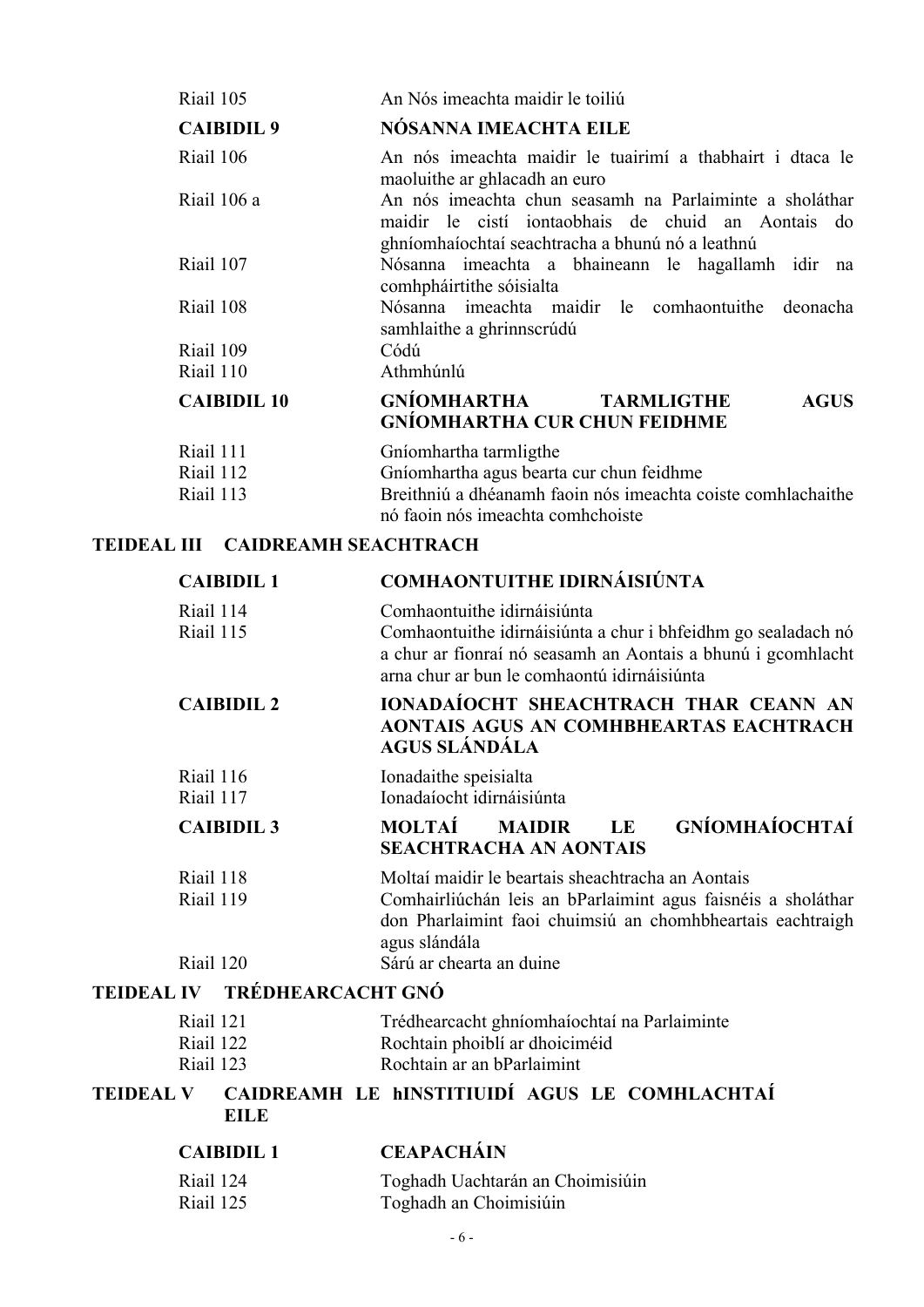| Riail 126              | Cláreagrú ilbhliantúil                                                                                                 |
|------------------------|------------------------------------------------------------------------------------------------------------------------|
| Riail 127              | Tairiscint cáinte i leith an Choimisiúin                                                                               |
| Riail 128              | Ainmniú na mBreithiúna agus na nAbhcóidí Ginearálta i<br>gCúirt Bhreithiúnais an Aontais Eorpaigh                      |
| Riail 129              | Comhaltaí na Cúirte Iniúchóirí a Cheapadh                                                                              |
| Riail 130              | Comhaltaí Bhord Feidhmiúcháin an Bhainc Ceannais Eorpaigh<br>a cheapadh                                                |
| Riail 131              | Ceapacháin chuig comhlachtaí rialachais eacnamaíoch                                                                    |
| <b>CAIBIDIL2</b>       | <b>RÁITIS</b>                                                                                                          |
| Riail 132              | Ráitis ón gCoimisiún, ón gComhairle agus ón gComhairle<br>Eorpach                                                      |
| Riail 133              | Ráitis ina mínítear cinntí ón gCoimisiún                                                                               |
| Riail 134              | Ráitis ón gCúirt Iniúchóirí                                                                                            |
| Riail 135              | Ráitis ón mBanc Ceannais Eorpach                                                                                       |
| <b>CAIBIDIL 3</b>      | <b>CEISTEANNA PARLAIMINTEACHA</b>                                                                                      |
| Riail 136              | Ceisteanna i gcomhair freagra ó bhéal maille le díospóireacht                                                          |
| Riail 137              | Tráth na gCeisteanna                                                                                                   |
| Riail 138<br>Riail 139 | Ceisteanna i gcomhair freagra i scríbhinn<br>Trascheisteanna móra i gcomhair freagra i scríbhinn                       |
| Riail 140              | Ceisteanna arna ndíriú chuig an mBanc Ceannais Eorpach i                                                               |
|                        | gcomhair freagra i scríbhinn                                                                                           |
| Riail 141              | Ceisteanna i gcomhair freagra i scríbhinn maidir leis an Sásra                                                         |
|                        | Maoirseachta Aonair agus an Sásra Réitigh Aonair                                                                       |
|                        |                                                                                                                        |
| <b>CAIBIDIL4</b>       | INSTITIÚIDÍ<br>TUARASCÁLACHA<br>Ó<br>Ó<br><b>AGUS</b><br><b>CHOMHLACHTAÍ EILE</b>                                      |
| Riail 142              | Tuarascálacha bliantúla agus tuarascálacha eile ó institiúidí nó<br>ó chomhlachtaí eile                                |
| <b>CAIBIDIL 5</b>      | <b>RÚIN AGUS MOLTAÍ</b>                                                                                                |
| Riail 143              | Tairiscintí i gcomhair rún                                                                                             |
| Riail 144              | Díospóireachtaí ar chásanna a bhaineann le sáruithe ar chearta<br>an duine, ar an daonlathas agus ar an smacht reachta |
| <b>CAIBIDIL 6</b>      | DUL I gCOMHAIRLE LE hINSTITIÚIDÍ AGUS LE<br><b>COMHLACHTAÍ EILE</b>                                                    |
| Riail 145              | Dul i gcomhairle le Coiste Eacnamaíoch agus Sóisialta na<br>hEorpa                                                     |
| Riail 146              | Dul i gcomhairle le Coiste na Réigiún                                                                                  |
| Riail 147              | Iarrataí chuig Gníomhaireachtaí Eorpacha                                                                               |
| <b>CAIBIDIL 7</b>      | <b>COMHAONTUITHE IDIRINSTITIÚIDEACHA</b>                                                                               |
| Riail 148              | Comhaontuithe idirinstitiúideacha                                                                                      |
| <b>CAIBIDIL 8</b>      | <b>CÚIRT</b><br>ÁBHAIR<br><b>ARNA</b><br><b>dTARCHUR</b><br><b>CHUIG</b><br><b>BHREITHIÚNAIS AN AONTAIS EORPAIGH</b>   |

# **TEIDEAL VI [CAIDREAMH LE PARLAIMINTÍ NÁISIÚNTA](#page-92-0)**

| Riail 150 | Malartú faisnéise, teagmhálacha agus saoráidí cómhalartacha |
|-----------|-------------------------------------------------------------|
| Riail 151 | An Chomhdháil de na Coistí Parlaiminteacha um Ghnóthaí an   |
|           | Aontais (COSAC)                                             |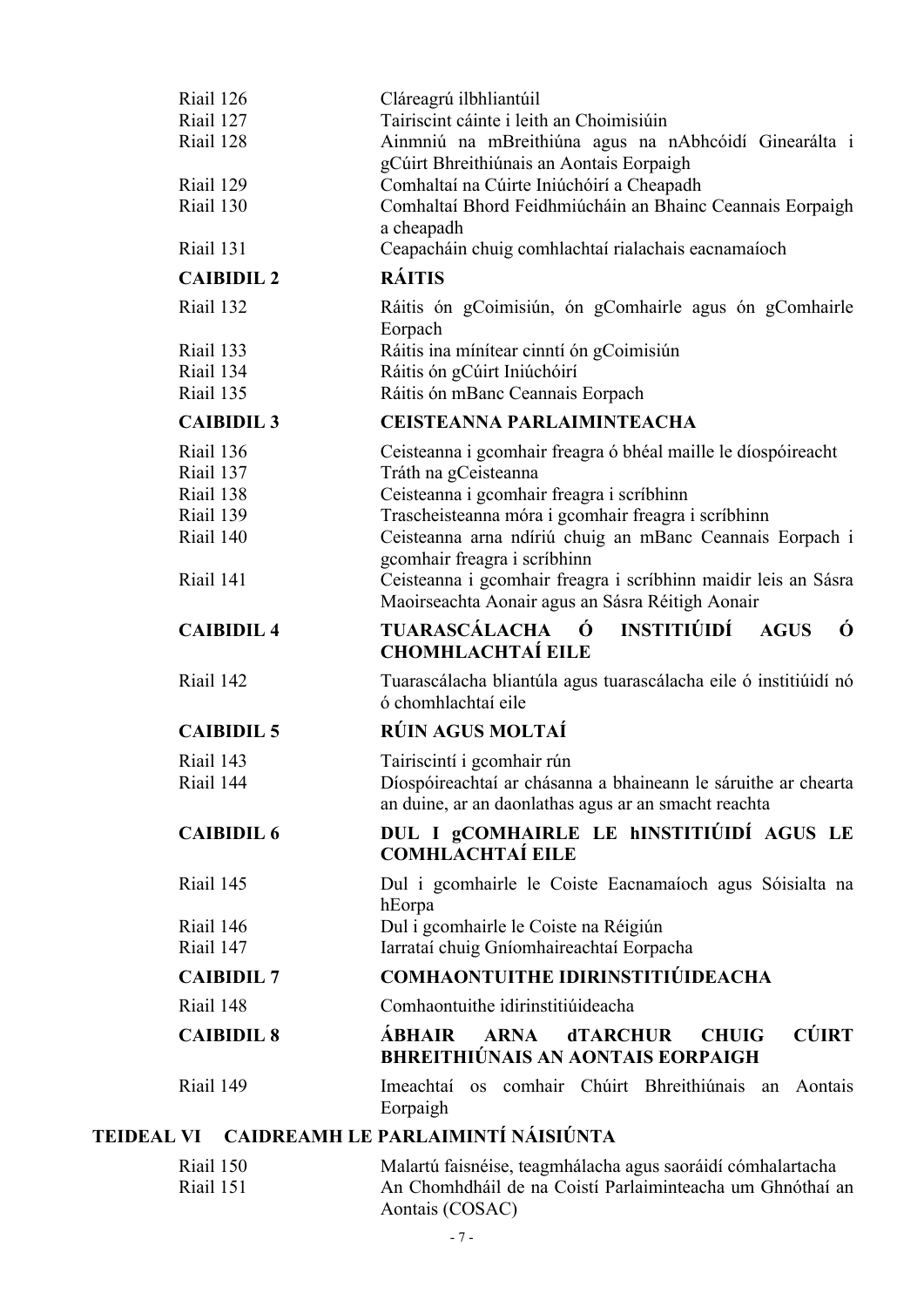| Riail 152              | Comhdháil na bParlaimintí                                                                                                                                  |
|------------------------|------------------------------------------------------------------------------------------------------------------------------------------------------------|
| TEIDEAL VII - SEISIÚIN |                                                                                                                                                            |
| <b>CAIBIDIL1</b>       | <b>SEISIÚIN NA PARLAIMINTE</b>                                                                                                                             |
| Riail 153              | Téarma parlaiminteach, seisiúin, páirtseisiúin, suíonna                                                                                                    |
| Riail 154              | Comóradh na Parlaiminte                                                                                                                                    |
| Riail 155              | Ionad na suíonna agus na gcruinnithe                                                                                                                       |
| Riail 156              | Freastal na bhFeisirí ar shuíonna                                                                                                                          |
| <b>CAIBIDIL 2</b>      | ORD GNÓ NA PARLAIMINTE                                                                                                                                     |
| Riail 157              | Dréachtchlár oibre                                                                                                                                         |
| Riail 158              | An clár oibre a ghlacadh agus a leasú                                                                                                                      |
| Riail 159              | An nós imeachta sa suí iomlánach gan leasú agus gan                                                                                                        |
|                        | díospóireacht                                                                                                                                              |
| Riail 160<br>Riail 161 | Tíolacadh gairid                                                                                                                                           |
| Riail 162              | Díospóireacht urghnách<br>Díospóireacht ar cheist cúrsaí reatha arna hiarraidh ag grúpa                                                                    |
|                        | polaitiúil                                                                                                                                                 |
| Riail 163              | An nós imeachta i gcás práinne                                                                                                                             |
| Riail 164              | Díospóireacht chomhpháirteach                                                                                                                              |
| Riail 165              | Teorainneacha ama                                                                                                                                          |
| <b>CAIBIDIL 3</b>      | RIALACHA GINEARÁLTA MAIDIR LE SUÍONNA A<br><b>SHEOLADH</b>                                                                                                 |
| Riail 166              | Rochtain ar an Seomra                                                                                                                                      |
| Riail 167              | Teangacha                                                                                                                                                  |
| Riail 168              | Socrú idirthréimhseach                                                                                                                                     |
| Riail 169              | Doiciméid a dháileadh                                                                                                                                      |
| Riail 170              | Láimhseáil leictreonach doiciméad                                                                                                                          |
| Riail 171              | Leithdháileadh ama labhartha agus liosta na gcainteoirí                                                                                                    |
| Riail 172              | Óráidí aon nóiméid amháin                                                                                                                                  |
| Riail 173              | Ráitis phearsanta                                                                                                                                          |
| Riail 174              | Bac a chose                                                                                                                                                |
| <b>CAIBIDIL4</b>       | gCAS<br><b>BEARTA</b><br><b>GHLACFAR</b> I<br><b>NACH</b><br>$\mathbf{A}$<br><b>gCOMHLÍONTAR</b><br><b>CAIGHDEÁIN</b><br><b>IOMPAIR</b><br>NA<br>bhFEISIRÍ |
| Riail 175              | Bearta láithreacha                                                                                                                                         |
| Riail 176              | Pionóis                                                                                                                                                    |
| Riail 177              | Nósanna imeachta maidir le hachomharc inmheánach                                                                                                           |
| <b>CAIBIDIL 5</b>      | CÓRAM, LEASUITHE AGUS VÓTÁIL                                                                                                                               |
| Riail 178              | Córam                                                                                                                                                      |
| Riail 179              | Tairseacha                                                                                                                                                 |
| Riail 180              | Leasuithe a chur síos agus a thíolacadh                                                                                                                    |
| Riail 181              | Inghlacthacht na leasuithe                                                                                                                                 |
| Riail 182              | An nós imeachta vótála                                                                                                                                     |
| Riail 183              | An t-ord ina ndéanfar vótáil ar leasuithe                                                                                                                  |
| Riail 184<br>Riail 185 | Coiste do scagadh leasuithe de chuid suí iomlánaigh<br>Vótáil dheighilte                                                                                   |
| Riail 186              | Ceart chun vóta a chaitheamh                                                                                                                               |
| Riail 187              | Vótáil                                                                                                                                                     |
| Riail 188              | Vótáil chríochnaitheach                                                                                                                                    |
|                        |                                                                                                                                                            |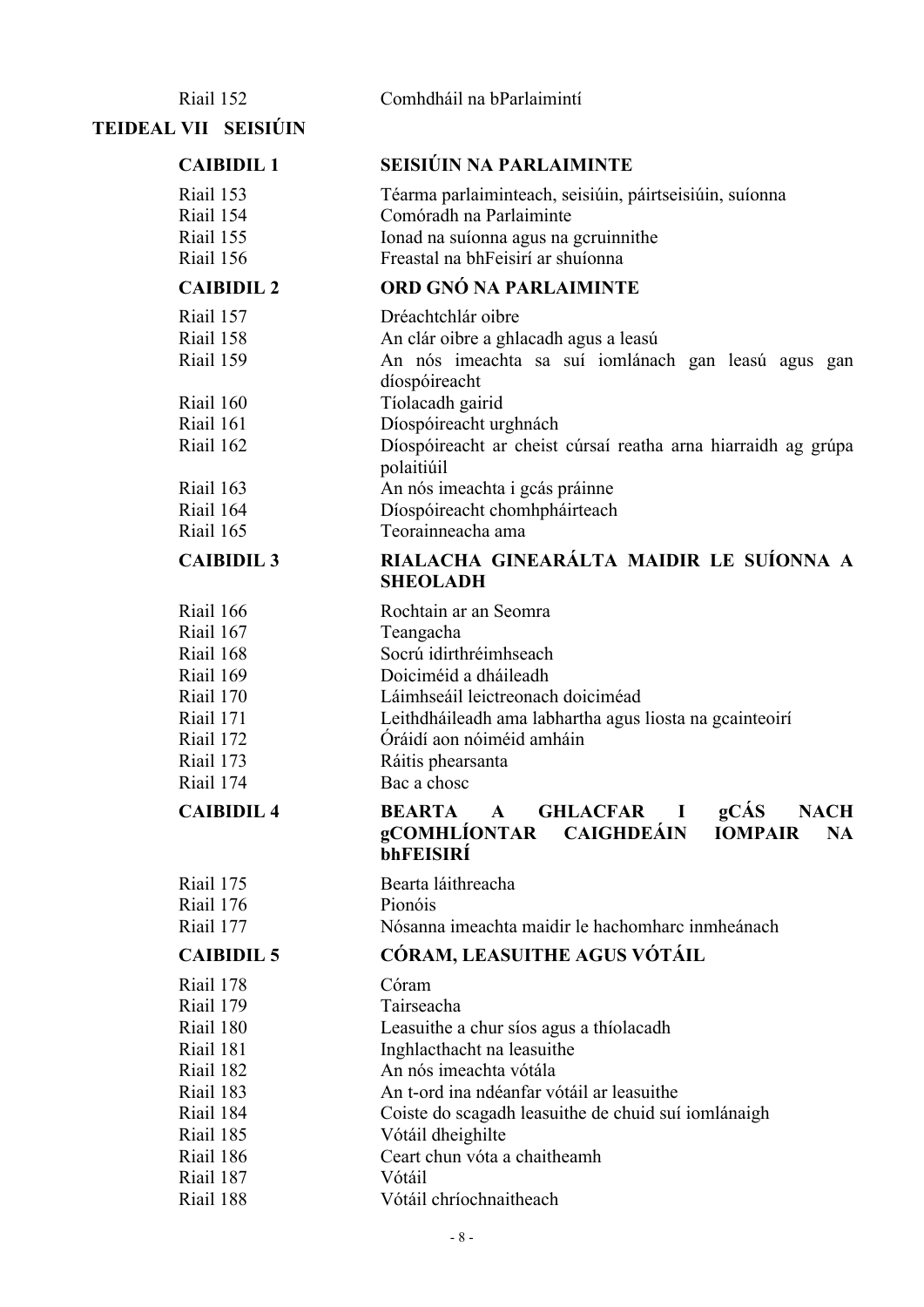| Riail 189         | Comhionannas vótaí                          |
|-------------------|---------------------------------------------|
| Riail 190         | Vótáil le glaoch rolla                      |
| Riail 191         | Vótáil le ballóid rúnda                     |
| Riail 192         | Úsáid a bhaint as córas vótála leictreonach |
| Riail 193         | Díospóidí maidir leis an vótáil             |
| Riail 194         | Mínithe ar vótáil                           |
| <b>CAIBIDIL 6</b> | POINTÍ OIRD AGUS TAIRISCINTÍ NÓS IMEACHTA   |
| Riail 195         | Pointí oird                                 |
| Riail 196         | Tairiscintí nós imeachta                    |
| Riail 197         | (scriosta)                                  |
| Riail 198         | Tarchur ar ais chuig coiste                 |
| Riail 199         | Díospóireacht a chríochnú                   |
| Riail 200         | Díospóireacht nó vótáil a chur ar atráth    |
| Riail 201         | An suí a chur ar fionraí nó a chríochnú     |
| <b>CAIBIDIL 7</b> | <b>TAIFEAD POIBLÍ AR NA hIMEACHTAÍ</b>      |
| Riail 202         | Miontuairiscí                               |
| Riail 203         | Téacsanna a ghlactar                        |

[Taifead closamhairc ar na himeachtaí](#page-118-0)

# **TEIDEAL VIII [COISTÍ AGUS TOSCAIREACHTAÍ](#page-119-0)**

Riail 204 [Tuarascálacha focal ar fhocal](#page-117-1)<br>Riail 205 Taifead closamhairc ar na hin

| <b>CAIBIDIL1</b>  | <b>COISTÍ</b>                                                                                        |
|-------------------|------------------------------------------------------------------------------------------------------|
| Riail 206         | Buanchoistí a chur ar bun                                                                            |
| Riail 207         | Coistí speisialta                                                                                    |
| Riail 208         | Coistí fiosrúcháin                                                                                   |
| Riail 209         | Comhdhéanamh na gcoistí                                                                              |
| Riail 210         | Dualgais na gcoistí                                                                                  |
| Riail 211         | Ceisteanna inniúlachta                                                                               |
| Riail 212         | Fochoistí                                                                                            |
| Riail 213         | Biúrónna na gcoistí                                                                                  |
| Riail 214         | Comhordaitheoirí coiste                                                                              |
| Riail 215         | Scáth-rapóirtéirí                                                                                    |
| Riail 216         | Cruinnithe coiste                                                                                    |
| Riail 217         | Miontuairiscí cruinnithe coiste                                                                      |
| Riail 218         | Vótáil i gcoiste                                                                                     |
| Riail 219         | Forálacha a bhaineann le suíonna iomlánacha agus is<br>infheidhme i gcoiste                          |
| Riail 220         | Tráth na gCeisteanna i gcoiste                                                                       |
| Riail 221         | Nós imeachta do chomhairliúchán coiste i ndáil le faisnéis<br>rúnda i gcruinniú coiste i seomra iata |
| Riail 222         | Eisteachtaí poiblí agus díospóireachtaí maidir leis na<br>tionscnaimh ó na saoránaigh                |
| <b>CAIBIDIL 2</b> | TOSCAIREACHTAÍ IDIRPHARLAIMINTEACHA                                                                  |
| Riail 223         | Toscaireachtaí idirpharlaiminteacha a chur ar bun agus<br>dualgais na dtoscaireachtaí sin            |

Riail 224 [Coistí parlaiminteacha comhpháirteacha](#page-129-2) Riail 225 [Comhar le Tionól Parlaiminteach Chomhairle na hEorpa](#page-130-0)

# **TEIDEAL IX [ACHAINÍOCHA](#page-131-0)**

|  | Riail 226 |  |  |
|--|-----------|--|--|
|--|-----------|--|--|

[Ceart achainí](#page-131-1)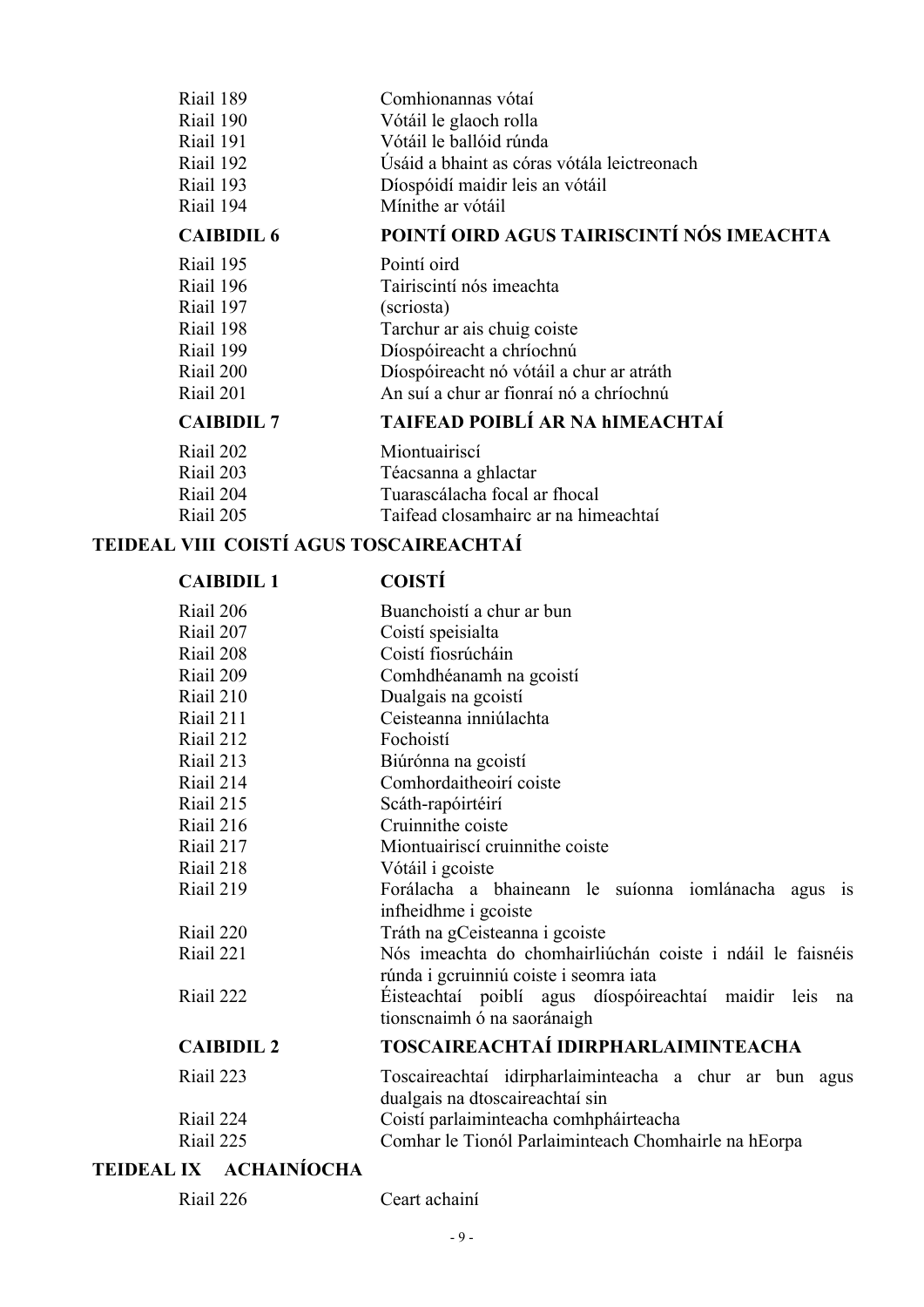| Riail 227 | Achainíocha a scrúdú         |
|-----------|------------------------------|
| Riail 228 | Cuairteanna faisnéise        |
| Riail 229 | Fógra maidir le hachainíocha |
| Riail 230 | Tionscnamh ó na saoránaigh   |

#### **TEIDEAL X [OMBUDSMAN](#page-135-0)**

| Riail 231 | Toghadh an Ombudsman          |
|-----------|-------------------------------|
| Riail 232 | Gníomhaíochtaí an Ombudsman   |
| Riail 233 | An tOmbudsman a chur as oifig |

#### **TEIDEAL XI [ARDRÚNAÍOCHT NA PARLAIMINTE](#page-137-0)**

#### Riail 234 [Ardrúnaíocht na Parlaiminte](#page-137-1)

#### **TEIDEAL XII [CUMHACHTAÍ AGUS FREAGRACHTAÍ A BHAINEANN LE](#page-138-0)  [PÁIRTITHE POLAITIÚLA EORPACHA AGUS](#page-138-0)  [FONDÚIREACHTAÍ POLAITIÚLA EORPACHA](#page-138-0)**

| Riail 235 |  | Cumhachtaí agus freagrachtaí a bhaineann le páirtithe       |  |  |
|-----------|--|-------------------------------------------------------------|--|--|
|           |  | polaitiúla Eorpacha agus fondúireachtaí polaitiúla Eorpacha |  |  |

#### **TEIDEAL XIII [NA RIALACHA NÓS IMEACHTA A CHUR I bhFEIDHM AGUS](#page-140-0)  [A LEASÚ](#page-140-0)**

| Riail 236 | Na Rialacha Nós Imeachta a chur i bhfeidhm |
|-----------|--------------------------------------------|
| Riail 237 | Na Rialacha Nós Imeachta a Leasú           |

#### **TEIDEAL XIIIa [IMTHOSCA URGHNÁCHA](#page-142-0)**

| Riail 237 a | Bearta urghnácha                                                |
|-------------|-----------------------------------------------------------------|
| Riail 237 b | Cur isteach ar an gcóimheá pholaitiúil sa Pharlaimint           |
| Riail 237 c | Córas rannpháirtíochta cianda                                   |
| Riail 237 d | Páirtseisiún nó suí a thionól i seomraí cruinnithe ar leithligh |

#### **TEIDEAL XIV [FORÁLACHA ILGHNÉITHEACHA](#page-142-0)**

| Riail 238 | Siombailí an Aontais |
|-----------|----------------------|
| Riail 239 | Príomhshruthú inscne |
| Riail 240 | Gnó gan chríochnú    |
| Riail 241 | Ceartúcháin          |

- **IARSCRÍBHINN I [CÓD IOMPAIR D'FHEISIRÍ PHARLAIMINT NA HEORPA](#page-149-0)  [MAIDIR LE LEASANNA AIRGEADAIS AGUS](#page-149-0)  [COINBHLEACHTAÍ LEASA](#page-149-0)**
- **IARSCRÍBHINN II [CÓD IOMPAIR IOMCHUÍ DO NA FEISIRÍ DE PHARLAIMINT](#page-155-0)  [NA hEORPA AGUS A gCÚRAIMÍ Á bhFEIDHMIÚ ACU](#page-155-0)**
- **IARSCRÍBHINN III [CRITÉIR MAIDIR LE CEISTEANNA I gCOMHAIR FREAGRA I](#page-156-0)  [SCRÍBHINN FAOI RIALACHA 138, 140 AGUS 141](#page-156-0)**
- **IARSCRÍBHINN IV [TREOIRLÍNTE AGUS PRIONSABAIL GHINEARÁLTA ATÁ LE](#page-157-0)  [LEANÚINT NUAIR ATÁ ÁBHAIR Á ROGHNÚ LENA GCUR AR](#page-157-0)  [AN GCLÁR OIBRE LE HAGHAIDH DÍOSPÓIREACHT AR](#page-157-0)  [CHÁSANNA A BHAINEANN LE SÁRUITHE AR CHEARTA AN](#page-157-0)  [DUINE, AR AN DAONLATHAS AGUS AR AN SMACHT](#page-157-0)  [REACHTA AGUS DÁ BHFORÁILTEAR FAOI RIAIL 144](#page-157-0)**

**IARSCRÍBHINN V [NÓS IMEACHTA MAIDIR LE BREITHNIÚ AGUS GLACADH](#page-158-0)  [CINNTÍ CHUN URSCAOILEADH A DHEONÚ](#page-158-0)**

**IARSCRÍBHINN VI [CUMHACHTAÍ AGUS FREAGRACHTAÍ NA MBUANCHOISTÍ](#page-161-0)**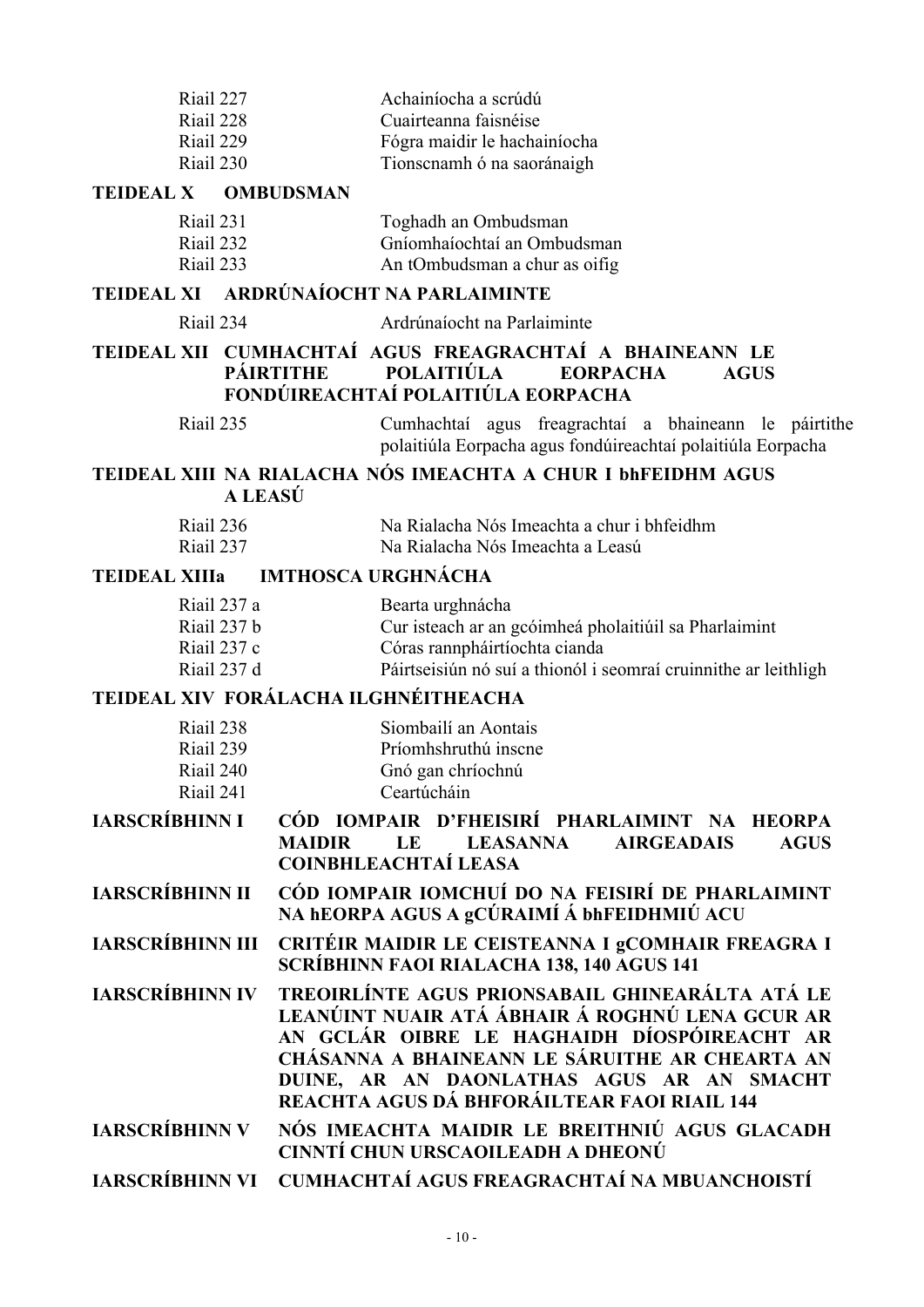# **IARSCRÍBHINN VII [FORMHEAS AN CHOIMISIÚIN AGUS FAIREACHÁN AR](#page-173-0)  [GHEALLTANAIS A RINNEADH I RITH NA N-ÉISTEACHTAÍ](#page-173-0) IARSCRÍBHINN VIII [RIACHTANAIS MAIDIR LE DRÉACHTÚ GNÍOMHARTHA](#page-179-0)  [ARNA NGLACADH I GCOMHRÉIR LEIS AN NGNÁTHNÓS](#page-179-0)  IMEACHTA** REACHTACH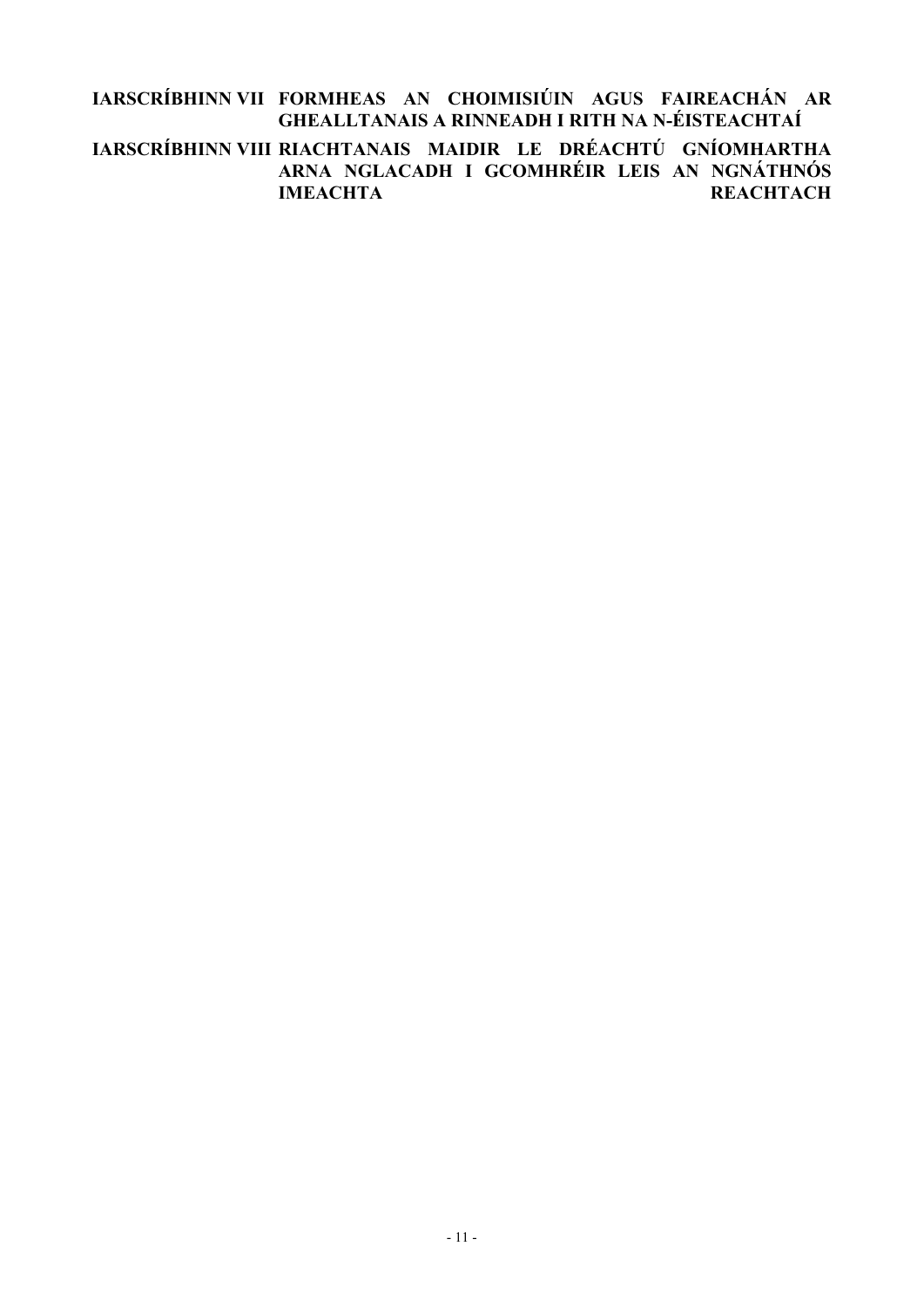# TEIDEAL I

# <span id="page-11-0"></span>FEISIRÍ, COMHLACHTAÍ PARLAIMINTE AGUS GRÚPAÍ POLAITIÚLA CAIBIDIL 1

# <span id="page-11-1"></span>FEISIRÍ PHARLAIMINT NA hEORPA

#### **Riail 1**

#### <span id="page-11-2"></span>**Parlaimint na hEorpa**

1. Is í Parlaimint na hEorpa an tionól arna thoghadh de bhun na gConarthaí, de bhun Ionstraim an 20 Meán Fómhair 1976 maidir le toghadh fheisirí Pharlaimint na hEorpa trí vótáil chomhchoiteann dhíreach agus de bhun reachtaíochta náisiúnta a thig ó na Conarthaí.

2. Is mar a leanas a ghairfear de dhaoine a thoghfar chuig Parlaimint na hEorpa:

"Членове на Европейския парламент" sa Bhulgáiris,

"Diputados al Parlamento Europeo" sa Spáinnis,

"Poslanci Evropského parlamentu" sa tSeicis,

"Medlemmer af Europa-Parlamentet" sa Danmhairgis,

"Mitglieder des Europäischen Parlaments" sa Ghearmáinis,

"Euroopa Parlamendi liikmed" san Eastóinis,

"Βoυλευτές τoυ Ευρωπαϊκoύ Κoιvoβoυλίoυ" sa Ghréigis,

"Members of the European Parliament" sa Bhéarla,

"Députés au Parlement européen" sa Fhraincis,

"Feisirí de Pharlaimint na hEorpa" sa Ghaeilge,

"Zastupnici u Europskom parlamentu" sa Chróitis,

"Deputati al Parlamento europeo" san Iodáilis,

"Eiropas Parlamenta deputāti" sa Laitvis,

"Europos Parlamento nariai" sa Liotuáinis,

"Európai Parlamenti Képviselők" san Ungáiris,

"Membri tal-Parlament Ewropew" sa Mháltais,

"Leden van het Europees Parlement" san Ollainnis,

"Posłowie do Parlamentu Europejskiego" sa Pholainnis,

"Deputados ao Parlamento Europeu" sa Phortaingéilis,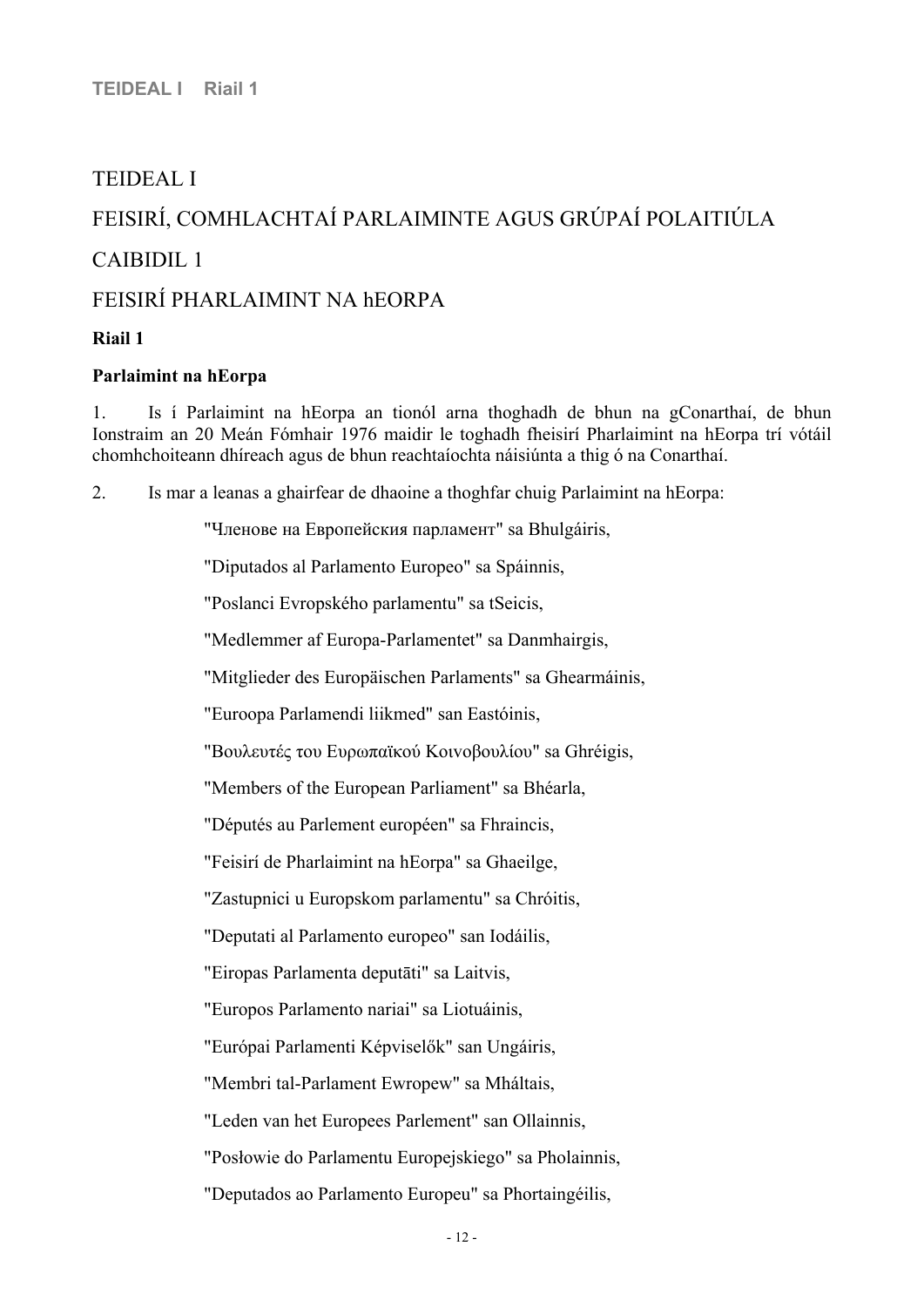"Deputaţi în Parlamentul European" sa Rómáinis,

"Poslanci Európskeho parlamentu" sa tSlóvaicis,

"Poslanci Evropskega parlamenta" sa tSlóivéinis,

"Euroopan parlamentin jäsenet" san Fhionlainnis,

"Ledamöter av Europaparlamentet" sa tSualainnis.

#### **Riail 2**

#### <span id="page-12-0"></span>**Sainordú neamhspleáchais**

I gcomhréir le hAirteagal 6(1) d'Ionstraim an 20 Meán Fómhair 1976 agus le hAirteagal 2(1) agus le hAirteagal 3(1) de Reacht Fheisirí Pharlaimint na hEorpa, feidhmeoidh na Feisirí a sainordú go saor agus go neamhspleách, ní bheidh siad faoi cheangal ag aon teagaisc ná ní ghlacfaidh siad le haon sainordú ceangailteach.

#### **Riail 3**

#### <span id="page-12-1"></span>**Fíorú na ndintiúr**

1. Tar éis olltoghcháin chuig Parlaimint na hEorpa, iarrfaidh an tUachtarán ar údaráis inniúla na mBallstát ainmneacha na bhFeisirí tofa a chur in iúl don Pharlaimint gan mhoill ionas go bhféadfaidh na Feisirí go léir a gcuid suíochán sa Pharlaimint a ghlacadh le héifeacht ó oscailt an chéad suí tar éis na dtoghchán.

Ag an am céanna, tarraingeoidh an tUachtarán aird na n–údarás sin ar fhorálacha ábhartha Ionstraim an 20 Meán Fómhair 1976 agus iarrfaidh an tUachtarán orthu na bearta is gá a ghlacadh chun aon neamhréireacht le hoifig Feisire de Pharlaimint an hEorpa a sheachaint.

2. Déanfaidh na Feisirí a mbeidh a dtoghadh curtha in iúl don Pharlaimint dearbhú i scríbhinn, sula nglacfaidh siad a suíocháin sa Pharlaimint, á rá nach bhfuil siad i seilbh aon oifige atá ar neamhréir le hoifig Feisire de Pharlaimint na hEorpa de réir bhrí Airteagal 7(1) nó (2) d'Ionstraim an 20 Meán Fómhair 1976. Tar éis olltoghchán, déanfar an dearbhú, nuair is féidir, tráth nach déanaí ná sé lá roimh an gcéad suí den Pharlaimint tar éis na dtoghchán. Go dtí an tráth a mbeidh dintiúir na bhFeisirí fíoraithe nó go dtí go mbeidh rialú tugtha ar aon díospóid, agus ar choinníoll go mbeidh an dearbhú i scríbhinn thuasluaite sínithe roimh ré ag na Feisirí, tógfaidh siad a suíochán sa Pharlaimint agus ar a cuid comhlachtaí agus teachtfaidh siad na cearta go léir a ghabhann leis sin.

I gcás ina suitear, ó fhíorais is infhíoraithe ó fhoinsí atá ar fáil don phobal, go bhfuil Feisire i seilbh oifige atá ar neamhréir le hoifig Feisire de Pharlaimint na hEorpa, de réir bhrí Airteagal 7(1) nó (2) d'Ionstraim an 20 Meán Fómhair 1976, déanfaidh an Pharlaimint, ar bhonn na faisnéise arna soláthar ag a hUachtarán, a shuíomh go bhfuil folúntas ann.

3. Ar bhonn tuarascáil ón gcoiste atá freagrach as fíorú na ndintiúr, fíoróidh an Pharlaimint na dintiúir gan mhoill agus rialóidh sí ar bhailíocht shainordú gach Feisire nuathofa dá cuid agus rialóidh sí freisin ar aon díospóidí arna dtarchur chuici de bhun fhorálacha Ionstraim an 20 Meán Fómhair 1976, seachas díospóidí, a thagann, faoin Ionstraim sin, go heisiach faoi na forálacha náisiúnta dá dtagraíonn an Ionstraim sin.

Beidh tuarascáil an choiste bunaithe ar fhógra oifigiúil ó gach Ballstát faoi thorthaí iomlána an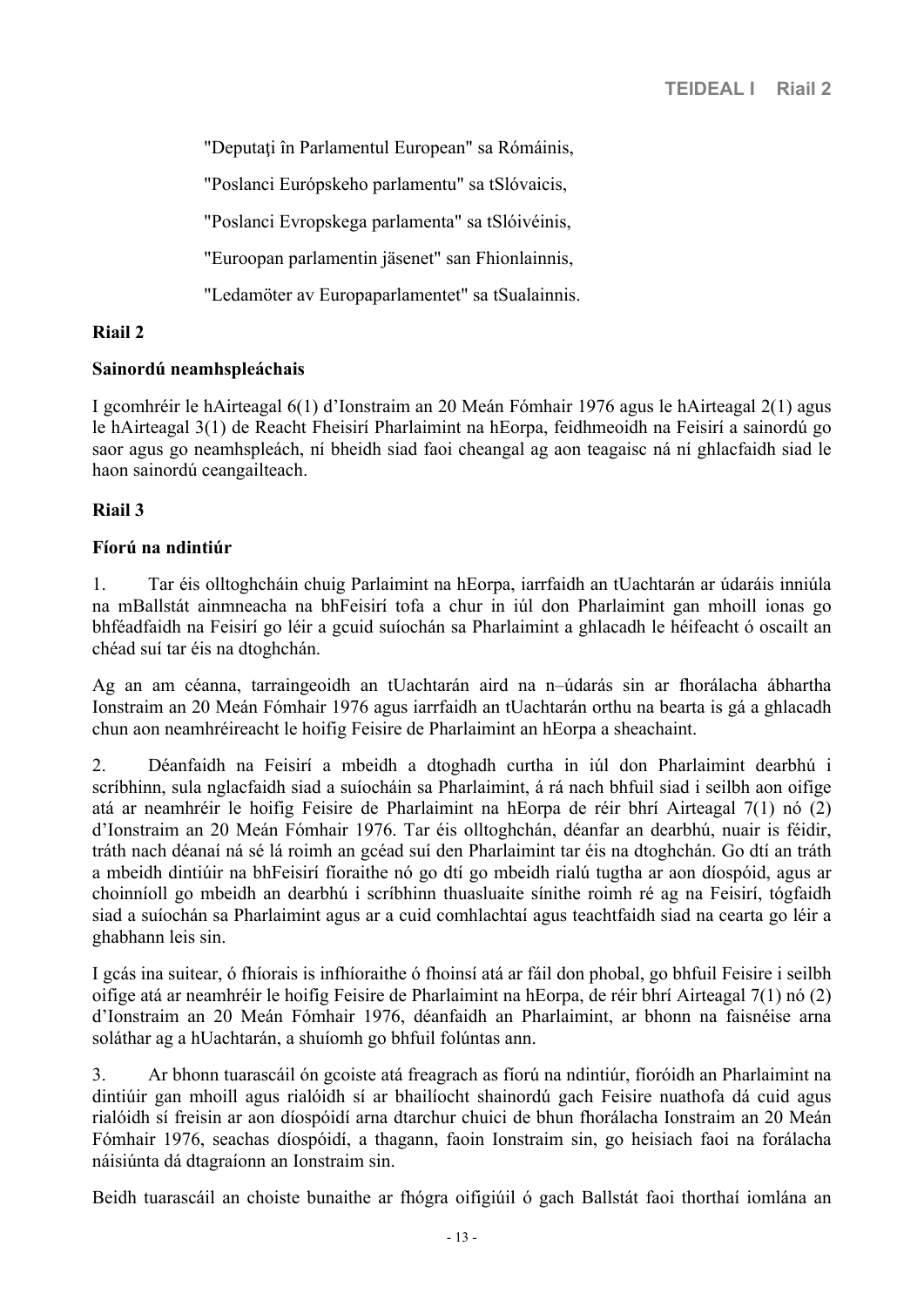toghcháin, ar fógra é ina sonrófar ainmneacha na n–iarrthóirí tofa agus ainmneacha aon chomhaltaí ionaid mar aon lena rangú i gcomhréir le torthaí na vótála.

Ní fhéadfar bailíocht sainordú Feisire a dhaingniú mura rud é go ndéantar na dearbhuithe i scríbhinn a éilítear faoin Riail seo agus faoi Iarscríbhinn I a ghabhann leis na Rialacha Nós Imeachta seo.

4. Ar bhonn togra ón gcoiste freagrach, fíoróidh an Pharlaimint gan mhoill dintiúir na bhFeisirí aonair atá ag teacht in ionad Feisirí atá ag dul as oifig agus féadfaidh sí rialú a dhéanamh, tráth ar bith, ar aon díospóid maidir le bailíocht shainordú aon duine dá cuid Feisirí.

5. I gcás ina gceapfar Feisire mar gheall ar iarrthóirí do tharraingt siar ón liosta céanna, áiritheoidh an coiste freagrach gur tharla an tarraingt siar atá i dtrácht i gcomhréir le meon agus ábhar Ionstraim an 20 Meán Fómhair 1976 agus Riail 4(2).

6. Áiritheoidh an coiste freagrach go ndéanfaidh údaráis na mBallstát nó an Aontais aon fhaisnéis a d'fhéadfadh difear a dhéanamh d'incháilitheacht an Fheisire nó d'incháilitheacht nó do rangú na gcomhaltaí ionaid a chur ar aghaidh gan mhoill chuig an bParlaimint agus, i gcás ceapacháin, go léireofar an dáta a mbeidh éifeacht leis.

Más rud é go dtionscnóidh údaráis inniúla na mBallstát nós imeachta as a bhféadfaí Feisire a dhícháiliú ó bheith i seilbh oifige, iarrfaidh an tUachtarán orthu é féin nó í féin a choinneáil ar an eolas go rialta faoin gcéim den nós imeachta a bheidh bainte amach agus tarchuirfidh an tUachtarán an cheist chuig an gcoiste freagrach. Ar thogra ón gcoiste sin, féadfaidh an Pharlaimint seasamh a ghlacadh ar an ábhar.

#### **Riail 4**

#### <span id="page-13-0"></span>**Téarma oifige na bhFeisirí**

1. Cuirtear tús le téarma oifige Feisire agus tagann deireadh leis an téarma sin de réir mar a leagtar síos in Airteagail 5 agus 13 d'Ionstraim an 20 Meán Fómhair 1976.

2. Déanfaidh Feisirí a éiríonn as oifig fógra a thabhairt don Uachtarán faoina n-éirí as oifig agus faoin dáta a mbeidh éifeacht leis an éirí as oifig sin, ar dáta é nach mbeidh níos déanaí ná trí mhí tar éis an fógra a thabhairt. Beidh an fógra i bhfoirm taifead oifigiúil arna tharraingt suas i láthair an Ardrúnaí nó a ionadaí, agus é sínithe ag an Ardrúnaí nó ag a ionadaí agus ag an bhFeisire lena mbaineann, agus cuirfear faoi bhráid an choiste fhreagraigh láithreach é agus cuirfidh an coiste sin ar a chlár oibre é don chéad chruinniú tar éis an doiciméad a fháil.

Má mheasann an coiste freagrach nach bhfuil an t-éirí as oifig i gcomhréir le hIonstraim an 20 Meán Fómhair 1976, fógrófar folúntas le héifeacht ón dáta a bheidh léirithe ag an bhFeisire a bheidh ag éirí as oifig sa taifead oifigiúil, agus cuirfidh an tUachtarán an Pharlaimint ar an eolas ina thaobh sin.

Má mheasann an coiste freagrach nach bhfuil Ionstraim an 20 Meán Fómhair 1976 á comhlíonadh ag an éirí as oifig, molfaidh sé don Pharlaimint gan folúntas a fhógairt.

3. I gcás nach mbeidh aon chruinniú den choiste freagrach sceidealta roimh an gcéad pháirtseisiún eile, scrúdóidh rapóirtéir an choiste fhreagraigh láithreach aon éirí as oifig a mbeidh fógra cuí tugtha ina leith. I gcás ina mbeadh moill i mbreithniú an fhógra dochrach, tarchuirfidh an rapóirtéir an t-ábhar chuig Cathaoirleach an choiste, á iarraidh de bhun mhír 2:

- go gcuirfí in iúl don Uachtarán thar ceann an choiste go bhféadfar folúntas a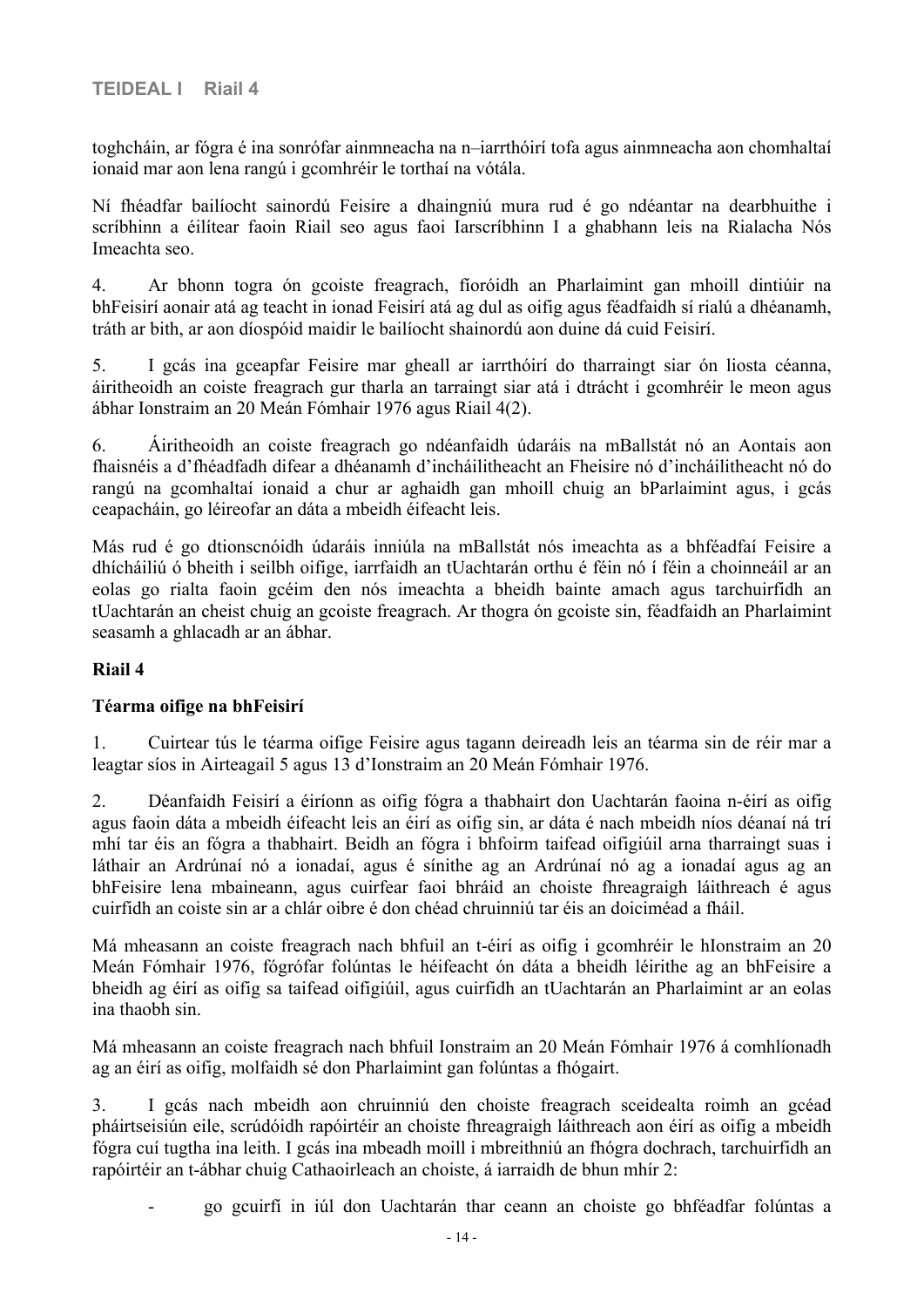dhearbhú; nó

- go ndéanfaí cruinniú urghnách den choiste a chomóradh chun aon deacrachtaí sonracha arna dtabhairt dá aire ag an rapóirtéir a scrúdú.

4. I gcás ina dtugann údaráis inniúla na mBallstát nó an Aontais nó an Feisire lena mbaineann fógra don Uachtarán faoi cheapachán nó toghadh chuig oifig atá ar neamhréir le hoifig Feisire de Pharlaimint na hEorpa, de réir bhrí Airteagal 7(1) nó (2) d'Ionstraim an 20 Meán Fómhair 1976, cuirfidh an tUachtarán an méid sin in iúl don Pharlaimint, agus dearbhóidh an Pharlaimint go bhfuil folúntas ann ó dháta na neamhréireachta.

I gcás ina dtugann údaráis inniúla Ballstáit fógra don Uachtarán á rá go bhfuil deireadh le téarma oifige Feisire de Pharlaimint na hEorpa mar thoradh ar neamhréireacht bhreise arna bunú ag dlí an Bhallstáit sin i gcomhréir le hAirteagal 7(3) d'Ionstraim an 20 Meán Fómhair 1976 nó mar thoradh ar tharraingt siar shainordú an Fheisire de bhun Airteagal 13(3) den Ionstraim sin, cuirfidh an tUachtarán in iúl don Pharlaimint gur tháinig deireadh le téarma oifige an Fheisire sin ar an dáta arna chur in iúl ag údaráis inniúla an Bhallstáit. I gcás nach mbeidh an dáta sin curtha in iúl, is é a bheidh i ndáta dheireadh an téarma oifige ná dáta an fhógra arna thabhairt ag an mBallstát sin.

5. gcás ina ndéanfaidh údaráis na mBallstát nó an Aontais sannadh a bheartaíonn siad a thabhairt d'Fheisire a chur in iúl don Uachtarán, déanfaidh an tUachtarán an cheist i dtaobh an bhfuil an sannadh beartaithe ar comhréir le hIonstraim an 20 Meán Fómhair 1976 a tharchur chuig an gcoiste freagrach agus cuirfidh an tUachtarán na conclúidí a dtiocfaidh an coiste sin orthu in iúl don Pharlaimint, don Fheisire agus do na húdaráis lena mbaineann.

6. I gcás ina suíonn an Pharlaimint go bhfuil folúntas ann, cuirfidh an tUachtarán an méid sin in iúl don Bhallstát lena mbaineann agus iarrfaidh sí air an suíochán a líonadh gan mhoill.

7. I gcás inar dealraitheach go bhfuil glacadh le hoifig nó foirceannadh oifige bunaithe ar mhíchruinneas ábhartha nó ar thoiliú truaillithe, féadfaidh an Pharlaimint an ceart chun a dhearbhú go bhfuil an ceapachán atá á bhreithniú neamhbhailí nó féadfaidh sí diúltú an folúntas a chruthú.

#### **Riail 5**

#### <span id="page-14-0"></span>**Pribhléidí agus díolúintí**

1. Teachtann na Feisirí na pribhléidí agus díolúintí a leagtar síos i bPrótacal Uimh. 7 ar Phribhléidí agus Díolúintí an Aontais Eorpaigh.

2. I bhfeidhmiú a cumhachtaí i ndáil le pribhléidí agus díolúintí, gníomhóidh an Pharlaimint chun a hiomláine mar thionól reachtach daonlathach a chaomhnú agus chun neamhspleáchas a Feisirí a áirithiú le linn dóibh a gcuid dualgas a chomhlíonadh. Ní pribhléid phearsanta d'Fheisire díolúine pharlaiminteach, ach is ráthaíocht í ar neamhspleáchas na Parlaiminte ina hiomláine agus a cuid Feisirí.

3. Déanfaidh an tAontas Eorpach laissez-passer den Aontas Eorpach, lena dtugtar cead saorghluaiseachta d'Fheisire sna Ballstáit agus i dtíortha eile a aithníonn é mar dhoiciméad taistil bailí, a eisiúint chuig Feisire arna iarraidh sin dó nó di, ar an gcoinníoll go dtugann Uachtarán na Parlaiminte an t-údarú.

4. Chun a ndualgais pharlaiminteacha a chomhlíonadh, beidh sé de cheart ag na Feisirí go léir a bheith rannpháirteach go gníomhach in obair choistí agus thoscaireachtaí na Parlaiminte i gcomhréir le forálacha na Rialacha Nós Imeachta seo.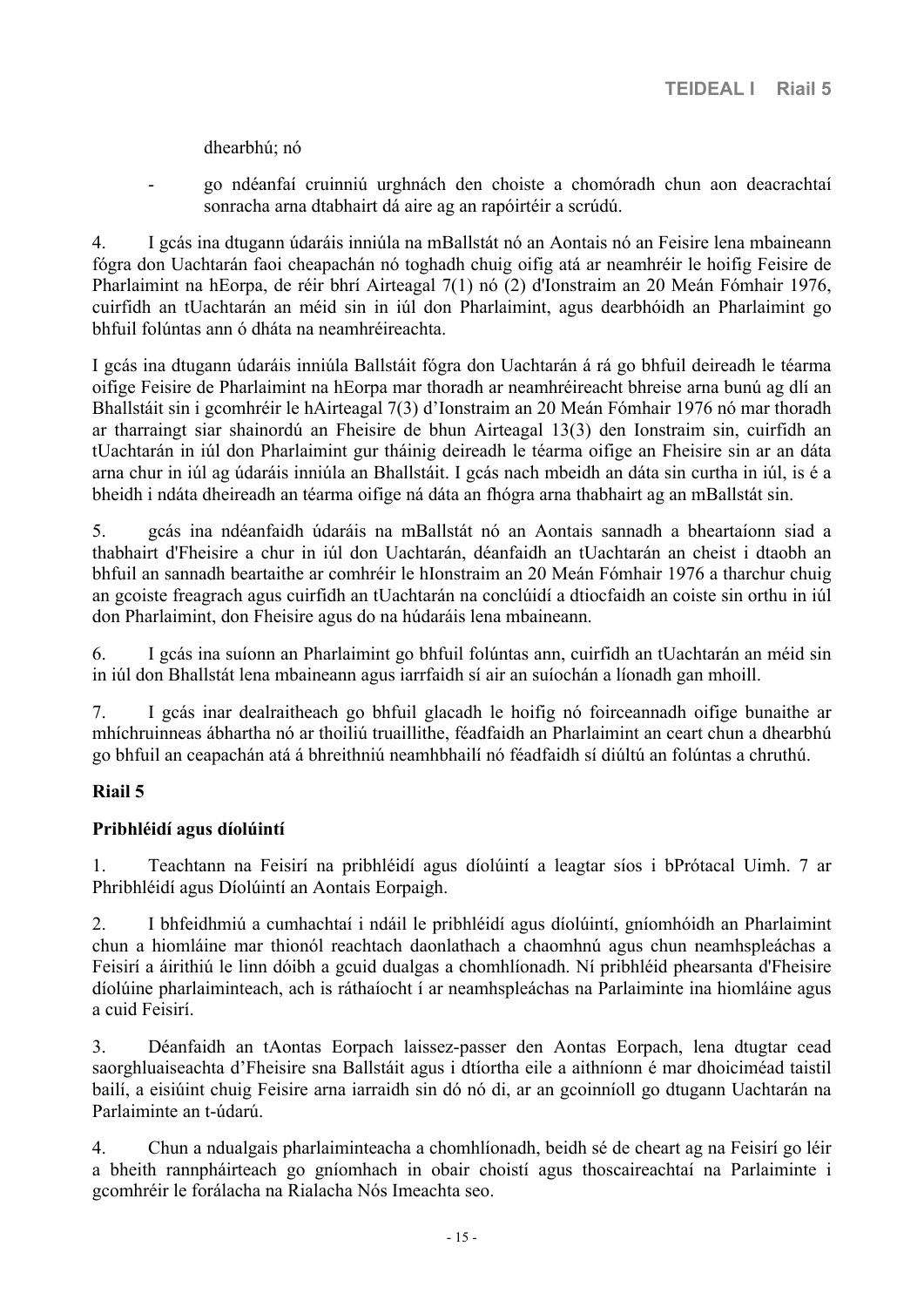#### **TEIDEAL I Riail 6**

5. Beidh Feisirí i dteideal aon chomhaid atá i seilbh na Parlaiminte nó i seilbh coiste a iniúchadh, seachas comhaid agus cuntais phearsanta, arb iad na Feisirí lena mbaineann amháin a fhéadfaidh iad a iniúchadh. Tá eisceachtaí ón riail seo maidir le láimhseáil doiciméad a bhféadfar rochtain phoiblí orthu a dhiúltú de bhun Rialachán (CE) Uimh. 1049/2001 ó Pharlaimint na hEorpa agus ón gComhairle<sup>1</sup> , leagtha síos i Riail 221.

Le formheas ón mBiúró, féadfar, ar bhonn cinneadh réasúnaithe, an ceart chun iniúchadh a dhéanamh ar dhoiciméad de chuid na Parlaiminte a shéanadh ar Fheisire más rud é, tar éis éisteacht a thabhairt don Fheisire lena mbaineann, go gcinneann an Biúró go mbeadh iniúchadh den sórt sin ina chúis le damáiste neamh-inghlactha do leasanna institiúideacha na Parlaiminte nó don leas poiblí, agus go bhfuil an Feisire lena mbaineann ag féachaint leis an doiciméad a iniúchadh ar chúiseanna príobháideacha agus pearsanta. Féadfaidh an Feisire achomharc i scríbhinn a thaisceadh i gcoinne cinneadh den sórt sin laistigh de mhí amháin tar éis an fógra a fháil ina leith. Chun bheith inghlactha, ní mór cúiseanna a bheith ar áireamh in achomhairc i scríbhinn. Déanfaidh an Pharlaimint cinneadh ar an achomharc gan díospóireacht le linn an pháirtseisiúin tar éis an t-achomharc a thaisceadh.

*Tá rochtain ar fhaisnéis rúnda faoi réir na rialacha atá leagtha síos i gcomhaontuithe idirinstitiúideacha arna dtabhairt i gcrích ag an bParlaimint maidir le cóireáil faisnéise rúnda<sup>2</sup> agus leis na rialacha inmheánacha maidir lena gcur chun feidhme arna nglacadh ag comhlachtaí inniúla na Parlaiminte<sup>3</sup> .*

#### **Riail 6**

#### <span id="page-15-0"></span>**Díolúine a tharscaoileadh**

1. Maidir le haon iarraidh ar tharscaoileadh díolúine, déanfar í a mheas i gcomhréir le hAirteagal 7, le hAirteagal 8 agus le hAirteagal 9 de Phrótacal Uimh. 7 ar Phribhléidí agus Díolúintí an Aontais Eorpaigh agus i gcomhréir leis na prionsabail dá dtagraítear i Riail 5(2).

2. I gcás ina gceanglófar ar Fheisirí láithriú mar fhinnéithe nó mar fhinnéithe saineolacha, ní

<sup>1</sup> Rialachán (CE) Uimh. 1049/2001 ó Pharlaimint na hEorpa agus ón gComhairle an 30 Bealtaine 2001 maidir le rochtain phoiblí ar dhoiciméid de chuid Pharlaimint na hEorpa, na Comhairle agus an Choimisiúin (IO L 145, 31.5.2001, lch. 43)

<sup>2</sup> Comhaontú Idirinstitiúideach an 20 Samhain 2002 idir Parlaimint na hEorpa agus an Chomhairle maidir le rochtain ag Parlaimint na hEorpa ar fhaisnéis íogair de chuid na Comhairle i réimse an bheartais slándála agus cosanta (IO C 298, 30.11.2002, lch. 1).

Comhaontú Idirinstitiúideach an 12 Márta 2014 idir Parlaimint na hEorpa agus an Chomhairle maidir le faisnéis rúnaicmithe atá i seilbh na Comhairle a chur ar aghaidh chuig Parlaimint na hEorpa agus a láimhseáil acu i ndáil le hábhair seachas na hábhair sin i réimse an chomhbheartais eachtraigh agus slándála (IO C 95, 1.4.2014, lch. 1).

An Comhaontú Idirinstitiúideach an 12 Márta 2014 idir Parlaimint na hEorpa agus an Chomhairle maidir le faisnéis rúnaicmithe atá i seilbh na Comhairle a chur ar aghaidh chuig Parlaimint na hEorpa agus a láimhseáil acu i ndáil le hábhair seachas na hábhair sin i réimse an chomhbheartais eachtraigh agus slándála (IO C 95, 1.4.2014, lch. 1).

<sup>3</sup> Cinneadh ó Pharlaimint na hEorpa an 23 Deireadh Fómhair 2002 maidir le cur chun feidhme an Chomhaontaithe Idirinstitiúidigh lena rialaítear rochtain ag Parlaimint na hEorpa ar fhaisnéis íogair de chuid na Comhairle i réimse an bheartais slándála agus cosanta (IO C 298, 30.11.2002, lch. 4).

Cinneadh ón mBiúró an 15 Aibreán 2013 maidir leis na rialacha lena rialaítear an tslí ina ndéileálann Parlaimint na hEorpa le faisnéis rúnda (IO C 96, 1.4.2014, lch. 1).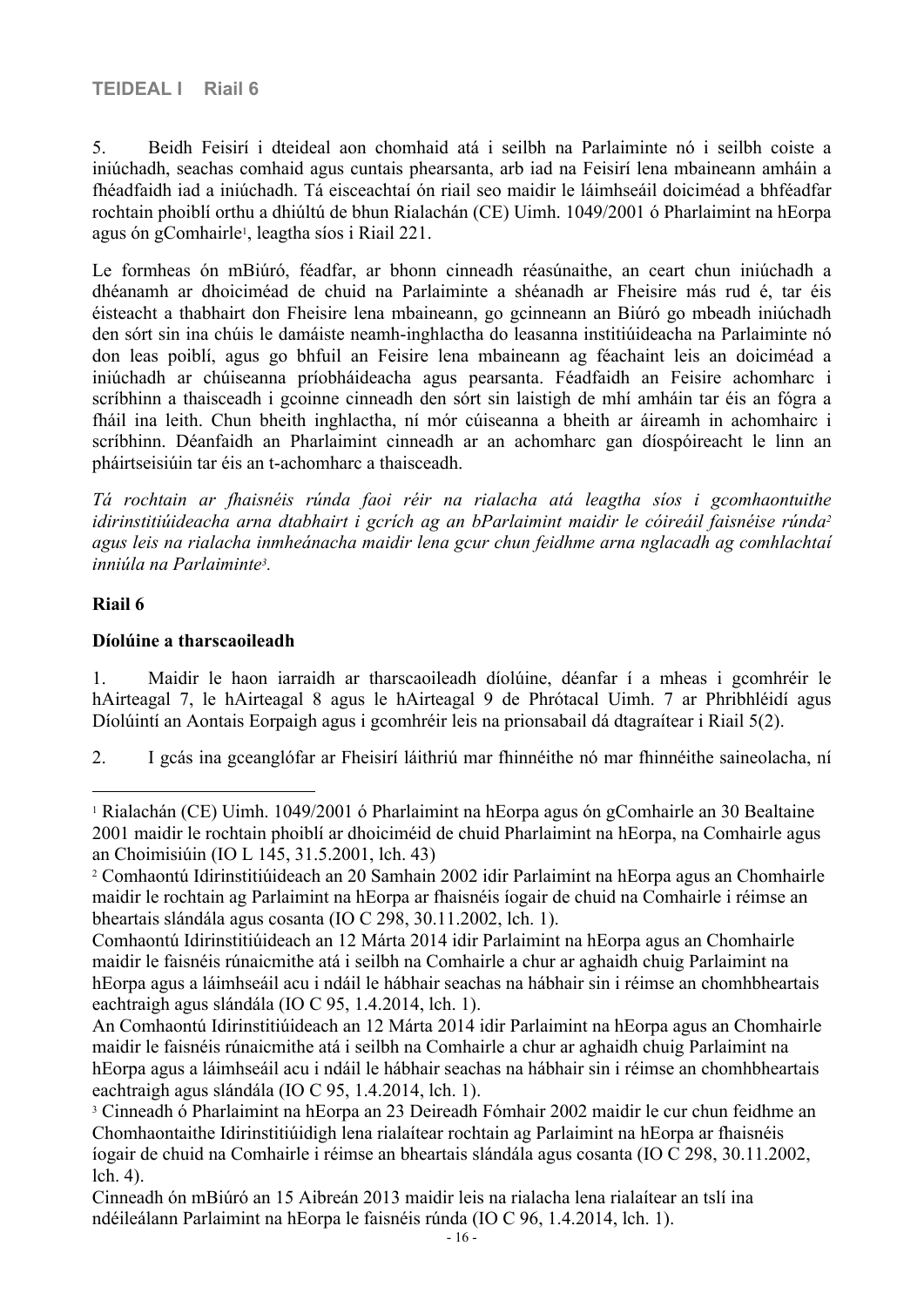gá tarscaoileadh díolúine a iarraidh, ar choinníoll:

- nach mbeidh oibleagáid orthu láithriú ar dháta nó ag tráth a chuirfidh cosc orthu a gcuid dualgas parlaiminteach a chomhlíonadh, nó a fhágfaidh go mbeidh sé deacair dóibh na dualgais sin a chomhlíonadh, nó go mbeidh siad in ann ráiteas a thabhairt i scríbhinn nó in aon fhoirm eile nach bhfágfaidh go mbeidh sé deacair dóibh a ndualgais pharlaiminteacha a chomhlíonadh; agus
- nach mbeidh oibleagáid orthu fianaise a thabhairt maidir le faisnéis a bheidh faighte faoi rún i gcomhlíonadh a gcuid dualgas parlaiminteach agus ar faisnéis í nach cuí leo í a nochtadh.

#### **Riail 7**

#### <span id="page-16-0"></span>**Pribhléidí agus díolúine a chosaint**

1. I gcásanna ina líomhnaítear go ndearna údaráis Ballstáit sárú ar phribhléidí agus ar dhíolúintí Feisire nó iarFheisire, nó go bhfuil siad chun é a dhéanamh, féadfar, i gcomhréir le Riail 9(1), cinneadh ón bParlaimint a iarraidh i dtaobh an ndearnadh, go hiarbhír, sárú ar na pribhléidí agus ar na díolúintí sin, nó ar dóchúil go ndéanfar sárú orthu.

2. Go háirithe, féadfar iarraidh den sórt sin ar chosaint pribhléidí agus díolúintí a dhéanamh más rud é go measfar gurbh é a bheadh ann ná srianadh riaracháin nó srianadh eile ar shaorghluaiseacht Feisirí atá ag taisteal chuig áit chruinnithe de chuid na Parlaiminte, nó ón áit chruinnithe sin, atá sna himthosca nó gur srianadh riaracháin nó srianadh eile é ar thuairim a tugadh nó ar vóta a caitheadh i gcomhlíonadh a ndualgas ag na Feisirí, nó go dtiocfadh na himthosca sin faoi raon feidhme Airteagal 9 den Phrótacal ar Phribhléidí agus Díolúintí an Aontais Eorpaigh.

3. Aon iarraidh ar chosaint pribhléidí agus díolúintí Feisire, ní bheidh sí incheadaithe má fuarthas cheana iarraidh ar tharscaoileadh nó ar chosaint díolúine an Fheisire sin i ndáil leis na fíorais dhlíthiúla chéanna, cibé acu ar glacadh cinneadh nó nár glacadh mar gheall ar an iarraidh níos luaithe sin.

4. Ní dhéanfar iarraidh ar chosaint pribhléidí agus díolúintí Feisire a bhreithniú tuilleadh más rud é go bhfaighfear iarraidh ar tharscaoileadh díolúine an Fheisire sin i ndáil leis na fíorais chéanna.

5. I gcásanna ina ndearnadh cinneadh gan pribhléidí agus díolúintí Feisire a chosaint, féadfaidh an Feisire, ar bhonn eisceachtúil, a iarraidh go ndéanfar an cinneadh a bhreithniú an athuair, trí fhianaise nua a thíolacadh i gcomhréir le Riail 9(1). Ní bheidh an iarraidh ar bhreithniú a dhéanamh an athuair inghlactha má táthar tar éis na himeachtaí a thionscnamh in aghaidh an chinnidh faoi Airteagal 263 den Chonradh ar Fheidhmiú an Aontais Eorpaigh, nó má mheasann an tUachtarán nach mbeidh bunús a dhóthain leis an bhfianaise nua le go ndéanfar an breithniú an athuair.

#### **Riail 8**

#### <span id="page-16-1"></span>**Gníomhaíocht phráinneach ag an Uachtarán chun díolúine a dhearbhú**

1. Ar bhonn práinne, in imthosca ina ndéantar Feisire a ghabháil nó ina gcuirtear bac ar a shaorghluaiseacht nó ar a saorghluaiseacht de shárú dealraitheach ar a chuid nó ar a cuid pribhléidí agus díolúintí, féadfaidh an tUachtarán, tar éis dul i gcomhairle le Cathaoirleach agus rapóirtéir an choiste fhreagraigh, gníomhú ar a thionscnamh féin chun pribhléidí agus díolúintí an Fheisire lena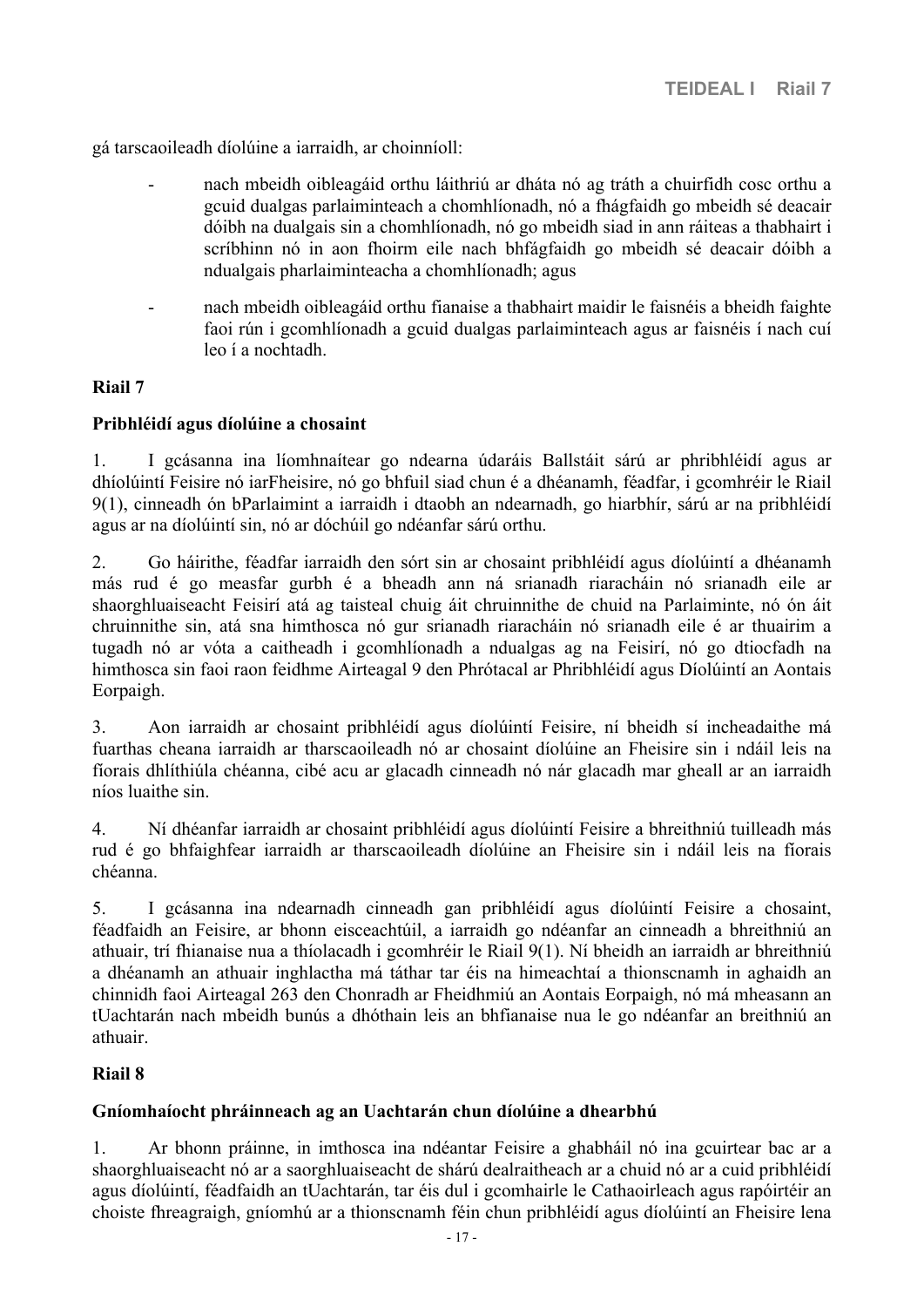mbaineann a dhearbhú. Tabharfaidh an tUachtarán fógra faoin tionscnamh sin don choiste agus cuirfidh an té sin an Pharlaimint ar an eolas faoi.

2. Nuair a bhainfidh an tUachtarán úsáid as na cumhachtaí a thugtar dó nó di le mír 1, tabharfaidh an coiste freagrach aitheantas do thionscnamh an Uachtaráin ag a chéad chruinniú eile. I gcás ina measfaidh an coiste gur gá sin, féadfaidh sé tuarascáil a ullmhú lena cur faoi bhráid na Parlaiminte.

#### **Riail 9**

#### <span id="page-17-0"></span>**Nósanna imeachta i leith díolúine**

1. Maidir le haon iarraidh a bheidh seolta ó údarás inniúil Ballstáit chuig an Uachtarán chun díolúine Feisire a tharscaoileadh, nó ó Fheisire nó ó iarFheisire chun pribhléidí agus díolúintí a chosaint, déanfar í a fhógairt sa Pharlaimint agus a tharchur chuig an gcoiste freagrach.

2. Le comhaontú an Fheisire nó an iarFheisire lena mbaineann, féadfaidh Feisire eile, a cheadófar ionadaíocht a dhéanamh ar an bhFeisire nó ar an iarFheisire lena mbaineann ag gach céim den nós imeachta, an iarraidh a dhéanamh.

Ní bheidh an Feisire a dhéanann ionadaíocht ar an bhFeisire nó ar an iarFheisire lena mbaineann páirteach sna cinntí a ghlacfaidh an coiste.

3. Déanfaidh an coiste iarrataí ar tharscaoileadh díolúine nó iarrataí ar chosaint pribhléidí agus díolúintí a bhreithniú gan mhoill, ach aird á tabhairt aige ar a chasta agus atá siad.

4. Déanfaidh an coiste togra i gcomhair cinneadh réasúnaithe ina molfar go nglacfar an iarraidh ar tharscaoileadh díolúine nó an iarraidh ar chosaint díolúine agus pribhléidí, nó go ndiúltófar don iarraidh sin. Ní bheidh leasuithe inghlactha. Má dhiúltaítear do thogra, measfar gurb é a mhalairt de chinneadh a bheidh glactha.

5. Féadfaidh an coiste a iarraidh ar an údarás lena mbaineann aon fhaisnéis nó míniú a sholáthar a mheasann an coiste a bheith riachtanach chun go dtiocfaidh sé ar thuairim i dtaobh an ceart díolúine a tharscaoileadh nó a chosaint.

6. Tabharfar deis don Fheisire lena mbaineann éisteacht a fháil agus féadfaidh an Feisire sin aon doiciméid nó aon fhianaise eile i scríbhinn a mheasfaidh an té sin a bheith ábhartha a thíolacadh.

Ní bheidh an Feisire lena mbaineann i láthair le linn na ndíospóireachtaí maidir le hiarraidh ar tharscaoileadh nó ar chosaint a dhíolúine nó a díolúine, seachas i gcás na héisteachta féin.

Tabharfaidh Cathaoirleach an choiste cuireadh chun éisteachta don Fheisire, agus cuirfidh an Cathaoirleach an dáta agus an t-am in iúl don Fheisire. Féadfaidh an Feisire lena mbaineann an ceart chun éisteachta a thréigean.

Má mhainníonn an Feisire lena mbaineann láithriú ag an éisteacht de bhun an chuiridh sin, measfar go bhfuil ceart an Fheisire sin chun éisteachta tréigthe aige nó aici, mura rud é gur iarr an Feisire sin go scaoilfí ón éisteacht é nó í ar an dáta agus ag an tráth a moladh, agus gur thug an Feisire sin a chúiseanna nó a cúiseanna. Tabharfaidh Cathaoirleach an choiste rialú i dtaobh an féidir glacadh leis an iarraidh go ndéanfar an Feisire a scaoileadh ón éisteacht i bhfianaise na gcúiseanna a tugadh. Ní cheadófar don Fheisire lena mbaineann an rialú sin a achomharc.

Má ghéilleann Cathaoirleach an choiste don iarraidh ar scaoileadh ón éisteacht, tabharfaidh an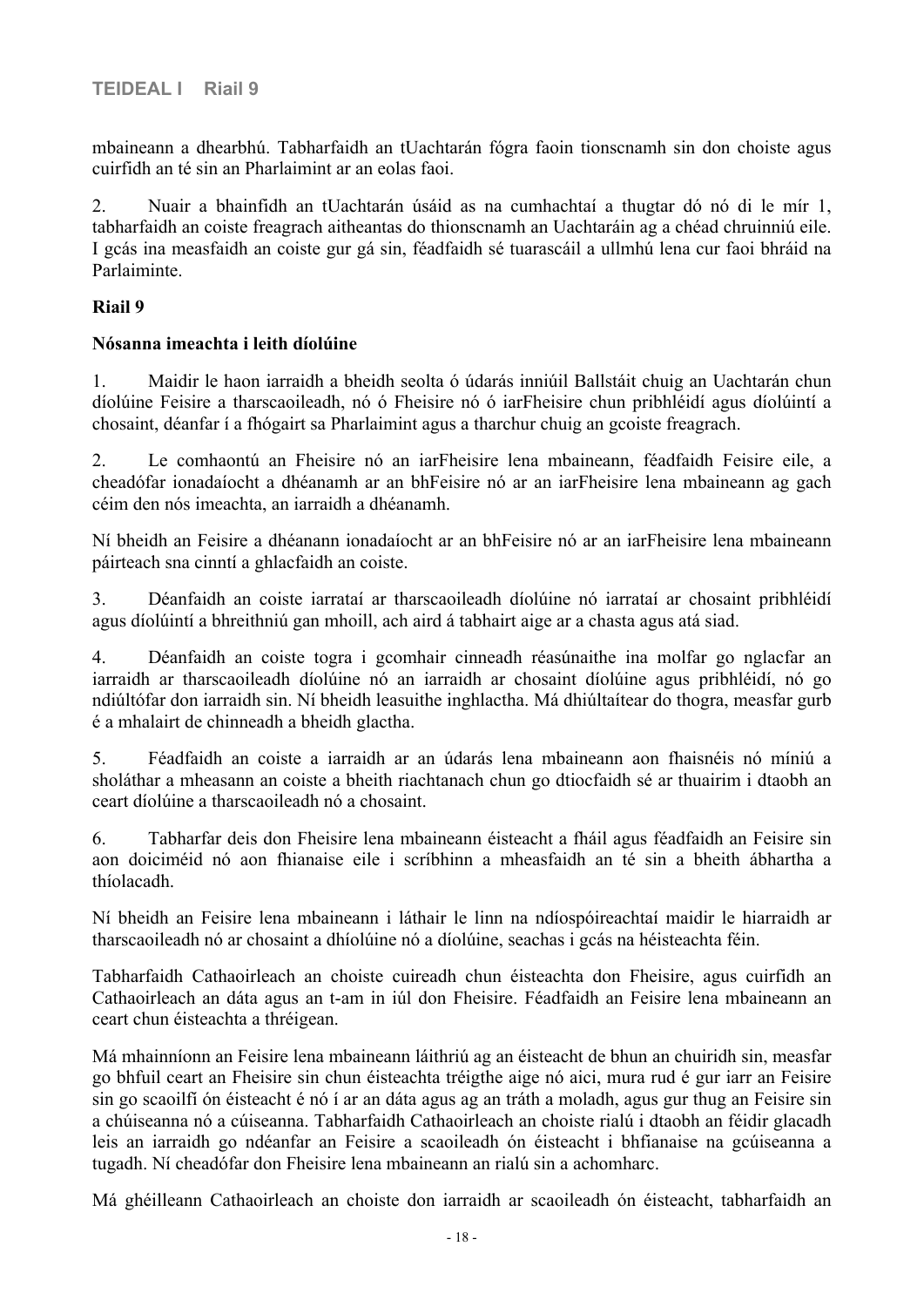Cathaoirleach cuireadh chun éisteachta don Fheisire lena mbaineann ar dháta nua agus ag tráth nua. Má mhainníonn an Feisire lena mbaineann déanamh de réir an dara cuireadh chun éisteachta, leanfar ar aghaidh leis an nós imeachta d'uireasa éisteacht a thabhairt don Fheisire. Ní fhéadfar ansin glacadh le haon iarrataí eile ar a bheith scaoilte ón éisteacht nó ar éisteacht a fháil

7. I gcás ina lorgaítear tarscaoileadh nó cosaint díolúine san iarraidh ar roinnt scór, féadfaidh gach ceann díobh sin a bheith ina ábhar do chinneadh ar leithligh. Féadfar a mholadh i dtuarascáil an choiste, ar bhonn eisceachtúil, gur ceart feidhm a bheith ag an tarscaoileadh nó cosaint díolúine maidir le himeachtaí ionchúisimh amháin agus, go dtí go ndéanfar an phianbhreith chríochnaitheach a ghearradh, gur ceart don Fheisire a bheith díolmhaithe ó aon chineál coinneála nó athchuir nó ó aon bheart eile a chuirfeadh cosc ar an bhFeisire sin na dualgais is cuí don sainordú a chomhlíonadh.

8. Féadfaidh an coiste tuairim réasúnaithe a thabhairt i dtaobh inniúlacht an údaráis i dtrácht agus i dtaobh inghlacthacht na hiarrata, ach ní dhéanfaidh sé, in imthosca ar bith, tuairim a thabhairt i dtaobh chiontacht nó éigiontacht an Fheisire, ná ní dhéanfaidh sé tuairim a thabhairt i dtaobh an údar maith ionchúisimh iad na tuairimí nó na gníomhartha a chuirtear i leith an Fheisire, fiú amháin más rud é, agus an iarraidh á breithniú aige, go bhfaigheann an coiste eolas mionsonraithe faoi fhíorais an cháis.

9. Déanfar an togra le haghaidh cinneadh ón gcoiste a chur isteach mar chéad mhír ar chlár oibre an chéad suí tar éis an lae a gcuirfear síos í. Ní fhéadfar aon leasuithe ar an togra sin a chur síos.

Beidh an plé teoranta do na cúiseanna i bhfabhar agus i gcoinne gach togra chun díolúine a tharscaoileadh nó díolúine a chaomhnú, nó chun díolúine nó pribhléid a chosaint.

Gan dochar do Riail 173, ní ceadmhach don Fheisire arb iad a chuid pribhléidí nó díolúintí nó a cuid pribhléidí nó díolúintí atá á mbreithniú labhairt sa díospóireacht.

Maidir leis an togra nó na tograí i gcomhair cinnidh atá sa tuarascáil, déanfar vótáil air nó orthu ag an gcéad am vótála tar éis na díospóireachta.

Tar éis don Pharlaimint an t-ábhar a bhreithniú, glacfar vótáil ar leithligh ar gach ceann de na tograí atá sa tuarascáil. Má dhiúltaítear do thogra, measfar gurb é a mhalairt de chinneadh a bheidh glactha.

10. Cuirfidh an tUachtarán cinneadh na Parlaiminte in iúl láithreach don Fheisire lena mbaineann agus d'údarás inniúil an Bhallstáit lena mbaineann, maille le hiarraidh go gcuirfear an tUachtarán ar an eolas faoi aon fhorbairtí agus faoi aon rialuithe breithiúnacha sna himeachtaí ábhartha. Nuair a gheobhaidh an tUachtarán an fhaisnéis sin, tarchuirfidh an tUachtarán chuig an bParlaimint í ar an tslí is oiriúnaí, dar leis nó léi, agus tar éis dul i gcomhairle leis an gcoiste freagrach más gá sin.

11. Maidir leis na nithe sin agus le haon doiciméid a fhaightear, déileálfaidh an coiste leo mar ábhar fíor-rúnda. Is i seomra iata i gcónaí a bhreithneoidh an coiste iarrataí a bhaineann le nósanna imeachta ar dhíolúine.

12. Ní dhéanfaidh an Pharlaimint scrúdú ach ar iarrataí ar tharscaoileadh díolúine Feisire a bheidh tarchurtha chuici ag na húdaráis bhreithiúnacha nó ag Buanionadaíochtaí na mBallstát.

13. Leagfaidh an coiste síos prionsabail maidir le cur chun feidhme na Rialach seo.

14. Is i gcomhréir leis na rialacha thuas a dhéileálfar le haon fhiosrú arna dhéanamh ag údarás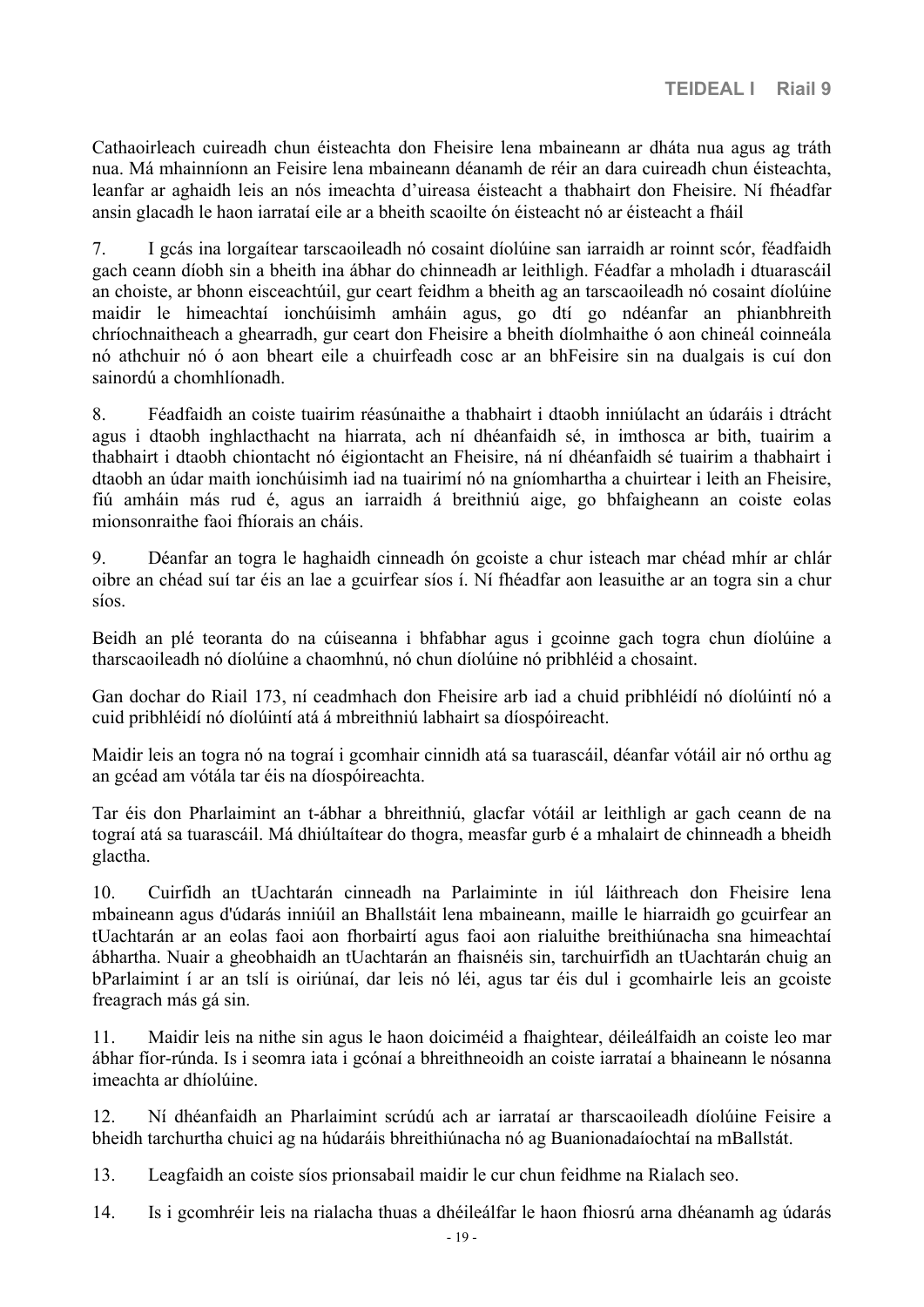inniúil maidir le scóip pribhléidí agus díolúintí Feisirí.

#### **Riail 10**

#### <span id="page-19-0"></span>**Caighdeáin iompair**

1. Léireoidh iompar na bhFeisirí urraim fhrithpháirteach, agus beidh sé bunaithe ar na luachanna agus ar na prionsabail a leagtar síos sna Conarthaí, agus go háirithe sa Chairt um Chearta Bunúsacha. Léireoidh na Feisirí urraim do dhínit na Parlaiminte agus ní tharraingeoidh siad droch-cháil uirthi.

2. Ní bhainfidh na Feisirí an bonn de sheoladh réidh ghnó na Parlaiminte agus ní bhainfidh siad an bonn de chothabháil na slándála agus an oird ar áitribh na Parlaiminte ná d'fheidhmiú a fearais.

3. Ní chuirfidh na Feisirí as do dhea-ord an tSeomra agus staonfaidh siad ó iompar míchuí. Ní chuirfidh siad bratacha ar taispeáint.

4. I ndíospóireachtaí parlaiminteacha sa Seomra, ní rachaidh na Feisirí i muinín urlabhra mhaslach.

*Le measúnú a dhéanamh ar cibé acu atá an urlabhra a úsáideann Feisire i ndíospóireacht pharlaiminteach maslach nó nach bhfuil, ba cheart go gcuirfí san áireamh, inter alia, intinní inaitheanta an chainteora, an dearcadh atá ag an bpobal ar an ráiteas, a mhéid a dheanann sé dochar do dhínit agus do dhea-cháil na Parlaiminte, agus saoirse cainte an Fheisire lena mbaineann. Mar shampla urlabhra chlúmhillteach, "fuathchaint" agus gríosadh chun idirdhealaithe bunaithe, go háirithe, ar aon fhoras dá dtagraítear sa Chairt um Chearta Bunúsacha, cásanna "d'urlabhra mhaslach" a bheadh iontu sin de réir bhrí na Rialach seo.*

5. Comhlíonfaidh na Feisirí rialacha na Parlaiminte maidir leis an tslí ina ndéileáiltear le faisnéis rúnda.

6. Staonfaidh na Feisirí d'aon chineál ciaptha síceolaí nó gnéis agus urramóidh siad an Cód iompair iomchuí d'Fheisirí de Pharlaimint na hEorpa i bhfeidhmiú a gcuid dualgas, ar cód é atá ag gabháil mar iarscríbhinn leis na Rialacha Nós Imeachta seo <sup>4</sup> .

Ní fhéadfar Feisirí a thoghadh mar shealbhóirí oifige de chuid na Parlaiminte ná de cheann dá chomhlachtaí, ná ní fhéadfar iad a cheapadh mar rapóirtéir, ná a bheith rannpháirteach i dtoscaireacht oifigiúil nó i gcaibidlíocht idirinstitiúideach, más rud é nach mbeidh an dearbhú a bhaineann leis an gCód sin sínithe acu.

7. Más rud é, maidir le duine a bheidh ag obair d'Fheisire, nó maidir le duine eile a ndearna an Feisire socrú rochtain a bheith ag an duine sin ar áitribh nó ar threalamh na Parlaiminte, go mainníonn an duine sin na caighdeáin iompair a leagtar síos sa Riail seo a chomhlíonadh, féadfar, i gcás inarb iomchuí, an t-iompar sin a chur i leith an Fheisire lena mbaineann.

8. Ní hé a leanfaidh as cur i bhfeidhm na Rialach seo go mbainfear, ar bhealach eile, de bhríomhaireacht na ndíospóireachtaí parlaiminteacha ná ní bhainfear an bonn de shaoirse cainte na bhFeisirí leis an gcur i bhfeidhm sin.

9. Beidh feidhm ag an Riail seo, *mutatis mutandis*, i gcomhlachtaí, coistí agus toscaireachtaí na Parlaiminte.

<sup>4</sup> Féach Iarscríbhinn II.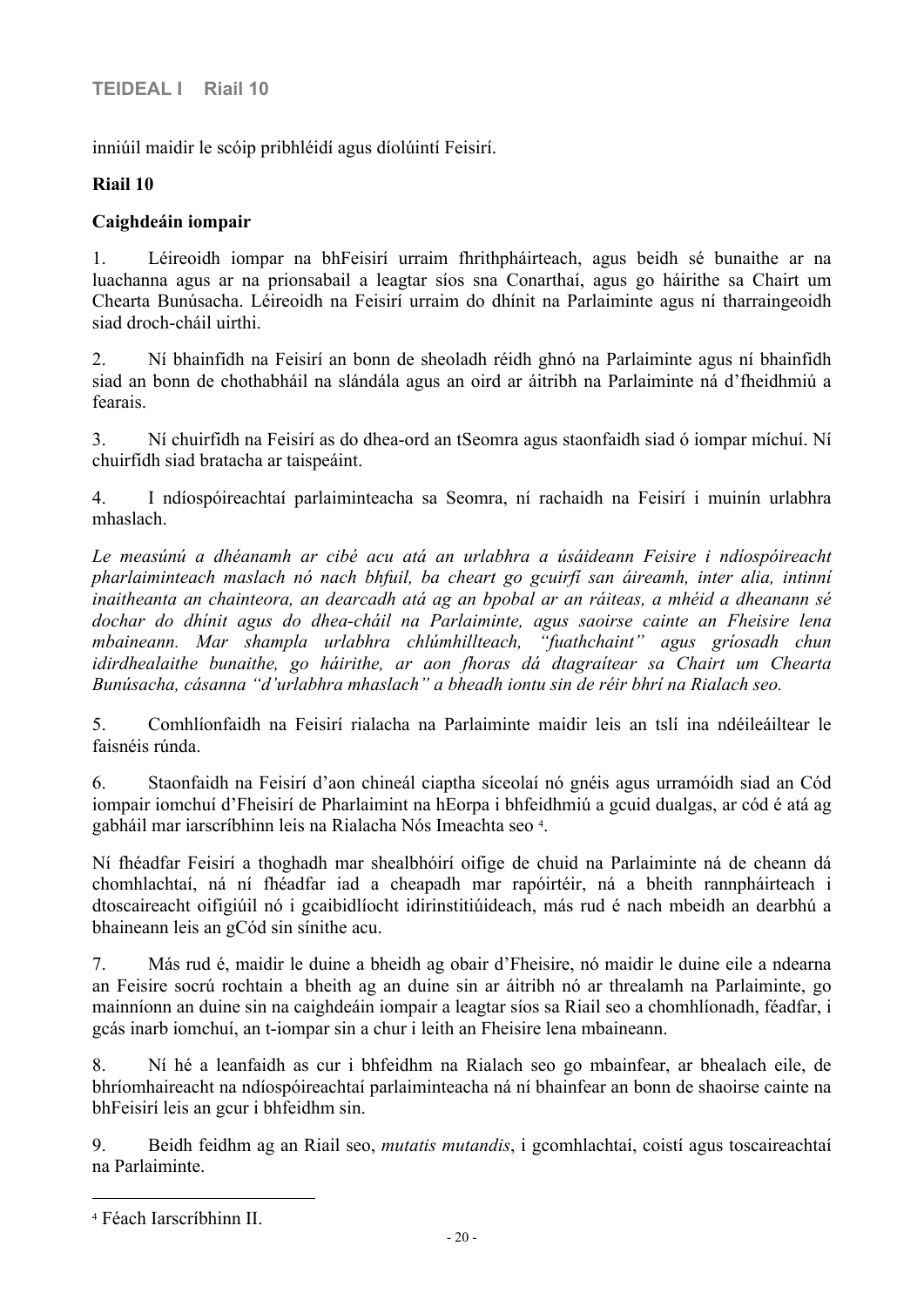#### **Riail 11**

#### <span id="page-20-0"></span>**Leasanna airgeadais agus clár trédhearcachta na bhFeisirí**

1. Déanfaidh an Pharlaimint rialacha a leagan síos lena rialófar trédhearcacht leasanna airgeadais a cuid Feisirí i bhfoirm Cód Iompair a ghlacfaidh tromlach na bhFeisirí a chomhdhéanann í agus a bheidh ag gabháil mar iarscríbhinn leis na Rialacha Nós Imeachta seo<sup>5</sup>.

Ní dhéanfaidh na rialacha sin dochar ar bhealach eile d'Fheisirí, ná ní chuirfidh siad srian orthu ar bhealach eile, i bhfeidhmiú a n-oifige nó i bhfeidhmiú aon ghníomhaíochta polaitiúla gaolmhaire nó aon ghníomhaíochta gaolmhaire eile.

2. Ba cheart d'Fheisirí an cleachtas córasach a ghlacadh gur le hionadaithe sainleasa atá cláraithe sa Chlár Trédhearcachta, a bunaíodh trí bhíthin an Chomhaontaithe idir Parlaimint na hEorpa agus an Coimisiún Eorpach, amháin a bheidh cruinnithe acu<sup>6</sup>.

3. Ba cheart do na Feisirí gach cruinniú beartaithe le hionadaithe leasmhara a thagann faoi raon feidhme an Chláir Trédhearcachta a fhoilsiú ar líne. Gan dochar d'Airteagal 4(6) d'Iarscríbhinn I, déanfaidh na rapóirtéirí, na scáthrapóirtéirí agus cathaoirligh na gcoistí, le haghaidh gach tuarascála, gach cruinniú beartaithe le hionadaithe leasmhara a thagann faoi raon feidhme an Chláir Trédhearcachta a fhoilsiú ar líne. Ba cheart don Bhiúró foráil a dhéanamh maidir leis an mbonneagar is gá ar shuíomh gréasáin na Parlaiminte.

4. Soláthróidh an Biúró an bonneagar is gá ar leathanach baile na bhFeisirí ar shuíomh gréasáin na Parlaiminte do na Feisirí sin ar mian leo iniúchadh nó dearbhú deonach a fhoilsiú, amhail dá bhforáiltear faoi rialacha infheidhme Reacht na bhFeisirí agus faoina rialacha cur chun feidhme, go gcomhlíonann an úsáid atá á baint acu as an Liúntas do Chaiteachas Ginearálta na rialacha is infheidhme maidir le rialacha Reacht na bhFeisirí agus lena bhearta cur chun feidhme.

5. Ní dhéanfaidh na rialacha seo dochar ar bhealach eile d'Fheisirí, ná ní chuirfidh siad srian orthu ar bhealach eile, i bhfeidhmiú a n-oifige nó i bhfeidhmiú aon ghníomhaíochta polaitiúla gaolmhaire nó aon ghníomhaíochta gaolmhaire eile.

6. Déanfar cód iompair agus cearta agus pribhléidí iar-Fheisirí a leagan síos le cinneadh ón mBiúró. Ní dhéanfar aon idirdhealú sa tslí ina ndéileáiltear le hiar-Fheisirí.

#### **Riail 12**

#### <span id="page-20-1"></span>**Imscrúduithe inmheánacha arna seoladh ag an Oifig Eorpach Frith-Chalaoise (OLAF)**

Maidir leis na rialacha coiteanna atá leagtha síos i gComhaontú Idirinstitiúideach maidir le himscrúduithe inmheánacha arna ndéanamh ag an Oifig Eorpach Frith-Chalaoise (OLAF)<sup>78</sup>

<sup>5</sup> Féach Iarscríbhinn I.

<sup>6</sup> Comhaontú an 16 Aibreán 2014 idir Parlaimint na hEorpa agus an Coimisiún Eorpach maidir leis an gClár Trédhearcachta i gcomhair eagraíochtaí agus daoine féinfhostaithe a ghabhann do dhéanamh agus do chur chun feidhme bheartas AE (IO L 277, 19.9.2014, lch. 11).

<sup>7</sup> Comhaontú Idirinstitiúideach an 25 Bealtaine 1999 idir Parlaimint na hEorpa, Comhairle an Aontais Eorpaigh agus Coimisiún na gComhphobal Eorpach maidir le himscrúduithe inmheánacha arna ndéanamh ag an Oifig Eorpach Frith-Chalaoise (OLAF) (IO L 136, 31.5.1999, lch. 15).

<sup>8</sup> Cinneadh ó Pharlaimint na hEorpa an 18 Samhain 1999 maidir leis na téarmaí agus na coinníollacha i gcomhair imscrúduithe inmheánacha i ndáil le calaois, éilliú agus aon ghníomhaíocht mhídhleathach a dhéanann dochar do leasanna an Chomhphobail a chosc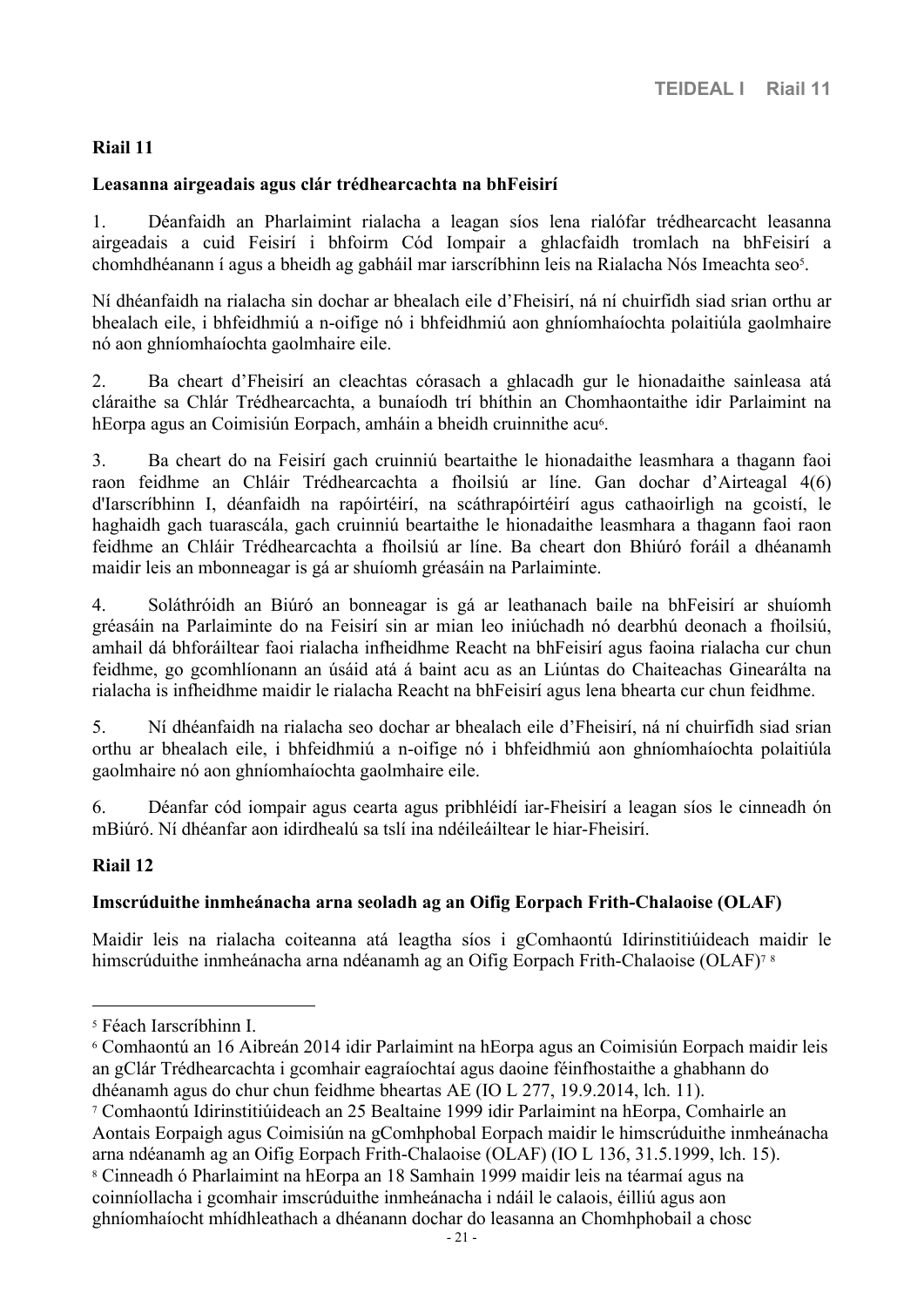#### **Riail 13**

#### <span id="page-21-0"></span>**Breathnadóirí**

1. I gcás Conradh ar aontachas Stáit don Aontas Eorpach a bheith sínithe, féadfaidh an tUachtarán, tar éis comhaontú Chomhdháil na nUachtarán a fháil, a iarraidh ar pharlaimint an Stáit aontachais líon áirithe breathnadóirí atá comhionann le líon na suíochán i bParlaimint na hEorpa a leithdháilfear ar an Stát sin tar éis aontachas a bhaint amach a cheapadh as measc a comhaltaí féin.

2. Glacfaidh na breathnadóirí sin páirt in imeachtaí na Parlaiminte fad a bheidh teacht i bhfeidhm an Chonartha Aontachais ar feitheamh, agus beidh ceart labhartha acu i gcoistí agus i ngrúpaí polaitiúla. Ní bheidh ceart acu chun vótáil a dhéanamh ná chun seasamh lena dtoghadh chuig poist sa Pharlaimint, ná ní dhéanfaidh siad ionadaíocht ar an bParlaimint go seachtrach. Ní bheidh aon éifeacht dhlíthiúil ag a rannpháirtíocht ar imeachtaí na Parlaiminte.

3. Déanfar an chóir a chuirfear orthu a asamhlú leis an gcóir a chuirtear ar Fheisire maidir le húsáid shaoráidí na Parlaiminte agus maidir le haisíoc caiteachas taistil agus cothaithe arna dtabhú ar a gcuid gníomhaíochtaí mar bhreathnadóirí.

## CAIBIDIL 2

## <span id="page-21-1"></span>OIFIGIGH NA PARLAIMINTE

#### **Riail 14**

#### <span id="page-21-2"></span>**An Cathaoirleach Sealadach<sup>9</sup>**

1. Ag an suí dá bhforáiltear faoi Riail 154(2), agus ag aon suí eile a thionóltar chun an tUachtarán agus an Biúró a thoghadh, is é an sean-Uachtarán, nó murab ann don duine sin, is duine de na seanLeas-Uachtaráin, arna chinneadh i gcomhréir lena n-ord tosaíochta, nó murab ann d'aon duine díobh sin, is é nó í an Feisire is faide i seilbh oifige, a rachaidh sa chathaoir go dtí go dtoghtar an tUachtarán.

2. Ní dhéanfar aon ghnó fad a bheidh Feisire sa chathaoir go sealadach de bhua mhír 1 mura rud é go mbaineann sé le toghadh an Uachtaráin nó fíorú na ndintiúr faoin dara fomhír de Riail 3(2). Déanfar aon ábhar eile a bhaineann le fíorú dintiúr agus a ardaítear nuair atá an Feisire sin sa chathaoir a tharchur chuig an gcoiste freagrach.

#### **Riail 15**

#### <span id="page-21-3"></span>**Ainmniúcháin agus forálacha ginearálta<sup>10</sup>**

1. Déanfar an tUachtarán a thoghadh le ballóid rúnda, agus ina dhiaidh sin na Leas-Uachtaráin agus na Caestóirí, i gcomhréir le Riail 191.

Is le toiliú an ainmnithigh a bheidh na hainmniúcháin, agus ní fhéadfaidh ach grúpa polaitiúil nó Feisirí a shroicheann an tairseach íseal ar a laghad ainmniúcháin a dhéanamh Féadfar aimniúcháin nua a thabhairt isteach roimh gach ballóid.

Mura mbeidh an líon ainmniúchán níos mó ná an líon suíochán a bheidh le líonadh, déanfar na hiarrthóirí a thoghadh d'aon gháir, mura rud é go n-iarrfaidh Feisirí nó grúpa polaitiúil nó grúpaí

<sup>9</sup> Tá feidhm ag Riail 14 mutatis mutandis maidir le coistí (féach Riail 213(3)).

<sup>10</sup> Tá feidhm ag Riail 15 mutatis mutandis maidir le coistí (féach Riail 213(3)).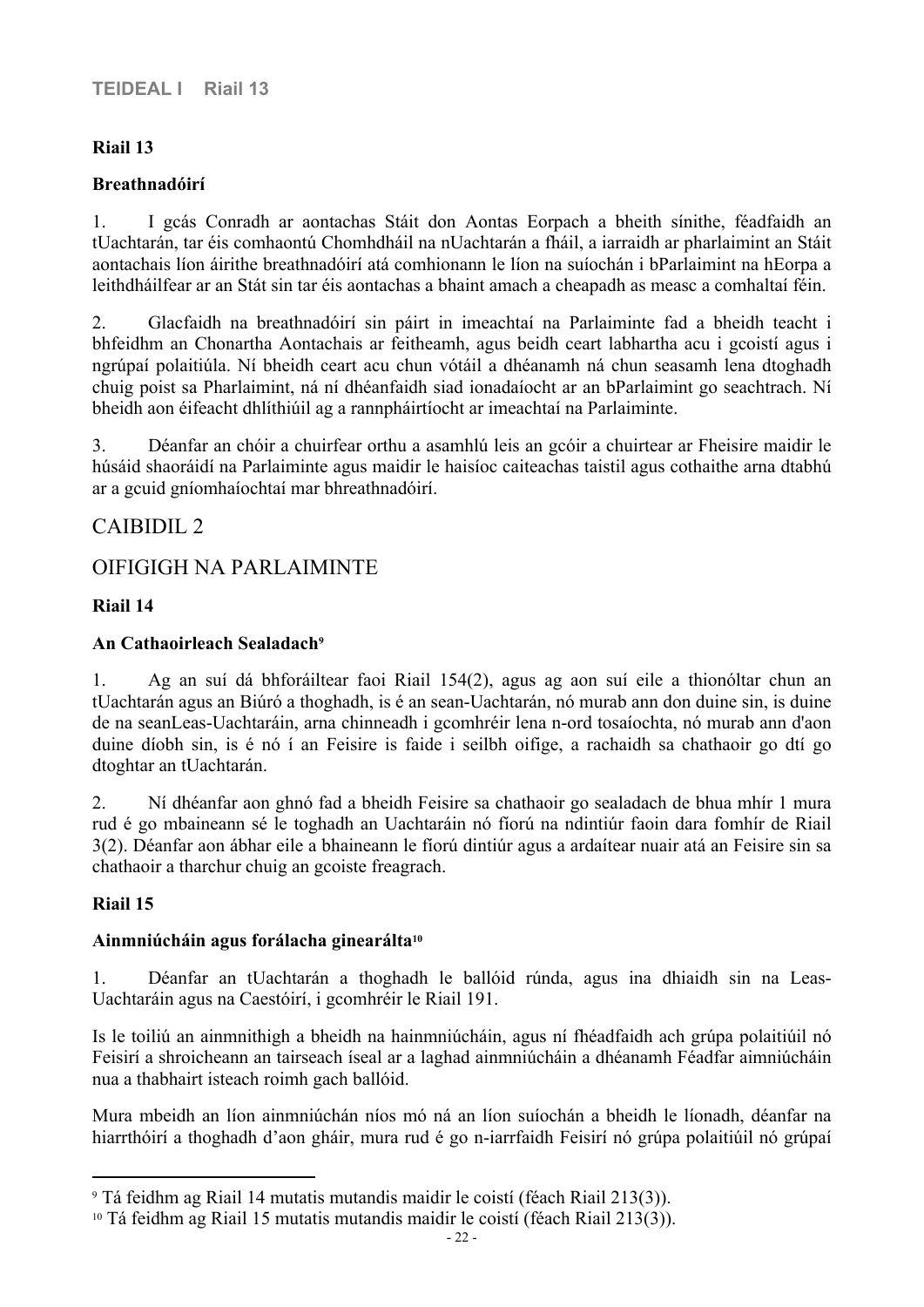polaitiúla a shroicheann an tairseach uasal ar a laghad ballóid rúnda.

I gcás ballóid aonair do níos mó ná oifigeach amháin, ní bheidh an páipéar ballóide bailí ach amháin má chaitear níos mó ná leath de na vótaí a bhíonn ar fáil.

2. Le linn an tUachtarán, na Leas-Uachtaráin agus na Caestóirí a thoghadh, is ceart aird a thabhairt ar an ngá lena chinntiú go bhfuil ionadaíocht chothrom fhoriomlán ann i leith tuairimí polaitiúla, agus go bhfuil inscne agus cothromaíocht gheografach ann freisin.

#### **Riail 16**

#### <span id="page-22-0"></span>**Toghadh an Uachtaráin – aitheasc tosaigh<sup>11</sup>**

1. Déanfar na hainmniúcháin don Uachtarán a thabhairt don Fheisire atá sa chathaoir go sealadach de bhua Riail 14 agus fógróidh seisean nó sise don Pharlaimint iad. Más rud é, tar éis trí bhallóid, nach mbeidh tromlach glan de na vótaí a chaitear faighte ag aon iarrthóir, ní bheidh sa cheathrú ballóid, de mhaolú ar Riail 15(1), ach an bheirt Fheisirí a fuair an líon is airde vótaí sa tríú ballóid. I gcás comhionannas vótaí, dearbhófar gurb é nó í an t-iarrthóir is sine atá tofa.

2. A luaithe a thoghtar an tUachtarán, fágfaidh an Feisire atá sa chathaoir go sealadach de bhua Riail 14 an chathaoir. Is é an tUachtarán tofa amháin a fhéadfaidh aitheasc tosaigh a thabhairt.

#### **Riail 17**

#### <span id="page-22-1"></span>**Toghadh na Leas-Uachtarán**

1. Déanfar na Leas-Uachtaráin a thoghadh ansin ar bhallóid aonair. Maidir leis na daoine sin, suas go dtí ceithre dhuine dhéag, arb iad na daoine iad a gheobhaidh tromlach glan de na vótaí a chaitear ar an gcéad bhallóid, dearbhófar iad a bheith tofa in ord uimhriúil a gcuid vótaí. I gcás ina bhfuil an líon iarrthóirí a thoghtar níos lú ná an líon suíochán atá le líonadh, seolfar an dara ballóid faoi na coinníollacha céanna chun na suíocháin atá fágtha a líonadh. Má tá gá le tríú ballóid, is leor tromlach coibhneasta chun na suíocháin atá fágtha a líonadh. I gcás comhionannas vótaí, dearbhófar gurb é nó í an t-iarrthóir is sine atá tofa.

2. Faoi réir fhorálacha Riail 20(1), beidh tosaíocht ag na Leas-Uachtaráin san ord ina dtoghtar iad agus, i gcás comhionannas vótaí, de réir aoise.

I gcás ina dtoghtar d'aon gháir na Leas-Uachtaráin, tionólfar ballóid rúnda chun a n-ord tosaíochta a chinneadh.

#### **Riail 18**

#### <span id="page-22-2"></span>**Toghadh na gCaestóirí**

Déanfaidh an Pharlaimint cúigear Caestóirí a thoghadh leis an nós imeachta céanna agus a úsáidtear chun na Leas-Uachtaráin a thoghadh.

<sup>11</sup> Tá feidhm ag Riail 16 mutatis mutandis maidir le coistí (féach Riail 213(3)).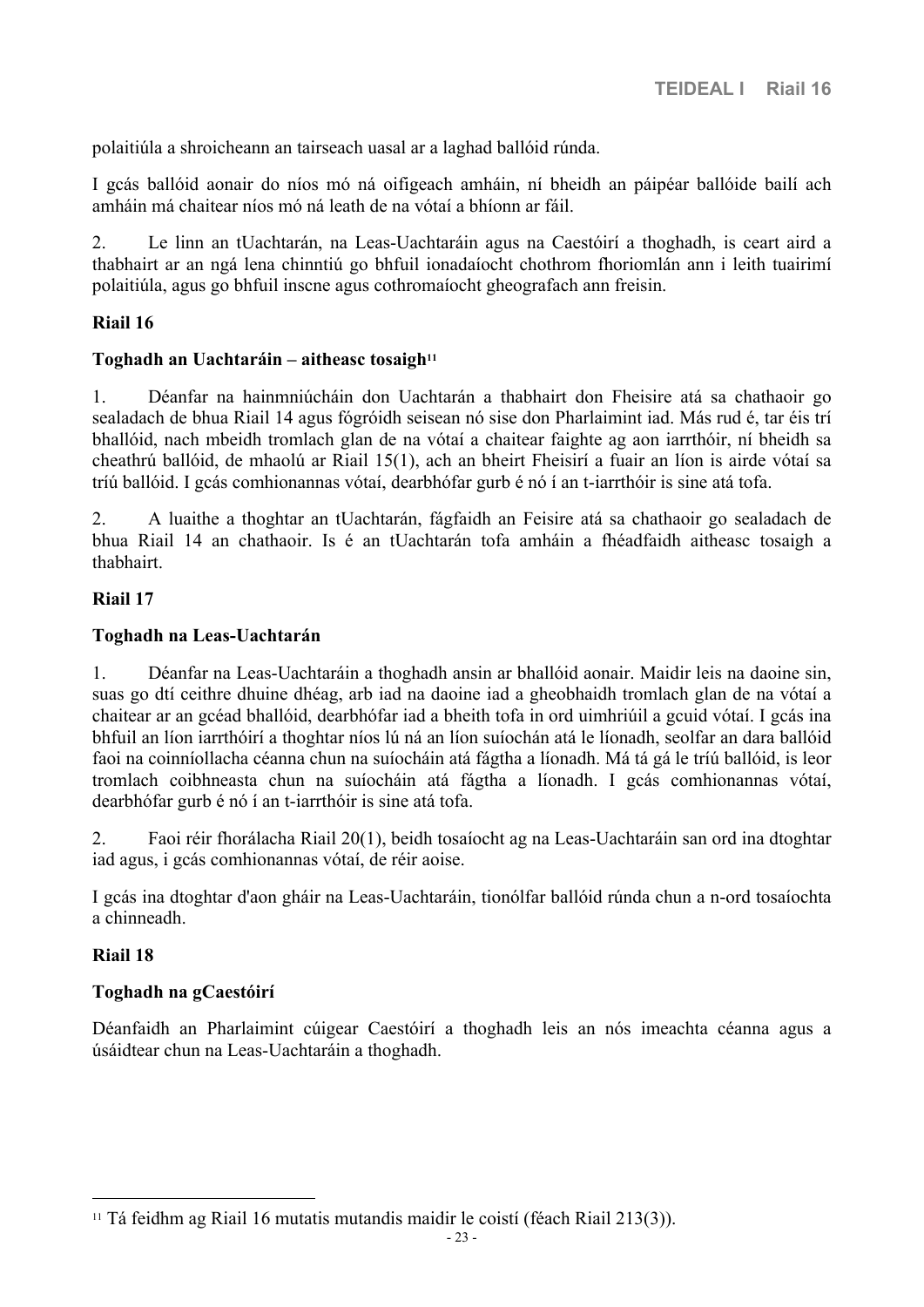#### **Riail 19**

#### <span id="page-23-0"></span>**Téarma oifige na nOifigeach<sup>12</sup>**

1. Dhá bhliain go leith a bheidh i dtéarma oifige an Uachtaráin, na Leas-Uachtarán agus na gCaestóirí.

*I gcás ina n-athraíonn Feisirí ó ghrúpa polaitiúil amháin go ceann eile, déanfaidh siad, ar feadh an chuid eile den téarma oifige dhá bhliain go leith, aon suíochán atá acu sa Bhiúró nó mar Chaestóirí a choinneáil.*

2. Más rud é go dtarlaíonn folúntas do cheann amháin de na poist sin sula rachaidh an téarma oifige sin in éag, ní fhónóidh an Feisire a thoghtar ach ar feadh na tréimhse a bheidh fágtha de théarma oifige a réamhtheachtaí.

#### **Riail 20**

#### <span id="page-23-1"></span>**Folúntais<sup>13</sup>**

1. Más gá duine eile a chur in ionad an Uachtaráin, in ionad Leas-Uachtaráin nó in ionad Caestóra, toghfar comharba i gcomhréir leis na rialacha faoi seach maidir le toghcháin chuig an oifig lena mbaineann.

Glacfaidh Leas-Uachtarán nuathofa ionad a réamhtheachtaí san ord tosaíochta.

2. Más rud é go dtiocfaidh oifig an Uachtaráin chun bheith folamh, gníomhóidh duine de na chéad Leas-Uachtaráin, arna chinneadh de réir an oird tosaíochta, mar Uachtarán go dtí go dtoghfar Uachtarán nua.

#### **Riail 21**

#### <span id="page-23-2"></span>**Luath-fhoirceannadh oifige**

Féadfaidh Comhdháil na nUachtarán, ag gníomhú le tromlach trí chúigiú de na vótaí a chaitear, agus ionadaíocht ó thrí ghrúpa pholaitiúla ar a laghad a bheith ann sna vótaí sin, togra a chur faoi bhráid na Parlaiminte go ndéanfaidh sí téarma oifige an Uachtaráin, Leas-Uachtaráin, Caestóra, Cathaoirligh nó Leaschathaoirligh coiste, Cathaoirligh nó Leaschathaoirligh toscaireachta idirpharlaimintí, nó aon sealbhóra oifige eile arna thoghadh nó arna toghadh laistigh den Pharlaimint, a thabhairt chun deiridh i gcás ina measann sí go bhfuil an Feisire atá i gceist ciontach i mí- iompar tromchúiseach. Déanfaidh an Pharlaimint cinneadh faoin togra sin a ghlacadh le tromlach dhá thrian de na vótaí a chaitear, ach tromlach na bhFeisirí a chomhdhéanann í a bheith ann sa líon vótaí sin.

I gcás ina sáraíonn rapóirtéir forálacha an Chóid Iompair d'Fheisirí Pharlaimint na hEorpa, is forálacha a bhaineann le leasanna airgeadais agus le coinbhleachtaí leasa<sup>14</sup>, féadfaidh an coiste a rinne an rapóirtéir sin a cheapadh, ar thionscnamh an Uachtaráin agus ar thogra ó Chomhdháil na nUachtarán, seilbh na hoifige sin a fhoirceannadh. Beidh feidhm ag na tromlaigh a leagtar síos sa chéad mhír *mutatis mutandis* ag gach céim den nós imeachta seo.

<sup>12</sup> Tá feidhm ag Riail 19 mutatis mutandis maidir le coistí (féach Riail 213(3)).

<sup>13</sup> Tá feidhm ag Riail 20 mutatis mutandis maidir le coistí (féach Riail 213(3)).

<sup>14</sup> Féach Iarscríbhinn I.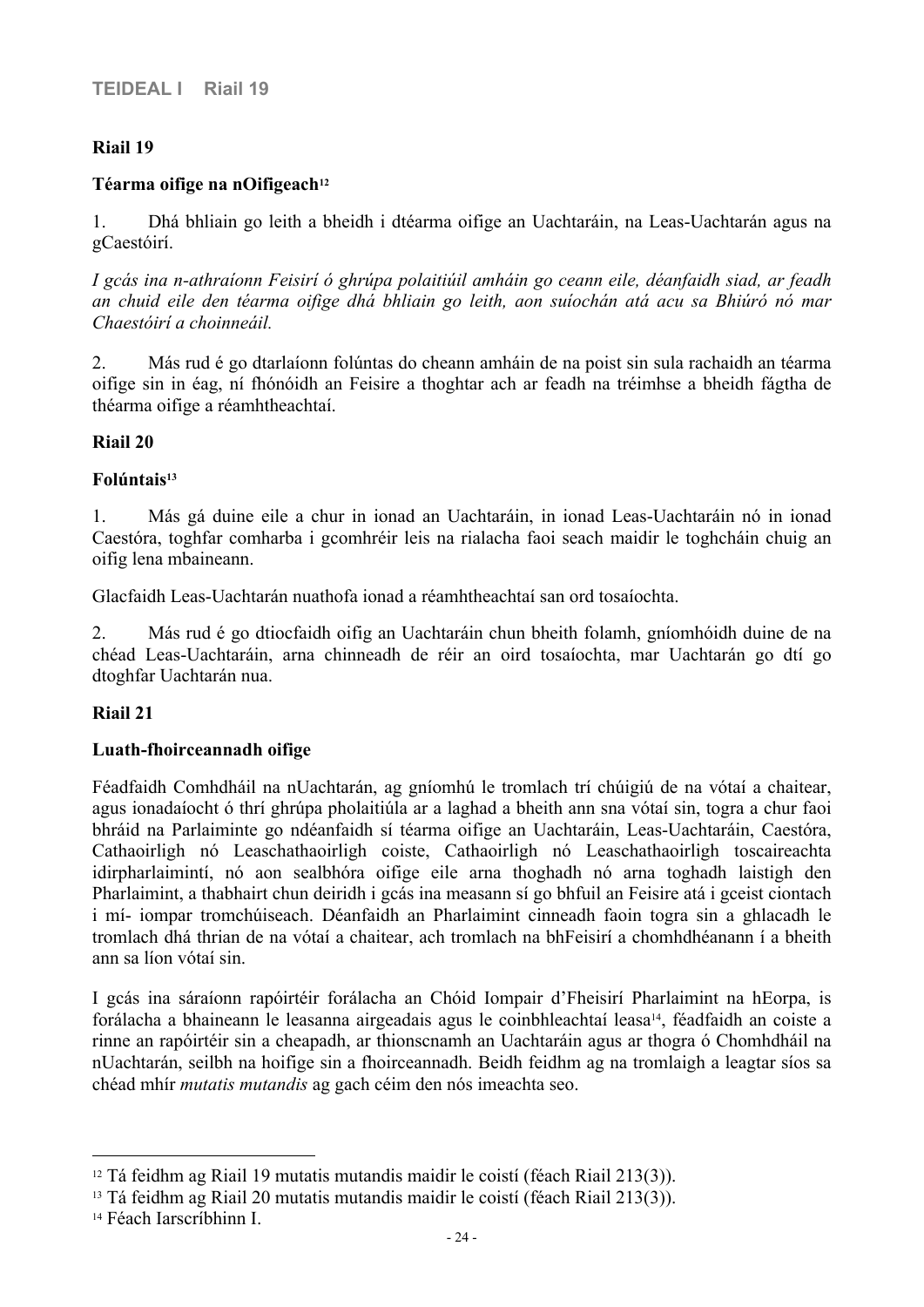# CAIBIDIL 3

# <span id="page-24-0"></span>COMHLACHTAÍ AGUS DUALGAIS

#### **Riail 22**

#### <span id="page-24-1"></span>**Dualgais an Uachtaráin**

1. Stiúrfaidh an tUachtarán gníomhaíochtaí go léir na Parlaiminte agus gníomhaíochtaí go léir a cuid comhlachtaí i gcomhréir leis na Rialacha seo agus teachtfaidh an tUachtarán na cumhachtaí go léir is gá chun bheith i gceannas ar imeachtaí na Parlaiminte agus chun a chinntiú go ndéantar iad a sheoladh go cuí.

2. Is iad na dualgais a bheidh ar an Uachtarán ná suíonna a oscailt, a chur ar fionraí agus a dhúnadh; rialú a dhéanamh ar inghlacthacht leasuithe agus ar théacsanna eile a chuirtear chun vóta, agus ar inghlacthacht ceisteanna parlaiminteacha; comhlíonadh na Rialacha seo a áirithiú; ord a choinneáil; cainteoirí a ghairm; díospóireachtaí a dhúnadh; nithe a chur chun vóta agus torthaí na vótála a fhógairt; chomh maith le haon chumarsáid a bhaineann le coistí a tharchur chucu.

3. Ní fhéadfaidh an tUachtarán labhairt i ndíospóireacht ach amháin chun achoimre a dhéanamh nó chun cainteoirí a ghlaoch chun oird. Más rud é gur mian leis an Uachtarán páirt a ghlacadh i ndíospóireacht, fágfaidh an tUachtarán an chathaoir agus ní fhillfidh an tUachtarán uirthi go dtí go mbeidh an díospóireacht thart.

4. Déanfaidh an tUachtarán ionadaíocht thar ceann na Parlaiminte i gcaidreamh idirnáisiúnta, ar ócáidí searmanais agus i leith ábhair riaracháin, dlí agus airgeadais agus féadfaidh an tUachtarán na cumhachtaí sin a tharmligean.

5. Tá an tUachtarán freagrach as slándáil agus dosháraitheacht áitreabh Pharlaimint na hEorpa.

#### **Riail 23**

#### <span id="page-24-2"></span>**Dualgais na Leas-Uachtarán**

1. Más rud é nach bhfuil an tUachtarán i láthair nó nach bhfuil ar chumas an Uachtaráin a chuid nó a cuid dualgas a urscaoileadh, nó más rud é gur mian leis nó léi páirt a ghlacadh i ndíospóireacht de bhun Riail 22(3), glacfaidh duine de na Leas-Uachtaráin arna chinneadh i gcomhréir leis an ord tosaíochta ionad an Uachtaráin.

2. Déanfaidh na Leas-Uachtaráin na dualgais a thugtar dóibh faoi Riail 25, faoi Riail 27(3) agus (5) agus faoi Riail 77(3) a chomhlíonadh freisin.

3. Féadfaidh an tUachtarán aon dualgais, amhail ionadaíocht a dhéanamh thar ceann na Parlaiminte ag searmanais shonracha nó i leith gníomhartha sonracha, a tharmligean chuig na Leas- Uachtaráin. Go sonrach, féadfaidh an tUachtarán Leas-Uachtarán a ainmniú chun dualgais an Uachtaráin a leagtar síos i Riail 137 agus i Riail 138(2) a chomhlíonadh.

#### **Riail 24**

#### <span id="page-24-3"></span>**Comhdhéanamh an Bhiúró**

1. Beidh an Biúró comhdhéanta d'Uachtarán na Parlaiminte agus de 14 Leas-Uachtarán na Parlaiminte.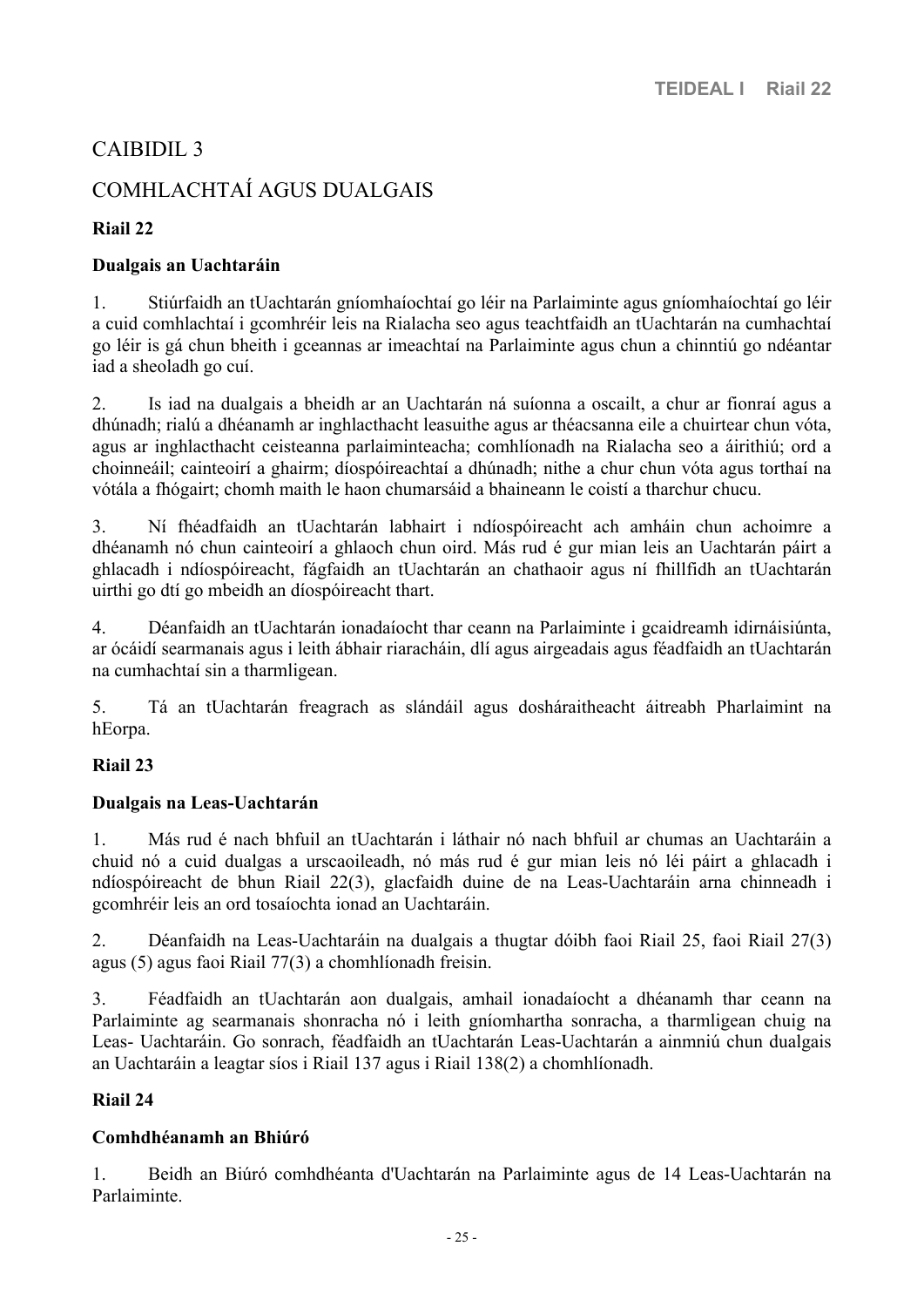2. Beidh na Caestóirí ina gcomhaltaí den Bhiúró i gcáil chomhairleach.

3. Más é is toradh ar vótáil sa Bhiúró ná comhionannas vótaí, beidh an vóta réitigh ag an Uachtarán.

#### **Riail 25**

#### <span id="page-25-0"></span>**Dualgais an Bhiúró**

1. Comhlíonfaidh an Biúró na dualgais a shanntar dó faoi na Rialacha Nós Imeachta seo.

2. Glacfaidh an Biúró cinntí airgeadais, eagrúcháin agus riaracháin ar nithe a bhaineann le heagrú inmheánach na Parlaiminte, a hArdrúnaíochta agus a comhlachtaí.

3. Ar thogra ón Ardrúnaí nó ó ghrúpa polaitiúil, glacfaidh an Biúró cinntí airgeadais, eagrúcháin agus riaracháin ar nithe a bhaineann leis na Feisirí.

4. Glacfaidh an Biúró cinntí ar nithe a bhaineann le seoladh suíonna.

5. Glacfaidh an Biúró na forálacha dá dtagraítear i Riail 36 maidir le Feisirí Neamhcheangailte.

6. Cinnfidh an Biúró plean bunaíochta Ardrúnaíocht na Parlaiminte agus leagfaidh sé síos rialacháin maidir le staid riaracháin agus airgeadais na n-oifigeach agus na seirbhíseach eile.

7. Tarraingeoidh an Biúró suas réamhdhréacht de mheastacháin bhuiséid na Parlaiminte.

8. Glacfaidh an Biúró na treoirlínte do na Caestóirí agus féadfaidh sé a iarraidh go ndéanfaidh siad cúraimí áirithe.

9. Is é an Biúró an t–údarás a bheidh freagrach as údarú a thabhairt maidir le cruinnithe nó misin coistí in áiteanna seachas na gnátháiteanna oibre, maidir le héisteachtaí agus maidir le haistir staidéir agus cuairteanna faisnéise ag rapóirtéirí.

I gcás ina n-údaraítear cruinnithe nó misin den sórt sin, cinnfear na socruithe teanga ar bhonn an Chóid Iompair um Ilteangachas arna ghlacadh ag an mBiúró. Beidh feidhm ag an riail chéanna maidir le toscaireachtaí.

10. Ceapfaidh an Biúró an tArdrúnaí i gcomhréir le Riail 234.

11. Leagfaidh an Biúró síos na rialacha cur chun feidhme a bhaineann leis na rialacháin lena rialaítear páirtithe agus fondúireachtaí polaitiúla ar an leibhéal Eorpach agus maidir leis na rialacha i ndáil lena maoiniú.

12. Déanfaidh an Biúró rialacha a leagan síos maidir leis an tslí ina ndéileálfaidh an Pharlaimint agus a comhlachtaí, sealbhóirí oifige agus Feisirí eile le faisnéis rúnda, agus aon chomhaontú idirinstitiúideach arna thabhairt i gcrích i ndáil le nithe den sórt sin á chur san áireamh. Déanfar na rialacha sin a fhoilsiú in *Iris Oifigiúil an Aontais Eorpaigh*.

13. Féadfaidh an tUachtarán agus/nó an Biúró cúraimí ginearálta nó cúraimí sainiúla a thagann faoi réim inniúlachta an Uachtaráin agus/nó an Bhiúró a chur ar chomhalta amháin nó níos mó den Bhiúró. Ag an am céanna, leagfar síos na bealaí agus na slite chun na cúraimí sin a chur i gcrích.

14. Ainmneoidh an Biúró beirt Leas-Uachtarán a mbeidh cur chun feidhme an chaidrimh leis na parlaimintí náisiúnta mar chúram orthu.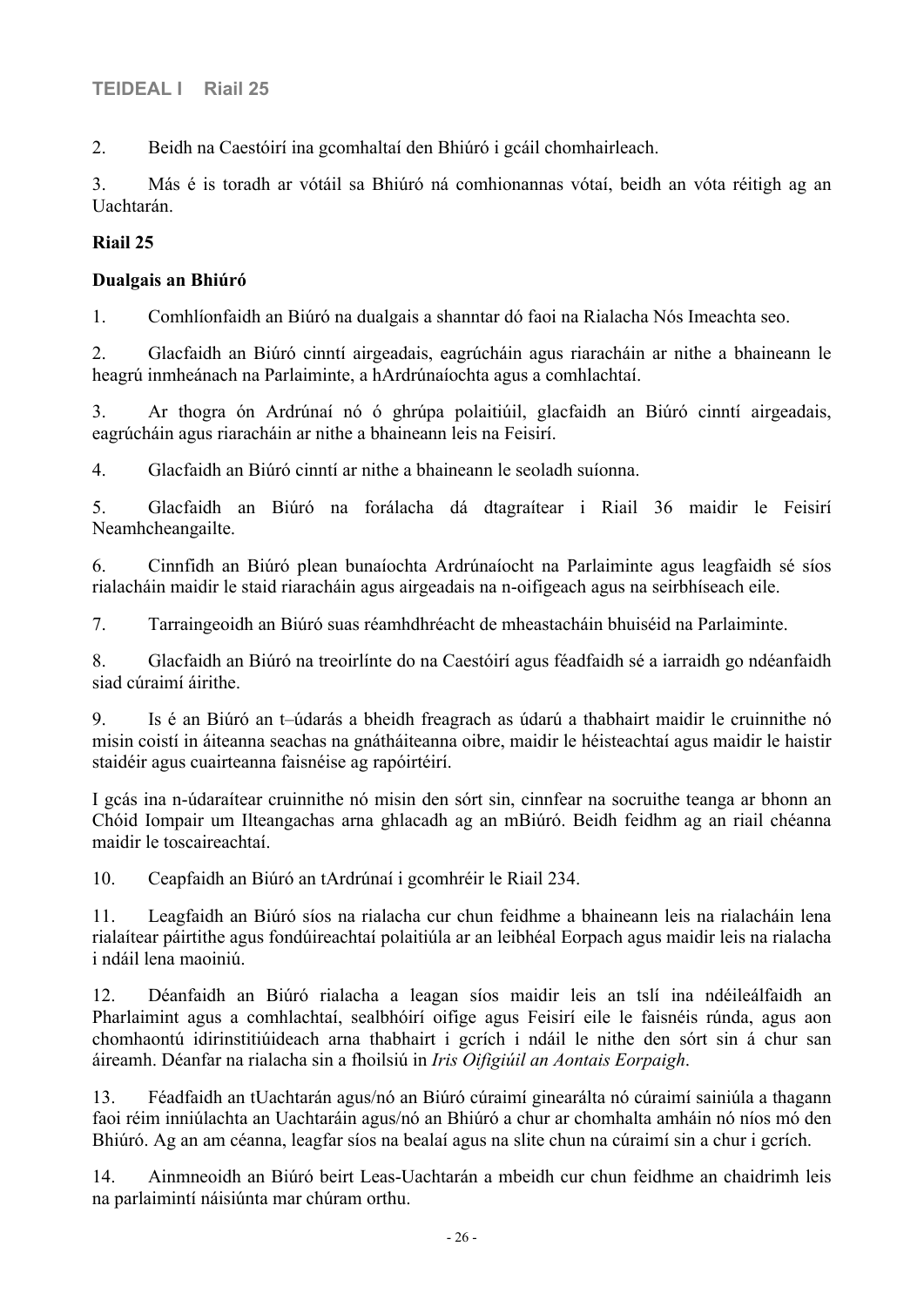15. Ainmneoidh an Biúró Leas-Uachtarán a mbeidh cur chun feidhme comhairliúcháin struchtúrtha le sochaí shibhialta na hEorpa ar mhórthopaicí mar chúram air.

16. Beidh an Biúró freagrach as Reacht na bhFeisirí a chur i bhfeidhm agus cinnfidh sé méideanna na liúntas ar bhonn an bhuiséid bhliantúil.

#### **Riail 26**

#### <span id="page-26-0"></span>**Comhdhéanamh Chomhdháil na nUachtarán**

1. Beidh Comhdháil na nUachtarán comhdhéanta d'Uachtarán na Parlaiminte agus de Chathaoirligh na ngrúpaí polaitiúla. Féadfaidh Cathaoirleach grúpa pholaitiúil socrú a dhéanamh go bhfeidhmeoidh comhalta den ghrúpa sin thar a cheann nó thar a ceann.

2. Tar éis don Uachtarán deis a thabhairt dóibh a dtuairimí a chur in iúl, iarrfaidh Uachtarán na Parlaiminte ar dhuine de na Feisirí neamhcheangailte freastal ar chruinnithe de chuid Chomhdháil na nUachtarán, ach ní bheidh aon cheart vótála ag an duine sin.

3. Féachfaidh Comhdháil na nUachtarán le teacht ar chomhthoil faoi na nithe a tharchuirtear chuige.

I gcás nach féidir teacht ar chomhthoil, déanfar vótáil ar an ní de réir ualú atá bunaithe ar an líon Feisirí i ngach grúpa polaitiúil.

#### **Riail 27**

#### <span id="page-26-1"></span>**Dualgais Chomhdháil na nUachtarán**

1. Comhlíonfaidh Comhdháil na nUachtarán na dualgais a shanntar di faoi na Rialacha Nós

2. Déanfaidh Comhdháil na nUachtarán cinntí maidir le heagrú obair na Parlaiminte agus le nithe a bhaineann le pleanáil reachtach.

3. Is í Comhdháil na nUachtarán an t-údarás atá freagrach as nithe a bhaineann le caidreamh na Parlaiminte le hinstitiúidí agus comhlachtaí eile an Aontais Eorpaigh agus le parlaimintí náisiúnta na mBallstát. Is ar bhonn seasaimh arna nglacadh ag an bParlaimint, agus éagsúlacht na dtuairimí polaitiúla a léirítear sa Pharlaimint á gcur san áireamh, a ghlacfar cinntí a bhaineann le sainordú agus le comhdhéanamh na toscaireachta ón bParlaimint, ar toscaireacht é a bheidh páirteach sna comhairliúcháin laistigh den Chomhairle agus d'Institiúidí eile de chuid an Aontais Eorpaigh ar shaincheisteanna bunúsacha a bhaineann le forbairt an Aontais Eorpaigh (próiséas Sherpa). Na Leas-Uachtaráin a bhfuil cur chun feidhme chaidreamh na Parlaiminte le parlaimintí náisiúnta mar chúram orthu, tuairisceoidh siad do Chomhdháil na nUachtarán go rialta maidir lena gcuid gníomhaíochtaí i ndáil leis sin.

4. Is í Comhdháil na nUachtarán an t-údarás atá freagrach as nithe a bhaineann leis an gcaidreamh le tíortha nach Ballstáit iad agus le hinstitiúidí agus eagraíochtaí nach cuid den Aontas iad.

5. Beidh Comhdháil na nUachtarán freagrach as comhairliúchán struchtúrtha a eagrú le sochaí shibhialta na hEorpa ar mhórthopaicí. D'fhéadfadh sé go n-áireofaí sa chomhairliúchán sin díospóireachtaí poiblí ar ábhair de leas ginearálta Eorpach a sheoladh, ar díospóireachtaí iad a mbeadh saoránaigh leasmhara in ann páirt a ghlacadh iontu. Déanfaidh na Leas-Uachtaráin a bhfuil sé de chúram orthu an comhairliúchán sin a chur chun feidhme tuairisciú go tráthrialta do Chomhdháil na nUachtarán maidir lena ghníomhaíochtaí nó lena gníomhaíochtaí i ndáil leis sin.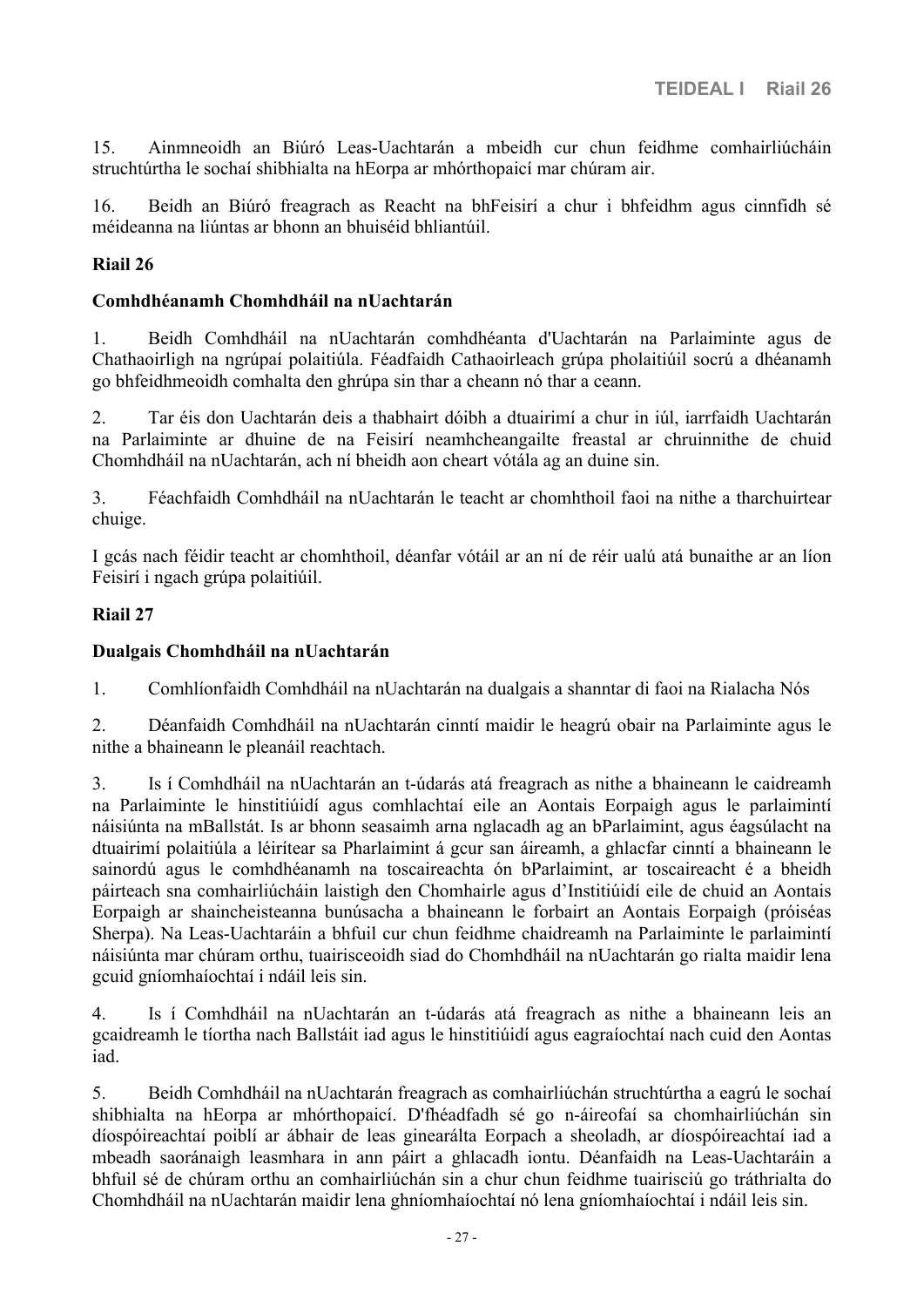6. Tarraingeoidh Comhdháil na nUachtarán suas dréachtchlár oibre pháirtseisiúin na Parlaiminte.

7. Déanfaidh Comhdháil na nUachtarán tograí don Pharlaimint maidir le comhdhéanamh agus inniúlacht na gcoistí, na gcoistí fiosrúcháin, na gcoistí parlaiminteacha comhpháirteacha agus na mbuantoscaireachtaí. Beidh Comhdháil na nUachtarán freagrach as toscaireachtaí *ad hoc* a údarú.

8. Cinnfidh Comhdháil na nUachtarán, de bhun Riail 37, conas a leithroinnfear suíocháin sa Seomra.

9. Is í Comhdháil na nUachtarán an t-údarás atá freagrach as údarú a thabhairt maidir le tarraingt suas tuarascálacha féintionscnaimh.

10. Déanfaidh Comhdháil na nUachtarán tograí maidir le nithe riaracháin agus nithe buiséadacha a bhaineann leis na grúpaí polaitiúla a chur faoi bhráid an Bhiúró.

#### **Riail 28**

#### <span id="page-27-0"></span>**Dualgais na gCaestóirí**

Beidh na Caestóirí freagrach as nithe riaracháin agus nithe airgeadais a bhaineann go díreach le Feisirí, i gcomhréir le treoirlínte arna leagan síos ag an mBiúró, agus as cúraimí eile atá curtha faoina gcúram.

#### **Riail 29**

#### <span id="page-27-1"></span>**Comhdháil Chathaoirligh na gCoistí**

1. Beidh Comhdháil Chathaoirligh na gCoistí comhdhéanta de Chathaoirligh na mbuanchoistí nó na gcoistí sealadacha go léir. Toghfaidh sí a Cathaoirleach féin.

2. I gcás nach bhfuil an Cathaoirleach i láthair, rachaidh an Feisire is sine atá i láthair i gceannas ar an gcruinniú.

3. Féadfaidh Comhdháil Chathaoirligh na gCoistí moltaí a chur faoi bhráid Chomhdháil na nUachtarán faoi obair na gcoistí agus faoi dhréachtú chláir oibre na bpáirtseisiún.

4. Féadfaidh an Biúró agus Comhdháil na nUachtarán a threorú do Chomhdháil Chathaoirligh na gCoistí cúraimí sonracha a chomhall.

#### **Riail 30**

#### <span id="page-27-2"></span>**Comhdháil Chathaoirligh na dToscaireachtaí**

1. Beidh Comhdháil Chathaoirligh na dToscaireachtaí comhdhéanta de Chathaoirligh na mbuantoscaireachtaí idirpharlaiminteacha go léir. Toghfaidh sí a Cathaoirleach féin.

2. I gcás nach bhfuil an Cathaoirleach i láthair, rachaidh an Feisire is sine atá i láthair i gceannas ar an gcruinniú.

3. Féadfaidh Comhdháil Chathaoirligh na dToscaireachtaí moltaí a chur faoi bhráid

4. Féadfaidh an Biúró agus Comhdháil na nUachtarán a threorú do Chomhdháil Chathaoirligh na dToscaireachtaí cúraimí sonracha a chomhall.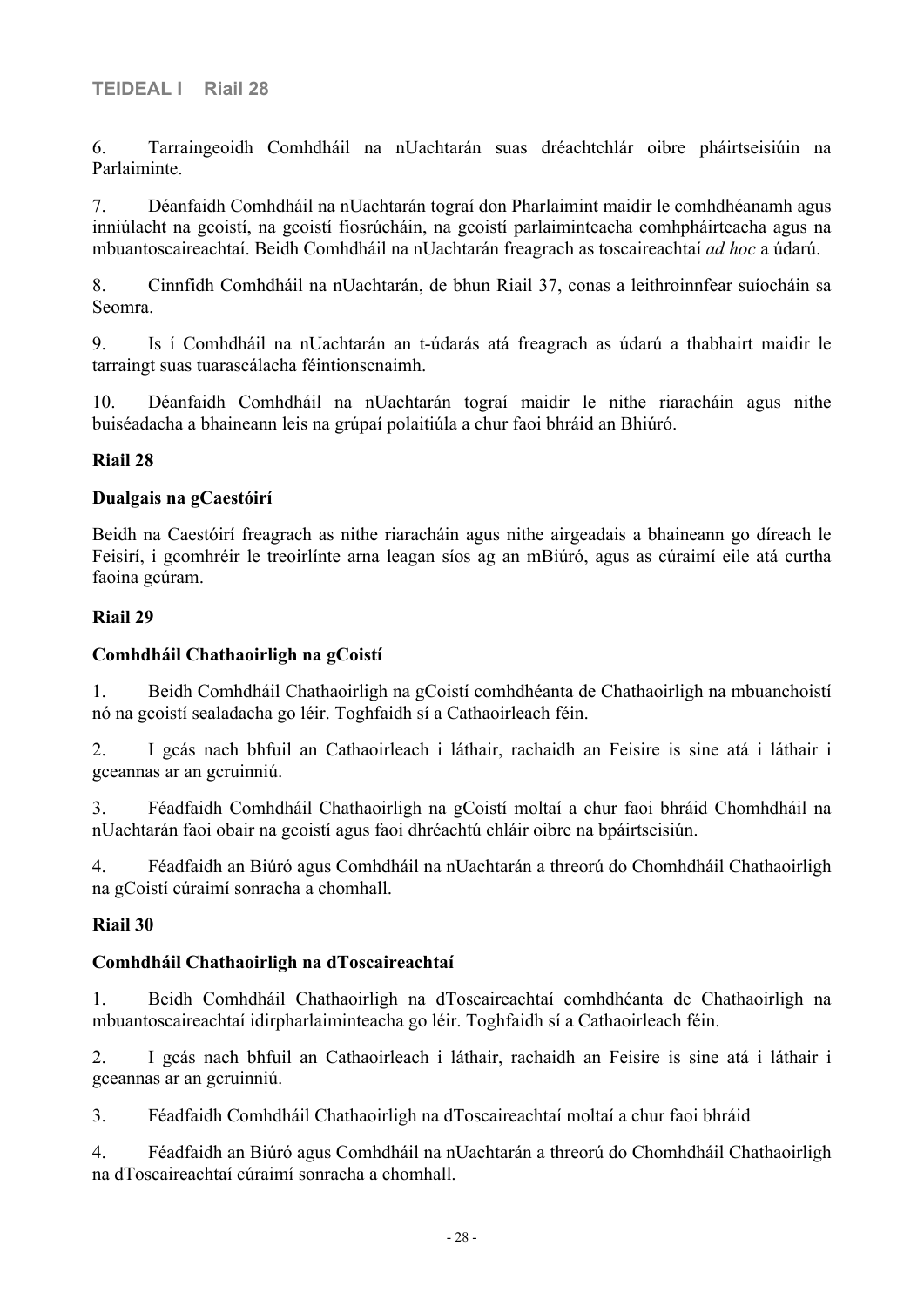#### **Riail 31**

#### <span id="page-28-0"></span>**Leanúnachas oifige le linn tréimhse toghcháin**

Nuair a thoghtar Parlaimint nua, leanfaidh daoine i gcomhlachtaí uile na seanPharlaiminte agus sealbhóirí oifige uile na seanPharlaiminte de bheith i seilbh oifige go dtí tráth an chéad suí den Pharlaimint nua.

#### **Riail 32**

#### <span id="page-28-1"></span>**Cuntasacht an Bhiúró agus Chomhdháil na nUachtarán**

1. Déanfar miontuairiscí an Bhiúró agus Chomhdháil na nUachtarán a aistriú isteach sna teangacha oifigiúla, agus a dháileadh ar na Feisirí Parlaiminte go léir. Beidh rochtain ag an bpobal orthu, mura rud é, ar chúiseanna rúndachta, faoi réir Airteagal 4(1) go (4) de Rialachán (CE) Uimh. 1049/2001, go gcinnfidh an Biúró nó Comhdháil na nUachtarán a mhalairt, go heisceachtúil, maidir le hítimí áirithe de na miontuairiscí.

2. Féadfaidh aon Fheisire de chuid na Parlaiminte ceisteanna a chur a bhaineann lena ndualgais faoi seach a bheith á bhfeidhmiú ag an mBiúró, ag Comhdháil na nUachtarán agus ag na Caestóirí. Cuirfear ceisteanna den sórt sin faoi bhráid an Uachtaráin i scríbhinn, fógrófar do na Feisirí iad agus déanfar iad a fhoilsiú, maille leis na freagraí a thugtar orthu, ar shuíomh gréasáin na Parlaiminte laistigh de 30 lá ón tráth a chuirtear síos iad.

#### CAIBIDIL 4

# <span id="page-28-2"></span>GRÚPAÍ POLAITIÚLA

#### **Riail 33**

#### <span id="page-28-3"></span>**Grúpaí polaitiúla a bhunú agus a dhíscaoileadh**

1. Féadfaidh na Feisirí iad féin a bhunú i ngrúpaí de réir a gcleamhnachtaí polaitiúla.

*Ní bheidh call don Pharlaimint de ghnáth meastóireacht a dhéanamh ar chleamhnacht pholaitiúil comhaltaí grúpa. Nuair a bhunaíonn Feisirí grúpa le chéile faoin Riail seo, glacann na Feisirí lena mbaineann leis, uaidh sin, go bhfuil cleamhnacht pholaitiúil eatarthu. Más rud é go séanfaidh na Feisirí lena mbaineann nach amhlaidh atá, is sa chás sin amháin a bheidh ar an bParlaimint a mheas an ndearnadh an grúpa a chomhdhéanamh i gcomhréir leis na Rialacha.*

2. Beidh grúpa polaitiúil comhdhéanta d'Fheisirí arna dtoghadh sa cheathrú cuid ar a laghad de na Ballstáit. Is é 23 líon íosta na bhFeisirí is gá chun grúpa polaitiúil a bhunú.

3. thiteann grúpa polaitiúil faoi cheann amháin de na tairseacha is gá, féadfaidh an tUachtarán, le comhaontú Chomhdháil na nUachtarán, cead a thabhairt don ghrúpa lena mbaineann leanúint de bheith ar marthain go dtí an chéad suí bunaithe eile den Pharlaimint, ar choinníoll go gcomhlíontar na coinníollacha seo a leanas:

- go leanann a líon Feisirí de bheith ionadaitheach don chúigiú cuid ar a laghad de naBallstáit;
- go bhfuil an grúpa ar marthain ar feadh tréimhse is faide ná aon bhliain amháin.

Ní chuirfidh an tUachtarán an maolú seo i bhfeidhm i gcás ina bhfuil dóthain fianaise ann is ábhar d'amhras go bhfuil drochúsáid á baint as.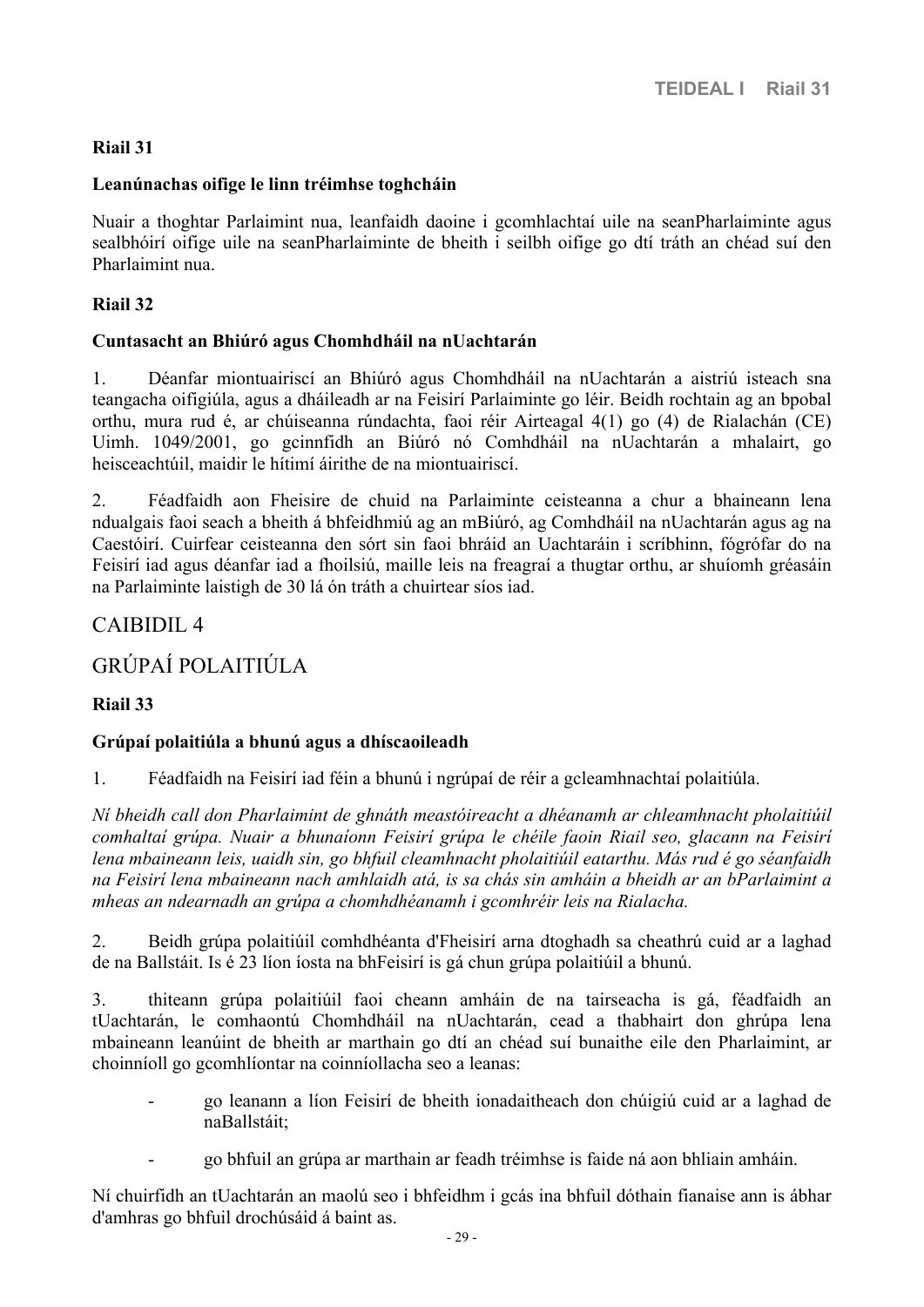4. Ní fhéadfaidh Feisire a bheith i níos mó ná grúpa polaitiúil amháin.

5. Nuair a chuirtear grúpa polaitiúil ar bun, cuirfear an méid sin in iúl don Uachtarán i ráiteas. Sonrófar sa ráiteas sin:

- ainm an ghrúpa,
- dearbhú polaitiúil, lena leagtar amach cuspóir an ghrúpa, agus

*I ndearbhú polaitiúil ó ghrúpa, leagfar amach na luachanna ar a son a seasann an grúpa agus na príomhchuspóirí polaitiúla a bhfuil sé ar intinn ag a chomhaltaí a shaothrú le chéile faoi chreat a sainordú a fheidhmiú. Sa dearbhú, tabharfar tuairisc ar chlaonadh polaitiúil comhpháirteach an ghrúpa ar bhealach substaintiúil, sainiúil agus dílis.*

- ainmneacha a chomhaltaí agus chomhaltaí an bhiúró.

Déanfaidh comhaltaí uile an ghrúpa a dhearbhú i scríbhinn in iarscríbhinn a ghabhann leis an ráiteas go bhfuil an chleamhnacht pholaitiúil chéanna acu.

6. Beidh an ráiteas i gceangal le miontuairiscí an pháirtseisiúin ar lena linn a dhéanfar an fógra maidir le bunú an ghrúpa pholaitiúil.

7. Fógróidh an tUachtarán bunú na ngrúpaí polaitiúla sa Pharlaimint. Beidh éifeacht dhlíthiúil chúlghabhálach ag an bhfógra sin ón nóiméad a thug an grúpa fógra don Uachtarán faoina bhunú i gcomhréir leis an Riail seo.

Fógróidh an tUachtarán freisin díscaoileadh na ngrúpaí polaitiúla sa Pharlaimint. Gabhfaidh éifeacht dhlíthiúil le fógra den sórt sin an lá tar éis an lae nach raibh na coinníollacha maidir le bheith ar marthain á gcomhlíonadh a thuilleadh ag an ngrúpa polaitiúil.

#### **Riail 34**

#### <span id="page-29-0"></span>**Gníomhaíochtaí agus staid dhlíthiúil na ngrúpaí polaitiúla**

1. Déanfaidh na grúpaí polaitiúla a gcuid dualgas a chomhall mar chuid de ghníomhaíochtaí an Aontais, lena n-áirítear na cúraimí a leithroinntear orthu leis na Rialacha Nós Imeachta seo. Déanfar rúnaíocht ar bhonn phlean bunaíochta Ardrúnaíocht na Parlaiminte, saoráidí riaracháin agus na leithreasaí a thaifeadfar chun na críche sin i mbuiséad na Parlaiminte a sholáthar do na grúpaí polaitiúla.

2. Ag tús gach téarma pharlaimintigh, féachfaidh Comhdháil na nUachtarán le teacht ar chomhaontú faoi nósanna imeachta chun éagsúlacht pholaitiúil na Parlaiminte a léiriú sna coistí agus sna toscaireachtaí, agus sna comhlachtaí cinnteoireachta chomh maith.

3. Déanfaidh an Biúró, ag féachaint d'aon togra a dhéanann Comhdháil na nUachtarán, na rialacha a leagan síos a bhaineann le soláthar, le cur chun feidhme agus le faireachán ar na saoráidí agus na leithreasaí dá dtagraítear i mír 1, chomh maith le rialacha a bhaineann le tarmligean gaolmhar chumhachtaí cur chun feidhme an bhuiséid agus leis na hiarmhairtí maidir le haon mhainneachtain na rialacha sin a urramú.

4. Leis na rialacha sin, cinnfear na hiarmhairtí riaracháin agus airgeadais a bheidh ann i gcás ina ndéantar grúpa polaitiúil a dhíscaoileadh.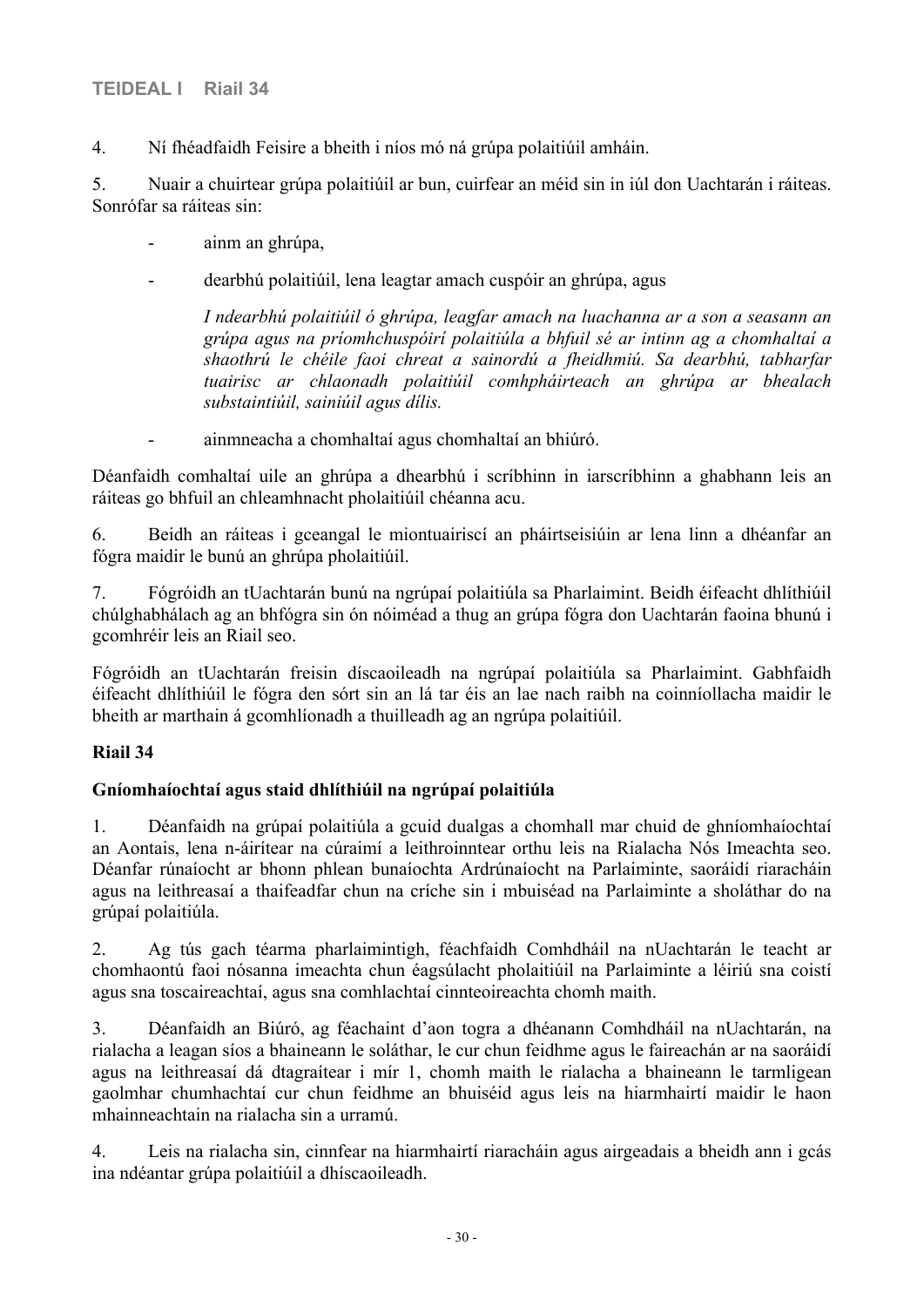#### **Riail 35**

#### <span id="page-30-0"></span>**Idirghrúpaí**

1. Féadfaidh feisirí aonair idirghrúpaí a bhunú le grúpálacha neamhoifigiúla eile Feisirí, chun na críche malartú neamhfhoirmiúil tuairimí a dhéanamh maidir le saincheisteanna sonracha, ar malartú é a mbeidh grúpaí éagsúla polaitiúla agus comhaltaí de choistí éagsúla parlaiminteacha páirteach ann, agus teagmháil idir Feisirí agus an tsochaí shibhialta a chur chun cinn.

2. Beidh idirghrúpaí chomh maith le grúpálacha neamhoifigiúla eile go hiomlán trédhearcach ina ngníomhaíochtaí agus ní ghabhfaidh siad d'aon ghníomhaíochtaí a d'fhéadfadh a bheith ina gcúis le mearbhall i dtaca le gníomhaíochtaí oifigiúla na Parlaiminte nó a cuid comhlachtaí. Ní fhéadfaidh siad imeachtaí a eagrú i dtríú tíortha a tharlaíonn i gcomhthráth le misean de chomhlacht oifigiúil na Parlaiminte, lena n-áirítear toscaireacht oifigiúil breathnóireachta toghcháin.

3. Ar choinníoll go gcomhlíontar na coinníollacha arna leagan síos i rialacha inmheánacha na Parlaiminte lena rialaítear bunú grúpálacha den sórt sin, féadfaidh grúpa polaitiúil a gcuid gníomhaíochtaí a éascú trí thacaíocht lóistíochta a sholáthar.

4. Ceanglófar ar idirghrúpaí dearbhú bliantúil a dhéanamh maidir le haon tacaíocht, cibé acu in airgead tirim nó tacaíocht chomhchineáil (e.g. cúnamh rúnaíochta), ar tacaíocht í a chaithfí a dhearbhú faoi Iarscríbhinn I dá gcuirfí ar fáil d'Fheisirí mar dhaoine aonair í.

Ceanglófar freisin ar ghrúpaí neamhoifigiúla eile go ndearbhóidís, faoi dheireadh na míosa ina dhiaidh sin, aon tacaíocht, cibé acu in airgead tirim nó tacaíocht chomhchineáil, nár dhearbhaigh na Feisirí go leithleach i gcomhréir lena n-oibleagáidí faoi Iarscríbhinn I.

5. Ní fhéadfaidh ach ionadaithe leasmhara atá cláraithe sa Chlár Trédhearcachta a bheith rannpháirteach i ngníomhaíochtaí idirghrúpa nó i ngníomhaíochtaí grúpála neamhoifigiúla eile arna n-eagrú ar áitribh na Parlaiminte, mar shampla trí fhreastal ar chruinnithe nó imeachtaí an idirghrúpa nó na grúpála neamhoifigiúla eile, trí thacaíocht a thabhairt dó nó di, nó trína imeachtaí/himeachtaí a chomh-óstáil.

6. Coimeádfaidh na Caestóirí clár de na dearbhuithe dá dtagraítear i mír 4. Déanfaidh na Caestóirí rialacha mionsonraithe a ghlacadh maidir leis na dearbhuithe sin agus maidir lena bhfoilsiú ar shuíomh gréasáin na Parlaiminte.

7. Déanfaidh na Caestóirí forfheidhmiú éifeachtach na Rialach seo a áirithiú.

#### **Riail 36**

#### <span id="page-30-1"></span>**Feisirí neamhcheangailte**

1. Soláthrófar rúnaíocht d'Fheisirí nach mbaineann le grúpa polaitiúil. Déanfaidh an Biúró, ar thogra ón Ardrúnaí, na socruithe mionsonraithe a bhaineann le soláthar rúnaíochtaí a leagan síos.

2. Déanfaidh an Biúró stádas agus cearta parlaiminteacha na bhFeisirí neamhcheangailte a chinneadh.

3. Leagfaidh an Biúró síos na rialacha a bhainfidh le soláthar, cur chun feidhme agus iniúchadh na leithreasaí a thaifeadfar i mbuiséad na Parlaiminte chun na costais rúnaíochta agus saoráidí riaracháin d'Fheisirí neamhcheangailte a chumhdach.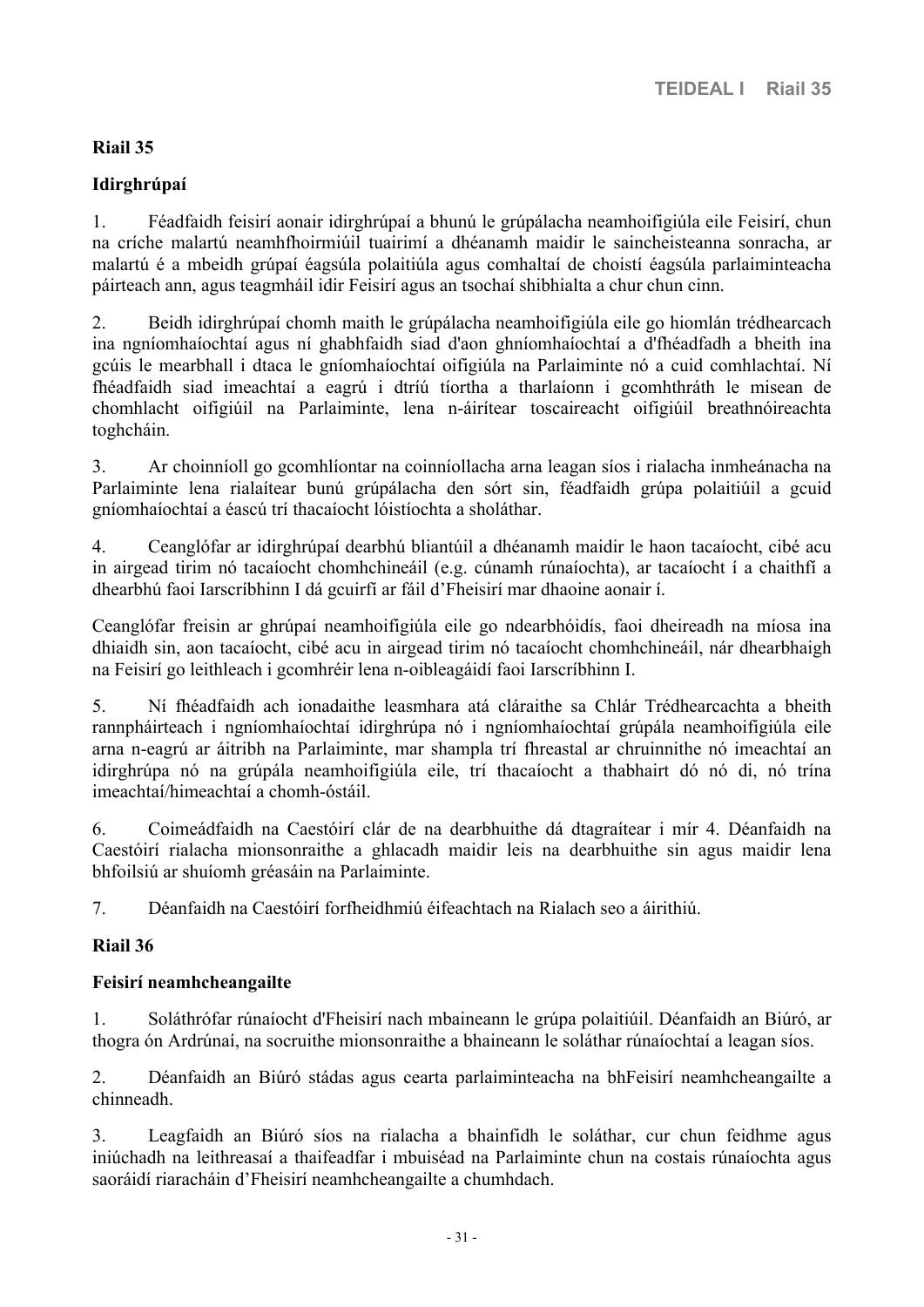#### **Riail 37**

## <span id="page-31-0"></span>**Leithroinnt na suíochán sa Seomra**

Cinnfidh Comhdháil na nUachtarán conas a bheidh suíocháin sa Seomra le leithroinnt ar na grúpaí polaitiúla, ar na Feisirí Neamhcheangailte agus ar institiúidí an Aontais.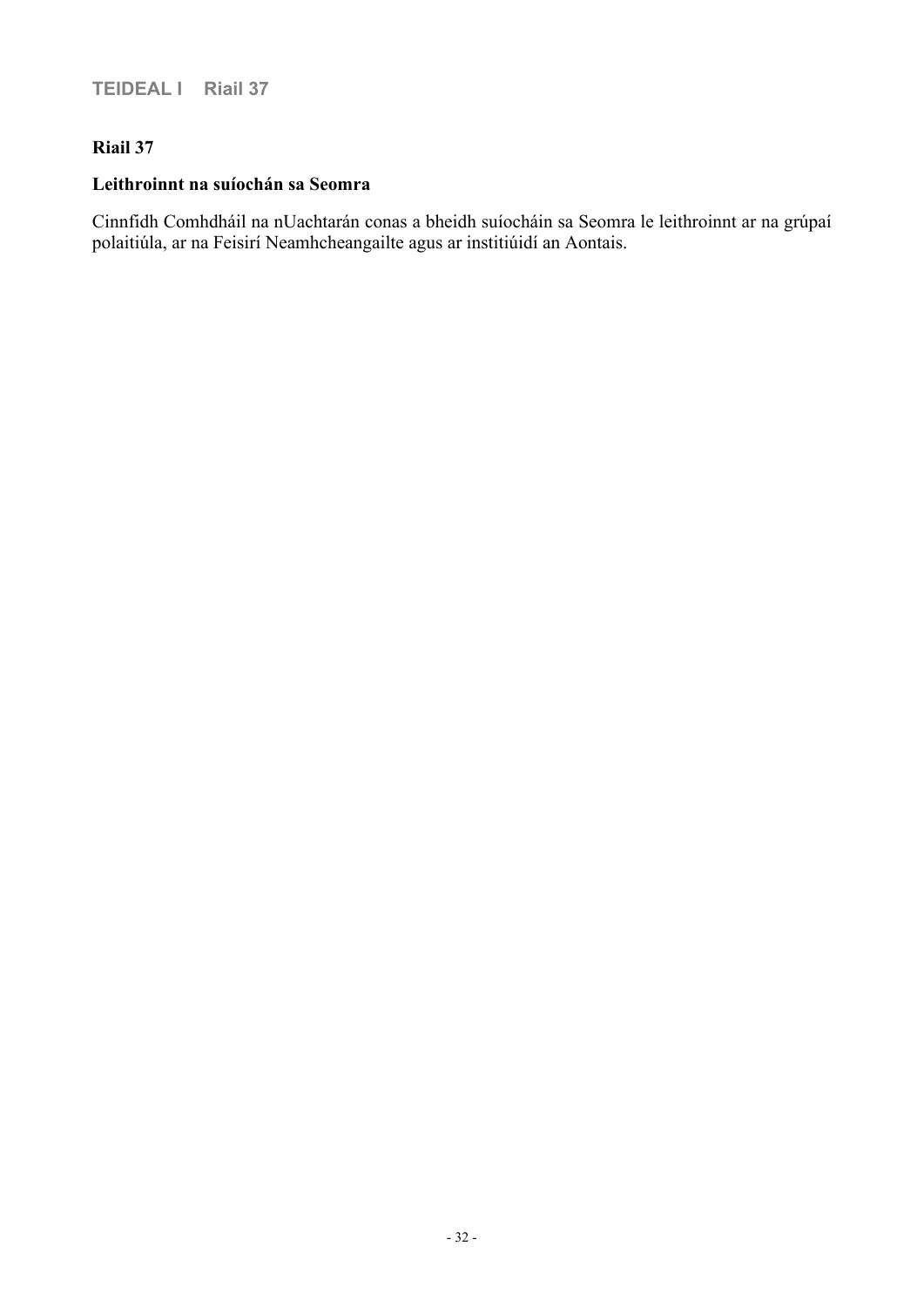# TEIDEAL II

# <span id="page-32-0"></span>NÓSANNA IMEACHTA REACHTACHA, BUISÉADACHA, URSCAOILTE AGUS EILE

# CAIBIDIL 1

# <span id="page-32-1"></span>NÓSANNA IMEACHTA REACHTACHA — FORÁLACHA GINEARÁLTA

#### **Riail 38**

#### <span id="page-32-2"></span>**Cláreagrú bliantúil**

1. Oibreoidh an Pharlaimint in éineacht leis an gCoimisiún agus leis an gComhairle chun pleanáil reachtach an Aontais Eorpaigh a chinneadh.

Comhoibreoidh an Pharlaimint agus an Coimisiún le chéile le linn Clár Oibre an Choimisiúin a ullmhú – is é sin, rannchuidiú an Choimisiúin i ndáil le cláreagrú bhliantúil agus ilbhliantúil an Aontais – i gcomhréir leis an tráthchlár agus na socruithe atá comhaontaithe idir an dá institiúid<sup>15</sup>.

2. Tar éis Clár Oibre an Choimisiúin a ghlacadh, déanfaidh an Pharlaimint, an Chomhairle agus an Coimisiún, de bhun mhír 7 de Chomhaontú Idirinstitiúideach maidir le Reachtóireacht Níos Fearr<sup>16</sup>, tuairimí a mhalartú agus comhhdhearbhú a chomhaontú maidir le cláreagrú idirinstitiúideach bliantúil ina leagtar amach cuspóirí agus tosaíochtaí leathana.

Sula ndéanfar an comhdhearbhú a chaibidil leis an gComhairle agus leis an gCoimisiún, reáchtálfaidh an tUachtarán malartú tuairimí le Comhdháil na nUachtarán agus Comhdháil Chathaoirligh na gCoistí maidir le cuspóirí agus tosaíochtaí leathana na Parlaiminte.

Sula síneofar an comhdhearbhú, féachfaidh an tUachtarán le formheas Chomhdháil na nUachtarán.

3. Déanfaidh an tUachtarán aon rún arna ghlacadh ag an bParlaimint maidir le pleanáil reachtach agus tosaíochtaí reachtacha a chur ar aghaidh chuig na hinstitiúidí eile atá páirteach i nós imeachta reachtach an Aontais agus chuig parlaimintí na mBallstát.

4. Má tá sé ar intinn ag an gCoimisiún togra a tharraingt siar, tabharfaidh an coiste freagrach cuireadh don Choimisinéir ábhartha chun cruinniú chun an intinn sin a phlé. Féadfar cuireadh a thabhairt d'Uachtaránacht na Comhairle teacht chun an chruinnithe sin chomh maith. Má easaontaíonn an coiste freagrach leis an aistarraingt bheartaithe, féadfaidh sé a iarraidh go ndéanfaidh an Coimisiún ráiteas chun na Parlaiminte. Beidh feidhm ag Riail 132.

#### **Riail 39**

#### <span id="page-32-3"></span>**Urraim do chearta bunúsacha**

1. Ina gníomhaíochtaí uile, urramóidh an Pharlaimint na cearta, na saoirsí agus na prionsabail a aithnítear le hAirteagal 6 den Chonradh ar an Aontas Eorpach, agus na luachanna atá

<sup>15</sup> Creat-Chomhaontú an 20.Deireadh Fómhair.2010 maidir leis an gcaidreamh idir Parlaimint na hEorpa agus an Coimisiún Eorpach (IO L 304, 20.11.2010, lch. 47).

<sup>16</sup> Chomhaontú Idirinstitiúideach idir Parlaimint na hEorpa, Comhairle an Aontais Eorpaigh agus an Coimisiún Eorpach an 13 Aibreán 2016 maidir le Reachtóireacht Níos Fearr an 13 Aibreán 2016 (IO L 123, 12.5.2016, lch. 1).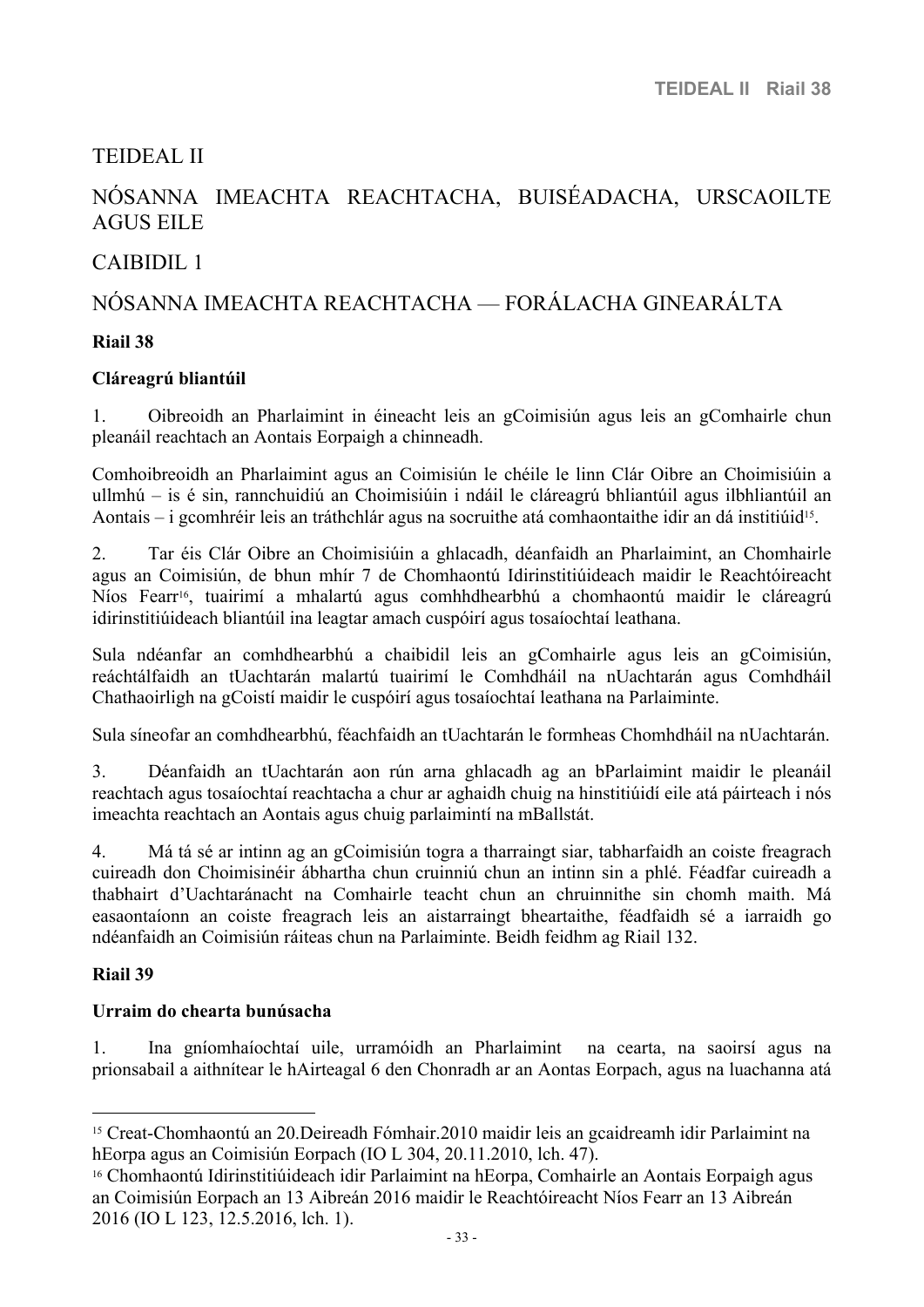cumhdaithe in Airteagal 2 de.

2. I gcás ina mbeidh an coiste atá freagrach as an ábhar, grúpa polaitiúil nó Feisirí a shroicheann an tairseach íseal ar a laghad den tuairim nach gcomhlíonann togra le haghaidh gníomh reachtach, go hiomlán nó go páirteach, cearta bunúsacha an Aontais Eorpaigh, déanfar an t-ábhar, arna iarraidh sin dóibh, a tharchur chuig an gcoiste atá freagrach as cearta bunúsacha a chosaint.

3. Cuirfear an iarraidh sin isteach laistigh de cheithre seachtaine oibre ón tráth a dhéantar an tarchur chuig an gcoiste atá freagrach as an ábhar a fhógairt sa Pharlaimint.

4. Déanfar tuairim an choiste atá freagrach as cosaint na gceart bunúsach a chur i gceangal le tuarascáil an choiste atá freagrach as an ábhar.

#### **Riail 40**

#### <span id="page-33-0"></span>**An bunús dlí a fhíorú**

1. I gcás ina ndéantar togra le haghaidh gníomh atá ceangailteach ó thaobh dlí a tharchur chuig an gcoiste atá freagrach as an ábhar, déanfaidh an coiste sin an bunús dlí a fhíorú ar dtús.

2. Má dhíospóideann an coiste sin bailíocht nó oiriúnacht an bhunúis dlí, lena n-áirítear i gcomhthéacs comhlíonadh Airteagal 5 den Chonradh ar an Aontas Eorpach a fhíorú, iarrfaidh sé tuairim ar an gcoiste atá freagrach as gnóthaí dlíthiúla.

3. Ina theannta sin, féadfaidh an coiste atá freagrach as gnóthaí dlíthiúla freisin, ar a thionscnamh féin, ceisteanna a bhaineann leis an mbunús dlí a ardú ag aon chéim den nós imeachta reachtach. I gcásanna den sórt sin, cuirfidh sé an coiste atá freagrach as an ábhar ar an eolas go cuí.

4. Más rud é, i gcás inarb iomchuí tar éis malartú tuairimí leis an gComhairle agus leis an gCoimisiún i gcomhréir leis na socruithe arna gcomhaontú ar leibhéal idirinstitiúideach<sup>17</sup>, go gcinneann an coiste atá freagrach as gnóthaí dlíthiúla bailíocht nó oiriúnacht an bhunúis dlí a dhíospóid, tuairisceoidh sé a chonclúidí don Pharlaimint. Gan dochar do Riail 61, vótálfaidh an Pharlaimint air sin sula ndéanfaidh sí vótáil ar shubstaint an togra.

5. Mura bhfuil an coiste atá freagrach as an ábhar nó an coiste atá freagrach as gnóthaí dlíthiúla tar éis bailíocht nó oiriúnacht an bhunúis dlí a dhíospóid, ní bheidh leasuithe arna gcur síos sa Pharlaimint chun an bunús dlí a athrú inghlactha.

#### **Riail 41**

#### <span id="page-33-1"></span>**Cumhachtaí reachtacha a tharmligean agus cumhachtaí cur chun feidhme a thabhairt**

1. Le linn don Pharlaimint grinnscrúdú a dhéanamh ar thogra le haghaidh gníomh reachtach lena dtarmligtear cumhachtaí chuig an gCoimisiún, de réir mar a fhoráiltear in Airteagal 290 den Chonradh ar Fheidhmiú an Aontais Eorpaigh, tabharfaidh sí aird ar leith ar chuspóirí, inneachar, raon feidhme agus ré an tarmligin agus ar na coinníollacha a mbeidh an tarmligean sin faoina réir.

2. Le linn togra le haghaidh gníomh reachtach a thugann cumhachtaí cur chun feidhme de bhun Airteagal 291 den Chonradh ar Fheidhmiú an Aontais Eorpaigh, tabharfaidh an Pharlaimint aird ar leith ar an bhfíric nach bhféadfaidh an Coimisiún, i bhfeidhmiú cumhachtaí cur chun feidhme, leasú ná forlíonadh a dhéanamh ar ghníomh reachtach, fiú amháin i ndáil lena eilimintí

<sup>17</sup> Comhaontú Idirinstitiúideach maidir le Reachtóireacht Níos Fearr, mír 25.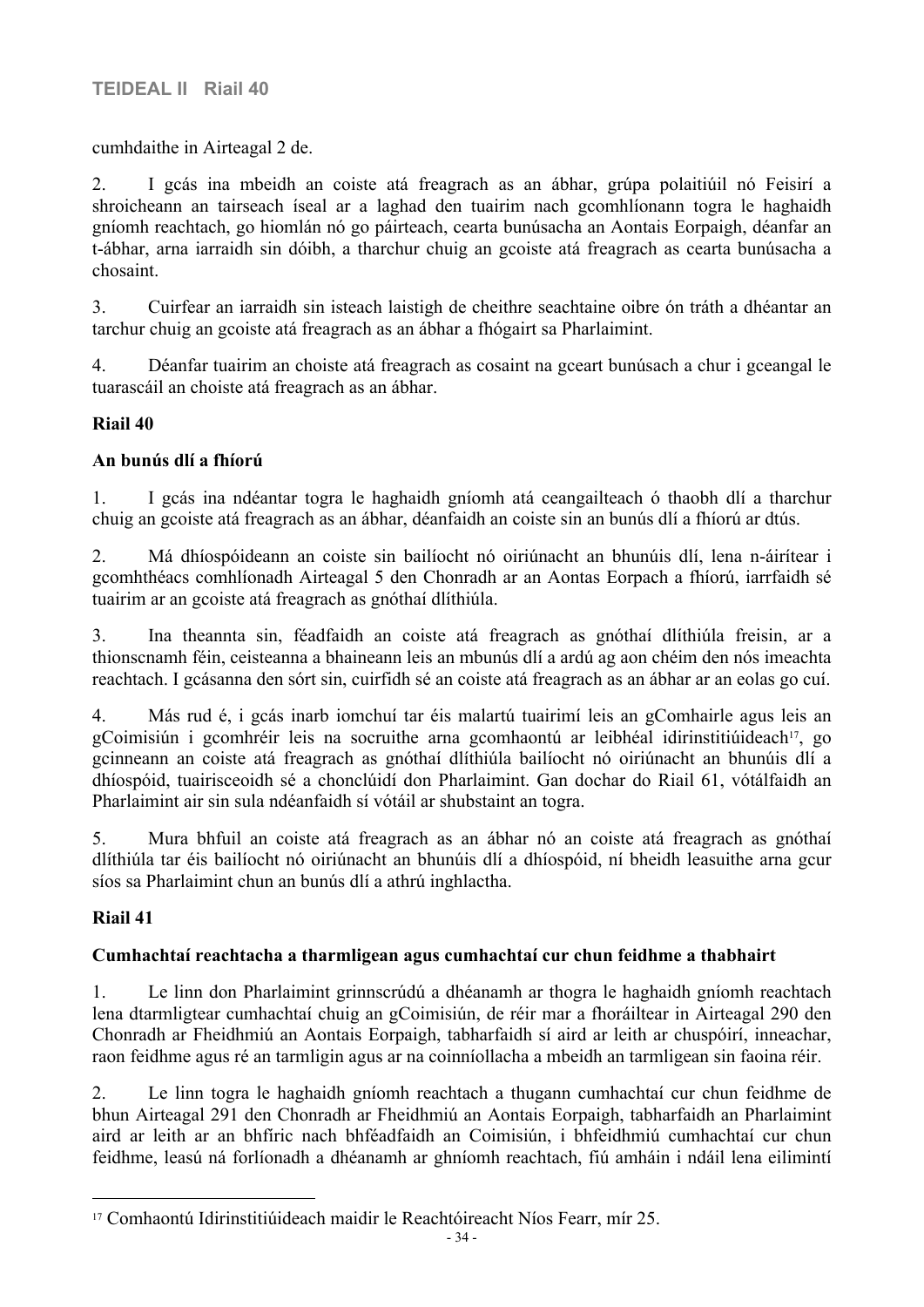neamhriachtanacha.

3. Féadfaidh an coiste atá freagrach as an ábhar tuairim an choiste atá freagrach as léirmhíniú agus cur i bhfeidhm dhlí an Aontais a iarraidh aon tráth.

4. Ina theannta sin, féadfaidh an coiste atá freagrach as léirmhíniú agus cur i bhfeidhm dhlí an Aontais, ar a thionscnamh féin, déileáil le ceisteanna maidir le cumhachtaí reachtacha a tharmligean agus cumhachtaí cur chun feidhme a thabhairt. I gcásanna den sórt sin, cuirfidh sé an coiste atá freagrach as an ábhar ar an eolas go cuí.

#### **Riail 42**

#### <span id="page-34-0"></span>**Comhréireacht airgeadais a fhíorú**

1. II gcás ina bhfuil impleachtaí airgeadais ag gabháil le togra le haghaidh gníomh atá ceangailteach ó thaobh dlí, suífidh an Pharlaimint an bhfuil acmhainní dóthanacha airgeadais á soláthar.

2. Déanfaidh an coiste atá freagrach as an ábhar a sheiceáil go bhfuil aon togra le haghaidh gníomh atá ceangailteach ó thaobh dlí comhréireach ó thaobh airgeadais leis an rialachán maidir leis an gcreat airgeadais ilbhliantúil.

3. I gcás ina leasóidh an coiste atá freagrach as an ábhar dearlaic airgeadais an ghnímh atá á bhreithniú aige, iarrfaidh sé tuairim an choiste atá freagrach as saincheisteanna buiséadacha.

4. Ina theannta sin, féadfaidh an coiste atá freagrach as saincheisteanna buiséadacha, ar a thionscnamh féin, ceisteanna a ardú freisin, ar ceisteanna iad a bhaineann le comhréireacht airgeadais tograí le haghaidh gníomhartha atá ceangailteach ó thaobh dlí. I gcásanna den sórt sin, cuirfidh sé an coiste atá freagrach as an ábhar ar an eolas go cuí.

5. Má chinneann an coiste atá freagrach as saincheisteanna buiséadacha comhréireacht airgeadais an togra a dhíospóid, tuairisceoidh sé a chuid conclúidí don Pharlaimint sula vótálfaidh an Pharlaimint ar an togra.

#### **Riail 43**

#### <span id="page-34-1"></span>**Scrúdú a dhéanamh ar urraim do phrionsabail na coimhdeachta agus na comhréireachta**

1. Le linn an scrúdaithe ar thogra le haghaidh gníomh reachtach, tabharfaidh an Pharlaimint aird ar leith ar urraim do phrionsabail na coimhdeachta agus na comhréireachta.

2. Ní fhéadfaidh ach an coiste atá freagrach as urraim do phrionsabal na coimhdeachta a chinneadh moltaí a thabhairt ar aird don choiste atá freagrach as an ábhar i ndáil le togra le haghaidh gníomh reachtach.

3. Ach amháin sna cásanna práinne dá dtagraítear in Airteagal 4 de Phrótacal Uimh. 1 maidir le ról na bparlaimintí náisiúnta san Aontas Eorpach, ní rachaidh an coiste atá freagrach as an ábhar ar aghaidh lena vótáil chríochnaitheach sula rachaidh an tréimhse ocht seachtaine in éag mar a leagtar síos in Airteagal 6 de Phrótacal Uimh. 2 maidir le prionsabail na coimhdeachta agus na comhréireachta a chur i bhfeidhm.

4. Má sheolann parlaimint náisiúnta tuairim réasúnaithe chuig an Uachtarán i gcomhréir le hAirteagal 3 de Phrótacal Uimh.1, tarchuirfear an doiciméad sin chuig an gcoiste atá freagrach as an ábhar agus cuirfear ar aghaidh é mar eolas chuig an gcoiste atá freagrach as urraim do phrionsabal na coimhdeachta.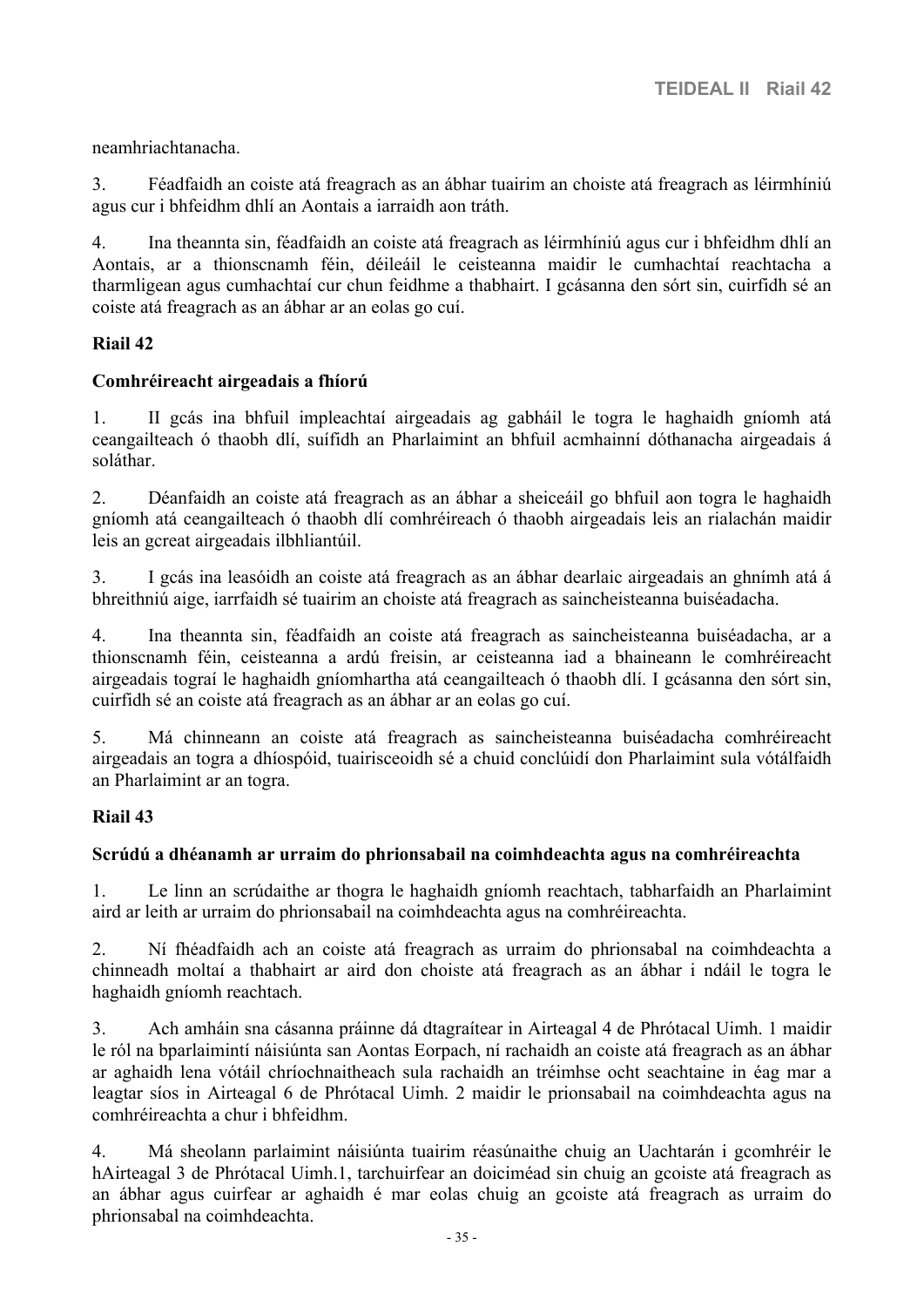5. I gcás inarb ionann líon na dtuairimí réasúnaithe á rá nach gcomhlíonann togra le haghaidh gníomh reachtach prionsabal na coimhdeachta agus trian ar a laghad de na vótaí uile arna leithroinnt ar na parlaimintí náisiúnta i gcomhréir leis an dara fomhír d'Airteagal 7(1) de Phrótacal Uimh.2, nó an ceathrú cuid de na vótaí sin i gcás togra le haghaidh gníomh reachtach arna thíolacadh ar bhonn Airteagal 76 den Chonradh ar Fheidhmiú an Aontais Eorpaigh, ní dhéanfaidh an Pharlaimint cinneadh go dtí go gcuirfidh údar an togra in iúl conas a bheartaíonn an t-údar sin leanúint ar aghaidhI.

6. Más rud é, faoin ngnáthnós imeachta reachtach, gurb ionann líon na dtuairimí réasúnaithe á rá nach gcomhlíonann togra le haghaidh gníomh reachtach prionsabal na coimhdeachta agus tromlach simplí ar a laghad de na vótaí uile arna leithroinnt ar na parlaimintí náisiúnta i gcomhréir leis an dara fomhír d'Airteagal 7(1) de Phrótacal Uimh. 2, féadfaidh an coiste atá freagrach as an ábhar, tar éis dó na tuairimí réasúnaithe arna dtíolacadh ag na parlaimintí náisiúnta agus ag an gCoimisiún a bhreithniú, agus tar éis dó éisteacht a thabhairt do thuairimí an choiste atá freagrach as urraim do phrionsabal na coimhdeachta, moladh a dhéanamh don Pharlaimint an togra a dhiúltú ar an bhforas go sáraítear prionsabal na coimhdeachta nó féadfaidh sé aon mholadh eile a chur faoi bhráid na Parlaiminte ar moladh é a bhféadfaidh barúlacha a bheith ann maidir le leasuithe a bhaineann le hurraim do phrionsabal na coimhdeachta. Déanfar an tuairim a thabharfaidh an coiste atá freagrach as urraim do phrionsabal na coimhdeachta a chur i gceangal le haon mholadh den sórt sin.

Cuirfear an moladh sin faoi bhráid na Parlaiminte i gcomhair díospóireachta agus vótála. Má dhéantar moladh chun diúltú don togra a ghlacadh le tromlach na vótaí a chaitear, dearbhóidh an tUachtarán go bhfuil an nós imeachta tugtha chun críche. I gcás nach ndiúltóidh an Pharlaimint don togra, leanfaidh an nós imeachta ar aghaidh, agus aon mholtaí a fhormheasfaidh an Pharlaimint á gcur i gcuntas.

#### **Riail 44**

#### <span id="page-35-0"></span>**Rochtain ar dhoiciméid agus faisnéis a sholáthar don Pharlaimint**

1. Déanfaidh an Pharlaimint agus a cuid coistí, ar fud an nós imeachta reachtaigh, rochtain ar na doiciméid go léir a bhaineann le tograí le haghaidh gníomhartha reachtacha a iarraidh faoi na coinníollacha céanna atá i gceist i gcás na Comhairle agus a cuid meithleacha oibre.

2. Le linn togra le haghaidh gníomh reachtach a bheith á scrúdú, iarrfaidh an coiste freagrach ar an gCoimisiún agus ar an gComhairle é a choimeád ar an eolas faoin dul chun cinn ar an togra sin sa Chomhairle agus ina meithleacha oibre agus, go háirithe, é a chur ar an eolas faoi aon chomhghéilleadh a thagann chun cinn agus lena ndéanfaí an togra bunaidh a leasú go substaintiúil nó faoi é a bheith ar intinn ag údar an togra a thogra a tharraingt siar.

#### **Riail 45**

#### <span id="page-35-1"></span>**Ionadaíocht na Parlaiminte i gcruinnithe den Chomhairle**

I gcás ina dtabharfaidh an Chomhairle cuireadh don Pharlaimint páirt a ghlacadh i gcruinniú den Chomhairle, iarrfaidh an tUachtarán ar Chathaoirleach nó ar rapóirtéir an choiste atá freagrach as an ábhar, nó ar Fheisire eile a bheidh ainmnithe ag an gcoiste sin, ionadaíocht a dhéanamh thar ceann na Parlaiminte.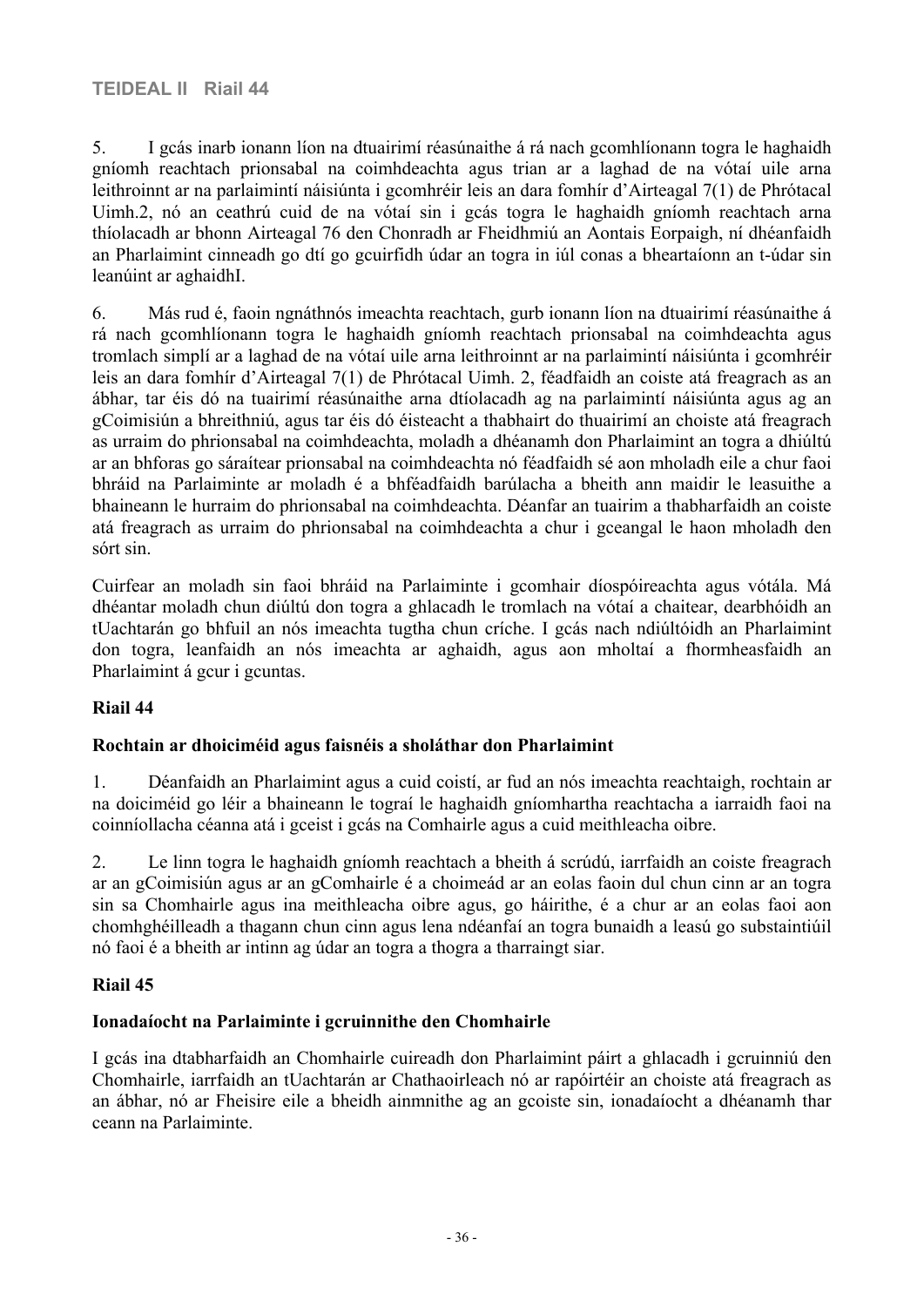### **Riail 46**

#### **Ceart na Parlaiminte tograí a chur isteach**

I gcásanna ina dtugann na Conarthaí ceart tionscnaimh don Pharlaimint, féadfaidh an coiste freagrach a chinneadh tuarascáil féintionscnaimh a tharraingt suas i gcomhréir le Riail 54.

Is é a bheidh sa tuarascáil:

- (a) tairiscint i gcomhair rúin;
- (b) dréacht-togra;
- (c) ráiteas míniúcháin lena n-áirítear, más cuí, ráiteas airgeadais.

I gcás ina mbeidh formheas nó toiliú na Comhairle agus tuairim nó toiliú an Choimisiúin de dhíth chun go nglacfaidh an Pharlaimint gníomh, féadfaidh an Pharlaimint, tar éis vótáil ar an ngníomh beartaithe agus ar thogra ón rapóirtéir, a chinneadh an vóta ar thairiscint i gcomhair rúin a chur siar go dtí go mbeidh a seasamh ina leith tugtha ag an gComhairle nó ag an gCoimisiún.

#### **Riail 47**

#### **Iarrataí ar an gCoimisiún chun tograí a chur isteach**

1. Féadfaidh an Pharlaimint a iarraidh ar an gCoimisiún, de bhun Airteagal 225 den Chonradh ar Fheidhmiú an Aontais Eorpaigh, aon togra cuí a chur faoina bráid chun gníomh nua a ghlacadh nó gníomh atá ann a leasú. Déanfaidh an Pharlaimint amhlaidh trí rún a ghlacadh ar bhonn tuarascála féintionscnaimh ón gcoiste freagrach arna tarraingt suas ag an gcoiste freagrach i gcomhréir le Riail 54. Glacfar an rún le tromlach na bhFeisirí a chomhdhéanann an Pharlaimint sa vóta críochnaitheach. Féadfaidh an Pharlaimint, ag an am céanna, sprioc-am a shocrú do thíolacadh togra den sórt sin.

2. Féadfaidh aon Fheisire togra i gcomhair gníomh Aontais a chur síos ar bhonn an chirt tionscnaimh arna dheonú don Pharlaimint de bhun Airteagal 225 den Chonradh ar Fheidhmiú an Aontais Eorpaigh.

Féadfaidh suas le 10 bhFeisire togra den sórt sin a chur síos go comhpháirteach. Léireofar sa togra sin an bunús dlí ar a ndéantar é agus féadfaidh ráiteas míniúcháin nach mó ná 150 focal a bheith ag gabháil leis.

Cuirfear an togra faoi bhráid an Uachtaráin agus fíoróidh an tUachtarán an bhfuil na ceanglais dhlíthiúla á gcomhlíonadh. Féadfaidh an tUachtarán an togra a tharchur chuig an gcoiste atá freagrach as an bhfíorú sin chun tuairim maidir le hoiriúnacht a bhunúis dlí a fháil uaidh. Má dhearbhaíonn an tUachtarán an togra a bheith inghlactha, fógróidh an tUachtarán sa suí iomlánach é agus tarchuirfidh sé nó sí chuig an gcoiste atá freagrach as an ábhar é.

Sula ndéanfar an tarchur sin chuig an gcoiste atá freagrach as an ábhar, déanfar an togra a aistriú go dtí na teangacha oifigiúla sin a mheasann Cathaoirleach an choiste sin a bheith riachtanach chun gur féidir breithniú achomair a dhéanamh ina leith.

Déanfaidh an coiste atá freagrach as an ábhar cinneadh i dtaobh tuilleadh gníomhaíochta laistigh de thrí mhí ón tráth tarchurtha, tar éis an deis a thabhairt d'údair an togra díriú ar an gcoiste.

Déanfar údair an togra a ainmniú i dteideal na tuarascála.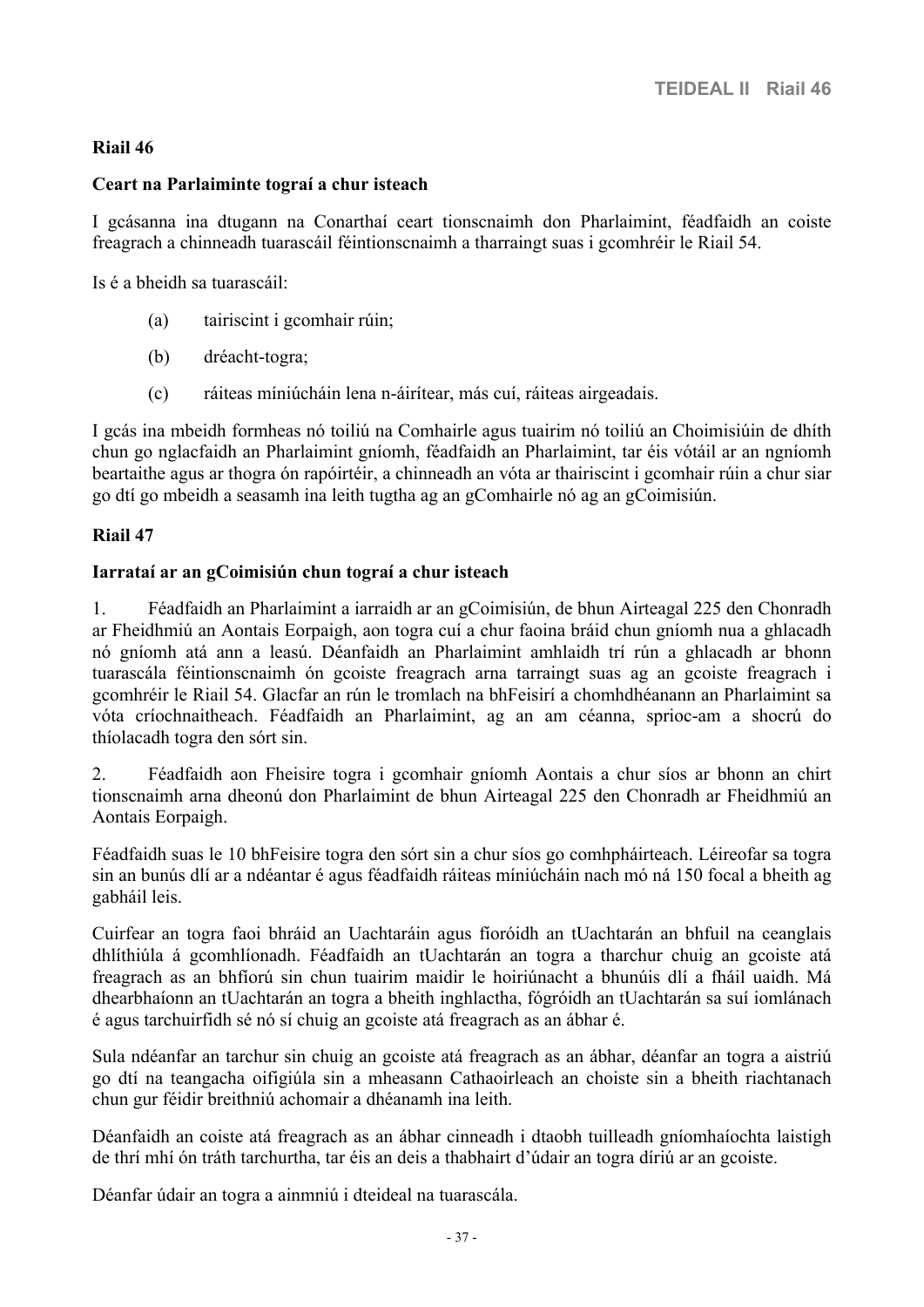3. Léireoidh an rún ón bParlaimint an bunús dlí cuí agus beidh moltaí ina theannta a bhaineann lena bhfuil sna tograí a éilítear.

4. I gcás ina mbeidh impleachtaí airgeadais ag togra, léireoidh an Pharlaimint conas is féidir acmhainní dóthanacha airgeadais a sholáthar.

5. Déanfaidh an coiste atá freagrach as an ábhar faireachán ar an dul chun cinn maidir le hullmhú gnímh bheartaithe dhlíthiúil Aontais a tharraingítear suas tar éis iarraidh ar leith ón bParlaimint.

6. Déanfaidh Comhdháil Chathaoirligh na gCoistí faireachán rialta an gcomhlíonann an Coimisiún mír 10 den Chomhaontú Idirinstitiúideach maidir le Reachtóireacht Níos Fearr, ar dá réir atá an Coimisiún le freagairt d'iarrataí ar thograí a chur isteach laistigh de thrí mhí trí chumarsáid ar leith a ghlacadh ina luafar na gníomhaíochtaí leantacha beartaithe atá le déanamh. Tuairisceoidh Comhdháil Chathaoirligh na gCoistí go rialta ar thorthaí an fhaireacháin sin do Chomhdháil na nUachtarán.

## **Riail 48**

## **Gníomhartha atá ceangailteach ó thaobh dlí a bhreithniú**

1. Déanfaidh an tUachtarán tograí le haghaidh gníomhartha atá ceangailteach ó thaobh dlí a gheofar ó institiúidí eile nó ó na Ballstáit a tharchur chuig an gcoiste freagrach lena mbreithniú.

2. I gcásanna amhrais, féadfaidh an tUachtarán, sula bhfógrófar tarchur sa Pharlaimint chun an choiste fhreagraigh, ceist a bhaineann le hinniúlacht a chur faoi bhráid Chomhdháil na nUachtarán. Glacfaidh Comhdháil na nUachtarán a cinneadh ar bhonn moladh ó Chomhdháil Chathaoirligh na gCoistí, nó ó chathaoirleach Chomhdháil Chathaoirligh na gCoistí, i gcomhréir le Riail 211(2).

3. Féadfaidh an coiste freagrach, am ar bith, a chinneadh rapóirtéir a cheapadh chun céim ullmhúcháin togra a leanúint, go háirithe i gcás ina bhfuil an togra liostaithe i gClár Oibre an Choimisiúin.

4. I gcás foráil de na Rialacha Nós Imeachta a bhaineann leis an dara léamh agus leis an tríú léamh a bheith ar neamhréir le haon fhoráil eile de na Rialacha, beidh forlámhas ag an bhforáil a bhaineann leis an dara léamh agus leis an tríú léamh.

### **Riail 49**

### **Luasghéarú na nósanna imeachta reachtacha**

Féadfaidh an coiste freagrach nó na coistí freagracha luasghéarú nósanna imeachta reachtacha i gcomhar leis an gComhairle agus leis an gCoimisiúin maidir le tograí sonracha, a roghnaítear go háirithe as measc na gceann sin a shainaithnítear mar thosaíochtaí sa chomhdhearbhú maidir le cláreagrú idirinstitiúideach bliantúil de bhun Riail 38(2), a chomhaontú.

### **Riail 50**

### **Nósanna imeachta reachtacha maidir le tionscnaimh a thagann ó institiúidí seachas an Coimisiún nó ó Bhallstáit**

1. Nuair a bheifear ag déileáil le tionscnaimh a thagann ó institiúidí seachas an Coimisiún nó a thagann ó Bhallstáit, féadfaidh an coiste freagrach cuireadh a thabhairt d'ionadaithe de chuid na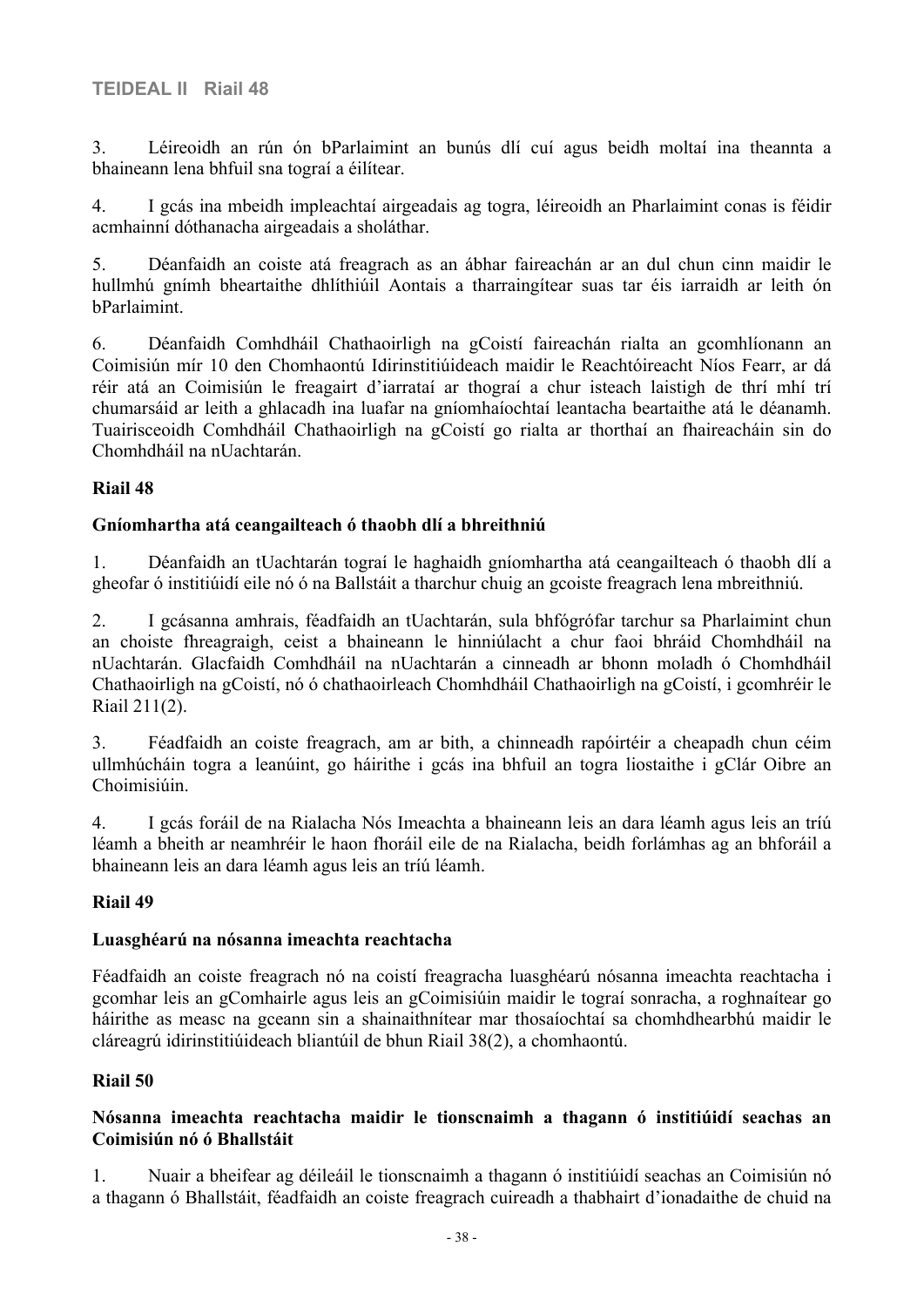n-institiúidí nó na mBallstát tionscnaimh sin a dtionscnamh a thíolacadh don choiste. Féadfaidh Uachtaránacht na Comhairle a bheith i dteannta ionadaithe na mBallstát tionscnaimh.

2. Sula rachaidh an coiste freagrach ar aghaidh leis an vótáil, fiafróidh sé den Choimisiún an bhfuil tuairim ar an tionscnamh á hullmhú aige, nó má sé ar intinn aige togra eile a thíolacadh laistigh de thréimhse ghearr ama. Má fhaigheann sé freagra dearfa, ní ghlacfaidh an coiste a thuarascáil sula bhfaighidh sé an tuairim sin nó togra eile.

3. I gcás ina ndéantar dhá thogra nó níos mó, arna dtionscnamh ag an gCoimisiún agus/nó ag institiúid eile agus/nó ag Ballstáit, ar tograí iad a bhfuil an cuspóir reachtach céanna acu, a chur faoi bhráid na Parlaiminte ag an am céanna nó laistigh de thréimhse ghearr ama óna chéile, déileálfaidh an Pharlaimint leo i dtuarascáil aonair. Léireoidh an coiste freagrach, ina thuarascáil, cén téacs a bhfuil leasuithe molta aige ina leith agus tagróidh sé do gach téacs eile sa rún reachtach.

## CAIBIDIL 2

## AN NÓS IMEACHTA SA CHOISTE

### **Riail 51**

#### **Tuarascálacha reachtacha**

1. Déanfaidh Cathaoirleach an choiste a ndéantar togra le haghaidh gníomh atá ceangailteach ó thaobh dlí a tharchur chuige an nós imeachta a bheidh le leanúint a mholadh don choiste sin.

2. Tar éis cinneadh a ghlacadh ar an nós imeachta a bheidh le leanúint, agus mura bhfuil feidhm ag an nós imeachta simplithe faoi Riail 52, déanfaidh an coiste rapóirtéir ar an togra le haghaidh gníomh atá ceangailteach ó thaobh dlí a cheapadh as measc a chomhaltaí nó a bhuanchomhaltaí ionaid mura mbeidh sé sin déanta cheana ar bhonn Riail 48(3).

- 3. Áireofar na nithe seo i dtuarascáil an choiste:
	- (a) leasuithe, más ann, ar an togra mar aon le réasúnuithe gearra, más cuí, ar réasúnaithe iad a mbeidh an t-údar freagrach astu agus nach ndéanfar vótáil orthu;
	- (b) dréachtrún reachtach, i gcomhréir le Riail 59(5);
	- (c) más cuí, ráiteas míniúcháin, lena n-áirítear, i gcás inar gá, ráiteas airgeadais ina suitear méid aon tionchair airgeadais a ghabhann leis an tuarascáil agus comhréireacht na tuarascála leis an gcreat airgeadais ilbhliantúil;
	- (d) más ann, tagairt don Mheasúnú Tionchair ag an bParlaimint.

#### **Riail 52**

#### **Nós imeachta simplithe**

1. Tar éis an chéad phlé ar thogra le haghaidh gníomh atá ceangailteach ó thaobh dlí, féadfaidh an Cathaoirleach a mholadh go bhformheasfar é gan aon leasú. Mura rud é go gcuirfidh comhaltaí nó grúpa polaitiúil nó grúpaí polaitiúla a shroicheann an meántairseach ar a laghad sa choiste ina aghaidh, measfar gur formheasadh an nós imeachta beartaithe. Tíolacfaidh an Cathaoirleach, nó an rapóirtéir, má ceapadh rapóirtéir, tuarascáil lena bhformheastar an togra don Pharlaimint. Beidh feidhm ag an dara fomhír de Riail 159(1) agus ag Riail 159(2) agus (4).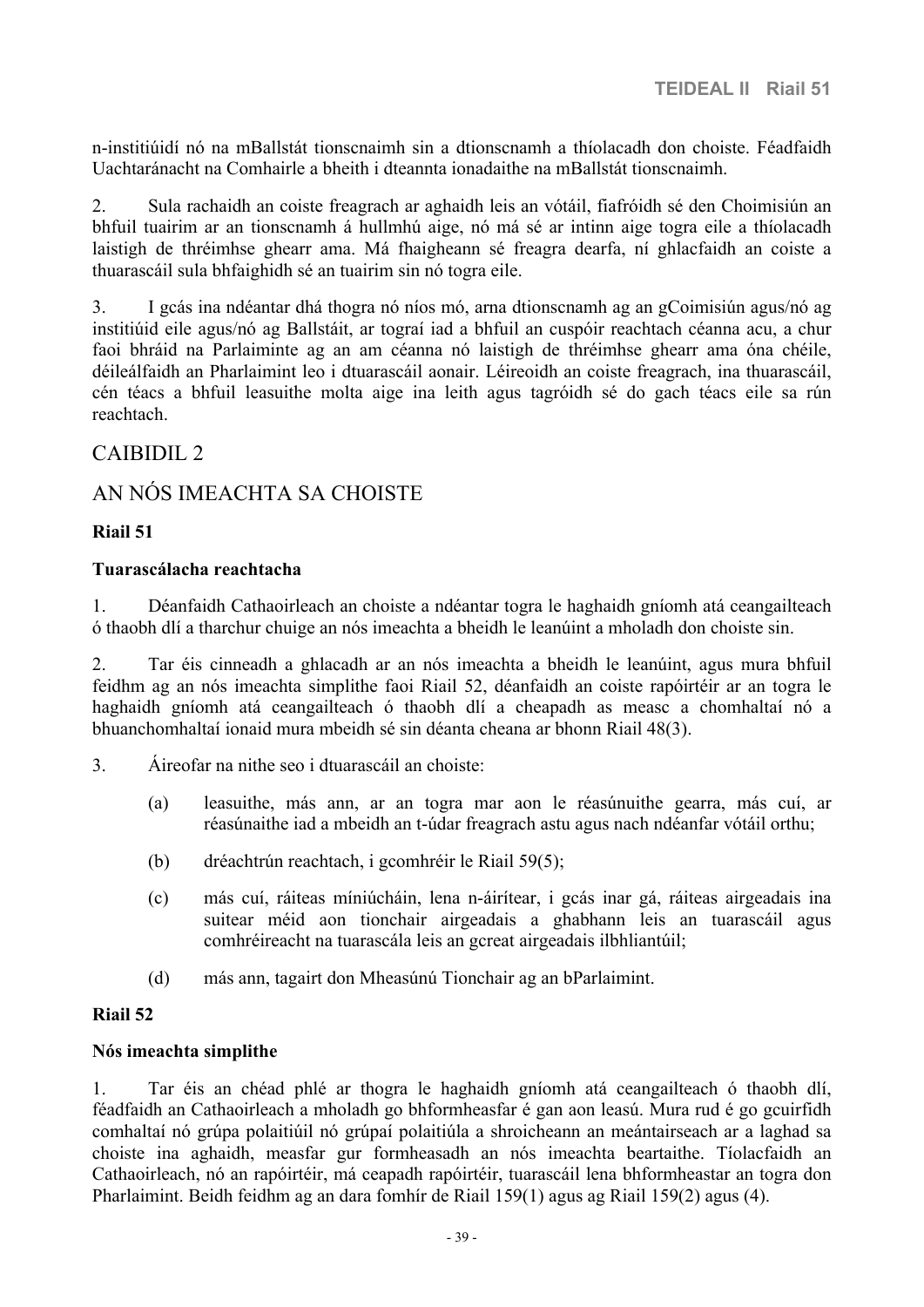2. Mar mhalairt air sin, féadfaidh an Cathaoirleach a mholadh go ndréachtóidh an Cathaoirleach nó an rapóirtéir sraith leasuithe ina léirítear plé an choiste. Mura gcuirfidh comhaltaí nó grúpa polaitiúil nó grúpaí polaitiúla a shroicheann an meántairseach ar a laghad sa choiste ina aghaidh, measfar gur formheasadh an nós imeachta beartaithe agus seolfar na leasuithe sin chun comhaltaí an choiste.

Mura gcuirfidh comhaltaí nó grúpa polaitiúil nó grúpaí polaitiúla a shroicheann an meántairseach ar a laghad sa choiste in aghaidh na leasuithe sin laistigh de theorainn ama réamhshocraithe nach giorra ná 10 lá oibre ó dháta seolta na leasuithe, measfar an tuarascáil a bheith glactha ag an gcoiste. Sa chás sin, cuirfear an dréachtrún reachtach agus na leasuithe faoi bhráid na Parlaiminte gan díospóireacht de bhun an dara fomhír de Riail 159(1) agus Riail 159(2) agus (4).

Má chuireann comhaltaí nó grúpa polaitiúil nó grúpaí polaitiúla a shroicheann an meántairseach ar a laghad sa choiste in aghaidh na leasuithe, déanfar vótáil ar na leasuithe ag an gcéad chruinniú eile den choiste.

3. Seachas na forálacha a bhaineann leis an aighneacht chun na Parlaiminte, beidh feidhm ag an Riail seo, *mutatis mutandis*, maidir le tuairimí an choiste de réir bhrí Riail 56.

## **Riail 53**

### **Tuarascálacha neamhreachtacha**

1. I gcás ina dtarraingíonn coiste tuarascáil neamhreachtach suas, ceapfaidh sé rapóirtéir as measc a chomhaltaí nó a bhuanchomhaltaí ionaid.

2. Is é a bheidh i dtuarascáil an choiste:

- (a) tairiscint i gcomhair rúin;
- (b) ráiteas míniúcháin lena n-áirítear, i gcás inar gá, ráiteas airgeadais ina suitear méid an tionchair airgeadais a ghabhann leis an tuarascáil, más ann, agus comhréireacht na tuarascála leis an gcreat airgeadais ilbhliantúil;
- (c) téacsanna aon tairiscintí i gcomhair rún atá le cur san áireamh faoi Riail 143(7).

### **Riail 54**

### **Tuarascálacha féintionscnaimh**

1. Féadfaidh coiste a bhfuil sé ar intinn aige tuarascáil neamhreachtach nó tuarascáil faoi Riail 46 nó 47 a tharraingt suas ar ábhar ina inniúlacht nach mbeidh aon tarchur déanta air, sin a dhéanamh ach amháin le húdarú ó Chomhdháil na nUachtaránarán.

Maidir le hiarrataí ar údarú chun tuarascálacha a tharraingt suas, ar iarrataí iad arna dtíolacadh de bhun na chéad fhomhíre, glacfaidh Comhdháil na nUachtarán cinneadh ina leith ar bhonn forálacha cur chun feidhme a leagfaidh an Chomhdháil síos.

2. I gcás ina gcinnfidh Comhdháil na nUachtarán an t-údarú sin a choinneáil siar, luafaidh sí na cúiseanna atá aici le déanamh amhlaidh.

I gcás ina dtiocfaidh ábhar na tuarascála laistigh de réim cheart tionscnaimh na Parlaiminte dá dtagraítear i Riail 46, ní fhéadfaidh Comhdháil na nUachtarán cinneadh a dhéanamh údarú den sórt sin a choinneáil siar ach amháin i gcás nach gcomhlíontar na coinníollacha a leagtar amach sna Conarthaí.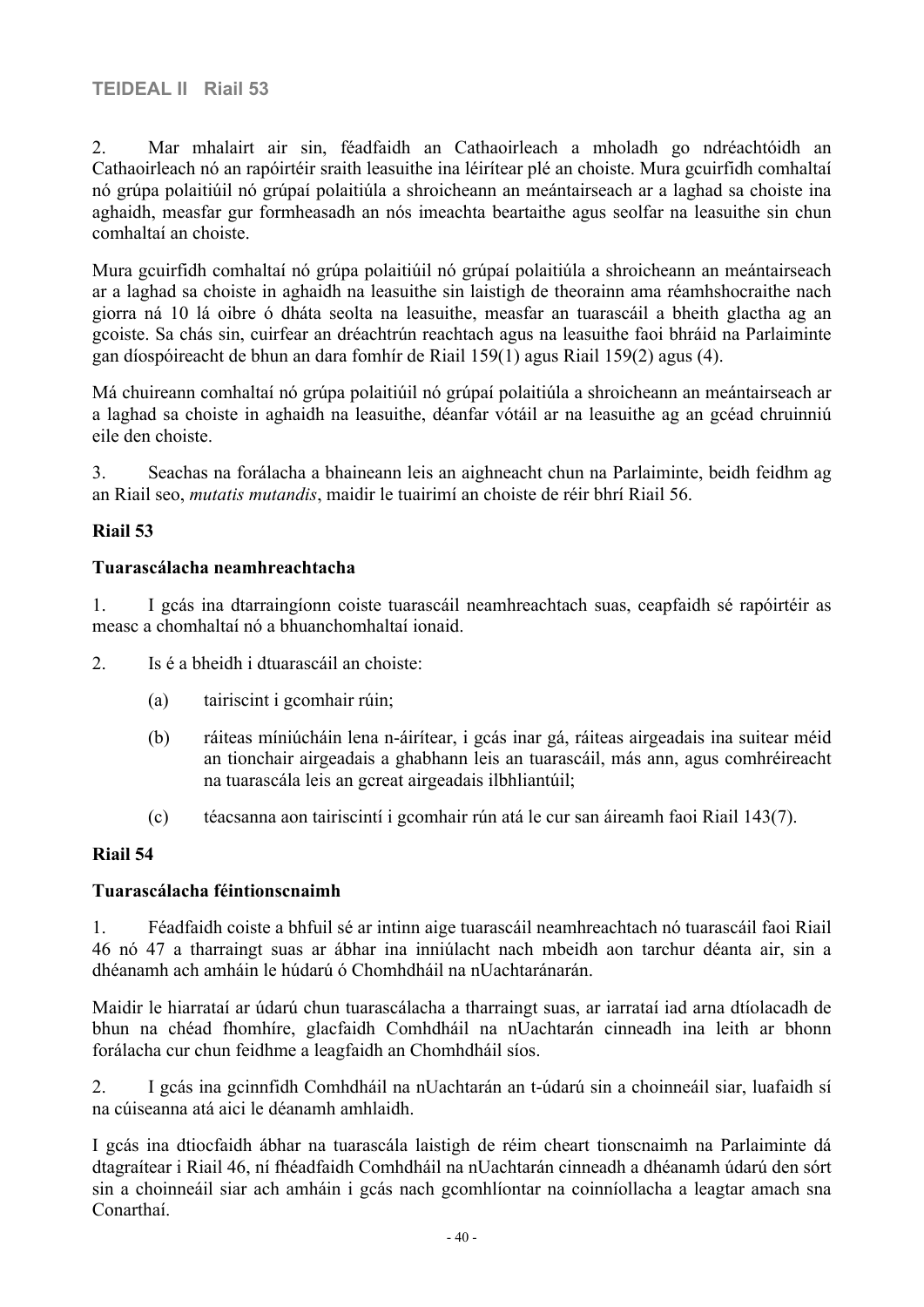3. Sna cásanna dá dtagraítear i Rialacha 46 agus 47, déanfaidh Comhdháil na nUachtarán cinneadh laistigh de dhá mhí.

4. Déanfar tairiscintí i gcomhair rún arna gcur faoi bhráid na Parlaiminte a scrúdú faoin nós imeachta um thíolacadh gairid a leagtar amach i Riail 160. Ní bheidh leasuithe ar na tairiscintí sin i gcomhair rún agus iarrataí ar vótáil dheighilte nó vótáil ar leithligh inghlactha lena mbreithniú i suí iomlánach ach amháin má chuireann an rapóirtéir síos iad d'fhonn faisnéis nua a chur i gcuntas nó má chuireann an deichiú cuid ar a laghad d'Fheisirí na Parlaiminte síos iad. Féadfaidh grúpaí polaitiúla tairiscintí malartacha i gcomhair rún a chur síos i gcomhréir le Riail 181(3). Beidh feidhm ag Riail 190 maidir le tairiscint an choiste i gcomhair rúin agus leasuithe air sin. Beidh feidhm ag Riail 190 freisin maidir leis an vótáil aonair ar thairiscintí malartacha i gcomhair rún.

5. Ní bheidh feidhm ag mír 4 i gcás ina gcáilíonn ábhar na tuarascála le haghaidh díospóireacht lárnach i suí iomlánach, i gcás ina dtarraingítear suas an tuarascáil de bhun an chirt tionscnaimh dá dtagraítear i Riail 46 nó i Riail 47, nó i gcás ina mbeidh an tuarascáil údaraithe mar thuarascáil straitéiseach<sup>18</sup>.

### **Riail 55**

### **Tuarascálacha a dhréachtú**

1. Beidh an rapóirtéir freagrach as tuarascáil an choiste a ullmhú agus as an tuarascáil sin a thíolacadh don Pharlaimint thar ceann an choiste sin.

2. Beidh an rapóirtéir freagrach as an ráiteas míniúcháin agus ní dhéanfar vótáil air. Ní mór, áfach, go mbeidh sé ag teacht le téacs na tairisceana i gcomhair rúin faoi mar a glacadh é agus le haon leasuithe arna moladh ag an gcoiste. Mura mbeidh sé amhlaidh, féadfaidh Cathaoirleach an choiste an ráiteas míniúcháin a scriosadh.

3. Luafar sa tuarascáil toradh na vótála a dhéantar ar an tuarascáil ina hiomláine agus léireoidh sí de réir Riail 218(3), conas a vótáil gach comhalta.

4. Féadfar seasaimh mhionlaigh a thabhairt nuair a dhéantar an vótáil ar an téacs ina iomláine agus féadfar, ar iarraidh óna n-údair, iad a bheith ina n-ábhar do dhearbhú i scríbhinn nach faide ná 200 focal, dearbhú a chuirfear i gceangal leis an ráiteas míniúcháin.

Réiteoidh an Cathaoirleach aon díospóidí a éireoidh mar thoradh ar chur i bhfeidhm na míre seo.

5. Ar thogra óna Chathaoirleach, féadfaidh an coiste tréimhse ama a shocrú ar laistigh di nach mór don rapóirtéir an dréacht-tuarascáil a chur isteach. Féadfar an tréimhse ama sin a fhadú nó féadfar rapóirtéir nua a cheapadh.

6. Nuair a bheidh an tréimhse ama imithe in éag, féadfaidh an coiste treoir a thabhairt dá Chathaoirleach a iarraidh go gcuirfear an t-ábhar a tarchuireadh chuige ar chlár oibre ceann de na chéad suíonna eile den Pharlaimint. Féadfar na díospóireachtaí agus na vótálacha a sheoladh ar bhonn tuarascála ó bhéal ón gcoiste lena mbaineann.

### **Riail 56**

### **Tuairimí na gcoistí**

1. Más rud é gur mian leis an gcoiste ar tarchuireadh ábhar chuige i dtosach barúlacha coiste

<sup>18</sup> Féach an cinneadh ábhartha ó Chomhdháil na nUachtarán.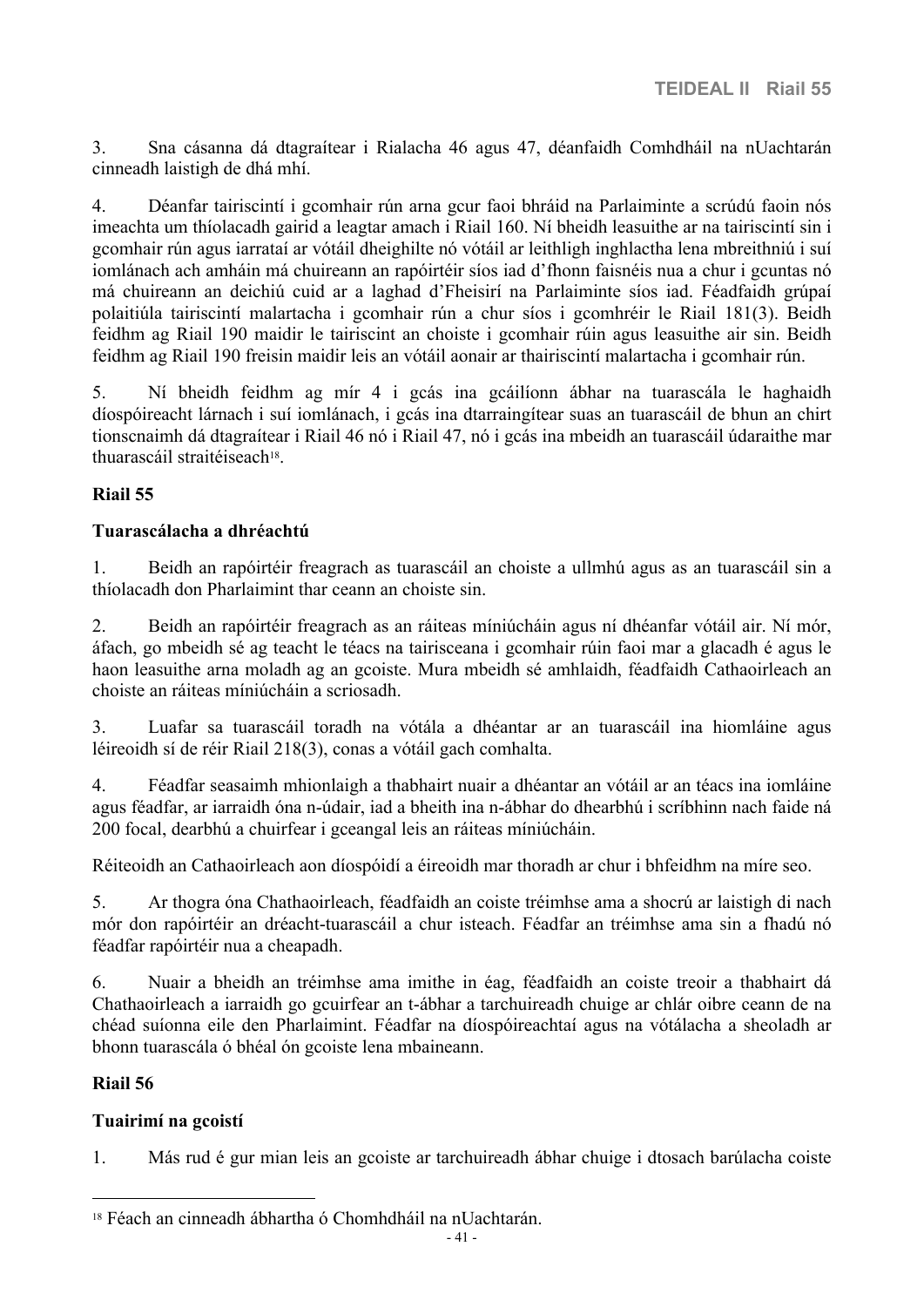eile a chloisteáil, nó más mian le coiste eile a chuid barúlacha a chur in iúl don choiste ar tarchuireadh ábhar chuige i dtosach, féadfaidh na coistí sin a iarraidh ar an Uachtarán, i gcomhréir le Riail 210(2), coiste amháin a ainmniú mar an gcoiste freagrach agus an coiste eile a ainmniú mar an gcoiste a thugann tuairim.

Féadfaidh an coiste a thugann tuairim rapóirtéir um thuairim a cheapadh as measc a chomhaltaí nó a bhuanionadaithe nó a sheoladh i bhfoirm litir ón gCathaoirleach.

2. I gcás ina mbainfidh togra le haghaidh gníomh atá ceangailteach ó thaobh dlí leis an tuairim, is é a bheidh sa tuairim ná leasuithe ar an téacs a tarchuireadh chuig an gcoiste mar aon le réasúnuithe gearra, más cuí. Beidh a n-údar freagrach as na réasúnuithe sin agus ní dhéanfar vótáil orthu. Más gá, féadfaidh an coiste a thugann tuairim réasúnú gearr don tuairim ina hiomláine a thíolacadh i scríbhinn. Beidh an rapóirtéir don tuairim freagrach as an réasúnú gearr i scríbhinn sin.

I gcás nach mbainfidh togra le haghaidh gníomh atá ceangailteach ó thaobh dlí leis an tuairim, is é a bheidh sa tuairim ná moltaí i ndáil le codanna den tairiscint i gcomhair rúin arna gcur isteach ag an gcoiste freagrach.

Déanfaidh an coiste freagrach vótáil ar na leasuithe nó ar na moltaí sin.

Ní dhéileálfaidh na tuairimí ach amháin leis na nithe sin a thagann faoi réimsí freagrachta an choiste a thugann tuairim.

3. Socróidh an coiste freagrach tréimhse ama ar laistigh di nach mór don choiste a thugann tuairim an tuairim sin a thabhairt ionas go bhféadfaidh an coiste freagrach í a chur i gcuntas. Déanfaidh an coiste freagrach aon athruithe ar an tráthchlár fógartha a chur in iúl don choiste/do na coistí a thugann tuairim. Ní thiocfaidh an coiste freagrach ar a chuid conclúidí críochnaitheacha sula mbeidh an teorainn ama sin imithe in éag.

4. Ina ionad sin, féadfaidh an coiste a thugann tuairim a chinneadh go dtíolacfar a sheasamh i bhfoirm leasuithe a chuirfear síos go díreach sa choiste freagrach tar éis a nglactha. Cuirfidh an Cathaoirleach nó an rapóirtéir thar ceann an choiste a thugann tuairim na leasuithe sin síos.

5. Cuirfidh an coiste a thugann tuairim síos na leasuithe dá dtagraítear i mír 3a laistigh den teorainn ama i gcomhair leasuithe atá leagtha síos ag an gcoiste freagrach.

6. Déanfar gach tuairim agus leasú a ghlacann an coiste a thugann tuairim a chur i gceangal le tuarascáil an choiste fhreagraigh.

7. Ní féidir le coistí a thugann tuairim de réir bhrí na Rialach seo leasuithe a chur síos lena mbreithniú ag an bParlaimint.

8. Iarrfar ar Chathaoirleach agus ar rapóirtéir an choiste a thugann tuairim páirt a ghlacadh i gcáil chomhairleach i gcruinnithe den choiste freagrach, sa mhéid go mbaineann na cruinnithe sin leis an ábhar is díol spéise comhchoitinne dóibh.

### **Riail 57**

### **Nós imeachta coiste comhlachaithe**

1. I gcás ina ndéanfar ceist inniúlachta a tharchur chuig Comhdháil na nUachtarán de bhun Riail 211, agus go measann Comhdháil na nUachtarán, ar bhonn Iarscríbhinn VI, go dtagann an tábhar, ar bhonn comhionann beagnach, faoi réim inniúlacht dhá choiste nó níos mó nó go dtagann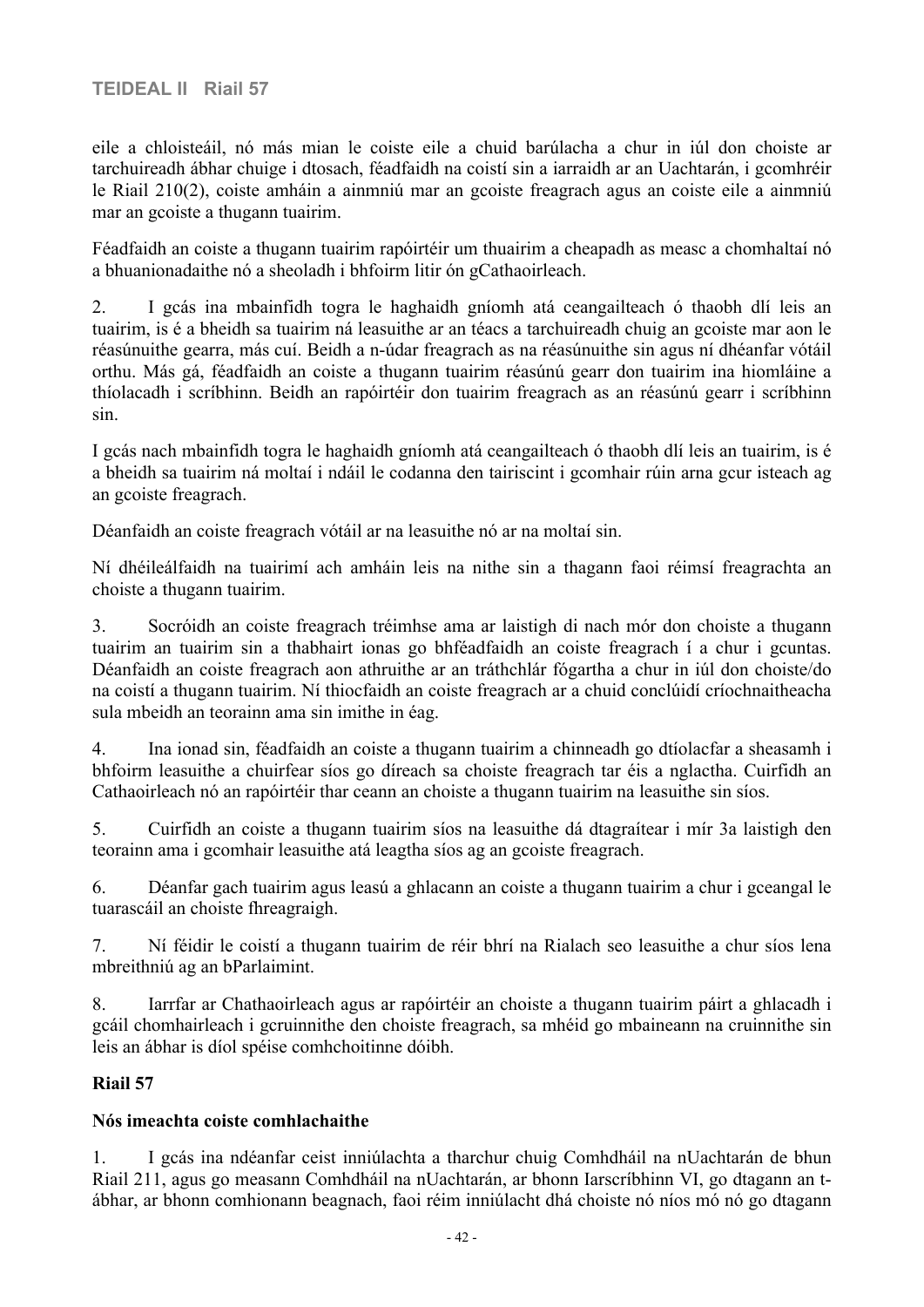codanna éagsúla den ábhar faoi réim inniúlacht dhá choiste nó níos mó, beidh feidhm ag Riail 56 agus na forálacha breise seo a leanas ag gabháil léi:

- comhaontóidh na coistí lena mbaineann an tráthchlár go comhpháirteach;
- coimeádfaidh na rapóirtéirí lena mbaineann a chéile ar an eolas agus féachfaidh siad le teacht ar chomhaontú faoi na téacsanna a chuirfidh siad mar thogra chuig a gcoistí agus faoina seasamh maidir le leasuithe;
- tá na Cathaoirligh agus na rapóirtéirí lena mbaineann faoi cheangal ag prionsabal an tá na Cathaoirligh agus na rapóirtéirí lena mbaineann faoi cheangal ag prionsabal an dea-chomhair agus an chomhair dhílis; déanfaidh siad réimsí den téacs a thagann faoi réim a n-inniúlachta eisiaiche nó comhroinnte a chéannú go comhpháirteach agus tiocfaidh siad ar chomhaontú maidir leis na socruithe beachta dá gcomhar; i gcás easaontas maidir le teorainneacha a n-inniúlachtaí, déanfar an t-ábhar, ar iarraidh ó cheann amháin de na coistí lena mbaineann, a chur faoi bhráid Chomhdháil na nUachtarán; féadfaidh Comhdháil na nUachtarán cinneadh a dhéanamh faoi cheist na n- inniúlachtaí faoi seach nó féadfaidh sí a chinneadh go mbeidh feidhm ag an nós imeachta comhchoiste faoi Riail 58; glacfaidh sí a cinneadh i gcomhréir leis an nós imeachta agus laistigh den spriocdháta a leagtar amach i Riail 211;
- glacfaidh an coiste freagrach, gan vótáil, le leasuithe ó choiste comhlachaithe i gcás ina mbainfidh siad le nithe a thagann faoi inniúlacht eisiach an choiste chomhlachaithe sin; má mhainníonn an coiste freagrach inniúlacht eisiach an choiste chomhlachaithe a urramú, féadfaidh an coiste comhlachaithe sin leasuithe a chur síos go díreach i suí iomlánach; más rud é, maidir le leasuithe ar nithe a thagann faoi réim inniúlacht chomhroinnte an choiste fhreagraigh agus coiste chomhlachaithe, nach nglacfaidh an coiste freagrach na leasuithe sin, féadfaidh an coiste comhlachaithe na leasuithe sin a chur síos go díreach i suí iomlánach;
- i gcás nós imeachta idir-réitigh i ndáil leis an togra, beidh rapóirtéir aon choiste chomhlachaithe san áireamh i dtoscaireacht na Parlaiminte.

*Maidir le cinneadh ó Chomhdháil na nUachtarán chun an nós imeachta coiste comhlachaithe a chur i bhfeidhm, tá feidhm aige ag gach céim den nós imeachta i dtrácht.*

*Is é an coiste ceannais a fheidhmíonn na cearta a ghabhann le stádas mar "coiste freagrach". Le linn na cearta sin a fheidhmiú, ní mór don choiste ceannais aird chuí a thabhairt ar shainchumais an choiste chomhlachaithe. Go háirithe, ní mór don choiste ceannais an oibleagáid a chomhlíonadh a bhaineann le hurramú phrionsabal an chomhair dhílis i dtaca leis an tráthchlár agus ní mór dó urraim a thabhairt do cheart an choiste chomhlachaithe chun cinneadh a dhéanamh maidir leis na leasuithe a chuirtear isteach i suí iomlánach agus a thagann faoi réim a inniúlachta eisiataí.*

2. Ní bheidh feidhm ag an nós imeachta a leagtar síos sa Riail seo maidir leis na moltaí a bheidh le glacadh ag an gcoiste freagrach faoi Riail 105.

### **Riail 58**

#### **Nós imeachta comhchoiste**

1. Nuair a tharchuirtear ceist inniúlachta chuici de bhun Riail 211, féadfaidh Comhdháil na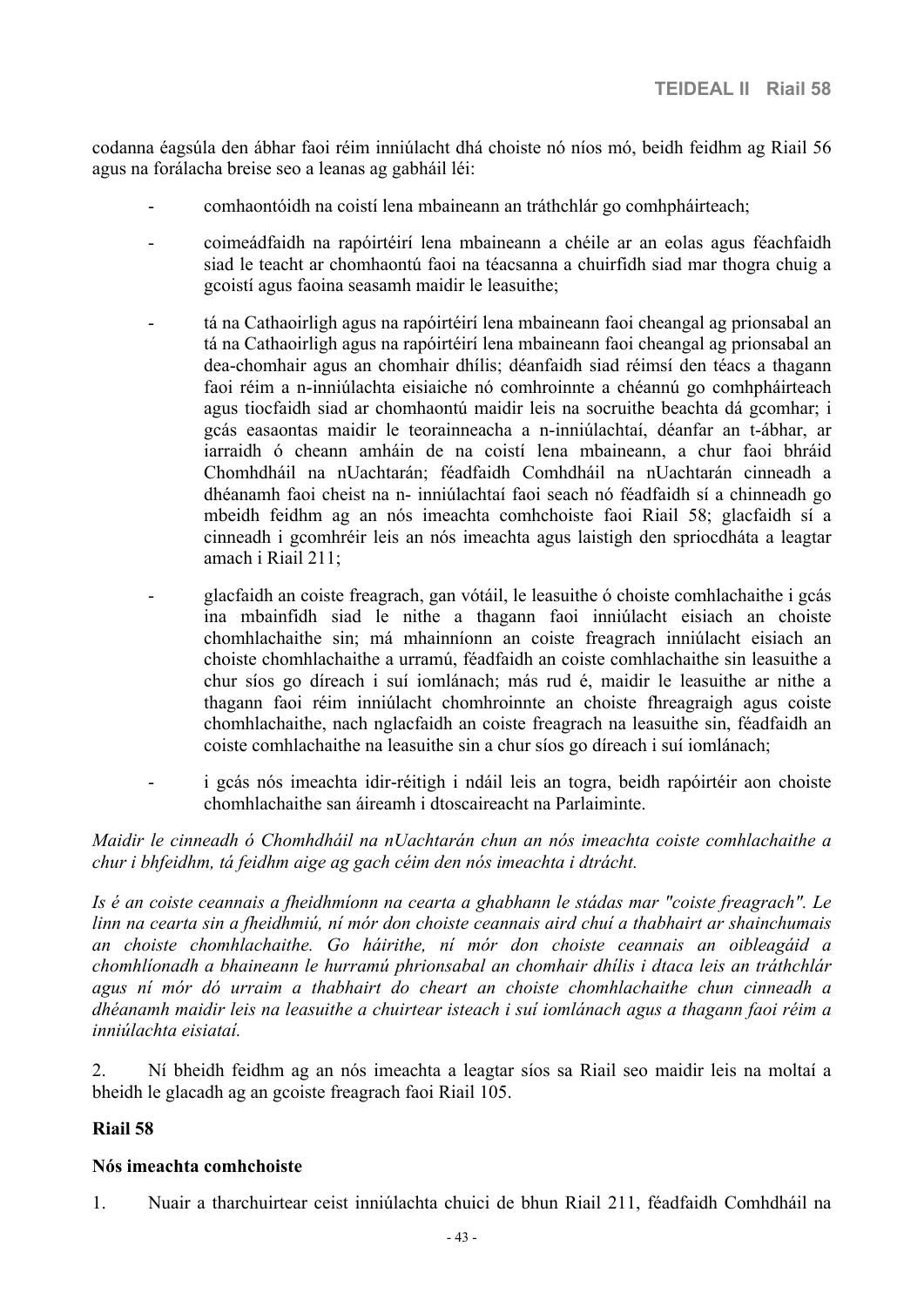nUachtarán a chinneadh go ndéanfar an nós imeachta le haghaidh cruinnithe comhpháirteacha de chuid coistí a chur i bhfeidhm, ar choinníoll:

- de bhua Iarscríbhinn VI, nach féidir freagracht as an ábhar a dheighilt idir roinnt coistí éagsúla; agus
- gur deimhin léi go mbaineann tábhacht mhór leis an ábhar.

2. Sa chás sin, déanfaidh na rapóirtéirí faoi seach dréacht-tuarascáil aonair a tharraingt suas, agus déanfaidh na coistí lena mbaineann, faoi chomhchathaoirleacht Chathaoirligh na gcoistí, an dréacht-tuarascáil sin a scrúdú agus déanfaidh siad vótáil uirthi.

Ag gach céim den nós imeachta, ní fhéadfaidh na coistí lena mbaineann na cearta a ghabhann le stádas an choiste fhreagraigh a fheidhmiú ach amháin nuair atáthar ag gníomhú i gcomhpháirt. Féadfaidh na coistí rannpháirteacha meithleacha a chur ar bun chun na cruinnithe agus na vótálacha a ullmhú.

3. Ag céim an dara léamh den ghnáthnós imeachta reachtach, déanfar an seasamh ón gComhairle a bhreithniú ag cruinniú comhpháirteach de chuid na gcoistí lena mbaineann agus, i gcás nach dtagann Cathaoirligh na gcoistí sin ar chomhaontú ina leith, seolfar an cruinniú sin ar an gCéadaoin sa chéad seachtain atá curtha ar leataobh le haghaidh cruinnithe comhlachtaí parlaiminte tar éis an seasamh ón gComhairle a chur in iúl don Pharlaimint. I gcás nach dtiocfar ar chomhaontú maidir le cruinniú eile a thionól, déanfaidh Cathaoirleach Chomhdháil Chathaoirligh na gCoistí an cruinniú sin a thionól. Maidir leis an vótáil ar an moladh le haghaidh dara léamh, déanfar í ag cruinniú comhpháirteach ar bhonn téacs chomhpháirtigh arna dhréachtú ag rapóirtéirí faoi seach na gcoistí lena mbaineann nó, d'éagmais téacs chomhpháirtigh, ar bhonn na leasuithe a bheidh curtha síos sna coistí lena mbaineann.

Ag céim an tríú léamh den ghnáthnós imeachta reachtach, beidh Cathaoirligh agus rapóirtéirí na gcoistí lena mbaineann ina gcomhaltaí ex officio den toscaireacht chuig an gCoiste Idir-réitigh.

## CAIBIDIL 3

## AN GNÁTHNÓS IMEACHTA REACHTACH

## **ROINN 1 - AN CHÉAD LÉAMH**

#### **Riail 59**

#### **Vótáil sa Pharlaimint – an chéad léamh**

1. Féadfaidh an Pharlaimint an dréachtghníomh reachtach a fhormheas, a leasú nó a dhiúltú..

2. Vótálfaidh an Pharlaimint ar dtús ar aon togra chun diúltú láithreach don dréachtghníomh reachtach atá curtha síos i scríbhinn ag an gcoiste freagrach, grúpa polaitiúil nó Feisirí a shroicheann an tairseach íseal ar a laghad.

Má ghlactar an togra sin i gcomhair diúltú, iarrfaidh an tUachtarán ar an institiúid tionscnaimh an dréachtghníomh reachtach a tharraingt siar.

Má dhéanann an institiúid tionscnaimh amhlaidh, dearbhóidh an tUachtarán go bhfuil an nós imeachta dúnta.

Mura dtarraingeoidh an institiúid tionscnaimh an dréachtghníomh reachtach siar, fógróidh an tUachtarán go bhfuil céadléamh na Parlaiminte curtha i gcrích, mura gcinnfidh an Pharlaimint, ar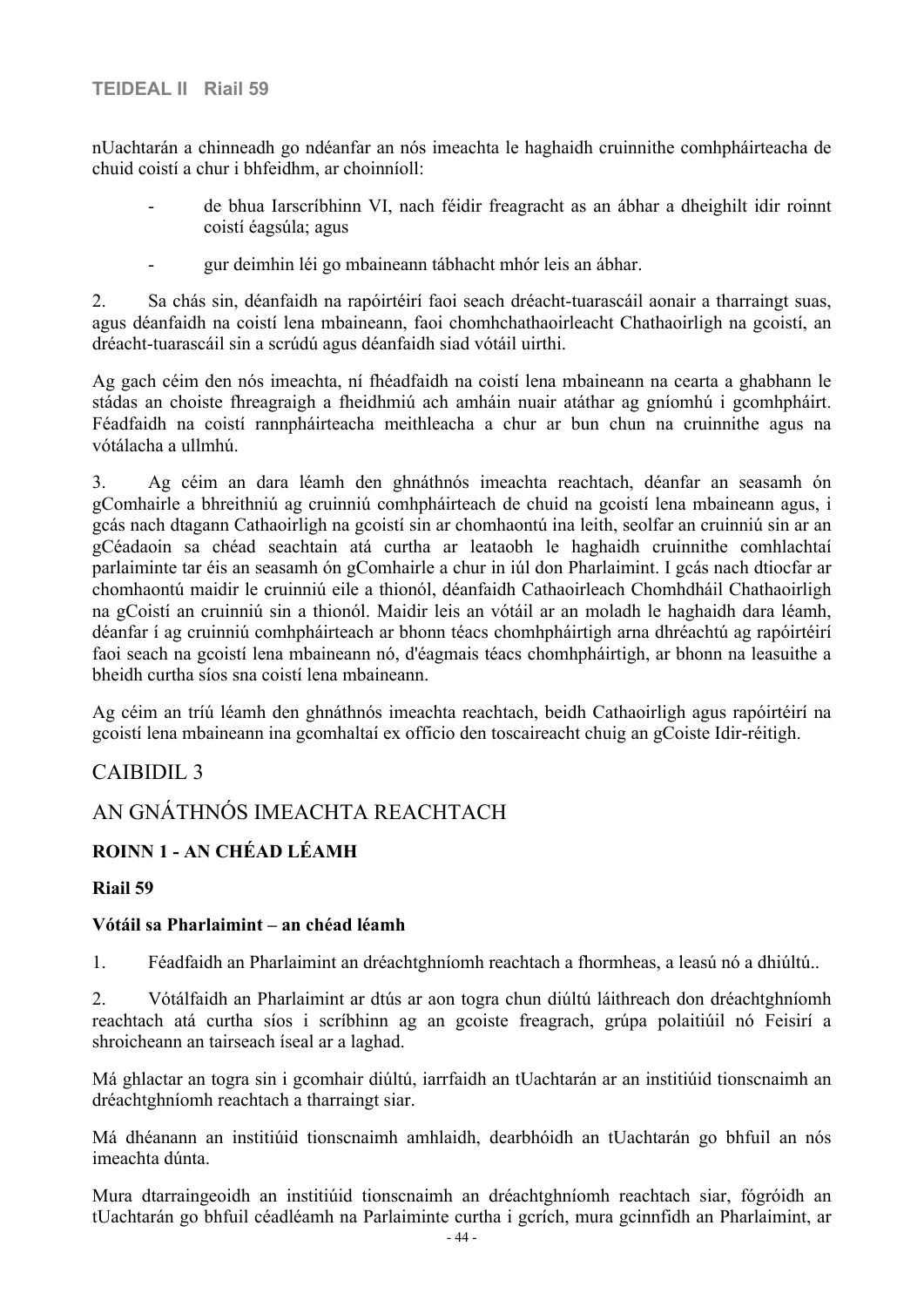thogra ó Chathaoirleach nó ó rapóirtéir an choiste fhreagraigh nó ó ghrúpa polaitiúil nó ó Fheisirí a shroicheann an tairseach íseal ar a laghad, an ní a tharchur ar ais chun an choiste fhreagraigh lena athbhreithniú.

Mura nglacfar an togra sin i gcomhair diúltú, leanfaidh an Pharlaimint leis ansin i gcomhréir le mír 3, mír 4 agus mír 5.

3. Aon chomhaontú sealadach a chuireann an coiste freagrach síos faoi Riail 74(4) , tabharfar tosaíocht vótála dó agus déanfar vótáil aonair air, mura gcinnfidh an Pharlaimint ina ionad, ar iarraidh ó ghrúpa polaitiúil nó ó Fheisirí a shroicheann an tairseach íseal ar a laghad, leanúint leis an vótáil ar leasuithe i gcomhréir le mír 4. Sa chás sin, cinnfidh an Pharlaimint freisin an seolfaidh sí an vótáil ar na leasuithe láithreach. Murab é sin an cás, socróidh an Pharlaimint sprioc- am nua do leasuithe agus tarlóidh an vótáil ag suí dá éis sin.

Má ghlactar an comhaontú sealadach, sa vótáil aonair sin, fógróidh an tUachtarán go bhfuil céadléamh na Parlaiminte tugtha chun críche.

Má mhainníonn an comhaontú sealadach, sa vótáil aonair sin, tromlach na vótaí a áirithiú, socróidh an tUachtarán sprioc-am nua do leasuithe ar an dréachtghníomh reachtach. Cuirfear faoi vóta na leasuithe sin ansin ag suí dá éis sin ionas go dtabharfaidh an Pharlaimint a céad léamh i gcrích.

4. Ach amháin i gcás ina mbeidh togra i gcomhair diúltú glactha i gcomhréir le mír 1 nó le comhaontú sealadach glactha i gcomhréir le mír 1a, cuirfear faoi vóta aon leasuithe ar an dréachtghníomh reachtach ansin, lena n-áirítear, i gcás inarb infheidhme, codanna aonair an chomhaontaithe shealadaigh i gcás ina mbeidh iarrataí déanta ar vótálacha deighilte nó ar leithligh, nó leasuithe iomaíochta curtha síos.

Sula ndéanfaidh an Pharlaimint vótáil ar na leasuithe, féadfaidh an tUachtarán a iarraidh ar an gCoimisiún a sheasamh a lua agus a iarraidh ar an gComhairle a tuairim a thabhairt.

Tar éis don Pharlaimint vótáil ar na leasuithe sin , vótálfaidh an Pharlaimint ar an dréachtghníomh reachtach ar fad, arna leasú nó a mhalairt.

Má ghlactar an dréachtghníomh reachtach uile, arna leasú nó a mhalairt, fógróidh an tUachtarán go bhfuil an chéad léamh tugtha i gcrích, mura rud é, ar thogra ó Chathaoirleach nó rapóirtéir an choiste fhreagraigh nó ó ghrúpa polaitiúil nó ó Fheisirí a shroicheann an tairseach íseal ar a laghad, go gcinnfidh an Pharlaimint an ní a tharchur ar ais chun an choiste fhreagraigh, le haghaidh idirbheartaíocht idirinstitiúideach i gcomhréir le Rialacha 60 agus 74.

Mura n-áiritheoidh an dréachtghníomh reachtach uile, arna leasú nó a mhalairt, fógróidh an tUachtarán go bhfuil an chéad léamh tugtha i gcrích, mura rud é, ar thogra ó Chathaoirleach nó rapóirtéir an choiste fhreagraigh nó ó ghrúpa polaitiúil nó ó Fheisirí a shroicheann an tairseach íseal ar a laghad, go gcinnfidh an Pharlaimint an ní a tharchur ar ais chun an choiste fhreagraigh lena athbhreithniú.

5. Tar éis na vótálacha a dhéantar faoi mhír 2, faoi mhír 3 agus faoi mhír 4 agus na vótálacha a dhéantar dá éis sin ar na leasuithe ar an dréachtrún reachtach maidir le hiarrataí nós imeachta, más ann, measfar an rún reachtach a bheith glactha. Más gá, modhnófar an rún reachtach, de bhun Riail 203(2), chun toradh na vótálacha arna ndéanamh faoi mhír 2, faoi mhír 3 agus faoi mhír 4 a léiriú.

Déanfaidh an tUachtarán téacs an rúin reachtaigh agus an seasamh ón bParlaimint a chur ar aghaidh, chun na Comhairle agus an Choimisiúin, agus, i gcás ina n-eascróidh an dréachtghníomh reachtach astu, chun grúpa tionscnaimh na mBallstát, na Cúirte Breithiúnais nó an Bhainc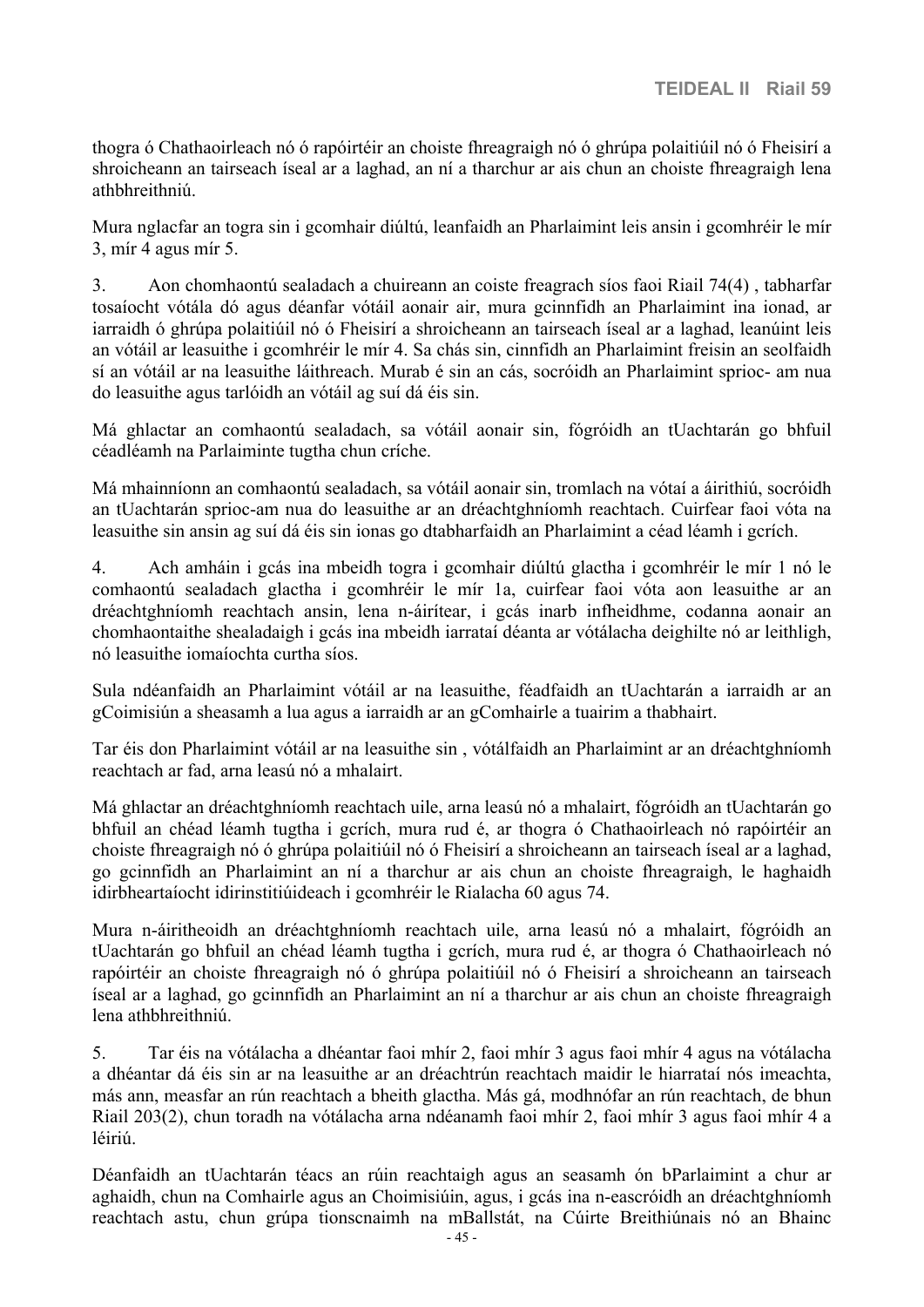Ceannais Eorpaigh.

### **Riail 60**

### **Tarchur ar ais chuig an gcoiste freagrach**

Má tharchuirtear, i gcomhréir le Riail 59, ábhar ar ais chuig an gcoiste freagrach lena bhreithniú an athuair nó chun caibidlíocht idirinstitiúideach a dhéanamh air i gcomhréir le Riail 74, tuairisceoidh an coiste freagrach, ó bhéal nó i scríbhinn, don Pharlaimint laistigh de cheithre mhí. Féadfaidh Comhdháil na nUachtarán an tréimhse sin a fhadú.

*Tar éis ábhar a tharchur ar ais chuig coiste, ní mór don choiste ceannais, sula ndéanfaidh sé cinneadh maidir leis an nós imeachta atá le leanúint, a cheadú do choiste comhlachaithe, de réir mar a fhoráiltear i Riail 57, roghanna a dhéanamh i dtaobh na leasuithe a thagann faoi réim a inniúlachta eisiataí, agus go háirithe a roghnú cé na leasuithe a bheidh le cur faoi bhráid suí iomlánach an athuair.*

*Ní chuireann aon ní cosc ar an bParlaimint cinneadh a dhéanamh, más iomchuí, díospóireacht chlabhsúir a bheith aici mar thoradh ar an tuarascáil ón gcoiste freagrach ar tarchuireadh an tábhar ar ais chuige.*

### **Riail 61**

### **Tarchur athnuaite chuig an bParlaimint**

1. Déanfaidh an tUachtarán, ar iarraidh ón gcoiste freagrach, a iarraidh ar an gCoimisiún a thogra a tharchur an athuair chuig an bParlaimint más rud é:

- go gcuireann an Coimisiún togra eile in ionad a thogra tosaigh, lena leasaíonn sé a thogra tosaigh go substaintiúil, nó lena bhfuil sé ar intinn aige a thogra tosaigh a leasú go substaintiúil tar éis don Pharlaimint a seasamh a ghlacadh, ach amháin i gcás ina ndéantar an méid sin chun an seasamh ón bParlaimint a chur san áireamh;
- go dtagann athrú substaintiúil ar an gcineál faidhbe lena mbaineann an togra mar thoradh ar imeacht aimsire nó athruithe ar imthosca; nó
- go bhfuil toghcháin nua chun na Parlaiminte tar éis a bheith ann ón tráth ar ghlac sí a seasamh, agus go measann Comhdháil na nUachtarán gurb inmhianaithe an togra a tharchur an athuair.

2. Má tá sé beartaithe modhnú a dhéanamh ar bhunús dlí togra a mbeadh de thoradh air nach mbeadh feidhm ag an ngnáthnós imeachta reachtach a thuilleadh maidir leis an togra sin, malartóidh an Pharlaimint, an Chomhairle agus an Coimisiún, de bhun mhír 25 den Chomhaontú Idirinstitiúideach maidir le Reachtóireacht Níos Fearr, tuairimí ar an modhnú sin ag gníomhú dóibh trína nUachtaráin faoi seach nó trína n-ionadaithe.

3. Tar éis an mhalartaithe tuairimí dá dtagraítear i mír 1a, déanfaidh an tUachtarán, ar iarraidh ón gcoiste freagrach, a iarraidh ar an gComhairle an dréachtghníomh atá ceangailteach ó thaobh dlí a tharchur chuig an bParlaimint an athuair, i gcás ina bhfuil sé ar intinn ag an gCoimisiún nó ag an gComhairle bunús dlí an togra dá bhforáiltear sa seasamh ón bParlaimint ar an gcéad léamh a mhodhnú, agus gurb é an toradh a bheadh air sin nach mbeadh feidhm a thuilleadh ag an ngnáthnós imeachta reachtach.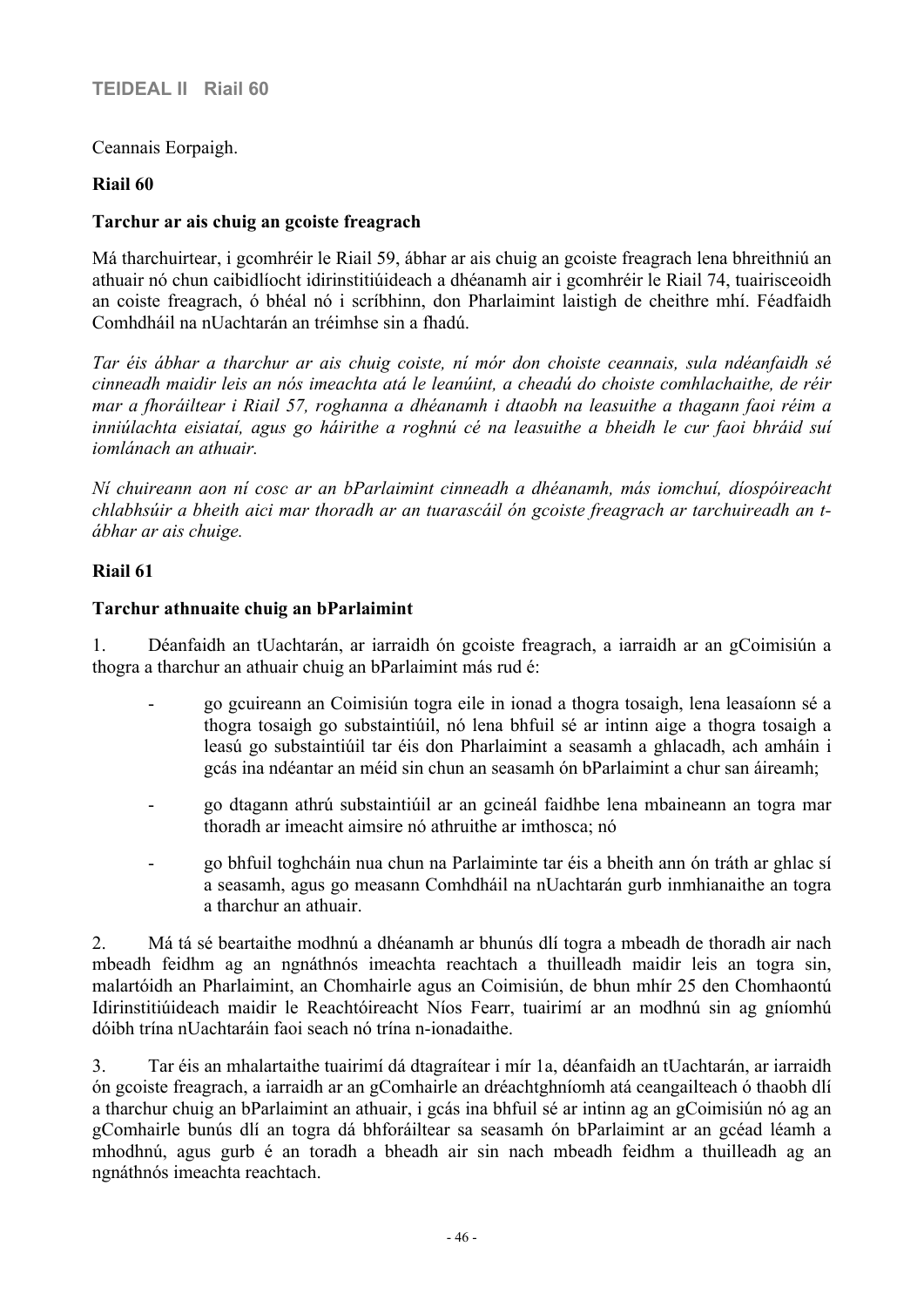## **Riail 62**

#### **Comhaontú ar an gcéad léamh**

Más rud é, i gcomhréir le hAirteagal 294(4) den Chonradh ar Fheidhmiú an Aontais Eorpaigh, go gcuireann an Chomhairle in iúl don Pharlaimint go bhfuil an seasamh ón bParlaimint formheasta aici, déanfaidh an tUachtarán, tar éis bailchríoch a chur ar an téacs i gcomhréir le Riail 203, a fhógairt sa Pharlaimint go bhfuil glactha leis an ngníomh reachtach de réir na foclaíochta a chomhfhreagraíonn don seasamh ón bParlaimint.

## **ROINN 2 - AN DARA LÉAMH**

#### **Riail 63**

#### **An seasamh ón gComhairle a chur i bhfios**

1. Déantar an seasamh ón gComhairle de bhun Airteagal 294 den Chonradh ar Fheidhmiú an Aontais Eorpaigh a chur i bhfios nuair a fhógraíonn an tUachtarán sa Pharlaimint é. Déanfaidh an tUachtarán an fhógairt tar éis na doiciméid ina bhfuil an seasamh féin, na dearbhuithe go léir arna ndéanamh i miontuairiscí na Comhairle nuair a ghlac sí an seasamh, na cúiseanna a thug ar an gComhairle a seasamh a ghlacadh agus seasamh an Choimisiúin a fháil, agus iad aistrithe go cuí go teangacha oifigiúla an Aontais Eorpaigh. Déanfar fógairt an Uachtaráin le linn an pháirtseisiúin a tharlaíonn tar éis na doiciméid sin a fháil.

*Sula ndéantar an fhógairt, déanann an tUachtarán, tar éis dul i gcomhairle le Cathaoirleach an choiste fhreagraigh nó leis an rapóirtéir, nó leis an mbeirt acu, a shuíomh gurb an seasamh ón gComhairle ar an gcéad léamh go deimhin é an téacs atá faighte agus nach bhfuil feidhm ag na himthosca a thuairiscítear i Riail 61. Dá éagmais sin, féachann an tUachtarán, i dteannta leis an gcoiste freagrach agus, más féidir, le comhaontú na Comhairle, le réiteach cuí a fháil.*

2. An lá a dhéantar an seasamh ón gComhairle a fhógairt sa Pharlaimint, measfar an seasamh sin a bheith tarchurtha go huathoibríoch chuig an gcoiste atá freagrach ag an gcéad léamh.

3. Déanfar liosta den mhéid arna chur i bhfios, mar aon le hainmneacha na gcoistí freagrach, a fhoilsiú i miontuairiscí an tsuí.

#### **Riail 64**

#### **Teorainneacha ama a fhadú**

1. Déanfaidh an tUachtarán, ar iarraidh ó Chathaoirleach an choiste fhreagraigh, na teorainneacha ama don dara léamh a fhadú i gcomhréir le hAirteagal 294(14) den Chonradh ar Fheidhmiú an Aontais Eorpaigh.

2. Déanfaidh an tUachtarán aon fhadú ar theorainneacha ama faoi Airteagal 294(14) den Chonradh ar Fheidhmiú an Aontais Eorpaigh a chur in iúl don Pharlaimint, cibé acu ar thionscnamh na Parlaiminte nó ar thionscnamh na Comhairle a dhéantar faduithe den sórt sin.

### **Riail 65**

#### **Nós imeachta sa choiste freagrach**

1. Cuirfear an seasamh ón gComhairle isteach mar mhír thosaíochta ar chlár oibre an chéad chruinnithe den choiste freagrach tar éis an dáta a cuireadh an seasamh in iúl. Féadfar a iarraidh ar an gComhairle a seasamh a chur i láthair.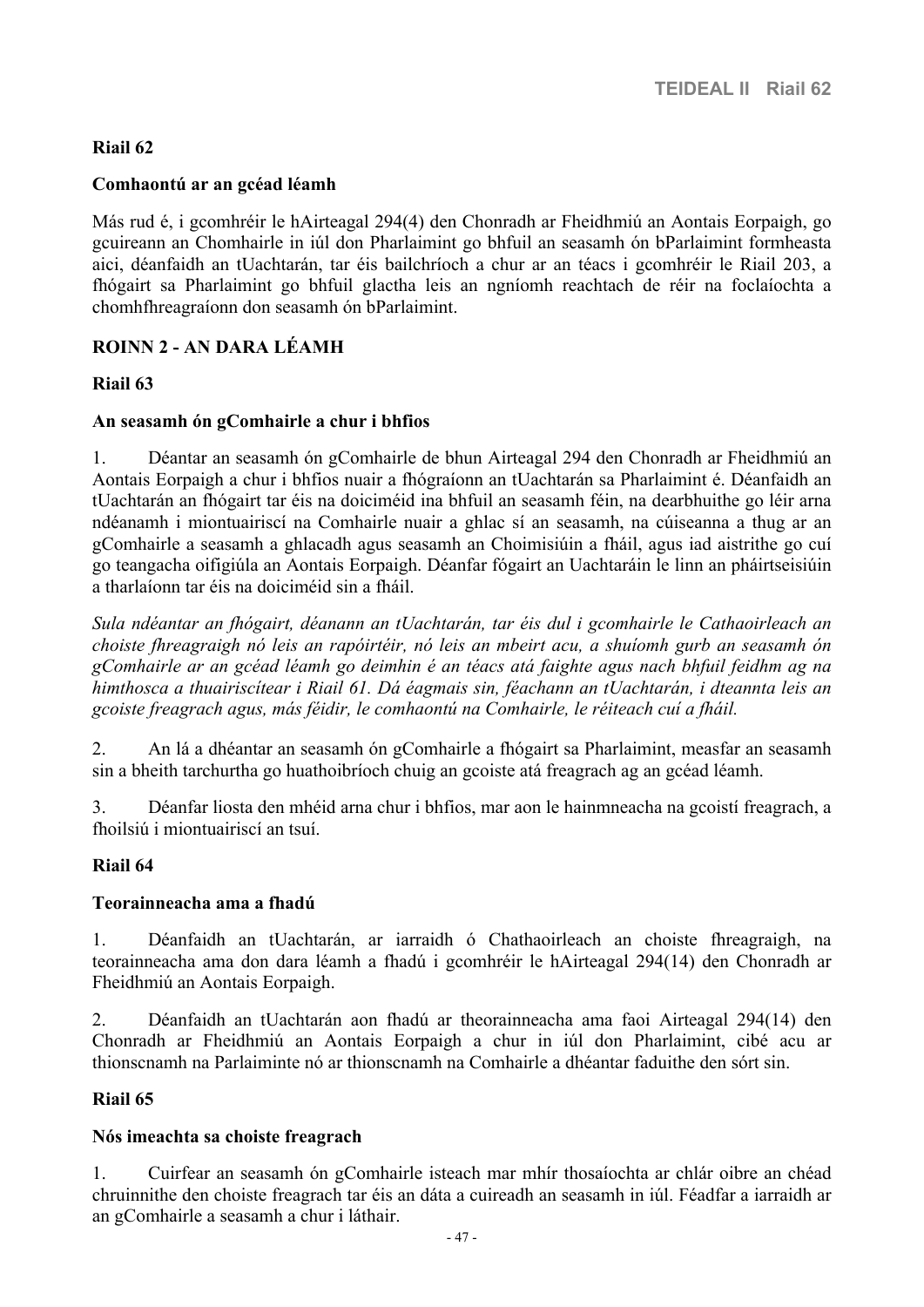2. Mura rud é go gcinnfidh an coiste freagrach a mhalairt, is é an rapóirtéir céanna a bheidh ann ag an dara léamh agus a bhí ann ag an gcéad léamh.

3. Beidh feidhm ag forálacha Riail 68(2) agus (3) a bhaineann le hinghlacthacht leasuithe ar an seasamh ón gComhairle maidir leis na himeachtaí sa choiste freagrach; ní fhéadfaidh ach comhaltaí nó buanchomhaltaí ionaid den choiste sin tograí i gcomhair diúltú nó leasuithe a chur síos. Déanfaidh an coiste cinneadh de réir thromlach na vótaí a chaitear.

4. Tíolacfaidh an coiste freagrach moladh don dara léamh á mholadh go bhformheasfar nó go leasófar an seasamh arna ghlacadh ag an gComhairle, nó go ndiúltófar don seasamh sin. Beidh réasúnú gairid don chinneadh a mholtar san áireamh sa mholadh sin.

5. Ní bheidh feidhm ag Rialacha 51, 52, 56 agus 198 i rith an dara léamh.

## **Riail 66**

### **Cur faoi bhráid na Parlaiminte**

Déanfar an seasamh ón gComhairle agus, i gcás é a bheith ar fáil, an moladh don dara léamh ón gcoiste freagrach a chur go huathoibríoch ar an dréachtchlár oibre don pháirtseisiún a bhfuil Céadaoin an pháirtseisiúin sin ar an gCéadaoin is gaire roimh an lá a théann an tréimhse trí mhí nó, má fhadaítear an tréimhse sin i gcomhréir le Riail 64, an tréimhse ceithre mhí, in éag mura rud é gur déileáladh leis an ábhar ag páirtseisiún níos túisce.

## **Riail 67**

### **Vótáil sa Pharlaimint – an dara léamh**

1. Vótálfaidh an Pharlaimint ar dtús ar aon togra chun diúltú láithreach don seasamh ón gComhairle a bheidh curtha síos i scríbhinn ag an gcoiste freagrach, ag grúpa polaitiúil nó ag Feisirí a shroicheann an tairseach íseal ar a laghad. Chun go nglacfaí togra i gcomhair diúltú den sórt sin, ní mór vótaí thromlach na bhFeisirí a chomhdhéanann an Pharlaimint a fháil lena aghaidh.

Má ghlactar an togra sin i gcomhair diúltú, diúltaítear don seasamh ón gComhairle agus fógróidh an tUachtarán sa Pharlaimint go bhfuil an nós imeachta reachtach dúnta.

Mura nglactar an togra sin i gcomhair diúltú, leanfaidh an Pharlaimint ar aghaidh ansin i gcomhréir le mír 2 go mír 5.

2. Aon chomhaontú sealadach a chuireann an coiste freagrach síos faoi Riail 74(4), tabharfar tosaíocht vótála dó agus déanfar vótáil aonair air, mura rud é, ar iarraidh ó ghrúpa polaitiúil nó ó Fheisirí a shroicheann an tairseach íseal ar a laghad, go gcinneann an Pharlaimint leanúint ar aghaidh láithreach leis an vótáil ar leasuithe i gcomhréir le mír 3.

Má fhaigheann an comhaontú sealadach, i vótáil aonair, vótaí thromlach na bhFeisirí a chomhdhéanann an Pharlaimint, fógróidh an tUachtarán sa Pharlaimint go bhfuil an dara léamh tugtha chun críche.

Mura bhfaigheann an comhaontú sealadach, i vótáil aonair, vótaí thromlach na bhFeisirí a chomhdhéanann an Pharlaimint, leanfaidh an Pharlaimint ar aghaidh ansin i gcomhréir le mír 3, mír 4 agus mír 5.

3. Ach amháin i gcás inar glacadh togra i gcomhair diúltú i gcomhréir le mír 1 nó inar glacadh comhaontú sealadach i gcomhréir le mír 2, déanfar vótáil ansin ar aon leasuithe ar an seasamh ón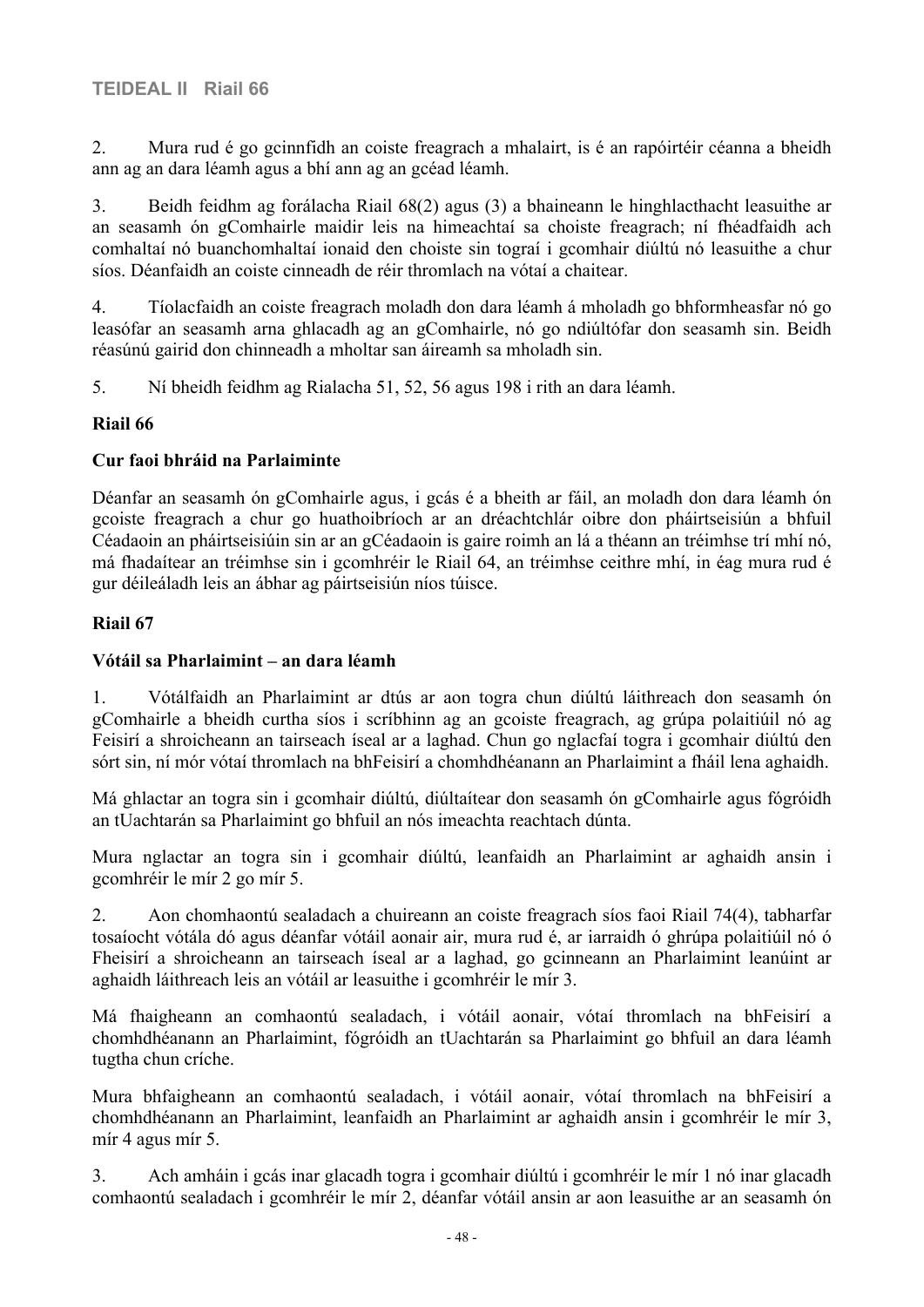gComhairle, lena n-áirítear na leasuithe sin atá sa chomhaontú sealadach arna gcur síos ag an gcoiste freagrach i gcomhréir le Riail 74(4). Ní ghlacfar aon leasú ar an seasamh ón gComhairle ach amháin má fhaigheann sé vótaí thromlach na bhFeisirí a chomhdhéanann an Pharlaimint.

Sula ndéantar vótáil ar na leasuithe, féadfaidh an tUachtarán a iarraidh ar an gCoimisiún a sheasamh a lua agus a iarraidh ar an gComhairle tuairim a thabhairt.

4. D'ainneoin vótáil ag an bParlaimint in aghaidh an togra tosaigh chun diúltú don seasamh ón gComhairle faoi mhír 1, féadfaidh an Pharlaimint, ar thogra ó Chathaoireach nó rapóirtéir an choiste fhreagraigh nó ar thogra ó ghrúpa polaitiúil nó ó Fheisirí a shroicheann an tairseach íseal ar a laghad, togra eile i gcomhair diúltú a bhreithniú i ndiaidh vótáil a dhéanamh ar na leasuithe faoi mhír 2 nó mír 3. Chun go nglacfaí togra den sórt sin, ní mór vótaí thromlach na bhFeisirí a chomhdhéanann an Pharlaimint a fháil lena aghaidh.

Má dhiúltaítear don seasamh ón gComhairle, fógróidh an tUachtarán sa Pharlaimint go bhfuil an nós imeachta reachtach dúnta.

5. Tar éis na vótálacha a déantar faoi mhíreanna 1 go 4 agus na vótálacha a dhéantar ina dhiaidh sin ar na leasuithe ar an dréachtrún reachtach maidir le hiarrataí nós imeachta, fógróidh an tUachtarán go bhfuil an dara léamh sa Pharlaimint tugtha chun críche agus measfar an rún reachtach a bheith glactha. Más gá, modhnófar an rún reachtach, de bhun Riail 203(2), chun go léireofar ann toradh na vótálacha arna ndéanamh faoi mhíreanna 1 go 4 nó cur i bhfeidhm Riail 69.

Cuirfidh an tUachtarán téacs an rúin reachtaigh agus téacs an tseasaimh ón bParlaimint, más ann dó, ar aghaidh chuig an gComhairle agus chuig an gCoimisiún.

I gcás nár cuireadh síos aon togra chun diúltú don seasamh ón gComhairle, nó chun an seasamh sin a leasú, measfar an seasamh sin a bheith formheasta.

#### **Riail 68**

#### **Inghlacthacht leasuithe ar an seasamh ón gComhairle**

1. Féadfaidh an coiste freagrach, grúpa polaitiúil nó Feisirí a shroicheann an tairseach íseal ar a laghad leasuithe ar an seasamh ón gComhairle a chur síos lena mbreithniú sa Pharlaimint.

2. Ní bheidh leasú ar an seasamh ón gComhairle inghlactha ach amháin i gcás ina bhfuil sé i gcomhréir le forálacha Rialacha 180 agus 181 agus go bhféachtar leis an leasú sin:

- (a) leis an seasamh arna ghlacadh ag an bParlaimint ag a céad léamh a aisiriú go hiomlán nó go páirteach; nó
- (b) le comhréiteach a bhaint amach idir an Chomhairle agus an Pharlaimint; nó
- (c) le leasú a dhéanamh ar chuid de théacs seasaimh ón gComhairle nach raibh sa togra a cuireadh isteach ar an gcéad léamh, nó atá éagsúil ó thaobh inneachair de, leis an togra a cuireadh isteach ar an gcéad léamh; nó
- (d) Parlaiminte ar an gcéad léamh a chur san áireamh.le fíoras nua nó cúinse dlíthiúil nua atá tagtha chun cinn ó glacadh seasamh na

Ní fhéadfar lánrogha an Uachtaráin maidir lena dhearbhú go bhfuil leasú inghlactha nó neamhinghlactha a cheistiú.

3. Má bhí toghcháin nua ann ón tráth a rinneadh an chéad léamh, ach nár agraíodh Riail 61,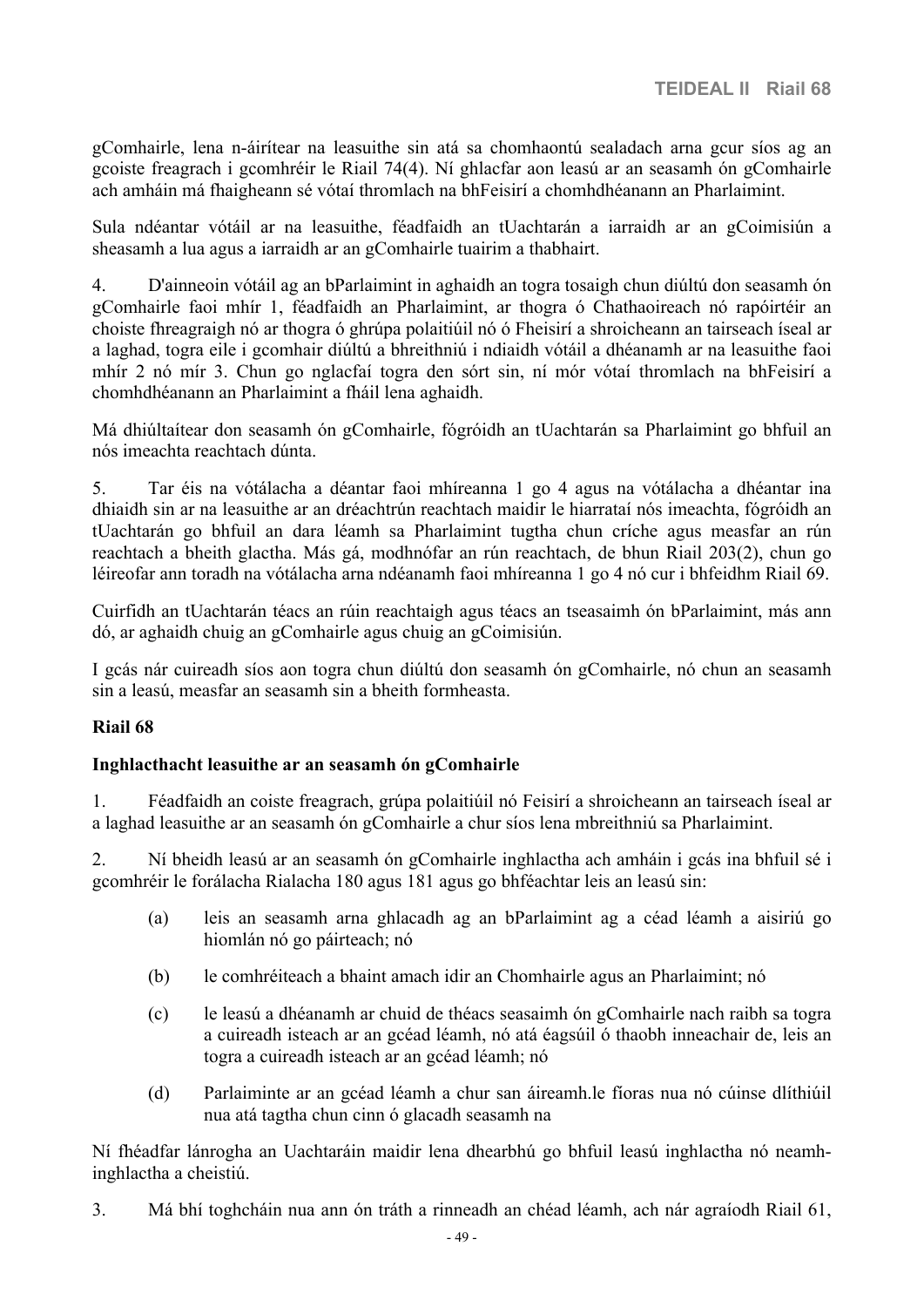féadfaidh an tUachtarán a chinneadh na srianta ar inghlacthacht atá leagtha síos i mír 2 a tharscaoileadh.

#### **Riail 69**

#### **Comhaontú ar an dara léamh**

I gcás nach ndéantar aon togra chun diúltú don seasamh ón gComhairle ná aon leasú ar an seasamh sin a chur síos faoi Riail 67 agus faoi Riail 68 laistigh de na teorainneacha ama arna socrú le haghaidh leasuithe nó tograí i gcomhair diúltú a chur síos agus le haghaidh vótáil a dhéanamh orthu, fógróidh an tUachtarán sa Pharlaimint go bhfuil glactha leis an ngníomh beartaithe.

## **ROINN 3 - CAIBIDLÍOCHT IDIRINSTITIÚIDEACH LE LINN AN GHNÁTHNÓS IMEACHTA REACHTAIGH**

**Riail 70**

#### **Forálacha ginearálta**

Maidir leis na caibidlíochtaí leis na hinstitiúidí eile, ar caibidlíochtaí iad a mbeidh sé mar aidhm leo teacht ar chomhaontú i rith an nós imeachta reachtaigh, ní fhéadfar dul ina mbun ach amháin tar éis cinneadh arna dhéanamh i gcomhréir le Riail 71, Riail 72 nó Riail 73 nó tar éis tarchur ar ais ag an bParlaimint le haghaidh caibidlíochtaí idirinstitiúideacha. Déanfar na caibidlíochtaí sin ag féachaint don Chód Iompair atá leagtha síos ag comhdháil na nUachtarán<sup>19</sup>.

#### **Riail 71**

### **An chaibidlíocht roimh an gcéad léamh sa Pharlaimint**

1. I gcás ina bhfuil tuarascáil reachtach glactha de bhun Riail 51 ag coiste, féadfaidh an coiste cinneadh a dhéanamh, trí thromlach a chomhaltaí, dul i mbun caibidlíochta ar bhonn na tuarascála sin.

2. Fógrófar cinntí maidir le dul i mbun caibidlíochta ag tús an pháirtseisiúin tar éis a nglactha sa choiste. Faoi dheireadh an lae tar éis na fógartha sa Pharlaimint, féadfaidh Feisirí nó grúpa polaitiúil nó grúpaí polaitiúla a shroicheann an mheántairseach ar a laghad a iarraidh i scríbhinn go ndéanfaí vótáil ar chinneadh de chuid coiste dul i mbun caibidlíochta. Ansin rachaidh an Pharlaimint ar aghaidh leis an vótáil sin le linn an pháirtseisiúin chéanna.

Mura bhfaightear iarraidh den sórt sin sula dtéann an sprioc-am a leagtar síos sa chéad fhomhír in éag, cuirfidh an tUachtarán an méid sin in iúl don Pharlaimint. Má dhéantar iarraidh, féadfaidh an tUachtarán, díreach roimh an vótáil, cead cainte a thabhairt do chainteoir amháin atá i bhfabhar chinneadh an choiste dul i mbun caibidlíochta agus do chainteoir amháin atá i gcoinne an chinnidh sin. Féadfaidh gach cainteoir ráiteas nach faide ná dhá nóiméad a thabhairt.

3. Má dhiúltaíonn an Pharlaimint do chinneadh an choiste dul i mbun caibidlíochta, cuirfear an dréachtghníomh reachtach agus tuarascáil an choiste fhreagraigh ar chlár oibre an pháirtseisiúin ina dhiaidh sin, agus socróidh an tUachtarán sprioc-am do leasuithe. Beidh feidhm ag Riail 59(4).

4. Féadfar tús a chur le caibidlíochtaí tráth ar bith tar éis an sprioc-ama a leagtar síos sa chéad fhomhír de mhír 2 a bheith dulta in éag gan iarraidh a bheith déanta ar vótáil sa Pharlaimint ar an gcinneadh dul i mbun caibidlíochta. Má rinneadh iarraidh den sórt sin, féadfar tús a chur le

<sup>19</sup> Cód Iompair maidir le caibidlíocht i gcomhthéacs an ghnáthnós imeachta reachtaigh.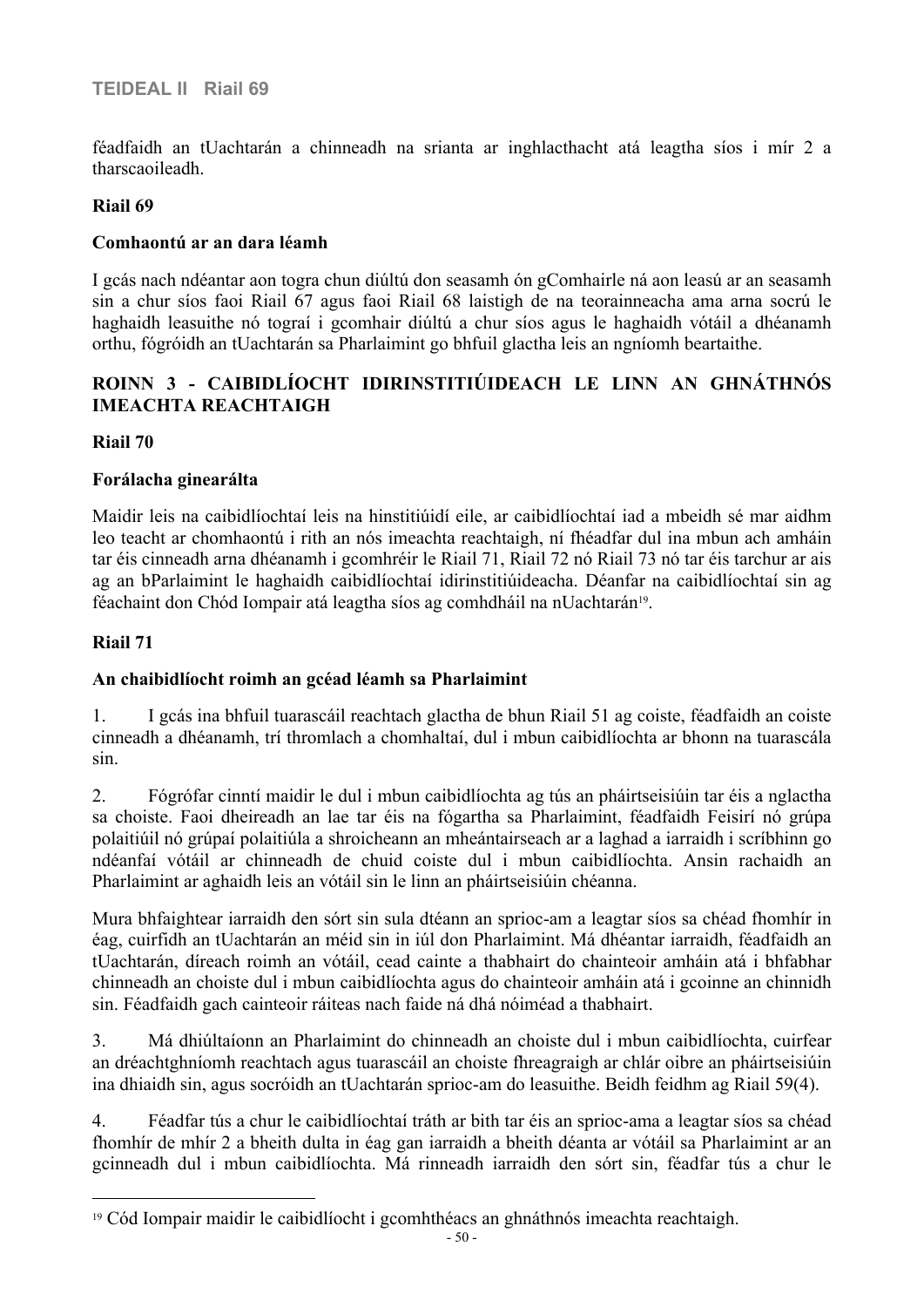caibidlíochtaí tráth ar bith tar éis cinneadh an choiste dul i mbun caibidlíochta a bheith formheasta sa Pharlaimint.

#### **Riail 72**

#### **An chaibidlíocht roimh an gcéad léamh sa Chomhairle**

Más rud é go mbeidh a seasamh ar an gcéad léamh glactha ag an bParlaimint, beidh an seasamh sin ina shainordú le haghaidh aon chaibidlíochta le hinstitiúidí eile. Féadfaidh an coiste freagrach cinneadh a dhéanamh, trí thromlach a chomhaltaí, dul i mbun caibidlíochta tráth ar bith ina dhiaidh sin. Fógrófar na cinntí sin sa Pharlaimint le linn an pháirtseisiúin tar éis na vótála sa choiste agus beidh tagairt dóibh ar áireamh sna miontuairiscí.

#### **Riail 73**

#### **An chaibidlíocht roimh an dara léamh sa Pharlaimint**

Más rud é go mbeidh an seasamh ón gComhairle ar an gcéad léamh tarchurtha chuig an gcoiste freagrach, beidh an seasamh ón bParlaimint ar an gcéad léamh, faoi réir Riail 68, ina shainordú le haghaidh aon chaibidlíochta le hinstitiúidí eile. Féadfaidh an coiste freagrach cinneadh a dhéanamh dul i mbun caibidlíochta tráth ar bith ina dhiaidh sin.

I gcás ina bhfuil eilimintí sa seasamh ón gComhairle ar an gcéad léamh nach bhfuil cumhdaithe sa dréachtghníomh reachtach nó sa seasamh ón bParlaimint ar an gcéad léamh, féadfaidh an coiste treoirlínte a ghlacadh, lena n-áirítear i bhfoirm leasuithe ar an seasamh ón gComhairle, don fhoireann caibidlíochta.

## **Riail 74**

#### **Seoladh na gcaibidlíochtaí**

1. Beidh foireann caibidlíochta na Parlaiminte faoi stiúir an rapóirtéara agus beidh Cathaoirleach an choiste atá freagrach nó Leas-Chathaoirleach arna ainmniú ag an gCathaoirleach a bheidh i gceannas uirthi. Is é a bheidh ann, ar a laghad, na scáth-rapóirtéirí ó gach grúpa polaitiúil ar mian leis bheith páirteach sa chaibidlíocht.

2. Maidir le haon doiciméad a bhfuil sé beartaithe é a phlé i gcruinniú leis an gComhairle agus leis an gCoimisiún ("cruinniú tríthaobhach"), scaipfear é ar an bhfoireann caibidlíochta 48 nuaire an chloig ar a laghad, nó i gcásanna práinne 24 huaire an chloig ar a laghad roimh an gcruinniú tríthaobhach sin.

3. Tar éis gach cruinnithe thríthaobhaigh, tabharfaidh Cathaoirleach na foirne caibidliocha agus an rapóirtéir, ar son na foirne caibidlíochta, tuairisc don chéad chruinniú eile den choiste freagrach.

I gcás nach bhfuil sé indéanta cruinniú den choiste a chomóradh go tráthúil, tabharfaidh Cathaoirleach na foirne caibidlíochta agus an rapóirtéir, ar son na foirne caibidlíochta, tuairisc do chruinniú de chomhordaitheoirí an choiste.

4. Má leanann comhaontú sealadach as na caibidlíochtaí, cuirfear an coiste freagrach ar an eolas gan mhoill. Déanfar doiciméid lena léireofar toradh an chruinnithe thríthaobhaigh dheireanaigh a chur ar fáil don choiste freagrach agus déanfar iad a fhoilsiú. Cuirfear an comhaontú sealadach faoi bhráid an choiste fhreagraigh, a dhéanfaidh cinneadh, trí bhíthin vótáil aonair le tromlach de na vótaí a chaitear, i dtaobh an bhformheasfar é. Má dhéantar é a fhormheas,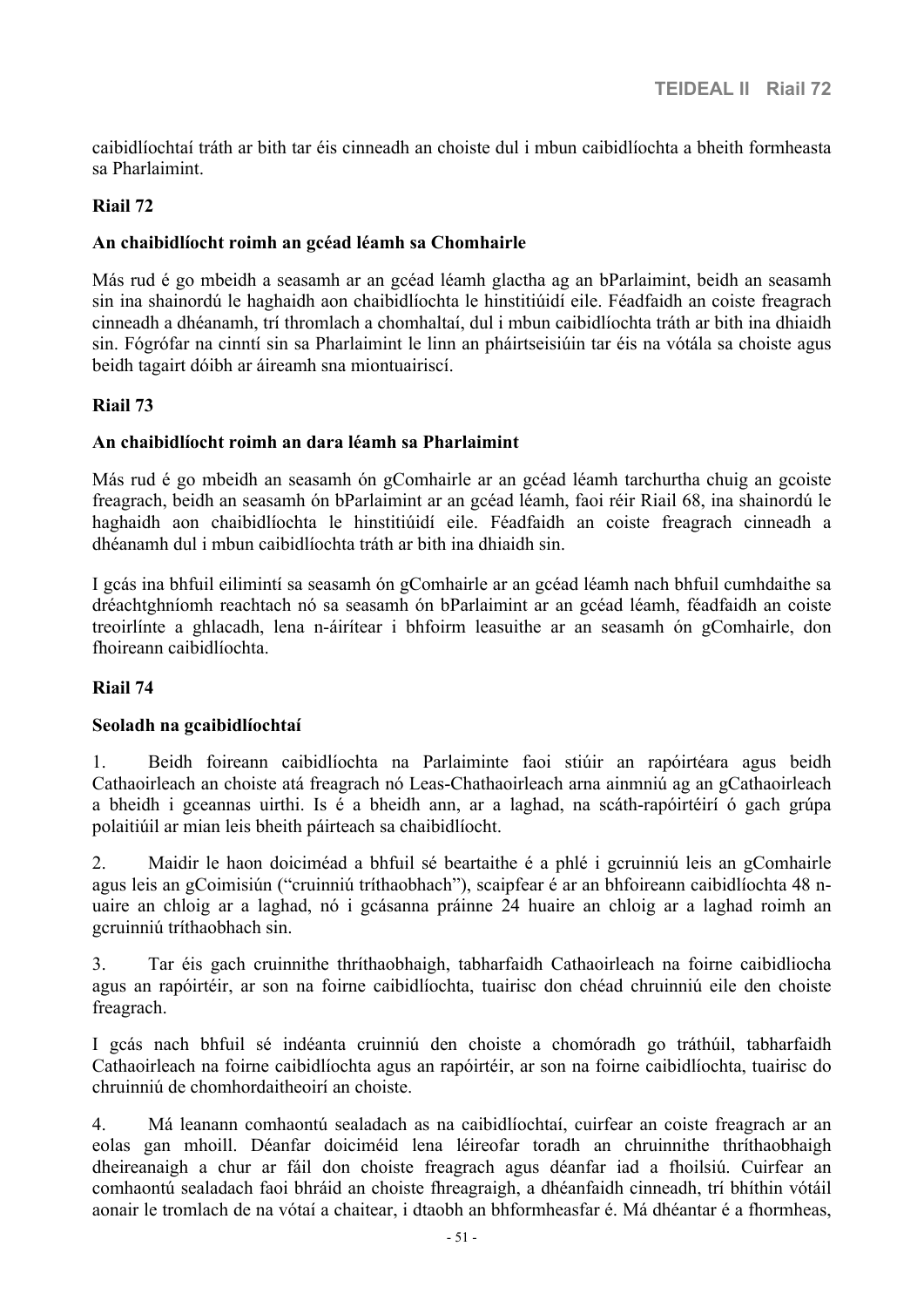déanfar é a chur síos lena bhreithniú ag an bParlaimint, i gcur i láthair lena léirítear go soiléir na modhnuithe ar an dréachtghníomh reachtach.

5. I gcás easaontú idir na coistí lena mbaineann faoi Rialacha 57 agus 58, déanfaidh Cathaoirleach Chomhdháil Chathaoirligh na gCoistí na rialacha mionsonraithe maidir le caibidlíochtaí a oscailt agus seoladh caibidlíochtaí den sórt sin a chinneadh i gcomhréir leis na prionsabail a leagtar síos sna Rialacha sin.

## **ROINN 4 - IDIR-RÉITEACH AGUS AN TRÍÚ LÉAMH**

### **Riail 75**

### **Teorainneacha ama a fhadú**

1. Déanfaidh an tUachtarán, ar iarraidh ó thoscaireacht na Parlaiminte chuig an gcoiste idirréitigh, na teorainneacha ama don tríú léamh a fhadú i gcomhréir le hAirteagal 294(14) den Chonradh ar Fheidhmiú an Aontais Eorpaigh.

2. Déanfaidh an tUachtarán aon fhadú ar theorainneacha ama faoi Airteagal 294(14) den Chonradh ar Fheidhmiú an Aontais Eorpaigh a chur in iúl don Pharlaimint, cibé acu an ar thionscnamh na Parlaiminte nó ar thionscnamh na Comhairle a dhéantar faduithe den sórt sin.

## **Riail 76**

## **An Coiste Idir-réitigh a chomóradh**

I gcás ina gcuireann an Chomhairle in iúl don Pharlaimint nach bhfuil sí in ann gach leasú de chuid na Parlaiminte ar an seasamh ón gComhairle a fhormheas, déanfaidh an tUachtarán, i dteannta leis an gComhairle, am agus áit a chomhaontú don chéad chruinniú den Choiste Idirréitigh. Mairfidh an tréimhse sé seachtaine nó, má fhadaítear í, an tréimhse ocht seachtaine dá bhforáiltear in Airteagal 294(10) den Chonradh ar Fheidhmiú an Aontais Eorpaigh ón lá a dtagann an Coiste le chéile den chéad uair.

## **Riail 77**

## **Toscaireacht chuig an gCoiste Idir-réitigh**

1. Beidh toscaireacht na Parlaiminte chuig an gCoiste Idir-réitigh comhdhéanta de líon comhaltaí a bheidh comhionann le líon comhaltaí thoscaireacht na Comhairle.

2. Comhfhreagróidh comhdhéanamh polaitíochta na toscaireachta do chomhdhéanamh na Parlaiminte de réir na ngrúpaí polaitiúla. Cinnfidh Comhdháil na nUachtarán an líon beacht Feisirí a fhónfaidh mar chomhaltaí thoscaireacht na Parlaiminte ó gach grúpa polaitiúil.

3. Is iad na grúpaí polaitiúla a cheapfaidh comhaltaí na toscaireachta le haghaidh gach cáis idir-réitigh, agus is fearr go roghnófaí as measc chomhaltaí an choiste fhreagraigh iad, seachas triúr comhaltaí a cheapfar mar bhuanchomhaltaí de thoscaireachtaí comhleanúnacha ar feadh tréimhse 12 mhí. Is iad na grúpaí polaitiúla a cheapfaidh an triúr buanchomhaltaí as measc na Leas-Uachtarán agus beidh siad ionadaitheach ar dhá ghrúpa pholaitiúla éagsúla ar a laghad. I ngach cás, beidh Cathaoirleach agus rapóirtéir sa dara léamh an choiste fhreagraigh chomh maith le rapóirtéir aon choiste chomhlachaithe ina gcomhaltaí den toscaireacht.

4. Déanfaidh na grúpaí polaitiúla a bhfuil ionadaíocht acu ar an toscaireacht comhaltaí ionaid a cheapadh.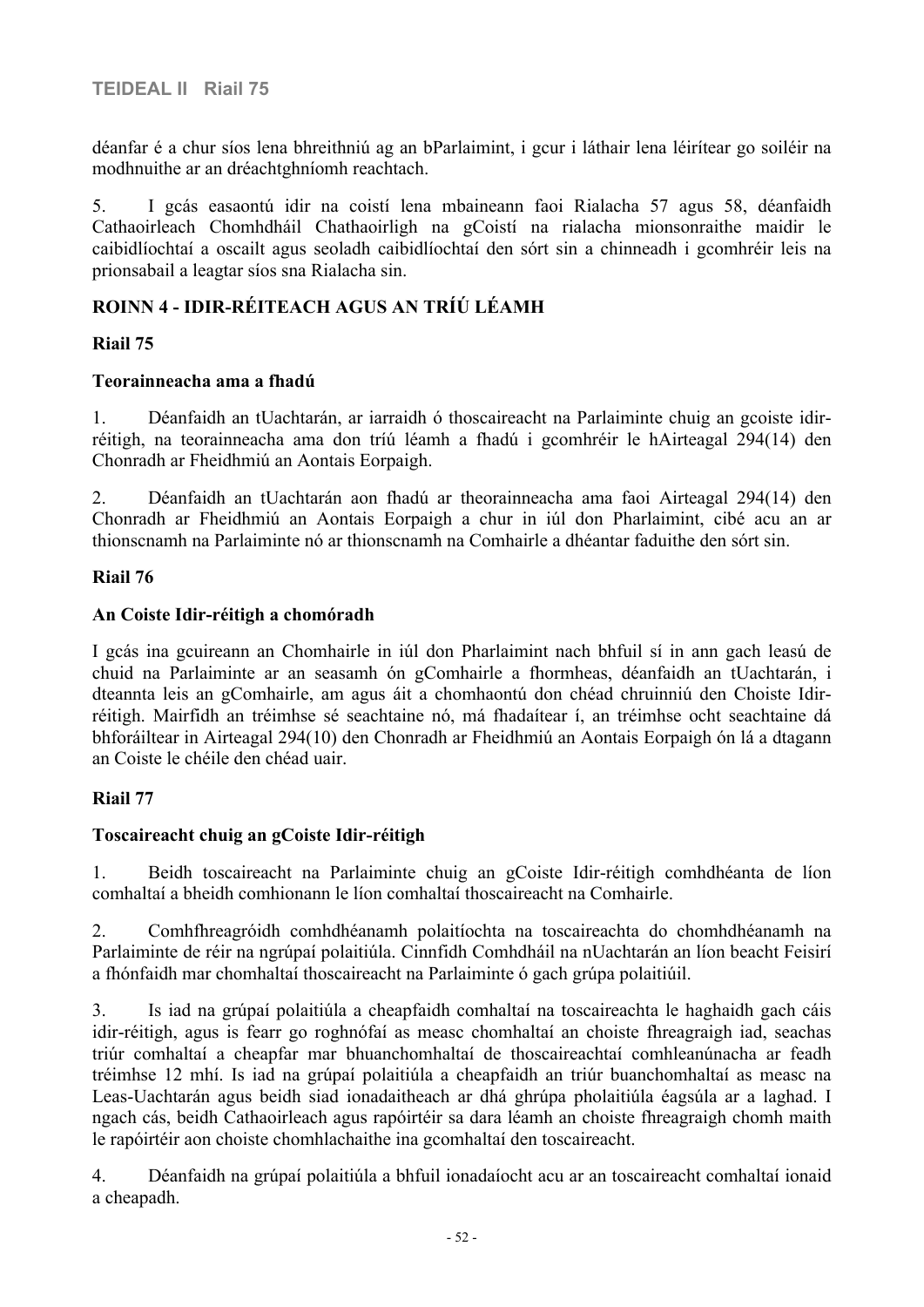5. Féadfaidh gach grúpa polaitiúil nach bhfuil ionadaíocht acu ar an toscaireacht ionadaí amháin a chur chuig aon réamhchruinniú inmheánach de chuid na toscaireachta. Mura bhfuil aon Fheisirí neamhcheangailte sa toscaireacht, féadfaidh Feisire neamhcheangailte amháin freastal ar aon réamhchruinniú inmheánach de chuid na toscaireachta.

6. Beidh an toscaireacht faoi stiúir an Uachtaráin nó duine den triúr buanchomhaltaí.

7. Is trí thromlach a comhaltaí a thiocfaidh an toscaireacht ar chinneadh. Ní dhéanfar pléití na toscaireachta go poiblí.

Leagfaidh Comhdháil na nUachtarán síos tuilleadh treoirlínte nós imeachta i gcomhair obair na toscaireachta chuig an gCoiste Idir-réitigh.

8. Tabharfaidh an toscaireacht tuairisc ar thorthaí an idir-réitigh don Pharlaimint.

#### **Riail 78**

### **Téacs comhpháirteach**

1. I gcás ina dtagtar ar chomhaontú maidir le téacs comhpháirteach laistigh den Choiste Idirréitigh, cuirfear an t-ábhar ar chlár oibre suí den Pharlaimint a thionólfar laistigh de shé seachtaine nó, má fhadaítear an tréimhse, laistigh d'ocht seachtaine ón dáta a fhormheasann an Coiste Idirréitigh an téacs comhpháirteach.

2. Déanfaidh an Cathaoirleach nó comhalta ainmnithe eile de thoscaireacht na Parlaiminte chuig an gCoiste Idir-réitigh ráiteas ar an téacs comhpháirteach agus beidh tuarascáil ag gabháil leis an ráiteas sin.

3. Ní fhéadfar aon leasuithe ar an téacs comhpháirteach a chur síos.

4. Beidh an téacs comhpháirteach ina iomláine ina ábhar do vótáil aonair. Formheasfar an téacs comhpháirteach má fhaigheann sé tromlach na vótaí a chaitear.

5. Más rud é nach dtagtar ar chomhaontú maidir le téacs comhpháirteach laistigh den Choiste Idir-réitigh, déanfaidh an Cathaoirleach nó comhalta ainmnithe eile de thoscaireacht na Parlaiminte chuig an gCoiste Idir-réitigh ráiteas. Beidh díospóireacht ann tar éis an ráiteas sin a dhéanamh.

6. I rith an nós imeachta idir-réitigh idir an Pharlaimint agus an Chomhairle tar éis an dara léamh, ní dhéanfar aon tarchur ar ais chuig coiste.

7. Ní bheidh feidhm ag Rialacha 51, 52 agus 56 i rith an dara léamh.

## **ROINN 5 - AN NÓS IMEACHTA A THABHAIRT CHUN CRÍCHE**

### **Riail 79**

### **Gníomhartha glactha a shíniú agus a fhoilsiú**

Tar éis bailchríoch a chur ar an téacs arna ghlacadh i gcomhréir le Riail 203 agus Iarscríbhinn VIII agus a luaithe a fhíoraítear go bhfuil na nósanna imeachta go léir curtha i gcrích go cuí, déanfaidh an tUachtarán agus an tArdrúnaí na gníomhartha arna nglacadh i gcomhréir leis an ngnáthnós imeachta reachtach a shíniú.

Tar éis an gníomh a shíniú, déanfaidh Ardrúnaithe na Parlaiminte agus na Comhairle socrú lena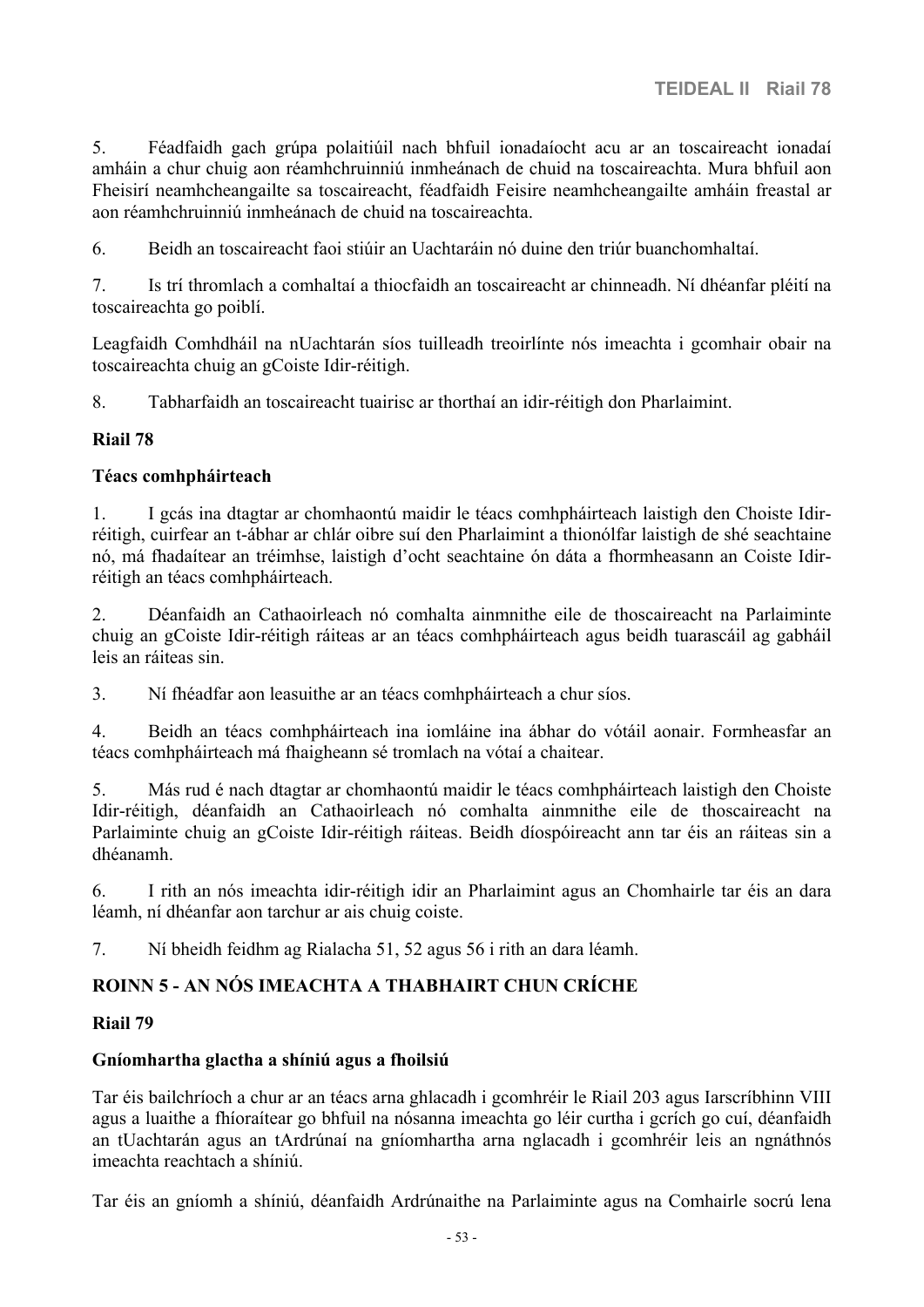fhoilsiú in *Iris Oifigiúil an Aontais Eorpaigh*.

## CAIBIDIL 4

## FORÁLACHA A BHAINEANN GO SONRACH LEIS AN NÓS IMEACHTA COMHAIRLIÚCHÁIN

### **Riail 80**

### **Togra modhnaithe le haghaidh gníomh atá ceangailteach ó thaobh dlí**

Má tá sé ar intinn ag an gCoimisiún a thogra le haghaidh gníomh atá ceangailteach ó thaobh dlí a mhodhnú, nó togra eile a chur ina ionad, féadfaidh an coiste freagrach a scrúdú ar an ábhar a chur ar atráth go dtí go mbeidh an togra nua nó leasuithe an Choimisiúin faighte aige.

#### **Riail 81**

#### **Seasamh an Choimisiúin maidir le leasuithe**

Sula rachaidh an coiste freagrach ar aghaidh leis an vótáil chríochnaitheach ar thogra le haghaidh gníomh atá ceangailteach ó thaobh dlí, féadfaidh sé a iarraidh ar an gCoimisiún a sheasamh maidir leis na leasuithe go léir ar an togra atá glactha ag an gcoiste a lua.

Más iomchuí, cuirfear an seasamh sin san áireamh sa tuarascáil.

#### **Riail 82**

### **Vótáil sa Pharlaimint**

Beidh feidhm *mutatis mutandis* ag Riail 59 (1), (2), (4) agus (5).

#### **Riail 83**

### **Obair iardain i ndáil leis an seasamh ón bParlaimint**

1. Sa tréimhse tar éis don Pharlaimint a seasamh ar dhréachtghníomh atá ceangailteach ó thaobh dlí a ghlacadh, déanfaidh Cathaoirleach agus rapóirtéir an choiste fhreagraigh faireachán ar dhul chun cinn an dréachtghnímh sin i gcaitheamh an nós imeachta as a leanfaidh a ghlacadh ag an gComhairle, go háirithe chun a áirithiú go n-urramaítear go cuí aon ghealltanais arna dtabhairt ag an gComhairle nó ag an gCoimisiún don Pharlaimint i ndáil lena seasamh. Tuairisceoidh an Cathaoirleach agus rapóirtéir an choiste fhreagraigh go tráthrialta don choiste.

2. Féadfaidh an coiste freagrach a iarraidh ar an gCoimisiún agus ar an gComhairle an t-ábhar a phlé leis.

3. Féadfaidh an coiste freagrach, ag céim ar bith den nós imeachta iardain, má mheasann sé gur gá sin, tairiscint i gcomhair rúin a chur síos ina moltar don Pharlaimint an méid seo a leanas a dhéanamh:

- a iarraidh ar an gCoimisiún a thogra a tharraingt siar,
- a iarraidh ar an gCoimisiún nó ar an gComhairle an t-ábhar a tharchur chuig an bParlaimint an athuair de bhun Riail 84, nó a iarraidh ar an gCoimisiún togra nua a thíolacadh, nó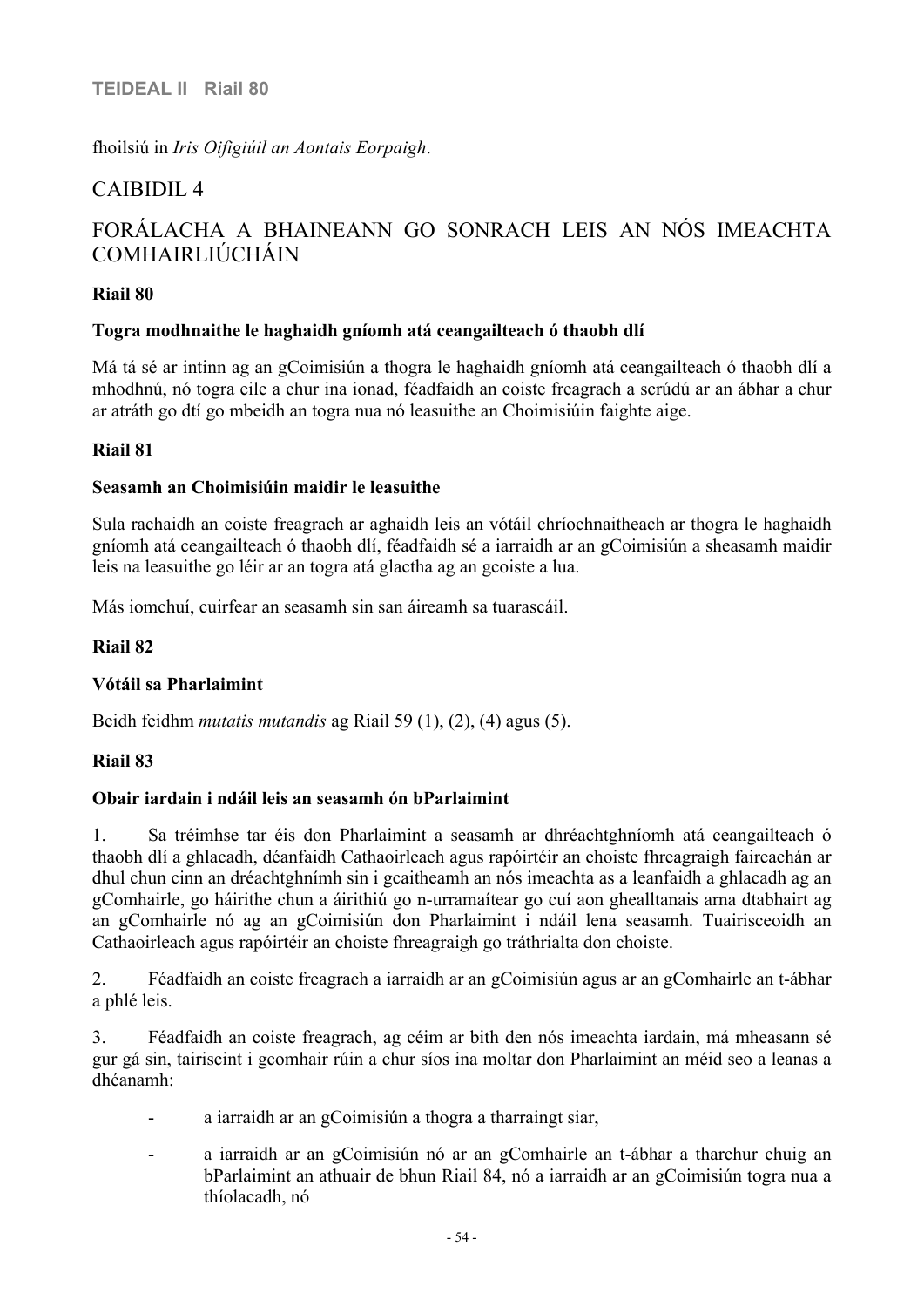- cinneadh a dhéanamh faoi aon ghníomhaíocht eile a mheasann sí a bheith iomchuí.

Cuirfear tairiscint den sórt sin ar dhréachtchlár oibre an pháirtseisiúin a bheidh ann tar éis don choiste an tairiscint a ghlacadh.

#### **Riail 84**

#### **Tarchur athnuaite chuig an bParlaimint**

1. Ar iarraidh ón gcoiste freagrach, iarrfaidh an tUachtarán ar an gComhairle dul i gcomhairle leis an bParlaimint an athuair sna himthosca céanna agus faoi na coinníollacha céanna a leagtar amach i Riail 61(1). Ar iarraidh ón gcoiste freagrach, iarrfaidh an tUachtarán freisin ar an gComhairle dul i gcomhairle leis an bParlaimint an athuair i gcás ina ndéanann an Chomhairle leasú substaintiúil ar an dréachtghníomh atá ceangailteach ó thaobh dlí ar ar thug an Pharlaimint a seasamh ar dtús, nó i gcás ina bhfuil sé ar intinn ag an gComhairle leasú substaintiúil a dhéanamh, ach amháin i gcás ina ndéantar amhlaidh chun leasuithe na Parlaiminte a ionchorprú ann.

2. Iarrfaidh an tUachtarán freisin dréachtghníomh atá ceangailteach ó thaobh dlí a tharchur chuig an bParlaimint an athuair sna himthosca atá sainithe sa Riail seo i gcás, ar thogra ó ghrúpa polaitiúil nó ó Fheisirí a shroicheann an tairseach íseal ar a laghad, ina gcinneann an Pharlaimint amhlaidh.

## CAIBIDIL 5

## GNÓTHAÍ BUNREACHTÚLA

#### **Riail 85**

#### **Gnáth-athbhreithniú ar na Conarthaí**

1. gcomhréir le Rialacha 46 agus 54, féadfaidh an coiste freagrach tuarascáil arna díriú chuig an gComhairle a chur faoi bhráid na Parlaiminte ina mbeidh moltaí maidir le leasú a dhéanamh ar na Conarthaí.

2. I gcás ina dtéitear i gcomhairle leis an bParlaimint, i gcomhréir le hAirteagal 48(3) den Chonradh ar an Aontas Eorpach, ar thogra le haghaidh cinneadh ón gComhairle Eorpach i bhfabhar scrúdú a dhéanamh ar leasuithe ar na Conarthaí, déanfar an t-ábhar a tharchur chuig an gcoiste freagrach. Déanfaidh an coiste tuarascáil a tharraingt suas ina mbeidh an méid seo a leanas:

- tairiscint i gcomhair rúin ina luaitear an bhformheasann an Pharlaimint an cinneadh beartaithe, nó an ndiúltaíonn sí dó, agus féadfaidh tograí a bheith sa tairiscint sin a thabharfar ar aird an Choinbhinsiúin nó a thabharfar ar aird chomhdháil ionadaithe rialtais na mBallstát;
- más cuí, ráiteas míniúcháin.

3. Pharlaimint, ar thogra ó Chomhdháil na nUachtarán, ionadaithe na Parlaiminte a cheapadh ar an gCoinbhinsiún sin.Má chinneann an Chomhairle Eorpach Coinbhinsiún a chomóradh, déanfaidh an

Toghfaidh toscaireacht na Parlaiminte a ceannaire agus a hiarrthóirí chun bheith mar chomhaltaí d'aon ghrúpa stiúrtha nó d'aon bhiúró a chuirfidh an Coinbhinsiún ar bun.

4. I gcás ina n-iarrann an Chomhairle Eorpach toiliú na Parlaiminte i ndáil le cinneadh gan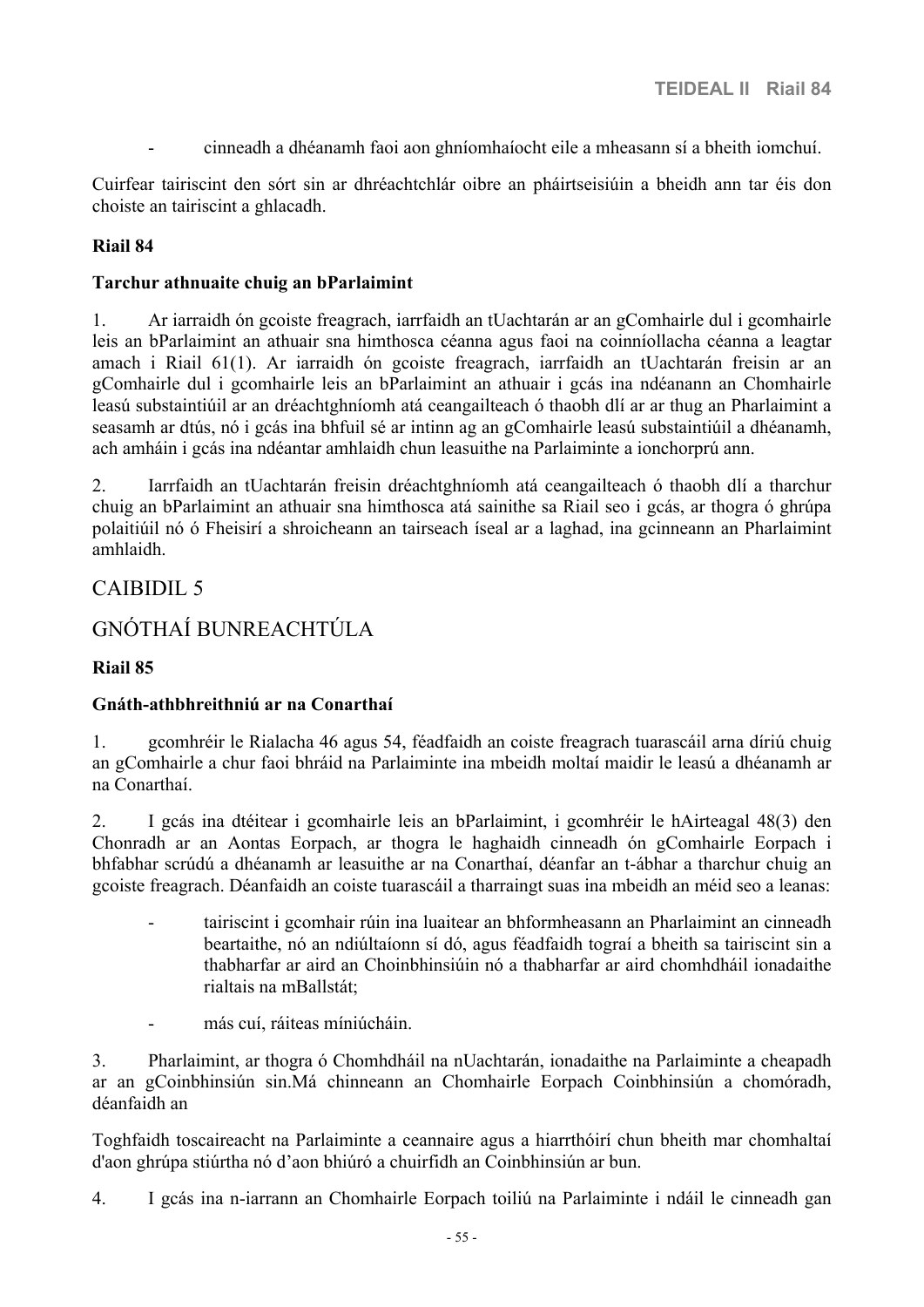Coinbhinsiún a chomóradh chun leasuithe beartaithe ar na Conarthaí a scrúdú, déanfar an iarraidh sin a tharchur chuig an gcoiste freagrach i gcomhréir le Riail 105.

#### **Riail 86**

#### **Athbhreithniú simplithe ar na Conarthaí**

1. I gcomhréir le Rialacha 46 agus 54, féadfaidh an coiste freagrach, i gcomhréir leis an nós imeachta atá leagtha síos in Airteagal 48(6) den Chonradh ar an Aontas Eorpach, tuarascáil arna díriú chuig an gComhairle Eorpach a chur faoi bhráid na Parlaiminte ina mbeidh moltaí maidir le hathbhreithniú a dhéanamh ar fhorálacha uile Chuid a Trí den Chonradh ar Fheidhmiú an Aontais Eorpaigh, nó ar chuid de na forálacha sin.

2. I gcás ina dtéitear i gcomhairle leis an bParlaimint, i gcomhréir le hAirteagal 48(6) den Chonradh ar an Aontas Eorpach, ar thogra le haghaidh cinneadh ón gComhairle Eorpach lena leasaítear Cuid a Trí den Chonradh ar Fheidhmiú an Aontais Eorpaigh, beidh feidhm *mutatis mutandis* ag Riail 85(2). Sa chás sin, ní fhéadfaidh ach tograí le haghaidh leasuithe ar fhorálacha Chuid a Trí den Chonradh ar Fheidhmiú an Aontais Eorpaigh a bheith sa tairiscint i gcomhair rúin.

#### **Riail 87**

#### **Conarthaí aontachais**

1. Déanfar aon iarratas ó Stát Eorpach chun bheith ina chomhalta den Aontas Eorpach, i gcomhréir le hAirteagal 49 den Chonradh ar an Aontas Eorpach, a tharchur chuig an gcoiste freagrach lena bhreithniú.

2. Féadfaidh an Pharlaimint a chinneadh, ar thogra ón gcoiste freagrach, ó ghrúpa polaitiúil nó ó Fheisirí a shroicheann an tairseach íseal ar a laghad, go n-iarrfar ar an gCoimisiún agus ar an gComhairle páirt a ghlacadh i ndíospóireacht sula gcuirtear tús le caibidlíochtaí aontachais ar bith leis an Stát iarrthach.

3. Iarrfaidh an coiste freagrach ar an gCoimisiún agus ar an gComhairle faisnéis iomlán agus rialta faoi dhul chun cinn na gcaibidlíochtaí aontachais, ar bhonn rúnda más gá, a thabhairt dó.

4. Ag aon chéim de na caibidlíochtaí aontachais, féadfaidh an Pharlaimint, ar bhonn tuarascáil ón gcoiste freagrach, moltaí a ghlacadh agus a cheangal go gcuirfear na moltaí sin san áireamh sula ndéantar Conradh a thabhairt i gcrích maidir le haontachas Stáit iarrthaigh leis an Aontas Eorpach.

5. Nuair atá na caibidlíochtaí aontachais tugtha chun críche, ach sula ndéantar aon chomhaontú a shíniú, cuirfear an dréachtchomhaontú faoi bhráid na Parlaiminte lena toiliú a fháil i gcomhréir le Riail 105. I gcomhréir le hAirteagal 49 den Chonradh ar an Aontas Eorpach, chun toiliú na Parlaiminte a fháil ní mór vótaí thromlach na bhFeisirí a chomhdhéanann í a fháil.

#### **Riail 88**

### **Tarraingt siar ón Aontas**

Má chinneann Ballstát, de bhun Airteagal 50 den Chonradh ar an Aontas Eorpach, tarraingt siar ón Aontas, cuirfear an cheist faoi bhráid an choiste fhreagraigh. Beidh feidhm mutatis mutandis ag Riail 87. Cinnfidh an Pharlaimint an dtabharfaidh sí toiliú do chomhaontú maidir leis an tarraingt siar trí thromlach na vótaí a chaitear.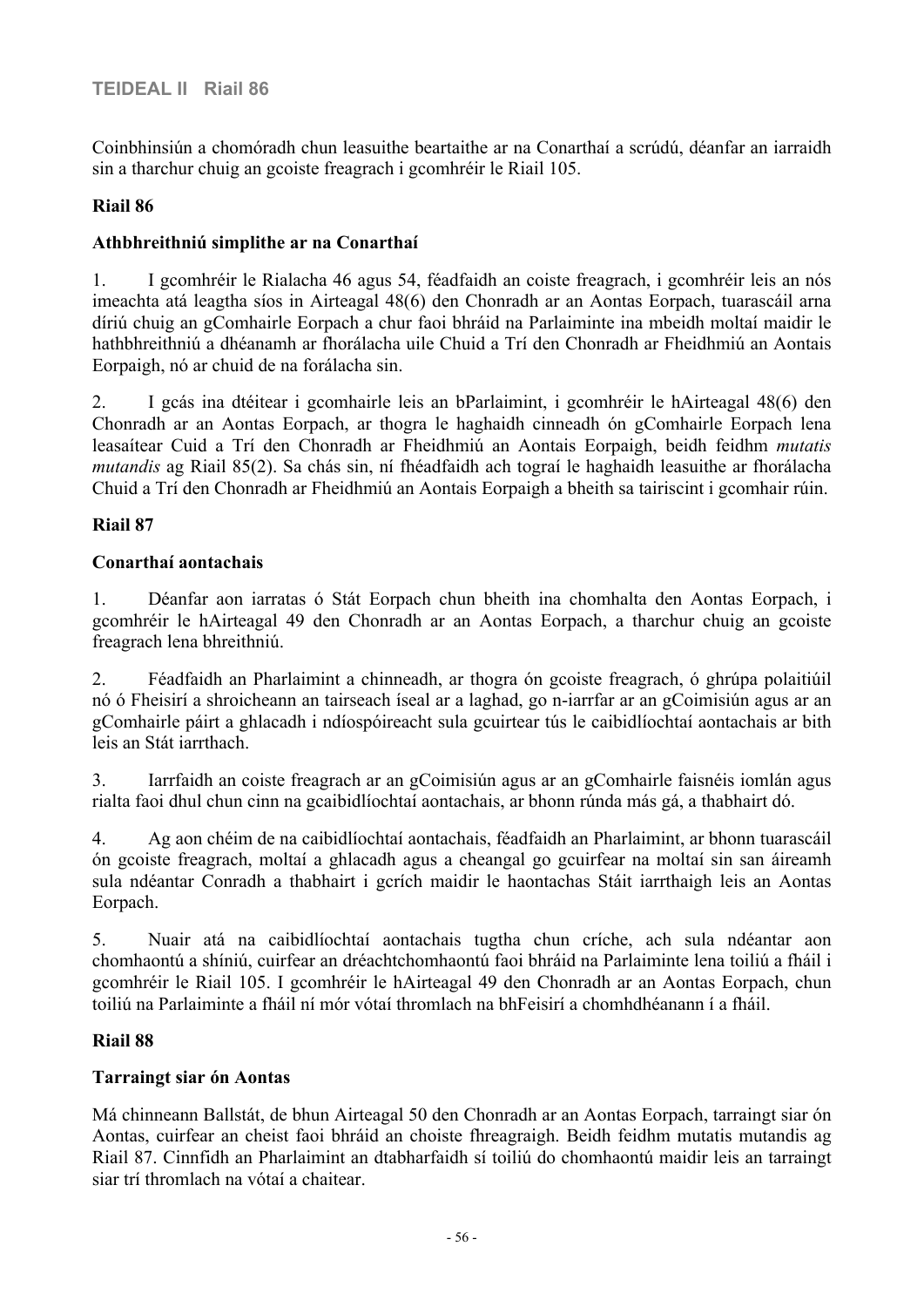### **Riail 89**

#### **Ballstát do dhéanamh sárú ar phrionsabail bhunúsacha agus luachanna bunúsacha**

1. Féadfaidh an Pharlaimint, ar bhonn tuarascáil shonrach ón gcoiste freagrach arna tarraingt suas i gcomhréir le Rialacha 46 agus 54:

- (a) vótáil a dhéanamh ar thogra réasúnaithe á iarraidh ar an gComhairle gníomhú de bhun Airteagal 7(1) den Chonradh ar an Aontas Eorpach;
- (b) vótáil a dhéanamh ar thogra á iarraidh ar an gCoimisiún nó ar na Ballstáit togra a thíolacadh de bhun Airteagal 7(2) den Chonradh ar an Aontas Eorpach;
- (c) vótáil a dhéanamh ar thogra á iarraidh ar an gComhairle gníomhú de bhun Airteagal 7(3) nó, ina dhiaidh sin, de bhun Airteagal 7(4) den Chonradh ar an Aontas Eorpach.

2. Déanfar aon iarraidh ón gComhairle ar thoiliú maidir le togra arna thíolacadh de bhun Airteagal 7(1) agus (2) den Chonradh ar an Aontas Eorpach, mar aon le haon bharúlacha arna dtíolacadh ag an mBallstát i gceist, a fhógairt don Pharlaimint agus a tharchur chuig an gcoiste freagrach, i gcomhréir le Riail 105. Ach amháin in imthosca práinneacha agus inchosanta, glacfaidh an Pharlaimint a cinneadh ar thogra ón gcoiste freagrach.

3. I gcomhréir le hAirteagal 354 den Chonradh ar Fheidhmiú an Aontais Eorpaigh, beidh tromlach de dhá thrian de na vótaí a chaitear, agus gurb ionann sin agus tromlach é de na Feisirí a chomhdhéanann an Pharlaimint, ag teastáil i gcás cinntí ar thograí dá dtagraítear i mír 1 agus mír 2 den Riail seo a ghlacann an Pharlaimint.

4. Faoi réir údarú ó Chomhdháil na nUachtarán, féadfaidh an coiste freagrach tairiscint tionlacain i gcomhair rúin a thíolacadh. Sa tairiscint sin i gcomhair rúin, leagfar amach tuairimí na Parlaiminte ar shárú tromchúiseach ag Ballstát, ar na bearta iomchuí atá le déanamh agus ar athrú nó ar chúlghairm na mbeart sin.

5. Áiritheoidh an coiste freagrach go gcoimeádtar an Pharlaimint go hiomlán ar an eolas agus, más gá, go n-iarrtar a cuid tuairimí maidir leis na bearta iardain go léir a bhaineann lena toiliú arna thabhairt de bhun mhír 3. Iarrfar ar an gComhairle achoimre a thabhairt ar fhorbairtí de réir mar is cuí. Ar thogra ón gcoiste freagrach, arna tharraingt suas le húdarú ó Chomhdháil na nUachtarán, féadfaidh an Pharlaimint moltaí a bheidh le cur faoi bhráid na Comhairle a ghlacadh.

#### **Riail 90**

#### **Comhdhéanamh na Parlaiminte**

In am trátha roimh dheireadh téarma pharlaimintigh, féadfaidh an Pharlaimint, ar bhonn tuarascála arna tarraingt suas ag an gcoiste freagrach i gcomhréir le hAirteagal 14(2) den Chonradh ar an Aontas Eorpach agus le Rialacha 46 agus 54, togra a dhéanamh chun a comhdhéanamh a mhodhnú. Déanfaidh an Pharlaimint an dréachtchinneadh ón gComhairle Eorpach lena mbunaítear comhdhéanamh na Parlaiminte a scrúdú i gcomhréir le Riail 105.

#### **Riail 91**

#### **Comhar feabhsaithe idir Ballstáit**

1. Chonradh ar an Aontas Eorpach, déanfaidh an tUachtarán iad a tharchur chuig an gcoiste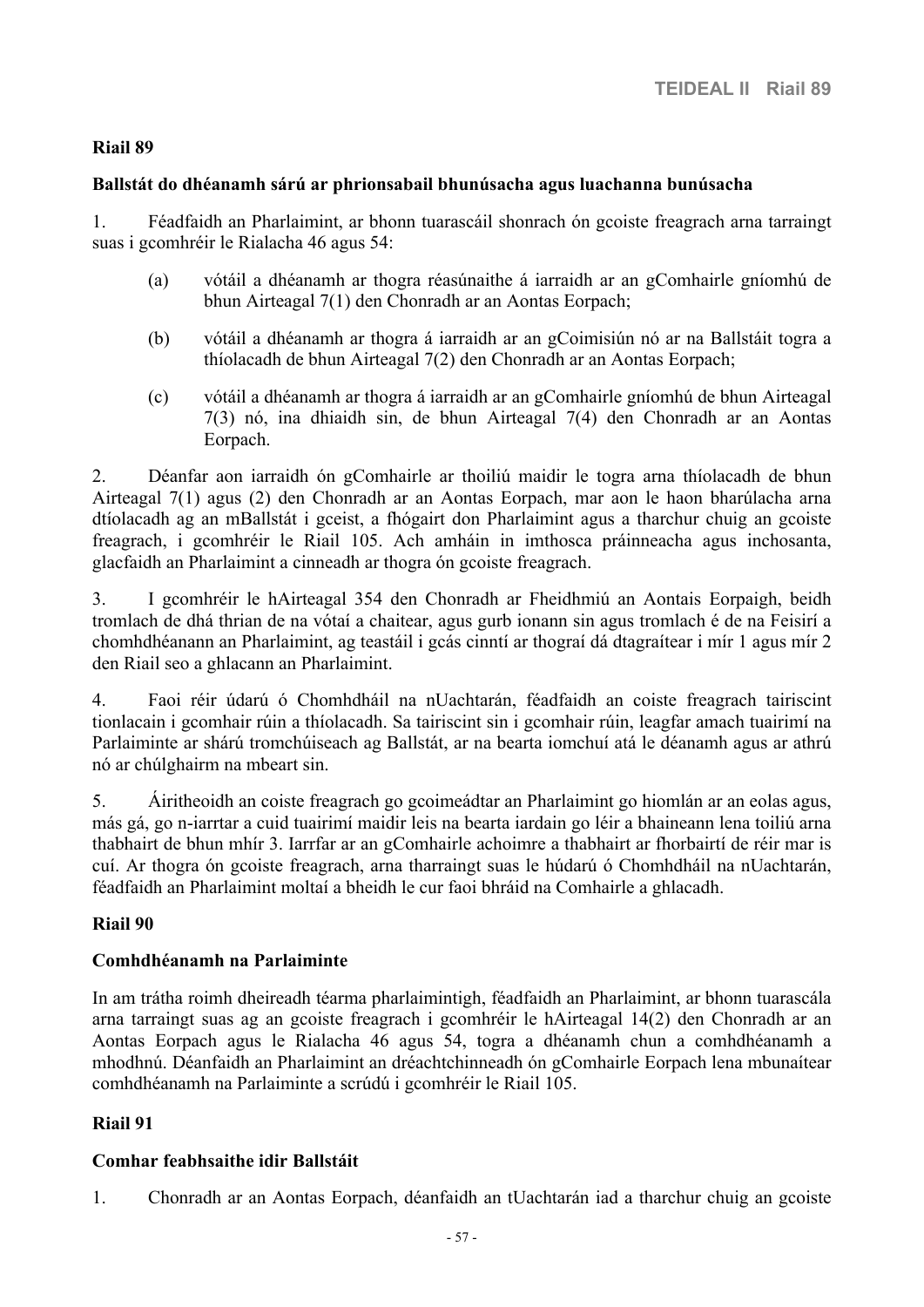freagrach lena mbreithniú. Beidh feidhm ag Riail 105. Iarrataí ar chomhar feabhsaithe idir Ballstáit a thabhairt isteach de bhun Airteagal 20 den

2. Fíoróidh an coiste freagrach go bhfuil Airteagal 20 den Chonradh ar an Aontas Eorpach agus Airteagail 326 go 334 den Chonradh ar Fheidhmiú an Aontais Eorpaigh á gcomhlíonadh.

3. Maidir le gníomhartha ina dhiaidh sin a bheidh beartaithe faoi chomhar feabhsaithe, tar éis é a bhunú, déileálfar leo sa Pharlaimint i gcomhréir leis na nósanna imeachta céanna a mbeadh feidhm acu dá mba rud é nár bunaíodh comhar feabhsaithe ar bith. Beidh feidhm ag Riail 48.

## CAIBIDIL 6

## NÓSANNA IMEACHTA BUISÉADACHA

## **Riail 92**

### **An creat airgeadais ilbhliantúil**

I gcás ina n-iarrann an Chomhairle toiliú na Parlaiminte i ndáil leis an togra le haghaidh rialachán lena leagtar síos an creat airgeadais ilbhliantúil, déileálfar leis an ábhar i gcomhréir le Riail 105. I gcomhréir leis an gcéad fhomhír d'Airteagal 312(2) den Chonradh ar Fheidhmiú an Aontais Eorpaigh, beidh vótaí thromlach na bhFeisirí a chomhdhéanann an Pharlaimint ag teastáil chun toiliú na Parlaiminte a fháil.

### **Riail 93**

### **An nós imeachta buiséadach bliantúil**

Féadfaidh an coiste freagrach cinneadh a dhéanamh aon tuarascáil a tharraingt suas a mheastar bheith iomchuí maidir leis an mbuiséad, ag féachaint don Iarscríbhinn a ghabhann leis an gComhaontú Idirinstitiúideach maidir le smacht buiséadach, maidir le comhar i gcúrsaí buiséid agus maidir le bainistíocht fhónta airgeadais<sup>20</sup>.

Féadfaidh aon choiste eile tuairim a thabhairt laistigh den teorainn ama arna leagan síos ag an gcoiste freagrach.

### **Riail 94**

### **An seasamh ón bParlaimint maidir leis an dréachtbhuiséad**

1. Féadfaidh Feisirí aonair leasuithe ar an seasamh ón gComhairle maidir leis an dréachtbhuiséad a chur síos sa choiste freagrach.

Féadfaidh grúpa polaitiúil nó Feisirí a shroicheann an tairseach íseal ar a laghad nó coiste leasuithe ar an seasamh ón gComhairle maidir leis an dréachtbhuiséad a chur síos sa Pharlaimint.

2. Is i scríbhinn a thíolacfar leasuithe agus beidh réasúnuithe ag gabháil leo, beidh síniú a núdar orthu agus sonróidh siad an líne bhuiséid lena mbaineann siad.

3. Socróidh an tUachtarán an teorainn ama maidir le leasuithe a chur síos.

<sup>20</sup> Comhaontú Idirinstitiúideach an 2 Nollaig 2013 idir Parlaimint na hEorpa, an Chomhairle agus an Coimisiún maidir le smacht buiséadach, comhar in ábhair bhuiséadacha agus bainistíocht fhónta airgeadais (IO C 373, 20.12.2013, lch. 1).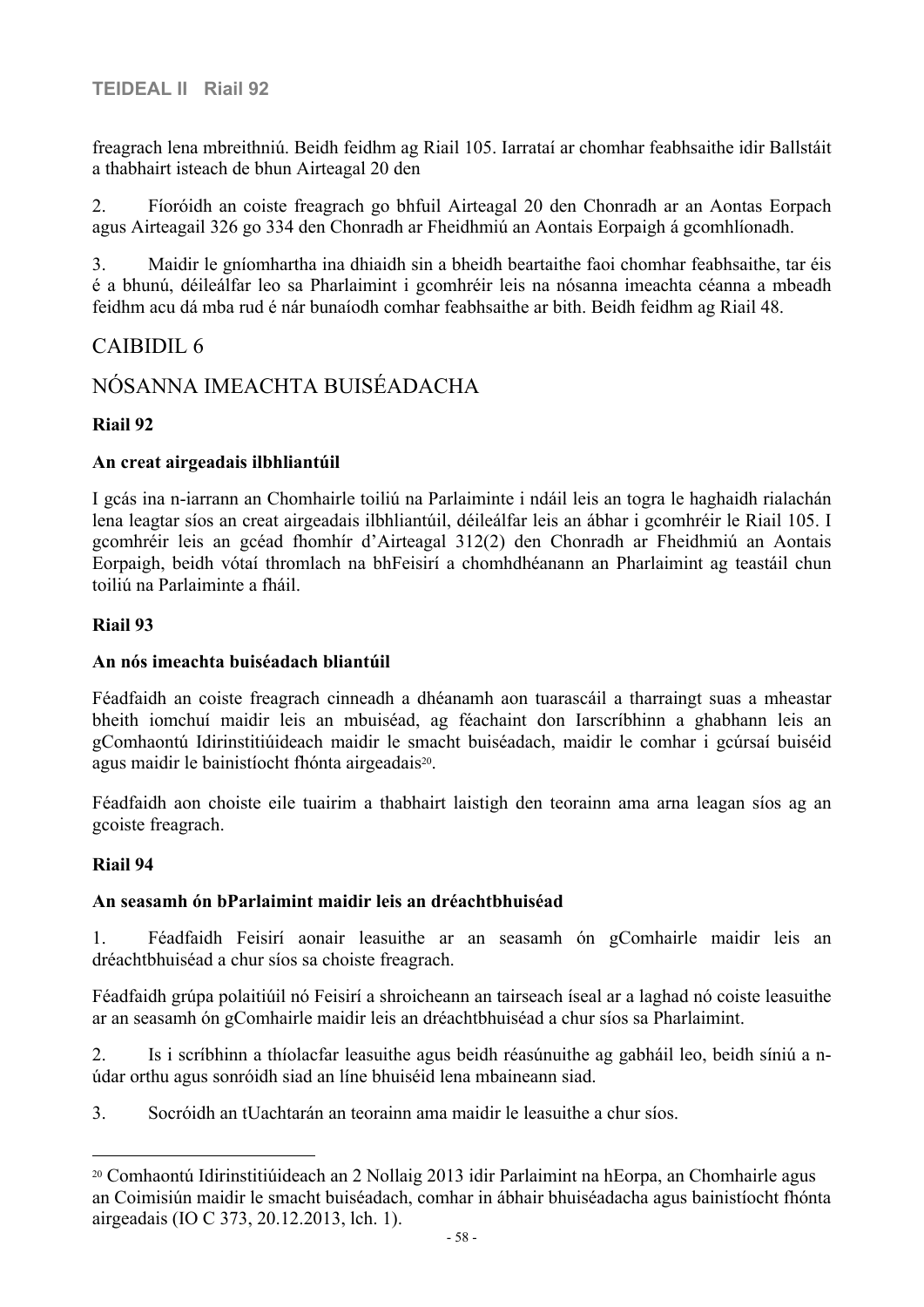4. Déanfaidh an coiste freagrach vótáil ar na leasuithe sula bpléitear sa Pharlaimint iad.

5. Maidir le dréachtleasuithe arna gcur síos sa Pharlaimint a mbeidh diúltaithe dóibh ag an gcoiste freagrach, ní fhéadfar vótáil orthu sa Pharlaimint ach amháin má iarrann coiste nó grúpa polaitiúil nó Feisirí a shroicheann an tairseach íseal ar a laghad amhlaidh i scríbhinn, roimh spriocam a bheidh le socrú ag an Uachtarán. Ní bheidh an sprioc-am sin níos lú ná 24 huaire an chloig roimh thús na vótála.

6. I gcás leasuithe ar mheastacháin na Parlaiminte a bheidh comhchosúil leo sin ar dhiúltaigh an Pharlaimint dóibh cheana an tráth a tarraingíodh suas na meastacháin, ní dhéanfaidh an Pharlaimint iad a phlé ach amháin i gcás tuairim fhabhrach a bheith tugtha ag an gcoiste freagrach ina leith.

- 7. Déanfaidh an Pharlaimint vótálacha comhleanúnacha ar na nithe seo a leanas:
	- na leasuithe ar an seasamh ón gComhairle maidir leis an dréachtbhuiséad, de réir roinne,
	- tairiscint i gcomhair rún maidir leis an dréachtbhuiséad.

Mar sin féin, beidh feidhm ag Riail 183(4) go (10).

8. Measfar go bhfuil glactha le hairteagail, caibidlí, teidil agus ranna den dréachtbhuiséad nár cuireadh síos aon leasuithe ina leith.

9. I gcomhréir le hAirteagal 314(4)(c) den Chonradh ar Fheidhmiú an Aontais Eorpaigh, beidh vótaí thromlach na bhFeisirí a chomhdhéanann an Pharlaimint riachtanach chun leasuithe a ghlacadh.

10. Má leasaíonn an Pharlaimint an seasamh ón gComhairle maidir leis an dréachtbhuiséad, déanfar an seasamh arna leasú a chur ar aghaidh chuig an gComhairle agus chuig an gCoimisiún, mar aon leis na réasúnuithe agus le miontuairiscí an tsuí ar lena linn a glacadh na leasuithe.

### **Riail 95**

### **Idir-réiteach buiséadach**

1. Chonradh ar Fheidhmiú an Aontais Eorpaigh.Comórfaidh an tUachtarán Coiste Idir-réitigh i gcomhréir le hAirteagal 314(4) den

2. Beidh an toscaireacht a dhéanfaidh ionadaíocht ar an bParlaimint ag cruinnithe an Choiste Idir-réitigh sa nós imeachta buiséadach comhdhéanta de líon comhaltaí a bheidh comhionann leis an líon a bheidh ar thoscaireacht na Comhairle.

3. Gach bliain, roimh vótáil na Parlaiminte ar an seasamh ón gComhairle, déanfaidh na grúpaí polaitiúla comhaltaí thoscaireacht na Parlaiminte chuig an gCoiste Idir-réitigh a cheapadh, agus is fearr na comhaltaí sin a cheapadh as measc chomhaltaí an choiste atá freagrach as saincheisteanna buiséadacha agus as measc na gcoistí eile lena mbaineann. Is é Uachtarán na Parlaiminte a bheidh i gceannas ar an toscaireacht. Féadfaidh an tUachtarán an ról sin a tharmligean chuig Leas-Uachtarán a bhfuil taithí aige nó aici ar chúrsaí buiséid nó chuig Cathaoirleach an choiste atá freagrach as saincheisteanna buiséadacha.

4. Beidh feidhm ag Riail 77(2), (4), (5), (7) agus (8).

5. I gcás ina dtagtar ar chomhaontú maidir le téacs comhpháirteach laistigh den Choiste Idir-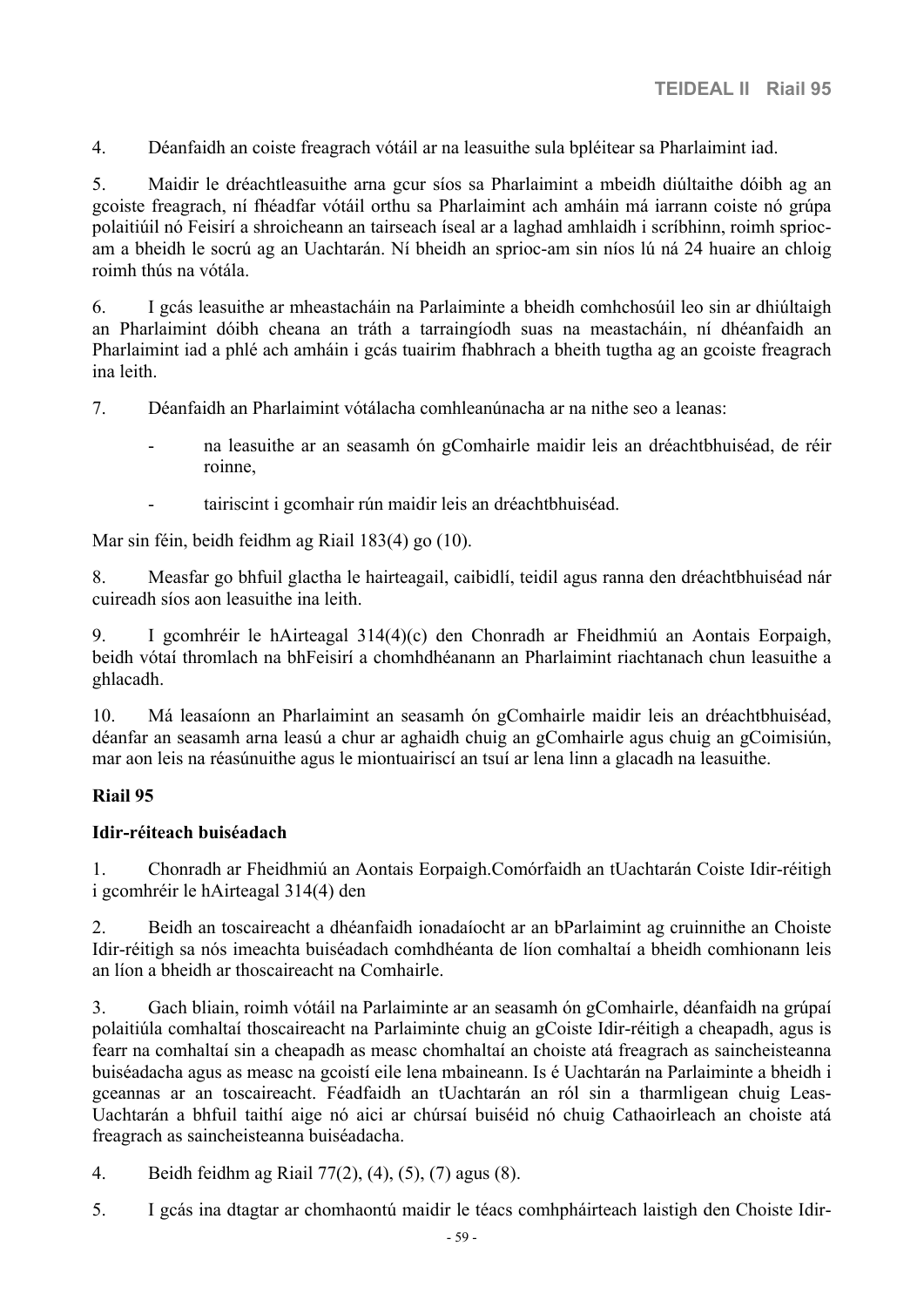réitigh, cuirfear an t-ábhar ar chlár oibre suí den Pharlaimint a thionólfar laistigh de 14 lá ó dháta an chomhaontaithe sin. Cuirfear an téacs comhpháirteach ar fáil do na Feisirí. Beidh feidhm ag Riail 78(2) agus (3).

6. Déanfar vótáil aonair ar an téacs comhpháirteach ina iomláine. Déanfar an vótáil mar vótáil le glaoch rolla. Measfar an téacs comhpháirteach a bheith formheasta mura rud é go ndiúltóidh tromlach na bhFeisirí a chomhdhéanann an Pharlaimint dó.

7. Más rud é go bhformheasann an Pharlaimint an téacs comhpháirteach ach go ndiúltaíonn an Chomhairle dó, féadfaidh an coiste freagrach leasuithe uile na Parlaiminte ar an seasamh ón gComhairle, nó cuid díobh, a chur síos lena ndearbhú i gcomhréir le pointe (d) d'Airteagal 314(7) den Chonradh ar Fheidhmiú an Aontais Eorpaigh.

Déanfar an vóta ar an dearbhú a chur ar chlár oibre suí den Pharlaimint a thionólfar laistigh de 14 lá ón dáta a gcuirfidh an Chomhairle in iúl gur dhiúltaigh sí don téacs comhpháirteach.

Measfar na leasuithe a bheith arna ndearbhú má fhormheastar iad le tromlach na bhFeisirí a chomhdhéanann an Pharlaimint agus le trí chúigiú de na vótaí a chaitear.

### **Riail 96**

## **An buiséad a ghlacadh go cinntitheach**

I gcás ina measann an tUachtarán gur glacadh an buiséad i gcomhréir le forálacha Airteagal 314 den Chonradh ar Fheidhmiú an Aontais Eorpaigh, dearbhóidh an tUachtarán sa Pharlaimint go bhfuil an buiséad arna ghlacadh go cinntitheach. Déanfaidh an tUachtarán socrú lena fhoilsiú in *Iris Oifigiúil an Aontais Eorpaigh .*

### **Riail 97**

### **Córas na ndóú codanna déag sealadacha**

1. Déanfar aon chinneadh ón gComhairle lena n-údaraítear caiteachas is mó ná an dóú cuid déag sealadach de na leithreasaí buiséadacha don bhliain airgeadais roimhe sin a tharchur chuig an gcoiste freagrach.

2. Féadfaidh an coiste freagrach dréachtchinneadh a chur síos chun an caiteachas dá dtagraítear i mír 1 a laghdú. Déanfaidh an Pharlaimint cinneadh ina leith laistigh de 30 lá tar éis ghlacadh chinneadh na Comhairle.

3. Gníomhóidh an Pharlaimint trí thromlach na bhFeisirí a chomhdhéanann í.

### **Riail 98**

## **Cur chun feidhme an bhuiséid**

1. Déanfaidh an Pharlaimint faireachán ar chur chun feidhme bhuiséad na bliana reatha. Tabharfaidh an Pharlaimint an cúram seo do na coistí atá freagrach as an mbuiséad agus as rialú buiséadach agus do na coistí eile lena mbaineann.

2. Gach bliain, roimh a léamh ar an dréachtbhuiséad don bhliain airgeadais dár gcionn, breithneoidh an Pharlaimint na fadhbanna a bhaineann le cur chun feidhme an bhuiséid reatha agus, nuair is cuí, déanfar sin ar bhonn tairiscint i gcomhair rúin arna cur síos ag a coiste freagrach.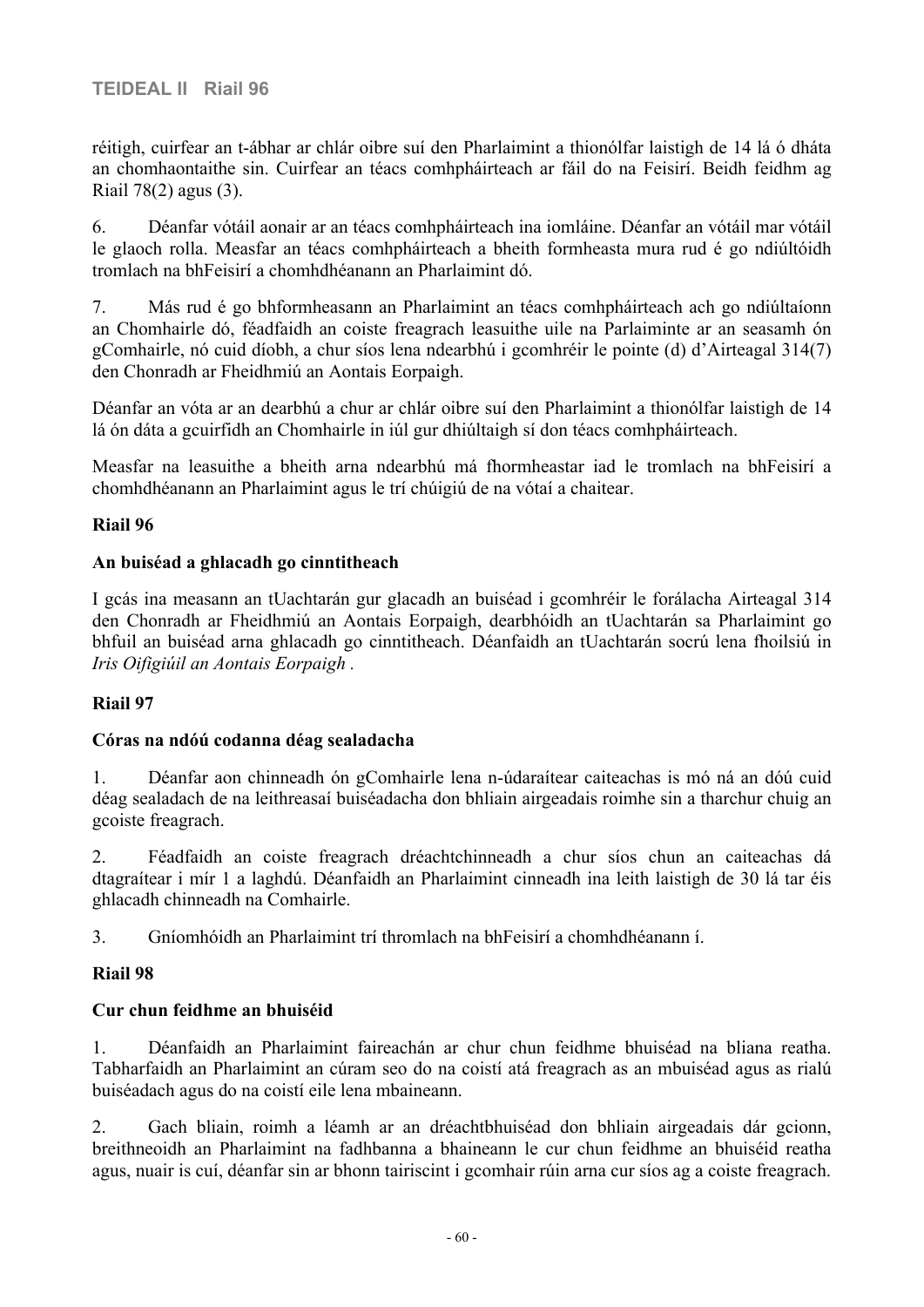### **Riail 99**

#### **Urscaoileadh don Choimisiún i ndáil leis an mbuiséad a chur chun feidhme**

Tá na forálacha a rialaíonn na nósanna imeachta maidir le hurscaoileadh a dheonú don Choimisiún i ndáil leis an mbuiséad a chur chun feidhme i gcomhréir le forálacha airgeadais an Chonartha ar Fheidhmiú an Aontais Eorpaigh agus i gcomhréir le Rialachán (AE, Euratom) 2018/1046 ó Pharlaimint na hEorpa agus ón gComhairle<sup>21</sup> (an 'Rialachán Airgeadais') i gceangal leis na Rialacha seo mar iarscríbhinn<sup>22</sup>.

#### **Riail 100**

#### **Nósanna imeachta eile maidir le hurscaoileadh**

Maidir leis na forálacha lena rialaítear an nós imeachta a bhaineann le hurscaoileadh a dheonú don Choimisiún i gcomhréir le hAirteagal 319 den Chonradh ar Fheidhmiú an Aontais Eorpaigh, i ndáil le cur chun feidhme an bhuiséid, beidh feidhm acu freisin maidir leis an nós imeachta a bhaineann le hurscaoileadh a dheonú dóibh seo a leanas:

- Uachtarán Pharlaimint na hEorpa i ndáil le cur chun feidhme bhuiséad Pharlaimint na hEorpa;

na daoine atá freagrach as cur chun feidhme bhuiséid na n-institiúidí agus na gcomhlachtaí eile de chuid an Aontais Eorpaigh, mar shampla an Chomhairle, Cúirt Bhreithiúnais an Aontais Eorpaigh, an Chúirt Iniúchóirí, Coiste Eacnamaíoch agus Sóisialta na hEorpa agus Coiste na Réigiún;

an Coimisiún, i ndáil le cur chun feidhme bhuiséad an Chiste Eorpaigh Forbraíochta;

na comhlachtaí atá freagrach as bainistiú buiséadach a dhéanamh ar eintitis atá neamhspleách go dlíthiúil agus a chomhallann cúraimí an Aontais, sa mhéid go dtagann a gcuid gníomhaíochtaí faoi réir forálacha dlíthiúla lena gceanglaítear urscaoileadh ag Parlaimint na hEorpa.

#### **Riail 101**

### **Comhar idirinstitiúideach**

I gcomhréir le hAirteagal 324 den Chonradh ar Fheidhmiú an Aontais Eorpaigh, beidh an tUachtarán rannpháirteach i gcruinnithe tráthrialta idir Uachtarán Pharlaimint na hEorpa, Uachtarán na Comhairle agus Uachtarán an Choimisiúin arna gcomóradh, ar thionscnamh an Choimisiúin, faoi na nósanna imeachta buiséadacha dá dtagraítear i dTeideal II de Chuid a Sé den Chonradh ar Fheidhmiú an Aontais Eorpaigh. Déanfaidh an tUachtarán gach beart is gá chun comhairliúchán, agus comhréiteach sheasaimh na n-institiúidí, a chur chun cinn d'fhonn cur chun feidhme na nósanna imeachta réamhráite a éascú.

22 Féach Iarscríbhinn V.

<sup>21</sup> Rialachán (AE, Euratom) 2018/1046 ó Pharlaimint na hEorpa agus ón gComhairle an 18 Iúil 2018 maidir leis na rialacha airgeadais is infheidhme maidir le buiséad ginearálta an Aontais, lena leasaítear Rialacháin (AE) Uimh. 1296/2013, (AE) Uimh. 1301/2013, (AE) Uimh. 1303/2013, (AE) Uimh. 1304/2013, (AE) Uimh. 1309/2013, (AE) Uimh. 1316/2013, (AE) Uimh. 223/2014, (AE) Uimh. 283/2014, agus Cinneadh Uimh. 541/2014/AE agus lena n-aisghairtear Rialachán (AE, Euratom) Uimh. 966/2012 (IO L 193, 30.7.2018, lch. 1).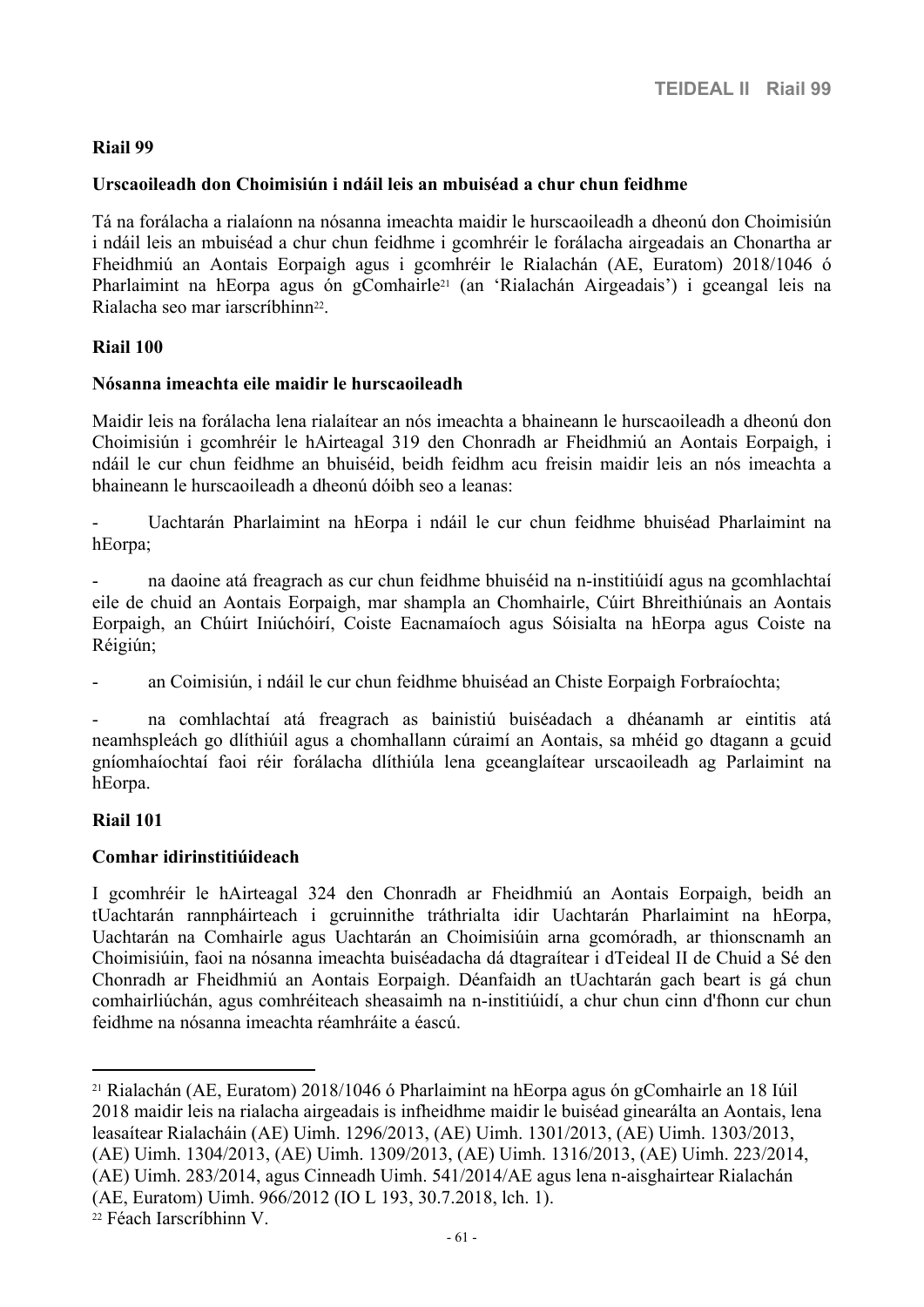## **TEIDEAL II Riail 102**

Féadfaidh Uachtarán na Parlaiminte an cúram seo a tharmligean chuig Leas-Uachtarán a bhfuil taithí aige nó aici ar chúrsaí buiséadacha nó chuig Cathaoirleach an choiste atá freagrach as saincheisteanna buiséadacha.

## CAIBIDIL 7

# NÓSANNA IMEACHTA BUISÉADACHA INMHEÁNACHA

### **Riail 102**

#### **Meastacháin na Parlaiminte**

1. Déanfaidh an Biúró réamhdhréacht de na meastacháin a tharraingt suas ar bhonn tuarascála arna hullmhú ag an Ardrúnaí.

2. Cuirfidh an tUachtarán an réamhdhréacht de na meastacháin ar aghaidh chuig an gcoiste freagrach agus déanfaidh an coiste sin an dréacht de na meastacháin a tharraingt suas agus tuairisc a thabhairt don Pharlaimint.

3. Socróidh an tUachtarán teorainn ama chun leasuithe ar an dréacht de na meastacháin a chur síos.

Tabharfaidh an coiste freagrach a thuairim ar na leasuithe sin.

4. Glacfaidh an Pharlaimint na meastacháin.

5. Cuirfidh an tUachtarán na meastacháin ar aghaidh chuig an gCoimisiún agus chuig an gComhairle.

6. Beidh feidhm ag na forálacha sin roimhe seo freisin maidir le meastacháin leasaitheacha.

#### **Riail 103**

#### **An nós imeachta atá le cur i bhfeidhm le linn meastacháin na Parlaiminte a tharraingt suas**

1. Maidir le buiséad na Parlaiminte, glacfaidh an Biúró agus an coiste atá freagrach as saincheisteanna buiséadacha cinntí i gcéimeanna comhleanúnacha ar na nithe seo a leanas:

- (a) an plean bunaíochta;
- (b) an réamhdhréacht agus na dréachtmheastacháin.

2. Déanfar na cinntí a bhaineann leis an bplean bunaíochta a ghlacadh i gcomhréir leis an nós imeachta seo a leanas:

- (a) déanfaidh an Biúró an plean bunaíochta a tharraingt suas do gach bliain airgeadais;
- (b) cuirfear tús le nós imeachta idir-réitigh idir an Biúró agus an coiste atá freagrach as saincheisteanna buiséadacha i gcásanna nach ionann tuairim an choiste sin agus na cinntí tosaigh a ghlac an Biúró;
- (c) ag deireadh an nós imeachta, glacfaidh an Biúró an cinneadh críochnaitheach ar na meastacháin don phlean bunaíochta, i gcomhréir le Riail 234(3), ach sin gan dochar do na cinntí a ghlactar de bhun Airteagal 314 den Chonradh ar Fheidhmiú an Aontais Eorpaigh.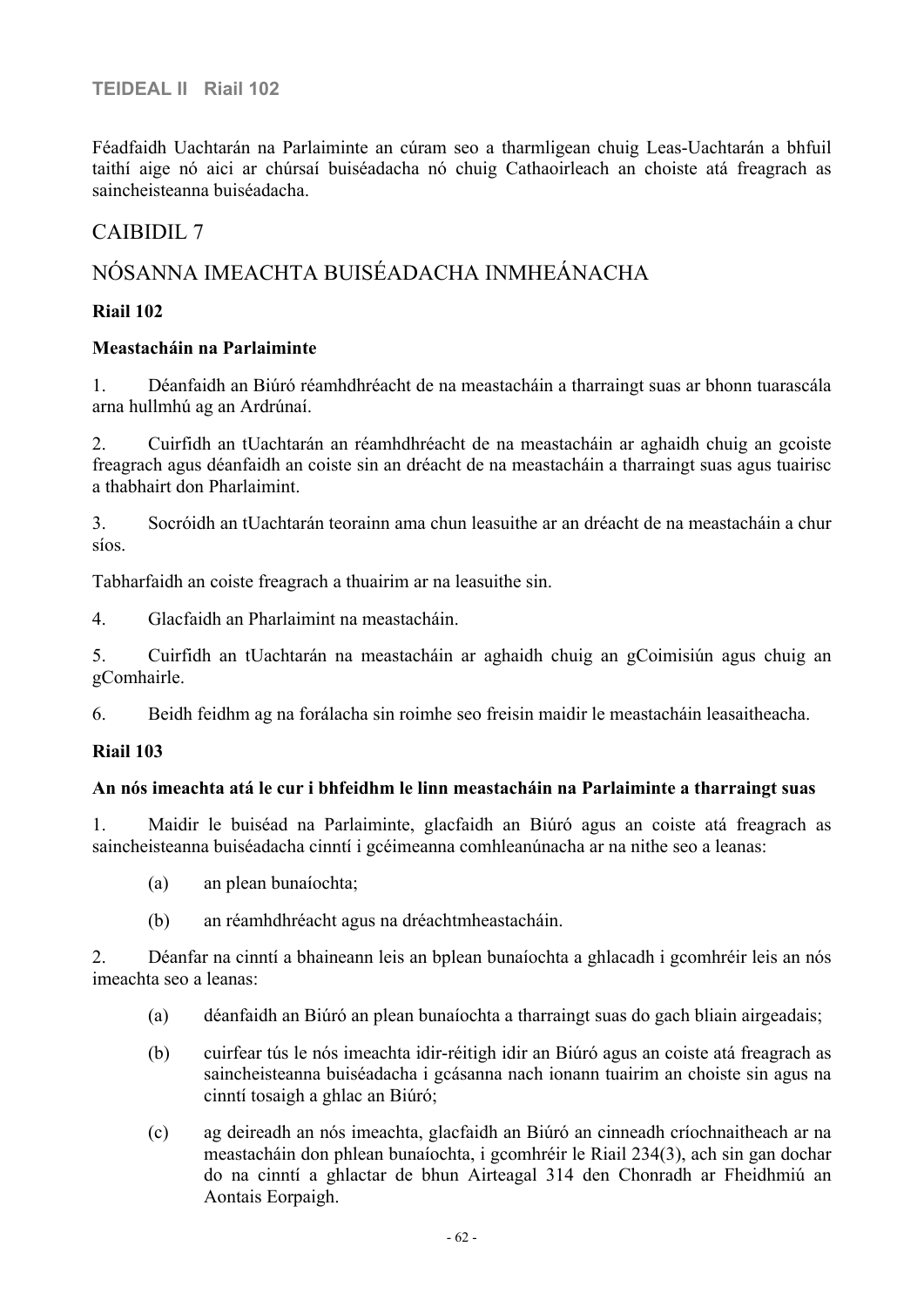3. Maidir leis na meastacháin féin, cuirfear tús leis an nós imeachta chun na meastacháin a tharraingt suas a luaithe agus a bheidh an cinneadh críochnaitheach glactha ag an mBiúró ar an bplean bunaíochta. Is iad céimeanna an nós imeachta sin ná na céimeanna sin a leagtar síos i Riail 102. Cuirfear tús le nós imeachta idir-réitigh i gcásanna ina mbeidh seasamh an choiste atá freagrach as saincheisteanna buiséadacha agus seasamh an Bhiúró an-éagsúil óna chéile.

#### **Riail 104**

#### **An chumhacht chun caiteachas a thabhú agus a ghlanadh, chun cuntais a fhormheas agus chun urscaoileadh a dheonú**

1. Déanfaidh an tUachtarán, nó cuirfidh an tUachtarán faoi deara, an caiteachas atá clúdaithe leis na rialacháin airgeadais inmheánacha arna n-eisiúint ag an mBiúró, tar éis dul i gcomhairle leis an gcoiste cuí, a thabhú agus a ghlanadh.

2. Cuirfidh an tUachtarán na dréachtchuntais bhliantúla ar aghaidh chuig an gcoiste freagrach.

3. Ar bhonn tuarascáil ón gcoiste freagrach, formheasfaidh an Pharlaimint a cuid cuntas agus déanfaidh sí cinneadh maidir le hurscaoileadh a dheonú.

## CAIBIDIL 8

## AN NÓS IMEACHTA MAIDIR LE TOILIÚ

#### **Riail 105**

#### **An Nós imeachta maidir le toiliú**

1. I gcás ina n-iarrfar ar an bParlaimint a toiliú a thabhairt maidir le gníomh atá ceangailteach ó thaobh dlí, déanfaidh an coiste freagrach moladh a thíolacadh don Pharlaimint chun an gníomh atá beartaithe a fhormheas nó chun diúltú dó.

Beidh san áireamh sa mholadh luanna ach ní bheidh aithrisí san áireamh. Ní bheidh leasuithe i gcoiste inghlactha ach amháin má tá sé mar aidhm leo an moladh atá molta ag an rapóirtéir a fhreaschur.

Féadfaidh ráiteas míniúcháin gearr a bheith ag gabháil leis an moladh. Is ar an rapóirtéir a bheidh an fhreagracht iomlán as an ráiteas sin agus ní dhéanfar vótáil air. Beidh feidhm *mutatis mutandis* ag Riail 55(2).

2. Féadfaidh an coiste freagrach tuarascáil a chur síos freisin, más gá, lena n-áirítear tairiscint i gcomhair gníomh neamhreachtach ina leagtar amach na cúiseanna ar cheart don Pharlaimint a toiliú a thabhairt nó diúltú dá toiliú a thabhairt agus, nuair is iomchuí, ina ndéantar moltaí do chur i bhfeidhm an ghnímh atá beartaithe.

3. Déileálfaidh an coiste freagrach leis an iarraidh ar thoiliú gan moill mhíchuí. Mura mbeidh moladh glactha ag an gcoiste freagrach laistigh de shé mhí tar éis don iarraidh ar thoiliú a bheith tarchurtha chuige, féadfaidh Comhdháil na nUachtarán an t-ábhar a chur ar an gclár oibre do pháirtseisiún ina dhiaidh sin lena bhreithniú, nó féadfaidh sí a chinneadh an tréimhse sé mhí a fadú i gcásanna cuí-réasúnaithe.

4. Is trí vótáil aonair ar thoiliú, gan beann ar cibé acu an moladh é an moladh ón gcoiste freagrach an gníomh a fhormheas nó a dhiúltú, a chinnfidh an Pharlaimint ar an ngníomh beartaithe agus ní fhéadfar aon leasuithe a chur síos. Mura bhfaighfear an tromlach is gá, measfar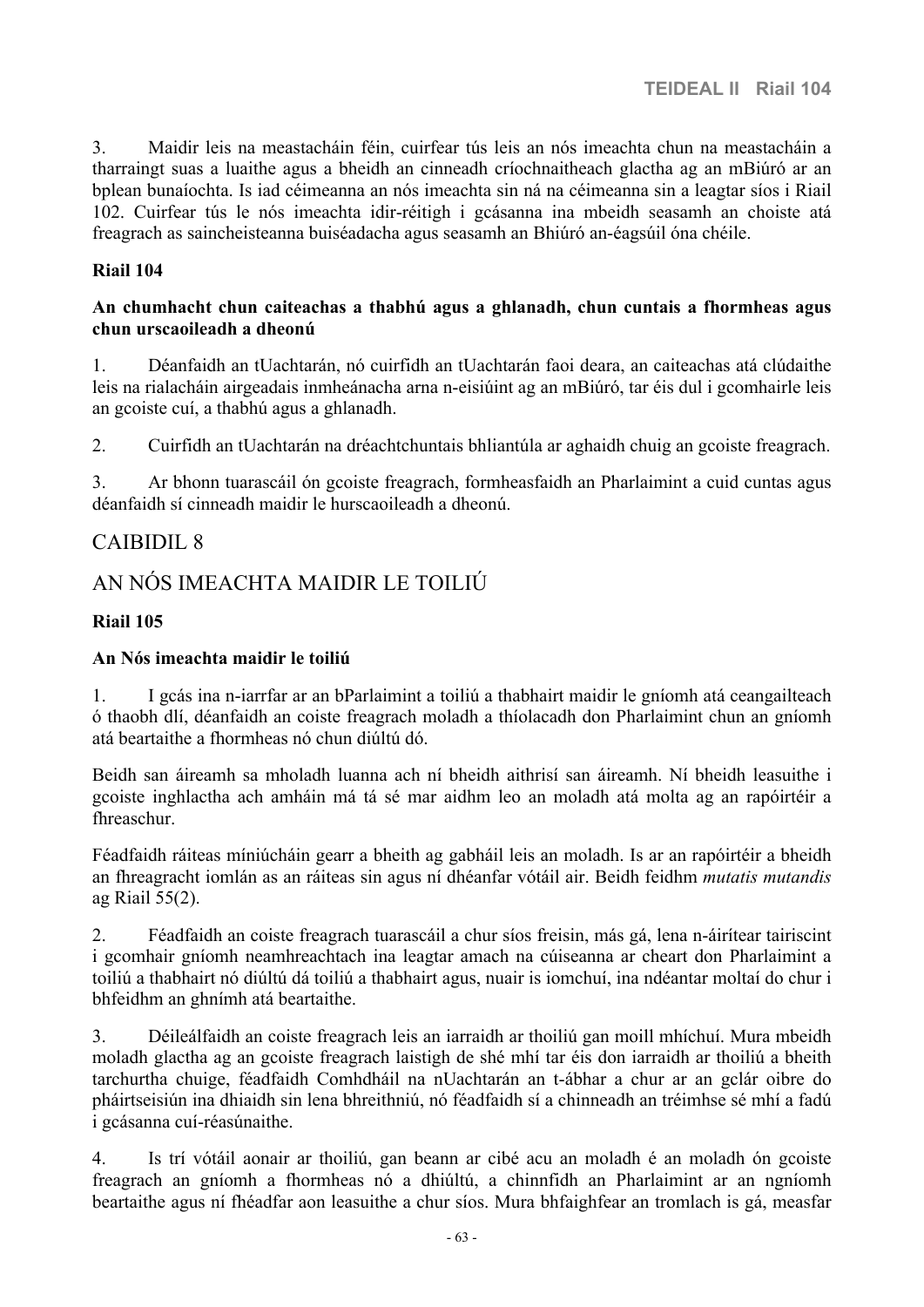gur diúltaíodh don ghníomh beartaithe.

5. I gcás ina gceanglófar toiliú na Parlaiminte, féadfaidh an coiste freagrach, aon tráth, tuarascáil eatramhach a thíolacadh don Pharlaimint, lena n-áirítear tairiscint i gcomhair rún ina mbeidh moltaí chun an gníomh beartaithe a mhodhnú nó a chur chun feidhme.

## CAIBIDIL 9

## NÓSANNA IMEACHTA EILE

## **Riail 106**

### **An nós imeachta maidir le tuairimí a thabhairt i dtaca le maoluithe ar ghlacadh an euro**

1. Nuair a théitear i gcomhairle leis an bParlaimint de bhun Airteagal 140(2) den Chonradh ar Fheidhmiú an Aontais Eorpaigh, déanfaidh an coiste freagrach tuarascáil a chur faoi bhráid na Parlaiminte ina moltar an gníomh beartaithe a fhormheas nó diúltú don ghníomh beartaithe sin ar dá bun a bhreithneoidh an Pharlaimint.

2. Déanfaidh an Pharlaimint vótáil aonair ar an ngníomh beartaithe, agus ní fhéadfar aon leasuithe a chur síos ina leith.

### **Riail 106 a**

## **An nós imeachta chun seasamh na Parlaiminte a sholáthar maidir le cistí iontaobhais de chuid an Aontais do ghníomhaíochtaí seachtracha a bhunú nó a leathnú**

1. I gcás ina dtéann an Coimisiún i gcomhairle leis an bParlaimint maidir lena bheith ar intinn aige ciste iontaobhais de chuid an Aontais a bhunú nó a leathnú i gcomhair gníomhaíochtaí éigeandála nó iar-éigeandála de bhun Airteagal 234(1), an tríú fomhír, nó de bhun Airteagal 234(5), an chéad fhomhír, den Rialachán Airgeadais, déanfaidh an coiste freagrach dréachtmholtaí a tharraingt suas.

Féadfar a áireamh sna dréachtmholtaí sin moltaí sonracha don Choimisiún maidir le mionsonraí an chiste iontaobhais de chuid an Aontais, amhail na cuspóirí ba cheart dó a shaothrú nó an chaoi ar cheart dó oibriú.

Beidh feidhm *mutatis mutandis* ag Riail 118(2) go (6).

2. I gcás inar iarr an Coimisiún ar an bParlaimint a formheas a thabhairt do dhréachtchinneadh maidir le ciste iontaobhais de chuid an Aontais a bhunú nó a leathnú i gcomhair gníomhaíochtaí téamacha de bhun Airteagal 234(1), an ceathrú fomhír, nó Airteagal 234(5), an chéad fhomhír, den Rialachán Airgeadais, ullmhóidh an coiste freagrach moladh chun an dréachtchinneadh a fhormheas nó chun diúltú dó.

Beidh feidhm *mutatis mutandis* ag Riail 105(1) go (4).

3. Féadfaidh Feisirí nó grúpa polaitiúil nó grúpaí polaitiúla a shroicheann an meántairseach ar a laghad nó an coiste freagrach tairiscint i gcomhair rúin a chur faoi bhráid na Parlaiminte ina niarrfar ar an gCoimisiún scor de leithreasuithe i gcomhair ciste iontaobhais de chuid an Aontais, nó an comhaontú bunaidh a athbhreithniú d'fhonn ciste iontaobhais de chuid an Aontais a leachtú, de bhun Airteagal 234(5), an dara fomhír, den Rialachán Airgeadais.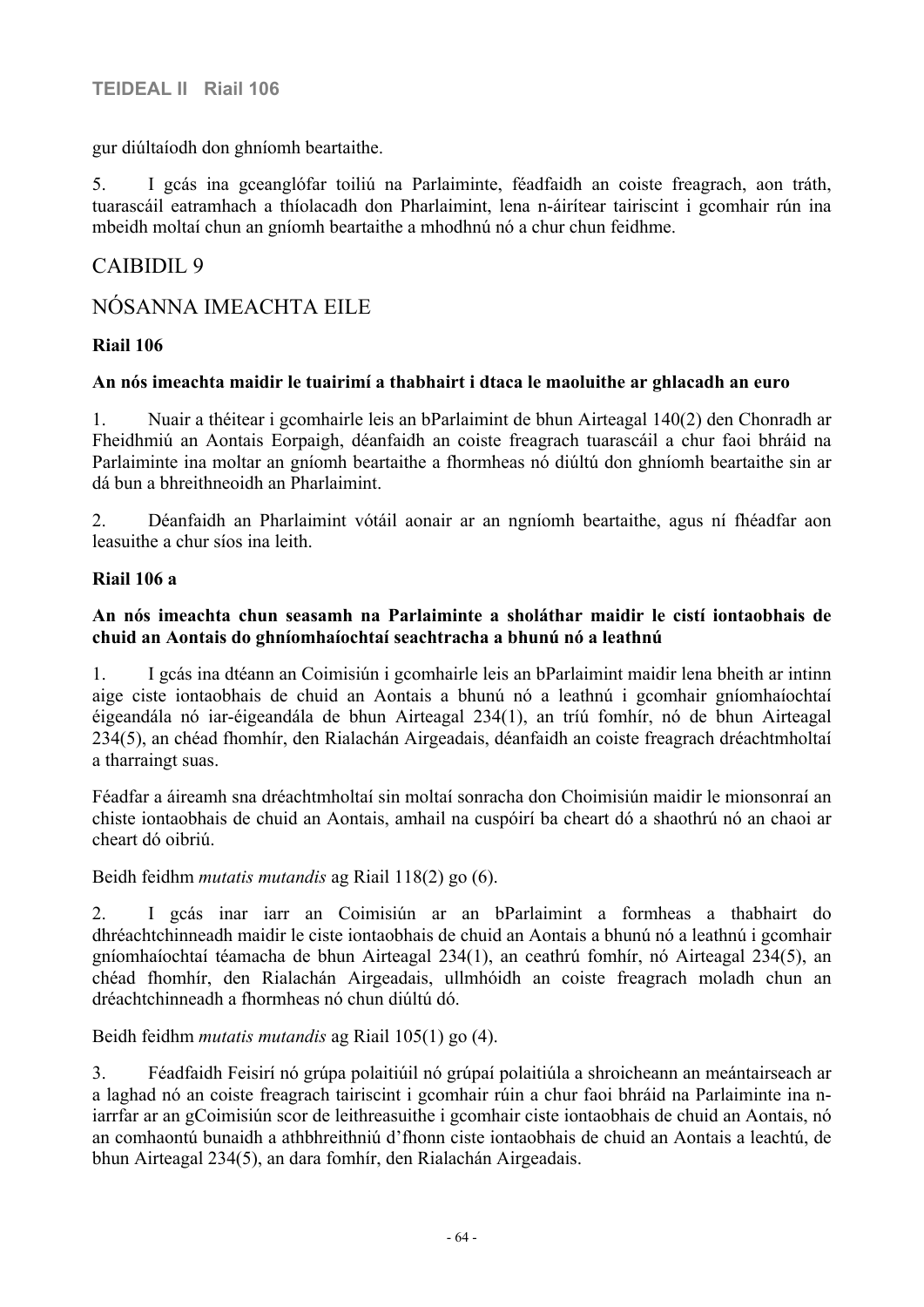## **Riail 107**

#### **Nósanna imeachta a bhaineann le hagallamh idir na comhpháirtithe sóisialta**

1. Déanfaidh an tUachtarán aon doiciméad arna tharraingt suas ag an gCoimisiún de bhun Airteagal 154 den Chonradh ar Fheidhmiú an Aontais Eorpaigh nó aon chomhaontuithe a dtagann na comhpháirtithe sóisialta orthu de bhun Airteagal 155(1) den Chonradh sin, agus aon mholtaí arna dtíolacadh ag an gCoimisiún faoi Airteagal 155(2) den Chonradh sin, a tharchur chuig an gcoiste freagrach lena mbreithniú.

2. I gcás ina gcuireann na comhpháirtithe sóisialta in iúl don Choimisiún gur mian leo an próiseas dá bhforáiltear in Airteagal 155 den Chonradh ar Fheidhmiú an Aontais Eorpaigh a thionscnamh, féadfaidh an coiste freagrach tuarascáil a tharraingt suas ar an tsaincheist shubstainteach i dtrácht.

3. I gcás ina bhfuil na comhpháirtithe sóisialta tar éis teacht ar chomhaontú agus go n-iarrann siad i gcomhpháirt lena chéile go gcuirfear an comhaontú chun feidhme le cinneadh ón gComhairle ar thogra ón gCoimisiún i gcomhréir le hAirteagal 155(2) den Chonradh ar Fheidhmiú an Aontais Eorpaigh, déanfaidh an coiste freagrach tairiscint i gcomhair rún a chur síos á mholadh go bhformheasfar an iarraidh nó go ndiúltófar di.

#### **Riail 108**

#### **Nósanna imeachta maidir le comhaontuithe deonacha samhlaithe a ghrinnscrúdú**

1. I gcás ina gcuireann an Coimisiún in iúl don Pharlaimint go bhfuil sé ar intinn aige scrúdú a dhéanamh ar úsáid a bhaint as comhaontuithe deonacha mar mhalairt ar reachtaíocht, féadfaidh an coiste freagrach tuarascáil a tharraingt suas ar an tsaincheist shubstainteach i dtrácht de bhun Riail 54.

2. I gcás ina bhfógraíonn an Coimisiún go bhfuil sé ar intinn aige comhaontú deonach a dhéanamh, féadfaidh an coiste freagrach tairiscint i gcomhair rúin a chur síos á mholadh go bhformheasfaidh an Pharlaimint an togra nó go ndiúltóidh sí dó, agus á mholadh cad iad na coinníollacha faoina ndéanfar amhlaidh.

### **Riail 109**

#### **Códú**

1. Nuair a dhéantar togra maidir le códú reachtaíochta Aontais a chur faoi bhráid na Parlaiminte, tarchuirfear chuig an gcoiste atá freagrach as gnóthaí dlíthiúla é. Scrúdóidh an coiste sin an togra i gcomhréir leis na socruithe arna gcomhaontú ar leibhéal idirinstitiúideach<sup>23</sup> d'fhonn a fhionnachtain gur códú díreach atá i gceist leis an togra agus nach bhfuil aon athruithe de chineál substainteach i gceist.

2. Féadfar a iarraidh ar an gcoiste a bhí freagrach as na gníomhartha atá le códú, ar iarraidh uaidh féin nó ar iarraidh ón gcoiste atá freagrach as gnóthaí dlíthiúla, a thuairim a thabhairt ar inmhianaitheacht an chódaithe.

3. Ní bheidh leasuithe ar théacs an togra inghlactha.

<sup>23</sup> Comhaontú Idirinstitiúideach an 20 Nollaig 1994, Modh oibre brostaithe maidir le códú oifigiúil téacsanna reachtacha, pointe 4 (IO C 102, 4.4.1996, lch. 2).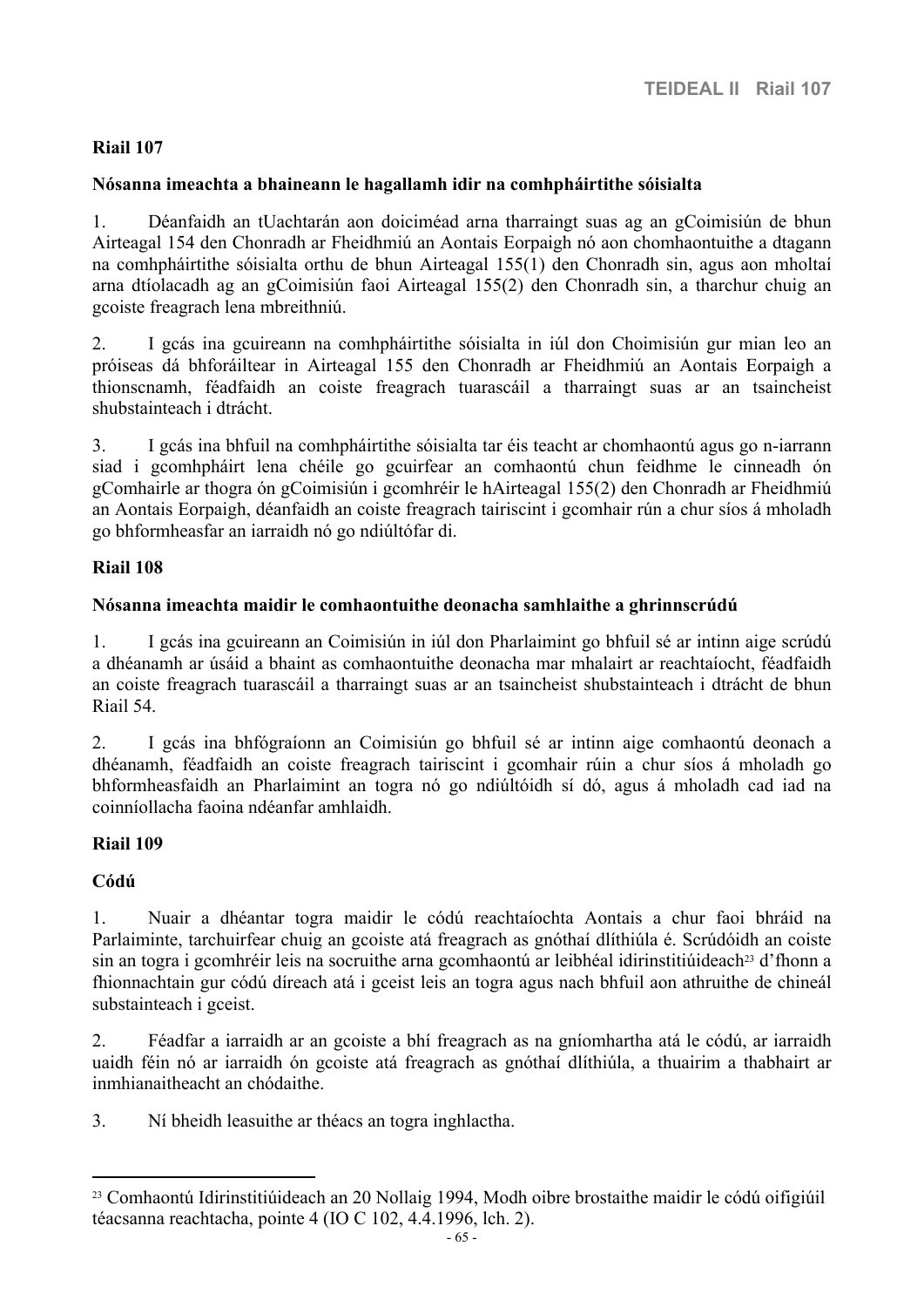## **TEIDEAL II Riail 110**

Mar sin féin, féadfaidh Cathaoirleach an choiste atá freagrach as gnóthaí dlíthiúla, arna iarraidh sin ag an rapóirtéir, oiriúnuithe teicniúla a thíolacadh, lena bhformheas ag an gcoiste sin, ar choinníoll nach bhfuil aon athrú substainteach ar an togra i gceist leis na hoiriúnuithe sin agus go bhfuil siad riachtanach d'fhonn a áirithiú go gcomhlíonann an togra na rialacha maidir le códú.

4. Má thagann an coiste atá freagrach as gnóthaí dlíthiúla ar an gconclúid nach bhfuil aon athrú substainteach ar reachtaíocht Aontais i gceist leis an togra, tarchuirfidh sé chuig an bParlaimint é lena fhormheas.

Má tá an coiste atá freagrach as gnóthaí dlíthiúla den tuairim go bhfuil athrú substainteach i gceist leis an togra, molfaidh sé go ndiúltóidh an Pharlaimint don togra.

I gceachtar den dá chás sin, glacfaidh an Pharlaimint cinneadh trí vótáil aonair, gan leasú ná díospóireacht.

#### **Riail 110**

#### **Athmhúnlú**

1. I gcás ina ndéantar togra lena n-athmhúnlaítear reachtaíocht Aontais a chur faoi bhráid na Parlaiminte, tarchuirfear é chuig an gcoiste atá freagrach as gnóthaí dlíthiúla agus chuig an gcoiste atá freagrach as ábhar an togra.

2. Déanfaidh an coiste atá freagrach as gnóthaí dlíthiúla an togra a scrúdú i gcomhréir leis na socruithe arna gcomhaontú ar leibhéal idirinstitiúideach<sup>24</sup> d'fhonn a sheiceáil nach bhfuil aon athruithe substainteacha i gceist seachas na hathruithe sin a shainaithnítear sa togra mar athruithe den sórt sin.

Chun críche an scrúdaithe sin, ní bheidh leasuithe ar théacs an togra inghlactha. Beidh feidhm, áfach, ag an dara fomhír de Riail 109(3) maidir leis na forálacha a fhanann gan athrú sa togra athmhúnlúcháin.

3. Má mheasann an coiste atá freagrach as gnóthaí dlíthiúla nach bhfuil aon athruithe substainteacha i gceist leis an togra, seachas na hathruithe sin a shainaithnítear sa togra mar athruithe den sórt sin, cuirfidh sé an méid sin in iúl don choiste atá freagrach as ábhar an togra.

I gcás den sórt sin, de bhreis ar na coinníollacha a leagtar síos i Rialacha 180 agus 181, ní bheidh leasuithe inghlactha laistigh den choiste atá freagrach as an ábhar ach amháin má bhaineann siad leis na codanna sin den togra ina bhfuil athruithe.

Féadfaidh Cathaoirleach an choiste atá freagrach as an ábhar, áfach, mar eisceacht agus ar bhonn cás ar chás, glacadh le leasuithe ar chodanna den togra a fhanann gan athrú, má mheasann sé nó sí go bhfuil gá leis sin mar gheall ar chúiseanna práinneacha a bhaineann le loighic inmheánach an téacs nó mar go bhfuil dlúthbhaint idir na leasuithe agus leasuithe inghlactha eile. Caithfear cúiseanna den sórt sin a shonrú i réasúnú i scríbhinn ar na leasuithe.

4. Má mheasann an coiste atá freagrach as gnóthaí dlíthiúla go bhfuil athruithe substainteacha i gceist leis an togra, seachas na hathruithe sin a shainaithnítear sa togra mar athruithe den sórt sin, molfaidh sé go ndiúltóidh an Pharlaimint don togra agus cuirfidh sé in iúl don choiste atá freagrach as an ábhar go bhfuil sé sin déanta aige.

<sup>24</sup> Comhaontú Idirinstitiúideach an 28 Samhain 2001 maidir le húsáid níos struchtúrtha theicníocht an athmhúnlaithe do ghníomhartha reachtacha (IO C 77, 28.3.2002, lch. 1), pointe 9.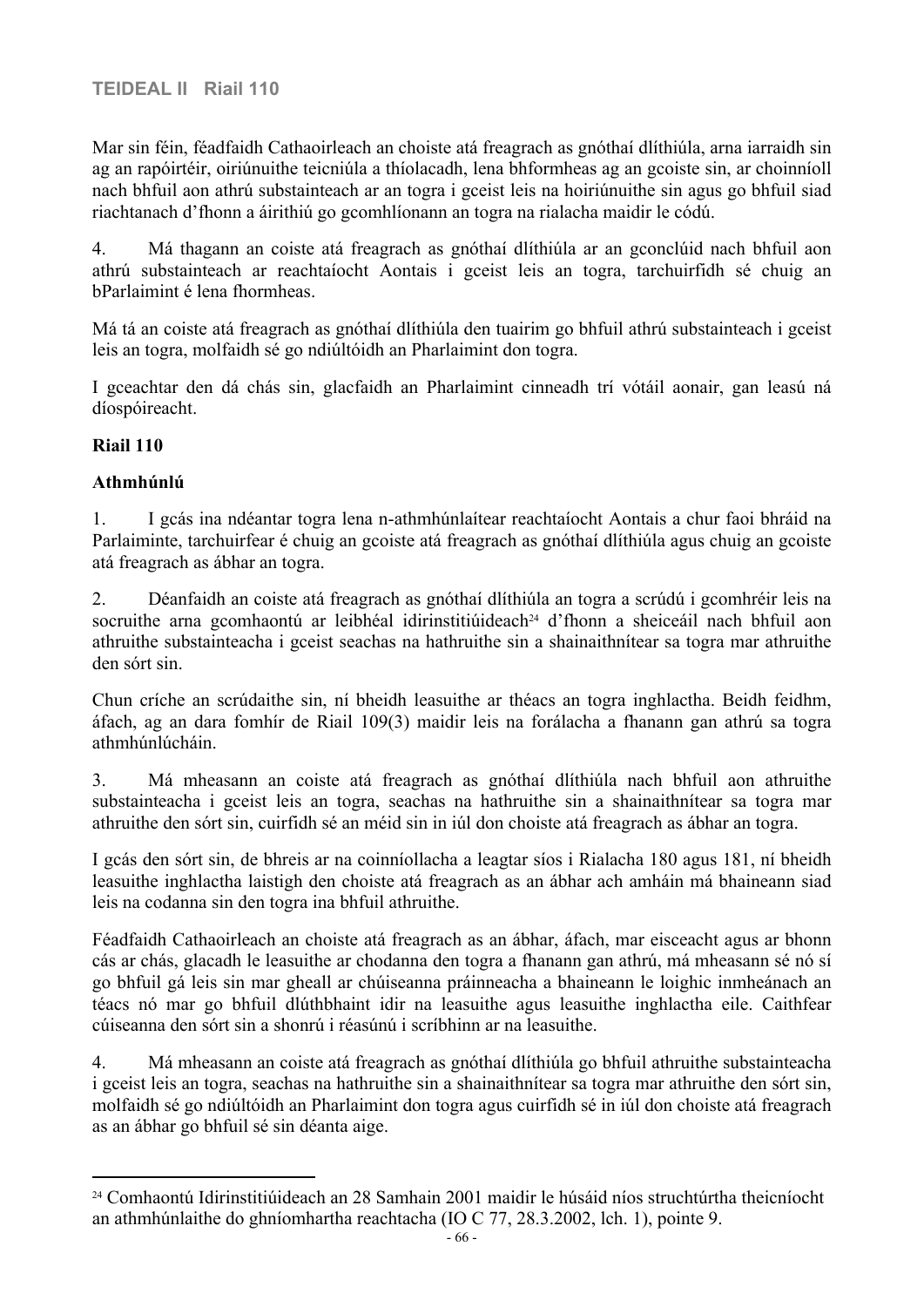I gcás den sórt sin, iarrfaidh an tUachtarán ar an gCoimisiún an togra a tharraingt siar. Má dhéanann an Coimisiún amhlaidh, dearbhóidh an tUachtarán go bhfuil an nós imeachta sa Pharlaimint iomarcach agus cuirfidh an tUachtarán an Chomhairle ar an eolas dá réir. Más rud é nach dtarraingíonn an Coimisiún siar a thogra, tarchuirfidh an Pharlaimint ar ais chuig an gcoiste atá freagrach as an ábhar é, agus breithneoidh an coiste sin é i gcomhréir leis an ngnáthnós imeachta.

## CAIBIDIL 10

## GNÍOMHARTHA TARMLIGTHE AGUS GNÍOMHARTHA CUR CHUN FEIDHME

### **Riail 111**

### **Gníomhartha tarmligthe**

1. I gcás ina ndéanfaidh an Coimisiún gníomh tarmligthe a chur ar aghaidh chuig an bParlaimint, déanfaidh an tUachtarán é a tharchur chuig an gcoiste atá freagrach as an ngníomh reachtach bunúsach, agus féadfaidh an coiste sin a chinneadh duine dá chomhaltaí a ainmniú chun gníomh tarmligthe amháin nó níos mó a bhreithniú.

2. Le linn an pháirtseisiúin tar éis an gníomh tarmligthe a fháil, fógróidh an tUachtarán don Pharlaimint an dáta a bhfuarthas an gníomh tarmligthe sin sna teangacha oifigiúla uile agus an tréimhse ar lena linn a fhéadfar agóidí a ardú. Tosóidh an tréimhse i dtrácht ar an dáta a bhfaighfear an gníomh tarmligthe.

Déanfar an fhógairt, mar aon le hainm an choiste fhreagraigh, a fhoilsiú i miontuairiscí an tsuí.

3. I gcomhréir le forálacha an ghnímh reachtaigh bhunúsaigh agus – má mheasann an coiste freagrach gur cuí déanamh amhlaidh – i ndiaidh dul i gcomhairle le haon choistí lena mbaineann, féadfaidh an coiste freagrach tairiscint réasúnaithe i gcomhair rúin a chur síos lena ndéantar an gníomh tarmligthe a agóid. Más rud é, 10 lá oibre roimh thús an pháirtseisiúin a bhfuil Céadaoin an tseisiúin sin ar an gCéadaoin is gaire roimh lá éagtha an sprioc-ama dá dtagraítear i mír 5, nach bhfuil tairiscint i gcomhair rún den sórt sin curtha síos ag an gcoiste freagrach, féadfaidh grúpa polaitiúil nó Feisirí a shroicheann an tairseach íseal ar a laghad tairiscint i gcomhair rúin a chur síos ar an ábhar lena chur ar an gclár oibre don pháirtseisiún dá dtagraítear thuas.

4. Luafar in aon tairiscint i gcomhair rúin a chuirtear síos i gcomhréir le mír 3 na cúiseanna atá le hagóidí na Parlaiminte agus féadfar a ionchorprú inti iarraidh ar an gCoimisiún gníomh tarmligthe nua a chur isteach a chuirfeadh moltaí na Parlaiminte san áireamh.

5. Déanfaidh an Pharlaimint tairiscint den sórt sin, faoin sprioc-am a leagtar síos sa ghníomh reachtach bunúsach agus, i gcomhréir leis an dara fomhír d'Airteagal 290(2) den Chonradh ar Fheidhmiú an Aontais Eorpaigh, a fhormheas le tromlach na bhFeisirí a chomhdhéanann an Pharlaimint.

I gcás ina measann an coiste freagrach gur cuí an sprioc-am a bhaineann le hagóidí a ardú in aghaidh an ghnímh tharmligthe i gcomhréir le forálacha an ghnímh reachtaigh bhunúsaigh, tabharfaidh Cathaoirleach an choiste fógra don Chomhairle agus don Choimisiún, thar ceann na Parlaiminte, faoin bhfadú sin.

6. Má mholann an coiste freagrach, roimh dhul in éag don sprioc-am a leagtar amach sa ghníomh reachtach bunúsach, gur chóir don Pharlaimint a dhearbhú nach bhfuil aon agóidí aici in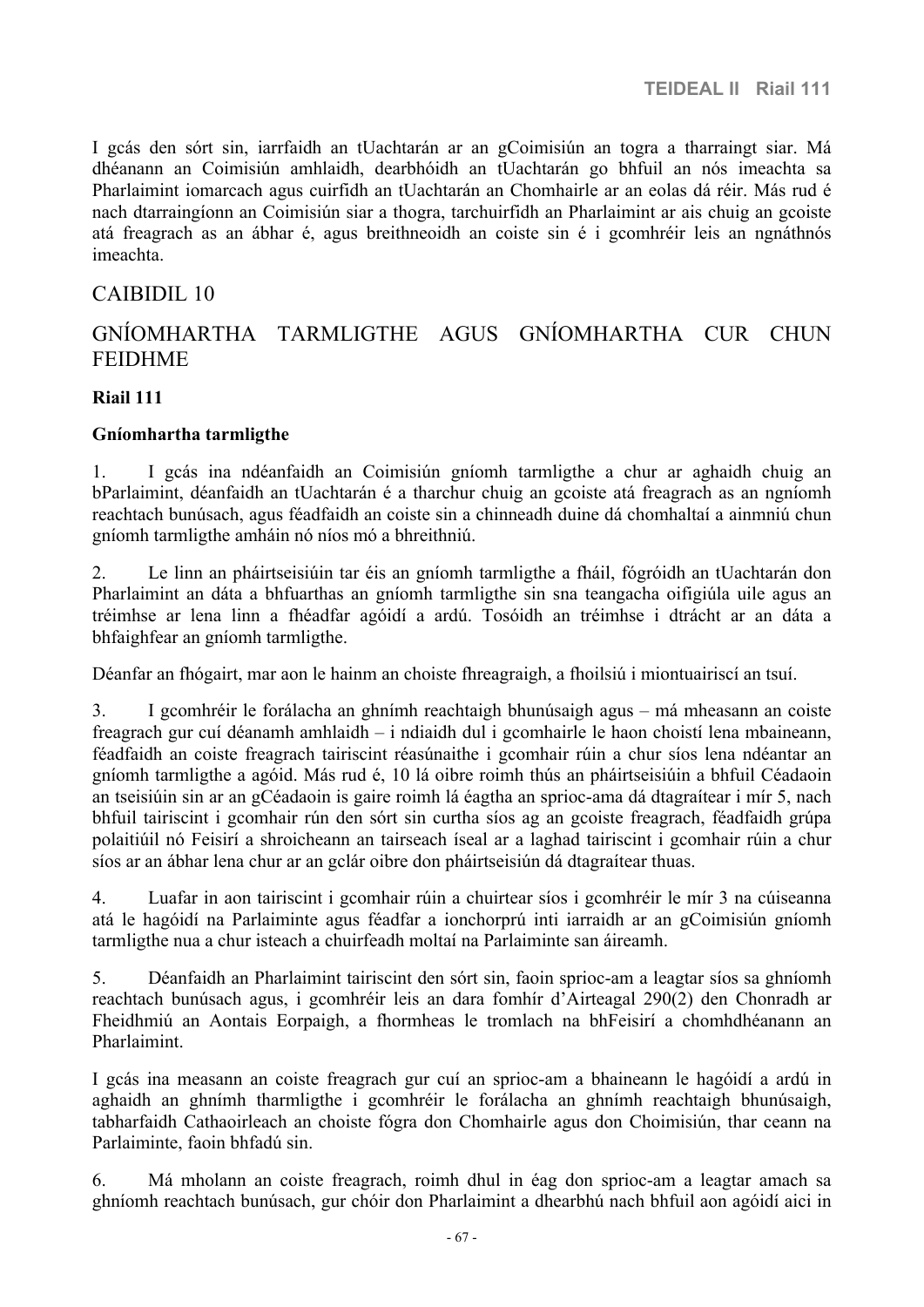aghaidh an ghnímh tharmligthe:

- cuirfidh an coiste freagrach an méid sin in iúl do Chathaoirleach Chomhdháil Chathaoirligh na gCoistí trí bhíthin litreach ina leagfar amach a chúiseanna leis sin agus cuirfidh sé moladh síos chuige sin;
- mura ndéanfar agóidí a ardú ag an gcéad chruinniú eile de Chomhdháil Chathaoirligh na gCoistí, nó mura ndéanfar agóidí a ardú trí nós imeachta i scríbhinn, ar fhorais phráinne, cuirfidh Cathaoirleach an chomhlachta é sin in iúl d'Uachtarán na Parlaiminte, agus déanfaidh an tUachtarán, dá réir sin, é sin a chur in iúl don suí iomlánach chomh luath agus is féidir;
- más rud é, laistigh de 24 huaire an chloig tar éis na fógartha sa Pharlaimint, go gcuireann grúpa polaitiúil nó Feisirí a shroicheann an tairseach íseal ar a laghad in aghaidh an mholta, déanfar vótáil ar an moladh sin;
- más rud é, laistigh den tréimhse chéanna, nach n-ardófar aon agóidí, measfar an moladh beartaithe a bheith formheasta;
- le glacadh moladh den sórt sin fágfar neamh-inghlactha aon togra ina dhiaidh sin a dhéanfaidh an gníomh tarmligthe a agóid.

7. Féadfaidh an coiste freagrach, i gcomhréir le forálacha an ghnímh reachtaigh bhunúsaigh, tairiscint i gcomhair rúin a chur faoi bhráid na Parlaiminte a dhéanfaidh tarmligean na gcumhachtaí sin a chúlghairm, go hiomlán nó go páirteach, nó a chuirfidh in aghaidh fadú intuigthe ar tharmligean na gcumhachtaí sin.

I gcomhréir leis an dara fomhír d'Airteagal 290(2) den Chonradh ar Fheidhmiú an Aontais Eorpaigh, beidh vótaí thromlach na bhFeisirí a chomhdhéanann an Pharlaimint riachtanach i gcomhair cinneadh chun tarmligean na gcumhachtaí a chúlghairm.

8. Cuirfidh an tUachtarán in iúl don Chomhairle agus don Choimisiún na seasaimh a ghlactar faoin Riail seo.

### **Riail 112**

### **Gníomhartha agus bearta cur chun feidhme**

1. I gcás ina ndéanfaidh an Coimisiún dréacht de ghníomh nó de bheart cur chun feidhme a chur ar aghaidh chuig an bParlaimint, déanfaidh an tUachtarán é a tharchur chuig an gcoiste atá freagrach as an ngníomh reachtach bunúsach, agus féadfaidh an coiste sin a chinneadh duine dá chomhaltaí a ainmniú chun dréacht de ghníomh nó de bheart cur chun feidhme amháin nó níos mó a bhreithniú.

2. Féadfaidh an coiste freagrach tairiscint réasúnaithe i gcomhair rúin a chur síos ina luaitear go dtéann dréacht de ghníomh nó de bheart cur chun feidhme thar na cumhachtaí cur chun feidhme arna dtabhairt sa ghníomh reachtach bunúsach nó nach bhfuil sé de réir dhlí an Aontais ar shlite eile.

3. Maidir le tairiscint i gcomhair rúin, féadfar a ionchorprú inti iarraidh chuig an gCoimisiún an dréacht de ghníomh nó de bheart cur chun feidhme a tharraingt siar, é a leasú de réir na n-agóidí a ardóidh an Pharlaimint, nó togra reachtach nua a thíolacadh. Cuirfidh an tUachtarán an Chomhairle agus an Coimisiún ar an eolas faoin gcinneadh a glacadh.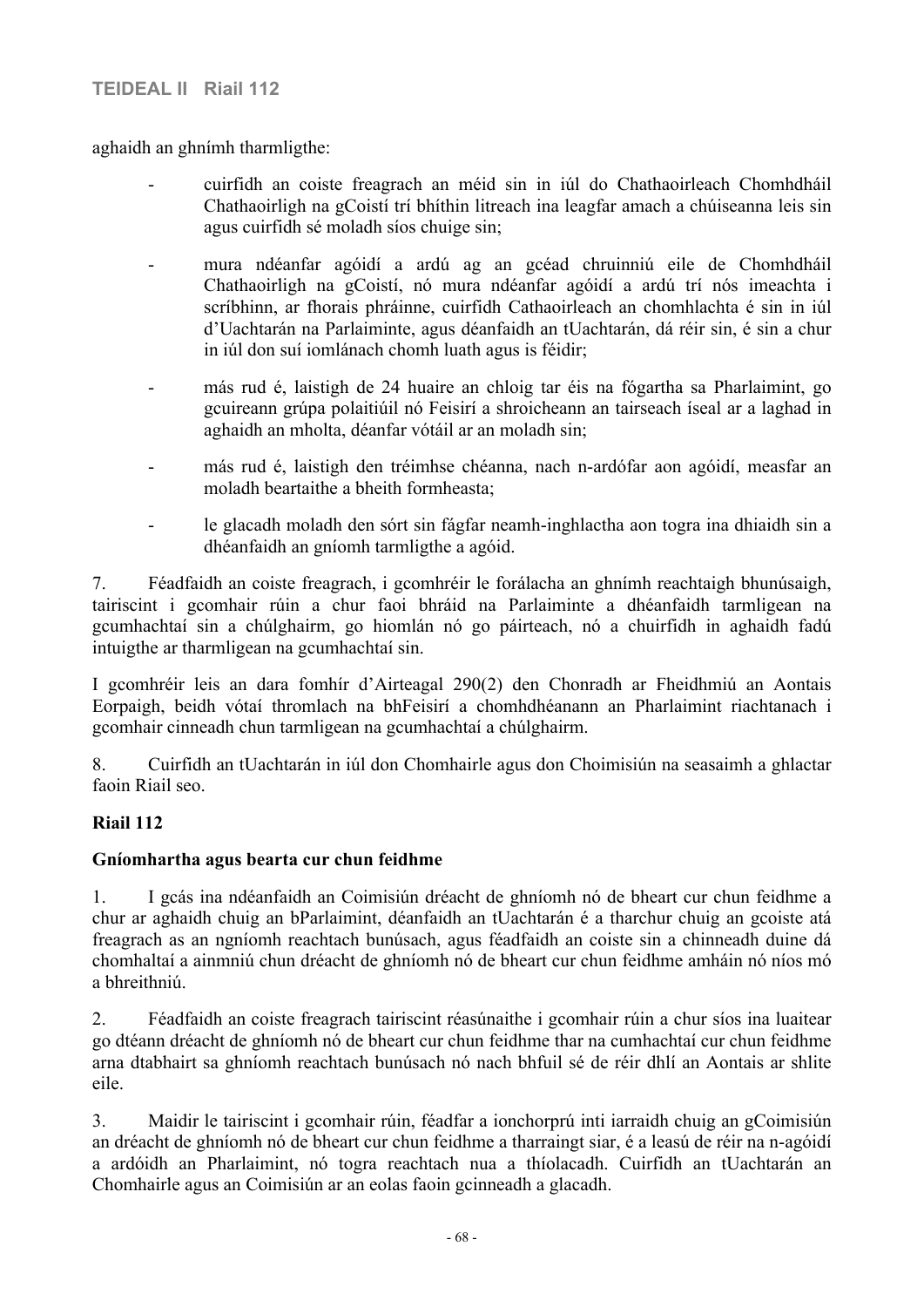4. Má thagann na gníomhartha cur chun feidhme arna samhlú ag an gCoimisiún faoi réim an nós imeachta rialúcháin lena ngabhann grinnscrúdú dá bhforáiltear le Cinneadh 1999/468/CE ón gComhairle25, beidh feidhm ag na forálacha breise seo a leanas:

- (a) tosóidh an tréimhse ama don ghrinnscrúdú a luaithe a bheidh an dréachtbheart cur chun feidhme curtha faoi bhráid na Parlaiminte i ngach ceann de na teangacha oifigiúla. I gcás ina bhfuil feidhm ag an teorainn ama níos giorra don ghrinnscrúdú dá bhforáiltear in Airteagal 5a(5)(b) de Chinneadh 1999/468/CE agus sna cásanna práinne dá bhforáiltear in Airteagal 5a(6) den Chinneadh sin, tosóidh an tréimhse ama don ghrinnscrúdú, mura rud é go ndéanann Cathaoirleach an choiste fhreagraigh agóid ina aghaidh, ón dáta a bhfaigheann an Pharlaimint an dréacht críochnaitheach den ghníomh cur chun feidhme sna leaganacha teanga a cuireadh faoi bhráid chomhaltaí an choiste arna chur ar bun i gcomhréir leis an gCinneadh sin. Ní bheidh feidhm ag Riail 167 sa dá chás a luaitear san abairt roimhe seo;
- (b) más rud é go bhfuil an dréachtbheart cur chun feidhme bunaithe ar mhír 5 nó ar mhír 6 d'Airteagal 5a de Chinneadh 1999/468/CE, lena bhforordaítear teorainneacha ama ciorraithe ar laistigh díobh a fhéadfaidh an Pharlaimint cur ina choinne, féadfaidh Cathaoirleach an choiste fhreagraigh tairiscint i gcomhair rúin a chur síos ina gcuirfear in aghaidh ghlacadh an dréachtbhirt más rud é nach mbeidh an coiste sin in ann cruinniú a thionól san am a bheidh ar fáil;
- (c) féadfaidh an Pharlaimint, ag gníomhú di le tromlach de na Feisirí a chomhdhéanann í, rún a ghlacadh ina gcuirfear in aghaidh ghlacadh an dréachtbhirt cur chun feidhme agus ina léireofar go dtéann an dréacht thar na cumhachtaí cur chun feidhme arna dtabhairt sa ghníomh bunúsach, nach bhfuil sé i gcomhréir le haidhm nó le hinneachar an ghnímh bhunúsaigh nó nach n-urramaíonn sé prionsabal na coimhdeachta nó prionsabal na comhréireachta;

Más rud é, 10 lá oibre roimh thús an pháirtseisiúin a bhfuil Céadaoin an tseisiúin sin ar an gCéadaoin is gaire roimh lá éagtha an sprioc-ama do chur in aghaidh ghlacadh an dréachtbhirt cur chun feidhme, nach bhfuil tairiscint i gcomhair rún den sórt sin curtha síos ag an gcoiste freagrach, féadfaidh grúpa polaitiúil nó Feisirí a shroicheann an tairseach íseal ar a laghad tairiscint i gcomhair rúin a chur síos ar an ábhar lena chur ar an gclár oibre don pháirtseisiún dá dtagraítear thuas.

(d) má mholann an coiste freagrach, trí bhíthin litreach chuig Cathaoirleach Chomhdháil Chathaoirligh na gCoistí ina leagtar amach a chúiseanna, gur chóir don Pharlaimint a dhearbhú nach bhfuil aon agóid á déanamh aici i ndáil leis an ngníomh beartaithe roimh dhul in éag don ghnáth-theorainn ama a leagtar síos in Airteagal 5a(3)(c) agus/nó in Airteagal 5a(4)(e) de Chinneadh 1999/468/CE, beidh feidhm ag an nós imeachta dá bhforáiltear i Riail 111(6)<sup>26</sup>.

<sup>25</sup> Rialachán 1999/468/CE ón gComhairle an 28 Meitheamh 1999 ag leagan síos na nósanna imeachta maidir le feidhmiú na gcumhachtaí cur chun feidhme arna dtabhairt don Choimisiún(IO L 184, 17.7.1999, lch. 23).

<sup>26</sup> Scriosfar Riail 112(4) ó na Rialacha Nós Imeachta a luaithe a bhainfear go hiomlán an nós imeachta rialúcháin lena ngabhann grinnscrúdú den reachtaíocht atá ann.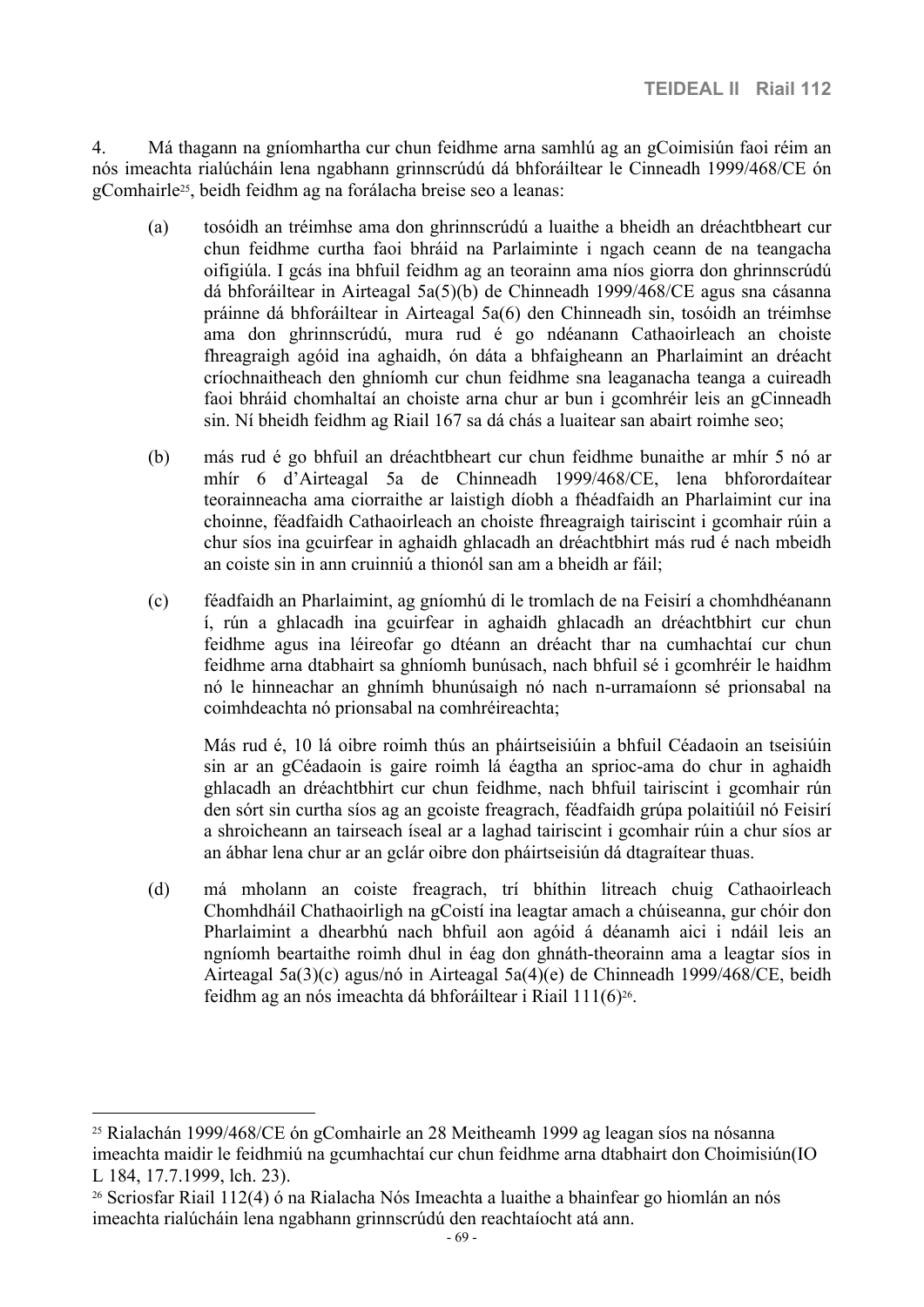#### **TEIDEAL II Riail 113**

#### **Riail 113**

#### **Breithniú a dhéanamh faoin nós imeachta coiste comhlachaithe nó faoin nós imeachta comhchoiste**

1. Má ghlacann an Pharlaimint an gníomh reachtach bunúsach faoin nós imeachta dá bhforáiltear i Riail 57, beidh feidhm ag na forálacha breise seo a leanas maidir le breithniú a dhéanamh ar ghníomhartha tarmligthe agus dréachtghníomhartha agus dréachtbhearta cur chun feidhme:

- cuirfear an gníomh tarmligthe nó an dréachtghníomh nó an dréachtbheart cur chun feidhme ar aghaidh chuig an gcoiste freagrach agus chuig an gcoiste comhlachaithe;
- socróidh cathaoirleach an choiste fhreagraigh teorainn ama faoina bhféadfaidh an coiste comhlachaithe tograí a tharraingt suas maidir le nithe a thagann faoi réim a inniúlachta eisiata nó faoi réim inniúlacht chomhpháirteach an dá choiste;
- má thagann an gníomh tarmligthe nó an dréachtghníomh nó an dréachtbheart cur chun feidhme faoi réim inniúlacht eisiata an choiste chomhlachtaithe, déanfaidh an coiste freagrach tograí an choiste chomhlachtaithe a ghlacadh gan vótáil; má mhainníonn an coiste freagrach an riail sin a urramú, féadfaidh an tUachtarán an coiste comhlachtaithe a údarú tairiscint i gcomhair rúin a chur síos sa suí iomlánach.

2. Má ghlacann an Pharlaimint an gníomh reachtach bunúsach faoin nós imeachta dá bhforáiltear i Riail 58, beidh feidhm ag na forálacha breise seo a leanas maidir le breithniú a dhéanamh ar ghníomhartha tarmligthe agus dréachtghníomhartha agus dréachtbhearta cur chun feidhme:

- tar éis an gníomh tarmligthe nó an dréachtghníomh nó ar an dréachtbheart cur chun feidhme a fháil, cinnfidh an tUachtarán an coiste freagrach nó na coistí atá comhfhreagrach as a bhreithniú, i gcomhréir leis na critéir a leagtar síos i Riail 58 agus aon chomhaontuithe eile a rinneadh idir cathaoirligh na gcoistí lena mbaineann;
- má chuirtear gníomh tarmligthe nó dréachtghníomh nó dréachtbheart cur chun feidhme ar aghaidh le haghaidh breithniú faoin nós imeachta comhchoiste, féadfaidh gach coiste a iarraidh go ndéanfaí cruinniú comhpháirteach a chomóradh chun tairiscint i gcomhair rúin a bhreithniú. Más rud é nach dtagann Cathaoirligh na gcoistí lena mbaineann ar comhaontú, déanfaidh Cathaoirleach Chomhdháil Chathaoirligh na gCoistí cruinniú comhpháirteach a chomóradh.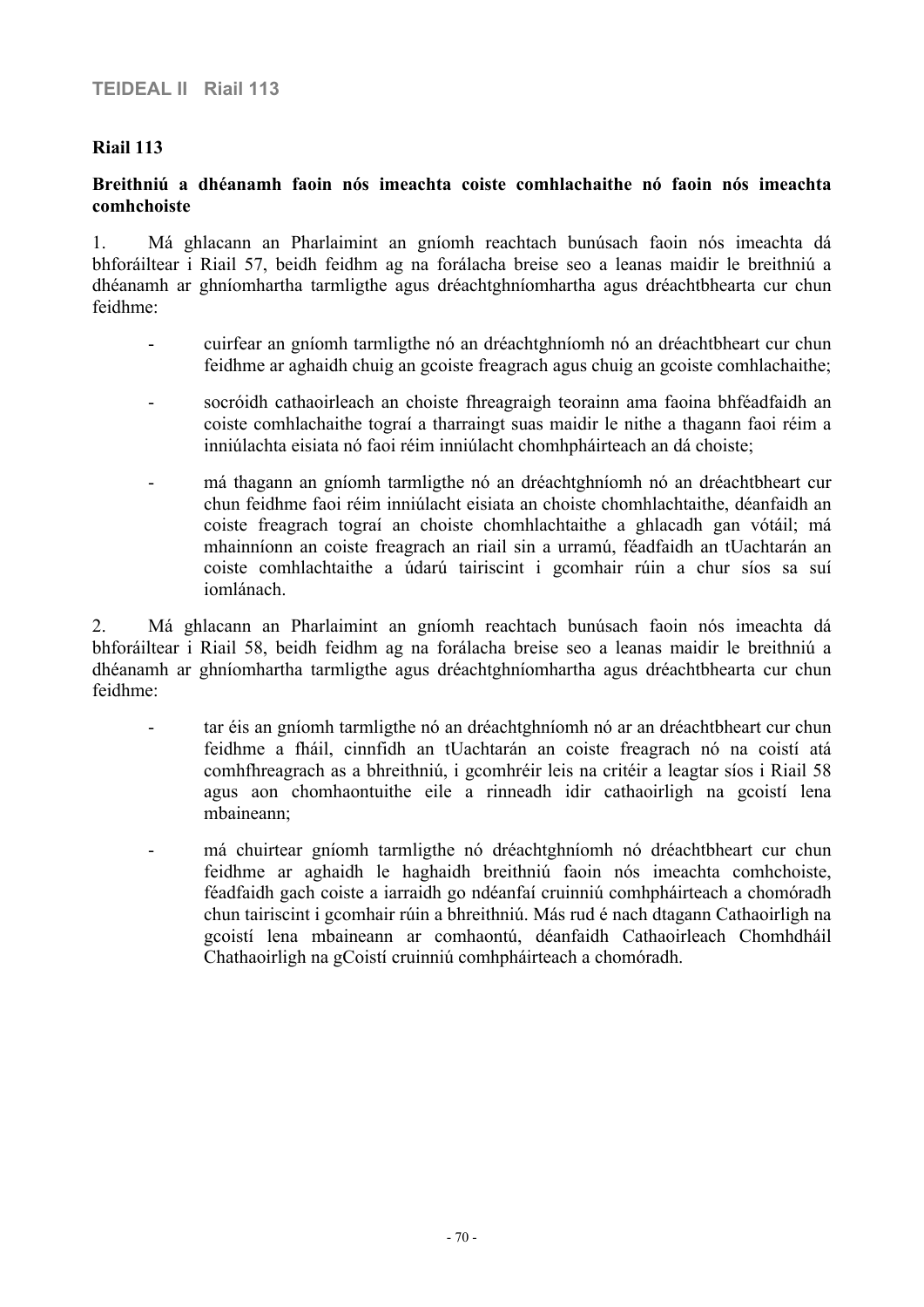## TEIDEAL III

## CAIDREAMH SEACHTRACH

## CAIBIDIL 1

# COMHAONTUITHE IDIRNÁISIÚNTA

## **Riail 114**

### **Comhaontuithe idirnáisiúnta**

1. I gcás ina mbeartaítear caibidlíocht a thosú maidir le comhaontú idirnáisiúnta a thabhairt chun críche, a athnuachan nó a leasú, féadfaidh an coiste freagrach a chinneadh tuarascáil a tharraingt suas nó faireachán a dhéanamh, ar shlí eile, ar an gcéim ullmhúcháin. Cuirfidh sé a chinneadh sin in iúl do Chomhdháil Chathaoirligh na gCoistí.

2. Gheobhaidh an coiste freagrach amach ón gCoimisiún cad é an bunús dlí atá roghnaithe chun na comhaontuithe idirnáisiúnta dá dtagraítear i mír 1 a thabhairt chun críche. Déanfaidh an coiste freagrach an bunús dlí sin atá roghnaithe a fhíorú i gcomhréir le Riail 40.

3. Féadfaidh an Pharlaimint, ar thogra ón gcoiste freagrach, ó ghrúpa polaitiúil nó ó Fheisirí a shroicheann an tairseach íseal ar a laghad, a iarraidh ar an gComhairle gan tosú caibidlíochta a údarú go dtí go mbeidh a seasamh ar an sainordú caibidlíochta beartaithe tugtha ag an bParlaimint, ar bhonn tuarascáil ón gcoiste freagrach.

4. Ag aon tráth den chaibidlíocht agus ó dheireadh na caibidlíochta chun an comhaontú idirnáisiúnta a thabhairt chun críche, féadfaidh an Pharlaimint, ar bhonn tuarascáil ón gcoiste freagrach, arna tarraingt suas ag an gcoiste sin ar a tionscnamh féin, nó tar éis aon togra iomchuí arna chur síos ag grúpa polaitiúil nó ag Feisirí a shroicheann an tairseach íseal ar a laghad a bhreithniú, moltaí don Chomhairle, don Choimisiún nó do Leas-Uachtarán an Choimisiúin/Ard-Ionadaí an Aontais do Ghnóthaí Eachtracha agus don Bheartas Slándála a ghlacadh agus féadfaidh sí a éileamh go gcuirfear na moltaí sin san áireamh sula ndéantar an comhaontú sin a thabhairt chun críche.

5. Déanfaidh an tUachtarán iarrataí ón gComhairle chun toiliú nó tuairim na Parlaiminte a fháil a tharchur chuig an gcoiste freagrach lena mbreithniú i gcomhréir le Riail 105 nó le Riail 48(1).

6. Aon tráth sula ndéanann an Pharlaimint vótáil ar iarraidh ar thuairim nó ar thoiliú, féadfaidh an coiste freagrach, grúpa polaitiúil nó an deichiú cuid ar a laghad de na Feisirí a chomhdhéanann an Pharlaimint a mholadh go lorgóidh an Pharlaimint tuairim ón gCúirt Bhreithiúnais maidir le comhréireacht chomhaontú idirnáisiúnta leis na Conarthaí.

Sula vótálfaidh an Pharlaimint ar an togra sin, féadfaidh an tUachtarán tuairim an choiste atá freagrach as gnóthaí dlíthiúla a iarraidh, agus déanfaidh an coiste a chuid moltaí a thuairisciú don Pharlaimint.

Más rud é go bhformheasann an Pharlaimint an moladh chun tuairim a lorg ón gCúirt Bhreithiúnais, cuirfear an vótáil ar an iarraidh ar thoiliú nó tuairim ar atráth go dtí go mbeidh a tuairim tugtha ag an gCúirt.

7. I gcás ina n-iarrann an Chomhairle ar an bParlaimint a toiliú maidir le tabhairt chun críche,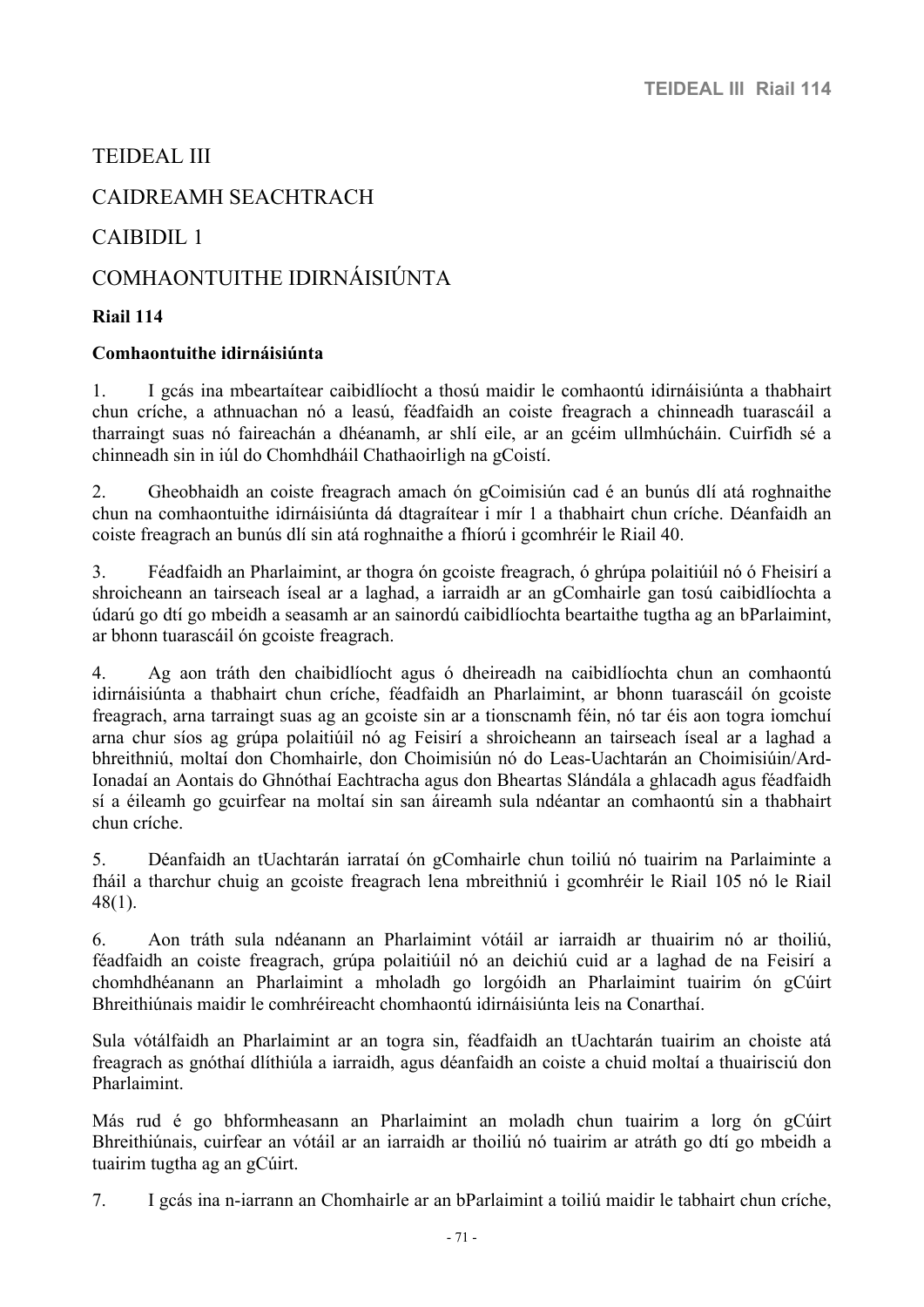athnuachan nó leasú comhaontaithe idirnáisiúnta a thabhairt, deanfaidh an Pharlaimint cinneadh trí vótáil aonair i gcomhréir le Riail 105.

Má dhiúltaíonn an Pharlaimint a toiliú a thabhairt, cuirfidh an tUachtarán in iúl don Chomhairle nach féidir an comhaontú i dtrácht a thabhairt chun críche, a athnuachan, nó a leasú.

Gan dochar do Riail 105(3), féadfaidh an Pharlaimint a chinneadh, ar bhonn moladh ón gcoiste freagrach, go gcuirfear a cinneadh ar an nós imeachta maidir le toiliú ar atráth ar feadh tréimhse nach faide ná bliain amháin.

8. I gcás ina n-iarrann an Chomhairle ar an bParlaimint a tuairim maidir le tabhairt chun críche, athnuachan nó leasú comhaontaithe idirnáisiúnta a thabhairt, ní bheidh aon leasú ar théacs an chomhaontaithe inghlactha. Gan dochar do Riail 181(1), beidh leasuithe ar an dréachtchinneadh ón gComhairle inghlactha.

Más tuairim neamhfhabhrach í an tuairim sin a ghlacann an Pharlaimint, iarrfaidh an tUachtarán ar an gComhairle gan an comhaontú i dtrácht a thabhairt chun críche.

9. Déanfaidh Cathaoirligh agus rapóirtéirí an choiste fhreagraigh agus aon choistí comhlachaithe a sheiceáil i gcomhpháirt le chéile, i gcomhréir le hAirteagal 218(10) den Chonradh ar Fheidhmiú an Aontais Eorpaigh, go ndéanann an Chomhairle, an Coimisiún, agus Leas-Uachtarán an Choimisiúin/Ard-Ionadaí an Aontais do Ghnóthaí Eachtracha agus don Bheartas Slándála faisnéis iomlán a sholáthar láithreach agus go rialta don Pharlaimint, ar bhonn rúnda más gá sin, ag gach céim de na hullmhúcháin don chaibidlíocht, den chaibidlíocht féin agus de thabhairt i gcrích comhaontuithe idirnáisiúnta, lena n-áirítear an dréacht-téacs de threoracha caibidlíochta agus an téacs críochnaitheach de na treoracha sin de réir mar a ghlactar iad, chomh maith leis an bhfaisnéis a bhaineann le cur i bhfeidhm na gcomhaontuithe sin.

## **Riail 115**

### **Comhaontuithe idirnáisiúnta a chur i bhfeidhm go sealadach nó a chur ar fionraí nó seasamh an Aontais a bhunú i gcomhlacht arna chur ar bun le comhaontú idirnáisiúnta**

I gcás ina ndéanfaidh an Coimisiún nó an Leas-Uachtarán an Choimisiúin/Ard-Ionadaí an Aontais do Ghnóthaí Eachtracha agus don Bheartas Slándála a chur in iúl don Pharlaimint agus don Chomhairle go bhfuil sé beartaithe aige nó ag an té sin comhaontú idirnáisiúnta a chur i bhfeidhm go sealadach nó a chur ar fionraí, féadfaidh an Pharlaimint a iarraidh ar an gComhairle, ar an gCoimisiún nó ar Leas-Uachtarán an Choimisiúin/Ard-Ionadaí an Aontais do Ghnóthaí Eachtracha agus don Bheartas Slándála ráiteas a dhéanamh, agus beidh díospóireacht ann ina dhiaidh. Féadfaidh an Pharlaimint moltaí a eisiúint ar bhonn tuarascáil ón gcoiste freagrach nó de bhun Riail 118, ina bhféadfar a áireamh, go háirithe, iarraidh ar an gComhairle gan comhaontú a chur i bhfeidhm go sealadach go dtí go mbeidh a toiliú tugtha ag an bParlaimint.

Beidh feidhm ag an nós imeachta sin freisin nuair a mholann an Coimisiún, nó an Leas-Uachtarán/Ard-Ionadaí seasaimh atá le glacadh thar ceann an Aontais i gcomhlacht idirnáisiúnta arna chur ar bun le comhaontú idirnáisiúnta.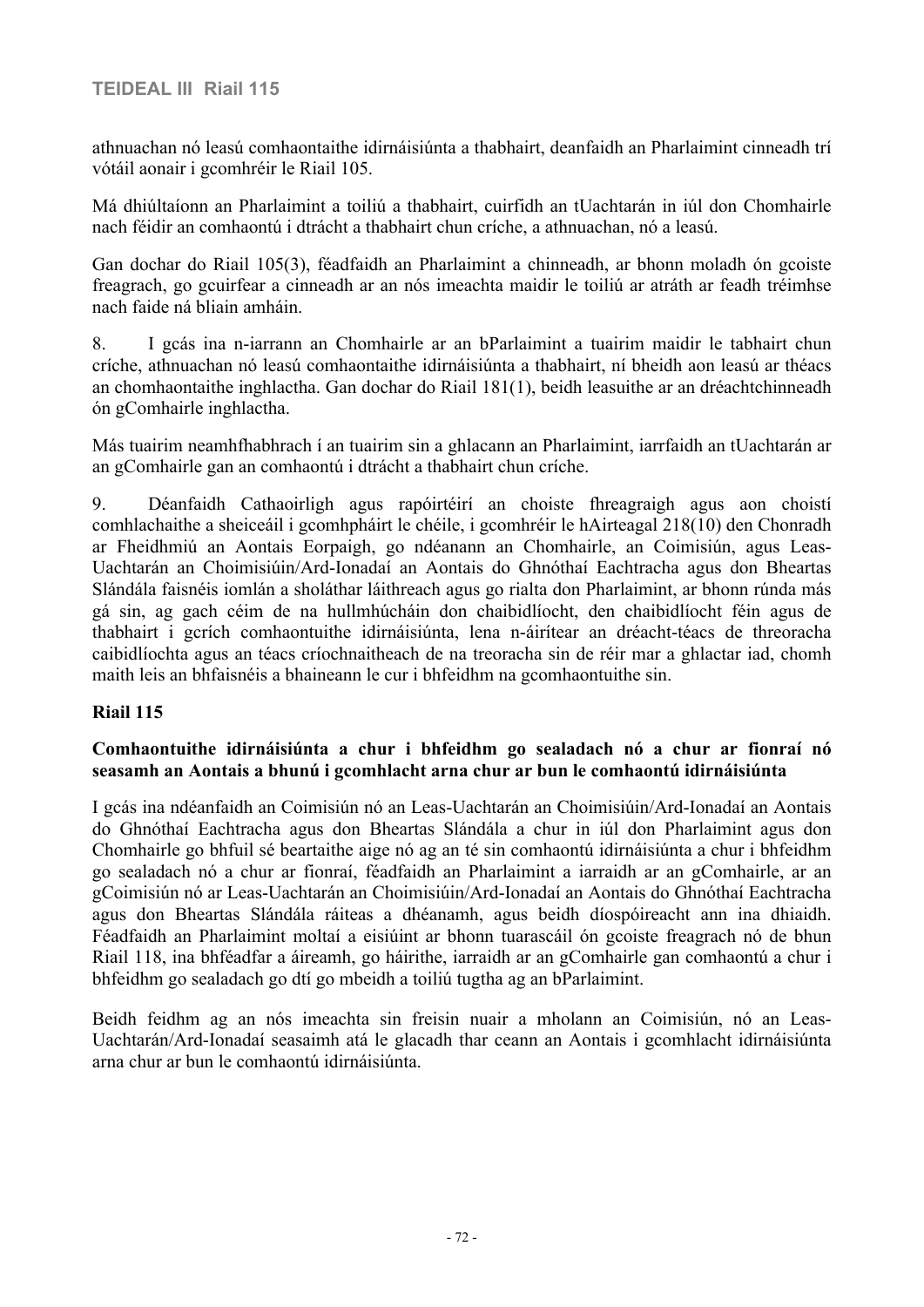# CAIBIDIL 2

# IONADAÍOCHT SHEACHTRACH THAR CEANN AN AONTAIS AGUS AN COMHBHEARTAS EACHTRACH AGUS SLÁNDÁLA

### **Riail 116**

#### **Ionadaithe speisialta**

1. I gcás ina mbeartaíonn an Chomhairle ionadaí speisialta a cheapadh faoi Airteagal 33 den Chonradh ar an Aontas Eorpach, déanfaidh an tUachtarán, ar iarraidh ón gcoiste freagrach, a iarraidh ar an gComhairle ráiteas a dhéanamh, agus ceisteanna a fhreagairt, maidir leis an sainordú, maidir leis na cuspóirí agus maidir le nithe iomchuí eile a bhaineann leis na cúraimí agus an ról a bheidh le comhlíonadh ag an ionadaí speisialta.

2. Tar éis don ionadaí speisialta a bheith ceaptha, ach sula rachaidh an t-ionadaí sin i mbun an phoist sin, féadfar a iarraidh ar an ionadaí sin láithriú os comhair an choiste fhreagraigh chun ráiteas a dhéanamh agus ceisteanna a fhreagairt.

3. Laistigh de dhá mhí ón éisteacht, féadfaidh an coiste freagrach moltaí a dhéanamh don Chomhairle, don Choimisiún nó do Leas-Uachtarán an Choimisiúin/Ard-Ionadaí an Aontais do Ghnóthaí Eachtracha agus don Bheartas Slándála ar moltaí iad a bhaineann go díreach leis an gceapachán.

4. Iarrfar ar an ionadaí speisialta an Pharlaimint a choimeád ar an eolas go hiomlán agus go rialta maidir le feidhmiú praiticiúil an tsainordaithe.

#### **Riail 117**

#### **Ionadaíocht idirnáisiúnta**

1. Sula ndéanfar an ceapachán, féadfar a iarraidh ar an ainmnitheach i gcomhair post mar cheann toscaireachta seachtraí de chuid an Aontais láithriú os comhair an choiste fhreagraigh d'fhonn ráiteas a dhéanamh agus ceisteanna a fhreagairt.

2. Laistigh de dhá mhí ón éisteacht dá bhforáiltear i mír 1, féadfaidh an coiste freagrach rún a ghlacadh nó moladh a dhéanamh, de réir mar is cuí, ar rún nó moladh é a bhaineann go díreach leis an gceapachán.

# CAIBIDIL 3

# MOLTAÍ MAIDIR LE GNÍOMHAÍOCHTAÍ SEACHTRACHA AN AONTAIS

#### **Riail 118**

#### **Moltaí maidir le beartais sheachtracha an Aontais**

1. Féadfaidh an coiste freagrach dréachtmholtaí don Chomhairle, don Choimisiún, nó do Leas-Uachtarán an Choimisiúin/Ard-Ionadaí an Aontais do Ghnóthaí Eachtracha agus don Bheartas Slándála a tharraingt suas maidir le hábhair faoi Theideal V den Chonradh ar an Aontas Eorpach (gníomhaíocht sheachtrach an Aontais), nó i gcásanna nach ndearnadh comhaontú idirnáisiúnta a thagann faoi réim raon feidhme Riail 114 a tharchur chuig an bParlaimint nó nár cuireadh an méid sin in iúl don Pharlaimint faoi Riail 115.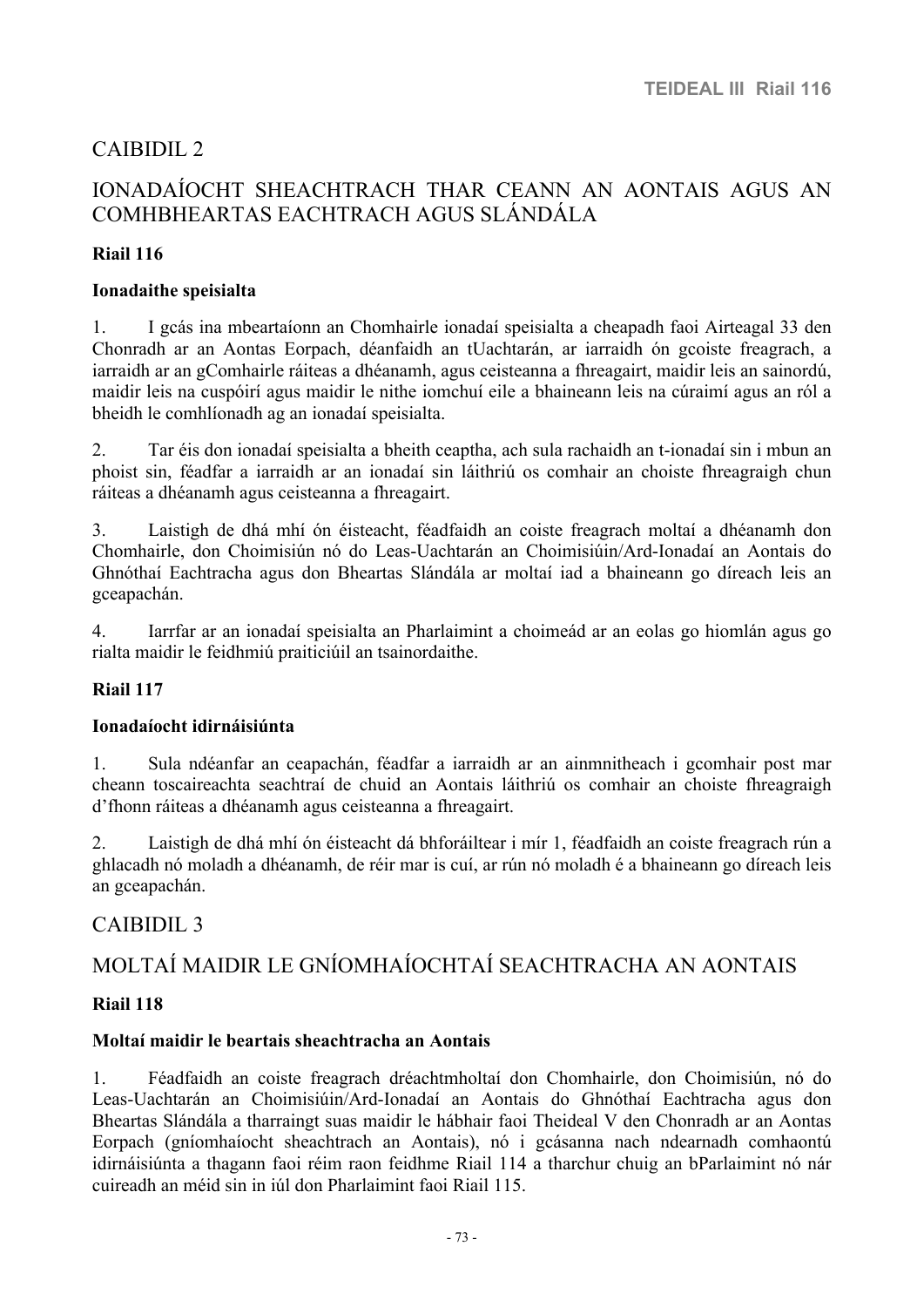2. I gcásanna práinneacha, féadfaidh an tUachtarán cruinniú éigeandála den choiste lena mbaineann a údarú freisin.

3. Le linn an nós imeachta maidir le glacadh na ndréachtmholtaí sin ag céim an choiste, beidh sé riachtanach vótáil a dhéanamh ar théacs i scríbhinn.

4. Sna cásanna práinne dá dtagraítear i mír 2, ní bheidh feidhm ag Riail 167 ag céim an choiste agus beidh leasuithe ó bhéal inghlactha. Ní fhéadfaidh Feisirí agóid a ardú i dtaobh vótáil ar leasuithe ó bhéal sa choiste.

5. Déanfar na dréachtmholtaí arna dtarraingt suas ag an gcoiste a chur san áireamh sa chlár oibre don chéad pháirtseisiún eile ina dhiaidh sin. I gcásanna práinneacha arna gcinneadh ag an

6. Measfar moltaí a bheith arna nglacadh mura rud é, roimh thús an pháirtseisiúin, go dtíolacann grúpa polaitiúil nó Feisirí a shroicheann an tairseach íseal ar a laghad agóid i scríbhinn. I gcás ina dtíolactar agóid den sórt sin, cuirfear moltaí an choiste san áireamh i gclár oibre an pháirtseisiúin chéanna. Déanfar díospóireacht ar mholtaí den sórt sin, agus déanfar vótáil ar aon leasú arna chur síos ag grúpa polaitiúil nó ag Feisirí a shroicheann an tairseach íseal ar a laghad.

### **Riail 119**

### **Comhairliúchán leis an bParlaimint agus faisnéis a sholáthar don Pharlaimint faoi chuimsiú an chomhbheartais eachtraigh agus slándála**

1. Nuair a théitear i gcomhairle leis an bParlaimint de bhun Airteagal 36 den Chonradh ar an Aontas Eorpach, tarchuirfear an t-ábhar chuig an gcoiste freagrach agus féadfaidh an coiste sin dréachtmholtaí a tharraingt suas de bhun Riail 118.

2. Féachfaidh na coistí lena mbaineann lena chinntiú go ndéanann Leas-Uachtarán an Choimisiúin/Ard-Ionadaí an Aontais do Ghnóthaí Eachtracha agus don Bheartas Slándála faisnéis a sholáthar dóibh go rialta agus go tráthúil maidir le forbairt agus cur chun feidhme chomhbheartas eachtrach agus slándála an Aontais, maidir leis na costais a shamhlaítear gach uair a dhéantar cinneadh lena ngabhann caiteachas a ghlacadh faoin mbeartas sin agus maidir le haon ghnéithe eile airgeadais a bhaineann le cur chun feidhme gníomhaíochtaí faoin mbeartas sin. Go heisceachtúil, ar iarraidh ón Leas-Uachtarán/Ard-Ionadaí, féadfaidh coiste a chinneadh a chuid imeachtaí a sheoladh i seomra iata.

3. Seolfar díospóireacht dhá uair sa bhliain ar an doiciméad comhairliúcháin arna tharraingt suas ag an Leas-Uachtarán/Ard-Ionadaí maidir le príomhghnéithe agus bunroghanna an chomhbheartais eachtraigh agus slándála, lena n-áirítear an comhbheartas slándála agus cosanta agus na himpleachtaí airgeadais do bhuiséad an Aontais. Beidh feidhm ag na nósanna imeachta a leagtar síos i Riail 132.

4. Iarrfar ar an Leas-Uachtarán/Ard-Ionadaí freastal ar gach uile dhíospóireacht iomlánach a bhaineann leis an mbeartas eachtrach, leis an mbeartas slándála nó leis an mbeartas cosanta.

# **Riail 120**

# **Sárú ar chearta an duine**

Ag gach páirtseisiún, féadfaidh na coistí freagracha, gan gá le húdarú, tairiscint i gcomhair rúin a chur síos faoin nós imeachta céanna leis an nós imeachta sin a leagtar síos i Riail 118(5) agus (6) maidir le cásanna a bhaineann le sáruithe ar chearta an duine.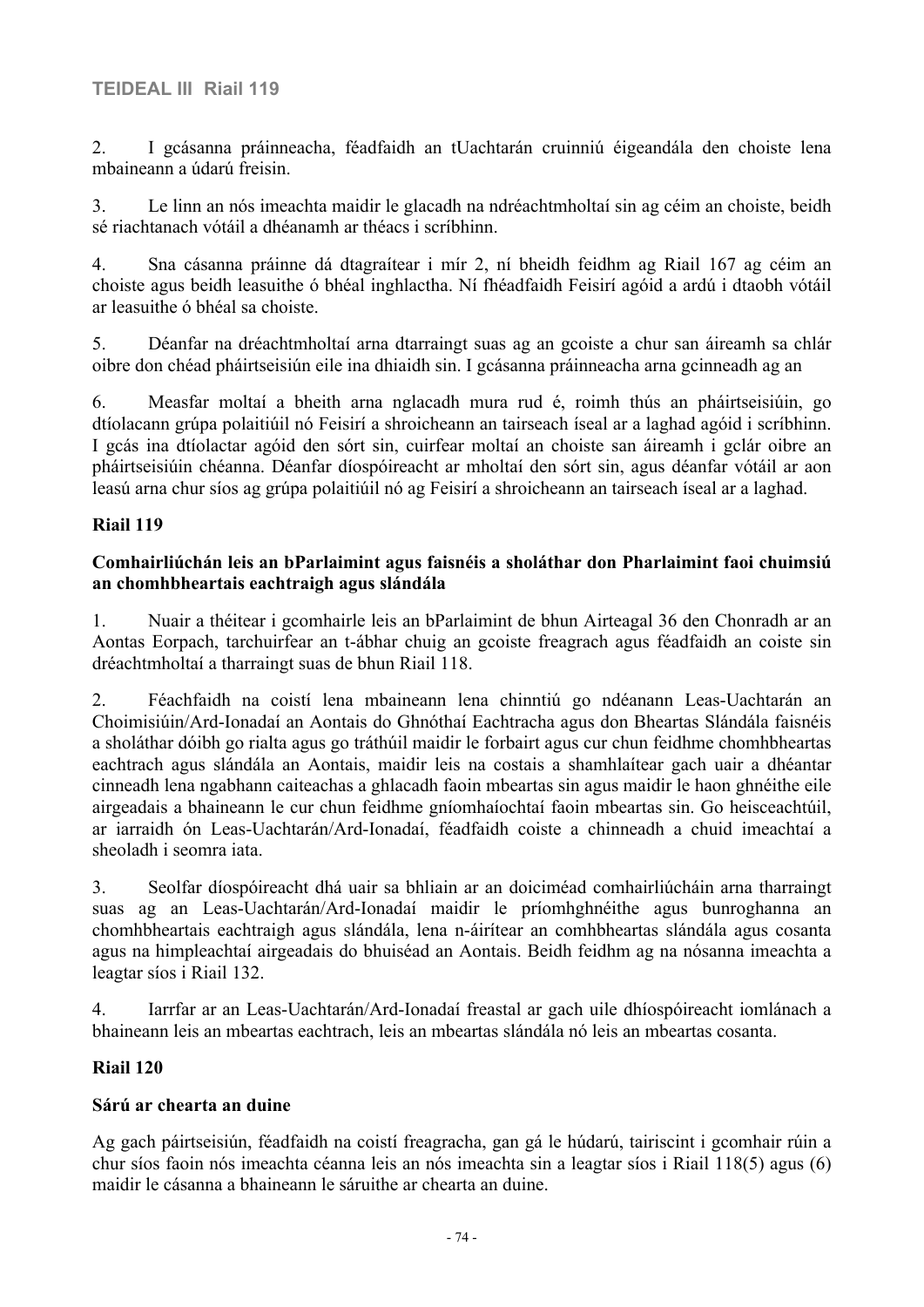# TEIDEAL IV

# TRÉDHEARCACHT GNÓ

# **Riail 121**

#### **Trédhearcacht ghníomhaíochtaí na Parlaiminte**

1. Cinnteoidh an Pharlaimint go seoltar a cuid gníomhaíochtaí ar an tslí is trédhearcaí is féidir, i gcomhréir leis an dara mír d'Airteagal 1 den Chonradh ar an Aontas Eorpach, le hAirteagal 15 den Chonradh ar Fheidhmiú an Aontais Eorpaigh agus le hAirteagal 42 de Chairt um Chearta Bunúsacha an Aontais Eorpaigh.

2. Is go poiblí a bheidh na díospóireachtaí sa Pharlaimint.

3. Is go poiblí a bheidh cruinnithe na gCoistí de ghnáth. Ar a dhéanaí nuair a ghlactar an clár oibre do chruinniú, féadfaidh siad a chinneadh, áfach, an clár oibre sin a roinnt ina ítimí a mbeidh cuid acu oscailte don phobal agus a mbeidh an chuid eile acu dúnta don phobal. Má sheoltar cruinniú i seomra iata, áfach, féadfaidh an coiste a chinneadh doiciméid a bhaineann leis an gcruinniú a chur ar fáil don rochtain phoiblí.

### **Riail 122**

#### **Rochtain phoiblí ar dhoiciméid**

1. Tá ag gach saoránach den Aontas agus ag aon duine nádúrtha nó dlítheanach a chónaíonn i mBallstát, nó a bhfuil a oifig nó a hoifig cláraithe aige nó aici i mBallstát, ceart rochtana ar dhoiciméid de chuid na Parlaiminte i gcomhréir le hAirteagal 15 den Chonradh ar Fheidhmiú an Aontais Eorpaigh. Is faoi réir na bprionsabal, na gcoinníollacha agus na dteorainneacha a leagtar síos i Rialachán (CE) Uimh. 1049/2001 atá rochtain den sórt sin ar dhoiciméid de chuid na Parlaiminte.

A mhéid is féidir, déanfar rochtain ar dhoiciméid de chuid na Parlaiminte a dheonú do dhaoine nádúrtha nó dlítheanacha eile ar an tslí chéanna.

2. Chun críocha rochtana ar dhoiciméid, ciallaíonn an téarma 'doiciméid de chuid na Parlaiminte' aon inneachar de réir bhrí Airteagal 3(a) de Rialachán (CE) Uimh. 1049/2001 arna tharraingt suas nó arna fháil ag oifigigh na Parlaiminte de réir bhrí Theideal I, Caibidil 2, de na Rialacha seo, ag comhlachtaí rialaithe na Parlaiminte, ag coistí nó ag toscaireachtaí idirpharlaiminteacha, nó ag Ardrúnaíocht na Parlaiminte.

I gcomhréir le hAirteagal 4 de Reacht Fheisirí Pharlaimint na hEorpa, ní hionann doiciméid arna dtarraingt suas ag Feisirí aonair nó ag na grúpaí polaitiúla agus doiciméid de chuid na Parlaiminte a mhéid a bhaineann le rochtain ar dhoiciméid ach amháin má chuirtear síos iad i comhréir leis na Rialacha Nós Imeachta.

Leagfaidh an Biúró síos rialacha lena áirithiú go ndéantar na doiciméid go léir de chuid na

3. Bunóidh an Pharlaimint suíomh gréasáin ar a mbeidh clár poiblí do dhoiciméid de chuid na Parlaiminte. Déanfar rochtain dhíreach ar dhoiciméid reachtacha agus ar chatagóirí áirithe eile doiciméad a chur ar fáil trí shuíomh gréasáin chlár poiblí na Parlaiminte i gcomhréir le Rialachán (CE) Uimh. 1049/2001. A mhéid is féidir, déanfar tagairtí do dhoiciméid eile de chuid na Parlaiminte a chur san áireamh ar shuíomh gréasáin chlár poiblí na Parlaiminte.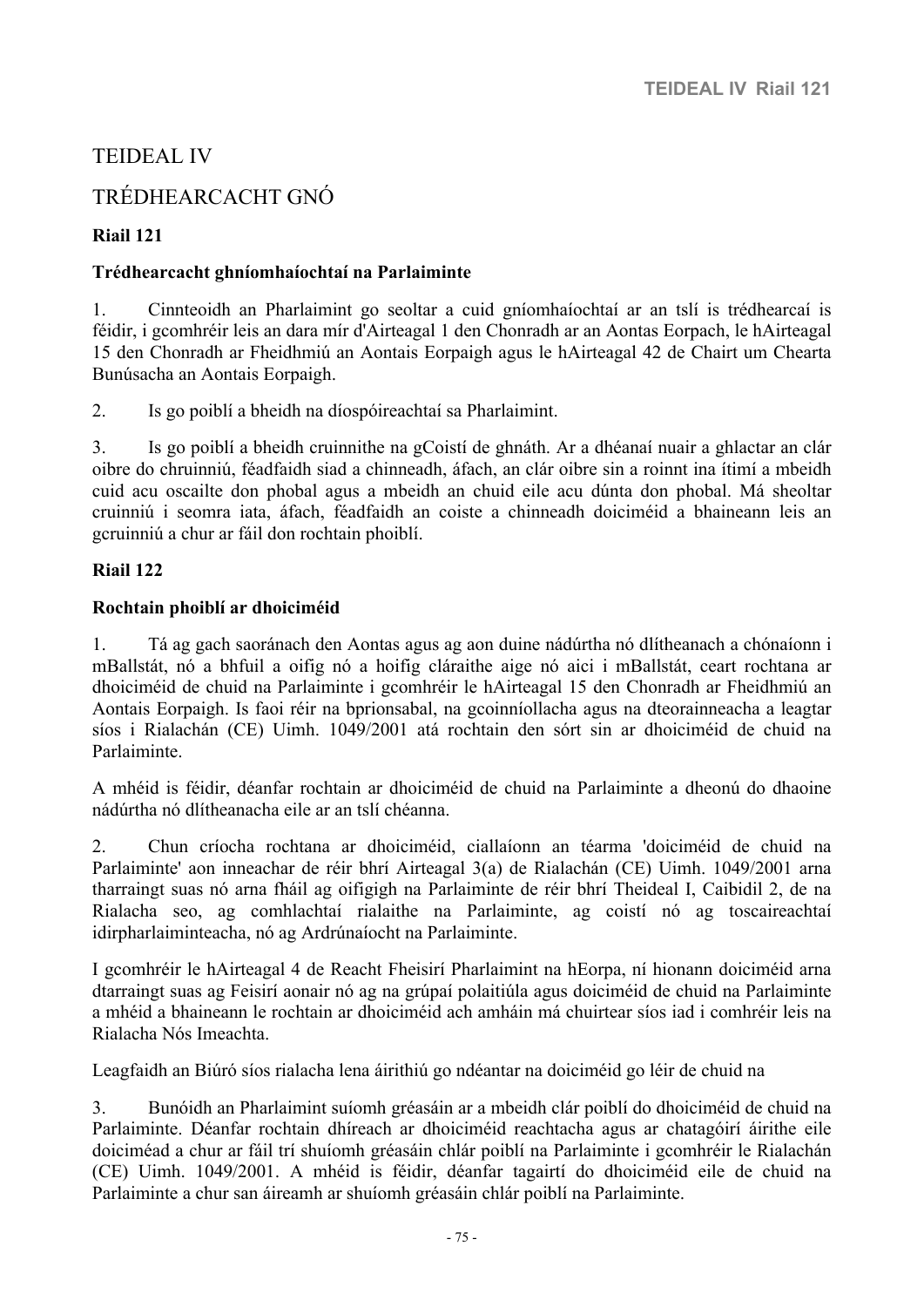Déanfar catagóirí na ndoiciméad a mbeidh rochtain dhíreach orthu trí shuíomh gréasáin chlár poiblí na Parlaiminte a leagan amach i liosta arna ghlacadh ag an mBiúró agus arna fhoilsiú ar shuíomh gréasáin chlár poiblí na Parlaiminte. Ní chuirfidh an liosta sin srian ar an gceart rochtana ar dhoiciméid nach dtagann faoi réim na gcatagóirí atá liostaithe; féadfar na doiciméid sin a chur ar fáil ar iarratas i scríbhinn a fháil i gcomhréir le Rialachán (CE) Uimh. 1049/2001.

Déanfaidh an Biúró rialacha a ghlacadh maidir le rochtain ar dhoiciméid, de bhun Rialachán (CE) Uimh. 1049/2001, agus foilseofar in *Iris Oifigiúil an Aontais Eorpaigh* iad.

4. Ainmneoidh an Biúró na comhlachtaí a bheidh freagrach as iarratais tosaigh a láimhseáil (Airteagal 7 de Rialachán (CE) Uimh. 1049/2001) agus as cinntí ar iarratais daingniúcháin (Airteagal 8 den Rialachán sin) agus as iarratais ar rochtain ar dhoiciméid íogaire (Airteagal 9 den Rialachán sin) a ghlacadh.

5. Beidh duine de na Leas-Uachtaráin freagrach as maoirseacht a dhéanamh ar an tslí a láimhseáiltear iarratais ar rochtain ar dhoiciméid.

6. Glacfaidh an Biúró an tuarascáil bhliantúil dá dtagraítear in Airteagal 17(1) de Rialachán (CE) Uimh. 1049/2001

7. Scrúdóidh coiste freagrach na Parlaiminte trédhearcacht ghníomhaíochtaí na Parlaiminte ar bhonn rialta agus cuirfidh sé tuarascáil lena chonclúidí agus lena mholtaí faoi bhráid an tsuí iomlánaigh.

Féadfaidh an coiste freagrach na tuarascálacha arna nglacadh ag na hinstitiúidí agus ag na gníomhaireachtaí eile i gcomhréir le hAirteagal 17 de Rialachán (CE) Uimh.1049/2001 a scrúdú agus a mheasúnú freisin.

8. Ainmneoidh Comhdháil na nUachtarán ionadaithe na Parlaiminte ar an gcoiste idirinstitiúideach arna bhunú de bhun Airteagal 15(2) de Rialachán (CE) Uimh. 1049/2001.

# **Riail 123**

#### **Rochtain ar an bParlaimint**

1. Déanfar suaitheantais rochtana a eisiúint d'Fheisirí, do chúntóirí Feisirí agus do thríú daoine ar bhonn na rialacha arna leagan síos ag an mBiúró. Déanfaidh na rialacha sin rialú ar úsáid agus ar tharraingt siar suaitheantas rochtana.

2. Ní thabharfar suaitheantais do dhaoine aonair ó fhoireann Feisire, ar daoine aonair iad a thagann faoi raon feidhme an Chomhaontaithe idir Parlaimint na hEorpa agus an Coimisiún Eorpach maidir leis an gclár trédhearcachta.

3. Ní mór d'eintitis a liostaítear ar an gclár trédhearcachta, agus a n-ionadaithe ar eisíodh suaitheantais dóibh lena dtugtar rochtain fhadtéarmach ar Pharlaimint na hEorpa, an méid seo a leanas a urramú:

- an Cód Iompair do Chláraithe a ghabhann mar iarscríbhinn leis an gcomhaontú;
- na nósanna imeachta agus na hoibleagáidí eile a leagtar síos sa chomhaontú; agus
- na forálacha lena gcuirtear an Riail seo i bhfeidhm.

Gan dochar d'infheidhmeacht na rialacha ginearálta lena rialaítear tarraingt siar nó díghníomhú sealadach a dhéanamh ar shuaitheantais lena dtugtar rochtain fhadtéarmach, agus murab ann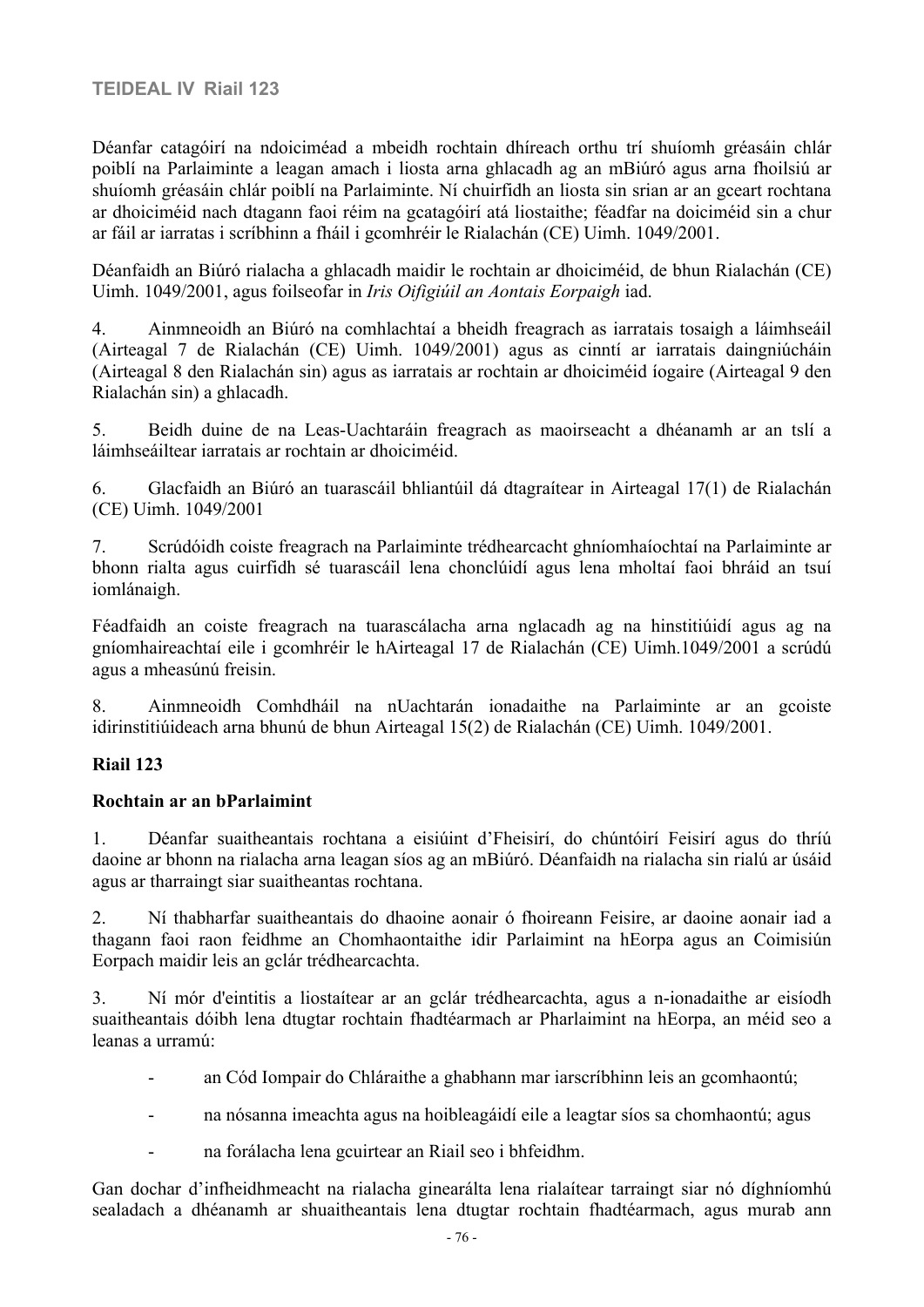d'argóintí suntasacha dá mhalairt, déanfaidh an tArdrúnaí, le húdarú na gCaestóirí, tarraingt siar nó díghníomhú sealadach ar shuaitheantais lena dtugtar rochtain fhadtéarmach i gcás ina ndearnadh a shealbhóir a chosc ón gclár trédhearcachta de bharr sárú ar an gCód Iompar do Chláraithe, ina raibh an sealbhóir ciontach as sárú ar oibleagáidí arna leagan síos sa mhír seo, nó inar dhiúltaigh an sealbhóir, gan údar leordhóthanach a thabhairt, toghairm fhoirmiúil chun freastal ar éisteacht nó ar chruinniú coiste a chomhlíonadh nó inar dhiúltaigh sé nó sí comhoibriú le coiste fiosrúcháin.

4. Féadfaidh na Caestóirí a chinneadh a mhéid atá an Cód Iompair dá dtagraítear i mír 3 infheidhme maidir le daoine nach dtagann faoi réim raon feidhme an chomhaontaithe ach ar daoine iad a bhfuil suaitheantas lena dtugtar rochtain fhadtéarmach acu.

5. I gcomhréir le forálacha an chomhaontaithe maidir leis an gclár trédhearcachta a bhunú, déanfaidh an Biúró, ag gníomhú dó ar thogra ón Ardrúnaí, na bearta a leagan síos a bheidh riachtanach chun an clár sin a chur chun feidhme.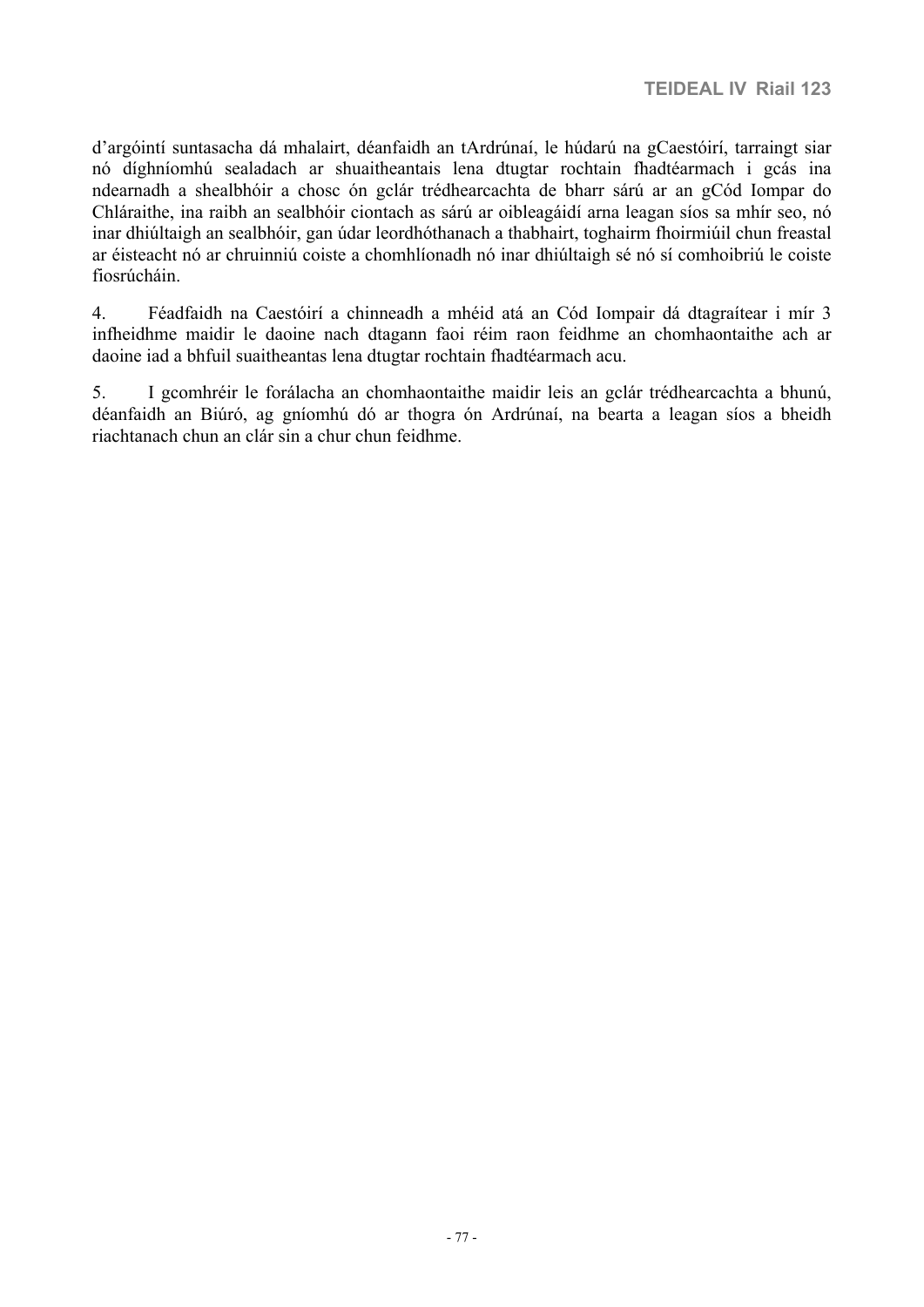# TEIDEAL V

# CAIDREAMH LE hINSTITIUIDÍ AGUS LE COMHLACHTAÍ EILE

CAIBIDIL 1

**CEAPACHÁIN** 

**Riail 124**

### **Toghadh Uachtarán an Choimisiúin**

1. Nuair a mholann an Chomhairle Eorpach iarrthóir le haghaidh oifig Uachtarán an Choimisiúin, iarrfaidh an tUachtarán ar an iarrthóir ráiteas a dhéanamh agus a chuid nó a cuid treoirlínte polaitiúla a thíolacadh don Pharlaimint. Beidh díospóireacht ann i ndiaidh an ráitis.

Iarrfar ar an gComhairle Eorpach páirt a ghlacadh sa díospóireacht.

2. Pharlaimint Uachtarán an Choimisiúin le tromlach na bhFeisirí a chomhdhéanann í.I gcomhréir le hAirteagal 17(7) den Chonradh ar an Aontas Eorpach, toghfaidh an

Déanfar an vótáil le ballóid rúnda.

3. Má thoghtar an t-iarrthóir, cuirfidh an tUachtarán an méid sin in iúl don Chomhairle, á iarraidh uirthi agus ar Uachtarán toghaí an Choimisiúin ainmnithigh a mholadh de thoil a chéile do na poist éagsúla mar Choimisinéirí.

4. Más rud é nach bhfaigheann an t-iarrthóir an tromlach is gá, iarrfaidh an tUachtarán ar an gComhairle Eorpach iarrthóir nua a mholadh laistigh d'aon mhí amháin agus beidh an t-iarrthóir sin le toghadh i gcomhréir leis an nós imeachta céanna.

# **Riail 125**

#### **Toghadh an Choimisiúin**

1. Déanfaidh an tUachtarán a iarraidh ar Uachtarán toghaí an Choimisiúin, i gcomhréir le treoirlínte polaitiúla an Uachtaráin thoghaí, a chur in iúl don Pharlaimint an chaoi a ndéanfar freagrachtaí (cúraimí) a leithdháileadh i gColáiste na gCoimisinéirí atá beartaithe.

2. Déanfaidh an tUachtarán, tar éis dul i gcomhairle le hUachtarán toghaí an Choimisiúin, a iarraidh ar na hainmnithigh arna moladh ag Uachtarán toghaí an Choimisiúin agus ag an gComhairle do na poist éagsúla mar Choimisinéirí láithriú os comhair na gcoistí nó na gcomhlachtaí cuí de réir na réimsí ionchasacha freagrachta a bheidh acu.

3. Is iad na coistí a stiúrfaidh na héisteachtaí. Ar bhonn eisceachtúil, féadfar éisteacht a reáchtáil i bhformáid dhifriúil i gcás ina bhfuil freagrachtaí ag an gCoimisinéir ainmnithe ar freagrachtaí cothrománacha iad a bhformhór, ar choinníoll go mbeidh na coistí freagracha páirteach in éisteacht den sórt sin

Tionólfar na héisteachtaí go poiblí.

4. Iarrfaidh an coiste cuí nó na coistí cuí ar an gCoimisinéir ainmnithe ráiteas a dhéanamh agus ceisteanna a fhreagairt. Déanfar na héisteachtaí a eagrú ar shlí a fhágann go mbeidh ar chumas na gCoimisinéirí ainmnithe an fhaisnéis iomchuí go léir a nochtadh don Pharlaimint.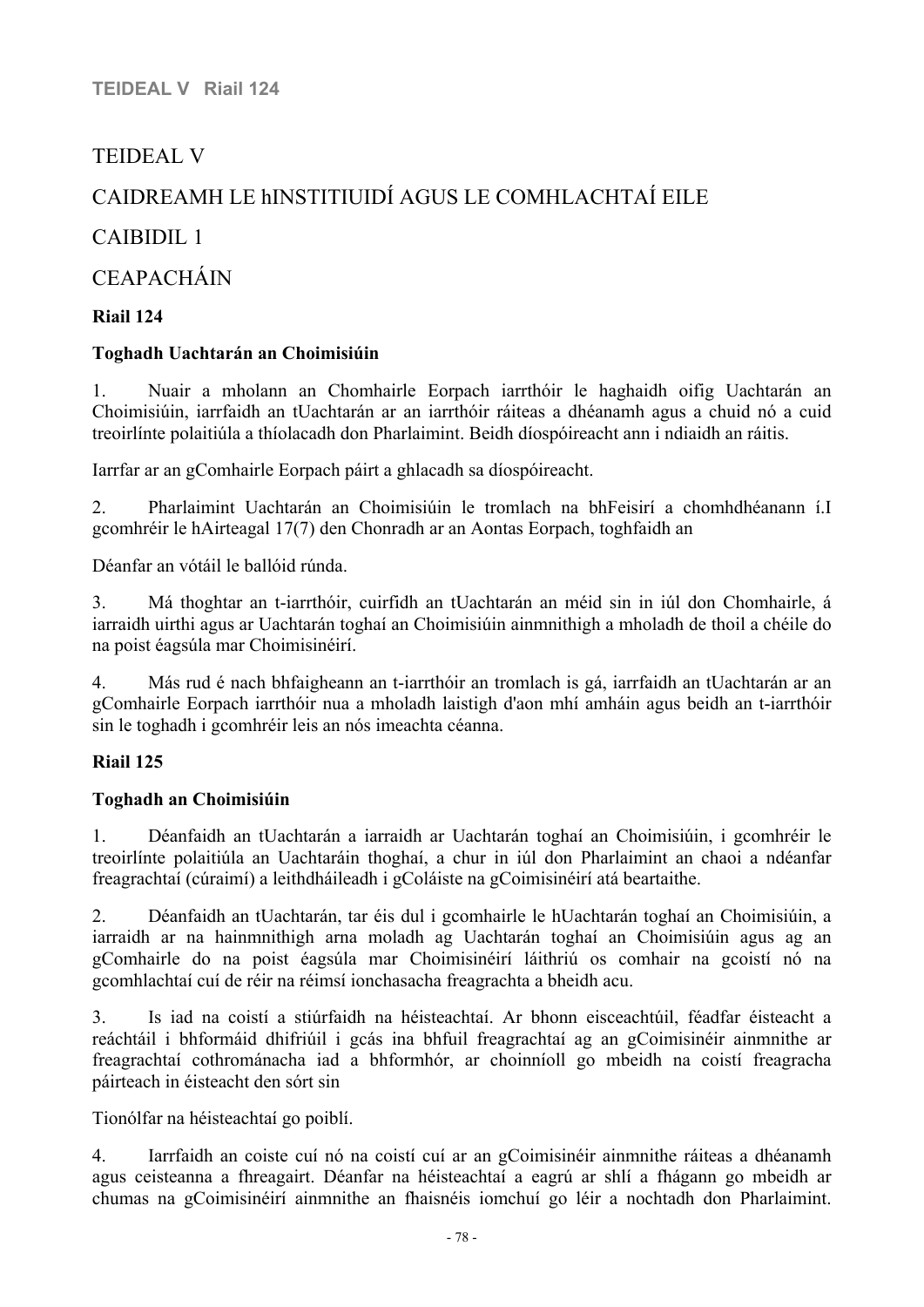Déanfar forálacha a bhaineann le heagrú éisteachtaí den sórt a leagan síos in iarscríbhinn a ghabhann leis na Rialacha Nós Imeachta seo<sup>27</sup>.

5. Tabharfar cuireadh d'Uachtarán toghaí coláiste na gCoimisinéirí agus a gclár a chur i láthair ag suí den Pharlaimint. Tabharfar cuireadh d'Uachtarán na Comhairle Eorpaí agus d'Uachtarán na Comhairle a bheith i láthair ag an suí sin. Beidh díospóireacht ann i ndiaidh an ráitis.

6. Chun an díospóireacht sin a thabhairt chun críche, féadfaidh grúpa polaitiúil nó Feisirí a shroicheann an tairseach íseal ar a laghad tairiscint i gcomhair rúin a chur síos. Beidh feidhm ag Riail 132(3) go (8).

7. Tar éis na vótála ar thairiscint i gcomhair rúin, toghfaidh an Pharlaimint an Coimisiún, nó diúltóidh sí dó, le tromlach na vótaí a chaitear agus le glaoch rolla. Féadfaidh an Pharlaimint an vótáil a chur siar go dtí an chéad suí eile.

8. Cuirfidh an tUachtarán in iúl don Chomhairle cibé acu a toghadh an Coimisiún nó a diúltaíodh dó.

9. Más rud é, le linn théarma oifige an Choimisiúin, go dtarlaíonn athrú substaintiúil ar chúraimí nó athrú ar chomhdhéanamh an Choimisiúin, iarrfar ar na Coimisinéirí lena mbaineann, nó ar aon Choimisinéirí ainmnithe eile, páirt a ghlacadh in éisteacht arna tionól i gcomhréir le mír

10. II gcás ina dtarlaíonn athrú ar chúraimí an Choimisinéara nó ar leasanna airgeadais Coimisinéara le linn a théarma nó a téarma oifige, beidh an staid sin faoi réir ghrinnscrúdú na Parlaiminte i gcomhréir le hIarscríbhinn VII.

Má shainaithnítear coinbhleacht leasa le linn téarma oifige Coimisinéara agus má mhainníonn an Coimisiún moltaí na Parlaiminte maidir le réiteach na coinbhleachta leasa sin a chur i bhfeidhm, féadfaidh an Pharlaimint a iarraidh ar Uachtarán an Choimisiún muinín sa Choimisinéir i dtrácht a tharraingt siar, de bhun mhír 5 den Chreat-Chomhaontú maidir leis an gcaidreamh idir Parlaimint na hEorpa agus an Coimisiún Eorpach agus, i gcás inarb iomchuí, gníomhaíocht a dhéanamh d'fhonn a chearta nó a cearta pinsin nó sochair eile in ionad pinsin a bhaint den Choimisinéir i gcomhréir leis an dara mír d'Airteagal 245 den Chonradh ar Fheidhmiú an Aontais Eorpaigh.

#### **Riail 126**

#### **Cláreagrú ilbhliantúil**

Ar Choimisiún nua a cheapadh, déanfaidh an Pharlaimint, an Chomhairle agus an Coimisiún, de bhun mhír 5 den Chomhaontú Idirinstitiúideach ar Reachtaíocht Níos Fearr, tuairimí a mhalartú agus conclúidí comhpháirteacha maidir le cláreagrú ilbhliantúil a chomhaontú.

Chuige sin, agus sula ndéanfar na conclúidí comhpháirteacha maidir le cláreagrú ilbhliantúil a chaibidliú leis an gComhairle agus leis an gCoimisiún, seolfaidh an tUachtarán malartú tuairimí le Comhdháil na nUachtarán maidir leis na príomhchupsóirí beartais agus maidir leis na tosaíochtaí don téarma reachtach nua. Cuirfear san áireamh sa mhalartú tuairimí sin, inter alia, na tosaíochtaí arna dtíolacadh ag Uachtarán tofa an Choimisiúin, chomh maith leis na freagraí a thug Coimisinéirí ainmnithe le linn na n-éisteachtaí dá bhforáiltear i Riail 125.

Sula síneofar na conclúidí comhpháirteacha, lorgóidh an tUachtarán formheas Chomhdháil na nUachtarán.

<sup>27</sup> Féach Iarscríbhinn VII.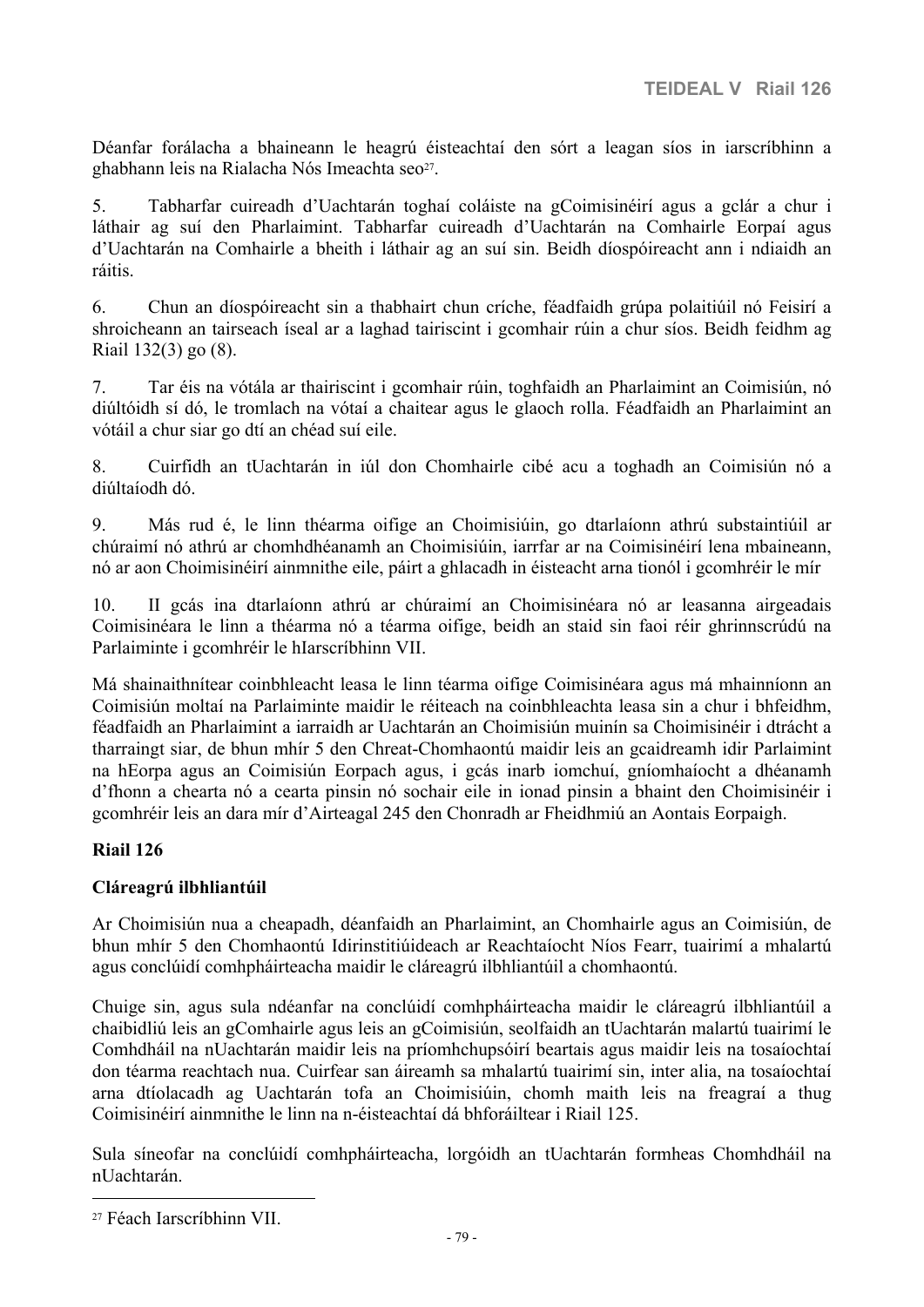# **Riail 127**

#### **Tairiscint cáinte i leith an Choimisiúin**

1. Féadfaidh an deichiú cuid de na Feisirí a chomhdhéanann an Pharlaimint tairiscint cáinte i leith an Choimisiúin a chur faoi bhráid an Uachtaráin. Más rud é go ndearnadh vótáil ar thairiscint cáinte i rith na tréimhse dhá mhí roimhe sin, ní bheidh aon tairiscint cáinte nua arna chur síos ag níos lú ná an cúigiú cuid de na Feisirí a chomhdhéanann an Pharlaimint inghlactha.

2. Tabharfar 'tairiscint cáinte' ar an tairiscint agus déanfar cúiseanna a lua inti. Cuirfear ar aghaidh chuig an gCoimisiún í.

3. Láithreach tar éis tairiscint cáinte a fháil, tabharfaidh an tUachtarán fógra do na Feisirí á rá go bhfuil an tairiscint cáinte curtha síos.

4. Ní bheidh an díospóireacht ar cháineadh ann go dtí 24 huaire an chloig ar a laghad tar éis fógra a thabhairt do na Feisirí á rá go bhfuarthas tairiscint cáinte.

5. Is trí ghlaoch rolla a dhéanfar an vótáil ar an tairiscint agus ní dhéanfar an vótáil go dtí 48 n-uaire an chloig ar a laghad tar éis thús na díospóireachta.

6. Gan dochar do mhír 4 agus do mhír 5, beidh an díospóireacht agus an vótáil ann, ar a dhéanaí, i rith an pháirtseisiúin i ndiaidh thíolacadh na tairisceana.

7. I gcomhréir le hAirteagal 234 den Chonradh ar Fheidhmiú an Aontais Eorpaigh, glacfar an tairiscint cáinte má fhaigheann sé tromlach dhá thrian de na vótaí a chaitear, agus gurb ionann sin agus tromlach de na Feisirí a chomhdhéanann an Pharlaimint. Cuirfear toradh na vótála in iúl d'Uachtarán na Comhairle agus d'Uachtarán an Choimisiúin.

#### **Riail 128**

#### **Ainmniú na mBreithiúna agus na nAbhcóidí Ginearálta i gCúirt Bhreithiúnais an Aontais Eorpaigh**

Ar mholadh ón gcoiste freagrach, ceapfaidh an Pharlaimint a hainmnitheach chuig painéal de sheachtar a mbeidh sé de chúram orthu grinnscrúdú a dhéanamh ar oiriúnacht na n-iarrthóirí chun oifig a shealbhú mar Bhreitheamh nó mar Abhcóide Ginearálta sa Chúirt Bhreithiúnais agus sa Chúirt Ghinearálta. Roghnóidh an coiste freagrach an t-ainmnitheach is mian leis a mholadh trí vótáil le tromlach simplí a sheoladh. Chun na críche sin, bunóidh comhordaitheoirí an choiste sin gearrliosta iarrthóirí.

#### **Riail 129**

#### **Comhaltaí na Cúirte Iniúchóirí a Cheapadh**

1. Iarrfar ar iarrthóirí a bheidh ainmnithe mar Chomhaltaí den Chúirt Iniúchóirí ráiteas a dhéanamh os comhair an choiste fhreagraigh agus ceisteanna a chuireann comhaltaí an choiste a fhreagairt. Déanfaidh an coiste vótáil ar leithligh, le ballóid rúnda, ar gach ainmniúchán.

2. Déanfaidh an coiste freagrach moladh don Pharlaimint i dtaobh an ceart an t-ainmniúchán a fhormheas.

3. Déanfar an vótáil i suí iomlánach laistigh de dhá mhí ón tráth a fhaightear an tainmniúchán mura gcinnfidh an Pharlaimint a mhalairt, ar iarraidh ón gcoiste freagrach, ó ghrúpa polaitiúil nó ó Fheisirí a shroicheann an tairseach íseal ar a laghad. Déanfaidh an coiste vótáil ar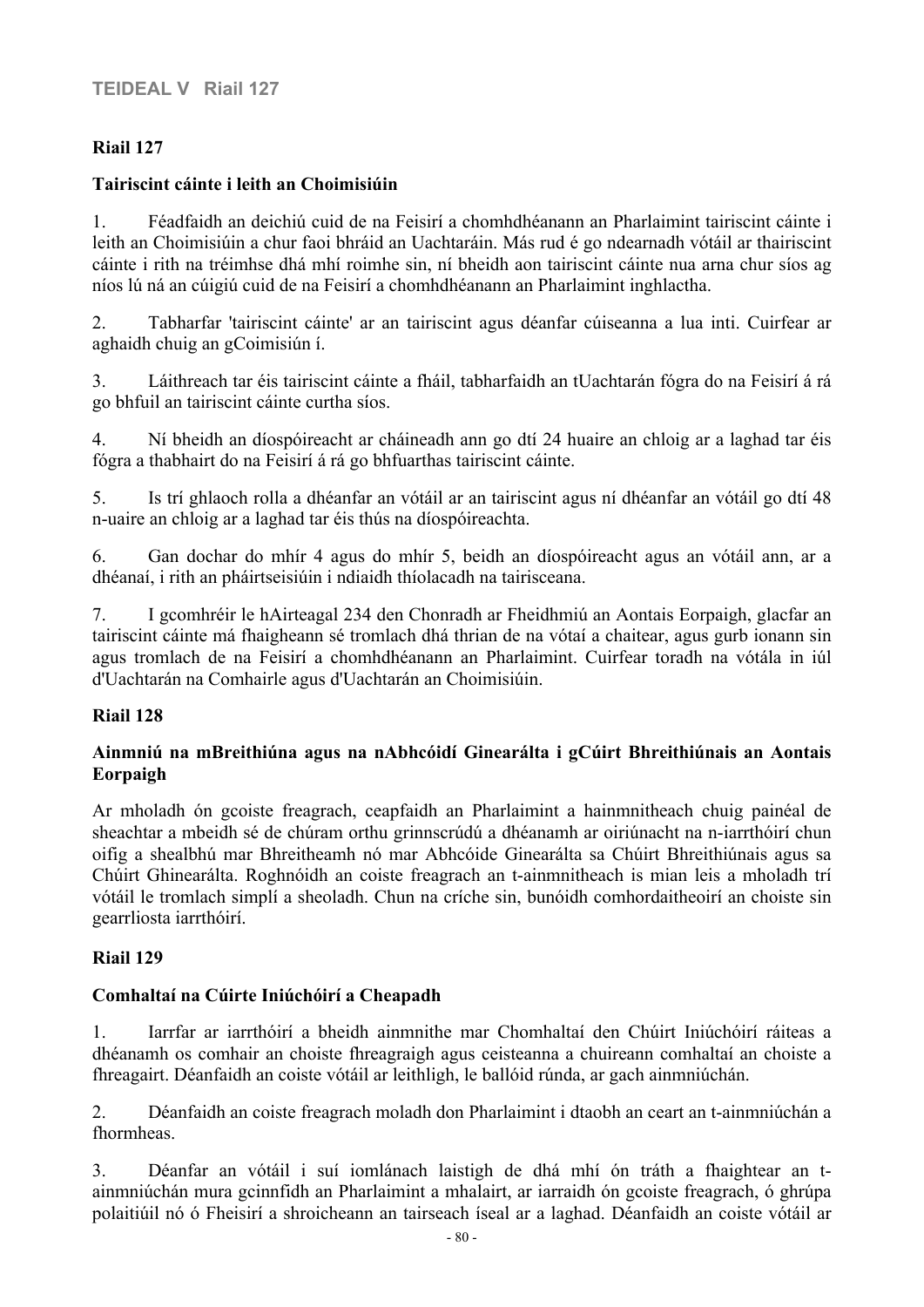leithligh, le ballóid rúnda, ar gach ainmniúchán.

4. Más tuairim neamhfhabhrach í an tuairim a ghlacann an Pharlaimint ar ainmniúchán ar leith, iarrfaidh an tUachtarán ar an gComhairle an t-ainmniúchán a tharraingt siar agus ainmniúchán nua a chur faoi bhráid na Parlaiminte.

#### **Riail 130**

#### **Comhaltaí Bhord Feidhmiúcháin an Bhainc Ceannais Eorpaigh a cheapadh**

1. Iarrfar ar an iarrthóir a bheidh ainmnithe mar Uachtarán, mar Leas-Uachtarán nó mar Chomhalta de Bhord Feidhmiúcháin an Bhainc Ceannais Eorpaigh ráiteas a dhéanamh os comhair an choiste fhreagraigh agus ceisteanna a chuireann a chomhaltaí a fhreagairt.

2. Déanfaidh an coiste freagrach moladh don Pharlaimint i dtaobh an ceart an t-ainmniúchán a fhormheas.

3. Déanfar an vótáil laistigh de dhá mhí ón tráth a fhaightear an t-ainmniúchán mura rud é go gcinnfidh an Pharlaimint a mhalairt, ar iarraidh ón gcoiste freagrach, ó ghrúpa polaitiúil nó ó Fheisirí a shroicheann an tairseach íseal ar a laghad. Déanfaidh an coiste vótáil ar leithligh, le ballóid rúnda, ar gach ainmniúchán.

4. Más tuairim neamhfhabhrach í an tuairim a ghlacann an Pharlaimint ar ainmniúchán ar leith, iarrfaidh an tUachtarán go ndéanfaí an t-ainmniúchán a tharraingt siar agus go ndéanfaí ainmniúchán nua a chur faoi bhráid na Parlaiminte.

#### **Riail 131**

#### **Ceapacháin chuig comhlachtaí rialachais eacnamaíoch**

1. Beidh feidhm ag an Riail seo maidir le ceapadh na ndaoine seo a leanas:

- Cathaoirleach agus Leas-Chathaoirleach Bhord Maoirseachta an Bhainc Ceannais Eorpaigh;
- Cathaoirleach, Leas-Chathaoirleach agus comhaltaí lánaimseartha Bhord Réitigh Aonair an tSásra Réitigh Aonair;
- Cathaoirligh agus Stiúrthóirí Feidhmiúcháin an Údaráis Maoirseachta Eorpaigh (an tÚdarás Baincéireachta Eorpach, an tÚdarás Eorpach um Urrúis agus Margaí, an tÚdarás Eorpach um Árachas agus Pinsin Cheirde); agus
- Stiúrthóir Bainistíochta agus Leas-Stiúrthóir Bainistíochta an Chiste Eorpaigh le haghaidh Infheistíochtaí Straitéiseacha.

2. Iarrfar ar gach iarrthóir ráiteas a dhéanamh os comhair an choiste fhreagraigh agus ceisteanna a chuireann a chomhaltaí a fhreagairt.

3. Déanfaidh an coiste freagrach moladh don Pharlaimint maidir le gach togra le haghaidh ceapacháin.

4. Déanfar an vótáil laistigh de dhá mhí ón tráth a fhaightear an t-ainmniúchán mura rud é go gcinnfidh an Pharlaimint a mhalairt, ar iarraidh ón gcoiste freagrach, ó ghrúpa polaitiúil nó ó Fheisirí a shroicheann an tairseach íseal ar a laghad. Déanfaidh an coiste vótáil ar leithligh, le ballóid rúnda, ar gach ainmniúchán.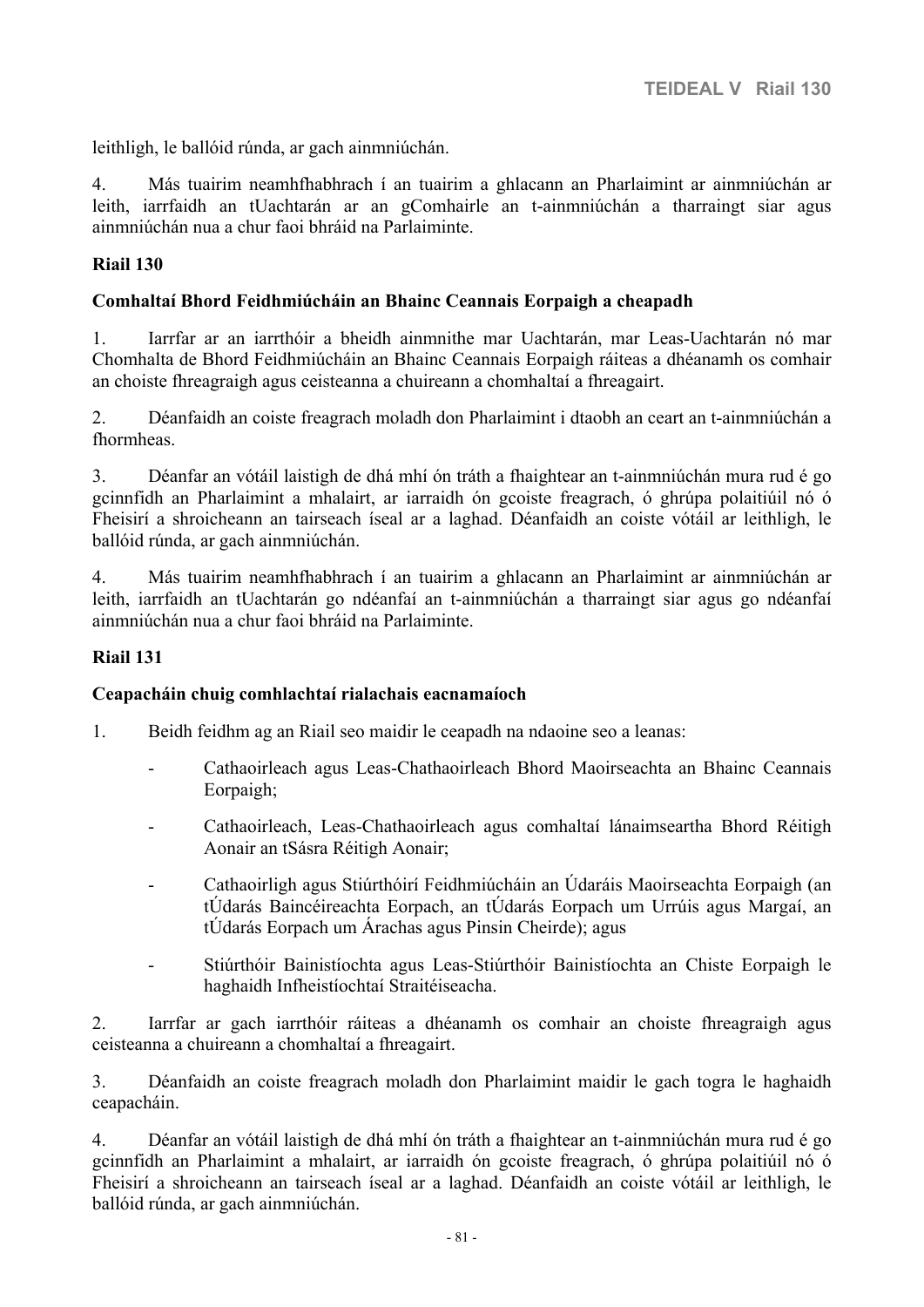5. Más tuairim neamhfhabhrach í an tuairim a ghlacann an Pharlaimint ar ainmniúchán ar leith, iarrfaidh an tUachtarán go ndéanfaí an t-ainmniúchán a tharraingt siar agus go ndéanfaí ainmniúchán nua a chur faoi bhráid na Parlaiminte.

# CAIBIDIL 2

# RÁITIS

# **Riail 132**

### **Ráitis ón gCoimisiún, ón gComhairle agus ón gComhairle Eorpach**

1. Féadfaidh Comhaltaí den Choimisiún, den Chomhairle agus den Chomhairle Eorpach cead a iarraidh ar Uachtarán na Parlaiminte aon tráth ráiteas a dhéanamh. Déanfaidh Uachtarán na Comhairle Eorpaí ráiteas tar éis gach ceann dá cuid cruinnithe. Cinnfidh Uachtarán na Parlaiminte an tráth a bhféadfar an ráiteas a dhéanamh agus déanfaidh an tUachtarán cinneadh i dtaobh an mbeidh díospóireacht iomlán ann ina dhiaidh nó an mbeidh tréimhse de cheisteanna gearra agus achoimre ó na Feisirí ann, ar tréimhse í a mhairfidh 30 nóiméad.

2. Nuair atá ráiteas maille le díospóireacht á chur ar a clár oibre ag an bParlaimint, déanfaidh sí cinneadh i dtaobh an dtabharfar, nó nach dtabharfar an díospóireacht chun deiridh le rún. Ní dhéanfaidh sí amhlaidh má tá tuarascáil ar an ábhar céanna sceidealta lena tógáil sa pháirtseisiún céanna nó sa pháirtseisiún ina dhiaidh sin, mura rud é go molann an tUachtarán a mhalairt ar chúiseanna eisceachtúla. Má chinneann an Pharlaimint an díospóireacht a thabhairt chun deiridh le rún, féadfaidh coiste, grúpa polaitiúil nó Feisirí a shroicheann an tairseach íseal ar a laghad tairiscint i gcomhair rúin a chur síos.

3. Déanfar vótáil ar thairiscintí i gcomhair rúin ag an tráth vótála is luaithe is féidir. Déanfaidh an tUachtarán cinneadh maidir le haon eisceachtaí. Beidh mínithe ar an vótáil inghlactha.

4. Glacfaidh comhthairiscint i gcomhair rúin ionad na dtairiscintí i gcomhair rún arna gcur síos roimhe sin ag a sínitheoirí, ach ní ghlacfaidh sí ionad na dtairiscintí sin arna gcur síos ag coistí eile, ag grúpaí polaitiúla eile nó ag Feisirí eile.

5. Má chuireann grúpaí polaitiúla a bhfuil tromlach glan acu comhthairiscint i gcomhair rúin síos, féadfaidh an tUachtarán an rún sin a chur chun vóta ar dtús.

6. Tar éis rún a ghlacadh, ní fhéadfar vótáil a dhéanamh ar aon tairiscintí eile mura rud é go gcinneann an tUachtarán a mhalairt in imthosca eisceachtúla.

7. Beidh údar nó údair tairisceana i gcomhair rúin a chuirtear síos faoi mhír 2 nó faoi Riail 144(2) i dteideal an tairiscint a tharraingt siar sula ndéanfar an vótáil chríochnaitheach.

8. Féadfaidh grúpa, coiste nó an líon céanna Feisirí atá i dteideal tairiscint i gcomhair rúin a chur síos tairiscint i gcomhair rún a tarraingíodh siar a ghlacadh ar láimh agus a chur síos arís láithreach. Beidh feidhm ag an mír seo agus ag mír 7 freisin maidir leis na rúin arna gcur síos faoi Rialacha 111 agus 112.

# **Riail 133**

#### **Ráitis ina mínítear cinntí ón gCoimisiún**

Iarrfaidh an tUachtarán ar Uachtarán an Choimisiúin, ar an gCoimisinéir atá freagrach as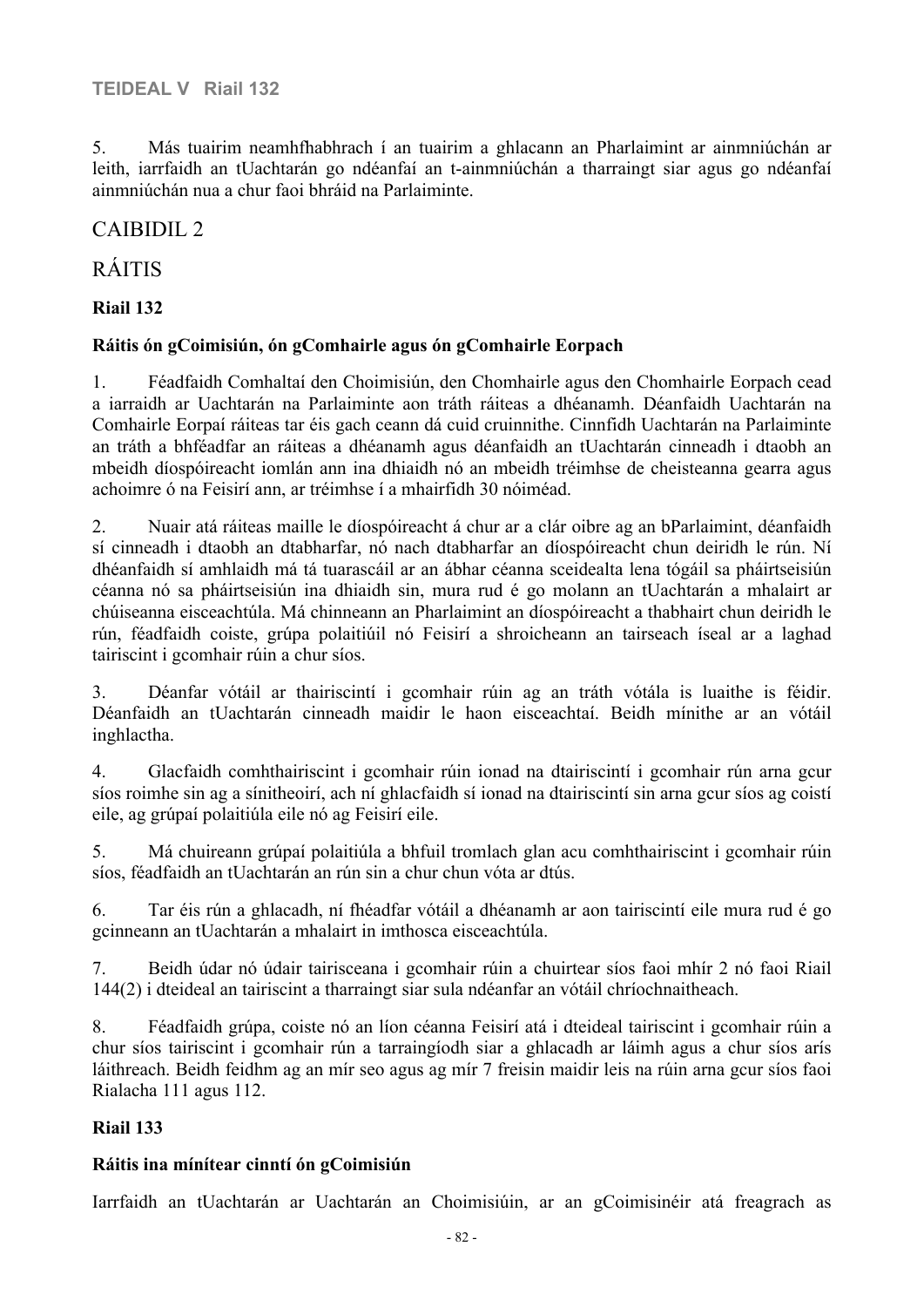caidreamh le Parlaimint na hEorpa nó, trí chomhaontú, ar Choimisinéir eile ráiteas a dhéanamh sa Pharlaimint tar éis gach cruinnithe den Choimisiún, ar ráiteas é ina mínítear na príomhchinntí a glacadh, mura rud é go gcinnfidh Comhdháil na nUachtarán nach bhfuil gá leis sin, ar chúiseanna a bhaineann le socrú amchláir nó toisc é a bheith ábhartha go polaitiúil leis an ábhar lena mbaineann. Beidh díospóireacht a mhairfidh 30 nóiméad ar a laghad ann tar éis an ráitis agus féadfaidh Feisirí ceisteanna gearra, achoimre a chur lena linn.

#### **Riail 134**

#### **Ráitis ón gCúirt Iniúchóirí**

1. I gcomhthéacs an nós imeachta maidir le hurscaoileadh nó ghníomhaíochtaí na Parlaiminte

2. Féadfaidh an Pharlaimint a chinneadh díospóireacht ar leithligh, agus an Coimisiún agus an Chomhairle a bheith rannpháirteach inti, a sheoladh ar aon cheisteanna a ardaítear i ráitis den sórt sin go háirithe nuair a bheifear tar éis neamhréireachtaí a thuairisciú maidir le bainistíocht airgeadais

#### **Riail 135**

#### **Ráitis ón mBanc Ceannais Eorpach**

1. Tabharfar cuireadh d'Uachtarán an Bhainc Ceannais Eorpaigh Tuarascáil Bhliantúil an Bhainc ar ghníomhaíochtaí an Chórais Eorpaigh Banc Ceannais agus ar bheartas airgeadaíochta na bliana roimhe sin agus na bliana reatha a chur i láthair sa Pharlaimint.

2. Beidh díospóireacht ghinearálta ann i ndiaidh an chur i láthair sin.

3. Tabharfar cuireadh d'Uachtarán an Bhainc Ceannais Eorpaigh freastal ar chruinnithe den choiste freagrach ceithre huaire sa bhliain ar a laghad chun ráiteas a dhéanamh agus ceisteanna a fhreagairt.

4. Má iarrann siadsan nó an Pharlaimint amhlaidh, tabharfar cuireadh d'Uachtarán, do Leas-Uachtarán agus Chomhaltaí eile Bhord Feidhmiúcháin an Bhainc Ceannais Eorpaigh freastal ar chruinnithe breise.

5. Déanfar tuarascáil focal ar fhocal de na himeachtaí faoi mhír 3 agus faoi mhír 4 a tharraingt suas.

# CAIBIDIL 3

# CEISTEANNA PARLAIMINTEACHA

#### **Riail 136**

#### **Ceisteanna i gcomhair freagra ó bhéal maille le díospóireacht**

1. Féadfaidh coiste, grúpa polaitiúil nó Feisirí a shroicheann an tairseach íseal ar a laghad ceisteanna a dhíriú chuig an gComhairle, chuig an gCoimisiún nó chuig Leas-Uachtarán an Choimisiúin/Ardionadaí an Aontais do Ghnóthaí Eachtracha agus don Bheartas Slándála, agus iarraidh ag gabháil leo go gcuirfear ar chlár oibre na Parlaiminte iad.

Cuirfear ceisteanna den sórt sin faoi bhráid an Uachtaráin i scríbhinn. Déanfaidh an tUachtarán iad a tharchur láithreach chuig Comhdháil na nUachtarán.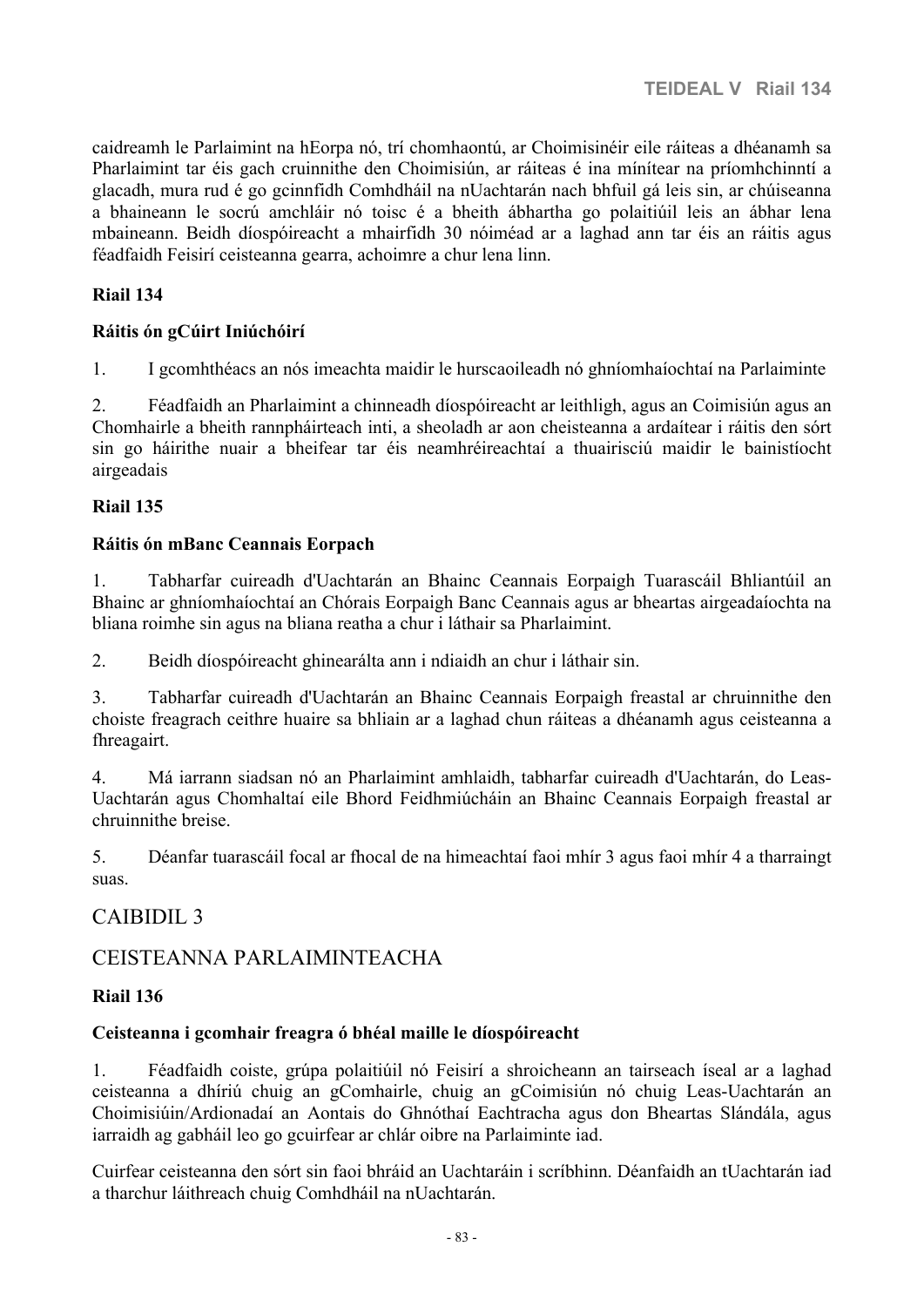## **TEIDEAL V Riail 137**

Déanfaidh Comhdháil na nUachtarán cinneadh i dtaobh an gcuirfear nó nach gcuirfear na ceisteanna sin ar an dréachtchlár oibre i gcomhréir leis an nós imeachta dá bhforáiltear i Riail 157. Maidir le ceisteanna nach gcuirtear ar dhréachtchlár oibre na Parlaiminte laistigh de thrí mhí ón tráth a thíolactar iad, titfidh siad ar lár.

2. Déanfar ceisteanna arna ndíriú chuig an gCoimisiún agus chuig Leas-Uachtarán an Choimisiúin/Ardionadaí an Aontais do Ghnóthaí Eachtracha agus don Bheartas Slándála a tharchur chuig an seolaí seachtain amháin ar a laghad roimh an suí iomlánach a mbeidh na ceisteanna sin ar a chlár oibre agus déanfar ceisteanna arna ndíriú chuig an gComhairle a tharchur chuici trí seachtaine ar a laghad roimh an dáta sin.

3. I gcás ina mbaineann na ceisteanna leis an gcomhbheartas slándála agus cosanta, ní bheidh feidhm ag na teorainneacha ama dá bhforáiltear i mír 2, agus ní mór an freagra a thabhairt sách pras ionas go gcoimeádfar an Pharlaimint ar an eolas go cuí.

4. Déanfaidh Feisire arna ainmniú roimh ré ag na ceistitheoirí an cheist a thairiscint sa Pharlaimint. Mura bhfuil an Feisire sin i láthair, titfidh an cheist ar lár. Freagróidh an seolaí.

5. Beidh feidhm *mutatis mutandis* ag Riail 132(2) go (8) a bhaineann le tairiscintí i gcomhair rúin a chur síos agus le vótáil a dhéanamh orthu.

#### **Riail 137**

#### **Tráth na gCeisteanna**

1. Féadfar Tráth na gCeisteanna a sheoladh leis an gCoimisiún ag gach páirtseisiún ar feadh tréimhse suas le 90 nóiméad ar théama cothrománach sonrach amháin nó níos mó, ar téamaí iad a chinnfidh Comhdháil na nUachtarán aon mhí amháin roimh an bpáirtseisiún.

2. Na Coimisinéirí a dtabharfaidh Comhdháil na nUachtarán cuireadh dóibh a bheith rannpháirteach, beidh cúraimí acu a bhaineann leis an téama cothrománach sonrach nó leis na téamaí cothrománacha sonracha a gcuirfear ceisteanna ina dtaobh ar na Coimisinéirí. Beirt in aghaidh an pháirtseisiúin an teorainn a bheidh le líon na gCoimisinéirí a dtabharfar cuireadh dóibh. Mar sin féin, féadfar cuireadh a thabhairt do thríú Coimisinéir, ag brath ar an téama cothrománach sonrach nó na téamaí cothrománacha sonracha a roghnaítear do Thráth na gCeisteanna.

3. I gcomhréir le treoirlínte arna mbunú ag Comhdháil na nUachtarán, féadfar Tráth na gCeisteanna sonrach a thionól do cheisteanna ar an gComhairle, do cheisteanna ar Uachtarán an Choimisiúin, do cheisteanna ar Leas-Uachtarán an Choimisiúin/Ardionadaí an Aontais do Ghnóthaí Eachtracha agus don Bheartas Slándála agus do cheisteanna ar Uachtarán an Ghrúpa Euro.

4. Ní dhéanfar leithdháileadh sonrach ar Thráth na gCeisteanna roimh ré. Áiritheoidh an tUachtarán, a mhéid is féidir, go dtabharfar éisteacht ina sea d'Fheisirí a bhfuil tuairimí polaitiúla éagsúla acu agus do Bhallstáit éagsúla.

5. Tabharfar aon nóiméad amháin don Fheisire chun a cheist a chur agus tabharfar dhá nóiméad don Choimisinéir chun í a fhreagairt. Féadfaidh an Feisire sin ceist fhorlíontach a mhairfidh 30 soicind a chur, agus beidh baint dhíreach ag an gceist fhorlíontach leis an bpríomhcheist. Ansin, tabharfar dhá nóiméad don Choimisinéir chun freagra forlíontach a thabhairt.

Ní mór go mbeadh na ceisteanna agus na ceisteanna forlíontacha bainteach go díreach leis an téama cothrománach sonrach a bheidh roghnaithe faoi mhír 1. Féadfaidh an tUachtarán rialú a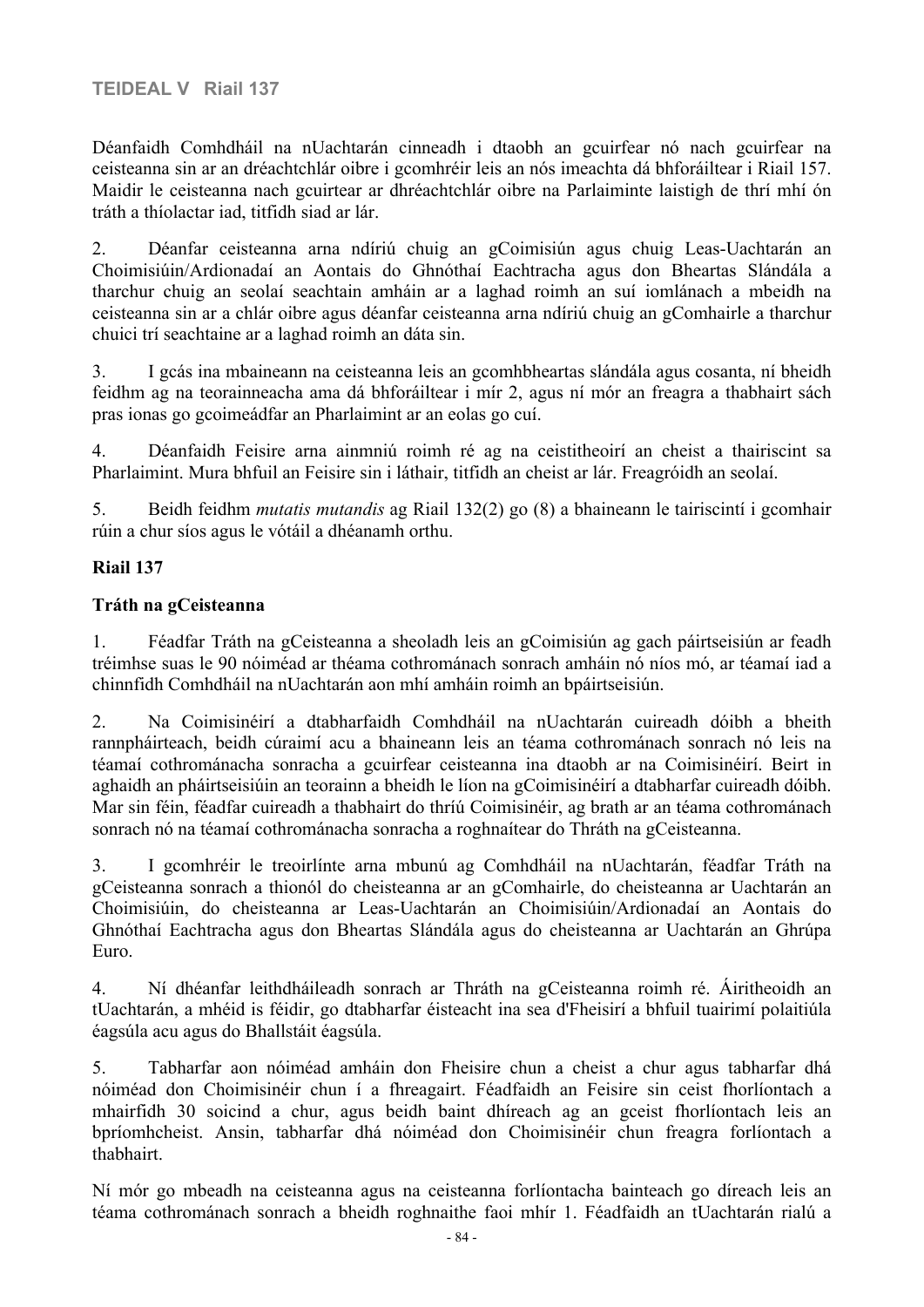dhéanamh maidir lena n-inghlacthacht.

### **Riail 138**

#### **Ceisteanna i gcomhair freagra i scríbhinn**

1. Féadfaidh aon Fheisire, grúpa polaitiúil nó coiste ceisteanna i gcomhair freagra i scríbhinn a dhíriú chuig Uachtarán na Comhairle Eorpaí, chuig an gComhairle, chuig an gCoimisiún nó chuig Leas-Uachtarán an Choimisiúin/Ardionadaí an Aontais do Ghnóthaí Eachtracha agus don Bheartas Slándála i gcomhréir le critéir arna leagan síos in iarscríbhinn a ghabhann leis na Rialacha Nós Imeachta seo. Is ar údair na gceisteanna a bheidh an fhreagracht iomlán as inneachar na gceisteanna sin.<sup>28</sup>

2. Cuirfear ceisteanna i bhfoirm leictreonach faoi bhráid an Uachtaráin. Is é an tUachtarán a shocróidh saincheisteanna faoi inghlacthacht ceiste. Ní bheidh cinneadh an Uachtaráin bunaithe go heisiach ar fhorálacha na hiarscríbhinne dá dtagraítear i mír 1 ach beidh sé bunaithe ar fhorálacha na Rialacha Nós Imeachta seo i gcoitinne. Cuirfear cinneadh réasúnaithe an Uachtaráin in iúl don cheistitheoir.

3. Féadfaidh gach Feisire, grúpa polaitiúil nó coiste fiche ceist ar a mhéad in aghaidh tréimhse leanúnach trí mhí a thíolacadh. Mar riail ghinearálta, freagróidh an seolaí na ceisteanna laistigh de thréimhse sé seachtaine ón tráth ar cuireadh na ceisteanna chuige. Féadfaidh aon Fheisire, grúpa polaitiúil nó coiste ceann amháin dá cheisteanna a ainmniú mar "cheist tosaíochta" a bheidh le freagairt ag an seolaí laistigh de thrí seachtaine ón tráth a cuireadh chuige í.

4. Féadfaidh Feisirí eile seachas an t-údar cuidiú le ceist. Ní chuirfear na ceisteanna sin san áireamh ach in uaslíon ceisteanna an údair agus ní in uaslíon an chuiditheora faoi mhír 3.

5. Murar fhreagair an seolaí ceist laistigh den spriocdháta dá bhforáiltear i mír 3, féadfaidh an coiste freagrach a chinneadh é a chur ar an gclár oibre dá chéad chruinniú eile.

6. Déanfar na ceisteanna agus na freagraí, lena n-áirítear na hiarscríbhinní a bhaineann leo, a fhoilsiú ar shuíomh gréasáin na Parlaiminte.

#### **Riail 139**

#### **Trascheisteanna móra i gcomhair freagra i scríbhinn**

1. Is é a bheidh i dtrascheisteanna móra ná ceisteanna i gcomhair freagra i scríbhinn a chuirfidh grúpa polaitiúil ar an gComhairle, ar an gCoimisiún anó ar Leas-Uachtarán an Choimisiúin/Ard-Ionadaí an Aontais do Ghnóthaí Eachtracha agus don Bheartas Slándála.

2. Beidh an trascheist mhór ag baint le hábhar is leas ginearálta agus déanfar í a chur faoi bhráid an Uachtaráin i scríbhinn. Ní bheidh sí níos faide ná 500 focal. Ar choinníoll go bhfuil an trascheist mhór i gcomhréir le forálacha na Rialacha i gcoitinne, cuirfidh an tUachtarán faoi bhráid an tseolaí láithreach le haghaidh freagra i scríbhinn í.

3. Beidh uasmhéid 30 trascheist mór ann gach bliain. Áiritheoidh Comhdháil na nUachtarán go roinnfear go cothrom na trascheisteanna sin i measc na ngrúpaí polaitiúla, agus ní chuirfidh aon ghrúpa polaitiúil níos mó ná trascheist amháin in aghaidh na míosa.

4. Má mhainníonn an seolaí freagra a thabhairt ar an trascheist mhór laistigh de shé

<sup>28</sup> Féach Iarscríbhinn III.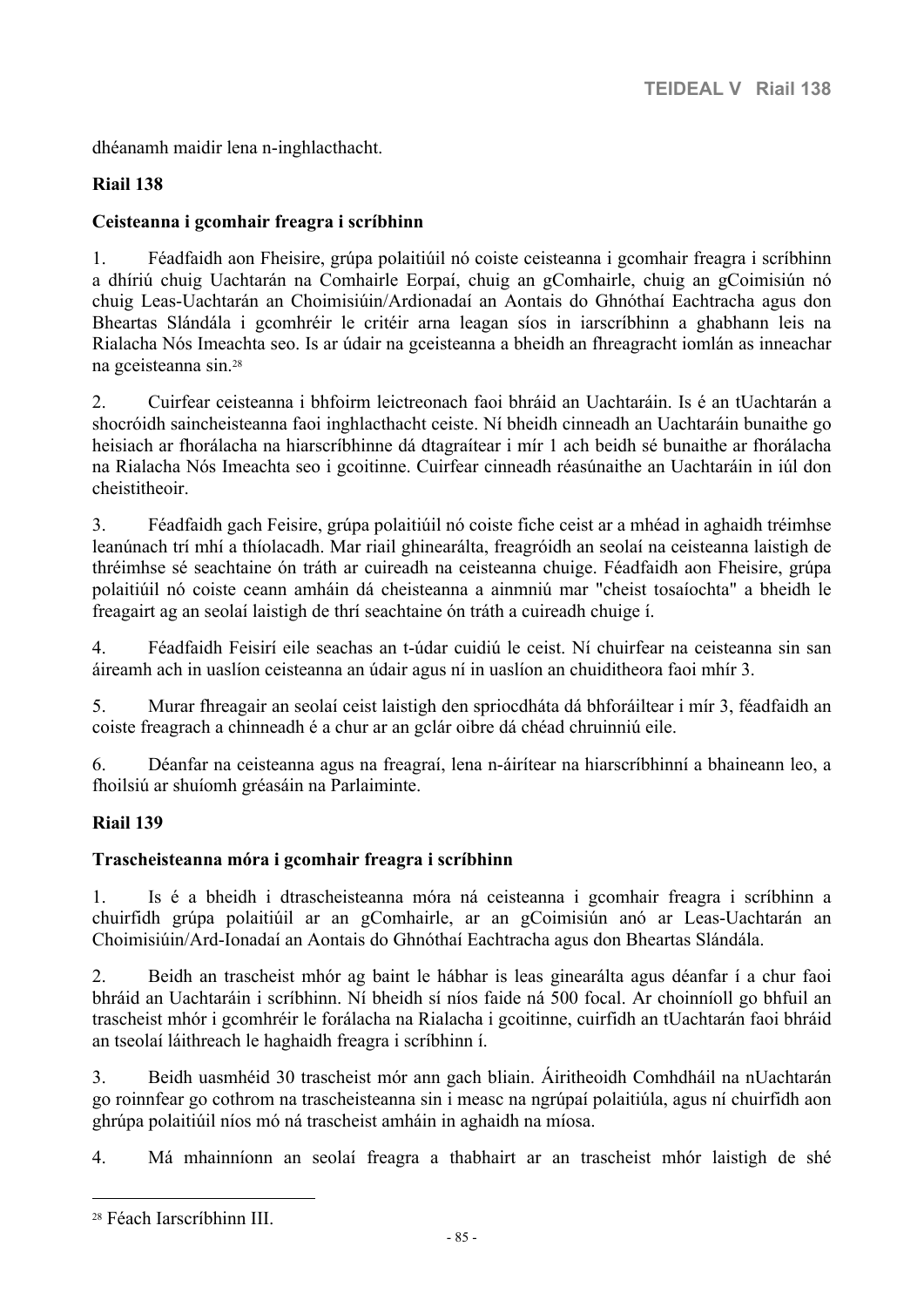seachtaine tar éis í a bheith curtha ar aghaidh chuige, cuirfear an trascheist ar dhréachtchlár oibre críochnaitheach na Parlaiminte, arna iarraidh sin ag an údar, i gcomhréir leis an nós imeachta dá bhforáiltear i Riail 157 agus faoi réir mhír 6.

5. Ar an bhfreagra i scríbhinn a fháil, má iarrann Feisirí nó grúpa polaitiúil nó grúpaí polaitiúla a shroicheann an meántairseach ar a laghad amhlaidh, cuirfear an trascheist ar dhréachtchlár oibre críochnaitheach na Parlaiminte, i gcomhréir leis an nós imeachta dá bhforáiltear i Riail 157 agus faoi réir mhír 6.

6. Ní rachaidh líon na dtrascheisteanna móra a ndéantar díospóireacht orthu le linn an pháirtseisiúin chéanna thar trí. Má iarrtar díospóireachtaí le haghaidh níos mó ná trí thrascheist mhór le linn an pháirtseisiúin chéanna, cuirfidh Comhdháil na nUachtarán san áireamh iad sa dréachtchlár oibre críochnaitheach de réir an oird a fuair sí na hiarrataí sin le haghaidh díospóireachta.

7. Déanfaidh comhalta arna ainmniú roimh ré ag an údar, nó ag na daoine a iarrann an díospóireacht i gcomhréir le mír 2, an trascheist mhór a thairiscint sa Pharlaimint. Mura bhfuil an Feisire sin i láthair, titfidh an trascheist mhór ar lár. Freagróidh an seolaí.

Beidh feidhm *mutatis mutandis* ag Riail 132(2) go (8) a bhaineann le tairiscintí i gcomhair rún a chur síos agus le vótáil a dhéanamh orthu.

8. Déanfar na trascheisteanna sin, mar aon leis na freagraí a bhaineann leo, a fhoilsiú ar shuíomh gréasáin na Parlaiminte.

#### **Riail 140**

#### **Ceisteanna arna ndíriú chuig an mBanc Ceannais Eorpach i gcomhair freagra i scríbhinn**

1. Féadfaidh aon Fheisire uasmhéid de shé cheist i gcomhair freagra i scríbhinn in aghaidh na míosa a dhíriú chuig an mBanc Ceannais Eorpach i gcomhréir le critéir arna leagan síos in iarscríbhinn a ghabhann leis na Rialacha Nós Imeachta seo18. Is ar údair na gceisteanna a bheidh an fhreagracht iomlán as inneachar na gceisteanna sin.<sup>29</sup>

2. Cuirfear ceisteanna den sórt sin faoi bhráid Chathaoirleach an choiste fhreagraigh i scríbhinn. Ar cheisteanna den sórt sin a fháil, tabharfaidh Cathaoirleach an choiste fhreagraigh fógra ina dtaobh don Bhanc Ceannais Eorpach. Is é Cathaoirleach an choiste fhreagraigh a shocróidh saincheisteanna faoi inghlacthacht ceiste. Cuirfear aon chinneadh den sórt sin in iúl don cheistitheoir.

3. Foilseofar ceisteanna den sórt sin, mar aon leis na freagraí orthu, ar shuíomh gréasáin na Parlaiminte.

4. Más rud é nach mbeidh freagra faighte ar cheist i gcomhair freagra i scríbhinn laistigh de thréimhse sé seachtaine, féadfar, ar iarraidh ó údar na ceiste, í a chur ar an gclár oibre don chéad chruinniú eile den choiste freagrach le hUachtarán an Bhainc Ceannais Eorpaigh.

<sup>29</sup> Féach Iarscríbhinn III.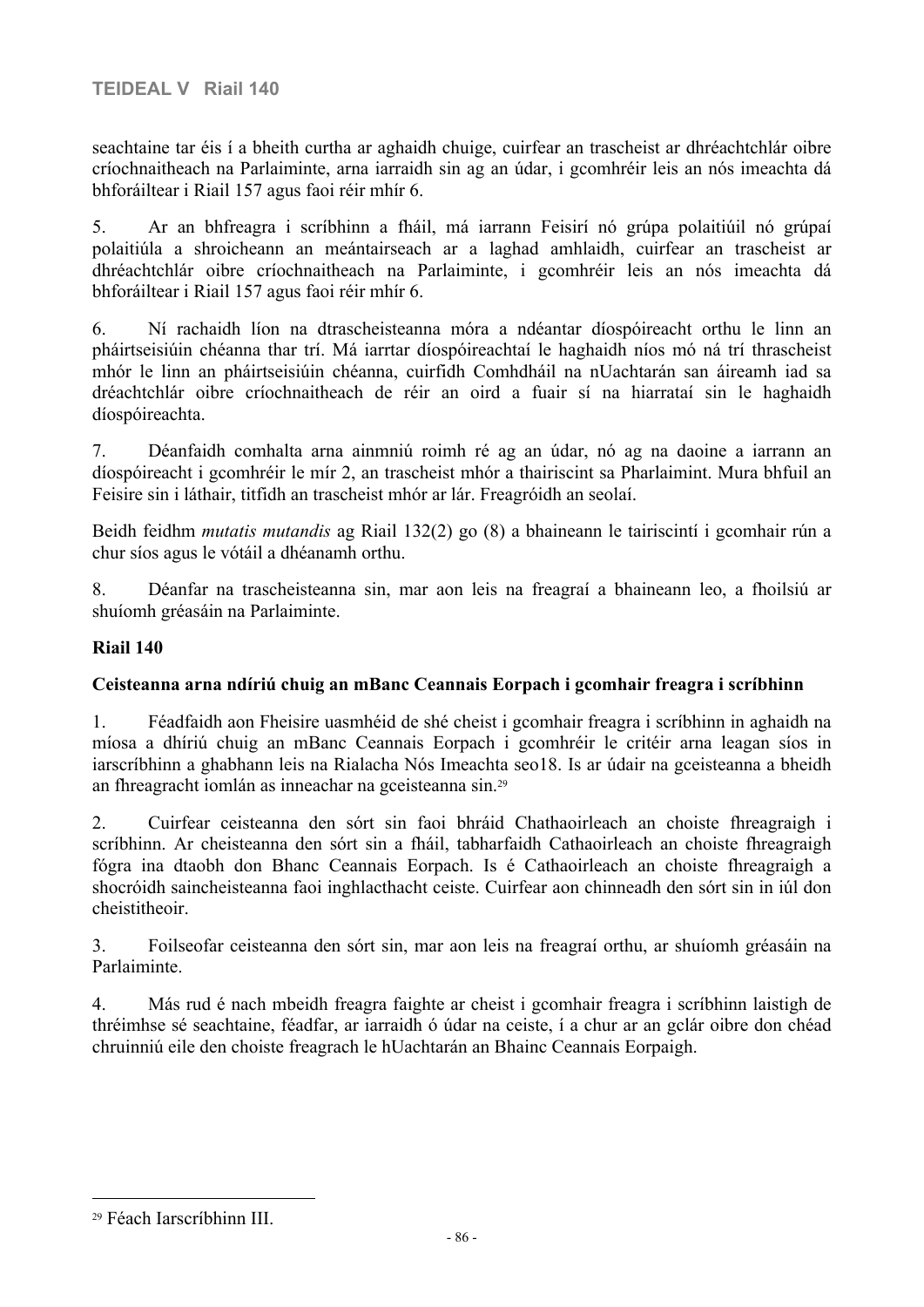### **Riail 141**

#### **Ceisteanna i gcomhair freagra i scríbhinn maidir leis an Sásra Maoirseachta Aonair agus an Sásra Réitigh Aonair**

1. Beidh feidhm *mutatis mutandis* ag Riail 140(1), (2), agus (3) i ndáil le ceisteanna i gcomhair freagra i scríbhinn maidir leis an Sásra Maoirseachta Aonair agus an Sásra Réitigh Aonair. Déanfar líon na gceisteanna sin a dhealú ón uaslíon de shé cheist in aghaidh na míosa dá bhforáiltear i Riail 140(1).

2. Más rud é nach mbeidh freagra i scríbhinn faighte ar cheist laistigh de thréimhse cúig seachtaine, féadfar, ar iarraidh ó údar na ceiste, í a chur ar an gclár oibre don chéad chruinniú eile den choiste freagrach le Cathaoirleach Bhord an tseolaí.

# CAIBIDIL 4

# TUARASCÁLACHA Ó INSTITIÚIDÍ AGUS Ó CHOMHLACHTAÍ EILE

#### **Riail 142**

#### **Tuarascálacha bliantúla agus tuarascálacha eile ó institiúidí nó ó chomhlachtaí eile**

1. Maidir le tuarascálacha bliantúla agus maidir le tuarascálacha eile ó institiúidí nó ó chomhlachtaí eile, ar ina leith a dhéantar foráil leis na Conarthaí á rá go rachfar i gcomhairle leis an bParlaimint, nó ar ina leith a cheanglaítear le forálacha dlíthiúla eile tuairim de chuid na Parlaiminte a fháil, déileálfar leo i dtuarascáil a chuirfear faoi bhráid an tsuí iomlánaigh.

2. Déanfar tuarascálacha bliantúla agus tuarascálacha eile ó institiúidí nó ó chomhlachtaí eile nach gclúdaítear le raon feidhme mhír 1 a tharchur chuig an gcoiste freagrach, a dhéanfaidh iad a scrúdú, agus a d'fhéadfadh tairiscint ghearr i gcomhair rúin a thíolacadh don Pharlaimint nó a mholadh go ndéanfar tuarascáil a tharraingt suas faoi Riail 54, má mheasann sé gur cheart don Pharlaimint seasamh a ghlacadh maidir le ceist thábhachtach a clúdaíodh sna tuarascálacha.

# CAIBIDIL 5

# RÚIN AGUS MOLTAÍ

#### **Riail 143**

#### **Tairiscintí i gcomhair rún**

1. Féadfaidh aon Fheisire tairiscint i gcomhair rúin a chur síos ar ábhar a thagann faoi réim ghníomhaíochta an Aontais Eorpaigh.

Ní fhéadfaidh níos mó ná 200 focal a bheith sa tairiscint sin.

- 2. Maidir le hinneachar na tairisceana sin, ní fhéadfaidh:
	- cinneadh a bheith ann maidir le nithe a bhfuil nósanna imeachta sonracha agus inniúlachtaí sonracha eile leagtha síos sna Rialacha Nós Imeachta seo maidir leo, go háirithe Riail 47, nó
	- go mbeidh sé ag déileáil le hábhar imeachtaí atá ar siúl fós sa Pharlaimint.
- 3. Ní fhéadfaidh gach Feisire níos mó ná tairiscint amháin den sórt sin a chur síos gach mí.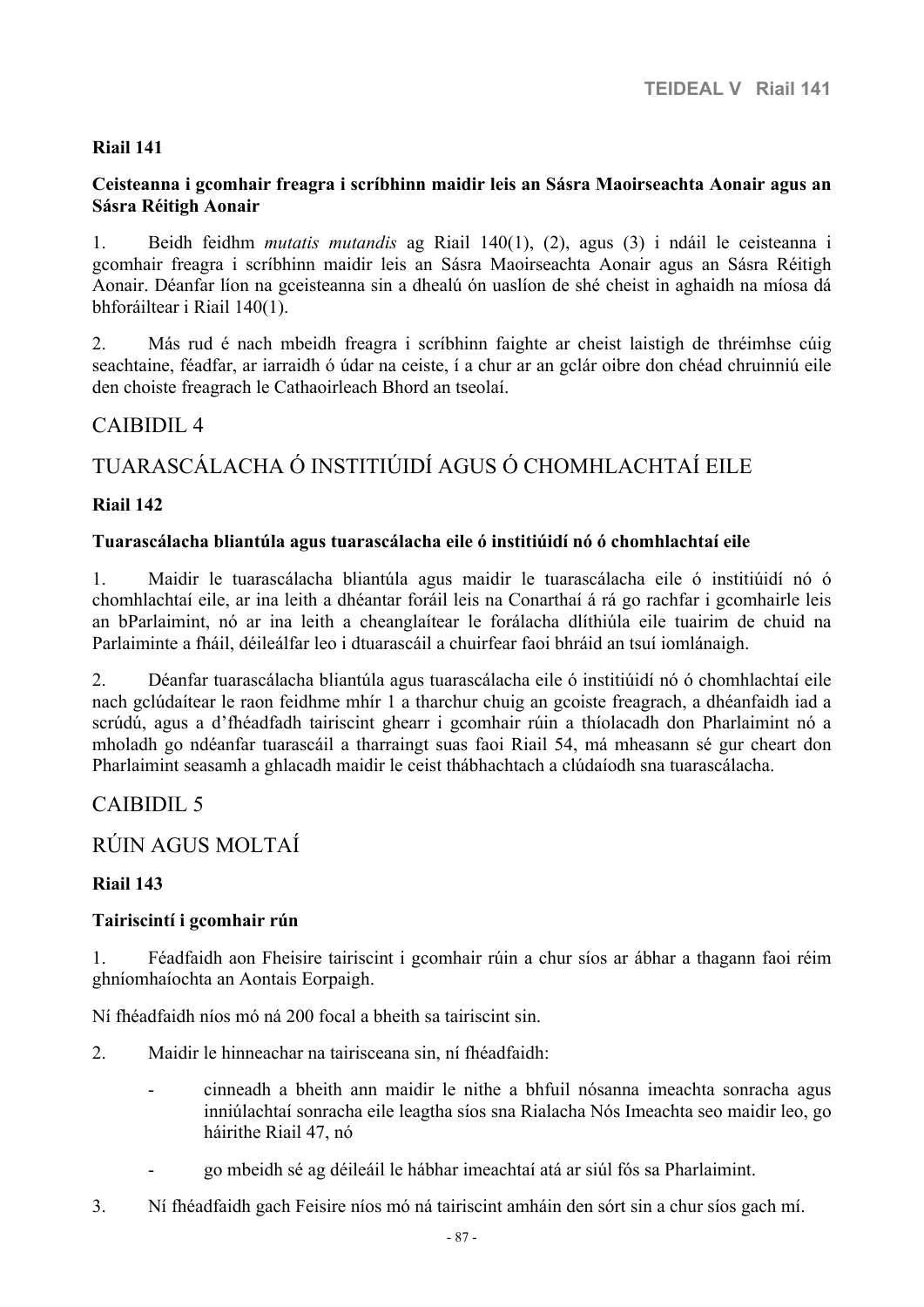## **TEIDEAL V Riail 144**

4. Cuirfear an tairiscint i gcomhair rúin faoi bhráid an Uachtaráin agus fíoróidh an tUachtarán an bhfuil na ceanglais dhlíthiúla is infheidhme á gcomhlíonadh aige. Má dhearbhaíonn an tUachtarán an tairiscint a bheith inghlactha, fógróidh an tUachtarán sa suí iomlánach é agus tarchuirfidh an tUachtarán chuig an gcoiste freagrach é.

5. Déanfaidh an coiste freagrach cinneadh i dtaobh cén nós imeachta a bheidh le leanúint, agus féadfar a bheith i gceist leis tairiscint i gcomhair rúin a nascadh le tairiscintí eile i gcomhair rún nó le tuarascálacha eile, tuairim a ghlacadh, a fhéadfaidh a bheith i bhfoirm litreach, nó tuarascáil a tharraingt suas faoi Riail 54. Féadfaidh an coiste freagrach a chinneadh freisin gan gníomh iardain a dhéanamh maidir leis an tairiscint i gcomhair rúin.

6. Cuirfear cinntí an Uachtaráin, an choiste agus Chomhdháil na nUachtarán in iúl d'údair tairisceana i gcomhair rúin.

7. Beidh téacs na tairisceana i gcomhair rúin san áireamh sa tuarascáil dá dtagraítear i mír 5.

8. Tuairimí i bhfoirm litreach dá dtagraítear i mír 5 agus a dhírítear chuig institiúidí eile de chuid an Aontais Eorpaigh, déanfaidh an tUachtarán iad a chur ar aghaidh chucu.

9. Féadfaidh údar nó údair nó céadsínitheoir tairisceana i gcomhair rúin a chuirtear síos i gcomhréir le mír 1 an tairiscint sin a tharraingt siar sula ndéanann an coiste freagrach cinneadh, i gcomhréir le mír 2, chun tuarascáil a tharraingt suas uirthi.

Ón tráth a ghlacfaidh an coiste freagrach an tairiscint sin i gcomhair rúin ar láimh amhlaidh, is é an coiste sin amháin a mbeidh sé de chumhacht aige í a tharraingt siar. Coimeádfaidh an coiste freagrach an chumhacht sin chun í a tharraingt siar go dtí go gcuirfear tús leis an vótáil chríochnaitheach sa suí iomlánach.

#### **Riail 144**

#### **Díospóireachtaí ar chásanna a bhaineann le sáruithe ar chearta an duine, ar an daonlathas agus ar an smacht reachta**

1. Féadfaidh coiste, toscaireacht idirpharlaiminteach, grúpa polaitiúil nó Feisirí a shroicheann an tairseach íseal ar a laghad a iarraidh, i scríbhinn, ar an Uachtarán díospóireacht a sheoladh ar chás práinneach a bhaineann le sárú ar chearta an duine, ar an daonlathas agus ar an smacht reachta.

2. Tarraingeoidh Comhdháil na nUachtarán suas liosta ábhar a bheidh le cur san áireamh sa dréachtchlár oibre críochnaitheach don chéad díospóireacht eile ar chásanna a bhaineann le sáruithe ar chearta an duine, ar an daonlathas agus ar an smacht reachta ar bhonn na n-iarrataí dá dtagraítear i mír 1 agus i gcomhréir le forálacha Iarscríbhinn IV. Ní bheidh líon iomlán na n-ábhar a bheidh san áireamh sa chlár oibre níos mó ná trí, lena n-áirítear fochaibidlí.

I gcomhréir le Riail 158, féadfaidh an Pharlaimint topaic a raibh díospóireacht le déanamh uirthi a thréigean agus topaic neamhsceidealta a chur ina hionad sa díospóireacht. Féadfaidh coiste, grúpa polaitiúil nó Feisirí a shroicheann an tairseach íseal ar a laghad tairiscintí i gcomhair rún ar na hábhair a roghnaítear a chur síos faoi thráthnóna an lae a nglactar an clár oibre. Socróidh an tUachtarán an sprioc-am beacht le haghaidh tairiscintí i gcomhair rúin den sórt sin a chur síos.

3. Déanfar an t-am labhartha iomlán do na grúpaí polaitiúla agus do na Feisirí neamhcheangailte a leithroinnt i gcomhréir leis an nós imeachta a leagtar síos i Riail 171(4) agus (5), suas go ham uasta i gcomhair díospóireachtaí, is é sin, 60 nóiméad in aghaidh an pháirtseisiúin.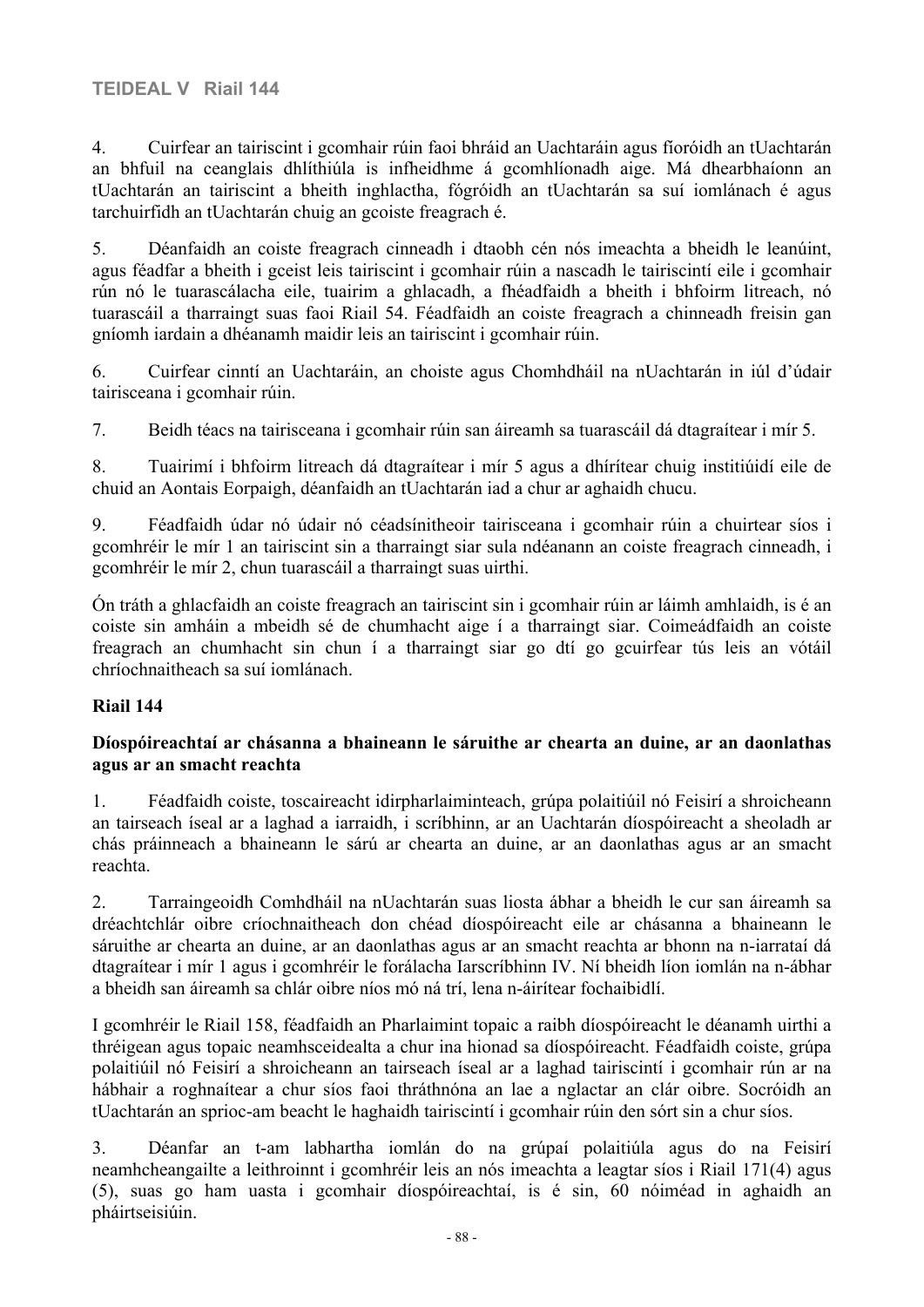Maidir le haon am atá fágtha tar éis an t-am a bheidh ag teastáil chun na tairiscintí i gcomhair rúin a thabhairt isteach, mar aon le haon am labhartha a leithroinntear chuig an gCoimisiún agus chuig an gComhairle, a asbhaint, déanfar é a mhiondealú idir na grúpaí polaitiúla agus na Feisirí neamhcheangailte.

4. Beidh vótáil ann láithreach ag deireadh na díospóireachta. Ní bheidh feidhm ag Riail 194 a bhaineann leis na mínithe ar an vótáil.

*Féadfar vótálacha a dhéantar faoin Riail seo a eagrú ar bhonn comhpháirteach faoi fhreagracht an Uachtaráin agus Chomhdháil na nUachtarán.*

5. Má dhéantar dhá thairiscint i gcomhair rún, nó níos mó, a chur síos ar an ábhar céanna, beidh feidhm ag an nós imeachta a leagtar amach i Riail 132(4) agus (5).

6. Féadfaidh an tUachtarán agus Cathaoirligh na ngrúpaí polaitiúla a chinneadh go ndéanfar vótáil ar thairiscint i gcomhair rúin gan aon díospóireacht a bheith ann. Beidh comhaontú d'aon toil ó Chathaoirligh uile na ngrúpaí polaitiúla ag teastáil chun cinneadh den sórt sin a dhéanamh.

*Níl feidhm ag forálacha Riail 198 maidir le tairiscintí i gcomhair rún atá ar an gclár oibre le haghaidh díospóireacht ar chásanna a bhaineann le sáruithe ar chearta an duine, ar an daonlathas agus ar an smacht reachta.*

*Ní dhéantar tairiscintí i gcomhair rún a chur síos le haghaidh díospóireacht ar chásanna a bhaineann le sáruithe ar chearta an duine, ar an daonlathas agus ar an smacht reachta ach amháin tar éis liosta na n-ábhar a bheith glactha. Maidir le tairiscintí i gcomhair rún nach féidir déileáil leo san am a leithroinntear don díospóireacht, titfidh siad ar lár. Baineann sé sin freisin le tairiscintí i gcomhair rún a suitear ina leith, tar éis iarraidh faoi Riail 178(3), nach bhfuil córam i láthair. Tá na húdair i dteideal tairiscintí den sórt sin a chur síos an athuair lena mbreithniú i gcoiste faoi Riail 143 nó le haghaidh díospóireacht ar chásanna a bhaineann le sáruithe ar chearta an duine, ar an daonlathas agus ar an smacht reachta ag an gcéad pháirtseisiún eile.*

*Ní fhéadfar ábhar a chur san áireamh sa chlár oibre le haghaidh díospóireacht ar chásanna a bhaineann le sáruithe ar chearta an duine, ar an daonlathas agus ar an smacht reachta má tá sé ar an gclár oibre don pháirtseisiún sin cheana féin.*

*Níl aon fhorálacha ann sna Rialacha lena gceadaítear díospóireacht chomhpháirteach ar thairiscint i gcomhair rúin, arna cur síos i gcomhréir leis an dara fomhír de mhír 2, agus ar thuarascáil ó choiste ar an ábhar céanna.*

*I gcás ina ndéantar iarraidh faoi Riail 178(3) a shuí an bhfuil córam i láthair, ní bheidh an iarraidh sin bailí ach amháin don tairiscint i gcomhair rún a bhfuiltear le vótáil a dhéanamh uirthi agus ní do na tairiscintí sin a bheidh ann ina dhiaidh sin.*

# CAIBIDIL 6

# DUL I gCOMHAIRLE LE hINSTITIÚIDÍ AGUS LE COMHLACHTAÍ EILE

# **Riail 145**

#### **Dul i gcomhairle le Coiste Eacnamaíoch agus Sóisialta na hEorpa**

1. I gcás ina ndéanann an Conradh ar Fheidhmiú an Aontais Eorpaigh foráil maidir le comhairliúchán leis an gCoiste Eacnamaíoch agus Sóisialta, tionscnóidh an tUachtarán an nós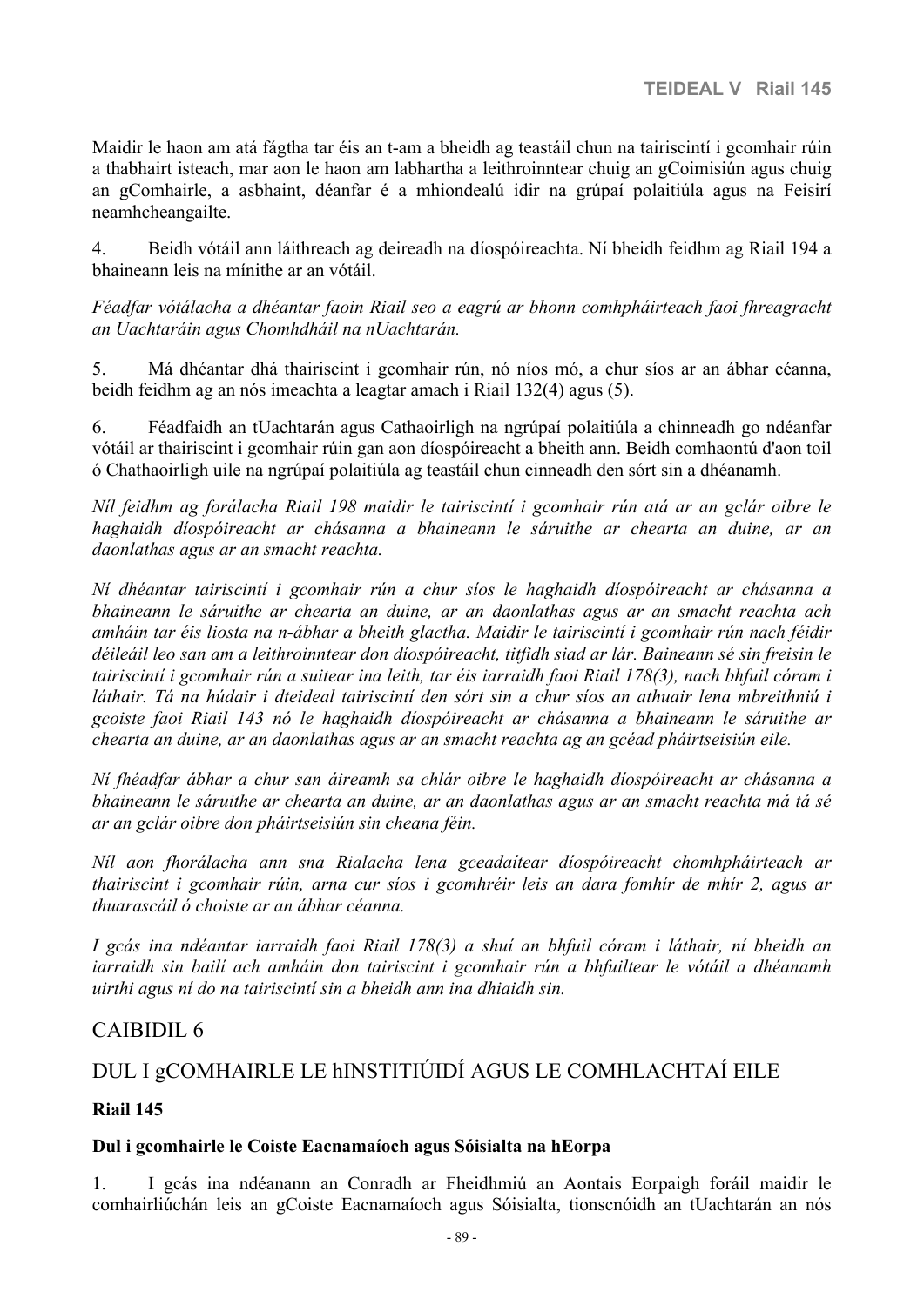# **TEIDEAL V Riail 146**

imeachta comhairliúcháin agus cuirfidh an tUachtarán an Pharlaimint ar an eolas ina thaobh sin.

2. Féadfaidh coiste a iarraidh go rachfar i gcomhairle le Coiste Eacnamaíoch agus Sóisialta na hEorpa ar nithe de chineál ginearálta nó ar phointí sonracha.

Léireoidh an coiste ina iarraidh an teorainn ama ar laistigh di nach mór do Choiste Eacnamaíoch agus Sóisialta na hEorpa a thuairim a thabhairt.

Déanfar iarraidh maidir le dul i gcomhairle le Coiste Eacnamaíoch agus Sóisialta na hEorpa a fhógairt don Pharlaimint ag a céad pháirtseisiún ina dhiaidh sin agus measfar é sin a bheith formheasta, mura rud é go n-iarrann grúpa polaitiúil nó Feisirí a shroicheann an tairseach íseal ar a laghad, laistigh de thréimhse 24 huaire ón bhfógairt, go ndéanfaí é a chur chun vóta.

3. Déanfar tuairimí arna gcur ar aghaidh ag an gCoiste Eacnamaíoch agus Sóisialta a tharchur chuig an gcoiste freagrach.

### **Riail 146**

#### **Dul i gcomhairle le Coiste na Réigiún**

1. I gcás ina ndéanann an Conradh ar Fheidhmiú an Aontais Eorpaigh foráil maidir le comhairliúchán le Coiste na Réigiún, tionscnóidh an tUachtarán an nós imeachta comhairliúcháin agus cuirfidh an tUachtarán an Pharlaimint ar an eolas ina thaobh sin.

2. Féadfaidh coiste a iarraidh go rachfar i gcomhairle le Coiste na Réigiún ar nithe de chineál ginearálta nó ar phointí shonracha.

Léireoidh an coiste ina iarraidh an teorainn ama ar laistigh di nach mór do Choiste na Réigiún a thuairim a thabhairt.

Déanfar a iarraidh maidir le dul i gcomhairle le Coiste na Réigiún a fhógairt don Pharlaimint ag a céad pháirtseisiún ina dhiaidh sin agus measfar é sin a bheith formheasta, mura rud é go n-iarrann grúpa polaitiúil nó Feisirí a shroicheann an tairseach íseal ar a laghad, laistigh de thréimhse 24 huaire ón bhfógairt, go ndéanfaí é a chur chun vóta.

3. Déanfar tuairimí arna gcur ar aghaidh ag Coiste na Réigiún a tharchur chuig an gcoiste freagrach.

#### **Riail 147**

#### **Iarrataí chuig Gníomhaireachtaí Eorpacha**

1. I gcás ina bhfuil sé de cheart ag an bParlaimint iarraidh a chur faoi bhráid Gníomhaireachta Eorpaí, féadfaidh aon Fheisire an iarraidh sin a chur faoi bhráid Uachtarán na Parlaiminte i scríbhinn. Beidh baint ag iarrataí den sórt sin le nithe a thagann faoi réim shainchúram na Gníomhaireachta lena mbaineann agus beidh faisnéis chúlra ag gabháil leo ina mínítear an tsaincheist agus leas an Aontais.

2. Déanfaidh an tUachtarán, tar éis dul i gcomhairle leis an gcoiste freagrach, an iarraidh a chur ar aghaidh chuig an nGníomhaireacht nó déanfaidh an tUachtarán aon bheart cuí eile. Cuirfear an beart a dhéantar in iúl láithreach don Fheisire a thíolacann an iarraidh. Beidh teorainn ama i gcomhair freagra san áireamh in aon iarraidh a chuireann an tUachtarán chuig Gníomhaireacht.

3. Má mheasann an Ghníomhaireacht nach bhfuil sé ar a cumas freagra a thabhairt ar an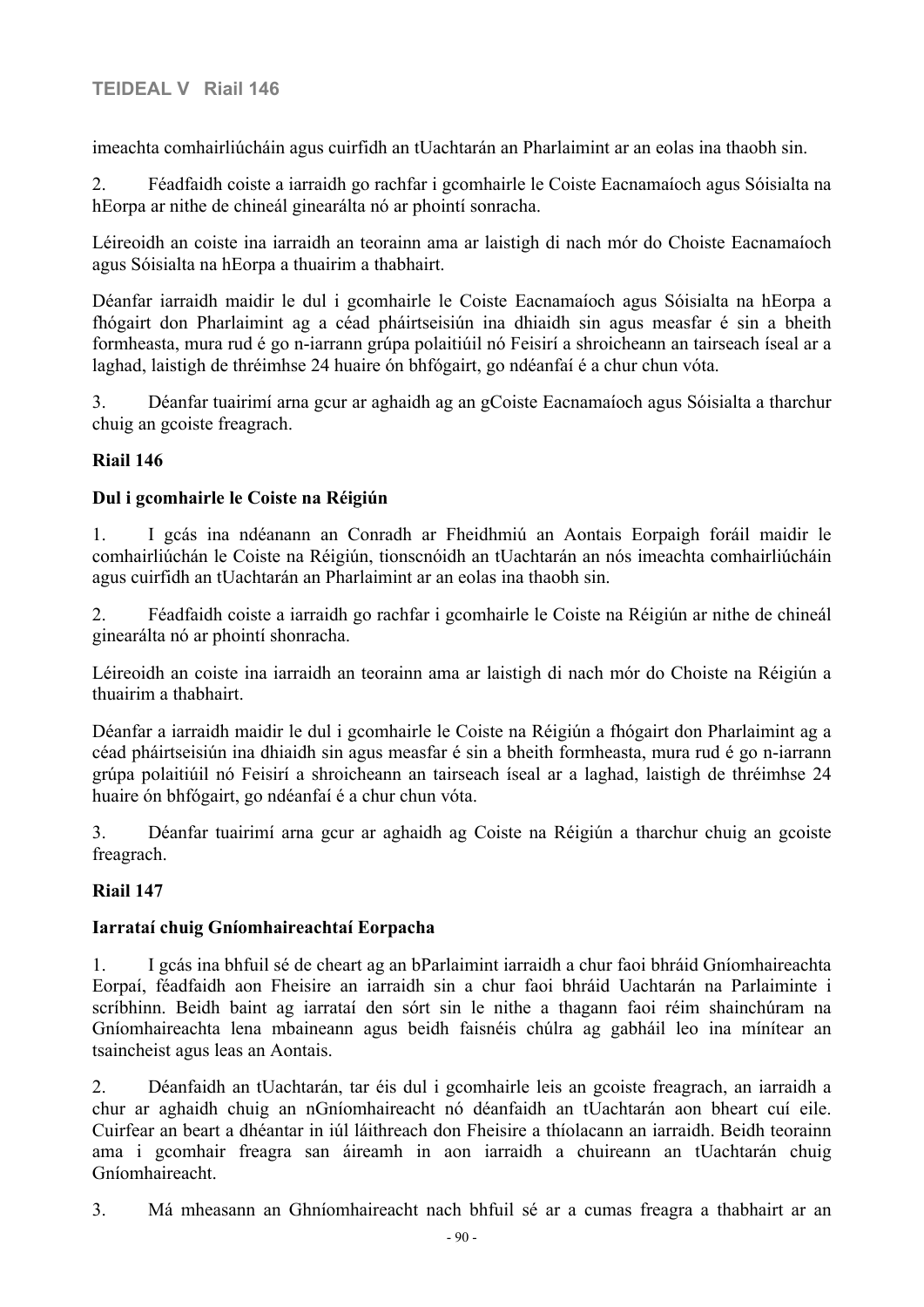iarraidh faoi mar atá sí ceaptha, nó má fhéachann sí leis an iarraidh a mhodhnú, cuirfidh sí an méid sin in iúl don Uachtarán láithreach agus déanfaidh an tUachtarán aon bheart cuí, tar éis dul i gcomhairle leis an gcoiste freagrach más gá.

# CAIBIDIL 7

# COMHAONTUITHE IDIRINSTITIÚIDEACHA

#### **Riail 148**

#### **Comhaontuithe idirinstitiúideacha**

1. Féadfaidh an Pharlaimint comhaontuithe a dhéanamh le hinstitiúidí eile i gcomhthéacs fheidhmiú na gConarthaí nó chun nósanna imeachta a fheabhsú nó a shoiléiriú.

D'fhéadfadh sé gurb é a bheidh i gcomhaontuithe den sórt sin ná dearbhuithe comhpháirteacha, malartú litreacha, cóid iompair nó ionstraimí cuí eile. Tar éis don choiste atá freagrach as gnóthaí bunreachtúla iad a scrúdú agus tar éis don Pharlaimint iad a fhormheas, síneoidh an tUachtarán iad.

2. I gcás inar gá, mar thoradh ar chomhaontuithe den sórt sin, athruithe a dhéanamh ar chearta nós imeachta nó oibleagáidí atá ann cheana d'Fheisirí nó do chomhlachtaí Parlaiminte, nó i gcás ina mbunaíonn comhaontuithe den sórt sin cearta nua nós imeachta nó oibleagáidí nua d'Fheisirí nó do chomhlachtaí Parlaiminte, nó i gcás inar gá, mar thoradh ar chomhaontuithe den sórt sin, leasú nó léirmhíniú a dhéanamh ar shlí eile ar na Rialacha Nós Imeachta, tarchuirfear an t- ábhar chuig an gcoiste atá freagrach as an ábhar le go mbreithneoidh sé é i gcomhréir le Riail 236(2) go (6) sula síneofar an comhaontú.

# CAIBIDIL 8

# ÁBHAIR ARNA dTARCHUR CHUIG CÚIRT BHREITHIÚNAIS AN AONTAIS **EORPAIGH**

#### **Riail 149**

#### **Imeachtaí os comhair Chúirt Bhreithiúnais an Aontais Eorpaigh**

1. Déanfaidh an Pharlaimint, laistigh de na teorainneacha ama atá sonraithe sna Conarthaí agus i Reacht Chúirt Bhreithiúnais an Aontais Eorpaigh i gcomhair caingean ag institiúidí an Aontais agus ag aon duine nádúrtha nó dlítheanach, reachtaíocht an Aontais agus a cur chun feidhme a scrúdú lena chinntiú gur comhlíonadh na Conarthaí go hiomlán, go háirithe i gcás ina bhfuil cearta na Parlaiminte i gceist.

2. I gcás ina bhfuil drochamhras air gur sáraíodh dlí an Aontais, tuairisceoidh an coiste atá freagrach as gnóthaí dlíthiúla don Pharlaimint, ó bhéal más gá. I gcás inarb iomchuí, féadfaidh an coiste atá freagrach as gnóthaí dlíthiúla éisteacht le tuairimí an choiste atá freagrach as an ábhar.

3. Tionscnóidh an tUachtarán caingean thar ceann na Parlaiminte i gcomhréir le moladh ón gcoiste atá freagrach as gnóthaí dlíthiúla.

Ag tús an pháirtseisiúin ina dhiaidh sin, féadfaidh an tUachtarán a iarraidh ar an bParlaimint cinneadh a dhéanamh i dtaobh an ceart an chaingean a choimeád ar bun. Más rud é go rialaíonn an Pharlaimint in aghaidh na caingne le tromlach na vótaí a chaitear, tarraingeoidh an tUachtarán siar an chaingean.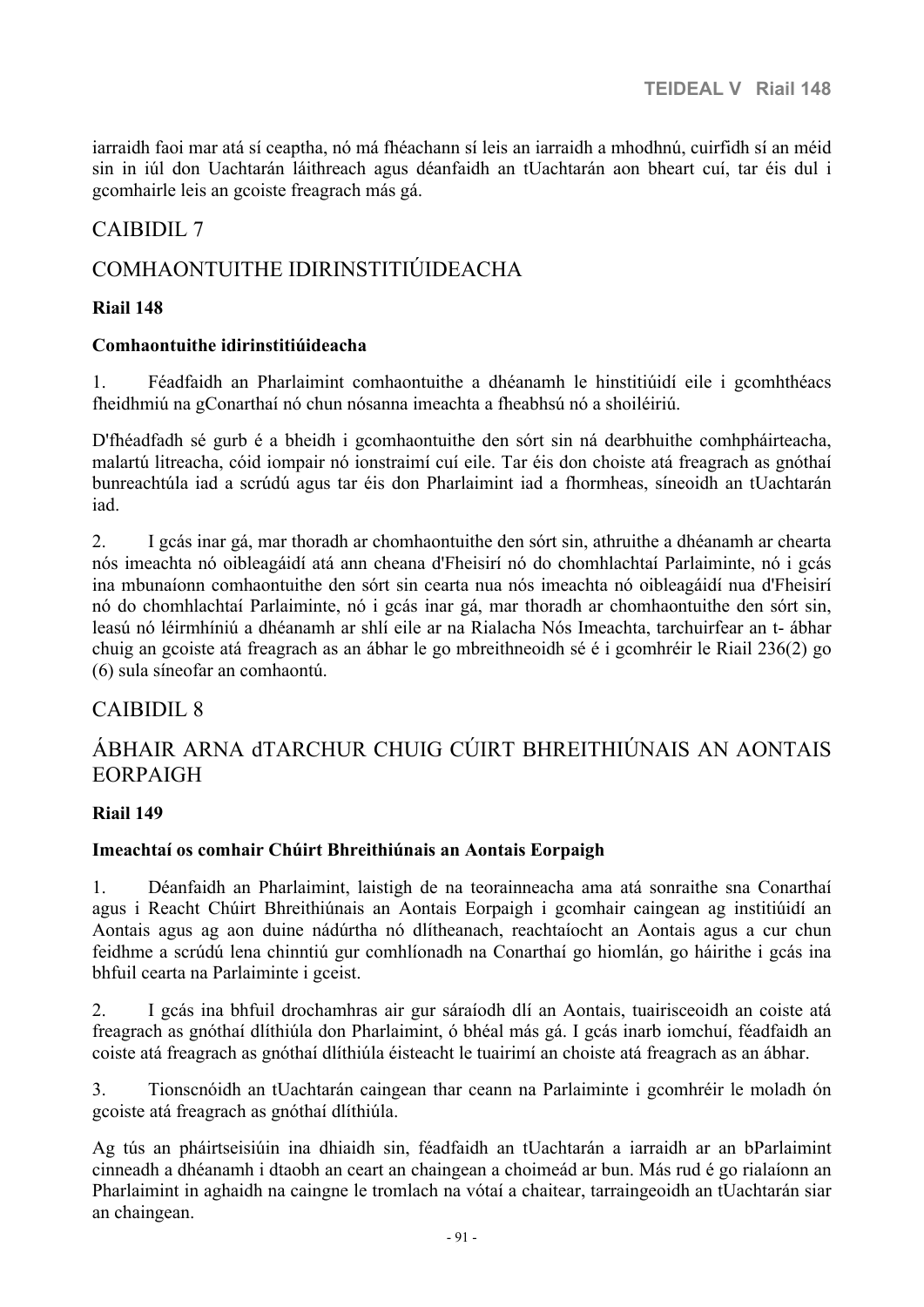Más rud é go dtionscnóidh an tUachtarán caingean contrártha don mholadh ón gcoiste atá freagrach as gnóthaí dlíthiúla, iarrfaidh an tUachtarán ar an bParlaimint ag tús an pháirtseisiúin ina dhiaidh sin cinneadh a dhéanamh i dtaobh ar cheart an chaingean a choimeád ar bun.

4. Déanfaidh an tUachtarán, tar éis dul i gcomhairle leis an gcoiste atá freagrach as gnóthaí dlíthiúla, tuairimí a thíolacadh, nó déanfaidh an tUachtarán idirghabháil, in imeachtaí cúirte thar ceann na Parlaiminte.

Má bheartaíonn an tUachtarán imeacht ó mholadh an choiste atá freagrach as gnóthaí dlíthiúla, cuirfidh an tUachtarán an méid sin in iúl don choiste agus tarchuirfidh an tUachtarán an t-ábhar chuig Comhdháil na nUachtarán agus a chúiseanna nó a cúiseanna á lua aige nó aici.

Más rud é go bhfuil Comhdháil na nUachtarán den tuairim nár cheart don Pharlaimint, go heisceachtúil, tuairimí a thíolacadh nó idirghabháil a dhéanamh i gcás atá os comhair Chúirt Bhreithiúnais an Aontais Eorpaigh, ar cás é ina bhfuil bailíocht dhlíthiúil gnímh de chuid na Parlaiminte á ceistiú, cuirfear an t-ábhar faoi bhráid na Parlaiminte gan mhoill.

*Ní choisceann aon ní atá sna Rialacha seo ar an gcoiste atá freagrach as gnóthaí dlíthiúla cinneadh a dhéanamh ar shocruithe cuí nós imeachta i gcomhair tharchur tráthúil a mholta i gcásanna práinneacha.*

*I gcás inar gá cinneadh a dhéanamh i dtaobh ar cheart don Pharlaimint a cearta vis-à-vis Cúirt Bhreithiúnais an Aontais Eorpaigh a fheidhmiú, agus i gcás nach bhfuil an gníomh i dtrácht clúdaithe le Riail 149 de na Rialacha Nós Imeachta seo, ba cheart go mbeadh feidhm mutatis mutandis ag an nós imeachta dá bhforáiltear sa riail seo.*

5. I gcásanna práinneacha, féadfaidh an tUachtarán, tar éis dul i gcomhairle, más féidir, leis an gCathaoirleach agus le rapóirtéir an choiste atá freagrach as gnóthaí dlíthiúla, gníomh réamhchúraim a ghlacadh chun na teorainneacha ama ábhartha a chomhlíonadh. I gcásanna den sórt sin, déanfar na nósanna imeachta dá bhforáiltear i mír 3 nó mír 4, de réir mar is infheidhme, a chur chun feidhme a luaithe is féidir.

6. Leagfaidh an coiste atá freagrach as gnóthaí dlíthiúla síos na prionsabail a úsáidfidh sé chun an Riail seo a chur i bhfeidhm.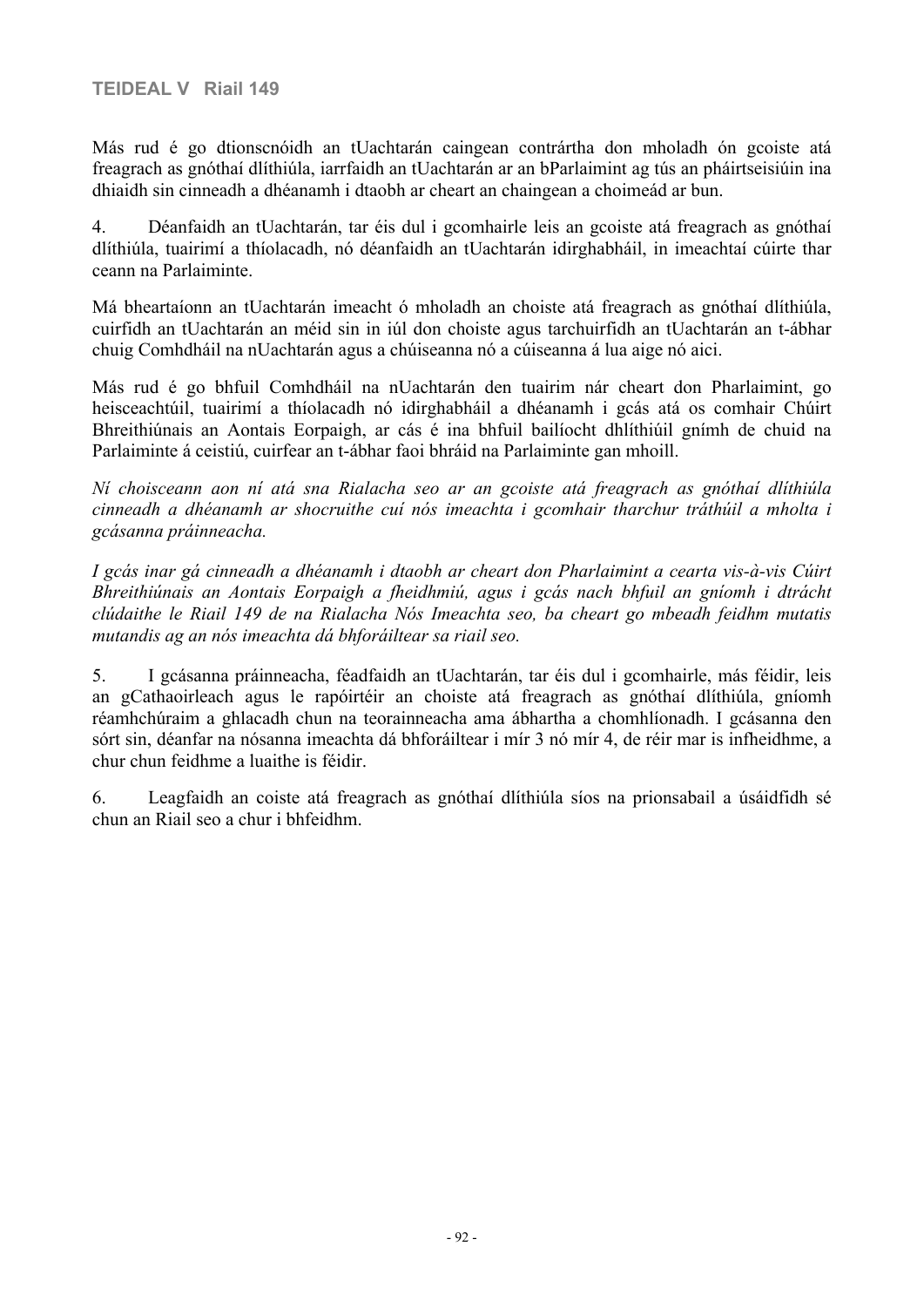# TEIDEAL VI

# CAIDREAMH LE PARLAIMINTÍ NÁISIÚNTA

### **Riail 150**

#### **Malartú faisnéise, teagmhálacha agus saoráidí cómhalartacha**

1. Déanfaidh an Pharlaimint parlaimintí náisiúnta na mBallstát a choimeád ar an eolas go rialta faoina cuid gníomhaíochtaí.

2. Déanfar eagrú agus cur chun cinn éifeachtúil tráthrialta an chomhair idirpharlaimintigh san Aontas, de bhun Airteagal 9 den Phrótacal Uimh. 1 maidir le ról na bparlaimintí náisiúnta san Aontas Eorpach, a chaibidil ar bhonn sainordú a thabharfaidh Comhdháil na nUachtarán, tar éis di dul i gcomhairle le Comhdháil Chathaoirligh na gCoistí.

Déanfaidh an Pharlaimint aon chomhaontuithe ar nithe den sórt sin a fhormheas i gcomhréir leis an nós imeachta a leagtar síos i Riail 148.

3. Féadfaidh coiste dul i mbun cainteanna díreacha leis na parlaimintí náisiúnta ar leibhéal coiste, ach sin laistigh de theorainneacha na leithreasaí buiséadacha a bheidh curtha i leataobh chun na críche sin. D'fhéadfadh cineálacha cuí comhair réamhreachtaigh agus iar-reachtaigh a bheith i gceist leis sin.

4. Déanfar aon doiciméad a bhaineann le nós imeachta reachtach ar leibhéal an Aontais agus a tharchuirfidh parlaimint náisiúnta go hoifigiúil chuig Parlaimint na hEorpa, a chur ar aghaidh chuig an gcoiste atá freagrach as an ábhar a ndéileáiltear leis sa doiciméad sin.

5. Féadfaidh Comhdháil na nUachtarán sainordú a thabhairt don Uachtarán chun dul i mbun caibidlíocht faoi shaoráidí do pharlaimintí náisiúnta na mBallstát, ar bhonn cómhalartach, agus aon bhearta eile a mholadh chun teagmháil leis na parlaimintí náisiúnta sin a éascú.

#### **Riail 151**

#### **An Chomhdháil de na Coistí Parlaiminteacha um Ghnóthaí an Aontais (COSAC)**

1. Ar thogra ón Uachtarán, ainmneoidh Comhdháil na nUachtarán comhaltaí thoscaireacht na Parlaiminte chuig COSAC agus féadfaidh sí sainordú a thabhairt don toscaireacht sin. Beidh Leas-Uachtarán amháin de chuid Pharlaimint na hEorpa atá freagrach as caidreamh leis na parlaimintí náisiúnta a chur chun feidhme agus Cathaoirleach an choiste atá freagrach as gnóthaí bunreachtúla i gceannas ar an toscaireacht.

2. Roghnófar na comhaltaí eile den toscaireacht i bhfianaise na n-ábhar a bheidh le plé ag cruinniú COSAC agus áireofar orthu, a mhéid is féidir, ionadaithe ó na coistí atá freagrach as na hábhair sin.

3. Agus comhaltaí na toscaireachta á roghnú, tabharfar aird chuí ar an gcóimheá pholaitiúil fhoriomlán laistigh den Pharlaimint.

4. Cuirfidh an toscaireacht tuarascáil faoi bhráid Chomhdháil na nUachtarán tar éis gach ceann de chruinnithe COSAC.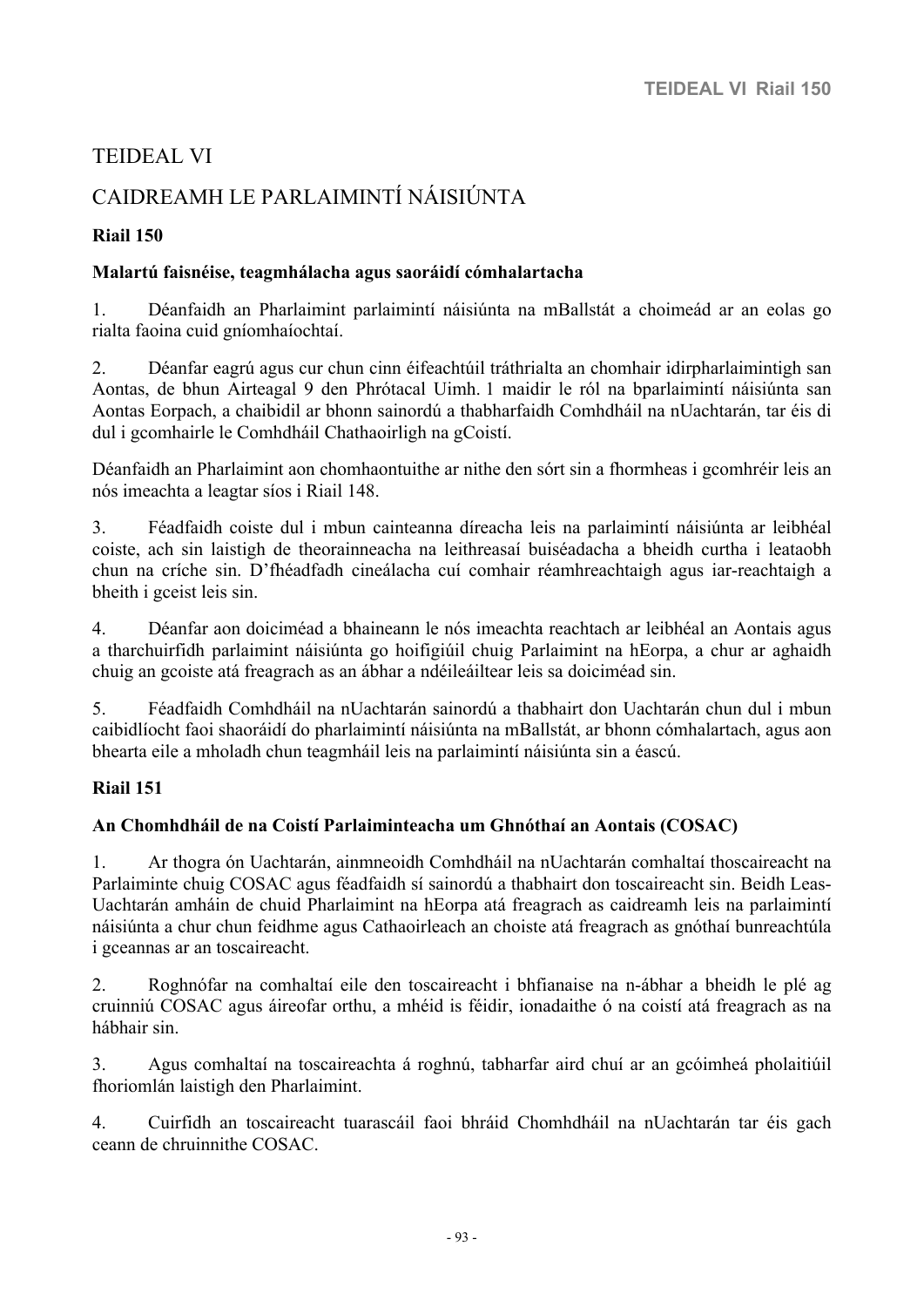#### **Riail 152**

#### **Comhdháil na bParlaimintí**

Ainmneoidh Comhdháil na nUachtarán comhaltaí thoscaireacht na Parlaiminte chuig aon chomhdháil nó aon chomhlacht comhchosúil a bhfreastlaíonn ionadaithe ó pharlaimintí uirthi nó air agus tabharfaidh sí sainordú don toscaireacht sin a bheidh i gcomhréir le haon rúin iomchuí de chuid na Parlaiminte. Toghfaidh an toscaireacht a Cathaoirleach féin agus, i gcás inarb iomchuí, toghfaidh sí Leas- Chathaoirleach amháin nó níos mó.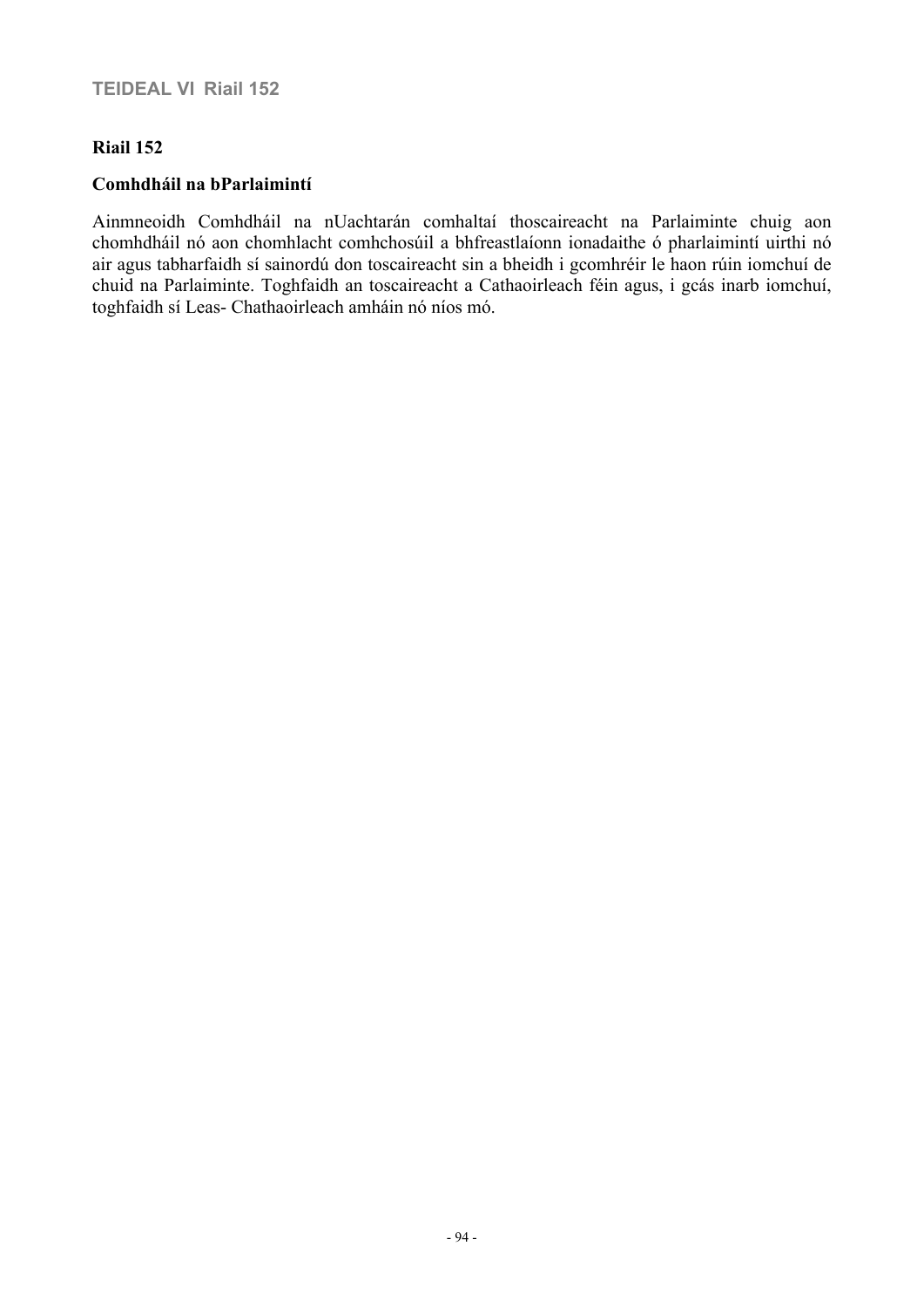# TEIDEAL VII

# **SEISIÚIN**

# CAIBIDIL 1

# SEISIÚIN NA PARLAIMINTE

## **Riail 153**

#### **Téarma parlaiminteach, seisiúin, páirtseisiúin, suíonna**

1. Is é a bheidh sa téarma parlaiminteach ná téarma atá comhthráthach le téarma oifige na bhFeisirí dá bhforáiltear in Ionstraim an 20 Meán Fómhair 1976.

2. Is é a bheidh sa seisiún ná an tréimhse bhliantúil arna forordú leis an Ionstraim agus leis na Conarthaí.

3. Is é a bheidh sa pháirtseisiún ná cruinniú na Parlaiminte arna chomóradh de ghnáth gach mí agus arna fhoroinnt ina shuíonna laethúla.

*Measfar gur aon suí amháin atá i suíonna den Pharlaimint a sheoltar an lá céanna.*

### **Riail 154**

### **Comóradh na Parlaiminte**

1. I gcomhréir leis an gcéad mhír d'Airteagal 229 den Chonradh ar Fheidhmiú an Aontais Eorpaigh, tiocfaidh an Pharlaimint le chéile, gan aon ghá lena comóradh, an dara Máirt de mhí an Mhárta gach bliain. Socróidh an Pharlaimint féin fad na dtréimhsí a gcuirfear an seisiún ar atráth lena linn.

2. Ina theannta sin, tiocfaidh an Pharlaimint le chéile, gan aon ghá lena comóradh, an chéadMháirt tar éis tréimhse míosa a bheith caite ó dheireadh na tréimhse dá dtagraítear in Airteagal

3. Féadfaidh Comhdháil na nUachtarán, agus a cuid cúiseanna á lua aici, fad na dtréimhsí a mbeidh an seisiún ar atráth lena linn, arna socrú de bhun mhír 1, a athrú dhá sheachtain ar a laghad roimh an dáta a bheidh socraithe roimhe sin ag an bParlaimint chun athchromadh ar an seisiún. Ní chuirfear an dáta chun athchromadh ar an seisiún siar níos faide ná dhá sheachtain, áfach.

4. Ar iarraidh ó thromlach de na Feisirí a chomhdhéanann í nó ar iarraidh ón gCoimisiún nó ón gComhairle, déanfaidh an tUachtarán, tar éis dul i gcomhairle le Comhdháil na nUachtarán, an Pharlaimint a chomóradh ar bhonn eisceachtúil.

Beidh sé de cheart ag an Uachtarán, le formheas Chomhdháil na nUachtarán, an Pharlaimint a chomóradh i gcásanna práinne.

# **Riail 155**

#### **Ionad na suíonna agus na gcruinnithe**

1. Seolfaidh an Pharlaimint a cuid suíonna agus a cuid cruinnithe coiste i gcomhréir le forálacha na gConarthaí.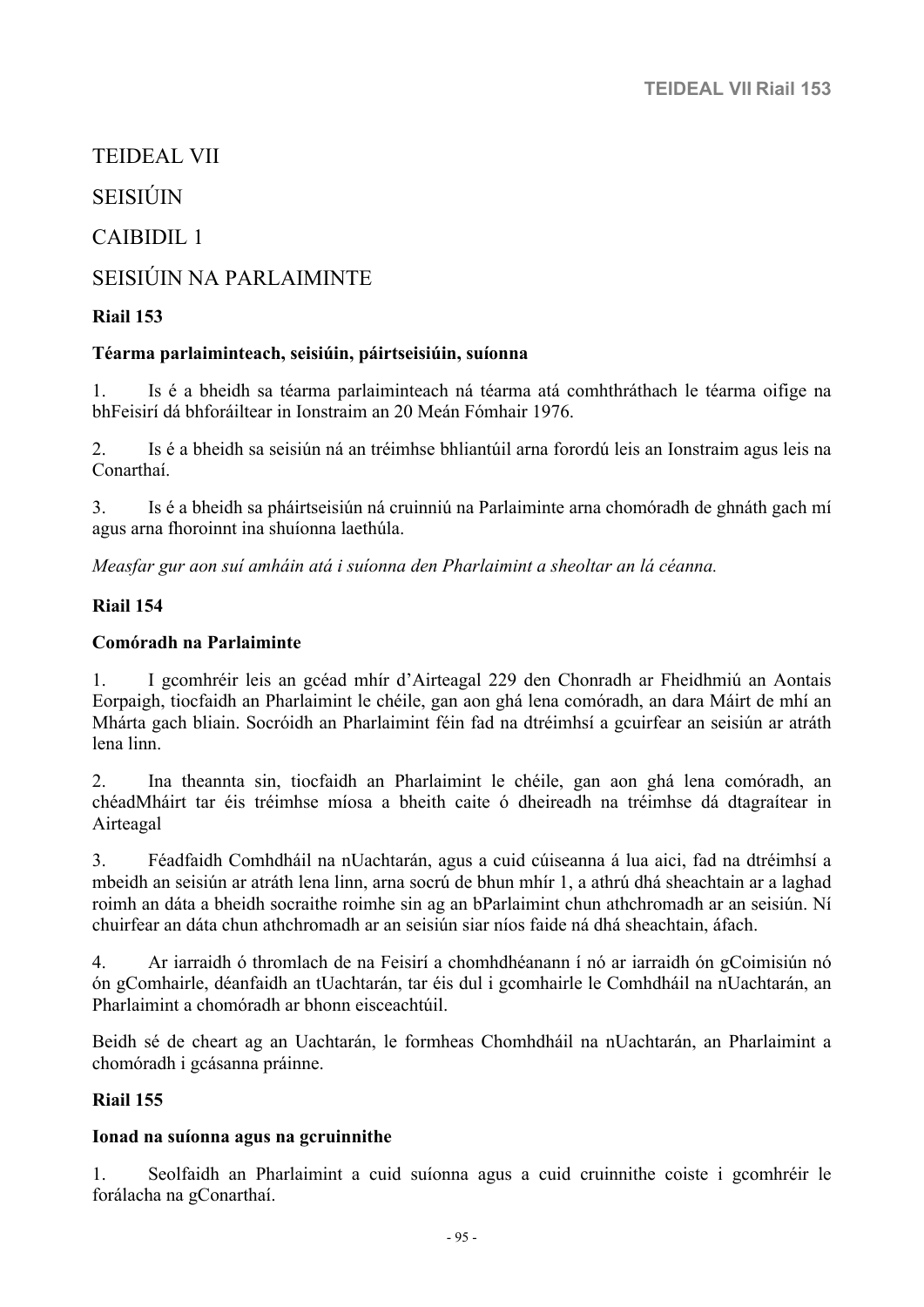### **TEIDEAL VII Riail 156**

*Ní bheidh ach tromlach de na vótaí a chaitear ag teastáil i gcomhair tograí le haghaidh páirtseisiún breise sa Bhruiséil agus le haghaidh aon leasuithe ar thograí den sórt sin.*

2. Féadfaidh aon choiste cinneadh a ghlacadh chun a iarraidh go seolfar cruinniú amháin nó níos mó in áit éigin eile. Is chuig an Uachtarán a dhéanfar iarraidh den sórt sin a mbeidh cúiseanna mar thacaíocht léi, agus cuirfidh an tUachtarán os comhair an Bhiúró í.

Má tá an cheist práinneach, féadfaidh an tUachtarán an cinneadh a dhéanamh é féin nó í féin. Má dhiúltaíonn an Biúró nó an tUachtarán don iarratas, luafar na cúiseanna leis an diúltú.

#### **Riail 156**

#### **Freastal na bhFeisirí ar shuíonna**

1. Beidh clár tinrimh ar oscailt lena shíniú ag na Feisirí ag gach suí.

2. Déanfar ainmneacha na bhFeisirí atá taifeadta a bheith i láthair sa chlár tinrimh a léiriú i miontuairiscí gach suí mar "i láthair". Déanfar ainmneacha na bhFeisirí a ndearna an tUachtarán iad a shaoradh a léiriú i miontuairiscí gach suí mar "saortha".

# CAIBIDIL 2

# ORD GNÓ NA PARLAIMINTE

#### **Riail 157**

#### **Dréachtchlár oibre**

1. Roimh gach páirtseisiún, déanfaidh Comhdháil na nUachtarán dréachtchlár oibre a tharraingt suas ar bhonn moltaí ó Chomhdháil Chathaoirligh na gCoistí.

Chomhdháil na nUachtarán ar an dréacht den chlár oibre.Ar chuireadh ón Uachtarán, féadfaidh an Coimisiún agus an Chomhairle freastal ar phléití

2. Féadfar amanna vótála do mhíreanna áirithe a bheidh le breithniú a thaispeáint sa dréachtchlár oibre.

3. Déanfar an dréachtchlár oibre críochnaitheach a chur ar fáil do na Feisirí trí huaire an chloig ar a laghad roimh thús an pháirtseisiúin.

#### **Riail 158**

#### **An clár oibre a ghlacadh agus a leasú**

1. Ag tús gach páirtseisiúin, déanfaidh an Pharlaimint a clár oibre a ghlacadh. Féadfaidh coiste, grúpa polaitiúil nó Feisirí a shroicheann an tairseach íseal ar a laghad leasuithe ar an dréachtchlár oibre deiridh a mholadh. Ní mór aon tograí den sórt sin a bheith faighte ag an Uachtarán uair an chloig ar a laghad sula gcuirfear tús leis an bpáirtseisiún. Féadfaidh an tUachtarán cead cainte a thabhairt don té a dhéanann an tairiscint agus do chainteoir amháin i bhfabhar na tairisceana agus do chainteoir amháin ina coinne ar feadh tréimhse nach faide ná nóiméad amháin i ngach cás.

2. Tar éis an clár oibre a ghlacadh, ní fhéadfar é a leasú, ach amháin de bhun Rialacha 163, 198, 199, 200 nó 201 ar thogra ón Uachtarán.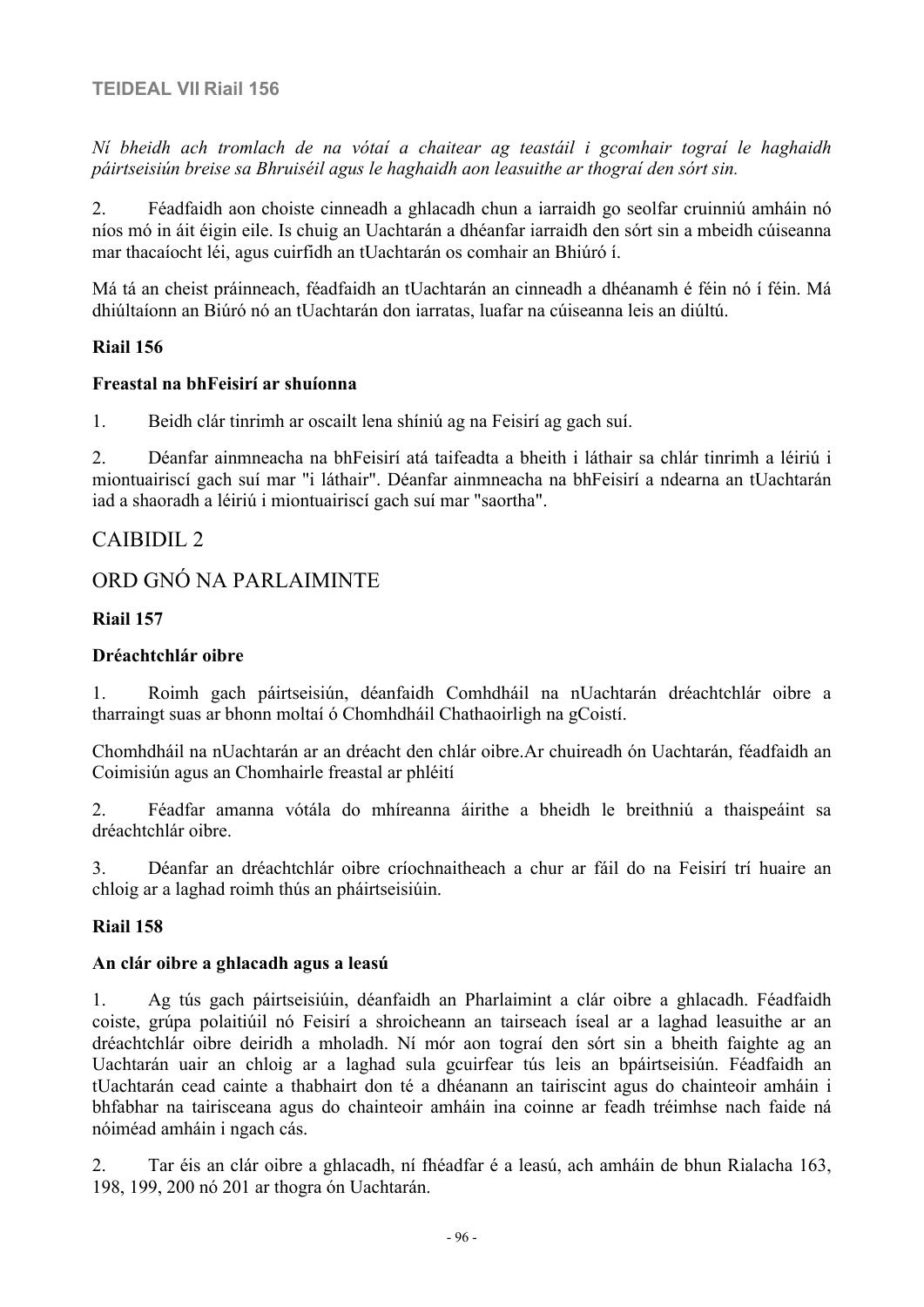Má dhiúltaítear do thairiscint nós imeachta chun an clár oibre a leasú, ní fhéadfar í a chur síos arís i rith an pháirtseisiúin sin.

*Ní hionann dréachtú nó leasú a dhéanamh ar theideal rúin a cuireadh síos chun díospóireacht a fhoirceannadh faoi Rialacha 132, 136 nó 144 agus athrú ar an gclár oibre, ar choinníoll go bhfanann an teideal laistigh de scóip an ábhair atá á phlé.*

3. Sula gcuirtear deireadh leis an suí, fógróidh an tUachtarán dáta, am agus clár oibre an chéad suí eile.

#### **Riail 159**

#### **An nós imeachta sa suí iomlánach gan leasú agus gan díospóireacht**

1. I gcás inar glacadh le tuarascáil i gcoiste, agus níos lú ná an deichiú cuid de chomhaltaí an choiste a bheith tar éis vótáil ina choinne, déanfar í a chur ar dhréachtchlár oibre na Parlaiminte i gcomhair vótáil gan leasú.

Beidh an mhír faoi réir vótáil aonair ansin mura rud é go ndéanfaidh Feisirí nó grúpa polaitiúil nó grúpaí polaitiúla a shroicheann an meántairseach ar a laghad, a iarraidh i scríbhinn, sula dtarraingeofar suas an dréachtchlár oibre críochnaitheach, go mbeidh an mhír faoi réir a leasaithe, agus sa chás sin socróidh an tUachtarán sprioc-am chun leasuithe a chur síos.

2. Maidir le míreanna a chuirtear ar an dréachtchlár oibre críochnaitheach i gcomhair vótáil gan leasú, déanfar vótáil orthu gan díospóireacht freisin mura ndéanfaidh an Pharlaimint, le linn an clár oibre a ghlacadh ag tús páirtseisiúin, cinneadh dá mhalairt ar thogra ó Chomhdháil na nUachtarán nó arna iarraidh sin ag grúpa polaitiúil nó ag Feisirí a shroicheann an tairseach íseal ar a laghad.

3. Le linn dréacht críochnaitheach de chlár oibre páirtseisiúin a tharraingt suas, féadfaidh Comhdháil na nUachtarán a mholadh go ndéanfar vótáil ar mhíreanna eile gan leasú nó gan díospóireacht. Le linn a clár oibre a ghlacadh, ní fhéadfaidh an Pharlaimint glacadh le haon togra den sórt sin más rud é go bhfuil grúpa polaitiúil nó Feisirí a shroicheann an tairseach íseal ar a laghad tar éis agóid a chur síos ina aghaidh i scríbhinn uair an chloig ar a laghad sula gcuirtear tús leis an bpáirtseisiún.

4. I gcás ina ndéantar vótáil ar mhír gan díospóireacht, féadfaidh an rapóirtéir nó Cathaoirleach an choiste fhreagraigh ráiteas a dhéanamh díreach roimh an vótáil, ar ráiteas é nach mbeidh níos faide ná dhá nóiméad.

#### **Riail 160**

#### **Tíolacadh gairid**

Arna iarraidh sin ag an rapóirtéir nó ar thogra ó Chomhdháil na nUachtarán, féadfaidh an Pharlaimint a chinneadh freisin, maidir le mír nach bhfuil díospóireacht iomlán riachtanach lena haghaidh, go ndéileálfar léi trí thíolacadh gairid ag an rapóirtéir sa suí iomlánach. Sa chás sin, beidh deis freagartha ag an gCoimisiún agus, ina dhiaidh sin, beidh díospóireacht deich nóiméad ann tráth a bhféadfaidh an tUachtarán deis labhartha, ar feadh nóiméad amháin an duine, a thabhairt do na Feisirí a dtarraingítear a aird orthu.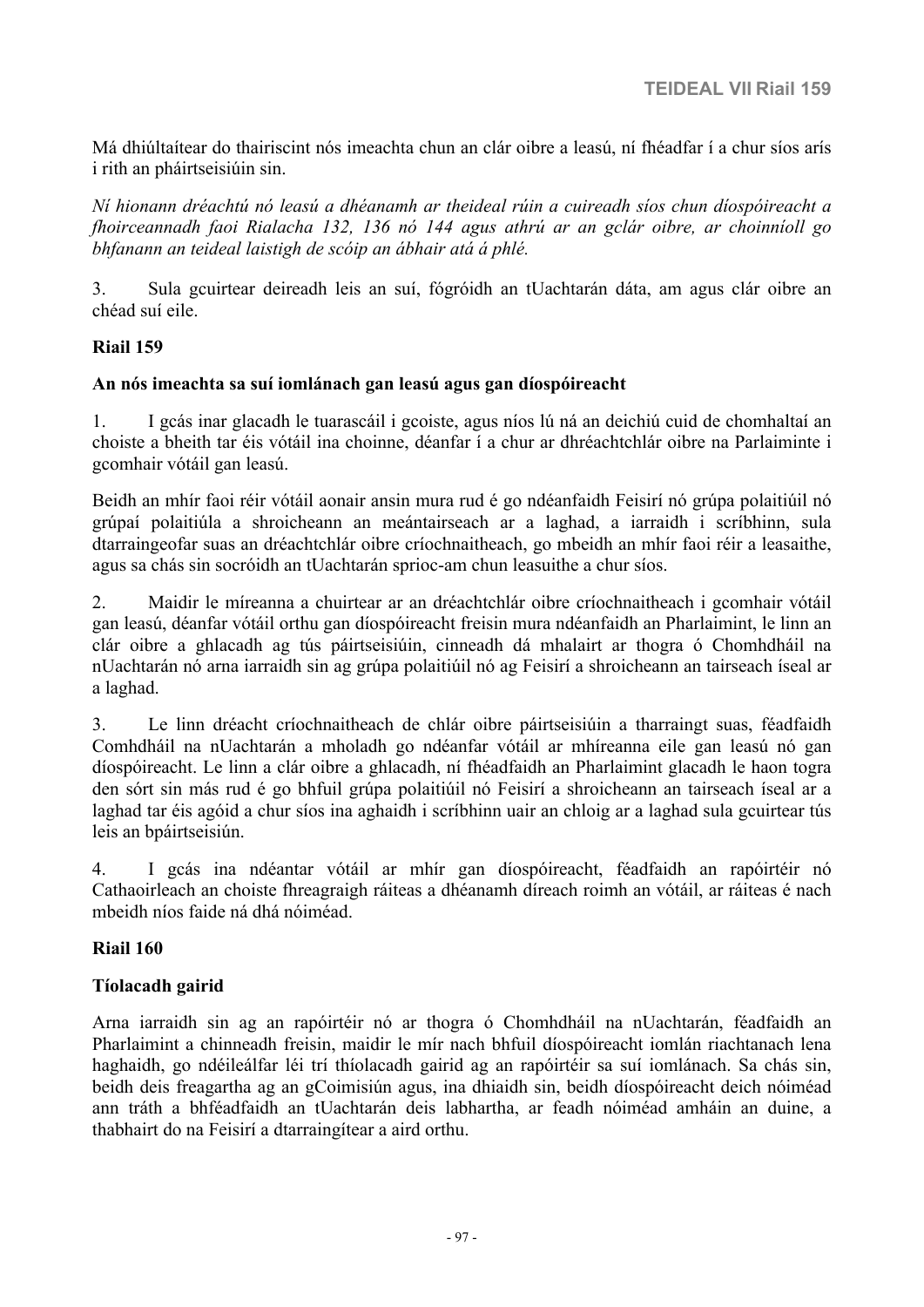# **Riail 161**

### **Díospóireacht urghnách**

1. Féadfaidh grúpa polaitiúil nó Feisirí a shroicheann an tairseach íseal ar a laghad a iarraidh go ndéanfar díospóireacht urghnách ar ábhar ar díol mór spéise é agus a bhaineann le beartas an Aontais Eorpaigh a chur ar chlár oibre na Parlaiminte. De ghnáth, ní sheolfar níos mó ná díospóireacht urghnách amháin i rith gach páirtseisiúin.

2. Cuirfear an iarraidh faoi bhráid an Uachtaráin i scríbhinn trí huaire an chloig ar a laghad roimh thús an pháirtseisiúin a bhfuil an díospóireacht urghnách le sheoladh lena linn. Déanfar an

3. Mar fhreagra ar imeachtaí a tharlaíonn tar éis clár oibre a ghlacadh le haghaidh páirtseisiúin, féadfaidh an tUachtarán, tar éis dul i gcomhairle le Cathaoirligh na ngrúpaí polaitiúla, díospóireacht urghnách a mholadh. Déanfar vótáil ar aon mholadh den sórt sin ag tús suí nó ag am sceidealta vótála. Tabharfar fógra do na Feisirí faoi aon mholadh den sórt sin le haghaidh díospóireacht urghnách uair an chloig ar a laghad roimh an vótáil.

4. Cinnfidh an tUachtarán an t-am a mbeidh díospóireacht den sórt sin le seoladh. Ní rachaidh fad foriomlán na díospóireachta thar 60 nóiméad. Déanfar am labhartha a leithroinnt ar na grúpaí polaitiúla agus ar na Feisirí neamhcheangailte i gcomhréir le Riail 171(4) agus (5).

5. Cuirfear deireadh leis an díospóireacht gan rún a ghlacadh.

# **Riail 162**

## **Díospóireacht ar cheist cúrsaí reatha arna hiarraidh ag grúpa polaitiúil**

1. Ag gach páirtseisiún, déanfar tréimhse amháin nó dhá thréimhse 60 nóiméad ar a laghad a chur ar leataobh sa dréachtchlár oibre le haghaidh díospóireacht ar cheist cúrsaí reatha atá mórleasmhar do bheartas an Aontais Eorpaigh.

2. Beidh sé de cheart ag gach grúpa polaitiúil a rogha ceist cúrsaí reatha a mholadh le haghaidh díospóireacht amháin ar a laghad den sórt sin in aghaidh na bliana. Áiritheoidh Comhdháil na nUachtarán, in imeacht tréimhse leanúnach bliana, go roinnfear go cothrom i measc na ngrúpaí polaitiúla feidhmiú an chirt sin.

3. Déanfaidh na grúpaí polaitiúla an cheist cúrsaí reatha sin a chur faoi bhráid an Uachtaráin i scríbhinn sula ndéanfaidh Comhdháil na nUachtarán an dréachtchlár oibre a tharraingt suas. Urramófar go hiomlán Riail 39(1) maidir leis na cearta, na saoirsí agus na prionsabail a aithnítear le hAirteagal 6 den Chonradh ar an Aontas Eorpach, agus na luachanna atá cumhdaithe in Airteagal 2 den Chonradh sin.

4. Cinnfidh Comhdháil na nUachtarán an t-am a mbeidh díospóireacht den sórt sin le seoladh. Féadfaidh sí a chinneadh, le tromlach de cheithre chúigiú d'Fheisirí na Parlaiminte, diúltú d'ábhar a chuir grúpa ar aghaidh.

5. Déanfaidh ionadaí ón ngrúpa polaitiúil a mhol an cheist cúrsaí reatha an díospóireacht a chur i láthair. Déanfar an t-am labhartha tar éis an chur i láthair sin a leithdháileadh i gcomhréir le Riail 171(4) agus (5).

6. Cuirfear deireadh leis an díospóireacht gan rún a ghlacadh.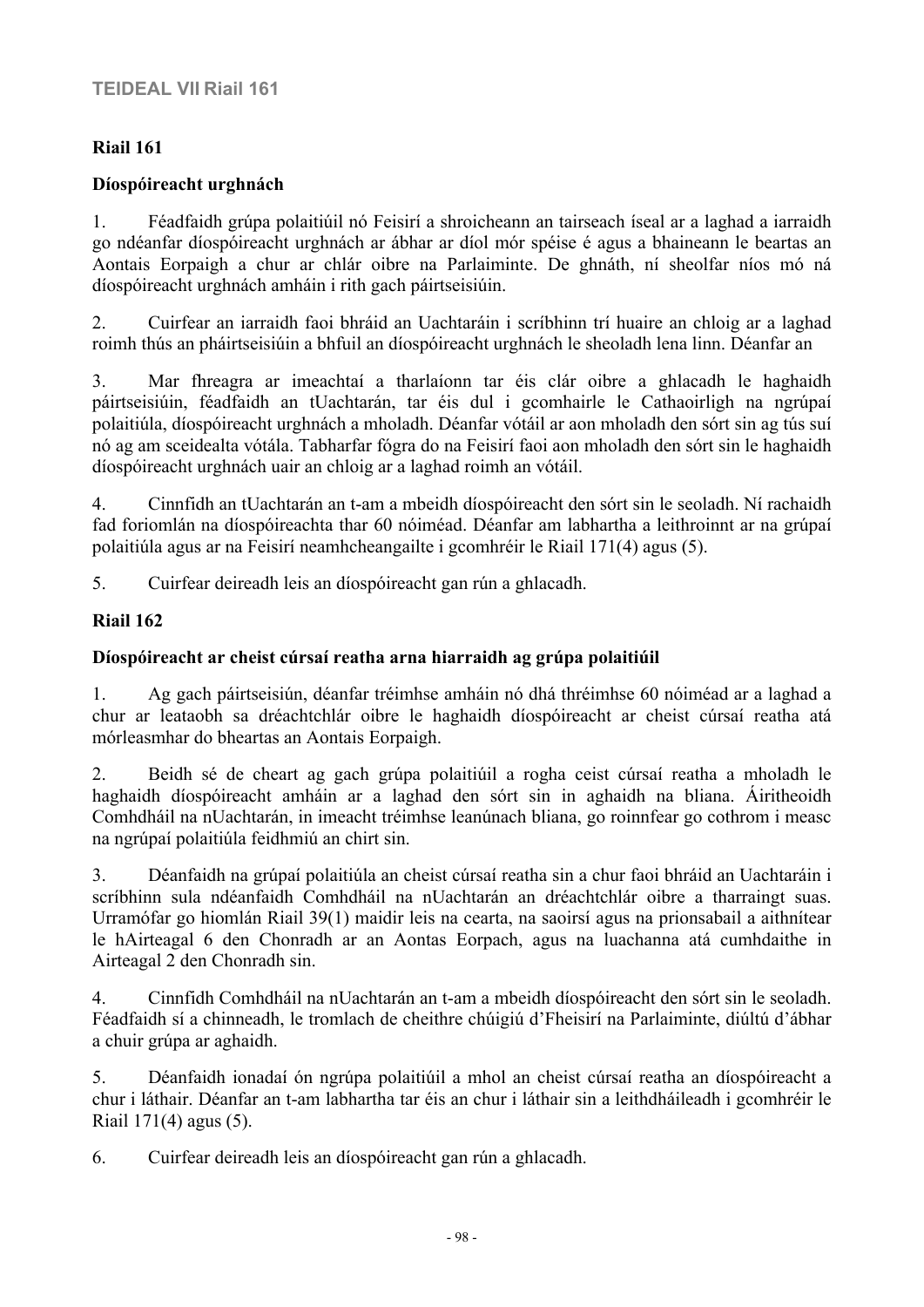## **Riail 163**

#### **An nós imeachta i gcás práinne**

1. Maidir le hiarraidh go ndéileálfar mar ábhar práinneach le díospóireacht ar thogra a cuireadh faoi bhráid na Parlaiminte de bhun Riail 48(1), féadfaidh an tUachtarán, coiste, grúpa polaitiúil, Feisirí a shroicheann an tairseach íseal ar a laghad, an Coimisiún nó an Chomhairle an iarraidh sin a dhéanamh chun na Parlaiminte. Déanfar iarrataí den sórt sin i scríbhinn agus tabharfar cúiseanna mar thacaíocht léi.

2. A luaithe a bheidh iarraidh ar dhíospóireacht phráinneach faighte ag an Uachtarán, fógrófar an méid sin sa Pharlaimint. Déanfar an vótáil ar an iarraidh ag tús an tsuí a bheidh ann i ndiaidh an tsuí a ndearnadh an fógra lena linn, ar choinníoll go mbeifear tar éis an togra lena mbaineann an iarraidh a dháileadh ar na Feisirí sna teangacha oifigiúla. I gcás roinnt iarrataí a bheith ann ar dhíospóireacht phráinneach ar an ábhar céanna, beidh feidhm ag formheas na hiarrata, nó ag diúltú don iarraidh, ar dhíospóireacht phráinneach i gcás iarrataí go léir den sórt sin ar an ábhar céanna.

3. Roimh an vótáil, ní fhéadfar éisteacht a thabhairt ach amháin don té a dhéanfaidh an tairiscint, agus do chainteoir amháin ina coinne, agus do Chathaoirleach nó do rapóirtéir an choiste fhreagraigh, nó don bheirt acu. Ní fhéadfaidh aon duine de na cainteoirí sin labhairt ar feadh tréimhse níos faide ná trí nóiméad.

4. Maidir le ceisteanna a bhfuiltear chun déileáil leo tríd an nós imeachta i gcás práinne, tabharfar tosaíocht dóibh ar na míreanna eile ar an gclár oibre. Cinnfidh an tUachtarán an t-am don díospóireacht agus don vótáil.

5. Féadfar nós imeachta práinneach a sheoladh d'uireasa tuarascála nó, go heisceachtúil, ar bhonn tuarascála ó bhéal ón gcoiste freagrach.

gcás ina n-úsáidtear nós imeachta práinneach agus ina dtarlaíonn caibidlíocht idirinstitiúideach, ní bheidh feidhm ag Rialacha 70 agus 71. Beidh feidhm *mutatis mutandis* ag Riail 74.

#### **Riail 164**

#### **Díospóireacht chomhpháirteach**

Féadfar cinneadh a ghlacadh aon tráth chun díospóireacht comhpháirteach a dhéanamh ar mhíreanna gnó atá comhchosúil nó gaolmhar lena chéile.

#### **Riail 165**

#### **Teorainneacha ama**

Ach amháin sna cásanna práinneacha dá dtagraítear i Rialacha 144 agus 163, ní dhéanfar díospóireacht ná vótáil ar théacs mura rud é gur cuireadh ar fáil é d'Fheisirí 24 huaire an chloig ar a laghad roimh ré.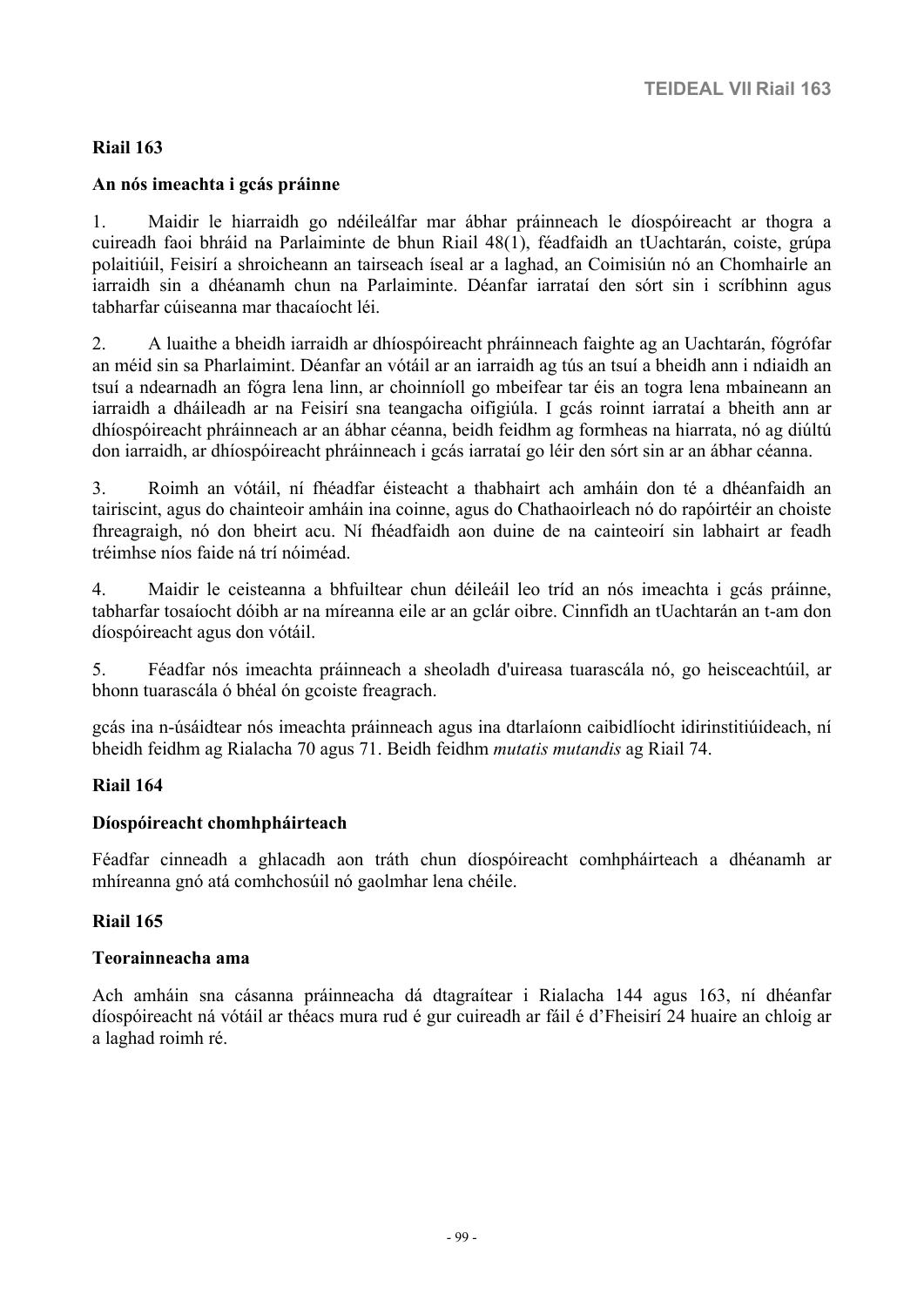# CAIBIDIL 3

# RIALACHA GINEARÁLTA MAIDIR LE SUÍONNA A SHEOLADH

## **Riail 166**

#### **Rochtain ar an Seomra**

1. Ní fhéadfaidh aon duine dul isteach sa Seomra ach amháin Feisirí Parlaiminte, Comhaltaí den Choimisiún nó den Chomhairle, Ardrúnaí na Parlaiminte, daoine den fhoireann nach mór dóibh a bheith ann mar gheall ar na dualgais atá orthu, agus aon duine eile a dtabharfaidh an tUachtarán cuireadh dóibh a bheith ann.

2. Ní cheadófar isteach sna háiléir ach sealbhóirí cárta iontrála arna eisiúint go cuí ag Uachtarán nó ag Ardrúnaí na Parlaiminte

3. Fanfaidh daoine den phobal a cheadaítear isteach sna háiléir ina suí agus ina dtost. Déanfaidh na huiséirí aon duine a léiríonn a shástacht nó a mhíshástacht a chur amach láithreach.

### **Riail 167**

### **Teangacha**

1. Déanfar gach doiciméad de chuid na Parlaiminte a tharraingt suas sna teangacha oifigiúla.

2. Beidh an ceart ag na Feisirí go léir labhairt sa Pharlaimint sa teanga oifigiúil dá rogha féin. Déanfar ateangaireacht go comhuaineach ar óráidí a thugtar in aon cheann de na teangacha oifigiúla go dtí na teangacha oifigiúla eile agus go dtí aon teanga eile a mheasann an Biúró a bheith riachtanach.

3. Soláthrófar ateangaireacht i gcruinnithe coiste agus toscaireachta ó na teangacha oifigiúla agus go dtí na teangacha oifigiúla a úsáideann agus a iarrann comhaltaí agus comhaltaí ionaid an choiste nó na toscaireachta sin.

4. Ag cruinnithe coiste agus toscaireachta a sheoltar in áit eile seachas sa ghnátháit oibre, soláthrófar ateangaireacht ó theangacha agus go dtí teangacha na gcomhaltaí a dheimhníonn go mbeidh siad i láthair ag an gcruinniú. Féadfar, ar bhonn eisceachtúil, na socruithe sin a dhéanamh níos solúbtha. Glacfaidh an Biúró na forálacha riachtanacha.

5. Tar éis toradh na vótála a bheith fógartha, déanfaidh an tUachtarán rialú maidir le haon iarrataí i ndáil le neamhréireachtaí líomhnaithe idir na leaganacha sna teangacha éagsúla.

# **Riail 168**

#### **Socrú idirthréimhseach**

1. I rith idirthréimhse a mhairfidh go dtí deireadh an naoú téarma30, beidh maoluithe ar Riail 167 ceadaithe más rud é, agus sa mhéid, nach bhfuil dóthain ateangairí nó aistritheoirí ar fáil do theanga oifigiúil áirithe, d'ainneoin réamhchúraimí oiriúnacha a bheith glactha.

2. Déanfaidh an Biúró, ar thogra ón Ardrúnaí agus aird chuí á tabhairt do na socruithe dá Déanfaidh an Biúró, ar thogra ón Ardrúnaí agus aird chuí á tabhairt do na socruithe dá dtagraítear i mír 3, a fháil amach, maidir le gach ceann de na teangacha oifigiúla, an bhfuil na coinníollacha atá

<sup>30</sup> Arna fhadú le cinneadh ón bParlaimint an 12 Márta 2019.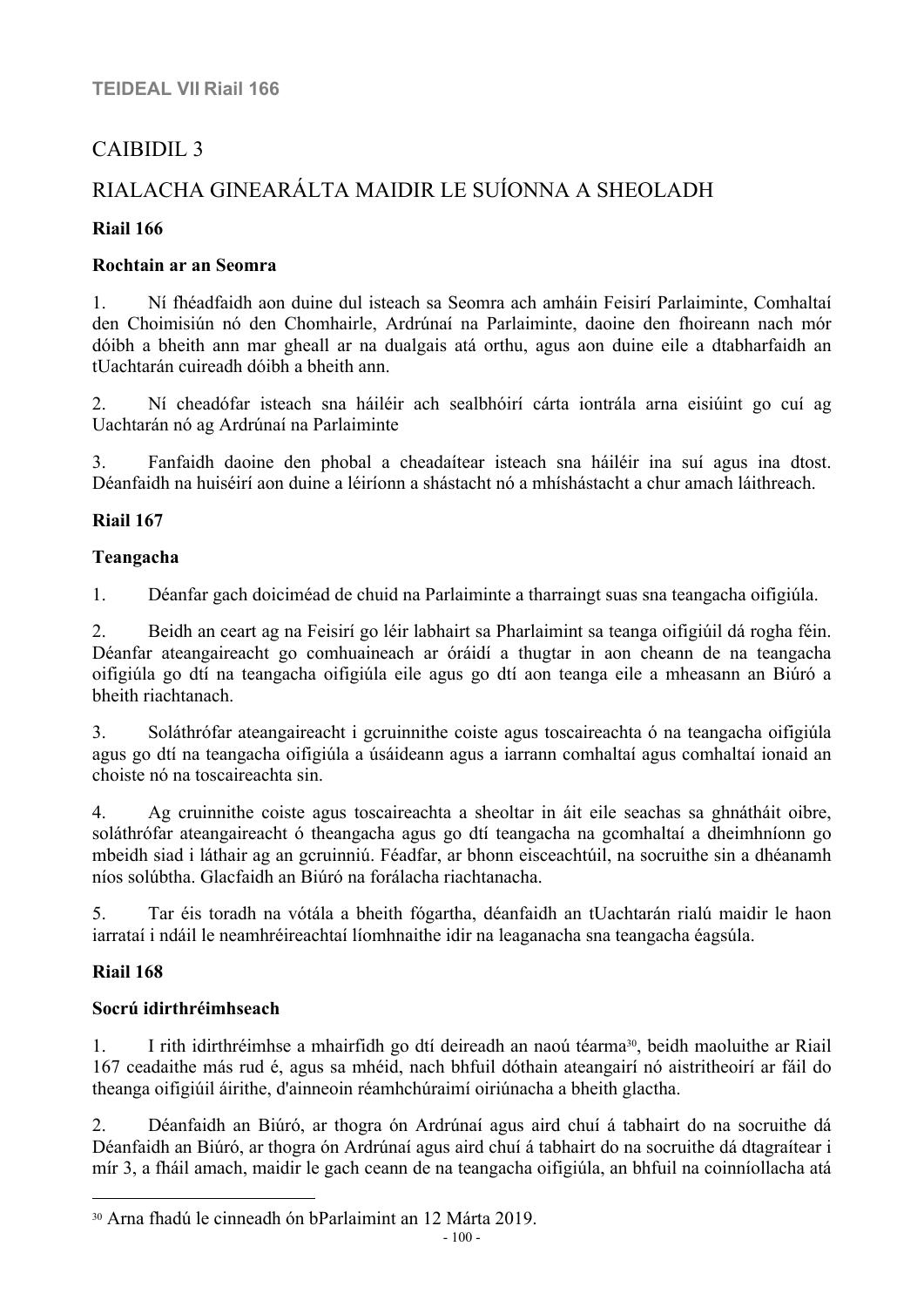leagtha amach i mír 1 comhlíonta. Déanfaidh an Biúró, bunaithe ar thuarascáil faoi dhul chun cinn ón Ardrúnaí, athbhreithniú ar a chinneadh chun maolú a cheadú ag eatraimh sé mhí. Glacfaidh an Biúró na rialacha cur chun feidhme is gá.

3. Beidh feidhm ag na socruithe speisialta sealadacha arna nglacadh ag an gComhairle ar bhonn na gConarthaí maidir le dréachtú gníomhartha dlíthiúla.

4. Féadfaidh an Pharlaimint, bunaithe ar mholadh réasúnaithe ón mBiúró, a chinneadh aon tráth an Riail seo a aisghairm luath nó, ag deireadh na tréimhse a luaitear i mír 1, a ré a fhadú.

#### **Riail 169**

#### **Doiciméid a dháileadh**

Déanfar na doiciméid arb iad is bonn do dhíospóireachtaí agus do chinntí na Parlaiminte a chur ar fáil do na Feisirí.

Gan dochar do chur i bhfeidhm na chéad mhíre, beidh rochtain dhíreach ag Feisirí agus ag grúpaí polaitiúla ar chóras ríomhaireachta inmheánach Pharlaimint na hEorpa chun féachaint ar aon doiciméad ullmhúcháin neamhrúnda (dréacht-tuarascáil, dréachtmholadh, dréacht-tuairim, doiciméad oibre, leasuithe arna gcur síos i gcoiste).

#### **Riail 170**

#### **Láimhseáil leictreonach doiciméad**

Féadfar doiciméid de chuid na Parlaiminte a ullmhú, a shíniú agus a scaipeadh i bhfoirm leictreonach. Cinnfidh an Biúró sonraíochtaí teicniúla agus tíolacadh na foirme leictreonaí.

#### **Riail 171**

#### **Leithdháileadh ama labhartha agus liosta na gcainteoirí<sup>31</sup>**

1. Féadfaidh Comhdháil na nUachtarán a mholadh don Pharlaimint go ndéanfar am labhartha a leithdháileadh i gcomhair díospóireacht ar leith. Déanfaidh an Pharlaimint cinneadh ar an moladh sin gan díospóireacht.

2. Ní fhéadfaidh Feisirí labhairt mura rud é go nglaonn an tUachtarán orthu déanamh amhlaidh. Labhróidh na Feisirí óna n-áit féin agus díreoidh siad a gcaint chun an Uachtaráin. Má imíonn cainteoirí ó ábhar na díospóireachta, glaofaidh an tUachtarán chun oird iad.

3. Féadfaidh an tUachtarán liosta cainteoirí a tharraingt suas don chéad chuid de dhíospóireacht ar leith, ar liosta é ina mbeidh babhta amháin nó níos mó de chainteoirí ó gach grúpa polaitiúil ar mian leo labhairt, in ord mhéid coibhneasta na ngrúpaí polaitiúla sin.

4. Déanfar am labhartha don chuid seo de dhíospóireacht a leithdháileadh i gcomhréir leis na critéir seo a leanas:

- (a) déanfar an chéad chodán den am labhartha a roinnt go cothrom i measc na ngrúpaí polaitiúla go léir;
- (b) déanfar an dara codán a roinnt i measc na ngrúpaí polaitiúla i gcoibhneas le líon iomlán a gcomhaltaí;

<sup>31</sup> Tá feidhm ag Riail 171(2) mutatis mutandis maidir le coistí (féach Riail 216(4)).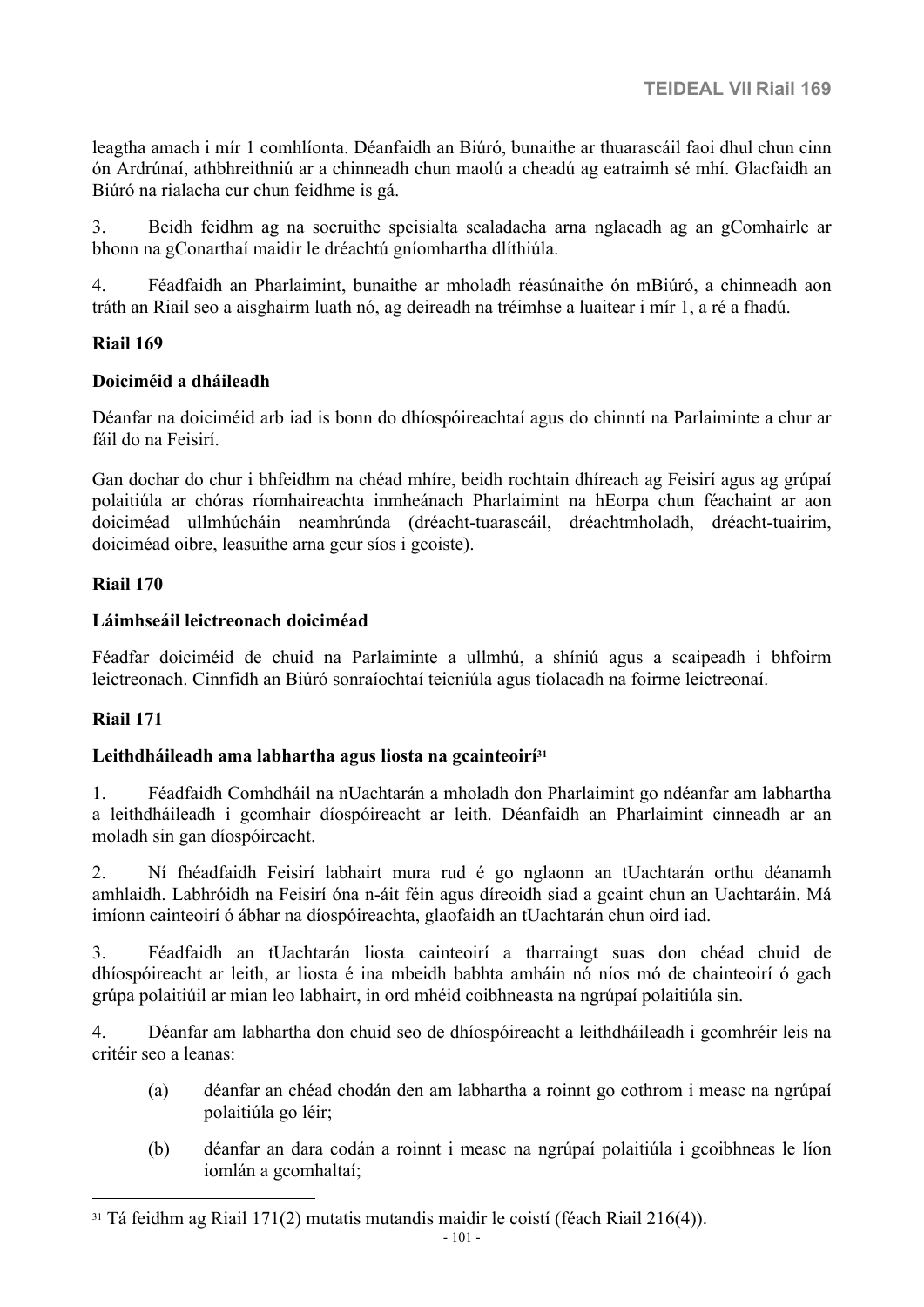#### **TEIDEAL VII Riail 172**

- (c) déanfar am labhartha foriomlán a leithdháileadh ar na Feisirí neamhcheangailte agus é bunaithe ar na codáin arna leithdháileadh ar gach grúpa polaitiúil faoi phointe (a) agus faoi phointe (b);
- (d) i leithdháileadh an ama labhartha sa suí iomlánach, cuirfear san áireamh go bhféadfadh níos mó ama a bheith ag teastáil ó Fheisirí faoi mhíchumas.

5. I gcás ina ndéantar am labhartha iomlán a leithdháileadh le haghaidh roinnt míreanna ar an gclár oibre, déanfaidh na grúpaí polaitiúla an codán dá gcuid ama labhartha a úsáidfear le haghaidh gach míre aonair a chur in iúl don Uachtarán. Cinnteoidh an tUachtarán go n-urramófar na hamanna labhartha.

6. Ní dhéanfar an chuid eile den am i gcomhair díospóireachta a leithdháileadh go sonrach roimh ré. Ina ionad sin, féadfaidh an tUachtarán glaoch ar Fheisirí chun labhairt gan níos mó ná aon nóiméad amháin a cheadú i gcoitinne. Áiritheoidh an tUachtarán, a mhéid is féidir, go dtugtar éisteacht i ndiaidh a chéile do chainteoirí a bhfuil tuairimí polaitiúla éagsúla acu agus a thagann ó Bhallstáit éagsúla.

7. Ar iarraidh a fháil, féadfaidh an tUachtarán tosaíocht a thabhairt do Chathaoirleach agus do rapóirtéir an choiste fhreagraigh, agus do chathaoirligh na ngrúpaí polaitiúla sin ar mian leo labhairt thar ceann a ngrúpaí, nó do chainteoirí atá ag ionadú dóibh.

8. Féadfaidh an tUachtarán cead cainte a thabhairt d'Fheisirí a léiríonn, trí chárta gorm a ardú, gur mian leo ceist nach mairfidh níos faide ná leath nóiméid a chur ar Fheisire eile le linn óráid an Fheisire sin agus a bhaineann lena bhfuil ráite ag an bhFeisire sin. Ní dhéanfaidh an tUachtarán amhlaidh ach amháin má aontaíonn an cainteoir leis an gceist agus más deimhin leis an Uachtarán nach leanfaidh cur isteach ar an díospóireacht as sin nó, trí iliomad cheisteanna a bheith á gcur trí chártaí gorma a ardú, nach mbeidh míchothromaíocht mhór ann idir cleamhnachtaí ghrúpa polaitiúil na bhFeisirí atá ag labhairt sa díospóireacht sin.

9. Ní fhéadfaidh aon Fheisire labhairt ar feadh níos faide ná nóiméad amháin ar aon cheann de na hábhair seo a leanas: miontuairiscí an tsuí, tairiscintí nós imeachta nó leasuithe ar an dréacht chlár oibre críochnaitheach nó ar an gclár oibre.

10. Tabharfar éisteacht don Choimisiún agus don Chomhairle i ndíospóireacht ar thuarascáil agus déanfar amhlaidh, de ghnáth, díreach tar éis don rapóirtéir an tuarascáil a thíolacadh. Féadfar éisteacht a thabhairt don Choimisiún, don Chomhairle agus don rapóirtéir an athuair, go háirithe chun freagra a thabhairt ar ráitis a dhéanann Feisirí.

11. Féadfaidh Feisirí nár labhair i ndíospóireacht ráiteas i scríbhinn nach faide ná 200 focal a thabhairt isteach uair amháin ar a mhéid in aghaidh an pháirtseisiúin agus cuirfear an ráiteas sin mar aguisín leis an tuarascáil focal ar fhocal ar an díospóireacht.

12. Ag féachaint go cuí d'Airteagal 230 den Chonradh ar Fheidhmiú an Aontais Eorpaigh, féachfaidh an tUachtarán le teacht ar réiteach leis an gCoimisiún, leis an gComhairle agus le hUachtarán na Comhairle Eorpaí maidir le leithdháileadh cuí ama labhartha dóibh.

#### **Riail 172**

#### **Óráidí aon nóiméid amháin**

Ar feadh tréimhse nach faide ná 30 nóiméad i rith an chéad suí de gach páirtseisiún, glaofaidh an tUachtarán ar na Feisirí ar mian leo aird na Parlaiminte a tharraingt ar ábhar a bhfuil tábhacht pholaitiúil leis. Ní rachaidh am labhartha gach Feisire thar aon nóiméad amháin. Féadfaidh an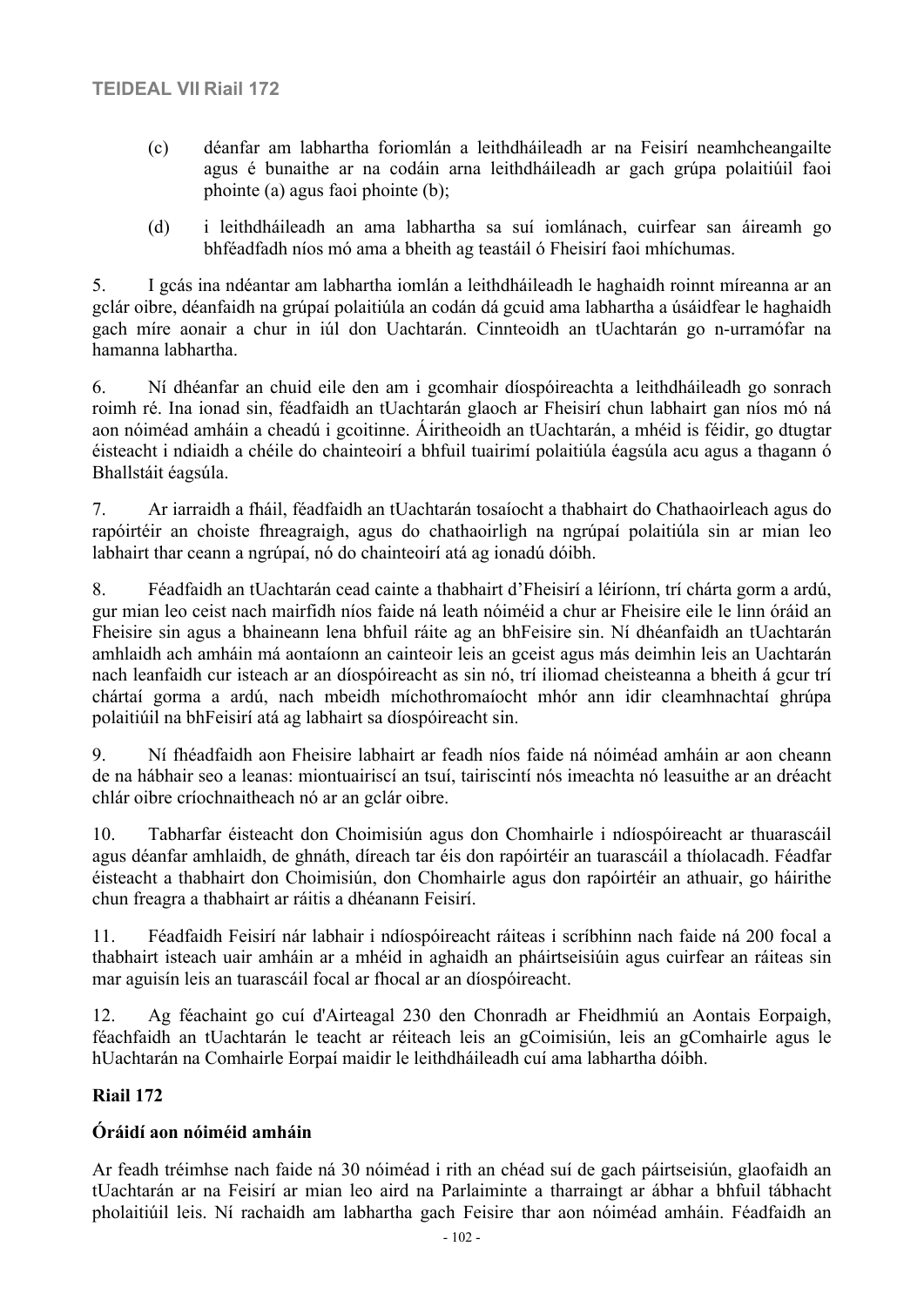tUachtarán tréimhse eile den sórt sin a cheadú níos faide anonn sa pháirtseisiún céanna.

#### **Riail 173**

#### **Ráitis phearsanta**

1. Aon Fheisirí a iarrann ráiteas pearsanta a dhéanamh, tabharfar éisteacht dóibh ag deireadh an phlé ar an mír den chlár oibre a bhfuiltear ag déileáil léi nó nuair atá miontuairiscí an tsuí lena mbaineann an iarraidh ar chead labhartha á mbreithniú lena bhformheas.

Ní fhéadfaidh na Feisirí labhairt ar nithe substainteacha ach teorannóidh siad a gcuid barúlacha do fhrisnéis a dhéanamh maidir le haon ráiteas a rinneadh faoina bpearsa le linn na díospóireachta nó maidir le haon tuairimí a cuireadh ina leith, nó do cheartúchán a dhéanamh maidir le haon bharúlacha a thug siad féin.

2. Mura rud é go gcinnfidh an Pharlaimint a mhalairt, ní bheidh aon ráiteas pearsanta níos faide ná trí nóiméad.

#### **Riail 174**

#### **Bac a chosc<sup>32</sup>**

Beidh an chumhacht ag an Uachtarán deireadh a chur le húsáid iomarcach tairiscintí amhail pointí oird, tairiscintí nós imeachta nó mínithe ar vótáil, nó iarrataí ar vótáil ar leithligh, ar vótáil dheighilte nó ar vótáil le glaoch rolla i gcás inar deimhin leis gur follasach go bhfuil na tairiscintí nó na hiarrataí sin beartaithe chun bac fada tromaí a chur ar imeachtaí na Parlaiminte nó ar chearta na bhFeisirí, agus go mbeadh bac den sórt sin ann mar thoradh ar na nithe sin.

#### CAIBIDIL 4

# BEARTA A GHLACFAR I gCÁS NACH gCOMHLÍONTAR CAIGHDEÁIN IOMPAIR NA bhFEISIRÍ

#### **Riail 175**

#### **Bearta láithreacha**

1. Déanfaidh an tUachtarán aon Fheisire a sháraíonn na caighdeáin iompair a shainmhínítear i Riail 10(3) nó (4) a ghlaoch chun oird.

2. Má dhéantar an sárú an athuair, glaofaidh an tUachtarán an Feisire chun oird an dara uair, agus déanfar an méid sin a thaifeadadh sna miontuairiscí.

3. Má leantar den sárú, nó má dhéantar sárú eile, féadfaidh an tUachtarán an ceart labhartha a shéanadh ar an bhFeisire agus é nó í a chur amach as an Seomra ar feadh an chuid eile den suí. I gcásanna fíor-thromchúiseacha, féadfaidh an tUachtarán, freisin, an Feisire lena mbaineann a chur amach láithreach as an Seomra don chuid eile den suí agus d'uireasa an dara glao chun oird. Féachfaidh an tArdrúnaí chuige, gan mhoill, go gcuirtear na bearta araíonachta sin i bhfeidhm le cabhair ó na huiséirí agus, más gá, le cabhair ó Sheirbhís Slándála na Parlaiminte.

4. Más baolach go gcuirfidh cur isteach bac ar ghnó an Tí, dúnfaidh an tUachtarán an suí nó cuirfidh an tUachtarán an suí ar fionraí go ceann tréimhse shonrach chun an t-ord a athbhunú.

<sup>32</sup> Tá feidhm ag Riail 174 mutatis mutandis maidir le coistí (féach Riail 219).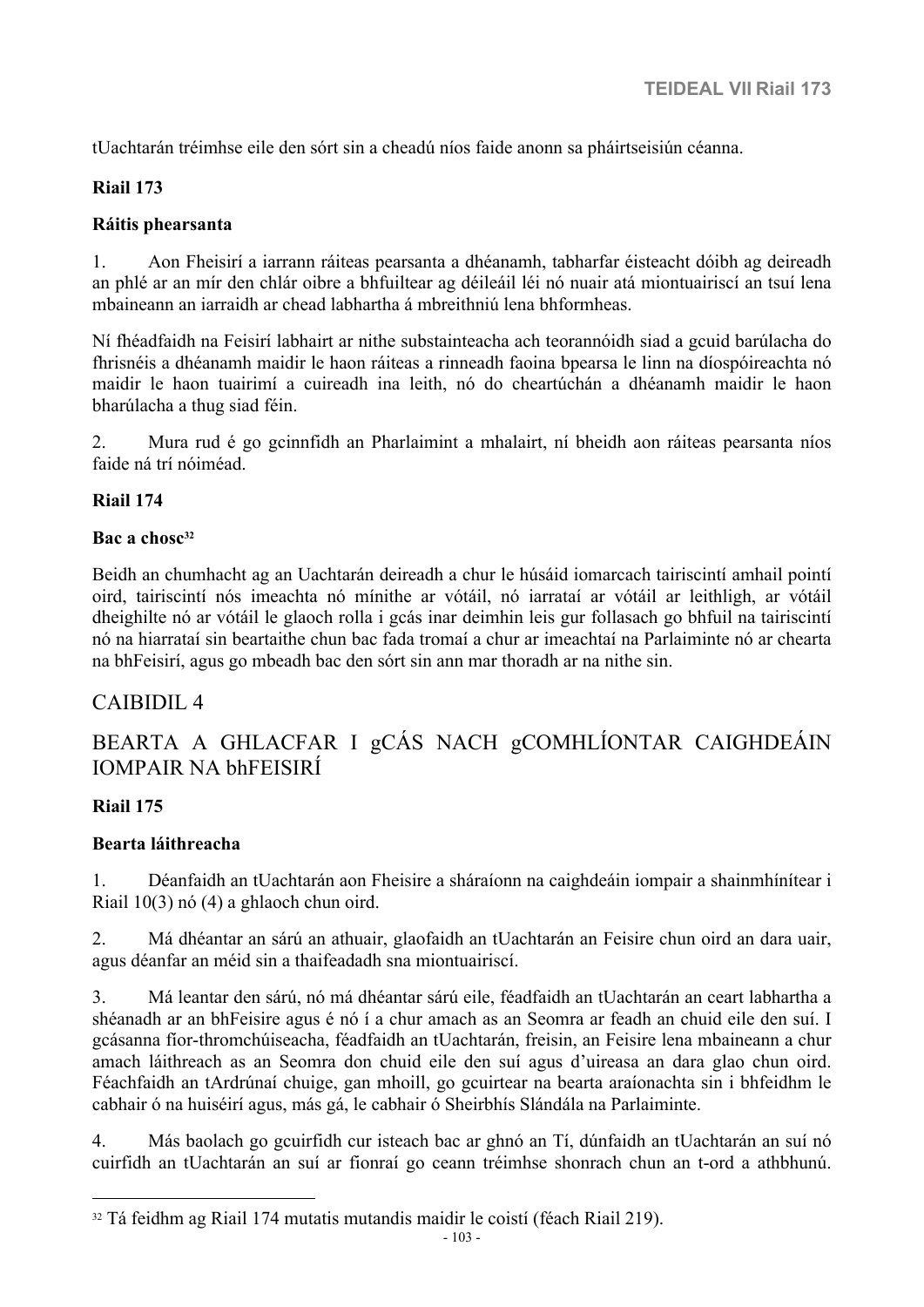### **TEIDEAL VII Riail 176**

Mura bhfuil an tUachtarán in ann éisteacht a fháil, fágfaidh an tUachtarán an chathaoir; beidh d'éifeacht leis sin go mbeidh an suí ar fionraí. Athchomórfaidh an tUachtarán an suí.

5. Féadfaidh an tUachtarán a chinneadh cur isteach ar chraoladh beo an tsuí i gcás Riail 10(3) nó (4) a bheith á sárú ag Feisire.

6. Féadfaidh an tUachtarán a ordú go scriosfaí ón taifead closamhairc de na himeachtaí na codanna sin d'óráid Feisire a sháraíonn Riail 10(3) nó (4).

Beidh feidhm láithreach ag an ordú sin. Ach beidh sé faoi réir a dheimhnithe ag an mBiúró, áfach, tráth nach déanaí ná ceithre seachtaine ina dhiaidh sin, nó, mura bhfuil cruinniú ag an mBiúró laistigh den tréimhse sin, ag a chéad chruinniú eile.

7. Déanfar na cumhachtaí dá bhforáiltear i mír 1 go mír 6 a dhílsiú, *mutatis mutandis*, d'oifigigh cheannais comhlachtaí, coistí agus toscaireachtaí de réir mar a fhoráiltear dóibh sna Rialacha Nós Imeachta.

8. Nuair is cuí, agus ag féachaint do thromchúis an tsáraithe ar chaighdeáin iompair na bhFeisirí, féadfaidh an Feisire atá sa chathaoir ar pháirtseisiún, ar chomhlacht, ar choiste nó ar thoscaireacht, tráth nach déanaí ná an chéad pháirtseisiún eile nó an chéad chruinniú eile den chomhlacht, den choiste nó den toscaireacht lena mbaineann, a iarraidh ar an Uachtarán Riail 176 a chur i bhfeidhm.

### **Riail 176**

### **Pionóis**

1. I gcásanna de shárú ar Riail 10 (2) go (9), déanfaidh an tUachtarán cinneadh réasúnaithe a ghlacadh ina bhforchuirfear an pionós iomchuí ar an bhFeisire lena mbaineann i gcomhréir leis an Riail seo.

I ndáil le Riail 10 (3) nó (4), féadfaidh an tUachtarán cinneadh réasúnaithe a ghlacadh faoin Riail seo gan beann ar bheart láithreach de réir bhrí Riail 175 a bheith forchurtha roimhe sin ar an bhFeisire lena mbaineann nó gan é a bheith forchurtha.

I ndáil le Riail 10 (6), ní fhéadfaidh an tUachtarán cinneadh réasúnaithe a ghlacadh faoin Riail seo ach amháin tar éis é a bheith suite gur tharla ciapadh i gcomhréir leis an nós imeachta riaracháin inmheánach maidir le ciapadh agus maidir lena chosc.

Féadfaidh an tUachtarán pionós a fhorchur ar Fheisire i gcásanna ina ndéantar foráil, sna Rialacha Nós Imeachta seo nó i gcinneadh arna ghlacadh ag an mBiúró faoi Riail 25, do chur i bhfeidhm na Rialach seo.

2. Iarrfaidh an tUachtarán ar an bhFeisire lena mbaineann barúlacha an Fheisire sin i scríbhinn a thíolacadh sula nglacfar an cinneadh. Féadfaidh an tUachtarán a chinneadh éisteacht ó bhéal a chomóradh ina ionad sin cibé uair atá sé níos iomchuí.

Déanfar an cinneadh lena bhforchuirfear an pionós a chur in iúl don Fheisire lena mbaineann trí litir chláraithe nó, i gcásanna práinneacha, trí na huiséirí.

Tar éis an cinneadh sin a bheith curtha in iúl don Fheisire lena mbaineann, fógróidh an tUachtarán sa Pharlaimint aon phionós arna fhorchur ar Fheisire. Cuirfear in iúl é d'oifigigh cheannais na gcomhlachtaí, na gcoistí agus na dtoscaireachtaí ar a bhfónann an Feisire.

A luaithe a bheidh an pionós críochnaitheach, foilseofar é go feiceálach ar shuíomh gréasáin na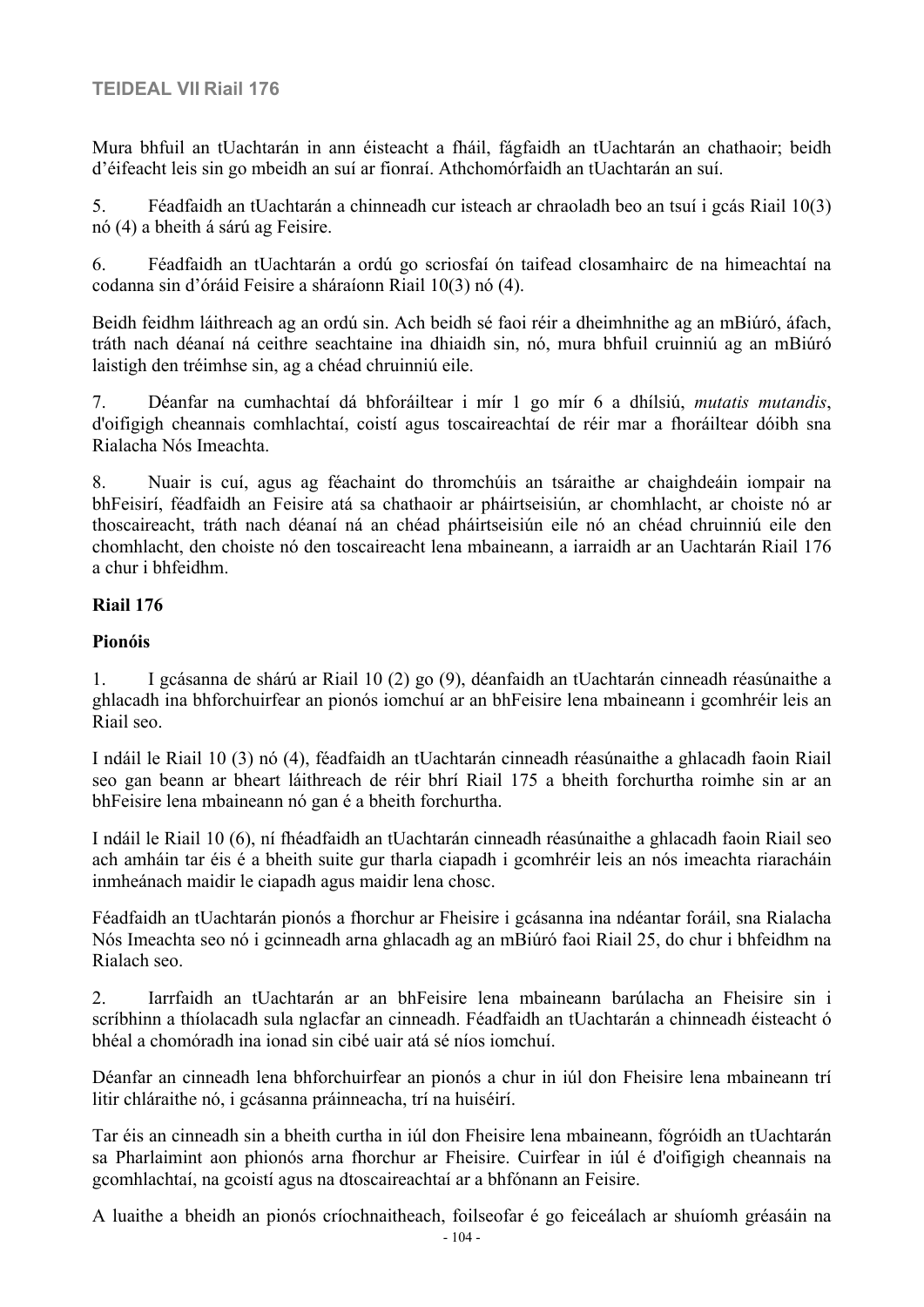Parlaiminte, agus fanfaidh sé ann don chuid eile den téarma parlaiminteach.

3. Nuair a bheidh an t-iompar a breathnaíodh á mheas, déanfar cineál eisceachtúil, athfhillteach nó buan agus tromchúis an iompair sin a chur san áireamh. Cuirfear san áireamh freisin, más infheidhme, aon dochar a d'fhéadfadh a bheith déanta do dhínit agus do cháil na Parlaiminte.

- 4. D'fhéadfadh ceann amháin nó níos mó de na bearta seo a leanas a bheith sa phionós:
	- (a) iomardú;
	- (b) an teideal chuig an liúntas cothaithe laethúil a fhorghéilleadh ar feadh tréimhse idir dhá lá agus tríocha lá;
	- (c) gan dochar don cheart chun vótáil i suí iomlánach, agus, sa chás seo, faoi réir dhianchomhlíonadh chaighdeáin iompair na bhFeisirí, fionraí sealadach ar feadh tréimhse idir dhá lá agus tríocha lá a dtagann an Pharlaimint nó aon cheann dá comhlachtaí, dá coistí nó dá toscaireachtaí le chéile, ó rannpháirtíocht i ngach ceann de ghníomhaíochtaí na Parlaiminte, nó i gcuid díobh;
	- (d) toirmeasc ar an bhFeisire ionadaíocht a dhéanamh thar ceann na Parlaiminte ar thoscaireacht idirpharlaiminteach, ar chomhdháil idirpharlaiminteach nó ar fhóram idirinstitiúideach ar bith, go ceann tréimhse suas le bliain;
	- (e) i gcás sárú ar rúndacht, teorannú ar na cearta chun rochtain a fháil ar fhaisnéis rúnda nó ar fhaisnéis rúnaicmithe go ceann tréimhse suas le bliain.

5. Féadfar na bearta a leagtar síos i bpointe (b) go pointe (e) de mhír 4 a mhéadú faoi dhó i gcás sraith sáruithe, nó má dhiúltaíonn an Feisire beart arna ghlacadh faoi Riail 175(3) a chomhlíonadh.

6. Sa bhreis air sin, féadfaidh an tUachtarán togra a chur faoi bhráid Chomhdháil na nUachtarán chun an Feisire a chur ar fionraí ó cheann amháin nó níos mó de na hoifigí atá ag an bhFeisire sa Pharlaimint, nó an Feisire sin a chur as ceann amháin nó níos mó de na hoifigí sin, i gcomhréir leis an nós imeachta a leagtar síos i Riail 21.

#### **Riail 177**

#### **Nósanna imeachta maidir le hachomharc inmheánach**

Féadfaidh an Feisire lena mbaineann achomharc inmheánach a thaisceadh leis an mBiúró laistigh de dhá sheachtain ón tráth a thugtar an fógra i dtaobh an phionóis arna fhorchur ag an Uachtarán de bhua Riail 176(1) go (5). Beidh d'éifeacht ag achomharc den sórt sin go gcuirfear feidhmiú an phionóis sin ar fionraí. Féadfaidh an Biúró, tráth nach déanaí ná ceithre seachtaine tar éis thaisceadh an achomhairc nó, mura bhfuil cruinniú acu laistigh den tréimhse sin, ag a chéad chruinniú eile, an pionós a forchuireadh a neamhniú, a dhaingniú nó a mhodhnú, ach sin gan dochar do na cearta atá ar fáil don Fheisire lena mbaineann achomharc seachtrach a dhéanamh. Má theipeann ar an mBiúró cinneadh a ghlacadh laistigh den teorainn ama atá leagtha síos, measfar an pionós a bheith ar neamhní.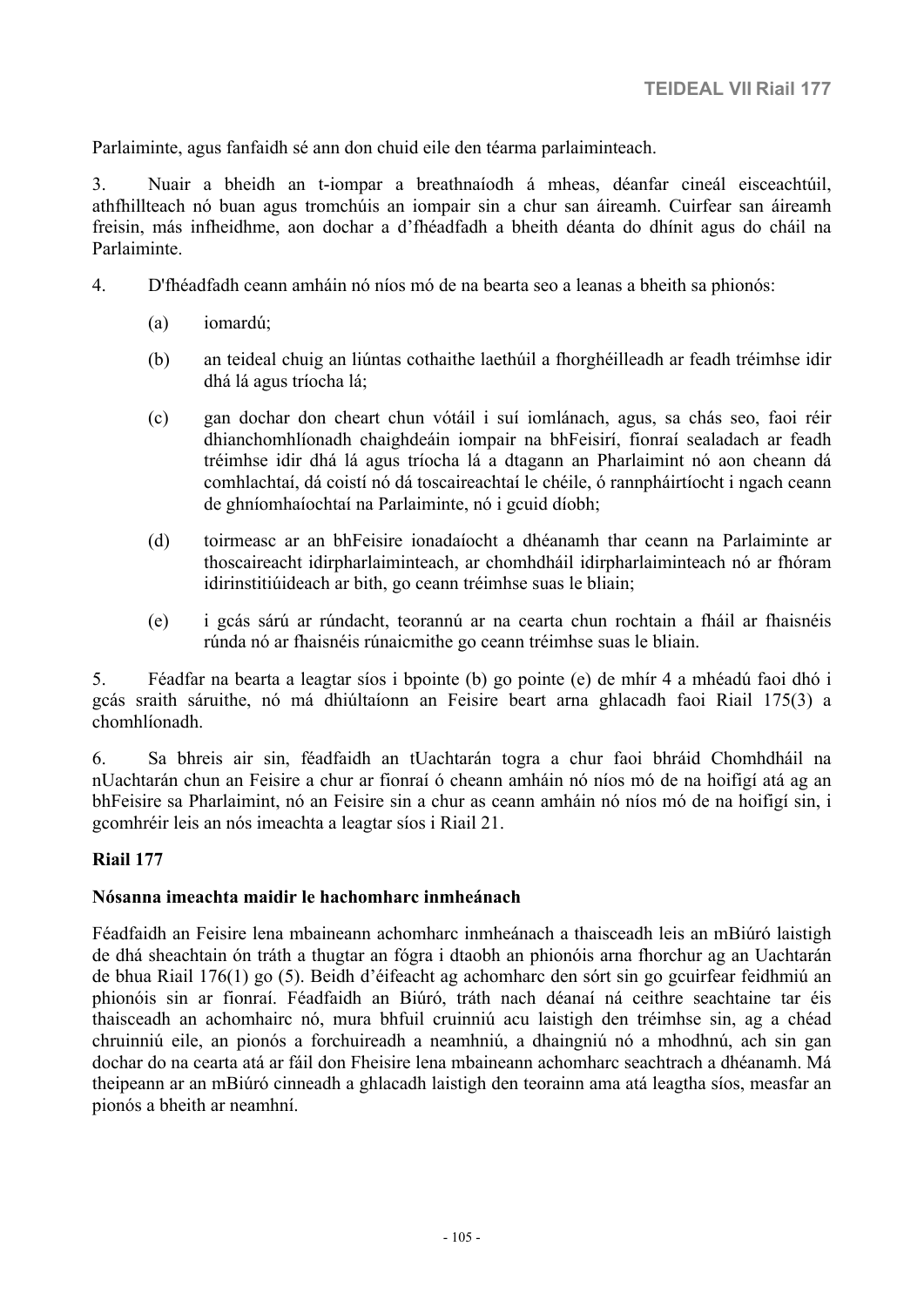# CAIBIDIL 5

# CÓRAM, LEASUITHE AGUS VÓTÁIL

# **Riail 178**

# **Córam**

1. Féadfaidh an Pharlaimint plé a dhéanamh, a clár oibre a shocrú agus na miontuairiscí a fhormheas, is cuma cá mhéad Feisire atá i láthair.

2. Beidh córam ann nuair atá trian de na Feisirí a chomhdhéanann an Pharlaimint i láthair sa Seomra.

3. Beidh na vótaí go léir bailí is cuma líon na bhFeisirí a vótálann mura rud é go suífidh an tUachtarán, ar iarraidh arna déanamh ag 38 bhFeisire ar a laghad roimh an vótáil, nach bhfuil an córam i láthair. Mura bhfuil an líon Feisirí atá ag teastáil chun córam a dhéanamh i láthair, dearbhóidh an tUachtarán nach bhfuil córam i láthair, agus cuirfear an vótáil ar an gclár oibre don chéad suí eile.

*Féadfar úsáid a bhaint as an gcóras vótála leictreonach chun an tairseach de 38 bhFeisire a sheiceáil, ach ní féidir é a úsáid chun an córam a sheiceáil. Ní fhéadfar doirse an tSeomra a dhúnadh.*

4. Ní mór do na Feisirí a iarrann go suífí an córam a bheith i láthair sa Seomra nuair a dhéantar an iarraidh, agus áireofar iad mar Fheisirí atá i láthair de réir bhrí mhír 2 agus mhír 3, fiú má fhágann siad an Seomra ina dhiaidh sin.

5. Má tá níos lú ná 38 bhFeisire i láthair, féadfaidh an tUachtarán a rialú nach ann don chóram.

# **Riail 179**

# **Tairseacha<sup>33</sup>**

1. Chun críocha na Rialacha seo, agus mura rud é go sonraítear a mhalairt, beidh feidhm ag na sainmhínithe seo a leanas:

- (a) ciallaíonn "tairseach íseal" an fichiú cuid de na Feisirí a chomhdhéanann an Pharlaimint nó grúpa polaitiúil;
- (b) ciallaíonn "meántairseach" an deichiú cuid de na Feisirí a chomhdhéanann an Pharlaimint, comhdhéanta de ghrúpa polaitiúil amháin nó níos mó nó d'Fheisirí aonair, nó teaglaim den phéire;
- (c) ciallaíonn "tairseach ard" an cúigiú cuid de na Feisirí a chomhdhéanann an Pharlaimint, comhdhéanta de ghrúpa polaitiúil amháin nó níos mó nó d'Fheisirí aonair, nó teaglaim den phéire.

2. I gcás ina bhfuil síniú Fheisire ag teastáil, chun a chinneadh go bhfuil an tairseach is infheidhme bainte amach, féadfaidh an síniú a bheith lámhscríofa nó i bhfoirm leictreonach, arna tháirgeadh ar chóras ríomhshínithe na Parlaiminte. Féadfaidh Feisire a shíniú nó a síniú a

<sup>33</sup> Tá feidhm ag Riail 179 mutatis mutandis maidir le coistí (féach Riail 219).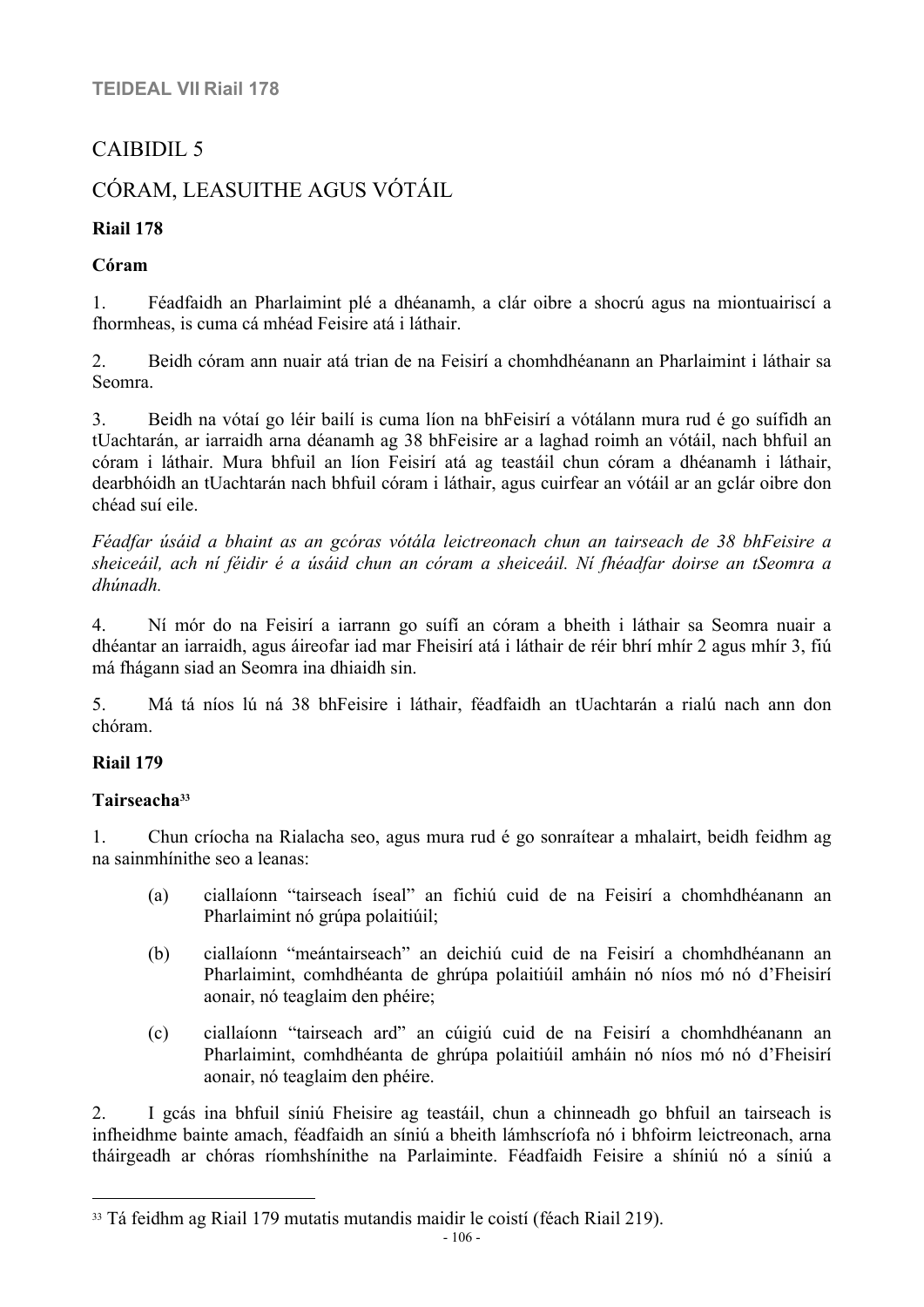tharraingt siar laistigh de na teorainneacha ama ábhartha, ach ní fhéadfaidh siad an síniú a athnuachan ina dhiaidh sin.

3. I gcás ina bhfuil gá le tacaíocht ó ghrúpa polaitiúil chun tairseach a bhaint amach, gníomhóidh an grúpa trína Chathaoirleach nó trí dhuine atá ainmnithe go cuí ag an gCathaoirleach chuige sin.

4. Maidir leis an meántairseach agus an tairseach ard a chur i bhfeidhm, déanfar tacaíocht ó ghrúpa polaitiúil a chomhaireamh mar a leanas:

- i gcás ina n-agraítear Riail lena leagtar síos tairseach den sórt sin le linn cruinnithe nó suí: na Feisirí go léir atá sa ghrúpa tacaíochta agus i láthair go fisiciúil;
- sna cásanna eile uile: na Feisirí go léir atá sa ghrúpa tacaíochta.

#### **Riail 180**

#### **Leasuithe a chur síos agus a thíolacadh<sup>34</sup>**

1. Féadfaidh an coiste freagrach, grúpa polaitiúil nó Feisirí a shroicheann an tairseach íseal ar a laghad leasuithe a chur síos lena mbreithniú sa Pharlaimint. Foilseofar ainmneacha na gcomhshínitheoirí go léir.

Déanfar leasuithe a chur síos i scríbhinn agus beidh siad sínithe ag a n-údair.

Féadfaidh réasúnú gearr a bheith i dteannta le leasuithe ar thograí le haghaidh gníomhartha atá ceangailteach ó thaobh dlí. Is é nó í an t-údar a bheidh freagrach as réasúnuithe den sórt sin agus ní dhéanfar vótáil orthu.

2. Faoi réir na dteorainneacha a leagtar síos i Riail 181, féadfaidh leasú féachaint le haon chuid de théacs a athrú. Féadfaidh sé a bheith dírithe ar fhocail nó ar fhigiúirí a scriosadh nó ar fhocail bhreise nó ar fhigiúirí breise a chur isteach, nó ar fhocail nó ar fhigiúirí nua a chur in ionad focail nó figiúirí áirithe.

*Sa Riail seo agus i Riail 181, ciallaíonn an téarma "téacs" an tairiscint iomlán i gcomhair rúin/i gcomhair dréachtrún reachtach, nó togra iomlán i gcomhair cinnidh nó togra le haghaidh gníomh atá ceangailteach ó thaobh dlí.*

3. Socróidh an tUachtarán teorainn ama le haghaidh leasuithe a chur síos.

4. Féadfaidh údar an leasaithe nó aon Fheisire eile arna cheapadh nó arna ceapadh ag an údar chun a ionad nó a hionad a ghlacadh leasú a thíolacadh le linn na díospóireachta.

5. I gcás ina dtarraingíonn an t-údar a leasú siar, titfidh sé ar lár mura rud é go nglacfaidh Feisire eile ar láimh láithreach é.

6. Ní dhéanfar vótáil ar leasuithe go dtí go mbeidh siad curtha ar fáil sna teangacha oifigiúla go léir, mura rud é go gcinnfidh an Pharlaimint a mhalairt. Ní fhéadfaidh an Pharlaimint a mhalairt a chinneadh má dhéanann 38 bhFeisire a laghad agóid ina aghaidh sin. Seachnóidh an Pharlaimint cinntí a d'fhágfadh go mbeadh Feisirí a úsáideann teanga áirithe faoi mhíbhuntáiste go feadh méid neamh-inghlactha.

I gcás inar lú ná 100 an líon Feisirí atá i láthair, ní fhéadfaidh an Pharlaimint a mhalairt a

<sup>34</sup> Tá feidhm ag Riail 180 mutatis mutandis maidir le coistí (féach Riail 219).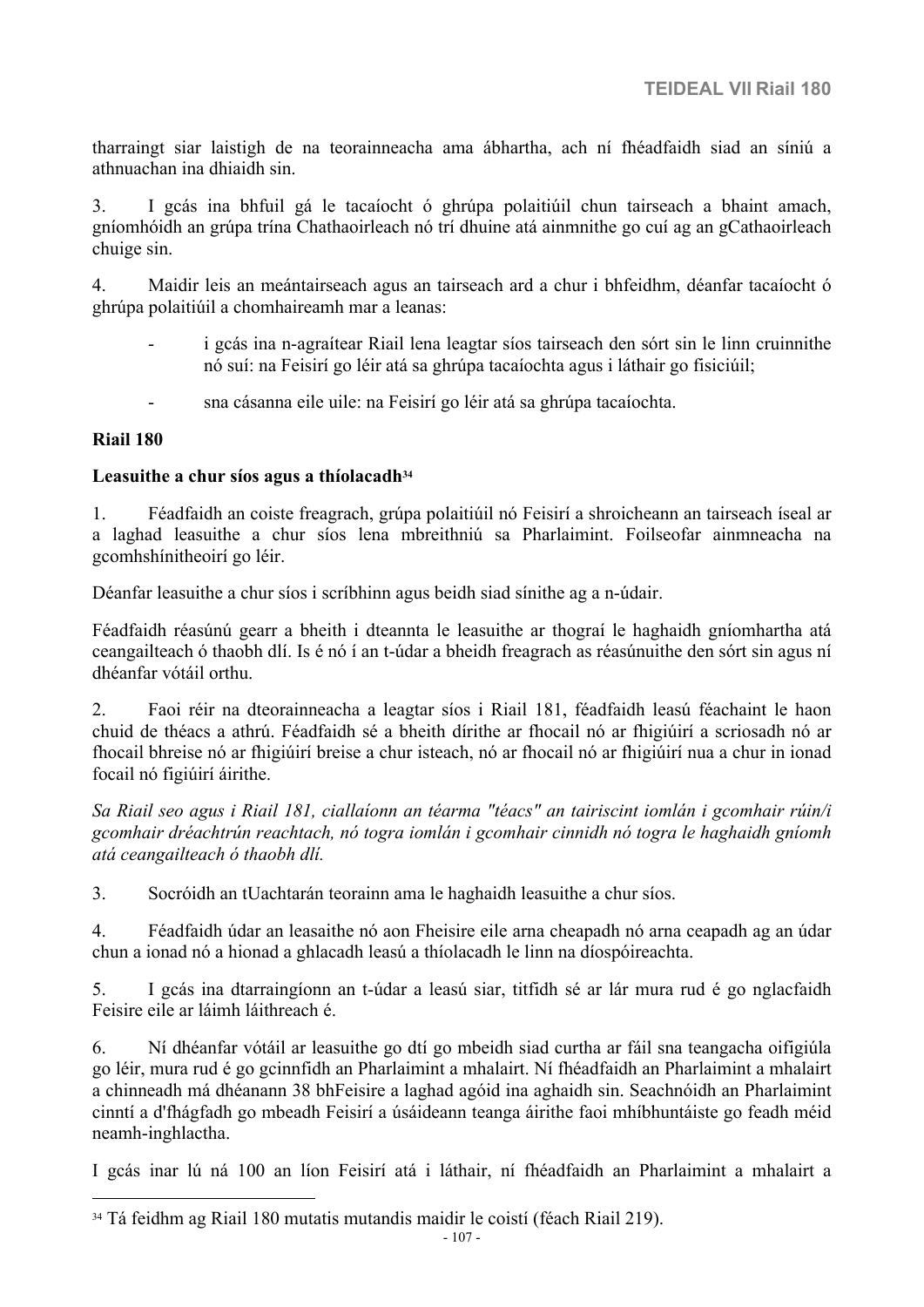chinneadh más rud é go ndéanann an deichiú cuid ar a laghad de na Feisirí atá i láthair agóid ina aghaidh sin.

*Ar thogra ón Uachtarán, déileálfar le leasú ó bhéal, nó le haon mhodhnú ó bhéal eile ar an tslí chéanna le leasú nach gcuirtear ar fáil i ngach teanga oifigiúil. Má chineann an tUachtarán an togra a bheith inghlactha faoi Riail 181(3), agus déanfar vótáil air i gcomhréir leis an ord vótála arna bhunú ach amháin i gcás agóide faoi Riail 180(6).*

*Sa choiste, bunaítear líon na vótaí is gá chun agóid a dhéanamh i gcoinne leasú den sórt sin nó i gcoinne modhnú den sórt sin ar bhonn Riail 219 go comhréireach leis an líon is infheidhme sa suí iomlánach arna slánú suas nuair is gá go dtí an uimhir iomlán is cóngaraí.*

### **Riail 181**

#### **Inghlacthacht na leasuithe<sup>35</sup>**

1. Gan dochar do na coinníollacha breise a leagtar síos i Riail 54(2) maidir le tuarascálacha féintionscnaimh agus i Riail 68(2) maidir le leasuithe ar an seasamh ón gComhairle, ní bheidh aon leasú inghlactha más rud é:

- (a) nach mbaineann sé go díreach leis an téacs a bhféachtar lena leasú leis;
- (b) go bhféachann sé le téacs iomlán a scriosadh nó le téacs nua a chur in ionad téacs iomláin;
- (c) go bhféachann sé le níos mó ná ceann amháin de na hairteagail nó na míreanna aonair den téacs lena mbaineann sé a leasú cé is moite de leasuithe comhréitigh agus de leasuithe a fhéachann le hathruithe comhionanna a dhéanamh ar leagan áirithe focal ar fud an téacs;
- (d) go bhféachann sé le togra maidir le códú reachtaíochta Aontais a leasú; beidh feidhm *mutatis mutandis*, áfach, ag an dara fomhír de Riail 109(3);
- (e) go bhféachann sé leis na codanna sin de thogra lena n-athmhúnlaítear reachtaíocht Aontais, a fhanann gan athrú i dtogra den sórt sin, a leasú; beidh feidhm *mutatis mutandis*, áfach, ag an dara fomhír de Riail 110(2) agus ag an tríú fomhír de Riail  $110(3);$
- (f) is é amháin a bhféachann sé leis ná cirte na teanga a áirithiú nó dul i ngleic le comhleanúnachas téarmaíochta sa téacs sa teanga ina bhfuil an leasú arna cur síos; sa chás sin, lorgóidh an tUachtarán réiteach oiriúnach teanga i gcomhar leis na daoine lena mbaineann.
- 2. Cinnfidh an tUachtarán an bhfuil leasuithe inghlactha.

*Níl cinneadh an Uachtaráin faoi mhír 2 maidir le hinghlacthacht leasuithe bunaithe go heisiach ar fhorálacha mhír 1 den Riail seo ach tá sé bunaithe ar fhorálacha na Rialacha i gcoitinne.*

3. Féadfaidh grúpa polaitiúil nó Feisirí a shroicheann an tairseach íseal ar a laghad tairiscint mhalartach i gcomhair rúin a chur síos lena cur in ionad tairiscint i gcomhair rún neamhreachtach atá i dtuarascáil ó choiste.

<sup>35</sup> Tá feidhm ag Riail 181 mutatis mutandis maidir le coistí (féach Riail 219).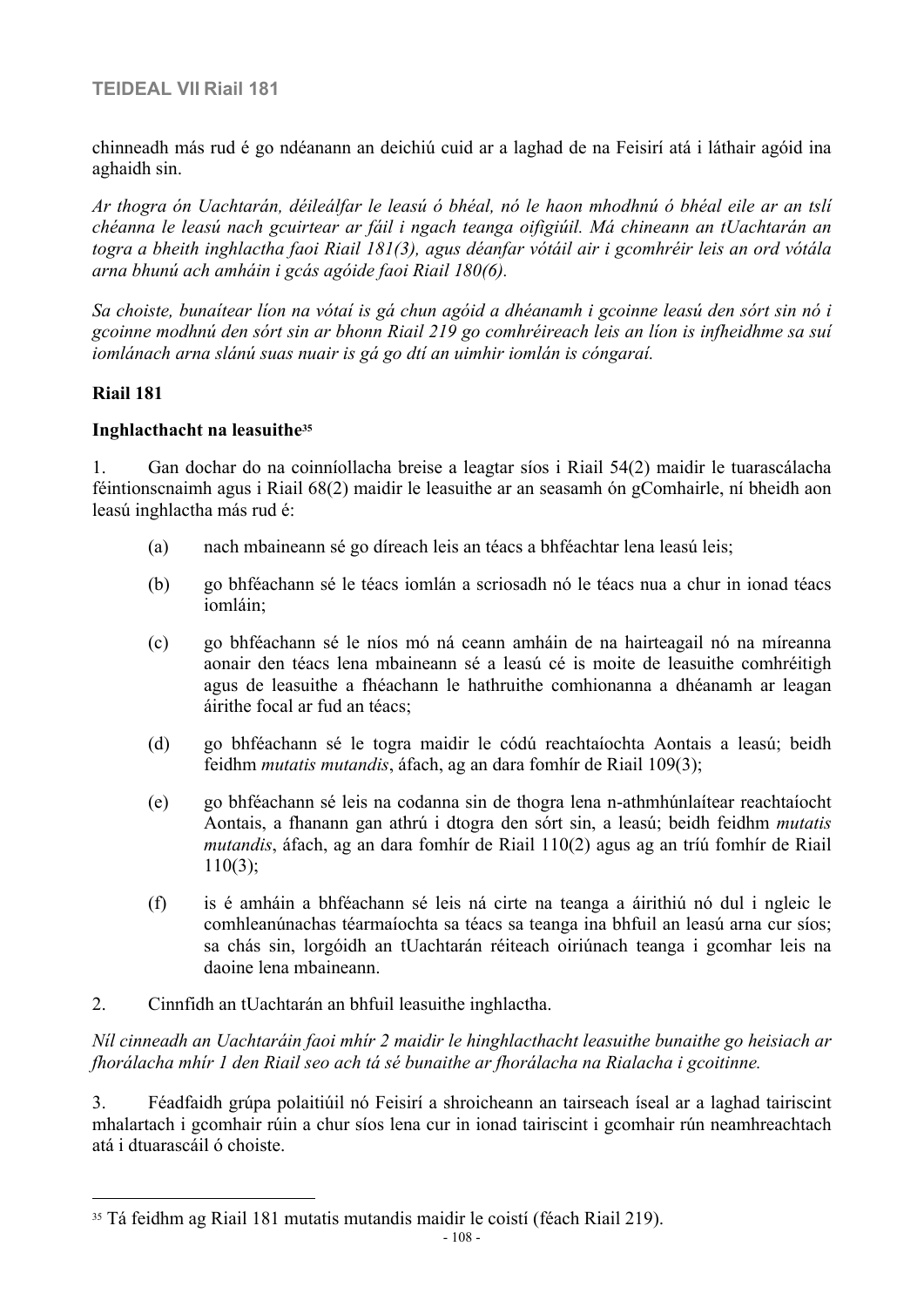I gcás den sórt sin, ní fhéadfaidh an grúpa ná na Feisirí lena mbaineann leasuithe a chur síos ar an tairiscint i gcomhair rúin ón gcoiste freagrach. Ní fhéadfaidh an tairiscint mhalartach i gcomhair rúin a bheith níos faide ná tairiscint an choiste i gcomhair rúin. Déanfar vótáil aonair uirthi sa Pharlaimint gan leasú.

Beidh feidhm *mutatis mutandis* ag Riail 132(4) agus (5) maidir le comhthairiscintí i gcomhair rún.

4. Féadfar leasuithe a chur síos ar bhonn eisceachtúil, i gcomhaontú leis an Uachtarán, tar éis dheireadh na teorann ama do leasuithe más leasuithe comhréitigh iad, nó má tá fadhbanna teicniúla ann. Déanfaidh an tUachtarán cinneadh maidir le hinghlacthacht na leasuithe sin. Gheobhaidh an tUachtarán comhaontú na Parlaiminte déanamh amhlaidh roimh vótáil a dhéanamh ar leasuithe.

*Féadfar na critéir ghinearálta seo a leanas a chur i bhfeidhm maidir le leasuithe comhréitigh:*

- *mar riail ghinearálta, baineann na leasuithe comhréitigh le codanna den téacs a raibh leasú curtha síos ina leith roimh dheireadh an sprioc-ama le haghaidh leasuithe a chur síos;*
- *mar riail ghinearálta, bíonn na leasuithe comhréitigh curtha síos ag grúpaí polaitiúla arb ionann iad agus tromlach sa Pharlaimint, Cathaoirligh nó rapóirtéirí na gcoistí lena mbaineann nó údair leasuithe eile;*
- *mar riail ghinearálta, tá sé intuigthe go ndéanfar leasuithe eile ar an sliocht céanna a tharraingt siar nuair a chuirtear síos na leasuithe comhréitigh.*

*Is é an tUachtarán amháin a fhéadfaidh a mholadh go mbreithneofar leasú comhréitigh. Ionas go bhféadfar vótáil a dhéanamh ar leasú comhréitigh, ní mór don Uachtarán comhaontú na Parlaiminte a fháil trína fhiafraí an bhfuil aon agóid in aghaidh vótáil den sórt sin á déanamh. Má dhéantar agóid, déanfaidh an Pharlaimint cinneadh ar an ábhar trí thromlach na vótaí a chaitear.*

#### **Riail 182**

#### **An nós imeachta vótála<sup>36</sup>**

1. Ach amháin nuair a fhoráiltear a mhalairt go sonrach sna Rialacha seo, beidh feidhm ag an nós imeachta vótála seo a leanas maidir le téacsanna a chuirtear faoi bhráid na Parlaiminte:

- (a) ar dtús, i gcás inarb infheidhme, vótáil ar aon leasuithe ar an togra le haghaidh gníomh atá ceangailteach ó thaobh dlí,
- (b) ansin, i gcás inarb infheidhme, vótáil ar an togra sin ina iomláine, cibé acu arna leasú nó a mhalairt,

*Mura bhfaigheann an togra le haghaidh gníomh atá ceangailteach ó thaobh dlí, arna leasú nó a mhalairt, tromlach na vótaí a caitheadh sa choiste, molfaidh an coiste don Pharlaimint go ndiúltaítear don togra.*

- (c) ina dhiaidh sin, vótáil ar aon leasuithe ar an tairiscint i gcomhair rúin/i gcomhair dréachtrún reachtach,
- (d) agus ar deireadh, vótáil ar an tairiscint i gcomhair rún ina hiomláine (an vótáil chríochnaitheach).

<sup>36</sup> Tá feidhm ag Riail 182 mutatis mutandis maidir le coistí (féach Riail 219).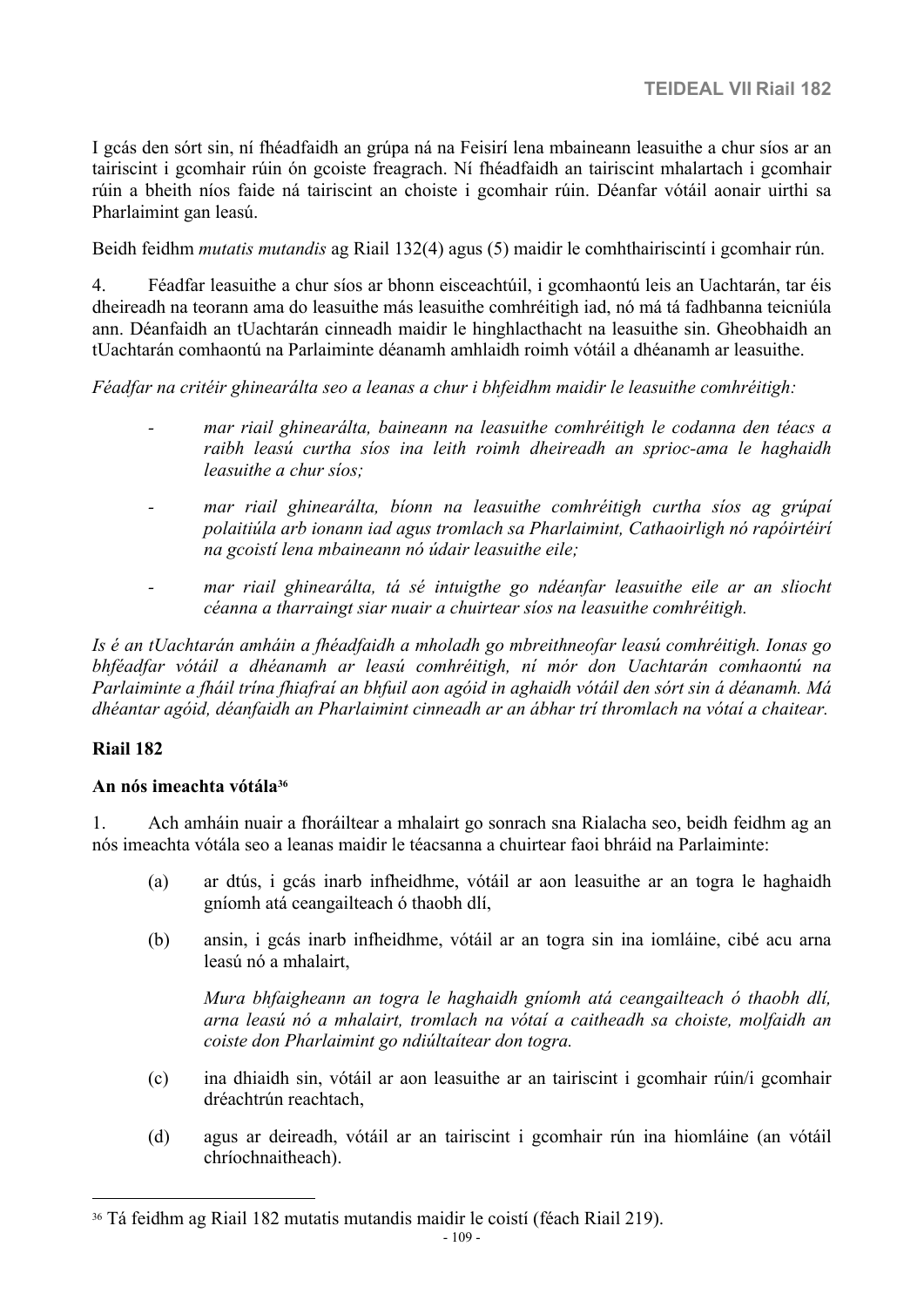Ní dhéanfaidh an Pharlaimint vótáil ar aon ráiteas míniúcháin atá i dtuarascáil.

2. Le linn vótáil a dhéanamh ar thograí le haghaidh gníomhartha atá ceangailteach ó thaobh dlí agus ar thairiscintí i gcomhair rúin neamhreachtacha, déanfar an vótáil maidir leis na codanna substaintiúla ar dtús agus, ina dhiaidh sin, déanfar an vótáil maidir leis na luanna agus na haithrisí.

3. Titfidh leasú ar lár má tá sé ar neamhréir le cinntí a glacadh roimhe sin ar an téacs i rith na vótála céanna.

4. Is é nó í an rapóirtéir an t-aon Fheisire amháin a mbeidh cead labhartha aige nó aici le linn na vótála, nó, ina ionad nó ina hionad, is ag Cathaoirleach an choiste a bheidh an cead labhartha sin. Beidh deis aige nó aici tuairimí an choiste fhreagraigh ar na leasuithe a ndéantar vótáil orthu a chur in iúl go hachomair.

# **Riail 183**

## **An t-ord ina ndéanfar vótáil ar leasuithe<sup>37</sup>**

1. Beidh tosaíocht ag leasuithe ar an téacs lena mbaineann siad agus déanfar vótáil orthu sula ndéantar vótáil ar an téacs sin.

2. Má dhéantar dhá leasú nó níos mó atá éagsúil go hiomlán lena chéile a chur síos ar an gcuid chéanna de théacs, beidh tosaíocht ag an leasú is mó a imíonn ón téacs bunaidh agus déanfar vótáil ar an leasú sin ar dtús. Má ghlactar an leasú sin measfar go bhfuil diúltaithe do na leasuithe eile; má dhiúltaítear dó, déanfar vótáil ar an gcéad leasú eile san ord tosaíochta agus déanfar an nós imeachta céanna i gcás gach ceann de na leasuithe atá fágtha. I gcás amhras faoin ord tosaíochta, is é an tUachtarán a dhéanfaidh cinneadh ina leith. Má dhiúltaítear do na leasuithe go léir, measfar an téacs bunaidh a bheith arna ghlacadh mura rud é go n-iarrtar vótáil ar leithligh laistigh den teorainn ama shonraithe.

3. I gcás ina measann an tUachtarán, áfach, go n-éascóidh sé seo an vótáil, féadfaidh an tUachtarán a chur faoi deara go ndéanfar vótáil ar an téacs bunaidh ar dtús, nó go ndéanfar vótáil ar leasú atá níos gaire don téacs bunaidh roimh an leasú is faide a imíonn ón téacs bunaidh.

Má fhaigheann ceachtar rogha díobh sin tromlach, titfidh gach leasú eile a cuireadh síos ar an gcuid chéanna den téacs ar lár.

4. I gcás ina ndéantar vótáil ar leasuithe comhréitigh, tabharfar tosaíocht vótála dóibh.

5. Ní bheidh vótáil dheighilte inghlactha i gcás vótáil ar leasú comhréitigh.

6. I gcás ina bhfuil sraith leasuithe ar an téacs lena mbaineann an tuarascáil curtha síos ag an gcoiste freagrach, cuirfidh an tUachtarán faoi deara go ndéanfar vótáil chomhchoiteann orthu, mura rud é go n-iarrann grúpa polaitiúil nó Feisirí a shroicheann an tairseach íseal ar a laghad go ndéanfar vótáil ar leithligh nó vótáil dheighilte, ar phointí áirithe, nó mura rud é go mbeifear tar éis leasuithe coimhlinteacha eile a chur síos.

7. Féadfaidh an tUachtarán a chinneadh go ndéanfar vótáil chomhchoiteann ar leasuithe eile i gcás inar leasuithe comhlántacha iad, mura rud é go n-iarrann grúpa polaitiúil nó Feisirí a shroicheann an tairseach íseal ar a laghad go ndéanfar vótáil ar leithligh nó vótáil dheighilte. Féadfaidh údair leasuithe vótálacha comhchoiteanna a mholadh freisin ar a gcuid leasuithe.

<sup>37</sup> Tá feidhm ag Riail 183 mutatis mutandis maidir le coistí (féach Riail 219).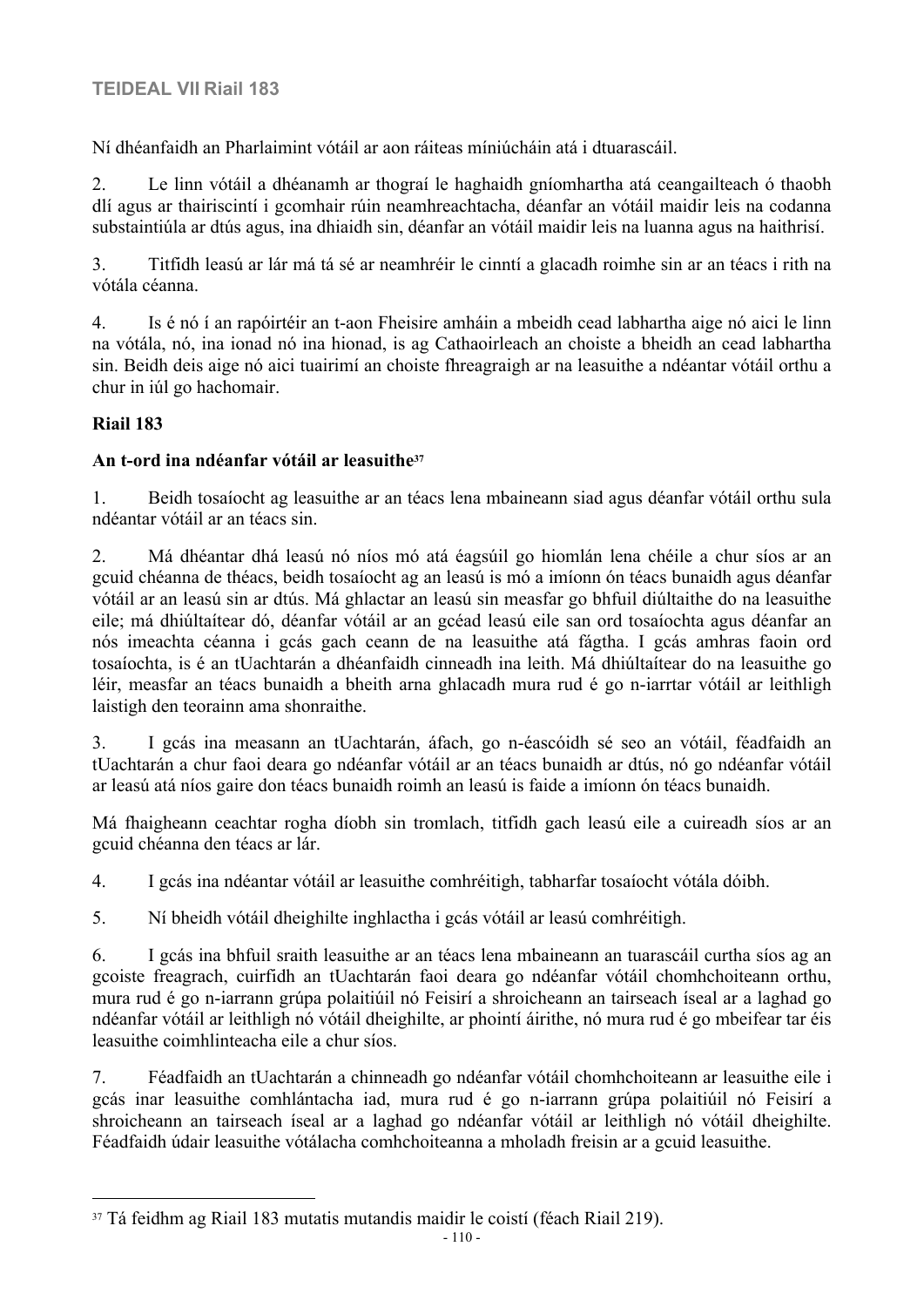8. Féadfaidh an tUachtarán a chinneadh, tar éis leasú ar leith a ghlacadh nó tar éis diúltú dó, go ndéanfar vótáil chomhchoiteann ar roinnt leasuithe eile a bhfuil ábhar comhchosúil iontu nó a bhfuil cuspóirí comhchosúla acu. Féadfaidh an tUachtarán comhaontú na Parlaiminte a lorg sula ndéanfaidh an tUachtarán amhlaidh.

Féadfaidh sraith leasuithe den sórt sin a bheith bainteach le codanna éagsúla den téacs bunaidh.

9. I gcás dhá leasú nó níos mó atá comhionann le chéile a bheith curtha síos ag údair éagsúla, déanfar vótáil orthu mar aon leasú amháin.

10. I gcás leasuithe a n-iarrtar vótáil le glaoch rolla ina leith, déanfar vótáil ar leithligh ó leasuithe eile orthu.

#### **Riail 184**

#### **Coiste do scagadh leasuithe de chuid suí iomlánaigh**

I gcás ina ndéantar níos mó ná 50 leasú nó iarraidh ar vótáil dheighilte nó ar vótáil ar leithligh a bhaineann le téacs arna chur síos ag coiste a chur síos lena mbreithniú sa Pharlaimint, féadfaidh an tUachtarán, tar éis dul i gcomhairle le Cathaoirleach an choiste fhreagraigh, a iarraidh ar an gcoiste sin teacht le chéile chun vótáil ar gach ceann de na leasuithe sin nó na hiarrataí sin. Ní dhéanfar vótáil sa Pharlaimint ar aon leasú ná ar aon iarraidh ar vótáil dheighilte nó ar vótáil ar leithligh nach bhfaigheann vótaí fabhracha an tráth sin ón tríú cuid ar a laghad de chomhaltaí an choiste.

#### **Riail 185**

#### **Vótáil dheighilte<sup>38</sup>**

1. I gcás ina bhfuil dhá fhoráil nó níos mó, nó tagairtí do dhá phointe nó níos mó, san áireamh sa téacs a bhfuil vótáil le déanamh air nó gur féidir an téacs a roinnt ina dhá chuid nó níos mó, agus brí shainiúil agus/nó luach normatach acu, féadfaidh grúpa polaitiúil nó Feisirí a shroicheann an tairseach íseal ar a laghad vótáil dheighilte a iarraidh.

2. Déanfar an iarraidh ar a dhéanaí an tráthnóna roimh an vótáil mura rud é go socraíonn an tUachtarán teorainn ama eile. Déanfaidh an tUachtarán cinneadh ar an iarraidh.

#### **Riail 186**

#### **Ceart chun vóta a chaitheamh<sup>39</sup>**

Is ceart pearsanta é an ceart chun vóta a chaitheamh.

Caithfidh na Feisirí a gcuid vótaí ar a gconlán féin agus i bpearsa.

*Meastar aon sárú ar an Riail seo a bheith ina shárú tromchúiseach ar Riail 10(3).*

#### **Riail 187**

#### **Vótáil<sup>40</sup>**

1. Mar riail ghinearálta, vótálfaidh an Pharlaimint le taispeáint lámh.

<sup>38</sup> Tá feidhm ag Riail 185(1) mutatis mutandis maidir le coistí (féach Riail 219).

<sup>39</sup> Tá feidhm ag Riail 186 mutatis mutandis maidir le coistí (féach Riail 219).

<sup>40</sup> Tá feidhm ag Riail 187 mutatis mutandis maidir le coistí (féach Riail 219).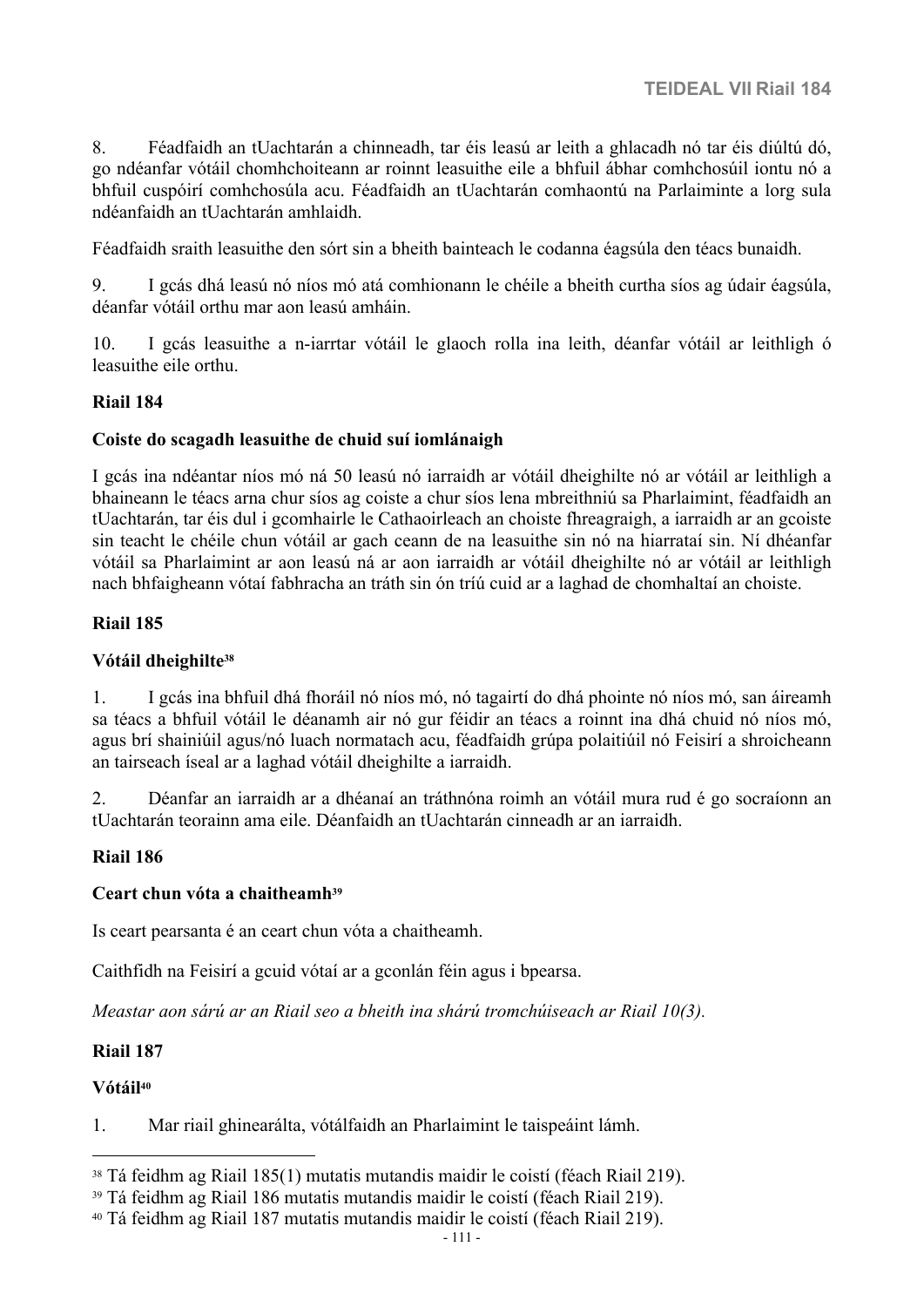# **TEIDEAL VII Riail 188**

Féadfaidh an tUachtarán, aon tráth, a chinneadh, áfach, go ndéanfar na hoibríochtaí vótála a chur i gcrích tríd an gcóras vótála leictreonach.

2. Dearbhóidh an tUachtarán vótálacha a bheith arna n-oscailt nó arna gcríochnú.

A luaithe a dhearbhóidh an tUachtarán go bhfuil vótáil arna hoscailt, ní bheidh cead ag aon duine seachas an tUachtarán labhairt go dtí go ndearbhaítear go bhfuil an vótáil arna críochnú.

3. Le linn an ríomh a dhéanamh i dtaobh an bhfuil glactha le téacs nó ar diúltaíodh dó, ní chuirfear san áireamh ach na vótaí a caitheadh i bhfabhar an téacs agus na vótaí a caitheadh ina choinne, ach i gcás ina bhfuil tromlach sonrach leagtha síos sna Conarthaí.

4. Má chinneann an tUachtarán go bhfuil amhras ann faoi thoradh vótála le taispeáint lámh, déanfar vótáil eile trí úsáid a bhaint as an gcóras vótála leictreonach agus, mura bhfuil an córas sin ag feidhmiú, trí shuí agus seasamh.

5. Suífidh an tUachtarán toradh na vótála agus fógróidh an tUachtarán é.

6. Déanfar toradh na vótála a thaifeadadh.

#### **Riail 188**

#### **Vótáil chríochnaitheach**

Le linn di cinneadh a dhéanamh ar bhonn tuarascála, déanfaidh an Pharlaimint aon vótáil aonair agus/nó vótáil chríochnaitheach le glaoch rolla i gcomhréir le Riail 190(3).

*Níl feidhm ag Riail 188 a bhaineann le vótáil le glaoch rolla maidir leis na tuarascálacha dá bhforáiltear i Riail 8(2) agus Riail 9(4), (7) agus (9) i gcomhthéacs na nósanna imeachta maidir le díolúine Feisire.*

#### **Riail 189**

#### **Comhionannas vótaí<sup>41</sup>**

1. I gcás ina dtarlaíonn comhionannas vótaí faoi Riail 182(1)(b) nó (d), tarchuirfear an téacs ina iomláine ar ais chuig an gcoiste. Beidh feidhm aige sin freisin maidir le vótálacha faoi Riail 3 agus faoi Riail 9.

2. I gcás ina dtarlaíonn comhionannas vótaí maidir le téacs a raibh vótáil dheighilte le déanamh air, faoi Riail 185, measfar an téacs a bheith arna ghlacadh.

3. I ngach cás eile ina dtarlaíonn comhionannas vótaí, measfar an téacs nó an togra a bheith diúltaithe, ach sin gan dochar do na Rialacha sin a éilíonn tromlach cáilithe.

*I gcás ina bhfuil comhionannas vótaí ann i ndáil le dréachtmholadh faoi Riail 149(4) gan idirghabháil a dhéanamh in imeachtaí os comhair Chúirt Bhreithiúnais an Aontais Eorpaigh, tá Riail 189(3) le léirmhíniú ar bhealach nach gciallaíonn comhionannas den sórt sin go bhfuil moladh glactha ar dá réir gur cheart don Pharlaimint idirghabháil a dhéanamh sna himeachtaí sin. I gcás den sórt sin, measfar nach mbeidh aon mholadh curtha in iúl ag an gcoiste freagrach.*

*Féadfaidh an tUachtarán vótáil, ach ní bheidh vóta réitigh ag an té sin.*

<sup>41</sup> Tá feidhm ag Riail 189 mutatis mutandis maidir le coistí (féach Riail 219).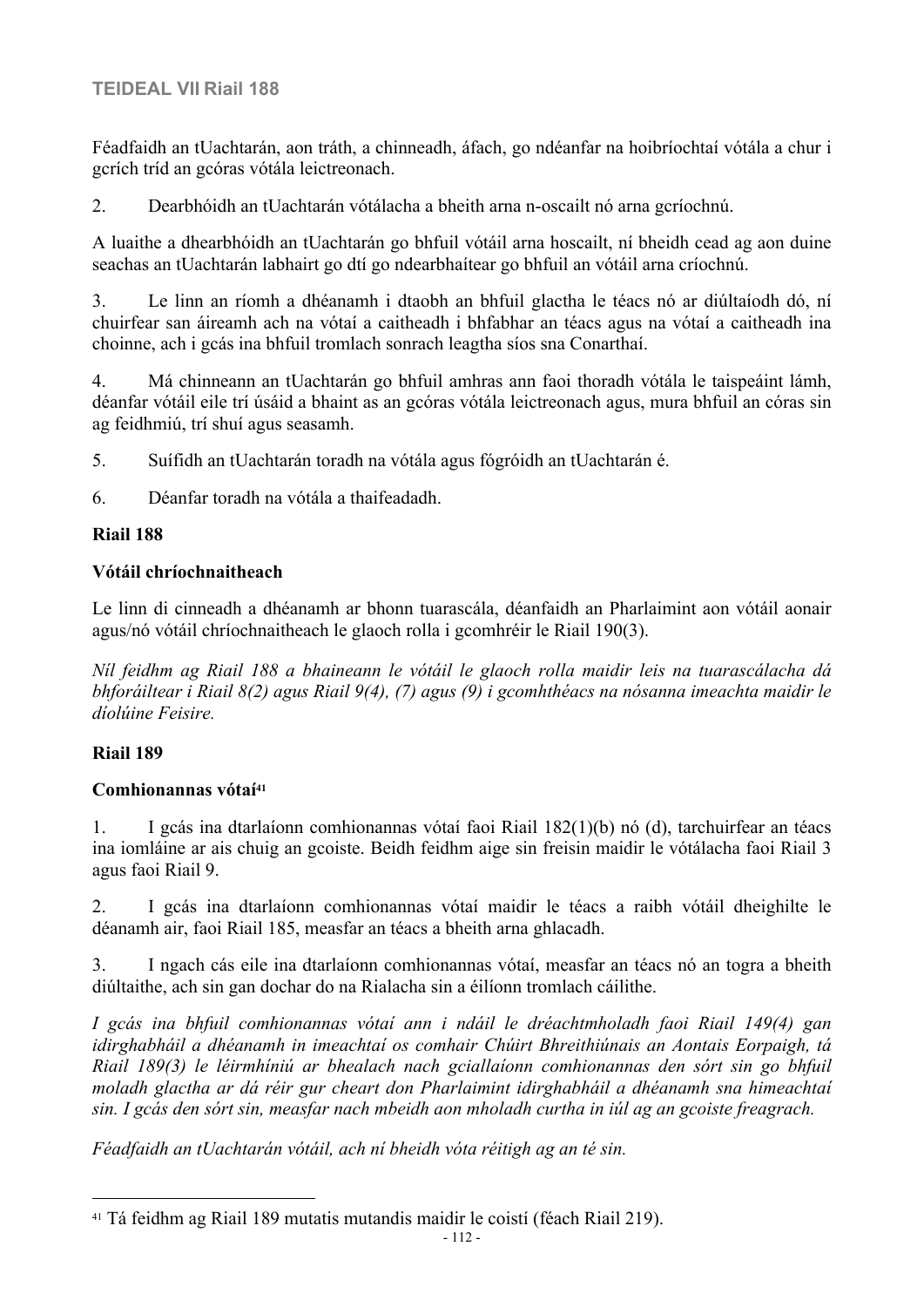#### **Riail 190**

#### **Vótáil le glaoch rolla<sup>42</sup>**

1. De bhreis ar na cásanna dá bhforáiltear sna Rialacha seo, déanfar an vótáil le glaoch rolla má iarrann grúpa polaitiúil nó Feisirí a shroicheann an tairseach íseal ar a laghad amhlaidh ar a dhéanaí an tráthnóna roimh an vótáil, mura rud é go socraíonn an tUachtarán teorainn ama eile.

*Níl feidhm ag forálacha Riail 190 a bhaineann le vótáil le glaoch rolla maidir leis na tuarascálacha dá bhforáiltear i Riail 8(2) agus Riail9(3), (6) agus (8) i gcomhthéacs na nósanna imeachta maidir le díolúine Feisire.*

2. Ní fhéadfaidh aon ghrúpa polaitiúil níos mó ná céad iarraidh ar vótáil le glaoch rolla a chur síos in aghaidh an pháirtseisiúin.

3. Déanfar an vótáil le glaoch rolla trí úsáid a bhaint as an gcóras vótála leictreonach.

I gcás nach féidir an córas sin a úsáid ar chúiseanna teicniúla, féadfar an rolla a ghlaoch in ord aibítre, ag tosú le hainm Feisire a tharraingeofar trí chrannchur. Is é an tUachtarán an duine deiridh a ghlaofar chun vóta a chaitheamh. Is ó bhéal a dhéanfar an vótáil agus déanfar é sin trí na focail "Tá", "Níl", nó "Staonaim" a rá.

4. Déanfar na vótaí a thaifeadadh i miontuairiscí an tsuí de réir grúpa pholaitiúil in ord aibítre ainmneacha na bhFeisirí, agus léireofar an tslí ar vótáil siad.

#### **Riail 191**

#### **Vótáil le ballóid rúnda<sup>43</sup>**

1. I gcás ceapachán, déanfar an vótáil le ballóid rúnda, ach sin gan dochar do Riail 15(1) agus Riail 213(2), an chéad fhomhír.

Nuair a bheidh an líon vótaí a caitheadh a ríomh, ní chuirfear san áireamh ach na páipéir bhallóide ar a bhfuil ainmneacha na n–iarrthóirí a ainmníodh.

2. Déanfar an vótáil le ballóid rúnda freisin má iarrann Feisirí nó grúpa polaitiúil nó grúpaí polaitiúla a shroicheann an tairseach ard ar a laghad amhlaidh. Ní mór iarrataí den sórt sin a dhéanamh sula dtosaíonn an vótáil.

3. Maidir le hiarraidh ar bhallóid rúnda, beidh tosaíocht aici ar iarraidh ar vótáil le glaoch rolla.

4. Déanfaidh idir beirt agus ochtar Feisirí, arna roghnú trí chrannchur, na vótaí a chaitear i mballóid rúnda a chomhaireamh mura rud é go ndéantar vótáil leictreonach.

I gcás vótálacha faoi mhír 1, ní ghníomhóidh iarrthóirí mar áiritheoirí.

Déanfar ainmneacha na bhFeisirí a ghlac páirt i mballóid rúnda a thaifeadadh i miontuairiscí an tsuí ar lena linn a seoladh an bhallóid.

<sup>42</sup> Tá feidhm ag Riail 190(3) agus (4) mutatis mutandis maidir le coistí (féach Riail 219).

<sup>43</sup> Tá feidhm ag Riail 201 mutatis mutandis maidir le coistí (féach Riail 219).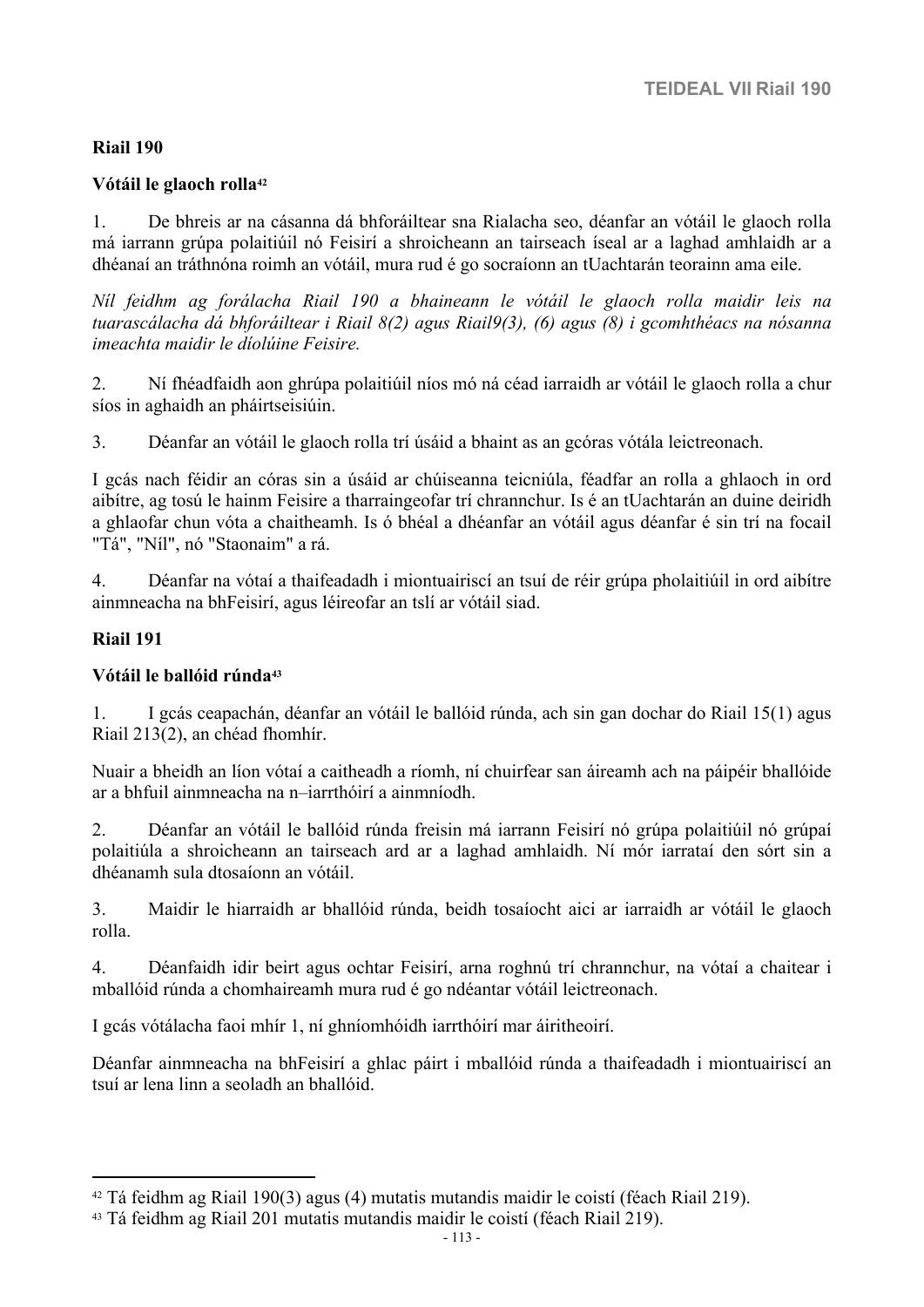# **Riail 192**

## **Úsáid a bhaint as córas vótála leictreonach<sup>44</sup>**

1. Déanfar na socruithe teicniúla maidir le húsáid an chórais vótála leictreonaigh a rialú le treoracha ón mBiúró.

2. I gcás ina ndéantar vótáil leictreonach, mura rud é go mbaineann sé le vótáil le glaoch rolla, is é toradh uimhriúil na vótála, agus an méid sin amháin, a thaifeadfar.

3. Féadfaidh an tUachtarán, aon tráth, a chinneadh úsáid a bhaint as an gcóras vótála leictreonach chun tairseach a sheiceáil.

# **Riail 193**

## **Díospóidí maidir leis an vótáil<sup>45</sup>**

1. Féadfar pointí oird maidir le bailíocht vótála a ardú tar éis don Uachtarán a dhearbhú go bhfuil an vótáil sin críochnaithe.

2. Tar éis toradh vótála le taispeáint lámh a fhógairt, féadfaidh Feisire a iarraidh go seiceálfar an toradh sin trí úsáid a bhaint as an gcóras vótála leictreonach.

3. Déanfaidh an tUachtarán cinneadh i dtaobh an bhfuil an toradh a fógraíodh bailí. Cinneadh críochnaitheach a bheidh sa chinneadh sin.

## **Riail 194**

#### **Mínithe ar vótáil**

1. A luaithe a chuirtear deireadh leis an seisiún vótála, féadfaidh aon Fheisire míniú ó bhéal a thabhairt ar an vótáil aonair agus/nó vótáil chríochnaitheach a rinneadh ar aon mhír a cuireadh faoi bhráid na Parlaiminte ar feadh tréimhse nach faide ná aon nóiméad amháin. Féadfaidh gach Feisire uasmhéid de thrí mhíniú ó bhéal ar an vótáil a thabhairt in aghaidh an pháirtseisiúin.

Ar vóta den sórt sin, féadfaidh aon Fheisire míniú i scríbhinn ar an vótáil a thabhairt isteach nach faide ná 200 focal agus cuirfear an ráiteas sin san áireamh ar leathanach an Fheisire ar shuíomh gréasáin na Parlaiminte.

Féadfaidh aon ghrúpa polaitiúil míniú nach mairfidh níos faide ná dhá nóiméad a thabhairt ar an vótáil.

A luaithe atá tús curtha leis an gcéad mhíniú ar vótáil ar an gcéad mhír, ní ghlacfar le haon iarraidh eile ar mhínithe a thabhairt ar vótáil.

*Tá mínithe ar vótáil inghlactha don vótáil aonair agus/nó vótáil chríochnaitheach ar aon mhír a chuirtear faoi bhráid na Parlaiminte. Chun críocha na Rialach seo, ní thagraíonn an téarma "vótáil chríochnaitheach" don chineál vótála, ach ciallaíonn sé an vótáil deiridh ar aon mhír.*

2. Ní bheidh mínithe ar vótáil inghlactha i gcás vótáil le ballóid rúnda nó vótáil ar ábhair nós imeachta.

<sup>44</sup> Tá feidhm ag Riail 192 mutatis mutandis maidir le coistí (féach Riail 219).

<sup>45</sup> Tá feidhm ag Riail 193 mutatis mutandis maidir le coistí (féach Riail 219).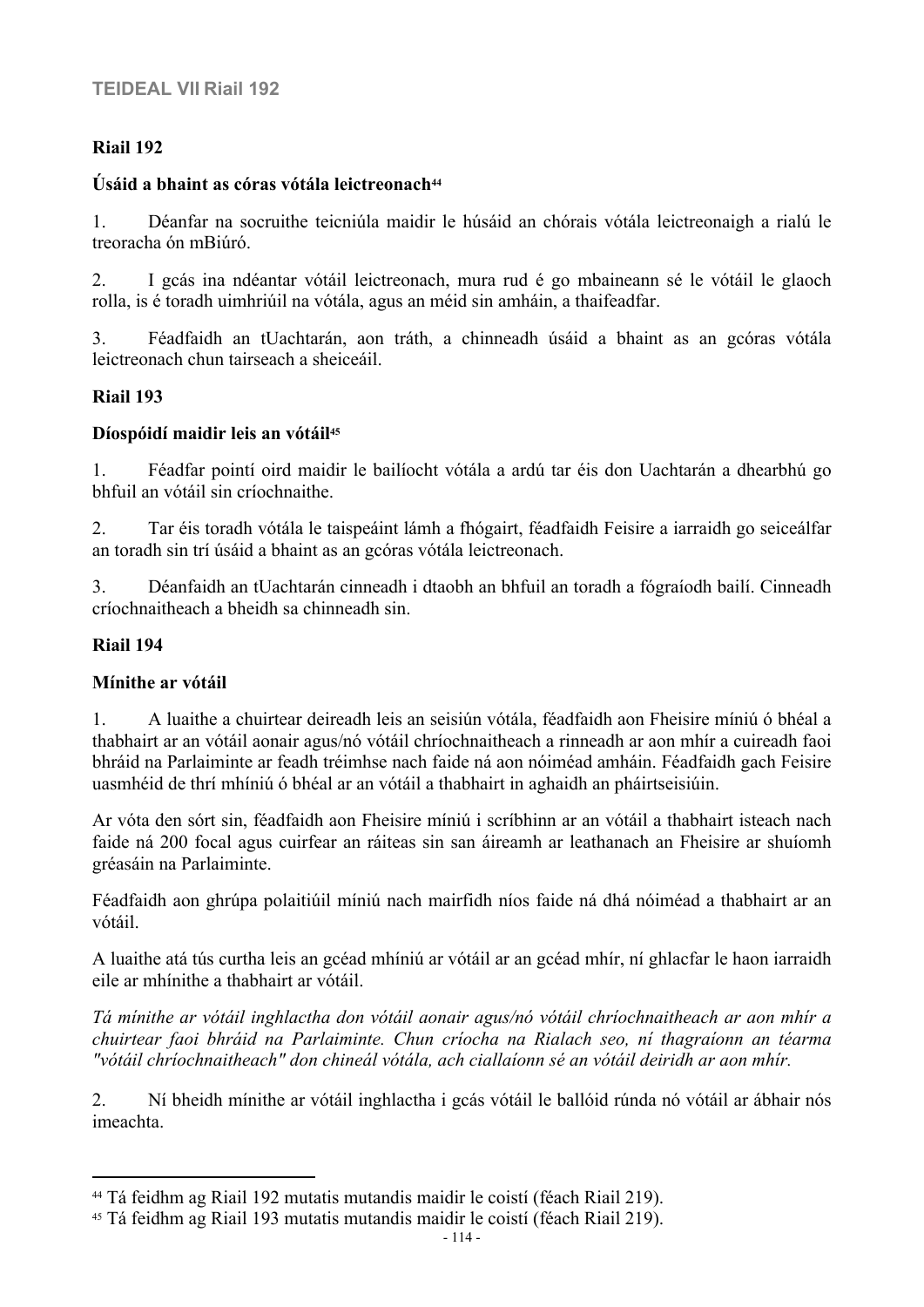3. I gcás ina mbeidh mír gan leasuithe nó gan díospóireacht san áireamh ar chlár oibre na Parlaiminte, ní fhéadfaidh Feisirí ach mínithe i scríbhinn ar vótáil a thíolacadh i gcomhréir le mír 1.

*Ní mór baint dhíreach a bheith ag mínithe ar vótáil, cibé acu ó bhéal nó i scríbhinn, leis an mír a cuireadh faoi bhráid na Parlaiminte.*

# CAIBIDIL 6

# POINTÍ OIRD AGUS TAIRISCINTÍ NÓS IMEACHTA

## **Riail 195**

#### **Pointí oird<sup>46</sup>**

1. Féadfar cead a thabhairt d'Fheisirí labhairt chun aird an Uachtaráin a tharraingt ar aon mhainneachtain Rialacha Nós Imeachta na Parlaiminte a chomhlíonadh. Déanfaidh siad an Riail a bhfuil tagairt á déanamh acu di a shonrú ar dtús.

2. Beidh tosaíocht ag iarraidh ar phointe oird a ardú ar gach iarraidh eile chun labhairt nó ar thairiscintí nós imeachtaí.

3. Ní rachaidh an t-am labhartha thar aon nóiméad amháin.

4. Glacfaidh an tUachtarán cinneadh láithreach ar phointí oird i gcomhréir leis na Rialacha Nós Imeachta agus fógróidh an tUachtarán an cinneadh láithreach tar éis an pointe oird a ardú. Ní dhéanfar aon vótáil maidir le cinneadh an Uachtaráin.

5. Ar bhonn eisceachtúil, féadfaidh an tUachtarán a lua go bhfógróidh sé nó sí an cinneadh ag tráth níos déanaí, ach ní dhéanfaidh sé nó sí é sin níos mó ná 24 huair an chloig tar éis an pointe oird a ardú. Ní chuirfear an díospóireacht ar atráth mar gheall ar rialú a chur siar. Féadfaidh an tUachtarán an t- ábhar a tharchur chuig an gcoiste freagrach.

*Ní mór iarraidh ar phointe oird a ardú a bheith bainteach leis an mír den chlár oibre atá á plé. Féadfaidh an tUachtarán glacadh le pointe oird maidir le hábhar eile ag tráth iomchuí, e.g. tar éis na díospóireachta ar an mír den chlár oibre atá i dtrácht nó sula gcuirtear an suí ar fionraí.*

#### **Riail 196**

#### **Tairiscintí nós imeachta**

- 1. Maidir le hiarrataí ar thairiscint nós imeachta a mholadh, eadhon:
	- (a) tarchur ar ais chuig coiste (Riail 198);
	- (b) díospóireacht a chríochnú (Riail 199);
	- (c) díospóireacht agus vótáil a chur ar atráth (Riail 200); nó
	- (d) suí a chur ar fionraí nó a chríochnú (Riail 201)

beidh tosaíocht acu ar iarrataí eile chun labhairt.

<sup>46</sup> Tá feidhm ag Riail 195 mutatis mutandis maidir le coistí (féach Riail 219).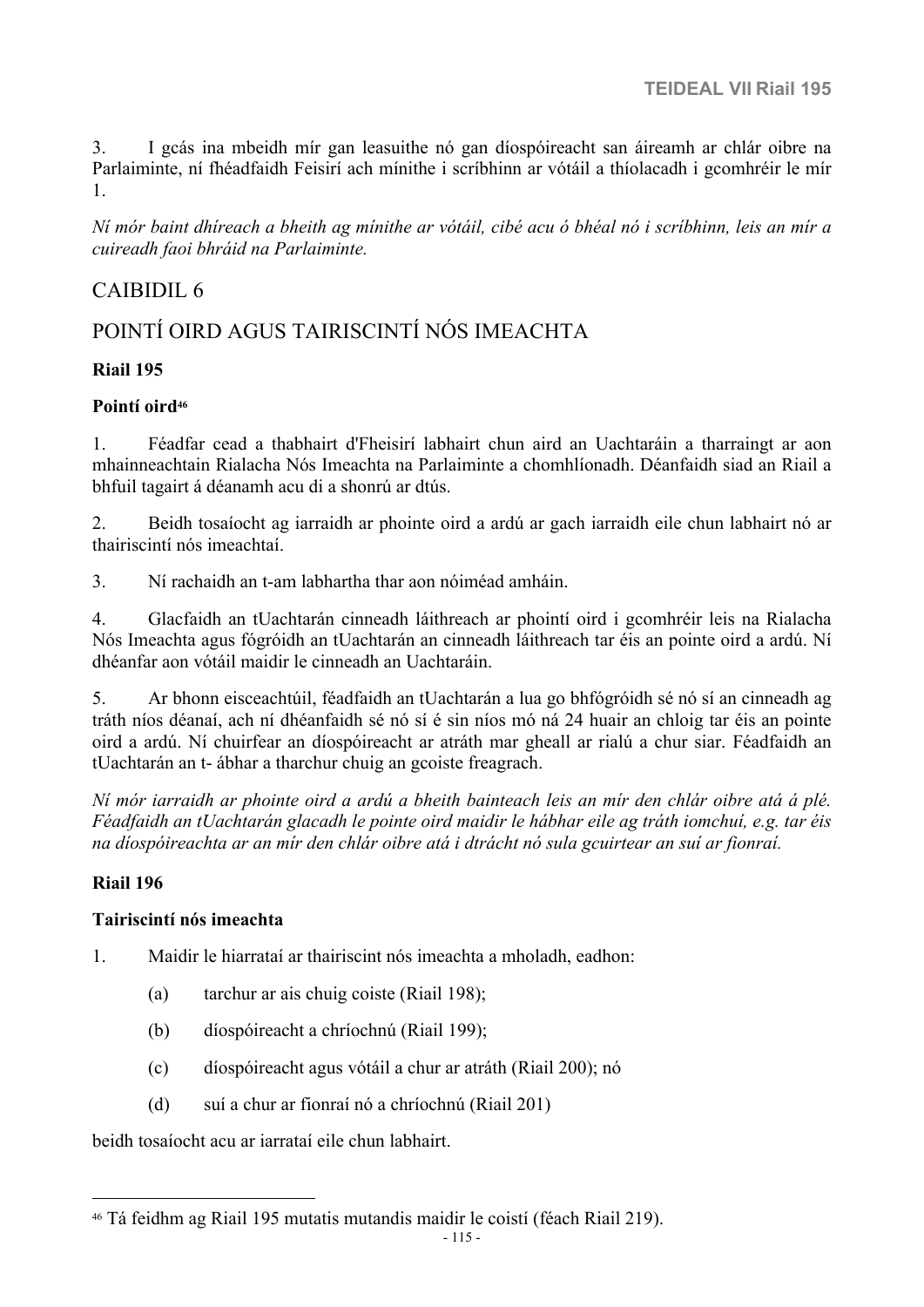## **TEIDEAL VII Riail 197**

De bhreis ar an té a dhéanfaidh an tairiscint, is iad seo a leanas amháin a gheobhaidh éisteacht ar na tairiscintí sin: cainteoir amháin i gcoinne na tairisceana mar aon le Cathaoirleach nó rapóirtéir an choiste fhreagraigh.

2. Ní rachaidh an t-am labhartha thar aon nóiméad amháin.

## **Riail 197**

**(scriosta)**

## **Riail 198**

## **Tarchur ar ais chuig coiste**

1. Féadfaidh grúpa polaitiúil nó Feisirí a shroicheann an tairseach íseal ar a laghad a iarraidh go ndéanfar tarchur ar ais chuig coiste nuair atá an clár oibre socraithe nó sula dtosaíonn an díospóireacht.

Tabharfar fógra don Uachtarán 24 huair an chloig ar a laghad roimh ré go bhfuil sé ar intinn tairiscint a thíolacadh ag iarraidh tarchur ar ais chuig coiste agus cuirfidh an tUachtarán an méid sin in iúl don Pharlaimint láithreach.

2. Ina theannta sin, féadfaidh grúpa polaitiúil nó Feisirí a shroicheann an tairseach íseal ar a laghad tairscint a thíolacadh ag iarraidh tarchur ar ais chuig coiste roimh an vótáil nó le linn na vótála. Déanfar vótáil láithreach ar thairiscint den sórt sin.

3. Ní fhéadfar tairiscint den sórt sin a dhéanamh ach uair amháin ag gach ceann de na céimeanna dá dtagraítear i mír 1 agus i mír 2.

4. Cuirfear an breithniú na míre ar fionraí nuair a tharchuirtear ar ais chuig coiste í.

5. Féadfaidh an Pharlaimint teorainn ama a shocrú don choiste le tuairisc a thabhairt ar a chuid conclúidí.

#### **Riail 199**

#### **Díospóireacht a chríochnú**

1. Féadfar díospóireacht, ar thogra ón Uachtarán nó ar iarraidh ó ghrúpa polaitiúil nó ó Fheisirí a shroicheann an tairseach íseal ar a laghad, a chríochnú sula mbeidh an liosta de na cainteoirí ídithe. Déanfar vótáil láithreach ar thogra den sórt sin.

2. Má éiríonn leis an togra nó leis an iarraidh, ní bheidh cead labhartha ach amháin ag Feisire amháin ó gach grúpa polaitiúil nár chuir cainteoir ar fáil go dtí sin sa díospóireacht sin.

3. Tar éis na n-óráidí dá dtagraítear i mír 2, críochnófar an díospóireacht agus vótálfaidh an Pharlaimint ar an ábhar a bhfuil díospóireacht ar siúl ina leith, ach amháin i gcás ina ndearnadh an tráth don vótáil a shocrú roimh ré.

4. Má dhiúltaítear don togra nó don iarraidh, ní fhéadfaidh aon duine seachas an tUachtarán é nó í a chur síos arís le linn na díospóireachta céanna.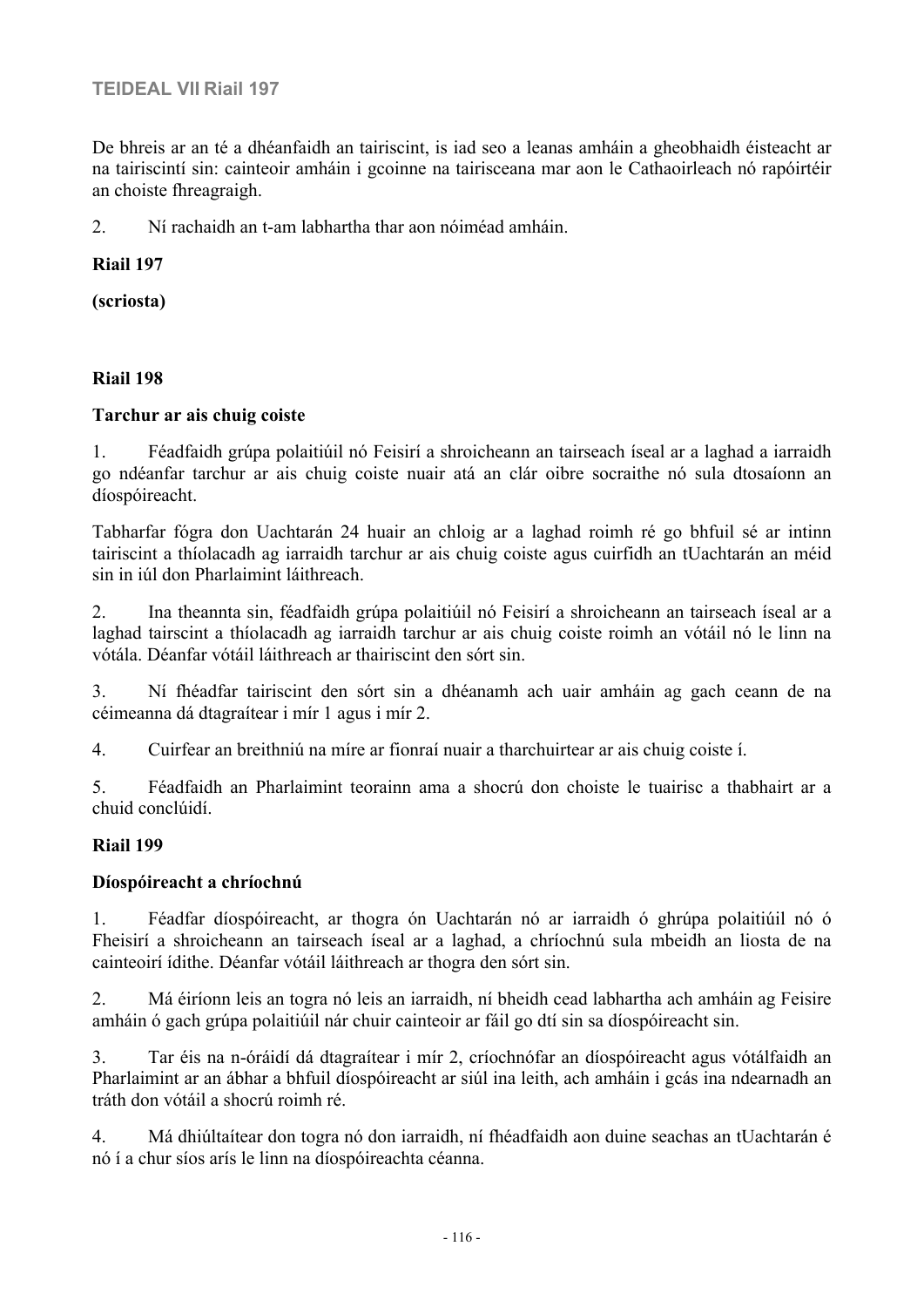#### **Riail 200**

#### **Díospóireacht nó vótáil a chur ar atráth<sup>47</sup>**

1. Ag tús díospóireachta faoi mhír ar an gclár oibre, féadfaidh grúpa polaitiúil nó Feisirí a shroicheann an tairseach íseal ar a laghad a thairiscint go gcuirfear an díospóireacht ar atráth go dtí dáta agus am sonrach. Déanfar vótáil láithreach ar thairiscint den sórt sin.

Tabharfar fógra don Uachtarán 24 huair an chloig ar a laghad roimh ré go bhfuil sé ar intinn atráth a thairiscint. Cuirfidh an tUachtarán aon fógra in iúl don Pharlaimint láithreach.

2. Má éiríonn leis an tairiscint, rachaidh an Pharlaimint ar aghaidh go dtí an chéad mhír eile ar an gclár oibre. Maidir leis an díospóireacht a cuireadh ar atráth, athchromfar uirthi ar an dáta agus ag an am sonraithe.

3. Má dhiúltaítear don tairiscint, ní fhéadfar í a chur síos arís i rith an pháirtseisiúin chéanna.

4. Roimh vótáil, nó le linn vótála, féadfaidh grúpa polaitiúil nó Feisirí a shroicheann an tairseach íseal ar a laghad tairiscint a thíolacadh go gcuirfear an vótáil ar atráth. Déanfar vótáil láithreach ar thairiscint den sórt sin.

#### **Riail 201**

#### **An suí a chur ar fionraí nó a chríochnú<sup>48</sup>**

Féadfar an suí a chur ar fionraí nó a chríochnú i rith díospóireachta nó vótála má chinneann an Pharlaimint amhlaidh ar thogra ón Uachtarán nó ar iarraidh ó Fheisirí nó ó ghrúpa polaitiúil nó ghrúpaí polaitiúla a shroicheann an tairseach ard ar a laghad. Déanfar vótáil láithreach ar thogra nó ar iarraidh den sórt sin.

*Má thíolactar iarraidh chun an suí a chur ar fionraí nó a chríochnú, cuirtear tús leis an nós imeachta chun vótáil ar an iarraidh sin gan moill mhíchuí. Ba cheart úsáid a bhaint as an ngnáthmhodh chun vótaí i suí iomlánach a fhógairt agus, i gcomhréir leis an gcleachtas atá ann cheana, ba cheart am cuí a thabhairt ionas go mbeidh Feisirí in ann an Seomra a bhaint amach.*

*Dála mar is amhlaidh i gcás Riail 158(2), más rud é gur diúltaíodh d'iarraidh den sórt sin, ní féidir iarraidh chomhchosúil a chur síos arís le linn an lae chéanna. I gcomhréir le Riail 174, tá sé de cheart ag an Uachtarán deireadh a chur le húsáid iomarcach iarrataí a thíolactar faoin Riail seo.*

# CAIBIDIL 7

# TAIFEAD POIBLÍ AR NA hIMEACHTAÍ

#### **Riail 202**

#### **Miontuairiscí**

1. Déanfar miontuairiscí gach suí, ina dtugtar mionsonraí ar imeachtaí, ar ainmneacha na gcainteoirí agus ar chinntí na Parlaiminte, lena n-áirítear toradh aon vótála maidir le haon leasú, a chur ar fáil leathuair an chloig ar a laghad sula dtosóidh tréimhse iarnóin an chéad suí eile ina

<sup>47</sup> Tá feidhm ag Riail 200 mutatis mutandis maidir le coistí (féach Riail 219).

<sup>48</sup> Tá feidhm ag Riail 201 mutatis mutandis maidir le coistí (féach Riail 219).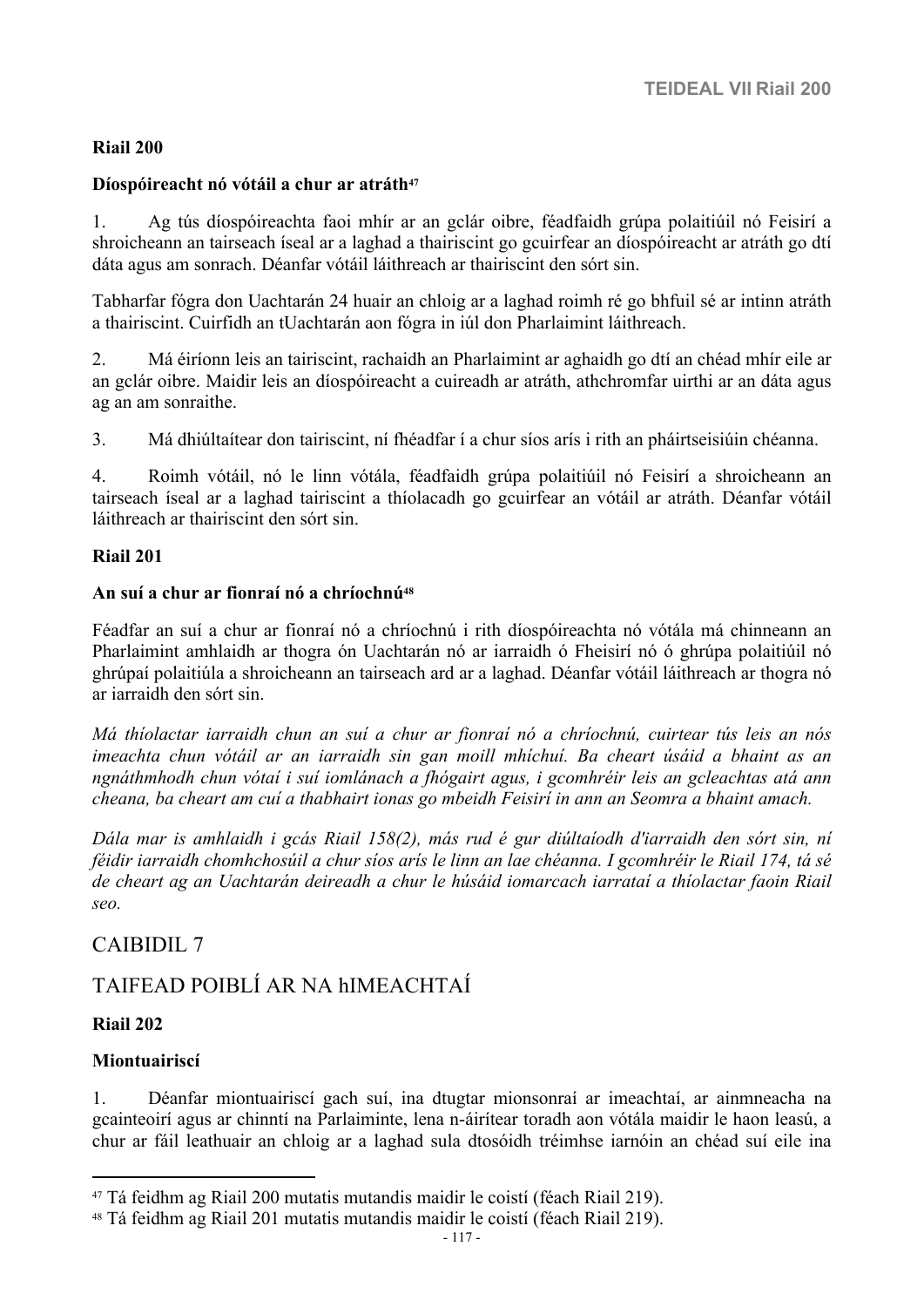dhiaidh sin.

2. Déanfar liosta doiciméid arb iad is bonn do dhíospóireachtaí agus do chinntí na Parlaiminte a fhoilsiú sna miontuairiscí.

3. Ag tús na tréimhse iarnóin de gach suí, cuirfidh an tUachtarán miontuairiscí an tsuí roimhe sin os comhair na Parlaiminte lena bhformheas.

4. Má ardaítear aon agóidí i leith na miontuairiscí, déanfaidh an Pharlaimint cinneadh, más gá, i dtaobh an ceart na hathruithe a iarradh a chur san áireamh. Ní fhéadfaidh aon Fheisire labhairt ar an ábhar ar feadh tréimhse is faide ná aon nóiméad amháin.

5. Síneoidh an tUachtarán agus an tArdrúnaí na miontuairiscí agus caomhnófar i dtaifid naParlaiminte iad. Foilseofar iad in *Iris Oifigiúil an Aontais Eorpaigh*.

# **Riail 203**

# **Téacsanna a ghlactar**

1. Déanfar téacsanna a ghlacann an Pharlaimint a fhoilsiú láithreach i ndiaidh na vótála. Cuirfear os comhair na Parlaiminte iad in éineacht le miontuairiscí an tsuí ábhartha agus caomhnófar i dtaifid na Parlaiminte iad.

2. Maidir le téacsanna a ghlacann an Pharlaimint déanfar bailchríoch dhlítheangeolaíoch a chur orthu faoi fhreagracht an Uachtaráin. I gcás ina nglactar téacsanna den sórt sin ar bhonn comhaontaithe idir an Pharlaimint agus an Chomhairle, déanfaidh an dá institiúid sin an bhailchríoch sin a chur i gcrích agus iad ag gníomhú i ndlúthchomhar lena chéile agus trí chomhaontú frithpháirteach.

3. Chun comhleanúnachas agus cáilíocht an téacs a áirithiú i gcomhréir le toil na Parlaiminte, beidh feidhm ag an nós imeachta a leagtar síos i Riail 241 i gcás inar gá oiriúnuithe sa bhreis ar cheartúcháin ar earráidí cló nó ar cheartúcháin atá riachtanach chun comhchordacht na leaganacha teanga go léir, mar aon le cirte na teanga agus comhréireacht téarmaíochta sna leaganacha sin, a áirithiú.

4. Is i bhfoirm téacs comhdhlúite a bheidh na seasaimh a ghlacann an Pharlaimint faoin ngnáthnós imeachta reachtach. I gcás nach bhfuil an vótáil sa Pharlaimint bunaithe ar chomhaontú leis an gComhairle, déanfar aon leasuithe a glacadh a shainaithint sa téacs comhdhlúite.

5. Tar éis bailchríoch a chur ar na téacsanna a ghlactar, síneoidh an tUachtarán agus an tArdrúnaí iad agus foilseofar in *Iris Oifigiúil an Aontais Eorpaigh* iad.

# **Riail 204**

# **Tuarascálacha focal ar fhocal<sup>49</sup>**

1. Déanfar tuarascáil focal ar fhocal d'imeachtaí gach suí a tharraingt suas mar dhoiciméad ilteangach ina mbeidh na hionchuir ó bhéal uile ar fáil sa teanga oifigiúil bhunaidh.

2. Gan dochar dá chuid cumhachtaí araíonachta eile, féadfaidh an tUachtarán a chur faoi deara go ndéanfar óráidí Feisirí nár glaodh orthu chun labhairt nó a leanann orthu de bheith ag labhairt tar éis an ama atá tugtha dóibh a scriosadh as tuarascálacha focal ar fhocal.

<sup>49</sup> Tá feidhm ag Riail 204(2), (3) agus (5) mutatis mutandis maidir le coistí i gcás ina ndéantar tuarascáil focal ar fhocal a tharraingt suas (féach Riail 216(5)).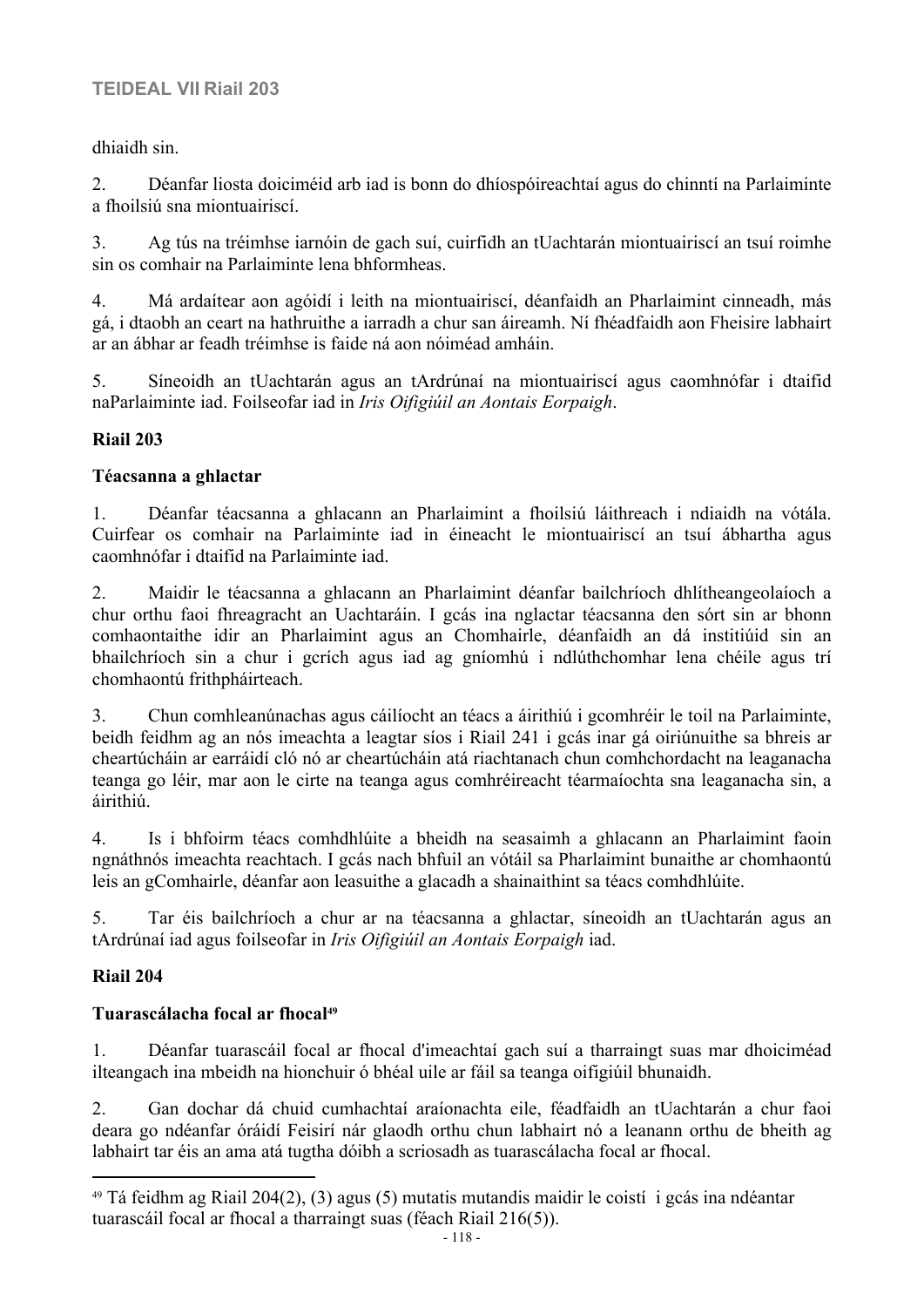3. Féadfaidh na cainteoirí ceartúcháin a dhéanamh ar chlóscríbhinní a n-ionchur ó bhéal laistigh de chúig lá oibre. Déanfar na ceartúcháin a chur chuig an Ardrúnaíocht laistigh den spriocam sin.

4. Foilseofar an tuarascáil ilteangach focal ar fhocal mar iarscríbhinn a ghabhann le hIris

5. Déanfar aon sliocht as an tuarascáil focal ar fhocal a aistriú go teanga oifigiúil ar bith má iarrann Feisire amhlaidh. Más gá, déanfar an t-aistriúchán a chur ar fáil ar gearrfhógra.

#### **Riail 205**

#### **Taifead closamhairc ar na himeachtaí**

1. Déanfar imeachtaí na Parlaiminte sna teangacha ina seoltar iad, mar aon leis an bhfuaimrian ilteangach ó na bothanna ateangaireachta gníomhacha go léir, a chraoladh i bhfíor-am ar a suíomh gréasáin.

2. Díreach tar éis an tsuí, déanfar taifead closamhairc innéacsaithe ar na himeachtaí sna teangacha inar seoladh na himeachtaí, chomh maith leis an bhfuaimrian ilteangach ó na bothanna ateangaireachta gníomhacha go léir, a ullmhú agus cuirfear ar fáil ar shuíomh idirlín na Parlaiminte iad don chuid eile den téarma parlaiminteach agus le linn an chéad téarma pharlaimintigh eile, agus caomhnófar ina dhiaidh sin i dtaifid na Parlaiminte é. Déanfar nasc a chruthú idir an taifead closamhairc agus tuarascálacha ilteangacha focal ar fhocal na n-imeachtaí chomh luath agus a bheidh siad ar fáil.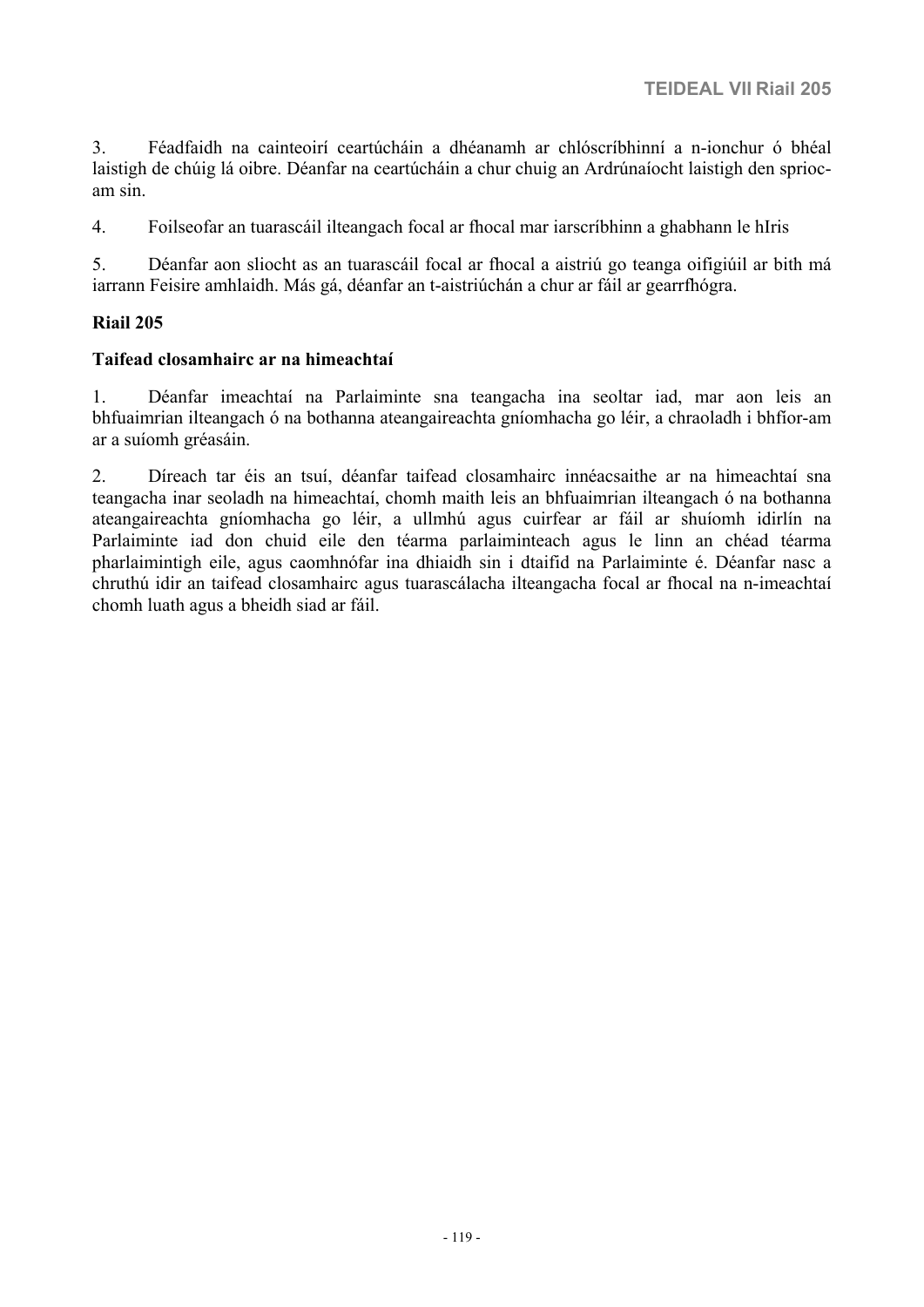# TEIDEAL VIII

# COISTÍ AGUS TOSCAIREACHTAÍ

# CAIBIDIL 1

COISTÍ

**Riail 206**

## **Buanchoistí a chur ar bun**

Déanfaidh an Pharlaimint, ar thogra ó Chomhdháil na nUachtarán. buanchoistí a chur ar bun. Déanfar a gcuid freagrachtaí a shainiú in iarscríbhinn a ghabhann leis na Rialacha Nós Imeachta seo<sup>50</sup>. Glacfar an Iarscríbhinn sin le tromlach na vótaí a chaitear. Ceapfar a gcuid comhaltaí i rith an chéad pháirtseisiúin tar éis atoghadh na Parlaiminte.

*Is féidir freagrachtaí buanchoistí a athshainiú ag tráth seachas an tráth a gcuirtear an coiste ar bun.*

## **Riail 207**

## **Coistí speisialta**

1. Ar thogra ó Chomhdháil na nUachtarán, féadfaidh an Pharlaimint, aon tráth, coistí speisialta a chur ar bun, a ndéanfar a gcuid freagrachtaí, a líon comhaltaí agus a dtéarma oifige a shainiú ag an am céanna a dhéantar an cinneadh chun iad a chur ar bun.

2. Ní fhéadfaidh téarma oifige na gcoistí speisialta dul thar 12 mhí, ach amháin i gcás ina bhfadaíonn an Pharlaimint an téarma roimh dó dul in éag. Mura rud é go gcinntear a mhalairt i gcinneadh na Parlaiminte chun an coiste speisialta a chur ar bun, tosóidh a théarma oifige ó dháta a chruinnithe tionscnaimh.

3. Ní bheidh an ceart ag coistí speisialta tuairimí a thabhairt do choistí eile.

# **Riail 208**

# **Coistí fiosrúcháin**

1. I gcomhréir le hAirteagal 226 den Chonradh ar Fheidhmiú an Aontais Eorpaigh agus Airteagal 2 de Chinneadh 95/167/CE, Euratom, CEGS ó Pharlaimint na hEorpa, ón gComhairle agus ón gCoimisiún<sup>51</sup>, féadfaidh Parlaimint na hEorpa, arna iarraidh sin ag an gceathrú cuid de na comhaltaí a chomhdhéanann í, coiste fiosrúcháin a chur ar bun chun imscrúdú a dhéanamh ar sháruithe líomhnaithe nó ar dhrochriarachán líomhnaithe le linn dlí an Aontais a chur chun feidhme, ar nithe iad ar dealraitheach iad a bheith ina ngníomh de chuid institiúide nó comhlachta de chuid an Aontais Eorpaigh, nó de chuid chomhlachta riaracháin phoiblí Ballstáit, nó de chuid daoine a bhfuil an chumhacht acu, faoi dhlí an Aontais, chun an dlí sin a chur chun feidhme.

Ní fhéadfar leasú a dhéanamh ar ábhar an fhiosrúcháin arna shainiú ag an gceathrú cuid de na

<sup>50</sup> Féach Iarscríbhinn VI.

<sup>51</sup> Cinneadh 95/167/CE, Euratom, CEGS ó Pharlaimint na hEorpa, ón gComhairle agus ón gCoimisiún an 19 Aibreán 1995 maidir le forálacha mionsonraithe lena rialaítear feidhmiú cheart fiosrúcháin Pharlaimint na hEorpa (IO L 113, 19.5.1995, lch. 1).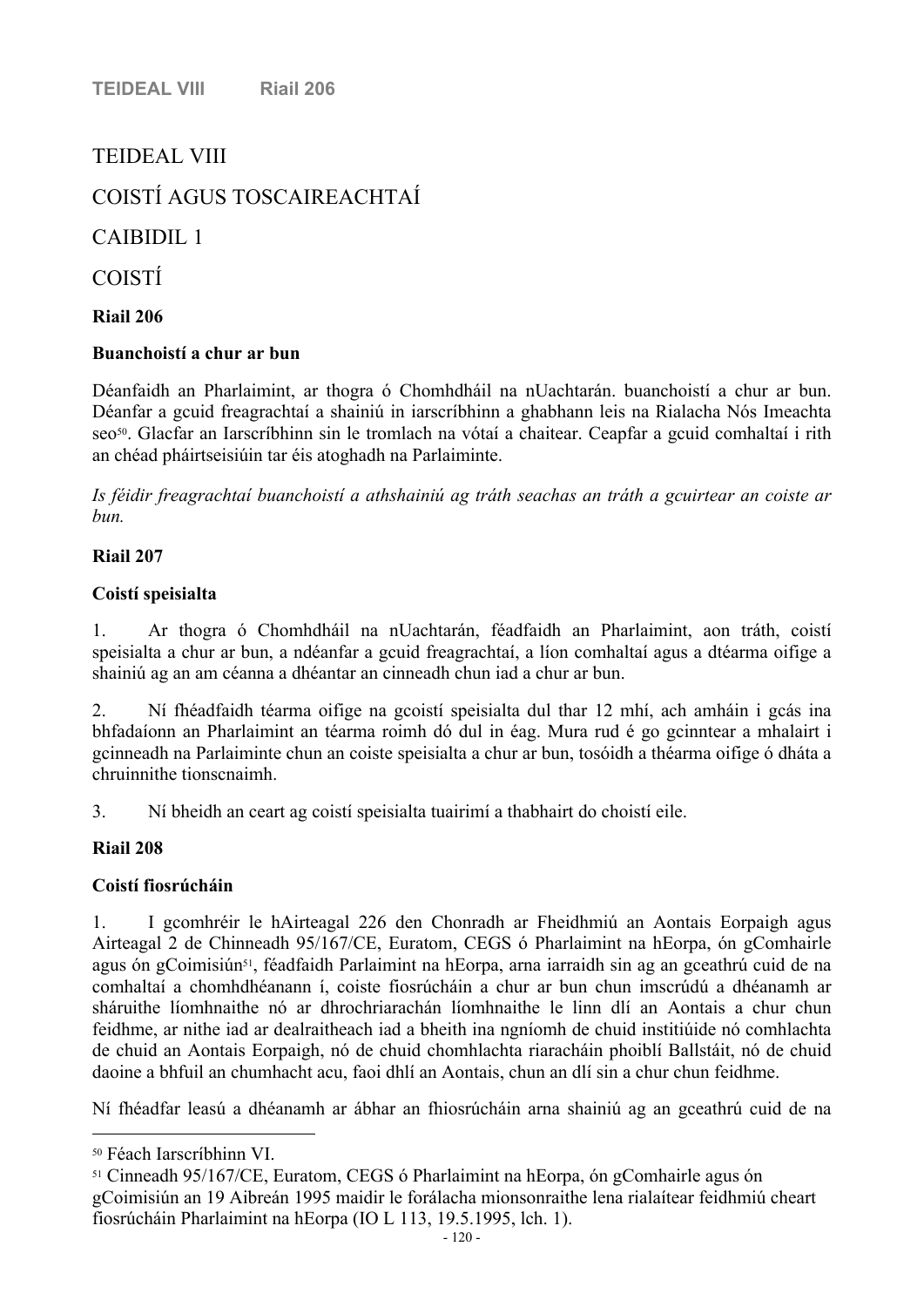Feisirí a chomhdhéanann an Pharlaimint ná ar an tréimhse a leagtar síos i mír 11.

2. Maidir leis an gcinneadh chun coiste fiosrúcháin a chur ar bun, foilseofar in Iris Oifigiúil an Aontais Eorpaigh é laistigh d'aon mhí amháin dá dhéanamh.

3. Rialófar modus operandi coiste fiosrúcháin leis na forálacha de na Rialacha a bhaineann le coistí, ach amháin nuair a fhoráiltear a mhalairt go sonrach sa Riail seo agus agus i gCinneadh 95/167/CE, Euratom, CEGC.

4. Maidir leis an iarraidh chun coiste fiosrúcháin a chur ar bun, ní mór ábhar an fhiosrúcháin a shonrú go beacht inti agus ní mór ráiteas mionsonraithe ar na forais is bun leis an bhfiosrúchán a bheith san áireamh inti. Ar thogra ó Chomhdháil na nUachtarán, déanfaidh an Pharlaimint cinneadh i dtaobh an gcuirfear coiste ar bun agus, más chinneann amhlaidh, a líon comhaltaí.

5. Ní bheidh sé an ceart ag coistí fiosrúcháin tuairimí a thabhairt do choistí eile.

6. Ag céim ar bith le linn a imeachtaí, ní fhéadfaidh ach lánchomhaltaí amháin nó, i gcás iad a bheith as láthair, comhaltaí ionaid vótáil i gcoiste fiosrúcháin.

7. Toghfaidh coiste fiosrúcháin a Chathaoirleach agus Leas-Chathaoirligh féin agus ceapfaidh sé rapóirtéir amháin nó níos mó. Féadfaidh an coiste, freisin, freagrachtaí, dualgais nó cúraimí sonracha a shannadh dá chomhaltaí agus ní mór do na comhaltaí sin tuairisc mhionsonraithe ina leith sin a thabhairt don choiste ina dhiaidh sin.

8. Sa tréimhse idir cruinniú amháin agus ceann eile, déanfaidh comhordaitheoirí an choiste, i gcásanna práinne nó riachtanais, cumhachtaí an choiste a fheidhmiú, ach sin faoi réir daingnithe ag an gcoiste sin ag a chéad chruinniú eile.

9. Maidir leis na teangacha a úsáidfear, cuirfidh coiste fiosrúcháin forálacha Riail 167 i bhfeidhm. Mar sin féin:

- féadfaidh biúró an choiste ateangaireacht a shrianadh do theangacha oifigiúla chomhaltaí an choiste a bheidh páirteach sa phlé, má mheasann sé gur gá sin ar chúiseanna rúndachta,
- déanfaidh biúró an choiste cinneadh faoi aistriúchán ar na doiciméid a fhaightear a sholáthar ar shlí ina n-áiritheofar gur féidir leis an gcoiste a phlé a dhéanamh go héifeachtach agus go tapa, agus ina n-áiritheofar go n-urramaítear an tsicréideacht agus an rúndacht is gá.

10. In áit ina dtugann sáruithe líomhnaithe nó drochriarachán líomhnaithe i gcur chun feidhme dhlí an Aontais le fios go bhféadfadh comhlacht nó údarás de Bhallstát a bheith freagrach, féadfaidh an coiste fiosrúcháin a iarraidh ar pharlaimint an Bhallstáit lena mbaineann comhoibriú leis an bhfiosrúchán.

11. Tabharfaidh coiste fiosrúcháin a chuid oibre chun críche trí thuarascáil maidir le torthaí a chuid oibre a chur os comhair na Parlaiminte laistigh de thréimhse nach faide ná 12 mhí óna chruinniú tionscnaimh. Féadfaidh an Pharlaimint a chinneadh dhá uair an tréimhse sin a fhadú ar feadh tréimhse trí mhí. Más iomchuí, féadfar seasaimh mhionlaigh a bheith sa tuarascáil i gcomhréir leis na coinníollacha a leagtar síos i Riail 55. Déanfar an tuarascáil a fhoilsiú.

Ar iarraidh a fháil ón gcoiste fiosrúcháin, seolfaidh an Pharlaimint díospóireacht ar an tuarascáil ag an bpáirtseisiún tar éis an tuarascáil a thíolacadh.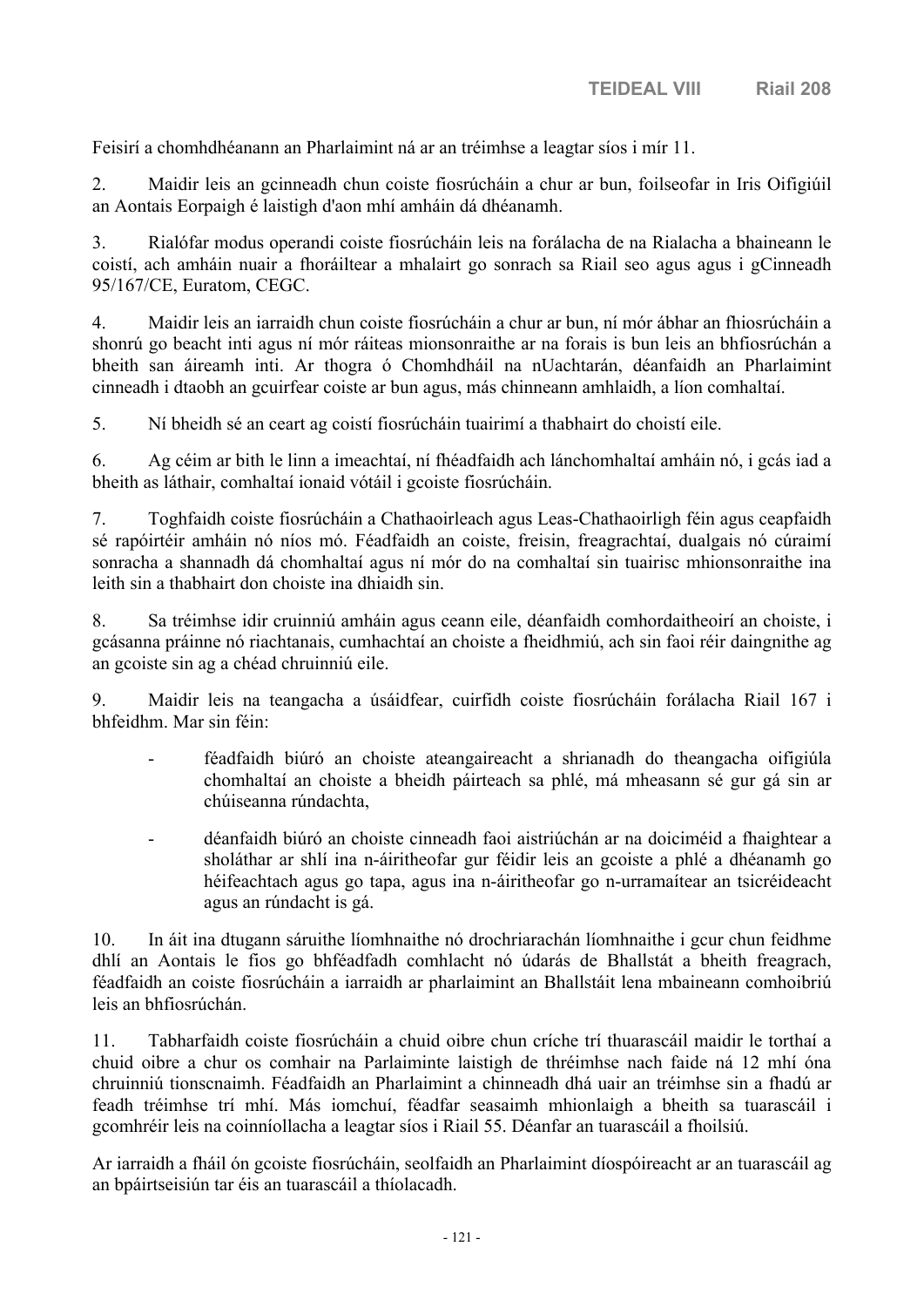12. Féadfaidh an coiste dréachtmholadh arna dhíriú chuig institiúidí nó comhlachtaí an Aontais Eorpaigh nó chuig na Ballstáit a chur faoi bhráid na Parlaiminte freisin.

13. Treoróidh an tUachtarán don choiste freagrach, faoi Iarscríbhinn VI, faireachán a dhéanamh ar an ngníomhaíocht a dhéantar i leith thorthaí obair an choiste fiosrúcháin agus, más iomchuí, tuairisc a thabhairt air sin. Déanfaidh an tUachtarán aon bhearta breise a mheastar is cuí lena chinntiú go ndéantar gníomh praiticiúil i ndáil le conclúidí an fhiosrúcháin.

#### **Riail 209**

#### **Comhdhéanamh na gcoistí<sup>52</sup>**

1. Ceapfaidh na grúpaí polaitiúla agus na Feisirí neamhcheangailte comhaltaí coistí, coistí speisialta agus coistí fiosrúcháin.

Socróidh Comhdháil na nUachtarán spriocdháta faoina ndéanfaidh grúpaí polaitiúla agus na Feisirí neamhcheangailte a gceapacháin a chur in iúl don Uachtarán, agus fogróidh seisean don Pharlaimint iad.

2. Léireoidh comhdhéanamh na gcoistí, a mhéid is féidir, comhdhéanamh na Parlaiminte.. Maidir le dáileadh shuíocháin na gcoistí i measc na ngrúpaí polaitiúla, ní mór don líon a bheith comhionann leis an tslánuimhir is gaire os cionn an ríomha chomhréirigh nó leis an tslánuimhir is gaire faoin ríomh comhréireach.

I gcás nach mbeidh aon chomhaontú i measc na ngrúpaí polaitiúla ar a ualach comhréireach laistigh de choiste sonrach amháin nó níos mó, is í Comhdháil na nUachtarán a dhéanfaidh an cinneadh.

3. Má chineann grúpa polaitiúil gan suíocháin a thógáil ar choiste, nó má mhainníonn sé a chomhaltaí a cheapadh laistigh den spriocdháta a leagann Comhdháil na nUachtarán síos, fanfaidh na suíocháin faoi chaibidil folamh. Ní cheadaítear malartú suíochán idir grúpaí polaitiúla.

4. I gcás ina mbeidh sé mar thoradh ar athrú grúpa polaitiúil ag Feisire go gcuirtear isteach ar dháileadh comhréireach na suíochán coiste mar atá sainmhínithe i mír 2, agus nach bhfuil aon chomhaontú idir grúpaí polaitiúla le comhlíonadh na bprionsabal atá leagtha amach ann a chinntiú, glacfaidh Comhdháil na nUachtarán na cinntí is gá.

5. Cuirfear aon mhodhnuithe a chinneann na grúpaí polaitiúla agus na Feisirí neamhcheangailte sna ceapacháin in iúl don Uachtarán, a fhógróidh iad don Pharlaimint ag tús an chéad suí eile ar a dhéanaí. Tiocfaidh na cinntí sin i bhfeidhm ó lá an fhógra sin.

6. Féadfaidh na grúpaí polaitiúla agus na Feisirí neamhcheangailte líon áirithe comhaltaí ionaid a cheapadh le haghaidh gach coiste agus ní bheidh an líon sin níos mó ná líon na lánchomhaltaí a bhfuil an grúpa polaitiúil nó na Feisirí neamhcheangailte i dteideal a cheapadh sa choiste. Cuirfear an tUachtarán ar an eolas dá réir sin. Beidh na hionadaithe seo i dteideal freastal agus labhairt ag cruinnithe coiste agus, má tá an comhalta iomlán as láthair, páirt a ghlacadh sa vótáil.

7. gcás nach bhfuil an lánchomhalta i láthair agus i gcás nár ceapadh ionadaithe nó má tá siad as láthair, féadfaidh an lánchomhalta a shocrú go ndéanfaidh ball eile den ghrúpa polaitiúil céanna ionadaíocht air nó uirthi ag cruinnithe, nó, i gcás gur Feisire neamhcheangailte an comhalta, go

<sup>52</sup> An leagan de Riail 199 a mbeidh feidhm aige ó oscailt pháirtseisiúin Iúil 2019, tá sé ar fáil fresin san Aguisín a ghabhann leis an eagrán seo de na Rialacha Nós Imeachta.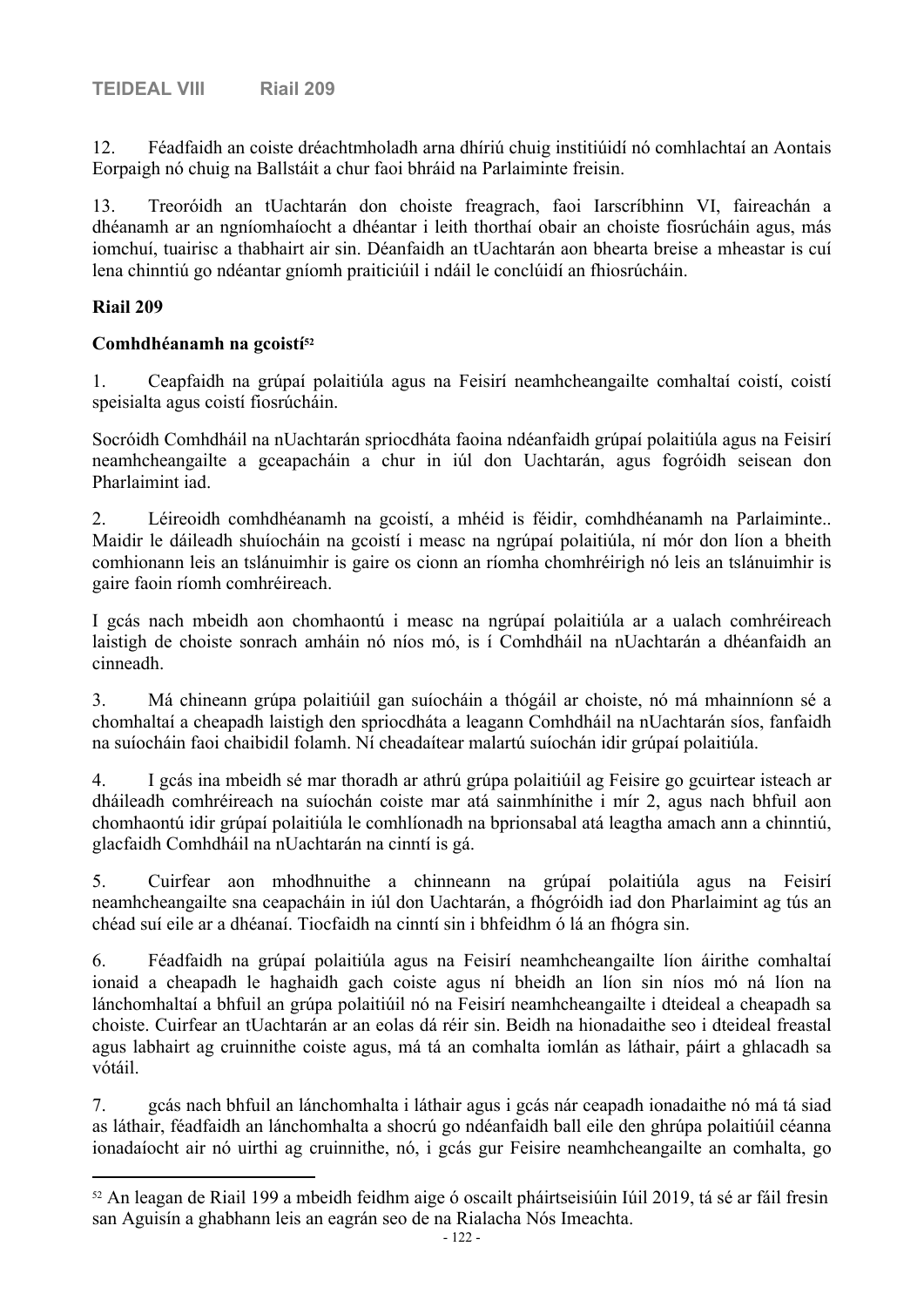ndéanfaidh Feisire neamhcheangailte eile, a bheidh i dteideal vóta a chaitheamh, ionadaíocht air nó uirthi. Cuirfear Cathaoirleach an choiste ar an eolas faoi thús an tseisiúin vótála ar a dhéanaí.

*Ní foláir an réamhfhógra dá bhforáiltear san abairt dheireanach de mhír 7 a thabhairt roimh dheireadh na díospóireachta nó roimh an vóta a oscailt ar an mír nó ar na míreanna a bhfuil ionadú á dhéanamh ar an lánchomhalta ina leith.*

*I gcomhréir leis an Riail seo:*

- *beidh stádas lánchomhalta nó ionadaí de choiste ag brath go heisiach ar bhallraíocht i ngrúpa polaitiúil áirithe;*
- *más rud é go n-athraíonn líon comhaltaí iomlán an ghrúpa pholaitiúil i gcoiste, déanfaidh an líon uasta d'ionadaithe buan a fhéadfaidh sé a cheapadh don choiste sin athrú dá réir sin;*
- *Feisirí a n-athraíonn a ngrúpa polaitiúil, ní fhéadfaidh siad stádas lánchomhalta coiste nó stádas ionadaí coiste a raibh acu mar bhaill dá ngrúpa bunaidh a choinneáil;*
- *ní fhéadfaidh comhalta coiste faoi aon imthosca a bheith ina ionad do chomhghleacaí a bhaineann le grúpa polaitiúil eile.*

#### **Riail 210**

#### **Dualgais na gcoistí**

1. Scrúdóidh buanchoistí ceisteanna a tharchuireann an Pharlaimint chucu nó, le linn an seisiún a bheith ar atráth, ceisteanna a tharchuireann an tUachtarán chucu thar ceann Chomhdháil na nUachtarán.

2. Más rud é go bhfuil dhá bhuanchoiste nó níos mó inniúil chun déileáil le ceist, ainmneofar coiste amháin mar an coiste freagrach agus ainmneofar na coistí eile mar choistí a n-iarrfar tuairimí orthu.

Ach ní dhéanfar ceist a tharchur go comhuaineach chuig níos mó ná trí choiste, mura rud é go ndéantar cinneadh imeacht ón riail seo faoi na coinníollacha atá leagtha síos i mír 1.

3. Féadfaidh aon dá choiste nó níos mó nó aon dá fhochoiste nó níos mó nithe a thagann faoi réim a n-inniúlachta a bhreithniú go comhpháirteach, ach ní fhéadfaidh siad cinneadh a ghlacadh go comhpháirteach ach amháin i gcás ina bhfuil feidhm ag Riail 58.

4. Féadfaidh aon choiste, le comhaontú ó chomhlachtaí ábhartha na Parlaiminte, treoir a thabhairt do dhuine amháin nó níos mó dá chomhaltaí tabhairt faoi staidéar nó faoi mhisean aimsithe fíoras.

#### **Riail 211**

#### **Ceisteanna inniúlachta**

1. Más rud é go ndearbhaíonn buanchoiste ina leith féin nach bhfuil sé inniúil ar mhír áirithe a bhreithniú, nó más rud é go dtagann coinbhleacht chun cinn maidir le hinniúlacht dhá bhuanchoiste nó níos mó, tíolacfar ceist na hinniúlachta chuig Comhdháil Chathaoirligh na gCoistí laistigh de cheithre seachtaine ón tráth a dhéantar an tarchur chuig coiste a fhógairt sa Pharlaimint.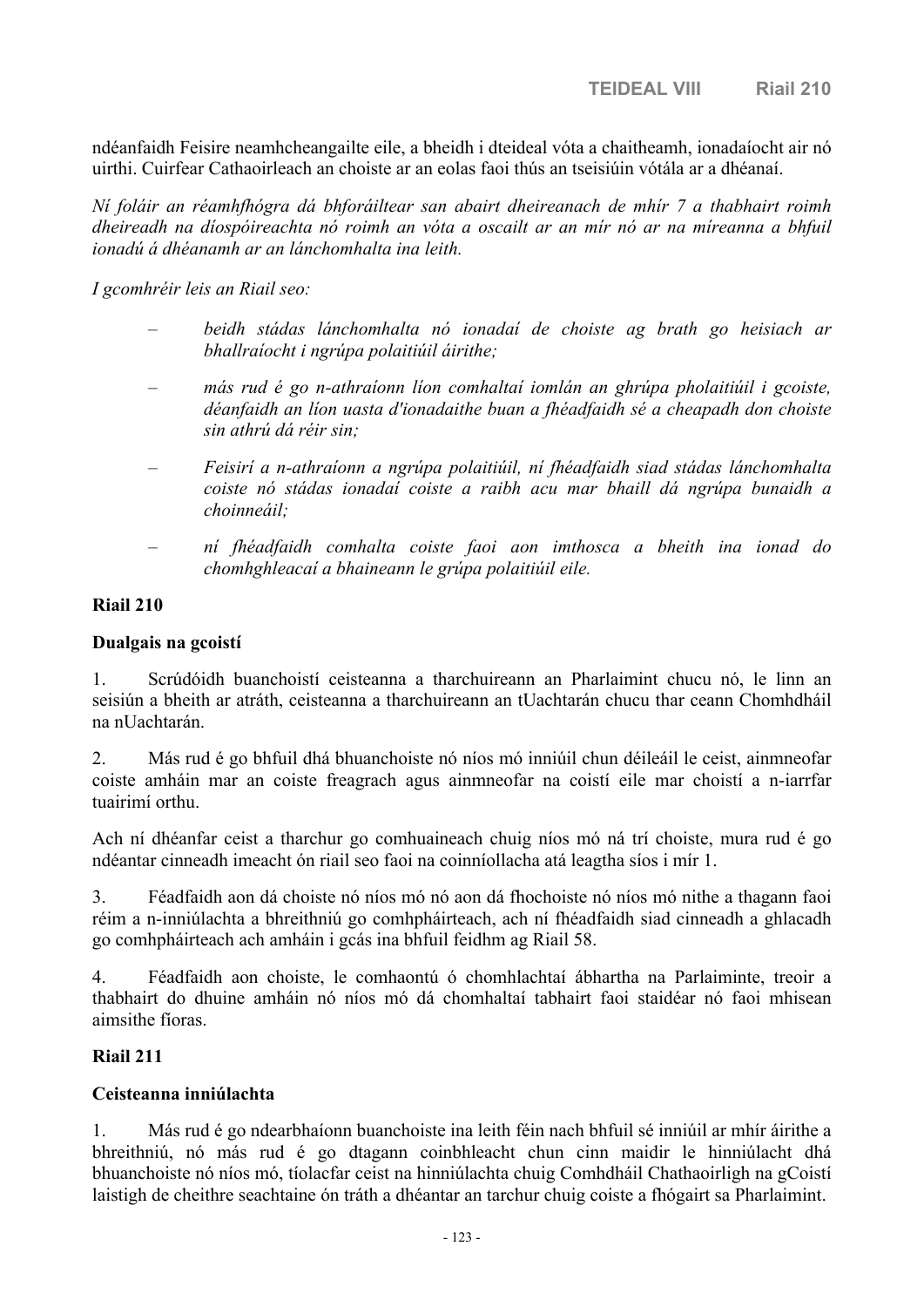2. Déanfaidh Comhdháil na nUachtarán cinneadh laistigh de shé seachtaine tar éis thíolacadh na ceiste ar bhonn molta ó Chomhdháil Chathaoirligh na gCoistí nó, mura dtagann moladh den sórt sin ón gComhdháil sin, ar bhonn molta ó chathaoirleach na Comhdhála sin. Más rud é nach ndéanann Comhdháil na nUachtarán cinneadh laistigh den tréimhse sin, measfar go bhfuil an moladh formheasta.

3. Féadfaidh Cathaoirligh coistí comhaontú a dhéanamh le Cathaoirligh coistí eile maidir le mír a shannadh do choiste ar leith, ach sin faoi réir nós imeachta le haghaidh coistí comhlachaithe a údarú faoi Riail 57, más gá sin.

## **Riail 212**

#### **Fochoistí**

1. Féadtar fochoistí a chur ar bun i gcomhréir le Riail 206. Freisin, féadfaidh buanchoiste nó coiste speisialta, ar mhaithe lena chuid oibre agus faoi réir údarú roimh ré ó Chomhdháil na nUachtarán, fochoiste amháin nó níos mó a cheapadh agus, ag an am céanna, ceapfaidh sé comhdhéanamh an fhochoiste nó na bhfochoistí sin, i gcomhréir leis na forálacha ábhartha a leagtar síos i Riail 209, chomh maith lena réimsí freagrachta , ar réimsí iad a chaithfidh teacht faoi réimsí freagrachta an mháthairchoiste. Déanfaidh fochoistí den sórt sin tuairisciú chuig a máthairchoiste.

2. Mura sonraítear a mhalairt sna Rialacha seo, beidh an nós imeachta d'fhochoistí mar a chéile leis an nós imeachta do choistí.

3. Roghnófar na lánchomhaltaí go léir de chuid fochoiste as measc chomhaltaí an mháthairchoiste.

4. Beidh cead ag comhaltaí ionaid a bheith ar fhochoistí faoi na coinníollacha céanna le comhaltaí ionaid ar choistí.

5. Féadfaidh Cathaoirleach an mháthairchoiste Cathaoirligh na bhfochoistí a dhéanamh páirteach in obair na gcomhordaitheoirí nó féadfaidh an Cathaoirleach ceadú dóibh feidhmiú mar chathaoirleach le linn díospóireachtaí ar shaincheisteanna a bhfuil na fochoistí i dtrácht ag déileáil go sonrach leo, ar choinníoll go ndéantar an modh oibre sin a chuir faoi bhráid bhiúró an choiste le go mbreithneoidh agus go bhformheasfaidh sé é.

# **Riail 213**

#### **Biúrónna na gcoistí**

1. Ag an gcéad chruinniú de chuid coiste tar éis cheapadh chomhaltaí an choiste de bhun Riail 209, agus arís dhá bhliain go leith ina dhiaidh sin, toghfaidh an coiste biúró a bheidh comhdhéanta de Chathaoirleach agus de Leas-Chathaoirligh as measc a lánchomhaltaí i mballóidí ar leithligh. Ar bhonn togra ó Chomhdháil na nUachtarán, cinnfidh an Pharlaimint líon na Leas-Chathaoirleach a bheidh le toghadh. Ní mór go léireodh comhdhéanamh bhiúró gach coiste éagsúlacht na Parlaiminte; ní bheidh sé incheadaithe biúró a bheith ann ar fir iad na comhaltaí uile nó ar mná iad na comhaltaí uile nó ní bheidh sé incheadaithe gur ón mBallstát céanna na comhaltaí uile den bhiúró.

2. I gcás an líon ainmniúchán a bheith comhionann leis an líon suíochán atá le líonadh, déanfar na hiarrthóirí a thoghadh d'aon gháir. Má tá níos mó ná iarrthóir amháin ar bhallóid áirithe, áfach, nó má lorgaíonn comhaltaí nó grúpa polaitiúil nó grúpaí polaitiúla a shroicheann an tairseach ard ar a laghad sa choiste vóta, déanfar an toghchán le ballóid rúnda.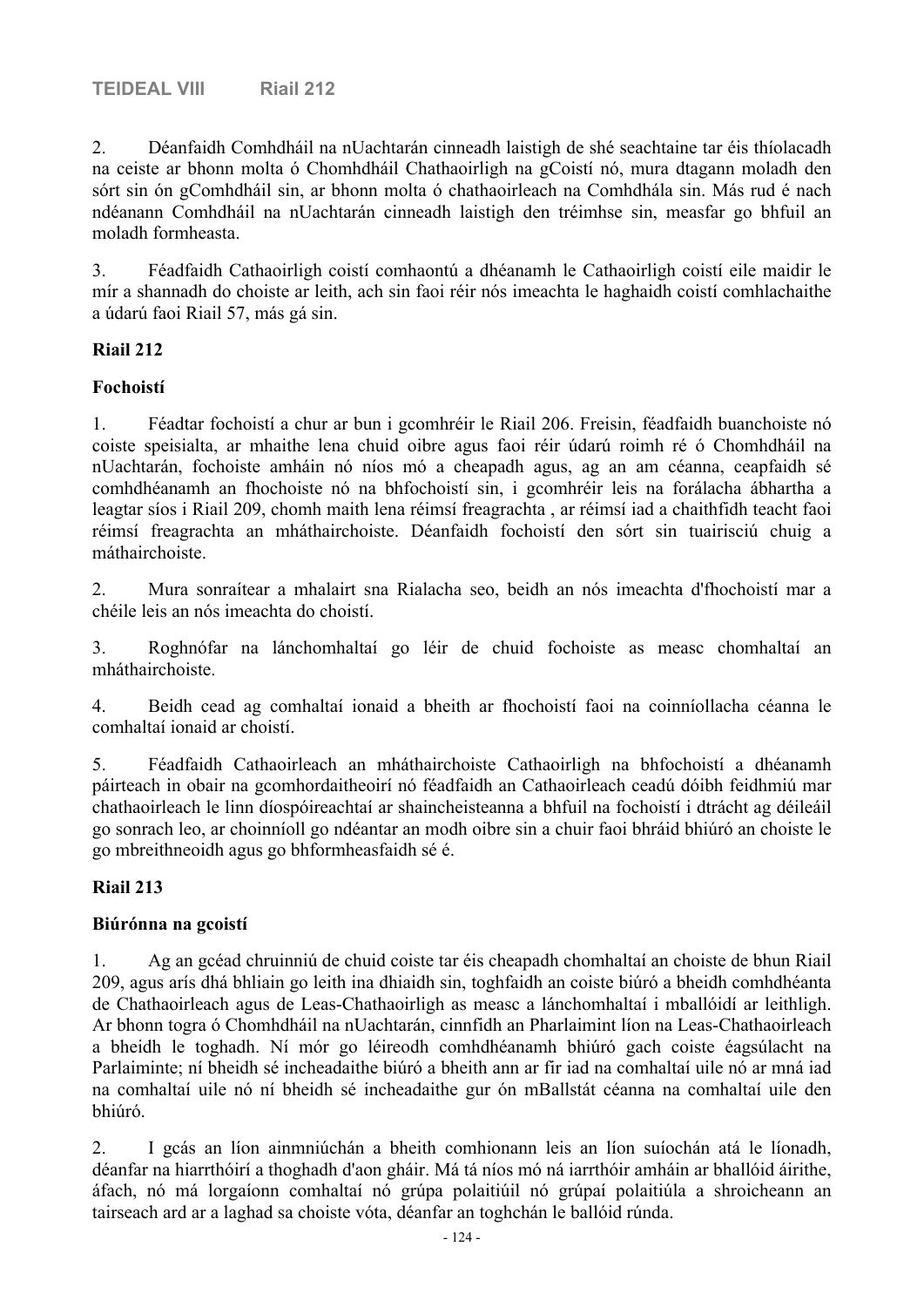Mura bhfuil ach aon iarrthóir amháin ann, gnóthófar an toghchán le tromlach glan de na vótaí a chaitear agus áirítear sna vótaí sin na vótaí a chaitear i bhfabhar an iarrthóra agus na vótaí a chaitear i gcoinne an iarrthóra.

Má tá níos mó ná aon iarrthóir amháin ann, toghfar an t-iarrthóir a fhaigheann tromlach glan de na vótaí a chaitear sa chéad bhallóid. Ag an dara ballóid, is é an t-iarrthóir a fhaigheann an líon is airde vótaí a thoghfar. I gcás comhionannas vótaí a bheith ann, toghfar an t-iarrthóir is sine.

3. Beidh feidhm *mutatis mutandis* maidir le coistí ag na Rialacha seo a leanas a bhaineann le hOifigigh na Parlaiminte: Riail 14 (Cathaoirleach sealadach), Riail 15 (Ainmniúcháin agus forálacha ginearálta), Riail 16 (Toghadh an Uachtaráin - aitheasc tosaigh), Riail 19 (Téarma oifige na nOifigeach) agus Riail 20 (Folúntais).

#### **Riail 214**

#### **Comhordaitheoirí coiste**

1. Féadfaidh na grúpaí polaitiúla duine dá gcuid comhaltaí a ainmniú i ngach coiste mar chomhordaitheoir.

2. Déanfaidh Cathaoirleach an choiste cruinniú de chuid gcomhordaitheoirí coistí a thionóil, más gá, chun cinntí a bheidh le déanamh ag an gcoiste a ullmhú, go háirithe cinntí maidir leis an nós imeachta agus maidir le ceapadh na rapóirtéirí. Féadfaidh an coiste an chumhacht chun cinntí áirithe a dhéanamh a tharmligean chuig na comhordaitheoirí, cé is moite de chinntí a bhaineann le tuarascálacha, tairiscintí i gcomhair rún, tuairimí nó leasuithe a ghlacadh.

Féadfar a iarraidh ar na Leas-Chathaoirligh a bheith páirteach i gcruinnithe na gcomhordaitheoirí coiste agus ról comhairleach a bheith acu ag na cruinnithe sin.

Nuair nach féidir comhthoil a bhaint amach, ní fhéadfaidh na comhordaitheoirí gníomhú ach amháin le tromlach a sheasann go soiléir do thromlach mór den choiste, ag féachaint do mhéid na ngrúpaí polaitiúla éagsúla faoi seach.

Fógróidh an Cathaoirleach cinntí agus moltaí uile na gcomhordaitheoirí sa choiste, agus measfar iad a bheith glactha mura gcuirtear ina gcoinne. I gcásanna cur i gcoinne, vótálfaidh an coiste trí thromlach simplí. Luafar go cuí na cinntí agus na moltaí sin i miontuairiscí chruinniú an choiste.

*Ní grúpa polaitiúil iad Feisirí Neamhcheangailte de réir bhrí Riail 33 agus, dá bhrí sin, ní féidir leo comhordaitheoirí a ainmniú agus is iad na Feisirí is comhordaitheoirí, agus iad sin amháin, atá i dteideal freastal ar chruinnithe comhordaitheoirí.*

*I ngach cás, ní mór rochtain ar fhaisnéis a ráthú do na Feisirí neamhcheangailte, i gcomhréir le prionsabal an neamh-idirdhealaithe, trí fhaisnéis a sholáthar agus trí dhuine de rúnaíocht na bhFeisirí neamhcheangailte a bheith i láthair ag cruinnithe comhordaitheoirí.*

#### **Riail 215**

#### **Scáth-rapóirtéirí**

Féadfaidh na grúpaí polaitiúla scáth-rapóirtéir a ainmniú le haghaidh gach tuarascála chun dul chun cinn na tuarascála ábhartha a leanúint agus chun teacht ar chomhréitigh laistigh den choiste thar ceann an ghrúpa. Cuirfear a n-ainmneacha in iúl do Chathaoirleach an choiste.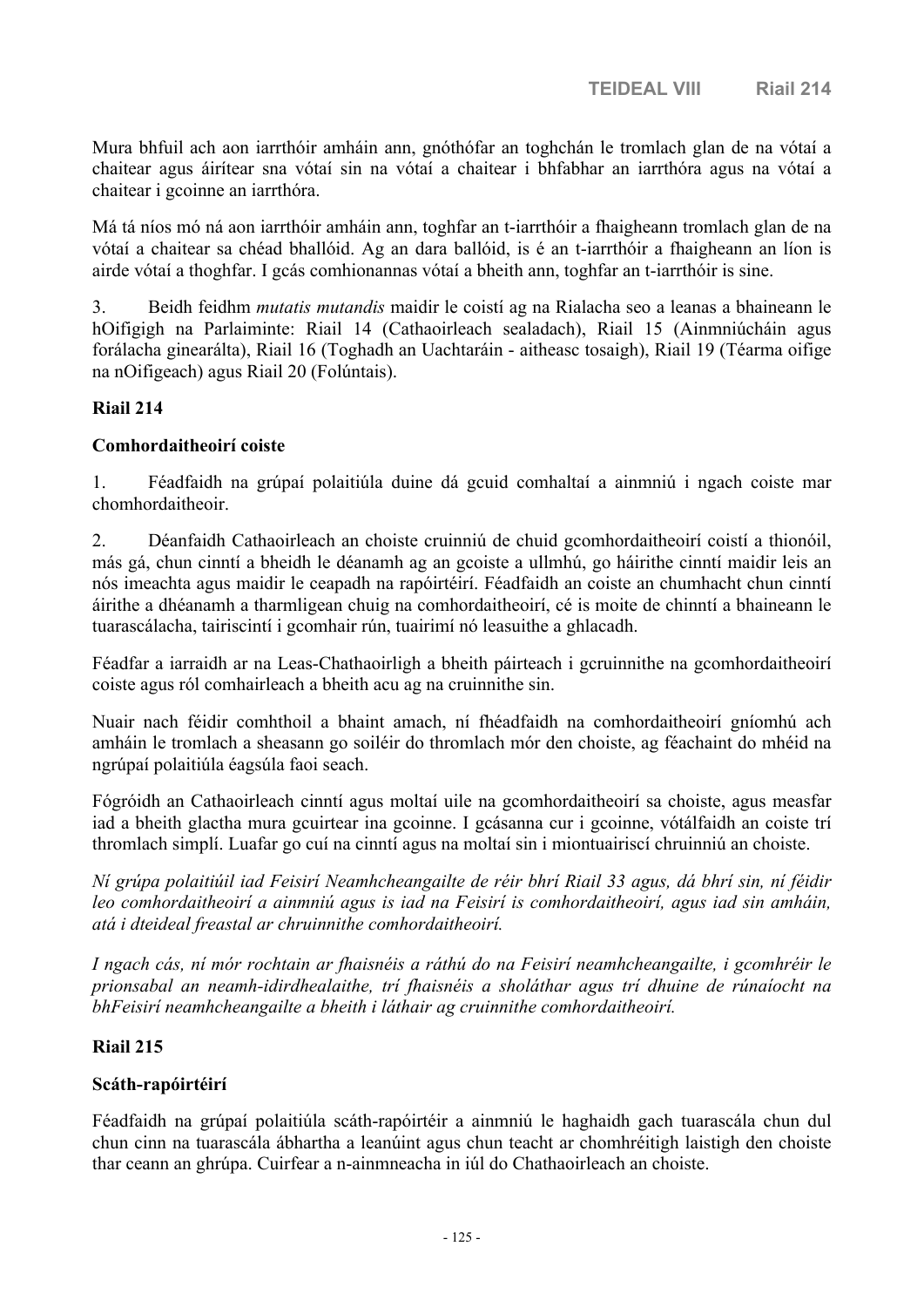## **Riail 216**

#### **Cruinnithe coiste**

1. Tiocfaidh coiste le chéile nuair a chomórfaidh a Chathaoirleach é nó ar iarraidh ón Uachtarán.

Nuair atá an cruinniú á chomóradh, tíolacfaidh an Cathaoirleach a dhréachtchlár oibre. Déanfaidh an coiste cinneadh maidir leis an gclár oibre ag tús an chruinnithe.

2. Féadfaidh an Coimisiún, an Chomhairle agus institiúidí eile de chuid an Aontais labhairt i gcruinnithe coiste má iarrann Cathaoirleach coiste orthu, thar ceann an choiste, déanamh amhlaidh.

Le cinneadh de chuid coiste, féadfar a iarraidh ar aon duine eile freastal ar chruinniú agus labhairt lena linn.

*Féadfaidh an coiste freagrach, faoi réir formheas a fháil ón mBiúró, éisteacht saineolaithe a eagrú má mheasann sé go bhfuil éisteacht den sórt sin riachtanach chun a chuid oibre ar ábhar áirithe a sheoladh go héifeachtach.*

3. Gan dochar do Riail 56(6) agus mura rud é go gcinnfidh an coiste atá i gceist a mhalairt, ní fhéadfaidh Feisirí a fhreastalaíonn ar chruinnithe coistí nach comhaltaí díobh iad páirt a ghlacadh ina bpléití.

Féadfaidh an coiste cead a thabhairt dóibh, áfach, páirt a ghlacadh sna cruinnithe i gcáil chomhairleach.

4. Beidh feidhm *mutatis mutandis* maidir le coistí ag Riail 171(2) maidir le leithdháileadh ama labhartha.

5. I gcás ina ndéantar tuarascáil focal ar fhocal a tharraingt suas, beidh feidhm *mutatis mutandis* ag Riail 204 (2), (3) agus (5).

#### **Riail 217**

#### **Miontuairiscí cruinnithe coiste**

Déanfar miontuairiscí do gach cruinniú coiste a chur ar fáil dá chuid comhaltaí go léir agus cuirfear faoi bhráid an choiste iad ag a chéad chruinniú eile le formheas an choiste a fháil ina Leith.

#### **Riail 218**

#### **Vótáil i gcoiste**

1. Gan dochar do Riail 65(4) maidir leis an dara léamh, síneoidh lánchomhalta nó comhalta ionaid den choiste lena mbaineann i gcónaí leasuithe ar dhréacht-tograí i gcomhair diúltú a cuireadh síos lena mbreithniú sa choiste, nó comhshíneoidh ar a laghad comhalta amháin den sórt sin iad.

2. Féadfaidh coiste vótáil a dhéanamh go bailí nuair atá an ceathrú cuid dá chomhaltaí i láthair go hiarbhír. Má iarrann comhaltaí nó grúpa polaitiúil nó grúpaí polaitiúla a shroicheann an tairseach ard ar a laghad sa choiste é, áfach, sula gcuirtear tús leis an vótáil, ní bheidh an vótáil bailí ach amháin má tá tromlach a chomhaltaí páirteach inti..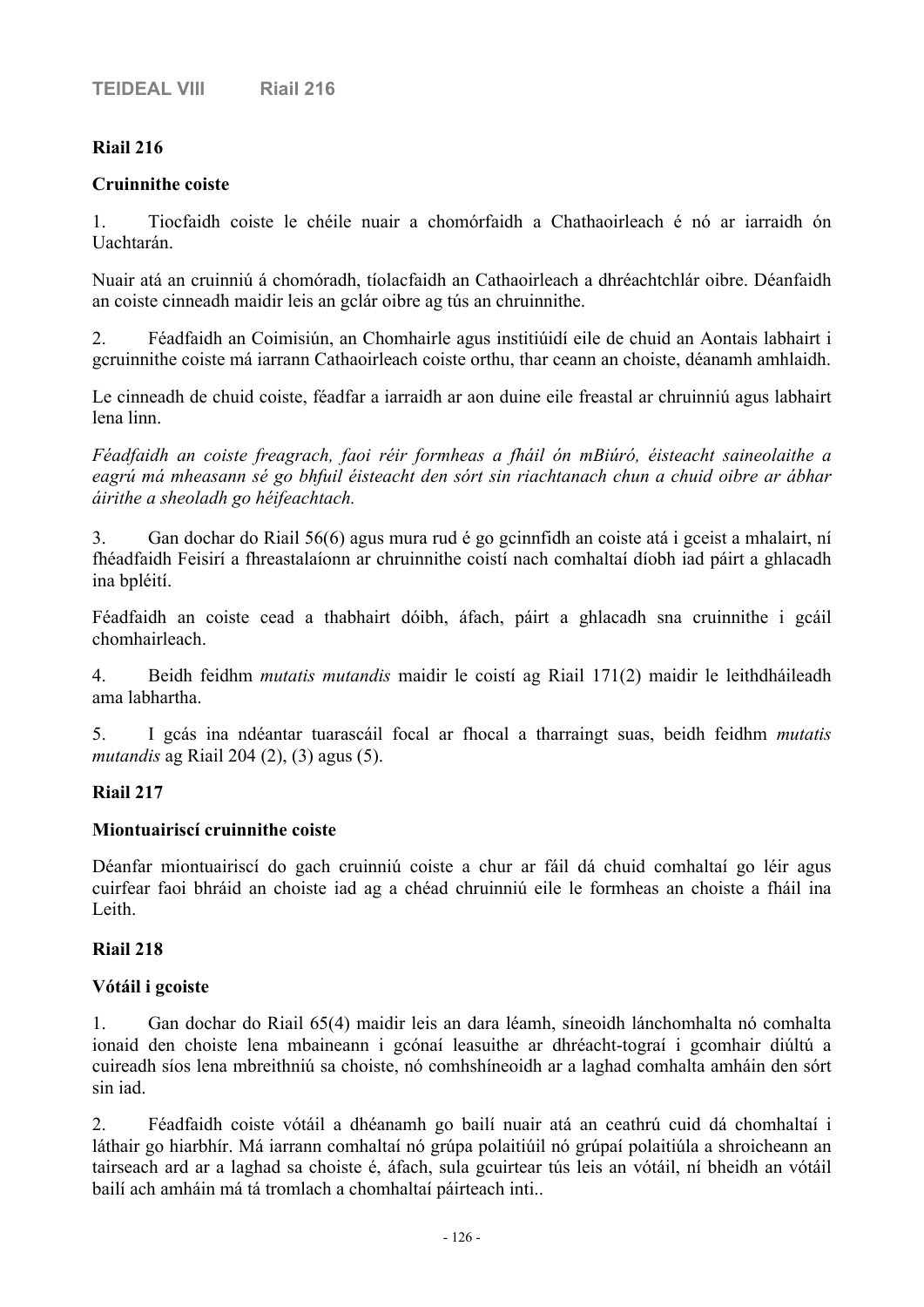3. Déanfar aon vótáil aonair agus/nó vótáil chríochnaitheach i gcoiste ar thuarascáil nó ar thuairim le glaoch rolla i gcomhréir le Riail 190(3) agus (4). Is le taispeáint lámh a dhéanfar an vótáil ar leasuithe nó vótáil eile, mura rud é go gcinneann an Cathaoirleach dul ar aghaidh le vótáil leictreonach nó mura rud é go n-iarrann comhaltaí nó grúpa polaitiúil nó grúpaí polaitiúla a shroicheann an tairseach ard ar a laghad sa choiste vótáil le glaoch rolla.

*Níl feidhm ag Riail 218(3) a bhaineann le vótáil le glaoch rolla maidir leis na tuarascálacha dá bhforáiltear i Riail 8(2) agus Riail 9(4), (7) agus (9) i gcomhthéacs na nósanna imeachta maidir le díolúine Feisire.*

4. I bhfianaise na leasuithe a chuirtear síos, féadfaidh an coiste, seachas dul ar aghaidh leis an vótáil, a iarraidh ar an rapóirtéir dréacht nua a chur faoina bhráid agus an oiread sin de na leasuithe is féidir á gcur san áireamh. Socrófar teorainn ama nua ansin i gcomhair leasuithe.

## **Riail 219**

#### **Forálacha a bhaineann le suíonna iomlánacha agus is infheidhme i gcoiste**

Beidh feidhm mutatis muntandis maidir le coistí ag na Rialacha seo a leanas a bhaineann le vótáil, pointí oird agus tairiscintí nós imeachta: Riail 174 (Bac a chosc), Riail 179 (Tairseacha), Riail 180 (Leasuithe a chur síos agus a thíolacadh), Riail 181 (Inghlacthacht na leasuithe), Riail 182 (An nós imeachta vótála), Riail 183 (An t-ord ina ndéanfar vótáil ar leasuithe), Riail 185 (1) (Vótáil dheighilte), Riail 186 (Ceart chun vóta a chaitheamh), Riail 187 (Vótáil), Riail 189 (Comhionannas vótaí), Riail 190 (3) agus (4) (Vótáil le glaoch rolla), Riail 191 (Vótáil le ballóid rúnda), Riail 192 (Úsáid a bhaint as córas vótála leictreonach), Riail 193 (Díospóidí maidir leis an vótáil), Riail 195 (Pointí oird), Riail 200 (Díospóireacht nó vótáil a chur ar atráth) agus Riail 201 (An suí a chur ar fionraí nó a chríochnú).

#### **Riail 220**

#### **Tráth na gCeisteanna i gcoiste**

Féadfar Tráth na gCeisteanna a sheoladh i gcoiste má chinneann coiste amhlaidh. Cinnfidh gach coiste a chuid rialacha féin maidir le seoladh Thráth na gCeisteanna.

#### **Riail 221**

#### **Nós imeachta do chomhairliúchán coiste i ndáil le faisnéis rúnda i gcruinniú coiste i seomra iata**

1. I gcás ina bhfuil an Pharlaimint faoi oibleagáid dhlíthiúil déileáil le faisnéis a fuarthas mar fhaisnéis rúnda, cuirfidh Cathaoirleach an choiste fhreagraigh an nós imeachta rúndachta a leagtar amach i mír 3 i bhfeidhm go huathoibríoch.

2. Gan dochar do mhír 1, in éagmais aon oibleagáid dhlíthiúil déileáil leis an bhfaisnéis a fuarthas mar fhaisnéis rúnda, féadfaidh aon choiste an nós imeachta rúndachta a leagtar amach i mír 3 a chur i bhfeidhm ar a thairiscint féin i dtaca le píosa faisnéise nó le doiciméad arna sonrú ag duine dá chomhaltaí in iarraidh i scríbhinn nó in iarraidh ó bhéal. Beidh tromlach dhá thrian de na comhaltaí atá i láthair ag teastáil i gcomhair cinnidh a ghlacadh chun an nós imeachta rúndachta a chur i bhfeidhm i gcás den sórt sin.

3. A luaithe a dhearbhaíonn cathaoirleach an choiste go bhfuil an nós imeachta rúndachta le cur i bhfeidhm, beidh an cruinniú i seomra iata, agus ní fhéadfaidh a bheith i láthair ag an gcruinniú ach amháin comhaltaí an choiste, lena n-áirítear comhaltaí ionaid. Féadfaidh an coiste a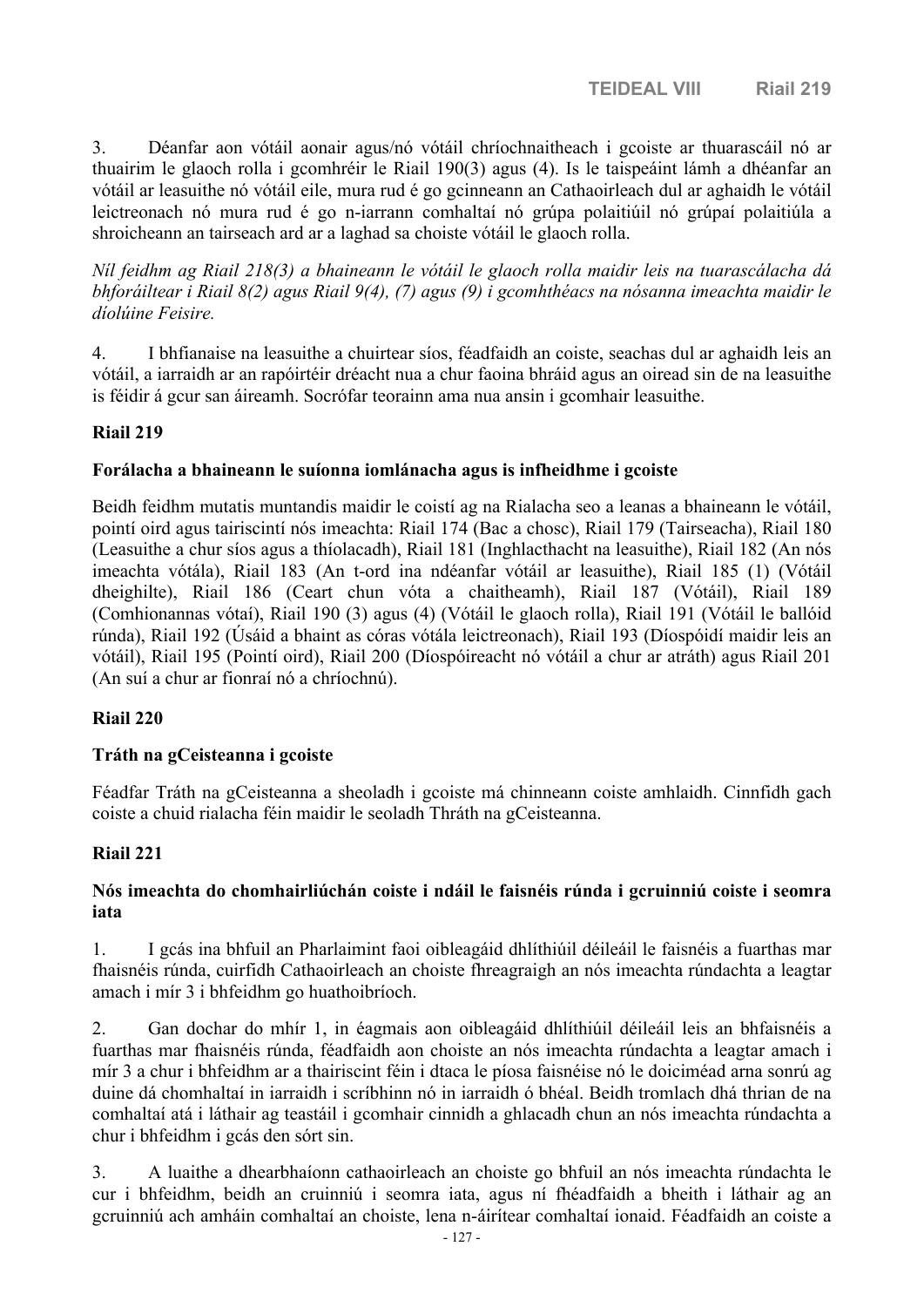chinneadh, i gcomhréir leis an gcreat dlíthiúil idirinstitiúideach is infheidhme, go bhféadfaidh Feisirí eile freastal ar an gcruinniú de bhun Riail 216(3). Féadfaidh na daoine sin a d'ainmnigh an Cathaoirleach roimh ré mar dhaoine ar gá dóibh a bheith ar an eolas a bheith i láthair ag an gcruinniú freisin, agus urraim chuí á tabhairt d'aon srianta atá ag eascairt ó na rialacha infheidhme lena rialaítear an chaoi a ndéileálann an Pharlaimint le faisnéis rúnda. Maidir leis an gcomhairliúchán ar fhaisnéis rúnaicmithe ar an leibhéal CONFIDENTIEL UE/EU CONFIDENTIAL agus os a chionn, nó i gcás teorainneacha sonracha rochtana a eascraíonn ón gcreat dlíthiúil idirinstitiúideach, féadfaidh feidhm a bheith ag srianta breise.

Déanfar na doiciméid a dháileadh ag tús an chruinnithe agus baileofar arís iad ag an deireadh. Beidh siad uimhrithe. Ní fhéadfar aon nótaí a ghlacadh ná aon fhótachóip a dhéanamh.

Ní dhéanfar an plé ar an mír a pléadh faoin nós imeachta rúndachta a lua i miontuairiscí an chruinnithe. Ní fhéadfar ach an cinneadh ábhartha, más ann, a thaifeadadh.

4. Gan dochar do na rialacha is infheidhme maidir le sárú rúndachta i gcoitinne, féadfaidh Feisirí nó grúpa polaitiúil nó grúpaí polaitiúla a shroicheann an meántairseach ar a laghad sa choiste a mbeidh nós imeachta rúndachta curtha i bhfeidhm aige a iarraidh go mbreithneofar sárú rúndachta. Féadfar an iarraidh sin a chur ar an gclár oibre den chéad chruinniú eile den choiste. Le tromlach dá chomhaltaí, féadfaidh an coiste cinneadh a dhéanamh an t-ábhar a chur faoi bhráid an Uachtaráin lena bhreithniú tuilleadh faoi Rialacha 10 agus 176.

*Beidh feidhm ag an Riail seo sa mhéid agus a sholáthraíonn an creat dlíthiúil is infheidhme maidir le cóireáil faisnéise rúnda don fhéidearthacht an fhaisnéis rúnda a cheadú ag cruinniú i gceamara lasmuigh de na saoráidí slána.*

#### **Riail 222**

#### **Éisteachtaí poiblí agus díospóireachtaí maidir leis na tionscnaimh ó na saoránaigh**

1. I gcás ina mbeidh an fógra maidir le tionscnamh ó na saoránaigh foilsithe ag an gCoimisiún sa chlár ábhartha de bhun Airteagal 14(1) de Rialachán (AE) 2019/788 ó Pharlaimint na hEorpa agus ón gComhairle53, déanfaidh Uachtarán Pharlaimint na hEorpa, ar mholadh ó Chathaoirleach Chomhdháil Chathaoirligh na gCoistí, an méid seo a leanas:

- (a) a chur de chúram ar an gcoiste atá freagrach as an ábhar de réir Iarscríbhinn VI eagrú a dhéanamh ar an éisteacht phoiblí dá bhforáiltear in Airteagal 14(2) de Rialachán (AE) 2019/788; beidh an coiste atá freagrach as achainíocha comhlachaithe go huathoibríoch faoi Riail 57;
- (b) féadfaidh an tUachtarán, más rud é maidir le dhá thionscnamh ó na saoránaigh nó níos mó, a bhfuil na fógraí ina leith foilsithe sa chlár ábhartha de bhun Airteagal 14(1) de Rialachán (AE) 2019/788 agus a bhfuil ábhar comhchosúil acu, a chinneadh, tar éis dul i gcomhairle leis na heagraithe, go bhfuil éisteacht phoiblí chomhpháirteach le heagrú ina ndéileálfar leis na tionscnaimh go léir ó na saoránaigh ar bhonn cothrom.
- 2. Maidir leis an gcoiste atá freagrach as an ábhar:
	- (a) déanfaidh sé a fhíorú an raibh cruinniú ag an gCoimisiún leis an ngrúpa eagraithe

<sup>53</sup> Rialachán (AE) 2019/788 ó Pharlaimint na hEorpa agus ón gComhairle an 17 Aibreán 2019 maidir leis an Tionscnamh Eorpach ó na saoránaigh (IO L 130, 17.5.2019, lch. 55).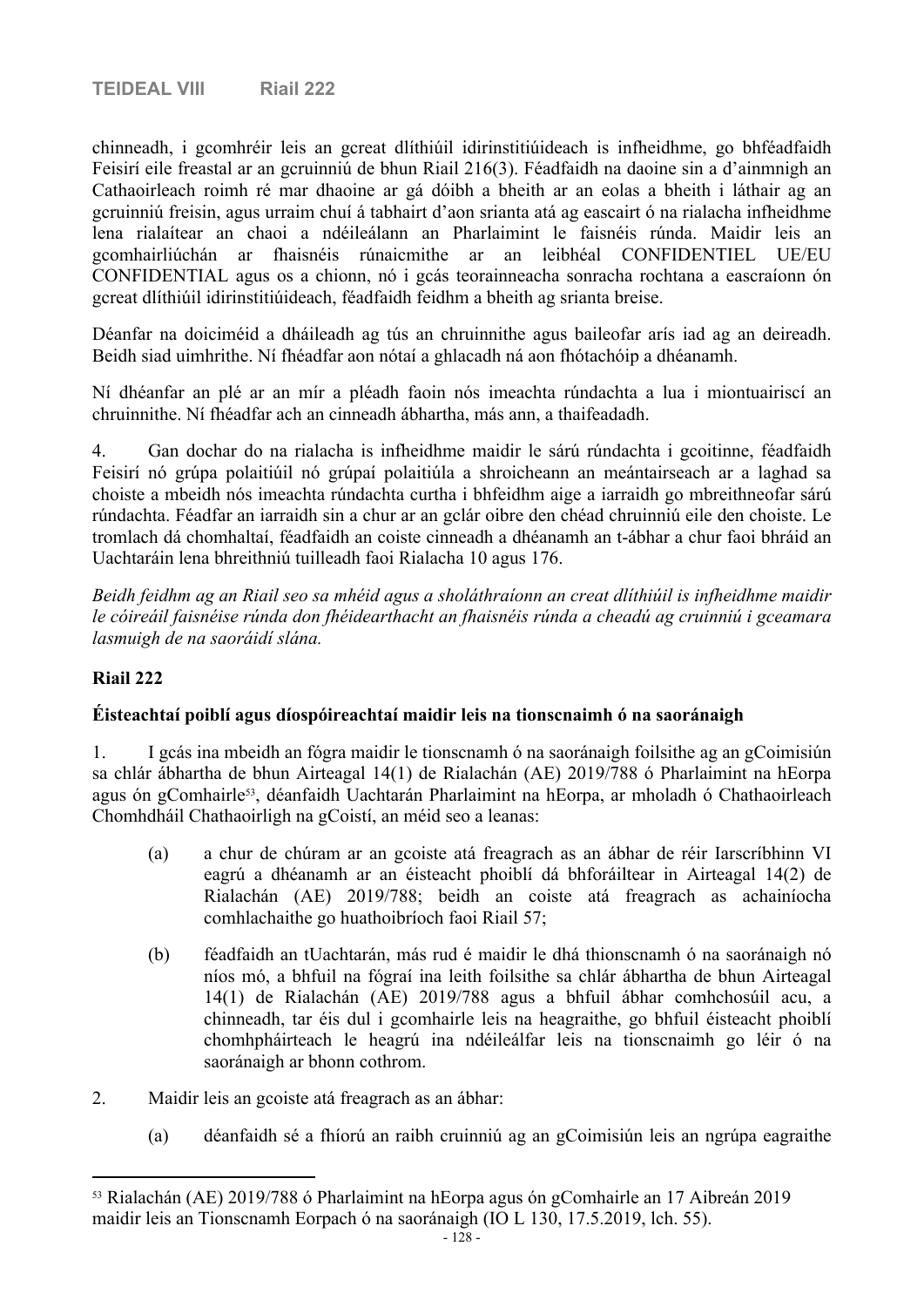ag leibhéal iomchuí i gcomhréir le hAirteagal 15(1) de Rialachán (AE) 2019/788;

(b) déanfaidh sé a áirithiú, más gá sin, le tacaíocht Chomhdháil Chathaoirligh na gCoistí, go mbeidh an Coimisiún páirteach go cuí in eagrú na héisteachta poiblí agus go mbeidh ionadaíocht ag leibhéal iomchuí aige san éisteacht.

3. Déanfaidh Cathaoirleach an choiste atá freagrach as an ábhar an éisteacht phoiblí a chomóradh ag dáta iomchuí laistigh de thrí mhí ón tionscnamh a thíolacadh chuig an gCoimisiún de bhun Airteagal 13 de Rialachán (AE) 2019/788.

4. Eagróidh an coiste freagrach an éisteacht phoiblí sa Pharlaimint, i gcomhréir le cibé institiúidí agus comhlachtaí de chuid an Aontais ar mian leo a bheith páirteach inti, más iomchuí. Féadfaidh sé a iarraidh ar gheallsealbhóirí eile a bheith i láthair.

Déanfaidh an coiste atá freagrach as an ábhar cuireadh a thabhairt do ghrúpa ionadaíoch de na heagraithe, lena n- áirítear duine amháin ar a laghad de na daoine teagmhála dá dtagraítear sin Airteagal 5(3), an chéad fhomhír, de Rialachán (AE) 2019/788, an tionscnamh a chur i láthair ag an éisteacht.

5. Déanfaidh an Biúró, i gcomhréir leis na socruithe atá comhaontaithe leis an gCoimisiún, rialacha a ghlacadh maidir leis na costais a bheidh tabhaithe a aisíoc.

6. Féadfaidh Uachtarán na Parlaiminte agus Cathaoirleach Chomhdháil Chathaoirligh na gCoistí a gcumhachtaí faoin Riail seo a tharmligean chuig Leas-Uachtarán agus chuig cathaoirleach eile faoi seach.

7. Má bhíonn na coinníollacha a leagtar síos i Riail 57 nó i Riail 58 á gcomhlíonadh, beidh feidhm freisin ag na coinníollacha sin, le coistí eile. Beidh feidhm freisin ag Rialacha 210 agus 211.

Ní bheidh feidhm ag Riail 25(9) maidir le héisteachtaí poiblí i ndáil le tionscnaimh ó na saoránaigh.

8. Beidh díospóireacht ag an bParlaimint ar thionscnamh ó na saoránaigh a bhfuil fógra ina leith foilsithe sa chlár ábhartha de bhun Airteagal 14(1) de Rialachán (AE) 2019/788, ag páirtseisiún tar éis na héisteachta poiblí agus, déanfaidh sí, nuair a bheidh an díospóireacht á cur ar a clár oibre, a chinneadh i dtaobh cibé acu ba cheart nó nár cheart an díospóireacht a thabhairt chun críche le rún. Ní dhéanfaidh sí an díospóireacht a thabhairt chun críche le rún má tá tuarascáil ar an ábhar céanna nó ar ábhar comhchosúil sceidealta lena tógáil sa pháirtseisiún céanna nó sa pháirtseisiún ina dhiaidh sin, mura rud é go molann an tUachtarán a mhalairt ar chúiseanna eisceachtúla. Má chinneann an Pharlaimint an díospóireacht a thabhairt chun críche le rún, féadfaidh an coiste atá freagrach as an ábhar, grúpa polaitiúil nó Feisirí a shroicheann an tairseach íseal ar a laghad tairiscint i gcomhair rúin a chur síos. Beidh feidhm mutatis mutandis ag Riail 132(3) go (8) a bhaineann le tairiscintí i gcomhair rúin a chur síos agus le vótáil a dhéanamh orthu.

9. Tar éis na teachtaireachta ón gCoimisiún lena leagfar amach a chonclúidí dlíthiúla agus polaitiúla maidir le tionscnamh ar leith ó na saoránaigh, déanfaidh an Pharlaimint measúnú ar na gníomhartha a ghlac an Coimisiún de thoradh na teachtaireachta sin. I gcás ina mainníonn an Coimisiún togra iomchuí a chur isteach maidir le tionscnamh ó na saoránaigh, féadfaidh an coiste atá freagrach as an ábhar éisteacht a eagrú i gcomhairliúchán le heagraithe an tionscnaimh ó na saoránaigh. Thairis sin, féadfaidh an Pharlaimint a chinneadh i dtaobh ar cheart díospóireacht sa suí iomlánach a reáchtáil agus ar cheart an díospóireacht sin a thabhairt chun críche le rún. Beidh feidhm mutatis mutandis ag na nósanna imeachta a leagtar síos i Mír 8. Féadfaidh an Pharlaimint a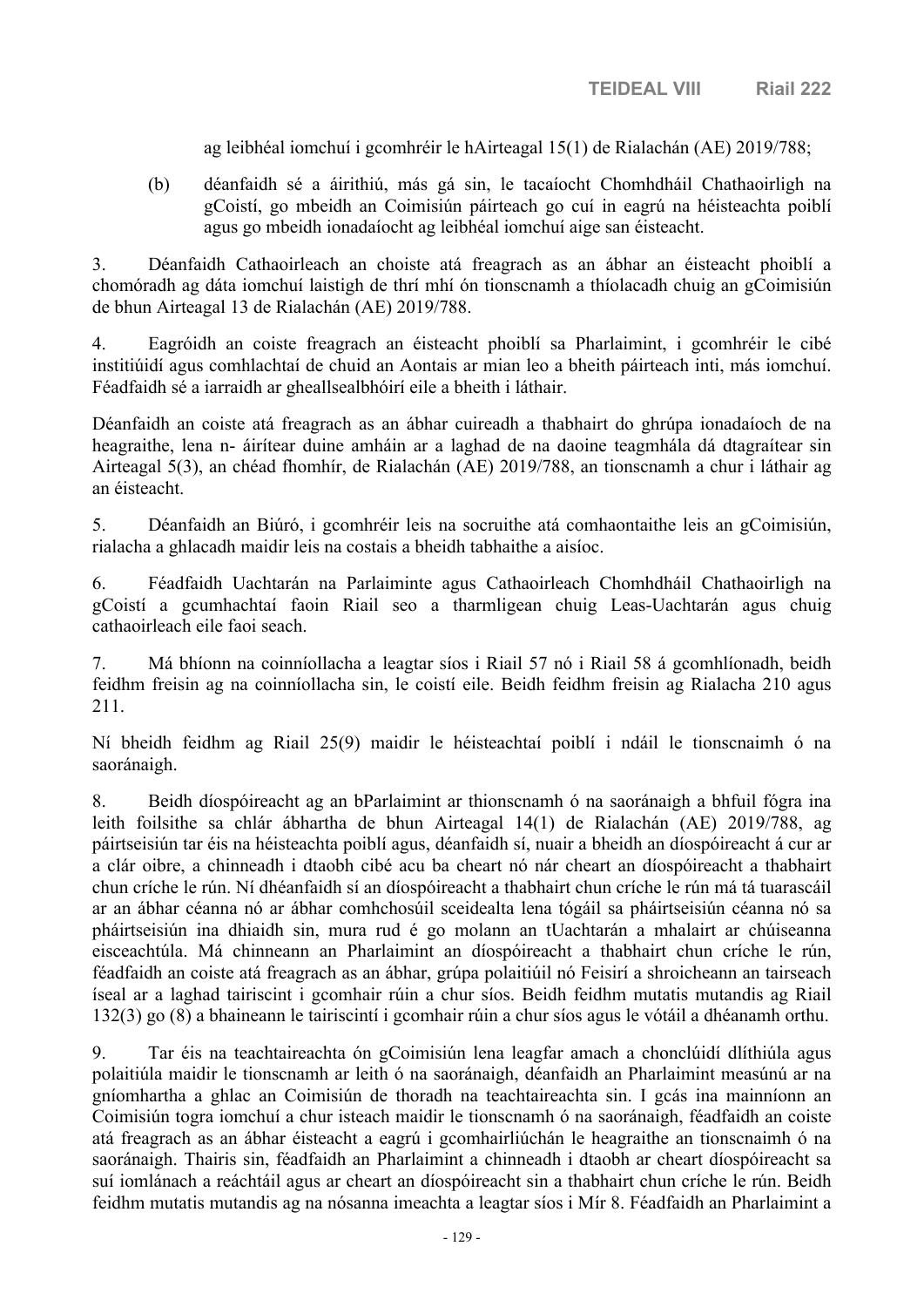chinneadh freisin an ceart a thugtar di le hAirteagal 225 den Chonradh ar Fheidhmiú an Aontais Eorpaigh a fheidhmiú, agus an nós imeachta a leagtar síos i Riail 47 á ghníomhachtú ar an gcaoi sin.

# CAIBIDIL 2

# TOSCAIREACHTAÍ IDIRPHARLAIMINTEACHA

#### **Riail 223**

#### **Toscaireachtaí idirpharlaiminteacha a chur ar bun agus dualgais na dtoscaireachtaí sin**

1. Ar thogra ó Chomhdháil na nUachtarán, cuirfidh an Pharlaimint buantoscaireachtaí idirpharlaiminteacha ar bun agus déanfaidh sí a gcineál agus líon a gcomhaltaí a chinneadh i bhfianaise na ndualgas a bheidh orthu. Ceapfaidh na grúpaí polaitiúla nó na Feisirí neamhcheangailte na comhaltaí i rith an chéad pháirtseisiúin nó an dara páirtseisiún tar éis atoghadh na Parlaiminte agus toghfar iad go ceann ré an téarma pharlaimintigh.

2. Áiritheoidh na grúpaí polaitiúla a mhéid is féidir go mbeidh ionadaíocht chothrom ar Bhallstáit, ar thuairimí polaitiúla agus ar inscne. Ní fhéadfar go mbeidh an náisiúntacht chéanna ag níos mó ná an tríú cuid de chomhaltaí toscaireachta. Beidh feidhm *mutatis mutandis* ag Riail 209.

3. Déanfar biúrónna na dtoscaireachtaí a chomhdhéanamh i gcomhréir leis an nós imeachta atá leagtha síos do bhiúrónna na gcoistí i Riail 213.

4. Cinnfidh an Pharlaimint cumhachtaí ginearálta gach toscaireachta aonair. Féadfaidh sí a chinneadh, aon tráth, na cumhachtaí sin a mhéadú nó a shrianadh.

5. Déanfaidh Comhdháil na nUachtarán, ar thogra ó Chomhdháil Chathaoirligh na dToscaireachtaí, na forálacha cur chun feidhme a ghlacadh is gá chun a chumasú do na toscaireachtaí a gcuid oibre a dhéanamh.

6. Tuairisceoidh Cathaoirleach toscaireachta ar ais go tráthrialta ar ghníomhaíochtaí na toscaireachta don choiste atá freagrach as gnóthaí eachtracha.

7. Tabharfar deis do Chathaoirleach toscaireachta éisteacht a fháil os comhair coiste más rud é go mbaineann mír ar an gclár oibre le réimse freagrachta na toscaireachta sin. Beidh feidhm ag an bhforáil chéanna i leith Chathaoirleach nó rapóirtéir an choiste sin i gcás cruinnithe de chuid na toscaireachta.

#### **Riail 224**

#### **Coistí parlaiminteacha comhpháirteacha**

1. Féadfaidh Parlaimint na hEorpa coistí parlaiminteacha comhpháirteacha a chur ar bun i gcomhar le parlaimintí de chuid Stát atá i gcomhlachas leis an Aontas nó le parlaimintí de chuid Stát a bhfuil caibidlíocht aontachais tosaithe ag an Aontas leo.

Féadfaidh coistí den sórt sin moltaí a fhoirmiú do na parlaimintí lena mbaineann. I gcás Pharlaimint na hEorpa, déanfar na moltaí sin a tharchur chuig an gcoiste freagrach agus cuirfidh an coiste sin tograí ar aghaidh maidir leis an ngníomh a bheidh le déanamh.

2. Saineoidh Parlaimint na hEorpa freagrachtaí ginearálta na gcoistí parlaiminteacha comhpháirteacha éagsúla, i gcomhréir leis na comhaontuithe leis na tríú tíortha.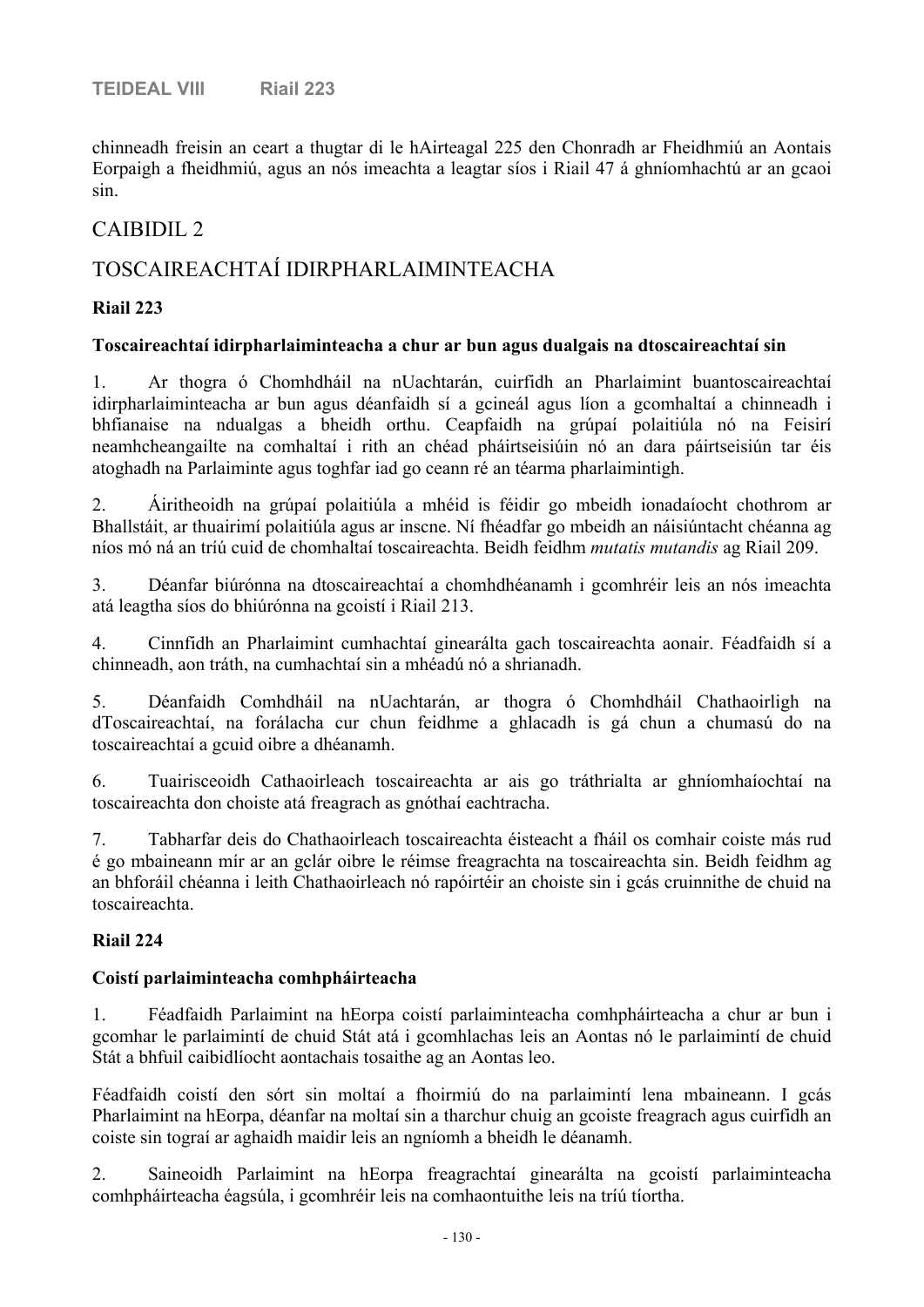3. Déanfar na coistí parlaiminteacha comhpháirteacha a rialú leis na nósanna imeachta a leagtar síos sa chomhaontú iomchuí. Beidh na nósanna imeachta sin bunaithe ar phrionsabal na cothroime amhail idir toscaireacht Pharlaimint na hEorpa agus toscaireacht na parlaiminte lena mbaineann.

4. Tarraingeoidh coistí parlaiminteacha comhpháirteacha suas a gcuid rialacha nós imeachta féin agus tíolacfaidh siad iad lena bhformheas laistigh de Pharlaimint na hEorpa dá biúró, agus laistigh de pharlaimint an tríú tír lena mbaineann do chomhlacht ábhartha na parlaiminte sin.

5. Déanfar ceapadh chomhaltaí thoscaireachtaí Pharlaimint na hEorpa chuig coistí parlaiminteacha comhpháirteacha agus comhdhéanamh bhiúrónna na dtoscaireachtaí sin a chur i gcrích i gcomhréir leis an nós imeachta a leagtar síos le haghaidh toscaireachtaí idirpharlaiminteacha.

## **Riail 225**

## **Comhar le Tionól Parlaiminteach Chomhairle na hEorpa**

1. Comhoibreoidh comhlachtaí na Parlaiminte, agus go háirithe na coistí, lena gcomhlachtaí macasamhla i dTionól Parlaiminteach Chomhairle na hEorpa i réimsí leasa fhrithpháirtigh, agus an aidhm acu go háirithe feabhas a chur ar éifeachtúlacht a gcuid oibre agus dúblú iarrachta a sheachaint.

2. Parlaiminteach Chomhairle na hEorpa, na socruithe a chinneadh i gcomhair an chomhoibrithe sin. Déanfaidh Comhdháil na nUachtarán, i gcomhaontú le húdaráis inniúla Thionól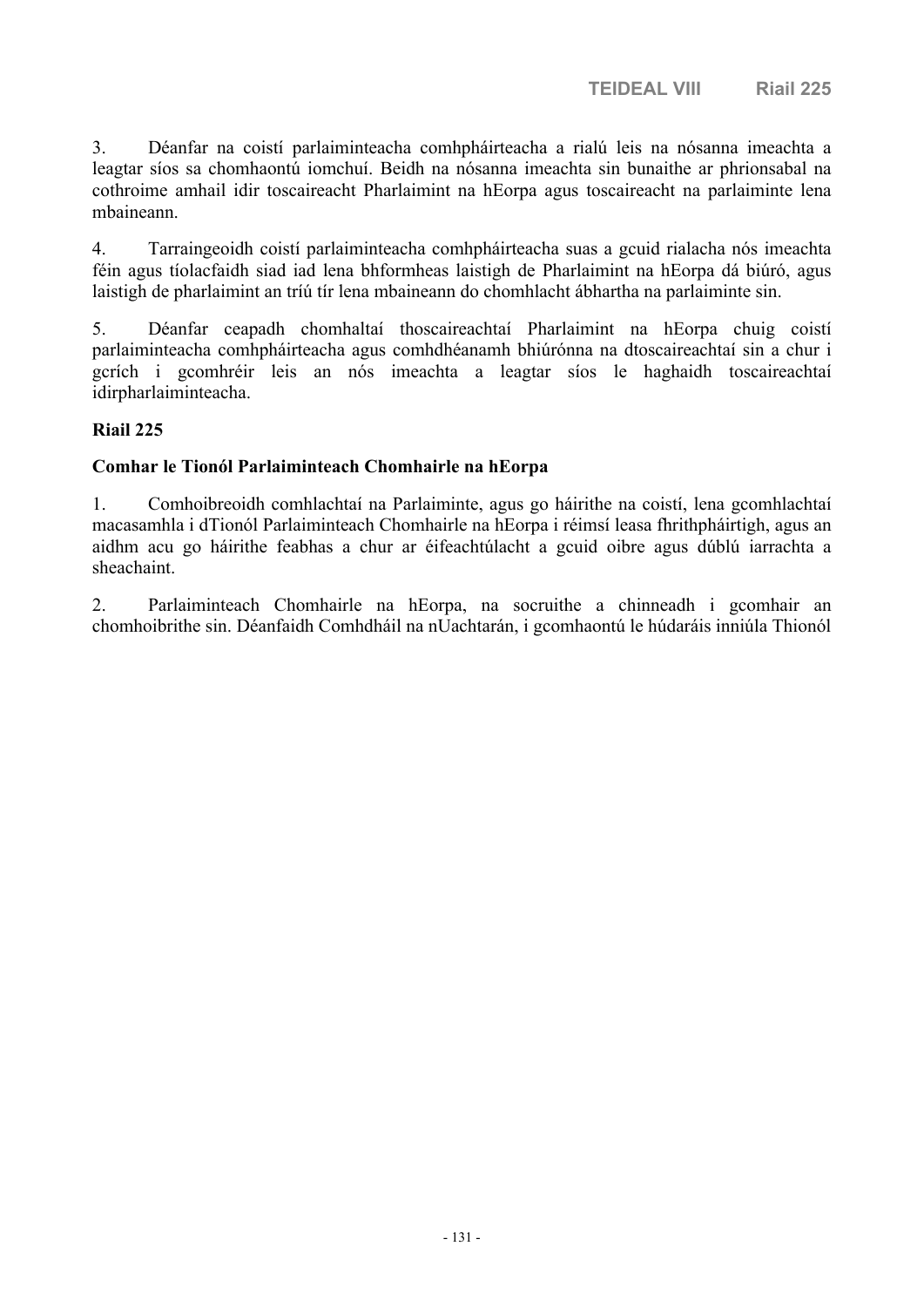# TEIDEAL IX

# ACHAINÍOCHA

## **Riail 226**

## **Ceart achainí**

1. I gcomhréir le hAirteagal 227 den Chonradh ar Fheidhmiú an Aontais Eorpaigh, beidh ag gach saoránach den Aontas Eorpach agus ag aon duine nádúrtha nó dlítheanach a chónaíonn nó a bhfuil a oifig chláraithe nó a hoifig chláraithe aige nó aici i mBallstát, ar a chonlán féin nó ar a conlán féin, nó i gcomhlachas le saoránaigh nó daoine eile, an ceart chun achainí a chur os comhair na Parlaiminte ar ábhar a thig faoi réimsí gníomhaíochta an Aontais Eorpaigh agus a bhaineann go díreach leis nó léi.

2. Beidh ainm agus seoladh buan gach achainígh ar taispeáint ar achainíocha chun na Parlaiminte.

3. Ní chlárófar mar achainíocha aighneachtaí chuig an bParlaimint ar follasach nach bhfuil siad ceaptha a bheith ina n-achainíocha; ina ionad sin, cuirfear ar aghaidh chuig an tseirbhís chuí iad gan mhoill chun déileáil leo tuilleadh.

4. I gcás achainí a bheith sínithe ag roinnt daoine nádúrtha nó dlítheanacha, ainmneoidh na sínitheoirí ionadaí agus leas-ionadaí agus measfar gurb iadsan na hachainígh chun críocha chur chun feidhme an Teidil seo.

I gcás nach n-ainmnítear aon ionadaí den sórt sin, measfar gurb é nó í an chéad sínitheoir an tachainíoch nó gur duine cuí eile a bheidh ina achainíoch.

5. Féadfaidh gach achainíoch a shíniú nó a síniú a tharraingt siar tráth ar bith.

Má tharraingíonn na hachainígh uile a sínithe siar, beidh an achainí ar neamhní.

6. Ní mór achainíocha a bheith scríofa i gceann amháin de theangacha oifigiúla an Aontais Eorpaigh.

Ní bhreithneofar achainíocha atá scríofa in aon teanga eile ach amháin i gcás ina ndéanann an tachainíoch aistriúchán i dteanga oifigiúil de chuid an Aontais Eorpaigh a chur i gceangal léi. Déanfar an teanga oifigiúil ina mbeidh an t-aistriúchán tarraingthe suas a úsáid i gcomhfhreagras na Parlaiminte leis an achainíoch.

Féadfaidh an Biúró cinneadh a dhéanamh go bhféadfar achainíocha agus comhfhreagras le hachainígh a dhréachtú i dteangacha eile a bhfuil, i gcomhréir le hord bunreachtúil na mBallstát lena mbaineann, stádas oifigiúil acu ar a gcríoch nó ar chuid di.

7. Féadfar achainíocha a thíolacadh tríd an bpost nó trí Thairseach na nAchainíocha a chuirfear ar fáil ar shuíomh gréasáin na Parlaiminte agus a thabharfaidh treoir don achainíoch faoin gcaoi le hachainí a chur le chéile ar bhealach atá ag teacht le mír 1 agus mír 2.

8. I gcás ina bhfaightear roinnt achainíocha a bhfuil ábhar comhchosúil acu, féadfar go ndéileálfaí le chéile leo.

9. Déanfar na hachainíocha a thaifeadadh i gclár san ord ina bhfaightear iad má chomhlíonann siad na coinníollacha a leagtar síos i mír 2. Déanfar na hachainíocha nach gcomhlíonann na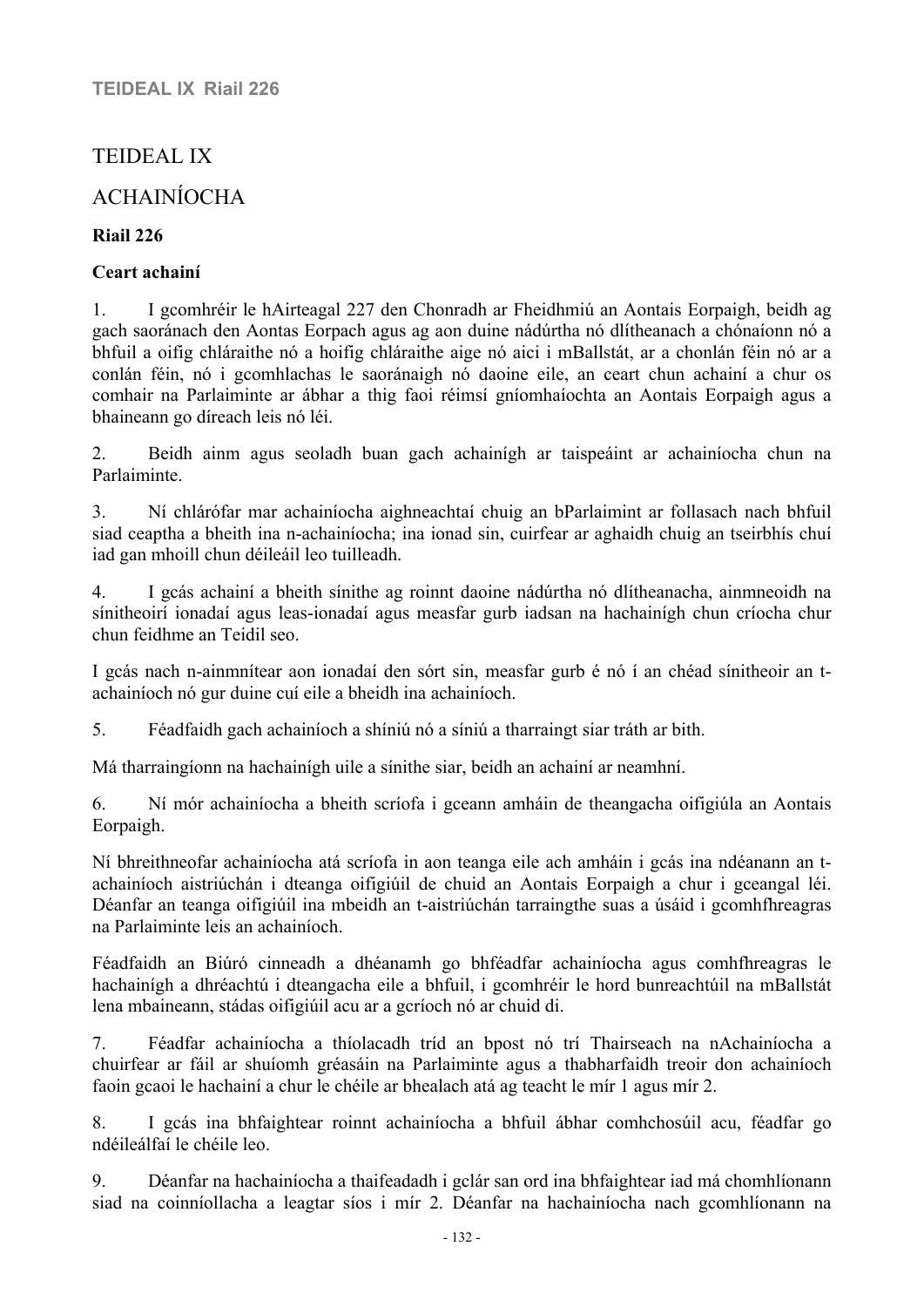coinníollacha sin a chomhdú, agus cuirfear na cúiseanna ina leith sin in iúl don achainíoch.

10. Cuirfidh an tUachtarán achainíocha a thaifeadfar sa chlár ar aghaidh chuig an gcoiste atá freagrach as achaíonacha, agus suífidh an coiste sin ar dtús inghlacthacht na hachainí i gcomhréir le hAirteagal 227 den Chonradh ar Fheidhmiú an Aontais Eorpaigh.

Mura dtagann an coiste ar chomhthoil maidir le hinghlacthacht na hachainí, dearbhófar go bhfuil an achainí inghlactha má iarrann an tríú cuid ar a laghad de chomhaltaí an choiste amhlaidh.

11. Déanfar na hachainíocha a dhearbhóidh an coiste a bheith neamh-inghlactha a chomhdú. Cuirfear an cinneadh agus na cúiseanna i leith an chinnidh sin in iúl don achainíoch. Nuair is féidir, féadfar bealach eile sásaimh a mholadh.

12. Is doiciméid phoiblí a bheidh sna hachainíocha ón tráth a gcláraítear iad agus féadfaidh an Pharlaimint, ar chúiseanna trédhearcachta, ainm an achainígh, comh-achainígh fhéideartha agus lucht tacaíochta féideartha, agus gach a bhfuil san achainí a fhoilsiú. Cuirfear an méid sin in iúl don achainíoch, do na comh-achainígh agus don lucht tacaíochta dá réir sin.

13. D'ainneoin mhír 9, féadfaidh an t-achainíoch, comh-achainíoch nó duine den lucht tacaíochta a iarraidh go gcoinneofar siar a ainm nó a hainm chun a phríobháideacht nó a príobháideacht a chosaint, agus sa chás sin comhlíonfaidh an Pharlaimint an iarraidh.

Más rud é nach féidir gearán an achainígh a imscrúdú mar go bhfuil an t-achainí curtha i ndíth ainm, rachfar i gcomhairle leis an achainíoch maidir leis na bearta eile a bheidh le glacadh.

14. D'fhonn cearta na dtríú páirtithe a chosaint, féadfaidh an Pharlaimint, ar a conlán féin nó arna iarraidh sin ón tríú páirtí lena mbaineann, achainí agus/nó sonraí atá inti a chur i ndíth ainm, má mheasann an Pharlaimint gur cheart é sin a dhéanamh.

15. Déanfar achainíocha arna ndíriú chuig an bParlaimint ag daoine nádúrtha nó ag daoine dlítheanacha nach saoránaigh de chuid an Aontais Eorpaigh iad nó nach bhfuil cónaí orthu i mBallstát nó nach bhfuil a n-oifig chláraithe acu i mBallstát a chlárú agus a chomhdú ar leithligh ó achainíocha eile. Déanfaidh an tUachtarán taifead míosúil de na hachainíocha sin a fhaigheann sé i rith na míosa roimhe sin, ar taifead é ina léireofar ábhar na n-achainíocha, a sheoladh chuig an gcoiste. Féadfaidh an coiste sin na hachainíocha ar mian leis breithniú a dhéanamh orthu a iarraidh.

#### **Riail 227**

#### **Achainíocha a scrúdú**

1. Déanfaidh an coiste freagrach achainíocha inghlactha a bhreithniú i gcúrsa a ghnáthghníomhaíochtaí, trí phlé a dhéanamh ag cruinniú rialta nó trí nós imeachta i scríbhinn. Féadfar a iarraidh ar achainígh páirt a ghlacadh i gcruinnithe de chuid an choiste má tá plé le déanamh ar a n-achainí, nó féadfaidh na hachainígh a iarraidh a bheith i láthair. Is faoi rogha an Chathaoirligh a bheidh sé ceart labhartha a thabhairt d'achainígh.

2. Maidir le hachainí inghlactha, féadfaidh an coiste a chinneadh tairiscint ghearr i gcomhair rúin a thíolacadh don Pharlaimint, ar choinníoll go gcuirtear Comhdháil Chathaoirligh na gCoistí ar an eolas roimh ré agus nach bhfuil aon agóid ina aghaidh sin ag Comhdháil na nUachtarán. Cuirfear tairiscintí i gcomhair rún den sórt sin ar an dréachtchlár oibre don pháirtseisiún a thionólfar tráth nach déanaí ná ocht seachtaine tar éis ghlacadh na dtairiscintí i gcomhair rúin sin. Déanfar vótáil aonair orthu. Féadfaidh Comhdháil na nUachtarán a mholadh Riail 160 a chur i bhfeidhm, agus mura ndéantar é sin cuirfearr na tairiscintí i gcomhair rúin chun vóta gan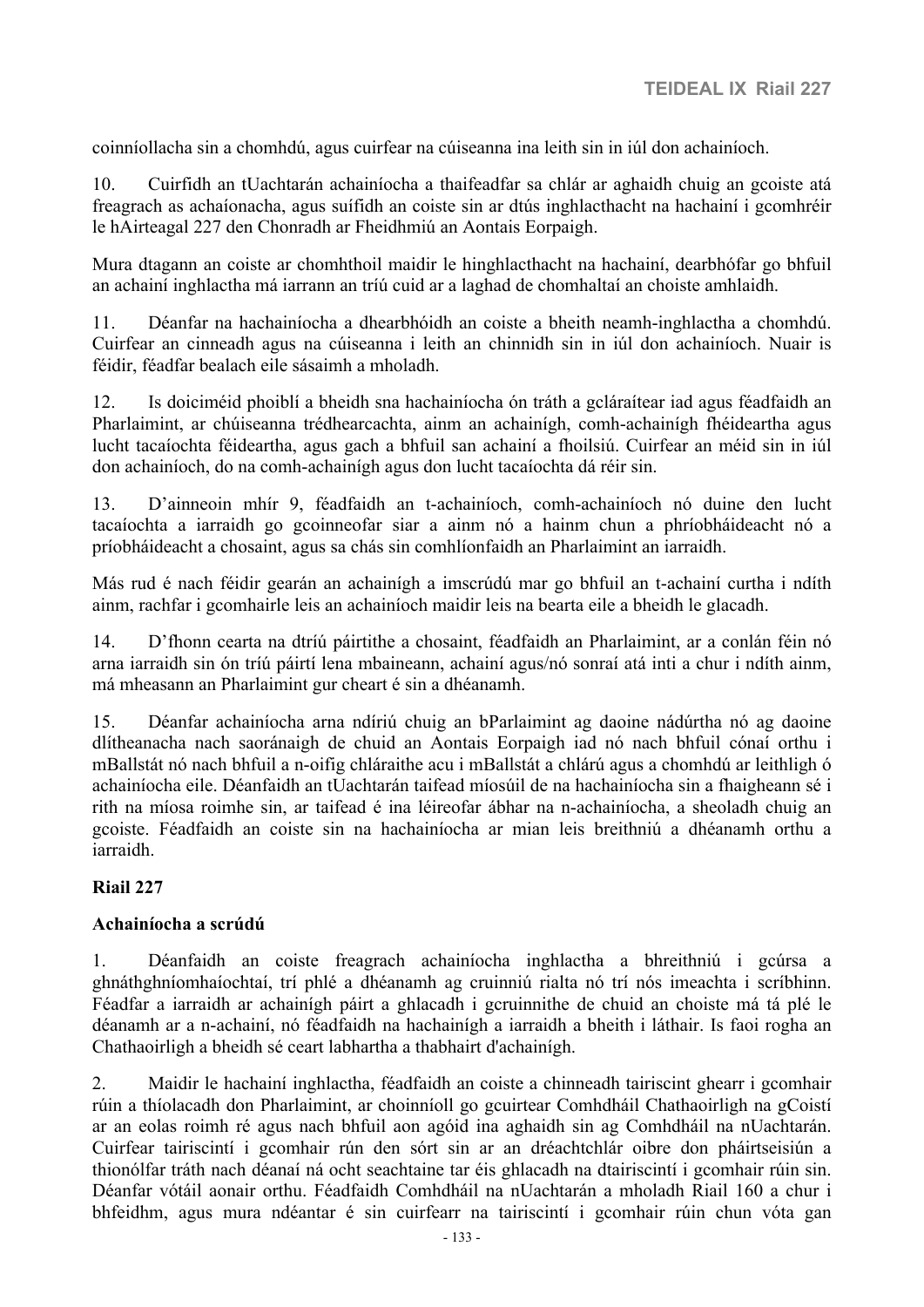díospóireacht.

3. I gcás ina mbeartaíonn an coiste tuarascáil féintionscnaimh a tharraingt suas faoi Riail 54(1) i ndáil le hachainí inghlactha agus a dhéileálann, go háirithe, le cur i bhfeidhm nó léirmhíniú dhlí an Aontais, nó go moltar athruithe inti ar an dlí láithreach, déanfar an coiste atá freagrach as an ábhar a chomhlachú i gcomhréir le Rialacha 56 agus 57. Glacfaidh an coiste freagrach, gan vóta, le moltaí maidir le codanna den tairiscint i gcomhair rúin a fhaightear ón gcoiste atá freagrach as an ábhar agus a dhéileálann le cur i bhfeidhm nó léirmhíniú dhlí an Aontais nó a dhéileálann le hathruithe sa dlí láithreach. Más rud é nach nglacfaidh an coiste freagrach le moltaí den sórt sin, féadfaidh an coiste comhlachaithe iad a chur síos go díreach i suí iomlánach.

4. Féadfaidh sínitheoirí tacaíocht a thabhairt d'achainí atá inghlactha, nó féadfaidh siad an tacaíocht sin a tharraingt siar, ar Thairseach na nAchainíocha. Cuirfear an tairseach sin ar fáil ar shuíomh gréasáin na Parlaiminte.

5. Féadfaidh an coiste cúnamh a iarraidh ar an gCoimisiún, go háirithe i bhfoirm faisnéise ar chur i bhfeidhm dhlí an Aontais nó ar chomhlíonadh an dlí sin, agus i bhfoirm faisnéise nó doiciméid a bhaineann leis an achainí. Iarrfar ar ionadaithe an Choimisiúin freastal ar chruinnithe de chuid an choiste.

6. Féadfaidh an coiste a iarraidh ar an Uachtarán tuairim nó moladh an choiste a chur ar aghaidh chuig an gCoimisiún, chuig an gComhairle nó chuig údarás an Bhallstáit lena mbaineann i gcomhair gníomhaíochta nó freagra.

7. Déanfaidh an coiste tuairisciú go bliantúil don Pharlaimint ar thoradh a chuid pléití agus, i gcás inarb iomchuí, ar na bearta a bheidh glactha ag an gComhairle nó ag an gCoimisiún maidir le hachainíocha arna dtarchur ag an bParlaimint chucu.

Nuair a thabharfar an breithniú ar achainí inghlactha chun críche, dearbhófar go bhfuil sé arna chríochnú le cinneadh ón gcoiste.

8. Déanfar na cinntí ábhartha uile a ghlacfaidh an coiste agus na cúiseanna leo a chur in iúl don achainíoch.

9. Féadfar achainí a athoscailt le cinneadh ón gcoiste, má chuirtear fíorais ábhartha nua a bhaineann leis an achainí in iúl dó agus go n-iarrann an t-achainíoch amhlaidh.

10. Déanfaidh an coiste, le tromlach a chomhaltaí, treoirlínte maidir le déileáil le hachainíocha a ghlacadh i gcomhréir leis na Rialacha Nós Imeachta seo.

# **Riail 228**

# **Cuairteanna faisnéise**

1. Le linn achainíocha a imscrúdú, fíorais a shuíomh nó réitigh a lorg, féadfaidh an coiste cuairteanna faisnéise a eagrú chuig an mBallstát nó chuig an réigiún lena mbaineann achainíocha inghlactha a ndearnadh díospóireacht orthu sa choiste cheana. Mar riail ghinearálta, clúdóidh cuairteanna faisnéise saincheisteanna a ardaíodh i roinnt achainíocha. Beidh feidhm ag Rialacha an Bhiúró lena rialaítear toscaireachtaí coiste laistigh den Aontas Eorpach.

2. Ní bheidh Feisirí, ar toghadh sa Bhallstát cinn scríbe iad, páirteach sa toscaireacht. Féadfar cead a thabhairt dóibh an toscaireacht atá ar chuairt faisnéise a thionlacan i gcáil *ex officio*.

3. Tar éis gach cuairte, déanfaidh comhaltaí oifigiúla na toscaireachta tuarascáil mhisin a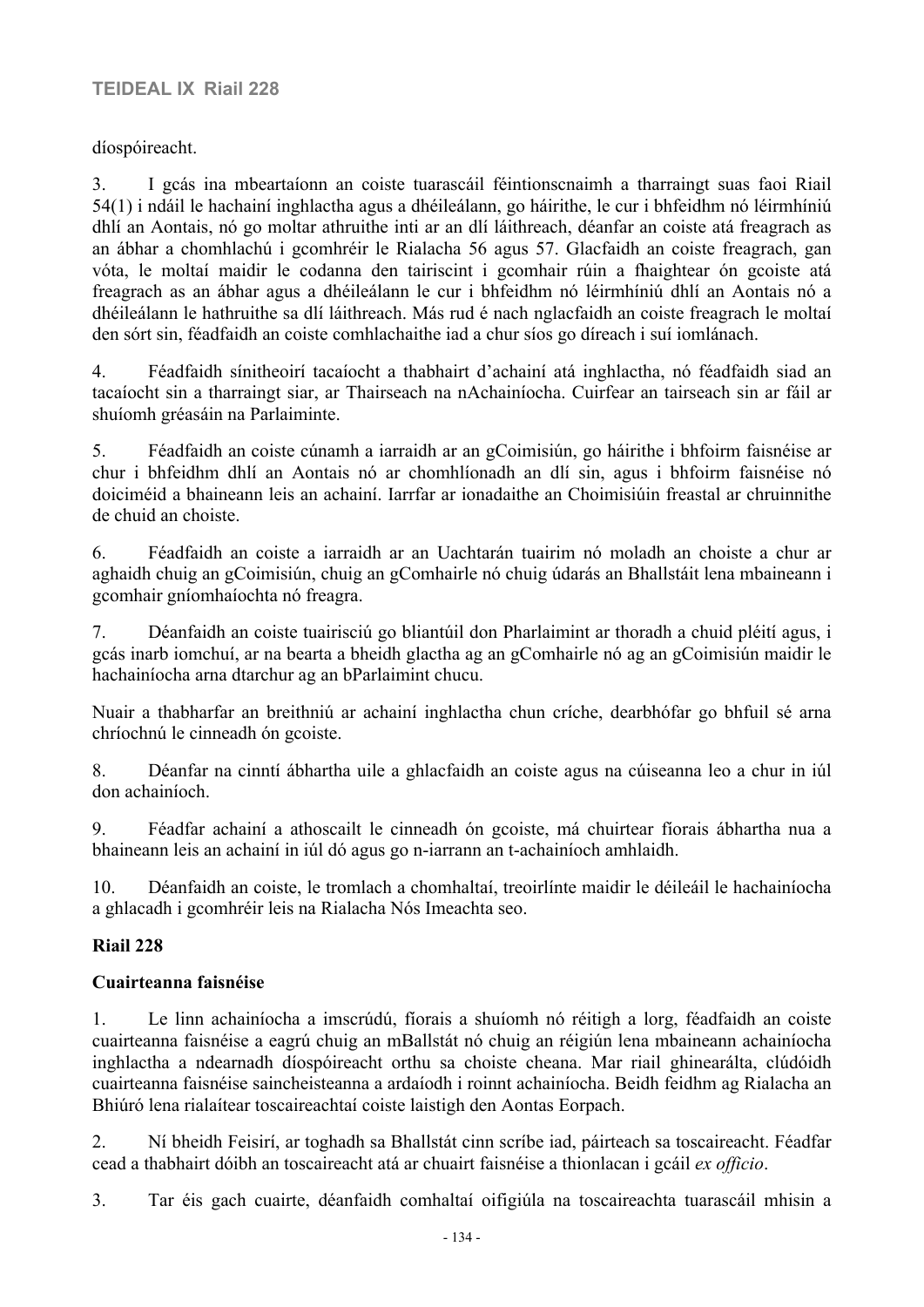dhréachtú. Déanfaidh Ceann na toscaireachta comhordú ar dhréachtú na tuarascála agus féachfaidh le comhthoil a lorg i measc na gcomhaltaí oifigiúla ar bhonn cothrom maidir lena bhfuil le cur sa tuarascáil. D'éagmais comhthola den sórt sin, déanfar na measúnuithe eisréimneacha a leagan amach sa tuarascáil.

Ní bheidh comhaltaí atá ag glacadh páirt sa toscaireacht ar bhonn *ex officio* páirteach i ndréachtú na tuarascála.

4. Déanfar an tuarascáil mhisin, lena n-áirítear moltaí féideartha, a chur faoi bhráid an choiste. Féadfaidh comhaltaí leasuithe maidir leis na moltaí a chur síos, ach ní fhéadfaidh siad leasuithe a chur síos maidir leis na fíorais a bheidh suite ag an toscaireacht.

Ar dtús, vótálfaidh an coiste ar na leasuithe ar na moltaí, más ann dóibh, ansin vótálfaidh sé ar an tuarascáil mhisin ina hiomláine.

Má fhormheastar an tuarascáil mhisin, déanfar í a chur ar aghaidh mar eolas chuig an Uachtarán.

#### **Riail 229**

#### **Fógra maidir le hachainíocha**

1. Tabharfar fógra sa Pharlaimint maidir leis na hachainíocha a thaifeadtar sa chlár dá dtagraítear i Riail 226(6) agus maidir leis na príomhchinntí ar an nós imeachta atá le leanúint i ndáil le hachainíocha sonracha. Taifeadfar na fógraí sin i miontuairiscí na n-imeachtaí.

2. Déanfar teideal agus achoimre téacsanna achainíocha arna dtaifeadadh sa chlár, mar aon le téacsanna na dtuairimí agus na gcinntí is tábhachtaí a cuireadh ar aghaidh i dtaca le scrúdú na nachainíocha, a chur ar fáil don phobal ar Thairseach na nAchainíocha ar shuíomh gréasáin na Parlaiminte.

#### **Riail 230**

#### **Tionscnamh ó na saoránaigh**

1. Nuair a chuirtear in iúl don Pharlaimint gur iarradh ar an gCoimisiún togra le haghaidh gníomh dlí a thíolacadh faoi Airteagal 11(4) den Chonradh ar an Aontas Eorpach agus i gcomhréir le Rialachán (AE) 2019/788, déanfaidh an coiste atá freagrach as achainíocha fíorú i dtaobh an dóigh go ndéanfaidh sé sin difear dá obair agus, más gá, cuirfidh sé an méid sin in iúl do shaoránaigh a mbeidh achainí tíolactha acu ar ábhair ghaolmhara.

2. Maidir le tionscnaimh bheartaithe ó na saoránaigh, ar tionscnaimh iad a cláraíodh i gcomhréir le hAirteagal 6 de Rialachán (AE) 2019/788, ach nach féidir a thíolacadh don Choimisiún i gcomhréir le hAirteagal 13 den Rialachán sin ós rud é nár comhlíonadh na nósanna imeachta ábhartha uile ná na coinníollacha ábhartha uile a leagtar amach ann, féadfaidh an coiste atá freagrach as achainíocha na tionscnaimh sin a scrúdú má mheasann sé gurb iomchuí scrúdú leantach a dhéanamh. Beidh feidhm ag Rialacha 226, 227, 228 agus 229 *mutatis mutandis*.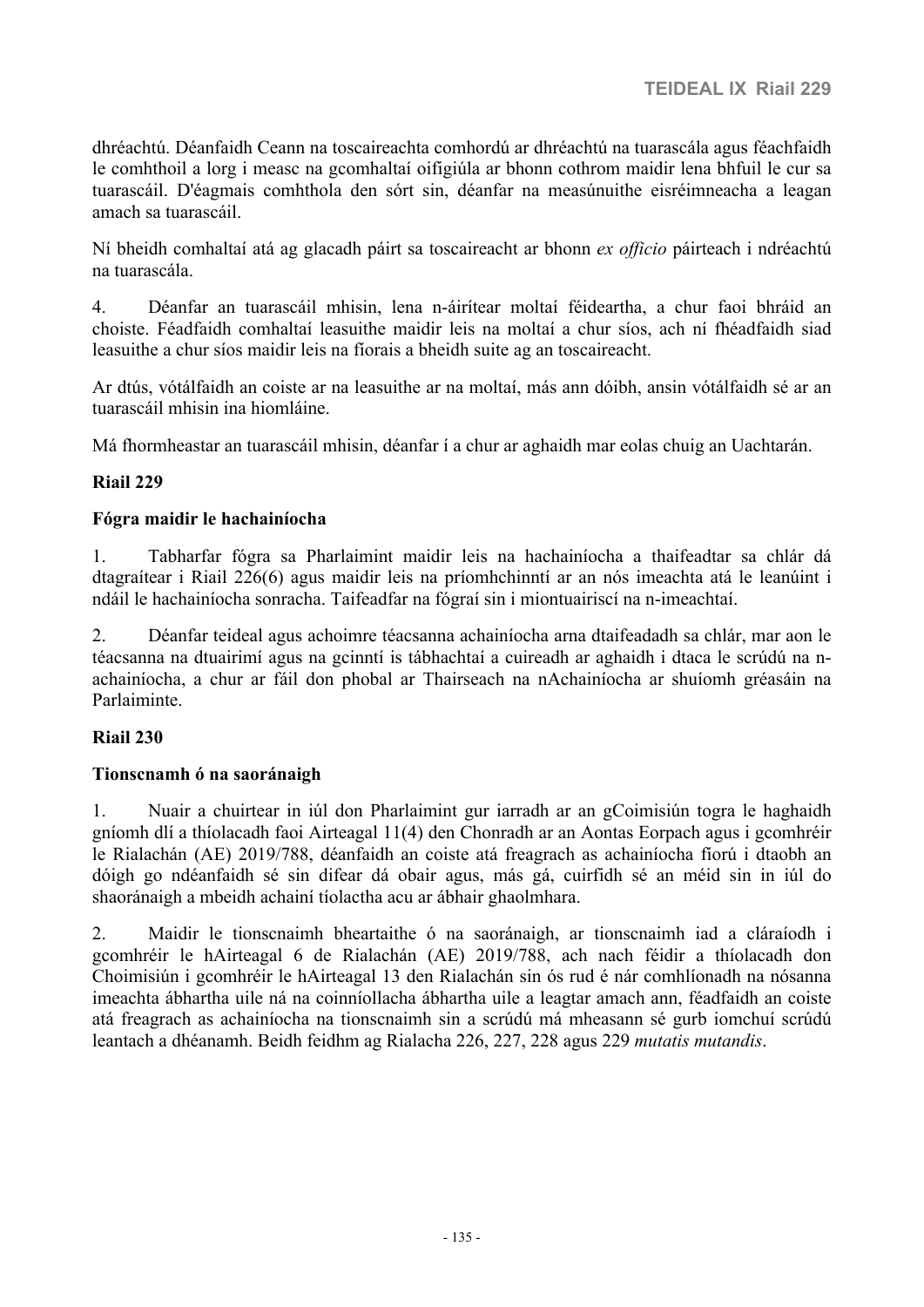# TEIDEAL X

# **OMBUDSMAN**

## **Riail 231**

#### **Toghadh an Ombudsman**

1. Ag tús gach téarma pharlaimintigh, nó i gcás ina bhfaigheann an tOmbudsman bás, ina néiríonn an tOmbudsman as oifig nó ina gcuirtear an tOmbudsman as oifig, iarrfaidh an tUachtarán ainmniúcháin i gcomhair oifig an Ombudsman agus socróidh an tUachtarán teorainn ama leis na hainmniúcháin sin a thíolacadh. Déanfar fógra ina n-iarrfar ainmniúcháin a fhoilsiú in Iris Oifigiúil an Aontais Eorpaigh.

2. Maidir le hainmniúcháin, ní mór tacaíocht a bheith acu ó 38 bhFeisire ar a laghad agus náisiúnaigh de chuid dhá Bhallstát éagsúla ar a laghad a bheith ina measc.

Ní fhéadfaidh aon Fheisire tacú le níos mó ná ainmniúchán amháin.

Déanfar na doiciméid tacaíochta go léir is gá lena léiriú go críochnaitheach go gcomhlíonann an tainmnitheach na coinníollacha a leagtar síos in Airteagal 6(2) de Chinneadh 94/262/CEGC, CE, Euratom ó Pharlaimint na hEorpa<sup>54</sup>.

3. Tarchuirfear na hainmniúcháin sin chuig an gcoiste freagrach. Déanfar liosta iomlán de na Feisirí a bhfuil tacaíocht tugtha acu do na hainmnithigh a chur ar fáil don phobal in am trátha.

4. Féadfaidh an coiste freagrach a iarraidh éisteacht a thabhairt do na hainmnithigh. Beidh éisteachtaí den sórt sin oscailte do na Feisirí go léir.

5. Déanfar vótáil ansin sa Pharlaimint ar liosta ainmniúchán inghlactha in ord aibítre.

6. Déanfar an tOmbudsman a thoghadh de réir thromlach na vótaí a chaitear.

Más rud é nach dtoghtar aon iarrthóir tar éis an chéad dá bhallóid, ní fhéadfaidh ach an dá iarrthóir a gheobhaidh an líon is mó vótaí sa dara ballóid fanacht san iomaíocht.

I gcás comhionannais vótaí, ceapfar an t-iarrthóir is sine.

7. Sula gcuirtear tús leis an vótáil, cinnteoidh an tUachtarán go bhfuil an leathchuid ar a laghad de líon na bhFeisirí a chomhdhéanann an Pharlaimint i láthair.

8. Feidhmeoidh an tOmbudsman a chuid nó a cuid dualgas go dtí go rachaidh a chomharba nó a comharba i mbun oifige, ach amháin i gcás ina bhfaigheann an tOmbudsman bás nó ina gcuirtear an tOmbudsman as oifig.

# **Riail 232**

#### **Gníomhaíochtaí an Ombudsman**

1. Déanfaidh an coiste freagrach cásanna drochriaracháin ar chuir an tOmbudsman ar an eolas é fúthu de bhun Airteagal 3(6) agus (7) de Chinneadh 94/262/CEGC, CE, Euratom agus féadfaidh

<sup>54</sup> Cinneadh 94/262/CEGC, CE, Euratom ó Pharlaimint na hEorpa an 9 Márta 1994 maidir leis na rialacháin agus na coinníollacha ginearálta lena rialaítear comhlíonadh dhualgais an Ombudsman (IO L 113, 4.5.1994, lch. 15).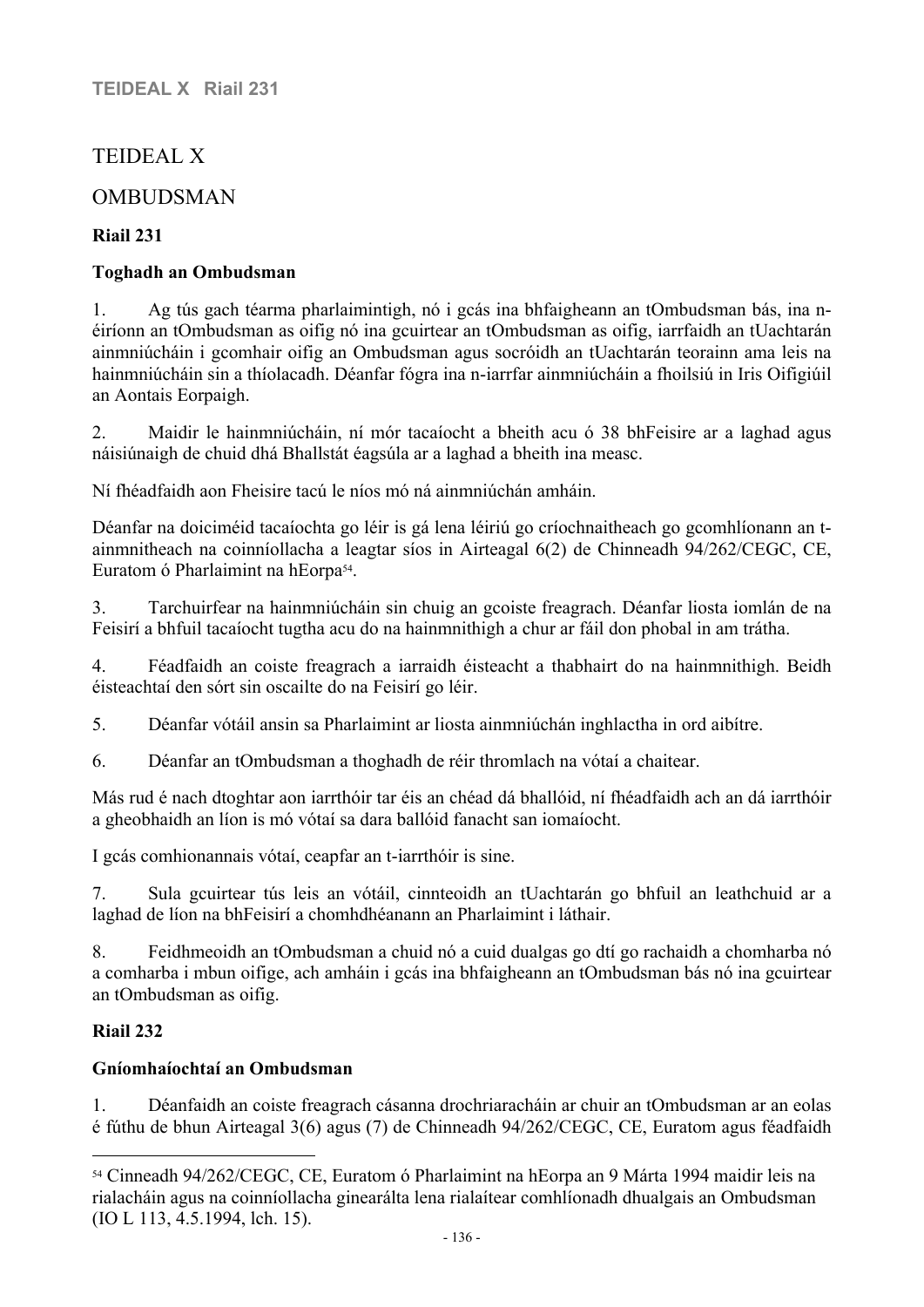sé tuarascáil a tharraingt suas faoi Riail 54.

Déanfaidh an coiste freagrach an tuarascáil a chuirfidh an tOmbudsman isteach ag deireadh gach seisiúin bhliantúil maidir le torthaí a chuid nó a cuid fiosrúchán a scrúdú, i gcomhréir le hAirteagal 3(8) de Chinneadh 94/262/CEGC, CE, Euratom agus féadfaidh sé tairiscint i gcomhair rúin a thíolacadh don Pharlaimint má mheasann sé gur cheart don Pharlaimint seasamh a ghlacadh i ndáil le haon ghné den tuarascáil sin.

2. Féadfaidh an tOmbudsman faisnéis a sholáthar don choiste freagrach freisin nuair a iarrann an coiste sin amhlaidh nó, féadfaidh an tOmbudsman éisteacht a fháil ón gcoiste sin, arna iarraidh sin ag an Ombudsman.

#### **Riail 233**

#### **An tOmbudsman a chur as oifig**

1. Féadfaidh an deichiú cuid den líon Feisirí a chomhdhéanann an Pharlaimint a iarraidh go gcuirfear an tOmbudsman as oifig más rud é nach gcomhallann an tOmbudsman a thuilleadh na coinníollacha is gá chun a chuid nó a cuid dualgas a chomhlíonadh nó má tá sé nó sí ciontach i míiompar tromchúiseach. I gcás ina ndearnadh vótáil ar iarraidh chun an tOmbudsman a chur as oifig i rith an dá mhí roimhe sin, ní fhéadfar iarraidh nua a chur síos ach amháin má dhéanann an cúigiú cuid de na Feisirí a chomhdhéanann an Pharlaimint amhlaidh.

2. Cuirfear an iarraidh ar aghaidh chuig an Ombudsman agus chuig an gcoiste freagrach, agus má chinneann an coiste freagrach trí thromlach a chomhaltaí go bhfuil foras ar fónamh leis na cúiseanna cuirfidh sé tuarascáil faoi bhráid na Parlaiminte. Má iarrann an tOmbudsman amhlaidh, tabharfar éisteacht dó nó di sula ndéanfar vótáil ar an tuarascáil. Tar éis díospóireachta, déanfaidh an Pharlaimint cinneadh le ballóid rúnda.

3. Sula gcuirtear tús leis an vótáil, áiritheoidh an tUachtarán go bhfuil an leathchuid de na Feisirí a chomhdhéanann an Pharlaimint i láthair.

4. Má tá an vótáil i bhfabhar an tOmbudsman a chur as oifig agus i gcás nach n-éiríonn an tOmbudsman as oifig dá réir sin, déanfaidh an tUachtarán, ar a dhéanaí faoin bpáirtseisiún i ndiaidh an chinn ar lena linn a seoladh an vótáil, iarratas a chur chuig an gCúirt Bhreithiúnais chun an tOmbudsman a chur as oifig agus iarrfaidh an tUachtarán go ndéanfar rialú gan mhoill.

Beidh deireadh leis an nós imeachta nuair a éiríonn an tOmbudsman as oifig.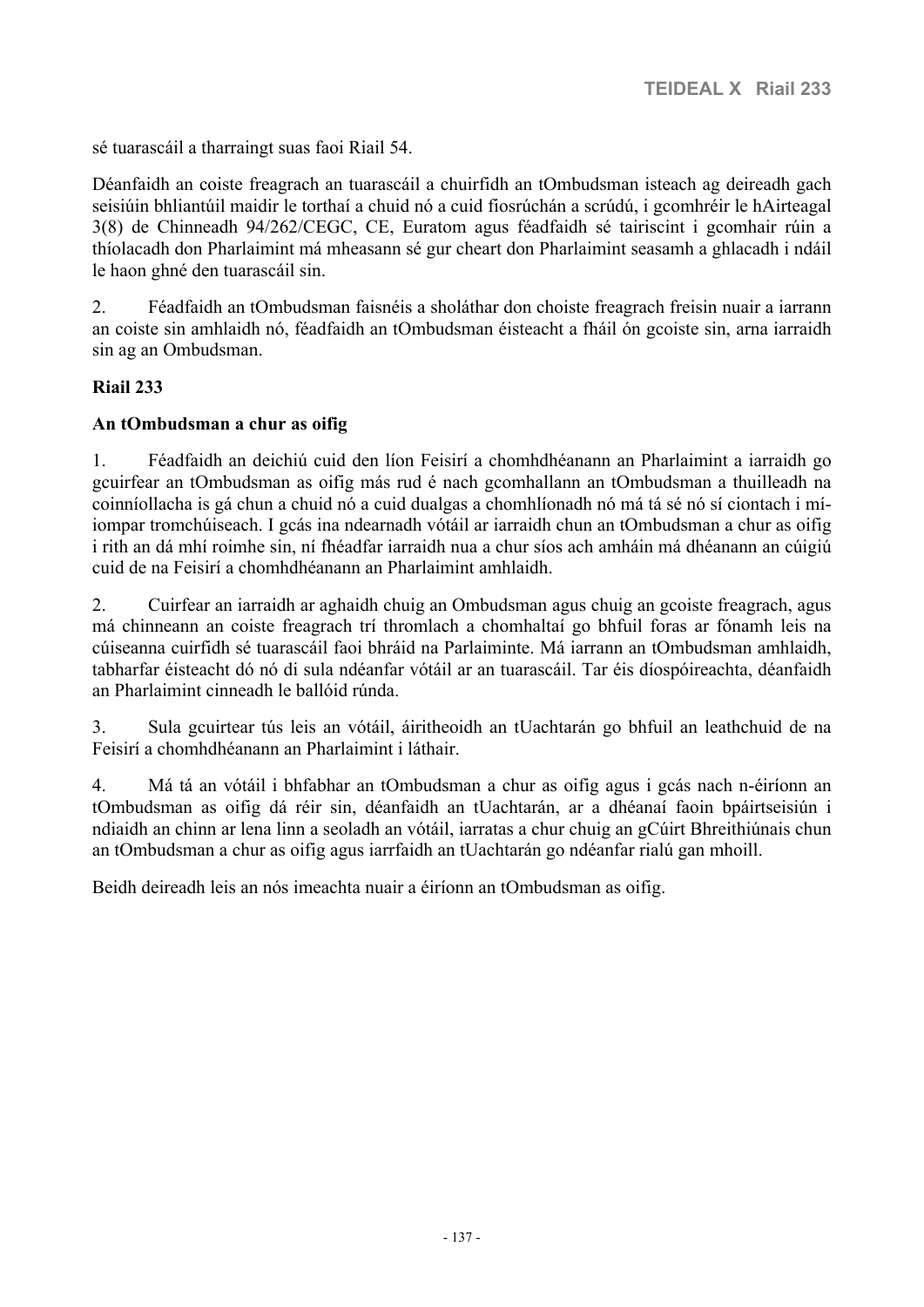# TEIDEAL XI

# ARDRÚNAÍOCHT NA PARLAIMINTE

#### **Riail 234**

#### **Ardrúnaíocht na Parlaiminte**

1. Tabharfaidh Ardrúnaí arna cheapadh ag an mBiúró cúnamh don Pharlaimint.

Tabharfaidh an tArdrúnaí gealltanas sollúnta os comhair an Bhiúró go gcomhlíonfaidh an tArdrúnaí a chuid nó a cuid dualgas go coinsiasach agus go hiomlán neamhchlaon.

2. Beidh an tArdrúnaí i gceannas ar Ardrúnaíocht a gcinnfidh an Biúró a comhdhéanamh agus a heagrúchán.

3. Cinnfidh an Biúró plean bunaíochta Ardrúnaíocht na Parlaiminte agus leagfaidh sé síos rialacháin maidir le staid riaracháin agus airgeadais na n-oifigeach agus na seirbhíseach eile.

Cuirfidh Uachtarán na Parlaiminte institiúidí cuí an Aontais Eorpaigh ar an eolas dá réir sin.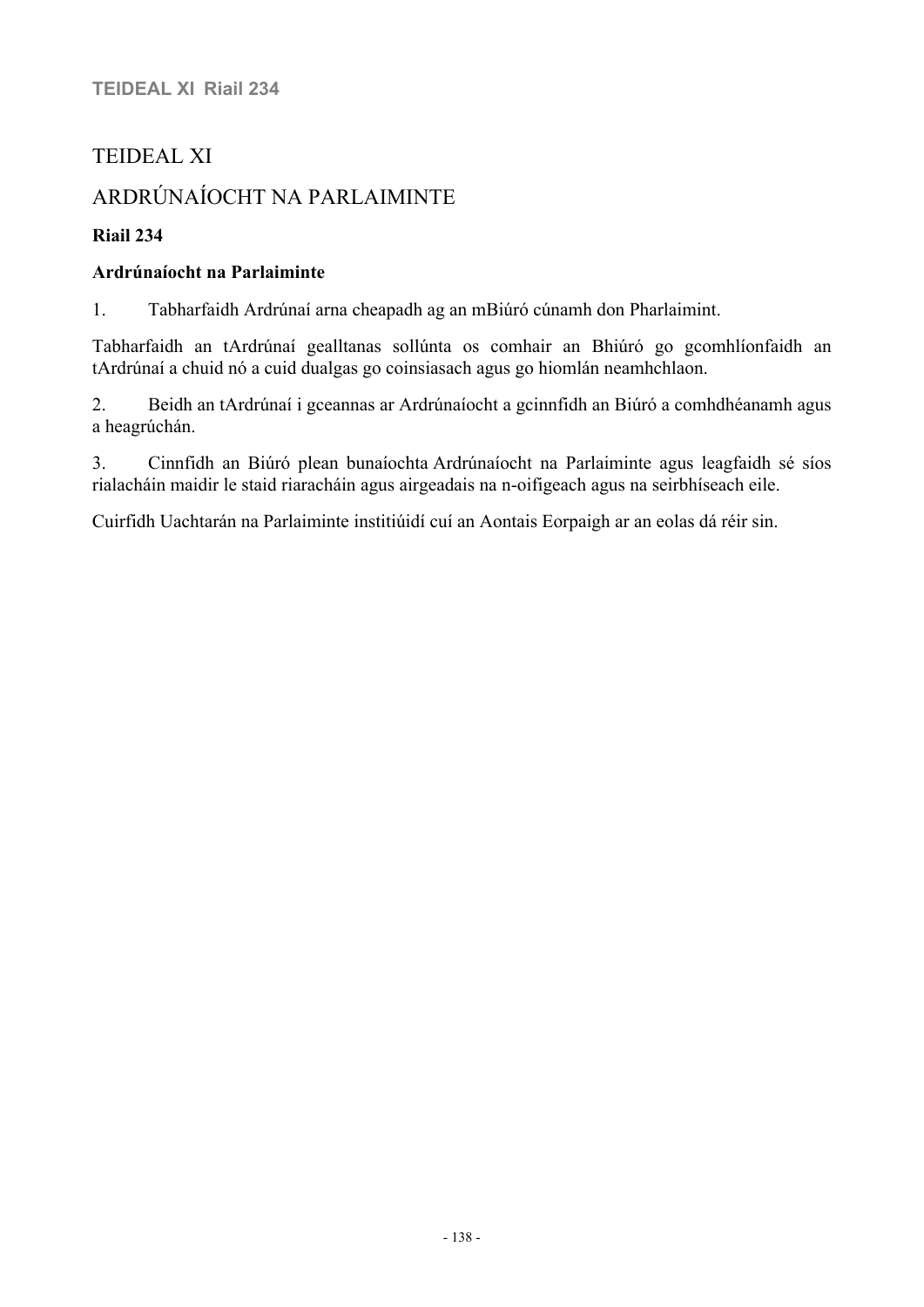# TEIDEAL XII

# CUMHACHTAÍ AGUS FREAGRACHTAÍ A BHAINEANN LE PÁIRTITHE POLAITIÚLA EORPACHA AGUS FONDÚIREACHTAÍ POLAITIÚLA EORPACHA

#### **Riail 235**

#### **Cumhachtaí agus freagrachtaí a bhaineann le páirtithe polaitiúla Eorpacha agus fondúireachtaí polaitiúla Eorpacha<sup>55</sup>**

1. Más rud é, i gcomhréir le hAirteagal 73(1) den Rialachán Airgeadais, go gcinneann an Pharlaimint an ceart caiteachas a údarú a fhorchoimeád chuici féin, gníomhóidh sí trína Biúró.

Ar an mbonn seo, beidh an Biúró inniúil ar chinntí a ghlacadh faoi Airteagail 17, 18, 24, 27(3) agus 30 de Rialachán (AE, Euratom) Uimh. 1141/2014 ó Pharlaimint na hEorpa agus ón gComhairle<sup>56</sup>.

Déanfaidh an tUachtarán cinntí aonair a ghlacann an Biúró ar bhonn na míre seo a shíniú thar a cheann agus cuirfear an cinneadh in iúl don iarratasóir nó don tairbhí i gcomhréir le hAirteagal 297 den Chonradh ar Fheidhmiú an Aontais Eorpaigh. Sonrófar sna cinntí aonair na réasúin is bun leo i gcomhréir leis an dara mír d'Airteagal 296 den Chonradh sin.

Féadfaidh an Biúró, aon tráth, dul i gcomhairle le Comhdháil na nUachtarán.

2. Ar iarraidh a fháil ón gceathrú cuid de na Feisirí a chomhdhéanann an Pharlaimint, agus ionadaíocht ó thrí ghrúpa pholaitiúla ar a laghad ina measc, déanfaidh an Pharlaimint vótáil ar an gcinneadh a iarraidh, i gcomhréir le hAirteagal 10(3) de Rialachán (AE, Euratom) Uimh.1141/2014, ar an Údarás um Páirtithe Polaitiúla Eorpacha agus Fondúireachtaí Polaitiúla Eorpacha a fhíorú an bhfuil nó nach bhfuil páirtí polaitiúil Eorpach atá cláraithe nó fondúireacht pholaitiúil Eorpach atá cláraithe ag comhlíonadh na gcoinníollacha a leagtar síos i bpointe (c) d'Airteagal 3(1) agus pointe (c) d'Airteagal 3(2) de Rialachán (AE, Euratom) Uimh. 1141/2014.

3. Ar bhonn na chéad fhomhíre d'Airteagal 10(3) de Rialachán (AE, Euratom) Uimh. 1141/2014, féadfaidh grúpa de 50 saoránach ar a laghad iarraidh réasúnaithe a chur isteach ag iarraidh ar an bParlaimint an fíorú a luaitear i mír 2 a iarraidh. Ní dhéanfaidh na Feisirí an iarraidh réasúnaithe sin a sheoladh ná a shíniú. Áireofar inti fianaise fhíorasach shubstaintiúil lena léirítear nach gcomhlíonann an páirtí polaitiúil Eorpach nó an fhondúireacht pholaitiúil Eorpach atá i gceist na coinníollacha dá dtagraítear i mír 2.

Cuirfidh an tUachtarán iarrataí inghlactha ó ghrúpaí de shaoránaigh ar aghaidh chuig an gcoiste atá freagrach chun iad a scrúdú tuilleadh.

Tar éis an scrúdaithe sin, ar cheart dó tarlú laistigh de cheithre mhí ón tarchur ón Uachtarán, féadfaidh an coiste freagrach, trí thromlach de na comhaltaí a chomhdhéanann é agus a dhéanann ionadaíocht ar thrí ghrúpa pholaitiúla ar a laghad, togra a chur isteach chun obair leantach a

<sup>55</sup> Ní bheidh feidhm ag Riail 235 ach amháin maidir le páirtithe polaitiúla Eorpacha agus fondúireachtaí polaitiúla Eorpacha de réir bhrí Airteagal 2 (3) and (4) de Rialachán (AE, Euratom) Uimh. 1141/2014.

<sup>56</sup> Rialachán (AE, Euratom) Uimh. 1141/2014 ó Pharlaimint na hEorpa agus ón gComhairle an 22 Deireadh Fómhair 2014 maidir le reacht agus cistiú páirtithe polaitiúla Eorpacha agus fondúireachtaí polaitiúla Eorpacha (IO L 317, 4.11.2014, lch. 1).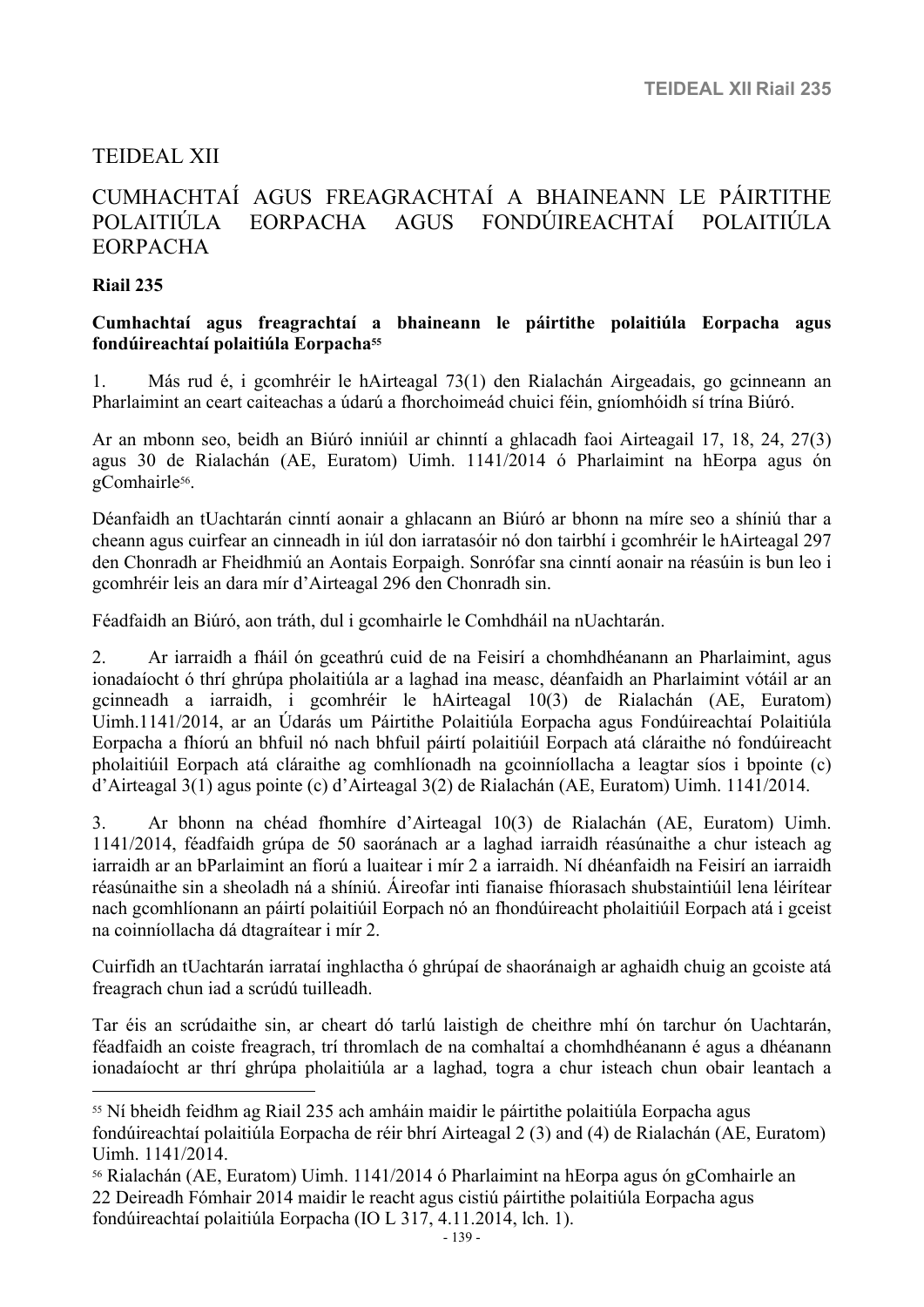#### **TEIDEAL XII Riail 235**

dhéanamh ar an iarraidh agus an tUachtarán a chur ar an eolas faoi.

Cuirfear an grúpa de shaoránaigh ar an eolas faoi thoradh scrúdú an choiste.

Tar éis an togra ón gcoiste a bheith faighte ag an Uachtarán, cuirfidh an tUachtarán an iarraidh in iúl don Pharlaimint.

Tar éis an chumarsáid sin a fháil, déanfaidh an Pharlaimint, trí thromlach na vótaí arna gcaitheamh, a chinneadh cibé acu ba cheart nó nár cheart iarraidh a thaisceadh leis an Údaráis um Pháirtithe Polaitiúla Eorpacha agus um Fhondúireachtaí Polaitiúla Eorpacha.

Glacfaidh an coiste treoirlínte chun deileáil le hiarrataí den sórt sin ó ghrúpaí de shaoránaigh.

4. Ar iarraidh a fháil ón gceathrú cuid de na Feisirí a chomhdhéanann an Pharlaimint, agus ionadaíocht ó thrí ghrúpa pholaitiúla ar a laghad ina measc, déanfaidh an Pharlaimint vótáil ar thogra le haghaidh cinneadh réasúnaithe cur in aghaidh, de bhun Airteagal 10(4) de Rialachán (AE, Euratom) Uimh. 1141/2014, chinneadh an Údaráis um Páirtithe Polaitiúla Eorpacha agus Fondúireachtaí Polaitiúla Eorpacha go ndéanfaí páirtí polaitiúil Eorpach nó fondúireacht pholaitiúil Eorpach a dhíchlárú laistigh de thrí mhí ó chur in iúl an chinnidh.

Déanfaidh an coiste freagrach togra a thíolacadh i gcomhair cinneadh réasúnaithe. Má dhiúltaítear don togra seo, measfar gurb é a mhalairt de chinneadh a bheidh glactha.

5. Ar bhonn togra ón gcoiste freagrach, déanfaidh Comhdháil na nUachtarán beirt chomhaltaí de chuid an choiste de dhaoine neamhspleácha oirirce a cheapadh de bhun Airteagal 11 (1) de Rialachán (AE, Euratom) Uimh. 1141/2014.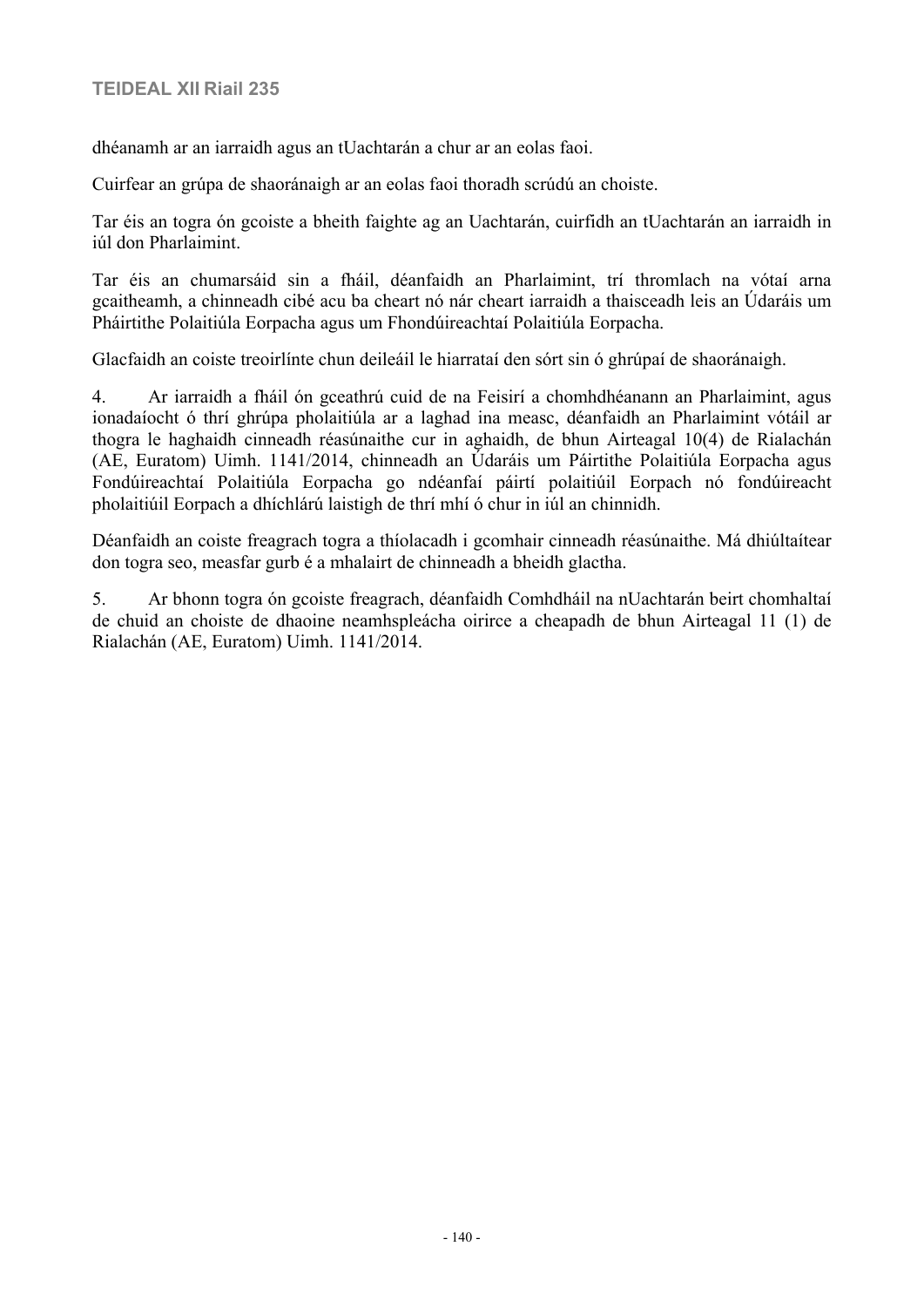# TEIDEAL XIII

# NA RIALACHA NÓS IMEACHTA A CHUR I bhFEIDHM AGUS A LEASÚ

## **Riail 236**

#### **Na Rialacha Nós Imeachta a chur i bhfeidhm**

1. Más rud é go bhfuil aon amhras ann faoi chur i bhfeidhm nó léirmhíniú na Rialacha Nós Imeachta seo, féadfaidh an tUachtarán an t-ábhar a tharchur chuig an gcoiste freagrach le scrúdú a dhéanamh ina Leith.

Féadfaidh Cathaoirligh na gcoistí an rud céanna a dhéanamh nuair a thagann amhras den sórt sin chun cinn le linn obair an choiste agus go mbaineann an t-amhras leis an obair sin.

2. Déanfaidh an coiste cinneadh i dtaobh an gá leasú ar na Rialacha Nós Imeachta a mholadh. Más amhlaidh an cás, feidhmeoidh sé i gcomhréir le Riail 237.

3. Más rud é go gcinneann an coiste gur leor léirmhíniú ar na Rialacha láithreacha, cuirfidh sé a léirmhíniú ar aghaidh chuig an Uachtarán agus cuirfidh an tUachtarán an méid sin in iúl don Pharlaimint ag an gcéad pháirtseisiún eile.

4. Más rud é go ndéanann grúpa polaitiúil nó Feisirí a shroicheann an tairseach íseal ar a laghad agóid i gcoinne léirmhíniú an choiste laistigh de thréimhse 24 huair an chloig tar éis a fhógartha, déanfar vótáil ar an ábhar sa Pharlaimint. Glacfar leis an téacs le tromlach na vótaí a chaitear, ar choinníoll go bhfuil an tríú cuid ar a laghad de líon na bhFeisirí a chomhdhéanann an Pharlaimint i láthair. I gcás diúltaithe, tarchuirfear an t-ábhar ar ais chuig an gcoiste.

5. Déanfar léirmhínithe neamhagóidithe agus léirmhínithe arna nglacadh ag an bParlaimint a chur i gceangal leis an Riail iomchuí nó leis na Rialacha iomchuí, agus beidh na léirmhínithe sin i gcló iodálach mar nótaí míniúcháin.

6. Beidh léirmhínithe ina bhfasaigh i gcomhair fheidhmiú agus léirmhíniú na Rialacha lena mbaineann as sin amach.

7. Déanfaidh an coiste freagrach na Rialacha Nós Imeachta agus na léirmhínithe a athbhreithniú go rialta.

8. I gcás ina dtugann na Rialacha seo cearta do líon sonrach Feisirí, déanfar an líon sin a choigeartú go huathoibríoch go dtí an tslánuimhir is gaire a sheasann don chéatadán céanna de chomhaltas na Parlaiminte aon uair a mhodhnaítear méid iomlán na Parlaiminte, go háirithe tar éis méaduithe ar an Aontas Eorpach.

#### **Riail 237**

#### **Na Rialacha Nós Imeachta a Leasú**

1. Féadfaidh aon Fheisire leasuithe ar na Rialacha seo agus ar na hiarscríbhinní a ghabhann leo a mholadh agus, i gcás inarb iomchuí, réasúnuithe gearra a chur in éineacht leo.

Scrúdóidh an coiste freagrach iad agus déanfaidh sé cinneadh i dtaobh an gcuirfear faoi bhráid na Parlaiminte iad.

Chun Rialacha 180, 181 agus 183 a chur i bhfeidhm maidir le breithniú ar leasuithe beartaithe den sórt sin sa Pharlaimint, measfar, maidir le tagairtí a dhéantar sna Rialacha sin do 'téacs bunaidh' nó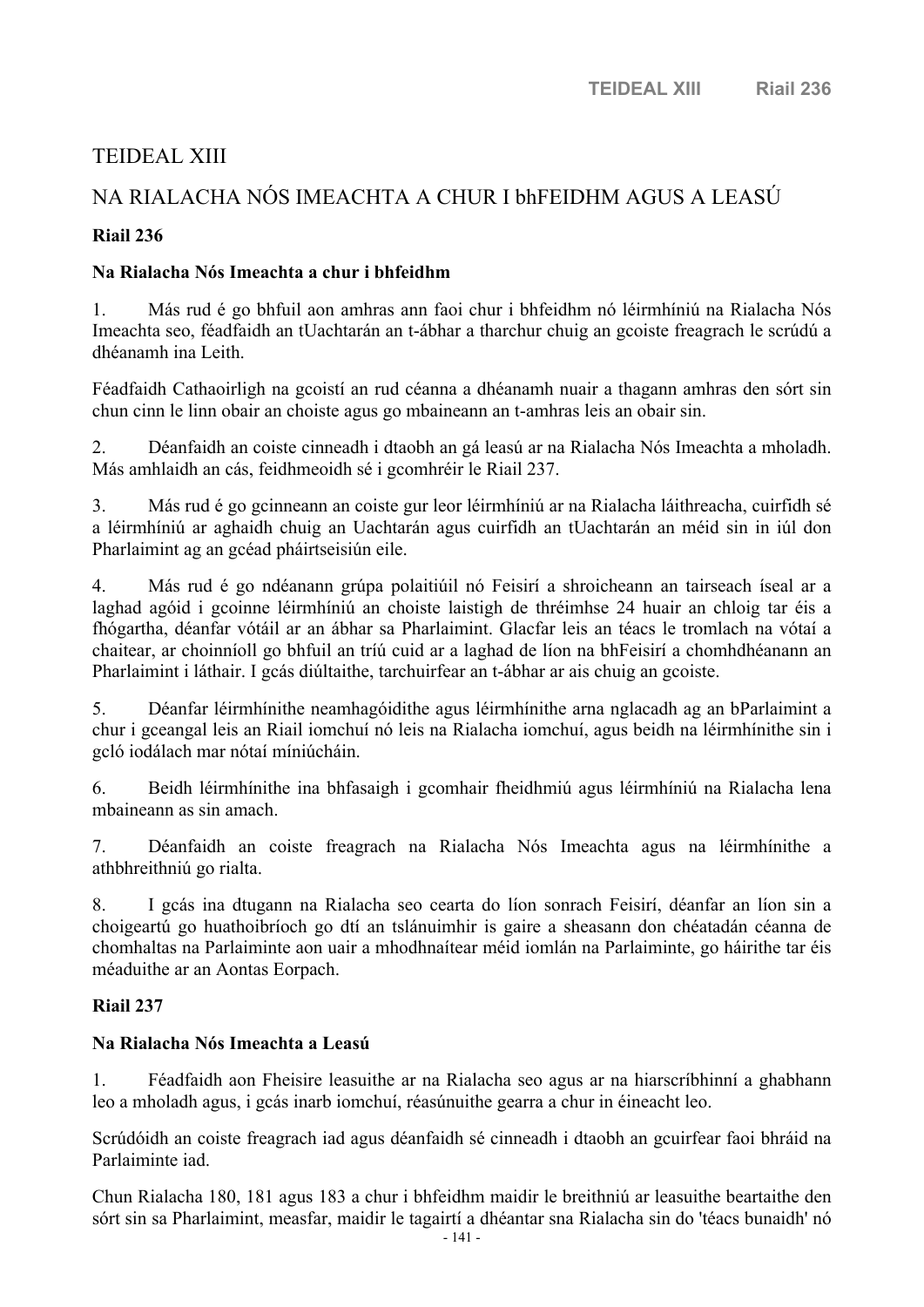don togra do ghníomh atá ceangailteach ó thaobh an dlí de, gur tagairtí iad don fhoráil atá i bhfeidhm an tráth áirithe sin.

2. I gcomhréir le hAirteagal 232 den Chonradh ar Fheidhmiú an Aontais Eorpaigh, glacfar leasuithe ar na Rialacha seo má fhaigheann siad vótaí thromlach na bhFeisirí a chomhdhéanann an Pharlaimint, agus sa chás sin amháin.

3. Mura rud é go sonraítear a mhalairt nuair a dhéantar an vótáil, tiocfaidh leasuithe ar na Rialacha seo agus ar na hiarscríbhinní atá ag gabháil leo i bhfeidhm ar an gcéad lá den pháirtseisiún tar éis a nglactha.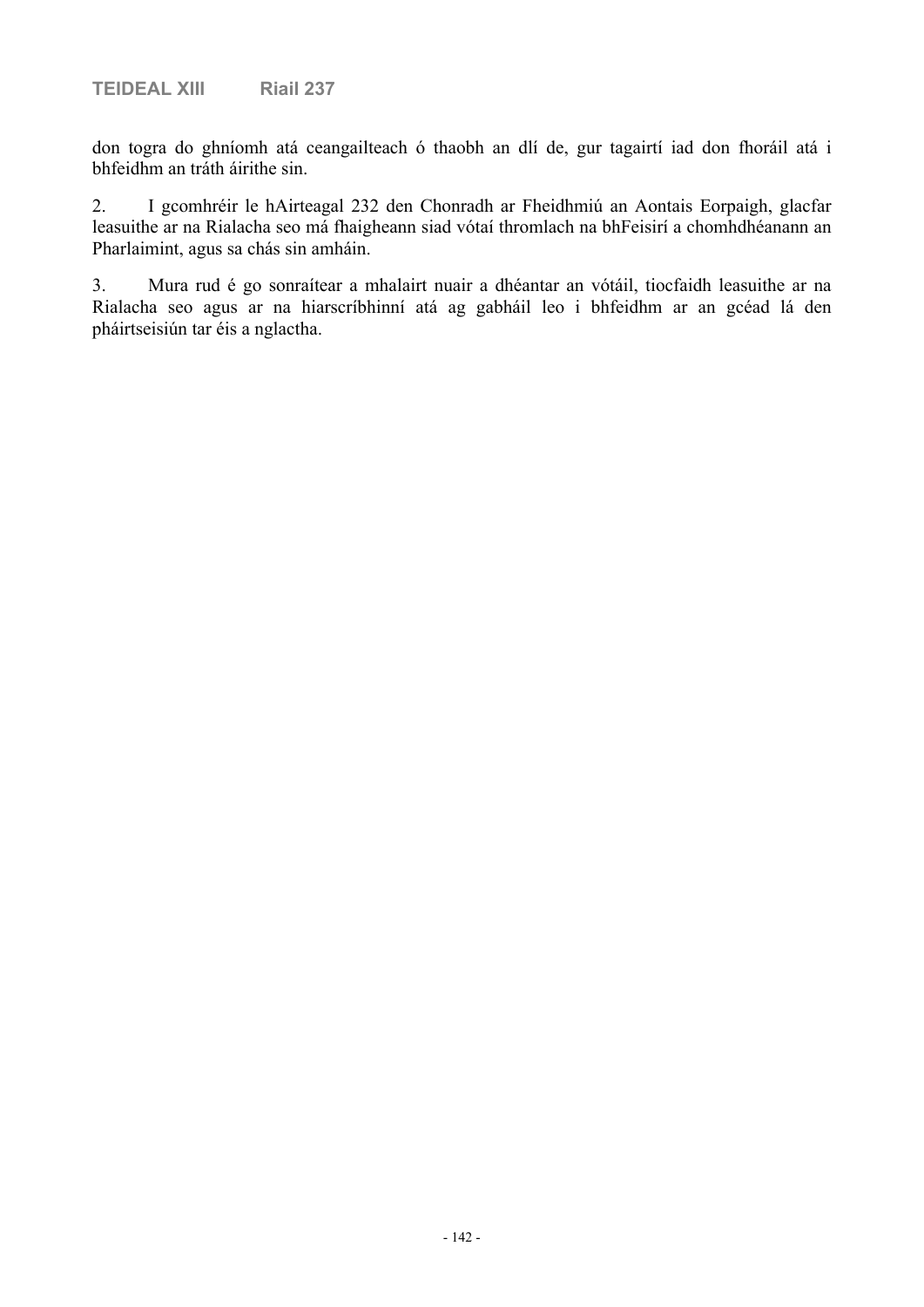# TEIDEAL XIIIa

# IMTHOSCA URGHNÁCHA

## **Riail 237 a**

#### **Bearta urghnácha**

1. Tá feidhm ag an Riail seo maidir le cásanna ina gcuirtear bac ar an bParlaimint, de dheasca imthosca eisceachtúla agus imthosca nárbh fhéidir a thuar nach bhfuil neart aici orthu, a cuid dualgas a chomhlíonadh agus a cuid sainchumas a fheidhmiú faoi na Conarthaí, agus ina bhfuil gá le maolú sealadach ar ghnáthnósanna imeachta na Parlaiminte, a leagtar amach in áiteanna eile sna Rialacha seo, chun bearta urghnácha a ghlacadh chun gur féidir leis an bParlaimint leanúint de na dualgais sin a chomhlíonadh agus na sainchumais sin a fheidhmiú.

Measfar gurb ann d'imthosca urghnácha den sórt sin i gcás ina gcinneann an tUachtarán, ar bhonn fianaise iontaofa arna deimhniú, i gcás inarb iomchuí, ag seirbhísí na Parlaiminte, go bhfuil sé nó go mbeidh sé dodhéanta nó contúirteach, ar chúiseanna slándála nó sábháilteachta nó de bharr nach bhfuil modhanna teicniúla ar fáil, ag an bParlaimint comóradh i gcomhréir lena cuid gnáthnósanna imeachta mar a leagtar amach iad in áiteanna eile sna Rialacha seo agus i gcomhréir lena féilire arna ghlacadh.

2. I gcás ina gcomhlíontar na coinníollacha a leagtar amach i mír 1, féadfaidh an tUachtarán a chinneadh, le formheas Chomhdháil na nUachtarán, ceann amháin nó níos mó de na bearta dá dtagraítear i mír 3 a chur i bhfeidhm.

Más rud é, ar chúiseanna mórphráinne, nach féidir le Comhdháil na nUachtarán comóradh i bpearsa nó go fíorúil, féadfaidh an tUachtarán a chinneadh ceann amháin nó níos mó de na bearta dá dtagraítear i mír 3 a chur i bhfeidhm. Titfidh an cinneadh sin ar lár cúig lá tar éis a ghlactha mura rud é go ndéanfaidh Comhdháil na nUachtarán é a fhormheas laistigh den tréimhse sin.

Tar éis cinneadh ón Uachtarán, arna fhormheas ag Comhdháil na nUachtarán, féadfaidh Feisirí nó grúpa polaitiúil nó grúpaí polaitiúla a shroicheann an mheántairseach ar a laghad a iarraidh, aon tráth, go ndéanfaí cuid de na bearta nó na bearta go léir dá bhforáiltear sa chinneadh sin a chur faoi bhráid na Parlaiminte ceann ar cheann lena bhformheas gan díospóireacht. Déanfar an vótáil i suí iomlánach a chur ar chlár oibre an chéad suí tar éis an lae ar cuireadh síos an iarraidh. Ní fhéadfar aon leasú a chur síos. Mura bhfaigheann beart tromlach na vótaí a chaitear, titfidh sé ar lár tar éis dheireadh an pháirtseisiúin. Ní fhéadfaidh beart a fhormheasfaidh an suí iomlánach a bheith ina ábhar vótála eile le linn an pháirtseisiúin chéanna.

3. Féadfar a fhoráil leis an gcinneadh dá dtagraítear i mír 2 do na bearta iomchuí go léir chun aghaidh a thabhairt ar na himthosca urghnácha dá dtagraítear faoi mhír 1, agus go háirithe do na bearta seo a leanas:

- (a) páirtseisiún, suí nó cruinniú coiste atá sceidealta a chur siar go dtí dáta níos déanaí agus/nó cruinnithe de thoscaireachtaí idirpharlaiminteacha agus de chomhlachtaí eile a chur ar ceal nó a theorannú;
- (b) páirtseisiún, suí nó cruinniú coiste a aistriú ó shuíomh na Parlaiminte go dtí ceann dá háiteanna oibre nó go háit sheachtrach nó ó cheann dá háiteanna oibre go dtí suíomh na Parlaiminte, go dtí ceann d'áiteanna oibre eile na Parlaiminte nó go háit sheachtrach;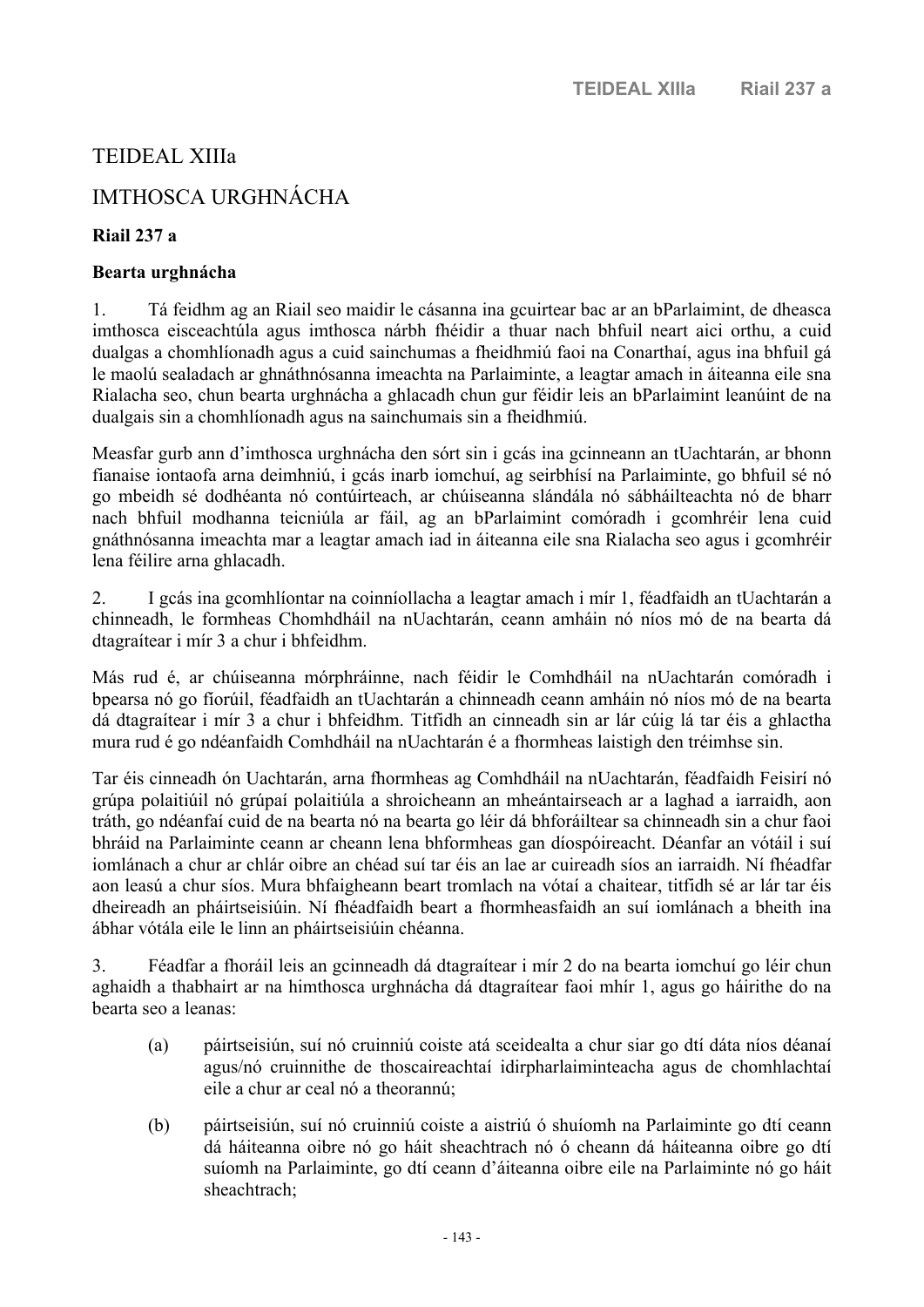- (c) páirtseisiún nó suí a thionól in áitreabh na Parlaiminte ach go hiomlán nó go páirteach i seomraí cruinnithe ar leithligh lenar féidir scaradh fisiciúil iomchuí a choinneáil;
- (d) páirtseisiún, suí nó cruinniú de chomhlachtaí na Parlaiminte a thionól faoin gcóras rannpháirtíochta cianda a leagtar síos i Riail 237c;
- (e) i gcás nach ndéanfar leigheasanna leordhóthanacha chun aghaidh a thabhairt ar na himthosca urghnácha atá á mbreithniú a chur ar fáil leis an sásra ionadaíochta ad hoc a leagtar síos i Riail 209(7), Feisirí a ionadú go sealadach i gcoiste ag grúpaí polaitiúla, mura rud é go mbeidh na Feisirí lena mbaineann i gcoinne an ionadaithe shealadaigh sin.

4. Beidh teorainn ama ag gabháil le cinneadh dá dtagraítear i mír 2 agus luafar ann na cúiseanna ar a bhfuil sé bunaithe. Tiocfaidh sé i bhfeidhm tráth a fhoilsithe ar shuíomh gréasáin na Parlaiminte nó, mura féidir é a fhoilsiú mar sin de dheasca na n-imthosca, ar é a phoibliú ar na bealaí malartacha is fearr atá ar fáil.

Cuirfear an cinneadh in iúl do gach Feisire ina nduine agus ina nduine freisin gan mhoill.

Féadfaidh an tUachtarán an cinneadh a athnuachan i gcomhréir leis an nós imeachta faoi mhír 2 aon uair amháin, nó níos mó ná aon uair amháin, ar feadh tréimhse theoranta. Luafar i gcinneadh athnuachana na príomhchúiseanna ar a bhfuil sé bunaithe.

Déanfaidh an tUachtarán cinneadh arna ghlacadh faoin Riail seo a chúlghairm a luaithe a bheidh deireadh leis na himthosca urghnácha dá dtagraítear i mír 1 arb iad ba chúis lena ghlacadh.

5. Ní chuirfear an Riail seo i bhfeidhm ach amháin mar rogha dheireanach, agus ní dhéanfar ach na bearta sin a bhfuil fíorghá leo chun aghaidh a thabhairt ar na himthosca urghnácha atá á mbreithniú a roghnú agus a chur i bhfeidhm.

Agus an Riail seo á cur i bhfeidhm, tabharfar aird chuí, go háirithe, ar phrionsabal an daonlathais ionadaíoch, ar phrionsabal na córa comhionainne idir na Feisirí, ar cheart na bhFeisirí a sainordú parlaiminteach a fheidhmiú gan bhac, lena n-áirítear a gcearta a eascraíonn ó Riail 167 agus a gcearta vótáil de lánrogha, ar a gconlán féin agus i bpearsa, agus ar Phrótacal Uimh. 6 maidir le suímh institiúidí an Aontais Eorpaigh, suímh comhlachtaí, oifigí, gníomhaireachtaí agus ranna áirithe de chuid an Aontais Eorpaigh a shocrú, atá i gceangal leis na Conarthaí.

#### **Riail 237 b**

#### **Cur isteach ar an gcóimheá pholaitiúil sa Pharlaimint**

1. Féadfaidh an tUachtarán, le formheas Chomhdháil na nUachtarán, bearta a ghlacadh a bhfuil gá leo chun rannpháirtíocht na bhFeisirí nó grúpa pholaitiúil lena mbaineann a éascú más rud é, ar bhonn fianaise iontaofa, go gcinnfidh an tUachtarán go bhfuil an chóimheá pholaitiúil sa Pharlaimint lagaithe go mór mar nach féidir le líon suntasach Feisirí nó grúpa polaitiúil a bheith rannpháirteach in imeachtaí na Parlaiminte i gcomhréir lena cuid gnáthnósanna imeachta, mar a leagtar amach iad in áiteanna eile sna Rialacha seo, ar chúiseanna slándála nó sábháilteachta, nó de bharr nach bhfuil modhanna teicniúla ar fáil.

Is é an t-aon aidhm a bheidh leis na bearta sin ná a chur ar chumas na bhFeisirí lena mbaineann a bheith rannpháirteach go cianda trí mhodhanna teicniúla roghnaithe a chur i bhfeidhm faoi Riail 237c(1) nó trí mhodhanna iomchuí eile a bhfuil an cuspóir céanna leo.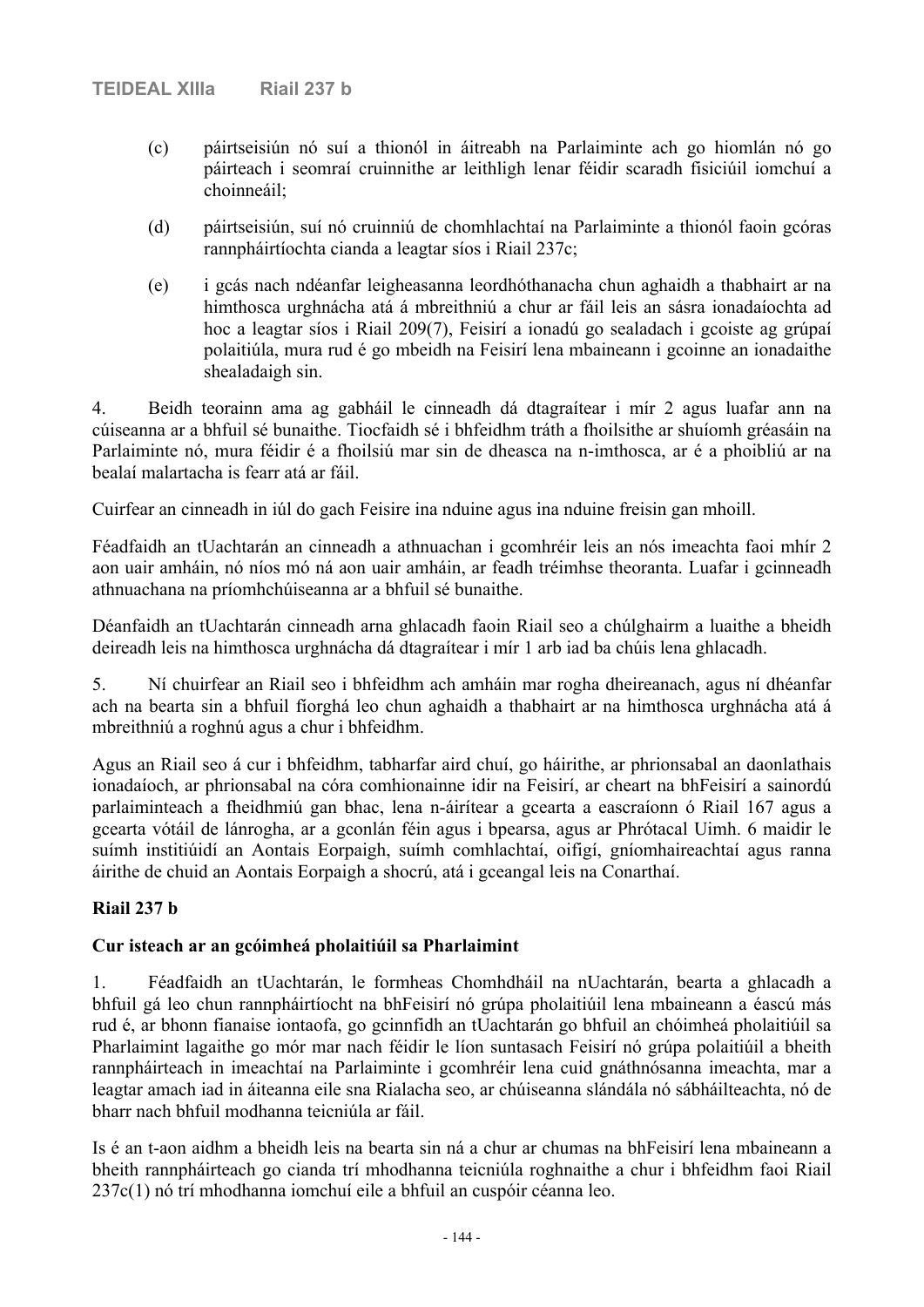2. Féadfar bearta faoi mhír 1 a ghlacadh chun tairbhe líon suntasach Feisirí más rud é nach mbeidh siad rannpháirteach mar thoradh ar imthosca eisceachtúla agus imthosca nárbh fhéidir a thuar nach bhfuil neart acu orthu a tharlaíonn i gcomhthéacs réigiúnach.

Féadfar bearta faoi mhír 1 a ghlacadh freisin chun tairbhe comhaltaí de ghrúpa polaitiúil más rud é gur iarr an grúpa sin iad i gcás nach mbeidh an grúpa sin rannpháirteach mar thoradh ar imthosca eisceachtúla agus imthosca nárbh fhéidir a thuar nach bhfuil neart ag an ngrúpa sin orthu.

3. Beidh feidhm dá réir sin ag Riail 237a(2), an dara agus an tríú fomhír, agus ag na rialacha agus na prionsabail a leagtar síos i Riail 237a(4) agus (5).

# **Riail 237 c**

# **Córas rannpháirtíochta cianda**

1. I gcás ina gcinnfidh an tUachtarán, i gcomhréir le Riail 237a(3), pointe (d), an córas rannpháirtíochta cianda a chur i bhfeidhm, féadfaidh an Pharlaimint a cuid imeachtaí a sheoladh go cianda, inter alia, trí chead a thabhairt do na Feisirí go léir cuid dá gcearta parlaiminteacha a fheidhmiú trí mheán leictreonach.

I gcás ina gcinnfidh an tUachtarán i gcomhréir le Riail 237b go bhfuil modhanna teicniúla roghnaithe faoin gcóras rannpháirtíochta cianda le húsáid, ní bheidh feidhm ag an Riail seo ach amháin a mhéid is gá agus maidir leis na Feisirí lena mbaineann.

- 2. Áiritheofar leis an gcóras rannpháirtíochta cianda:
	- go mbeidh na Feisirí in ann a sainordú parlaiminteach a fheidhmiú, lena n-áirítear, go háirithe, a gceart labhairt i suí iomlánach agus sna coistí, vótáil agus téacsanna a chur síos, gan bhac;
	- go gcaithfidh na Feisirí a gcuid vótaí ar a gconlán féin agus i bpearsa;
	- go mbeidh na Feisirí in ann, tríd an gcóras cianvótála, gnáthvótaí, vótaí le glaoch rolla agus ballóidí rúnda a chaitheamh agus a fhíorú gur áiríodh a gcuid vótaí mar vótaí atá caite;
	- go gcuirfear córas vótála aonfhoirmeach i bhfeidhm maidir leis na Feisirí go léir, beag beann ar cibé anmbeidh siad i láthair in áitreabh na Parlaiminte nó nach mbeidh;
	- go gcuirfear Riail 167 i bhfeidhm a mhéid is féidir;
	- go mbeidh na réitigh teicneolaíochta faisnéise a chuirfear ar fáil do na Feisirí agus dá bhfoireann 'neodrach ó thaobh na teicneolaíochta de';
	- go mbeidh na Feisirí rannpháirteach i ndíospóireachtaí parlaiminteacha agus vótaí trí úsáid a bhaint as modhanna leictreonacha slána a ndéanann seirbhísí na Parlaiminte bainistiú agus maoirseacht orthu go díreach agus go hinmheánach.

3. Agus an cinneadh dá dtagraítear i mír 1 á dhéanamh aige nó aici, cinnfidh an tUachtarán an bhfuil feidhm ag an gcóras sin maidir le feidhmiú chearta na bhFeisirí le linn an tsuí iomlánaigh amháin, nó an bhfuil feidhm aige freisin maidir le feidhmiú chearta na bhFeisirí i gcoistí agus/nó comhlachtaí eile na Parlaiminte.

Cinnfidh an tUachtarán freisin ina chinneadh nó ina cinneadh conas a dhéanfar cearta agus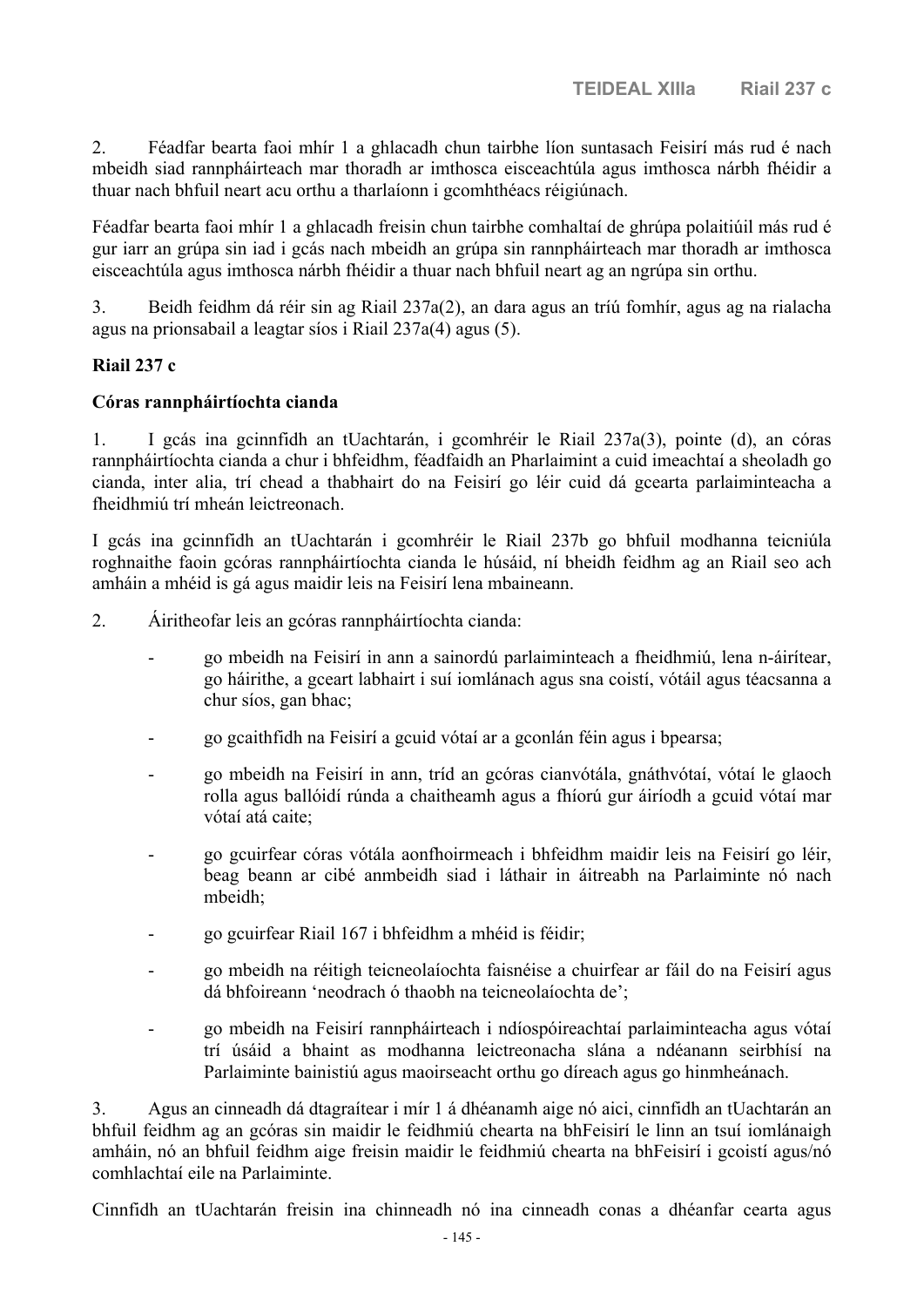cleachtais nach féidir a fheidhmiú go hiomchuí gan na Feisirí a bheith i láthair go fisiciúil a oiriúnú ar feadh ré an chórais.

Baineann na cearta agus na cleachtais sin, inter alia, leis an méid seo a leanas:

- an chaoi a gcomhairtear an freastal ar shuí nó ar chruinniú;
- na coinníollacha faoina ndéantar iarraidh ar sheiceáil an chóraim;
- téacsanna a chur síos;
- iarrataí ar vótáil dheighilte nó ar vótáil ar leithligh;
- an t-am labhartha a leithdháileadh;
- díospóireachtaí a sceidealú;
- leasuithe ó bhéal a thíolacadh agus agóid a dhéanamh ina n-aghaidh;
- ord na vótaí;
- na spriocdhátaí agus na teorainneacha ama le haghaidh an clár oibre agus tairiscintí nós imeachta a shocrú.

4. Chun forálacha na Rialacha a bhaineann leis an gcóram agus vótáil sa Seomra a chur i bhfeidhm, measfar Feisirí atá rannpháirteach go cianda a bheith i láthair go fisiciúil sa Seomra.

De mhaolú ar Riail 171(11), féadfaidh Feisirí nár labhair i ndíospóireacht ráiteas i scríbhinn a thabhairt isteach uair amháin in aghaidh an tsuí agus cuirfear an ráiteas sin mar aguisín leis an tuarascáil focal ar fhocal ar an díospóireacht.

Cinnfidh an tUachtarán, i gcás inar gá, an bealach a bhféadfaidh na Feisirí an Seomra a úsáid le linn an córas rannpháirtíochta cianda a bheith á chur i bhfeidhm, agus go háirithe an líon uasta Feisirí is féidir a bheith i láthair go fisiciúil.

5. I gcás ina gcinnfidh an tUachtarán i gcomhréir le mír 3, an chéad fhomhír, an córas rannpháirtíochta cianda a chur i bhfeidhm maidir le coistí nó comhlachtaí eile, beidh feidhm mutatis mutandis ag an gcéad fhomhír de mhír 4.

6. Glacfaidh an Biúró bearta a bhaineann le hoibriú agus slándáil na modhanna leictreonacha a úsáidfear faoin Riail seo, i gcomhréir leis na ceanglais agus na caighdeáin a leagtar síos i mír 2.

# **Riail 237 d**

#### **Páirtseisiún nó suí a thionól i seomraí cruinnithe ar leithligh**

I gcás ina gcinnfidh an tUachtarán, i gcomhréir le pointe (c) de Riail 237a(3), cead a thabhairt go dtionólfaí páirtseisiún nó suí go hiomlán nó go páirteach i níos mó ná aon seomra cruinnithe amháin, lena n-áirítear, i gcás inarb iomchuí, an seomra tionóil, beidh feidhm ag na rialacha seo a leanas:

- measfar gurb ionann na seomraí cruinnithe le chéile a úsáidfear sa chomhthéacs sin agus an Seomra;

- féadfaidh an tUachtarán, más gá, cinneadh a dhéanamh faoin mbealach ar féidir úsáid a bhaint as na seomraí cruinnithe faoi seach, chun a áirithiú go n-urramófar na ceanglais maidir le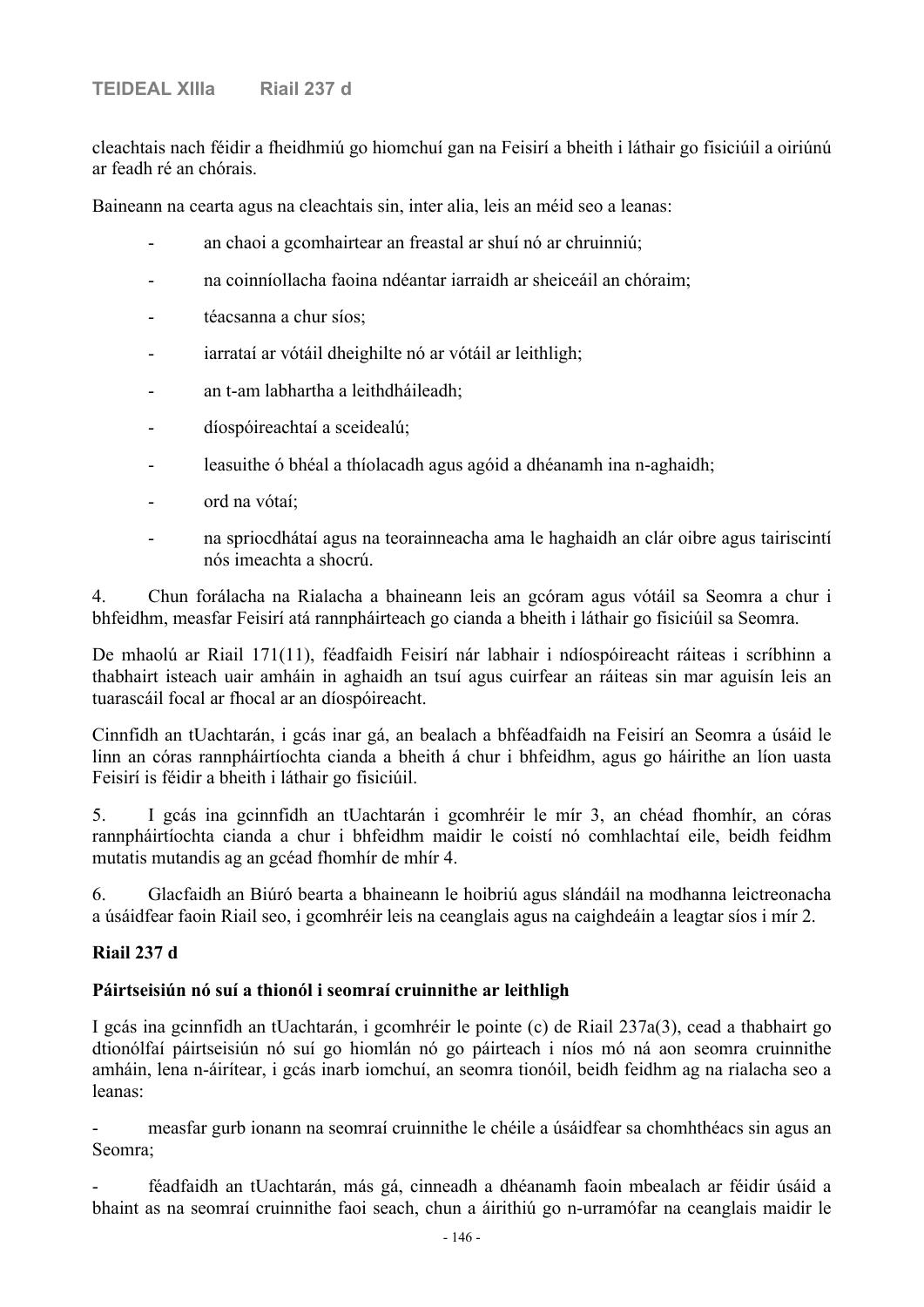scaradh fisiciúil.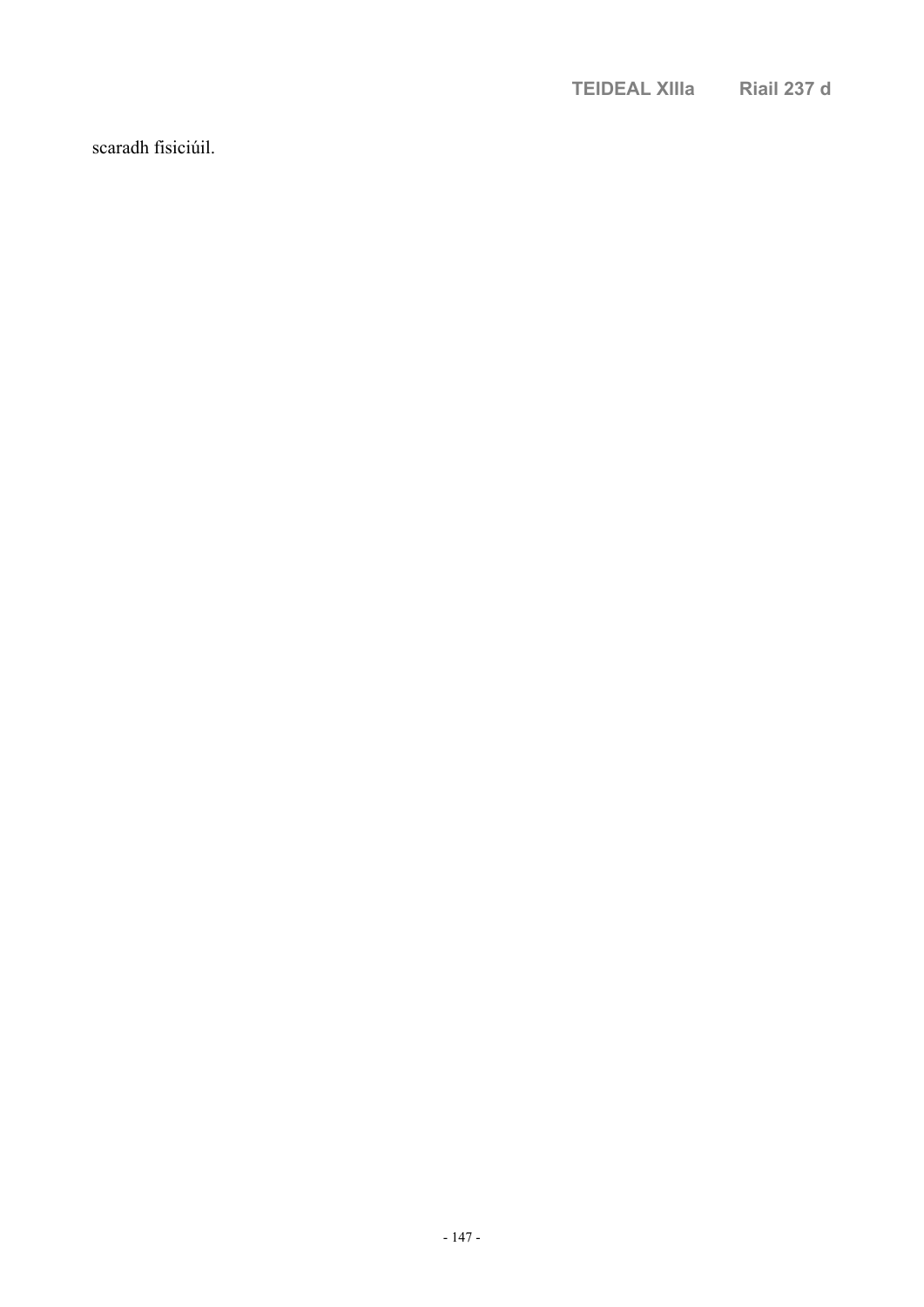# TEIDEAL XIV

# FORÁLACHA ILGHNÉITHEACHA

# **Riail 238**

# **Siombailí an Aontais**

1. Aithneoidh agus glacfaidh an Pharlaimint na siombailí seo a leanas de chuid an Aontais:

- an bhratach ar a dtaispeántar ciorcal ina bhfuil dháréag réalta órga ar chúlra gorm;
- an roscamhrán atá bunaithe ar an 'Óid don Aoibhneas' ón Naoú Siansa le Ludwig van Beethoven;
- an mana "Aontaithe san éagsúlacht".
- 2. Ceiliúrfaidh an Pharlaimint Lá na hEorpa ar an 9 Bealtaine.

3. Cuirfear an bhratach ar foluain ag gach áitreabh de chuid na Parlaiminte agus tráth ócáidí oifigiúla. Úsáidfear an bhratach i ngach seomra cruinnithe de chuid na Parlaiminte.

4. Seinnfear an roscamhrán ag oscailt gach suí bunaithe agus ag suíonna sollúnta eile, go háirithe iad siúd chun fáilte a chur roimh cheannairí Stáit nó rialtais nó chun fáilte a chur roimh Bhallstáit nua tar éis méaduithe.

5. Déanfar an mana a atáirgeadh ar dhoiciméid oifigiúla na Parlaiminte.

6. Scrúdóidh an Biúró úsáidí eile le haghaidh na siombailí laistigh den Pharlaimint. Leagfaidh an Biúró síos forálacha mionsonraithe maidir le cur chun feidhme na Rialach seo.

# **Riail 239**

# **Príomhshruthú inscne**

Glacfaidh an Biúró plean gníomhaíochta inscne a bhfuil sé mar aidhm aige dearcadh inscne a ionchorprú i ngach gníomhaíocht de chuid na Parlaiminte, ar gach leibhéal agus ag gach céim. Déanfar faireachán ar an bplean gníomhaíochta inscne dhá uair sa bhliain agus déanfar athbhreithniú air gach cúig bliana ar a laghad.

# **Riail 240**

# **Gnó gan chríochnú**

Ag deireadh an pháirtseisiúin deiridh roimh thoghcháin, measfar go mbeidh gnó uile na Parlaiminte nach mbeidh críochnaithe tar éis titim ar lár, ach sin faoi réir fhorálacha an dara mír.

Ag tús gach téarma pharlaimintigh, glacfaidh Comhdháil na nUachtarán cinneadh ar iarrataí réasúnaithe a fháil ó choistí parlaiminteacha agus ó institiúidí eile go n-athchromfar ar bhreithniú na n-ábhar sin nó go leanfar de bhreithniú gnó gan chríochnú den sórt sin.

Ní bheidh feidhm ag na forálacha seo maidir le hachainíocha, tionscnaimh ó na saoránaigh agus cumarsáidí nach gá cinneadh a dhéanamh ina Leith.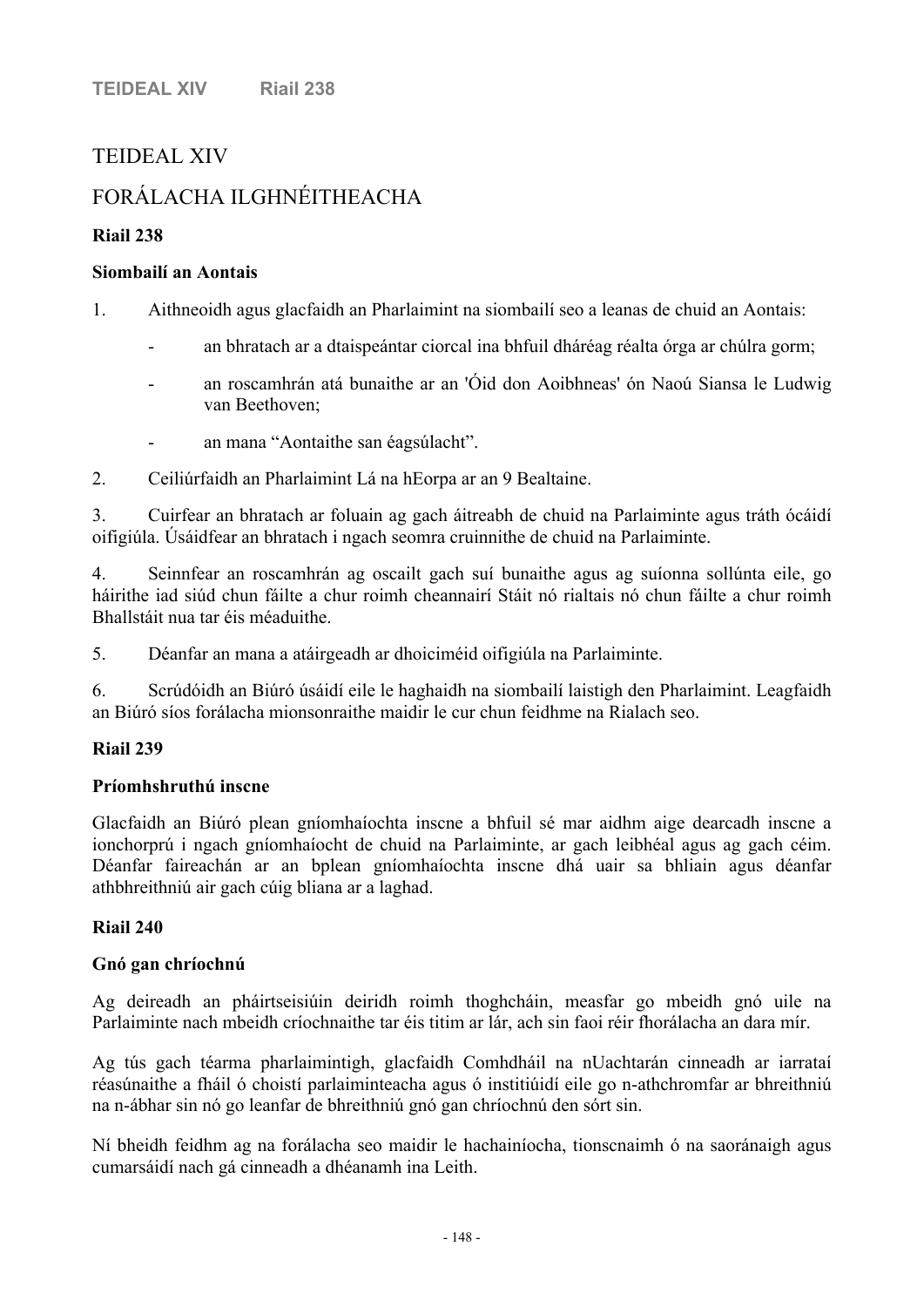# **Riail 241**

# **Ceartúcháin**

1. Más rud é go sainaithnítear earráid i dtéacs arna ghlacadh ag an bParlaimint, déanfaidh an tUachtarán, i gcás inarb iomchuí, dréachtcheartúchán a tharchur chuig an gcoiste freagrach.

2. Más rud é go bhfeictear go bhfuil earráid i dtéacs arna ghlacadh ag an bParlaimint agus arna chomhaontú leis na hinstitiúidí eile, lorgóidh an tUachtarán comhaontú na n-institiúidí sin maidir leis na ceartúcháin is gá sula leantar ar aghaidh i gcomhréir le mír 1.

3. Scrúdóidh an coiste freagrach an dréachtcheartúchán agus cuirfidh sé faoi bhráid na Parlaiminte é más deimhin leis gur tharla earráid is féidir a cheartú ar an tslí atá molta.

4. Fógrófar an ceartúchán ag an bpáirtseisiún ina dhiaidh sin. Measfar an ceartúchán sin a bheith formheasta mura rud é, tráth nach déanaí ná 24 huair an chloig tar éis é a fhógairt, go niarrann grúpa polaitiúil nó Feisirí a shroicheann an tairseach íseal ar a laghad go ndéanfar vótáil air. Mura bhformheastar an ceartúchán, tarchuirfear ar ais chuig an gcoiste freagrach é. Féadfaidh an coiste freagrach ceartúchán leasaithe a mholadh nó an nós imeachta a thabhairt chun críche.

5. Foilseofar ceartúcháin fhormheasta ar an tslí chéanna leis an téacs lena mbaineann siad. Beidh feidhm mutatis mutandis ag Riail 79.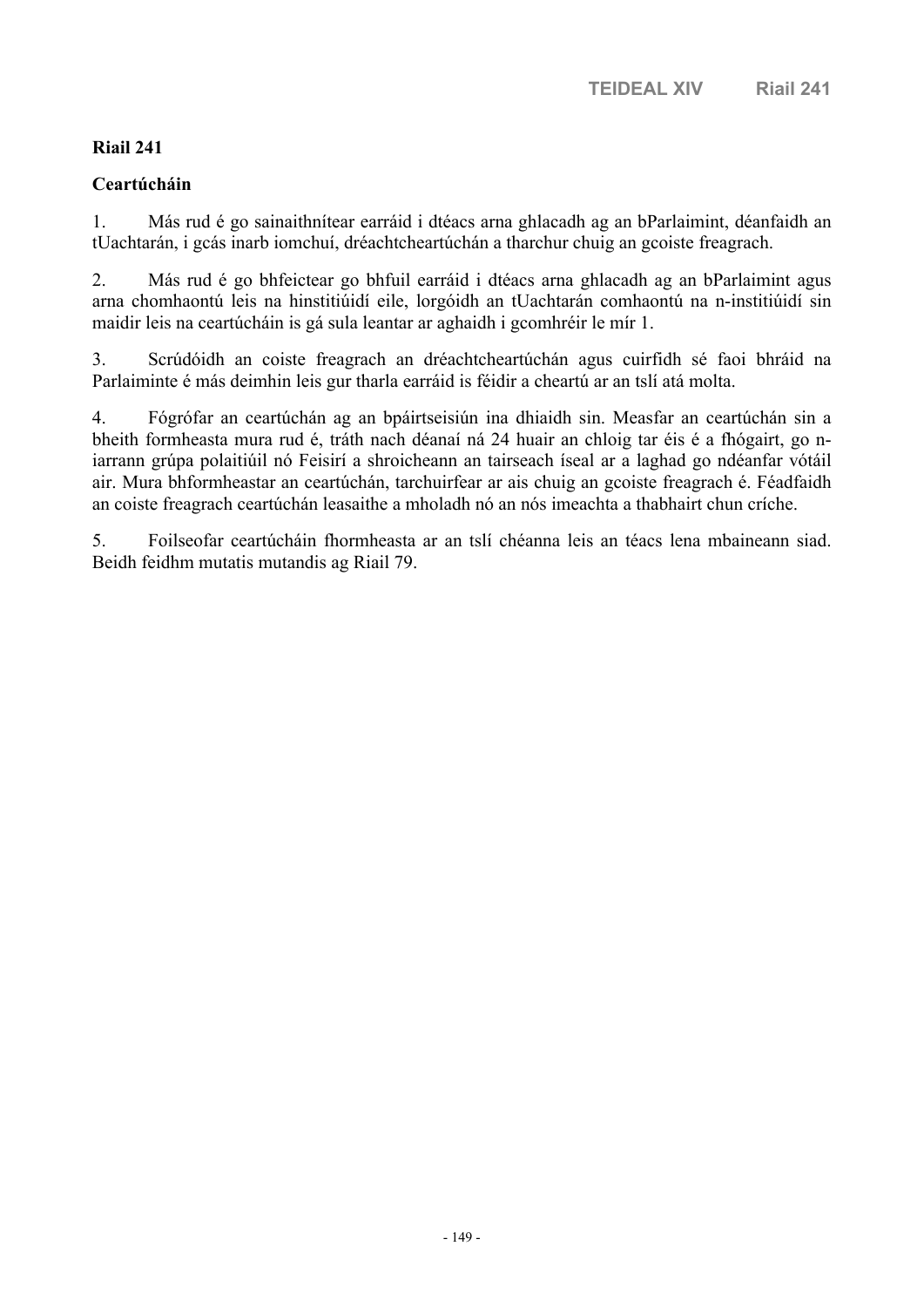# IARSCRÍBHINN I

# CÓD IOMPAIR D'FHEISIRÍ PHARLAIMINT NA HEORPA MAIDIR LE LEASANNA AIRGEADAIS AGUS COINBHLEACHTAÍ LEASA

#### **Airteagal 1**

#### **Treoirphrionsabail**

Le linn dóibh a ndualgais a fheidhmiú , ní mór d'Fheisirí Pharlaimint na hEorpa:

- (a) a bheith á dtreorú ag na prionsabail ghinearálta iompair seo a leanas: neamhfhéinchúis, macántacht, oscailteacht, dúthracht, ionracas cuntasacht agus meas ar chlú na Parlaiminte, agus déanann siad na prionsabail sin a urramú.
- (b) gníomhú ar son leas an phobail, agus leas an phobail amháin, agus staonadh ó aon sochar airgeadais díreach nó indíreach nó luaíocht eile a fháil, agus ó fhéachaint leis na nithe sin a fháil.

#### **Airteagal 2**

#### **Príomhdhualgais na bhFeisirí**

Le linn dóibh a ndualgais a fheidhmiú ní dhéanfaidh Feisirí Pharlaimint na hEorpa:

- (a) comhaontú chun gníomhú nó vótáil ar son aon duine eile dlítheanach nó nádúrtha ar comhaontú é lena gcuirfí as dá saoirse vótála, mar atá cumhdaithe in Airteagal 6 den Ionstraim an 20 Meán Fómhair 1976 maidir le toghadh Fheisirí Pharlaimint na hEorpa trí vótáil chomhchoiteann dhíreach agus Airteagal 2 de Reacht Fheisirí Pharlaimint na hEorpa.
- (b) aon sochar nó luaíocht eile díreach nó indíreach a lorg, a ghlacadh nó a fháil, cibé acu in airgead tirim nó tacaíocht chomhchineáil, mar mhalairt ar iompraíocht shonrach mar a bhaineann le raon oibre parlaimintí an Fheisire, agus féachfaidh siad go comhfhiosach le haon staid a d'fhéadfadh breabaireacht, éilliú nó tionchar míchuí a thabhairt le tuiscint a sheachaint.
- (ba) a ghabháil do ghníomhaíochtaí stocaireachta gairmiúla íoctha, ar gníomhaíochtaí iad a bhfuil baint dhíreach acu le próiseas cinnteoireachta an Aontais.

# **Airteagal 3**

#### **Coinbhleachtaí leasa**

1. Is ann do choinbhleacht leasa i gcás ina bhfuil leas pearsanta ag Feisire de chuid Pharlaimint na hEorpa a d'fhéadfadh tionchar míchuí a bheith aige ar chomhlíonadh a dhualgas/a dualgas Ní ann do choinbhleacht leasa i gcás nach dtairbhíonn Feisire ach amháin mar chomhalta den phobal i gcoitinne nó d'aicme leathan daoine.

2. Maidir le haon Fheisire ar dóigh leis nó léi go bhfuil coinbhleacht leasa aige nó aici, déanfaidh an Feisire sin láithreach na bearta is gá chun aghaidh a thabhairt air, i gcomhréir le prionsabail agus forálacha an Chóid Iompair seo. Más rud é nach bhfuil an Feisire in ann an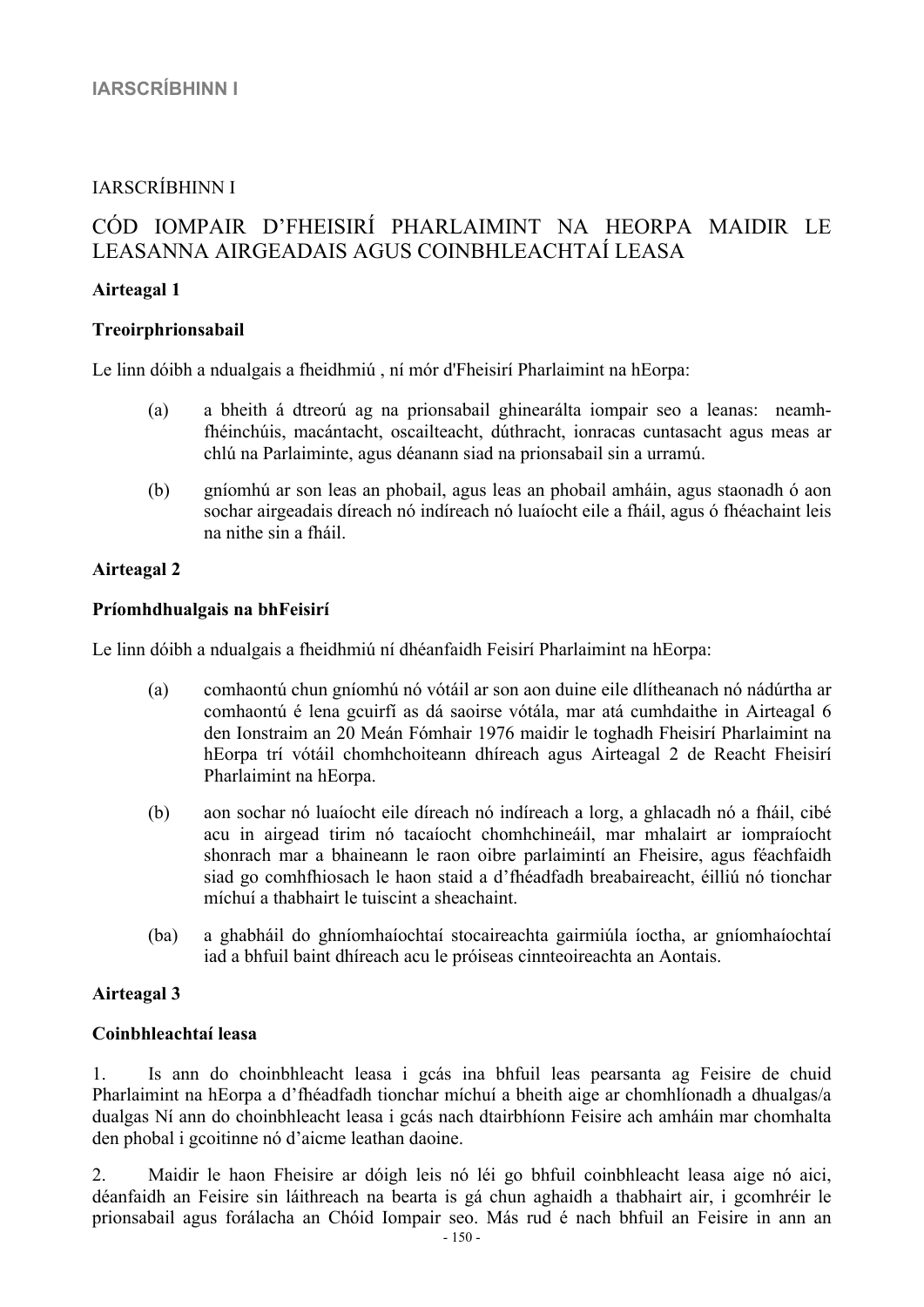choinbhleacht leasa sin a réiteach, déanfaidh an Feisire sin é sin a thuairisciú i scríbhinn don Uachtarán. I gcásanna débhríochta, féadfaidh an Feisire comhairle faoi rún a iarraidh ón gCoiste Comhairleach maidir le hIompar na bhFeisirí, arna bhunú faoi Airteagal 7.

3. Gan dochar do mhír 2, déanfaidh Feisirí, roimh labhairt nó vótáil dóibh i suí iomlánach nó i gceann de chomhlachtaí na Parlaiminte, nó má mholtar iad mar rapóirtéir, aon choinbhleacht leasa iarbhír nó aon choinbhleacht leasa a d'fhéadfadh a bheith ann maidir leis an ábhar atá á mheas a nochtadh, sa chás nach léir an choinbhleacht sin ón bhfaisnéis arna dearbhú de bhun Airteagal 4. Déanfar an nochtadh sin i scríbhinn nó ó bhéal don chathaoirleach le linn na n-imeachtaí parlaiminte i dtrácht.

# **Airteagal 4**

#### **Dearbhú ó na Feisirí**

1. Ar chúiseanna trédhearcachta, beidh Feisirí Pharlaimint na hEorpa freagrach go pearsanta as dearbhú maidir le leasanna airgeadais a thíolacadh don Uachtarán faoi dheireadh an chéad pháirtseisiúin tar éis toghcháin do Pharlaimint na hEorpa a bheith ann (nó laistigh de 30 lá ó dhul i mbun oifig leis an bParlaimint dóibh le linn téarma parlaiminteach), i gcomhréir le foirm a bheidh le glacadh ag an mBiúró de bhun Airteagal 9. Tabharfaidh siad fógra don Uachtarán maidir le haon athruithe a bhfuil tionchar acu ar a ndearbhú faoi dheireadh na míosa tar éis do gach athrú tarlú.

2. Cuimseofar an fhaisnéis seo a leanas sa dearbhú maidir le leasanna airgeadais, ar faisnéis í a thabharfar ar shlí bheacht:

- (a) slí bheatha nó slite beatha an Fheisire le linn na tréimhse trí bliana sula ndeachaigh an Feisire sin i mbun oifig leis an bParlaimint, agus comhaltas an Fheisire sin le linn na tréimhse sin d'aon bhoird nó d'aon choistí cuideachtaí, eagraíochtaí neamhrialtasacha, comhlachas nó comhlachtaí eile arna mbunú sa dlí,
- (b) aon tuarastal a fhaigheann an Feisire chun sainordú a fheidhmiú i bparlaimint eile,
- (c) aon ghníomhaíocht rialta a bhfaigheann an Feisire luach saothair ina leith is gníomhaíocht a ghabhann an Feisire sin air nó uirthi féin agus a oifig/a hoifig á comhlíonadh aige nó aici, bíodh sé mar fhostaí nó mar dhuine féinfhostaithe,
- (d) comhaltas d'aon bhoird nó d'aon choistí cuideachtaí, eagraíochtaí neamhrialtasacha, comhlachas nó aon comhlachtaí eile arna mbunú le dlí, nó d'aon ghníomhaíocht sheachtrach ábhartha eile a ghabhann an Feisire air nó uirthi féin, bíodh luach saothair ag dul leis nó ná bíodh,
- (e) aon ghníomhaíocht sheachtrach ócáideach ar luach saothair (lena n-áirítear scríbhneoireacht, léachtóireacht nó saineolas a sholáthar) má théann iomlán an luach saothair ar ghníomhaíochtaí seachtracha ócáideacha uile an Fheisire thar EUR 5 000 i mbliain féilire áirithe,
- (f) Aon sealúchas in aon chuideachta nó in aon chomhpháirtíocht, ar ina leith a d'fhéadfadh impleachtaí a bheith ann ó thaobh beartais phoiblí de nó i gcás ina dtugtar leis an sealúchas sin tionchar suntasach don Fheisire i leith ghnóthaí an chomhlachta lena mbaineann,
- (g) aon tacaíocht, cibé acu tacaíocht airgeadais nó tacaíocht i dtéarmaí foirne nó ábhair, de bhreis ar an tacaíocht a sholáthraíonn an Pharlaimint agus ar tacaíocht í a thugann tríú páirtithe dóibh i ndáil lena gcuid gníomhaíochtaí polaitiúla, agus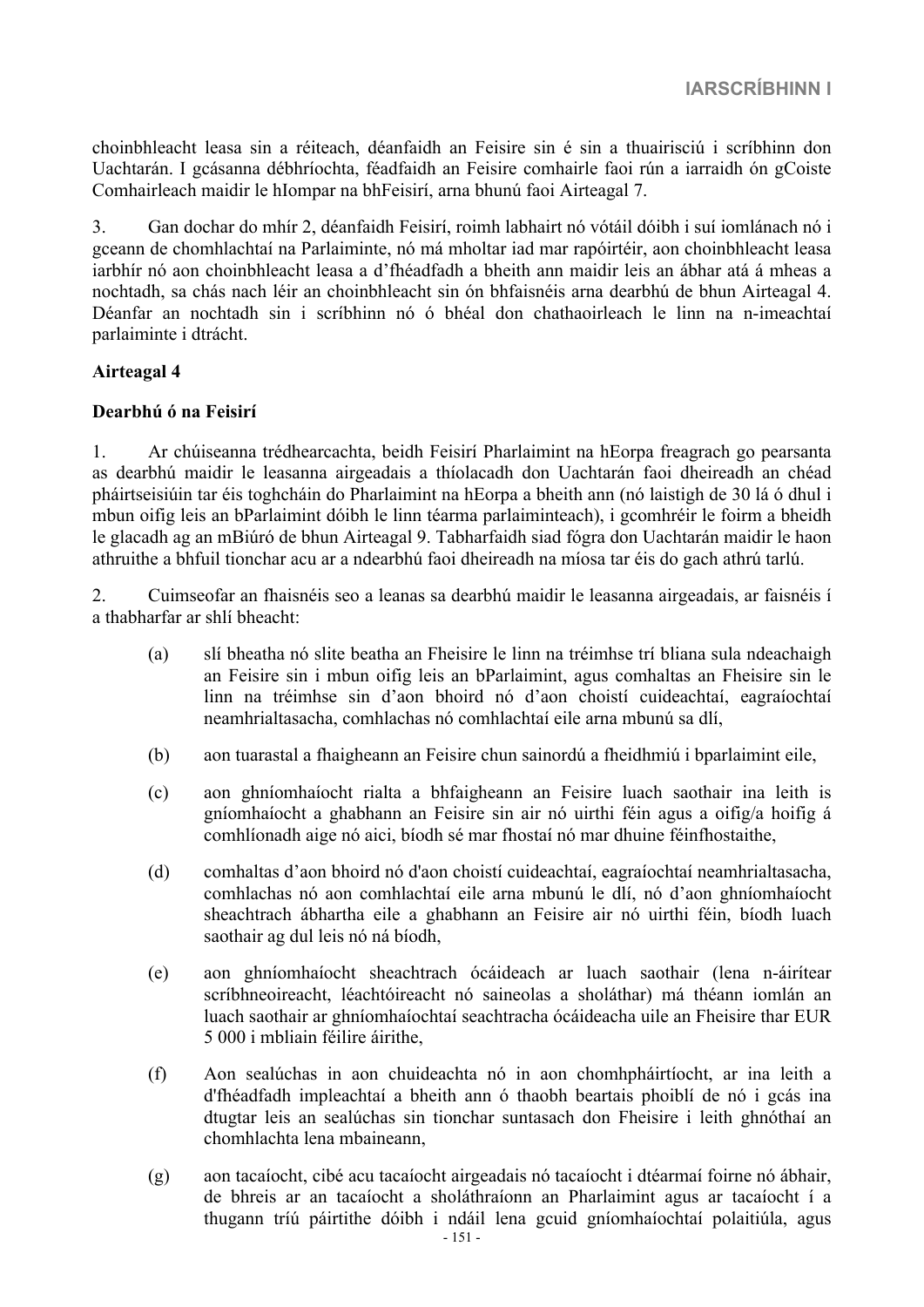déanfar céannacht na dtríú páirtithe sin a nochtadh,

(h) Aon leasanna eile airgeadais a bhféadfadh tionchar a bheith acu ar chomhlíonadh dhualgais an Fheisire.

D'fhonn aon ítim a dhearbhú i gcomhréir leis an gcéad fhomhír, déanfaidh na Feisirí, i gcás inarb iomchuí, a léiriú an bhfuil nó nach bhfuil luach saothair ag dul leis nó nach bhfuil; maidir le hítimí (a), (c), (d), (e) agus (f), déanfaidh na Feisirí ceann amháin de na catagóirí ioncaim seo a leanas a léiriú freisin:

- Gan luach saothair ;
- EUR 1 go EUR 499 in aghaidh na míosa;
- EUR 500 go EUR 1 000 in aghaidh na míosa;
- EUR 1 001 go EUR 5 000 in aghaidh na míosa;
- EUR 5 001 go EUR 10.000 in aghaidh na míosa;
- Os cionn EUR 10 000 in aghaidh na míosa, le léiriú ar an méid EUR 10 000 is gaire.

Maidir le haon ioncam eile a fhaigheann Feisirí i dtaca le gach ítim, ar ioncam é arna dhearbhú i gcomhréir leis an gcéad fhomhír, ach nach ioncam é a fhaightear ar bhonn rialta, déanfar é a ríomh ar bhonn bliantúil, arna roinnt ar dhó dhéag agus curtha i gceann de na catagóirí a leagtar amach sa dara fomhír.

3. Maidir leis an bhfaisnéis arna soláthar don Uachtarán i gcomhréir leis an Airteagal seo, foilseofar í ar láithreán gréasáin na Parlaiminte ar shlí a bheidh an pobal in ann teacht ar an bhfaisnéis go héasca.

4. Ní fhéadfar Feisirí a thoghadh mar shealbhóirí oifige de chuid na Parlaiminte ná de chuid cheann dá chomhlachtaí, ná ní fhéadfar iad a cheapadh mar rapóirtéir, ná a bheith rannpháirteach i dtoscaireacht oifigiúil nó i gcaibidlíocht idirinstitiúideach, más rud é nach mbeidh a ndearbhú leasanna airgeadais curtha isteach acu.

5. Má fhaigheann an tUachtarán faisnéis, a thugann le fios dó nó di go bhfuil dearbhú leasanna airgeadais Feisire éigin go suntasach míchruinn nó as dáta, féadfaidh an tUachtarán dul i gcomhairle leis an gcoiste comhairleach dá bhforáiltear in Airteagal 7. I gcás inarb iomchuí, iarrfaidh an tUachtarán ar an gComhalta a dhearbhú nó a deabhrú a cheartú laistigh de 10 lá. Féadfaidh an Biúró cinneadh a ghlacadh lena ndéantar mír 4 a chur i bhfeidhm maidir le Feisirí nach gcomhlíonann iarraidh ón Uachtarán ar cheartúchán.

6. Is féidir le rapóirtéirí liosta a dhéanamh go deonach i ráiteas míniúcháin a dtuarascála ina mbeidh a gcuid leasanna seachtracha a ndeachthas i gcomhairle leo ar chúrsaí a bhaineann le hábhar na tuarascála.<sup>57</sup>

# **Airteagal 5**

# **Bronntanais nó sochair chomhchosúla**

<sup>57</sup> Féach Cinneadh ón mBiúró an 12 Meán Fómhair 2016 maidir le cur chun feidhme an Chomhaontaithe Idirinstitiúidigh maidir leis an gClár Trédhearcachta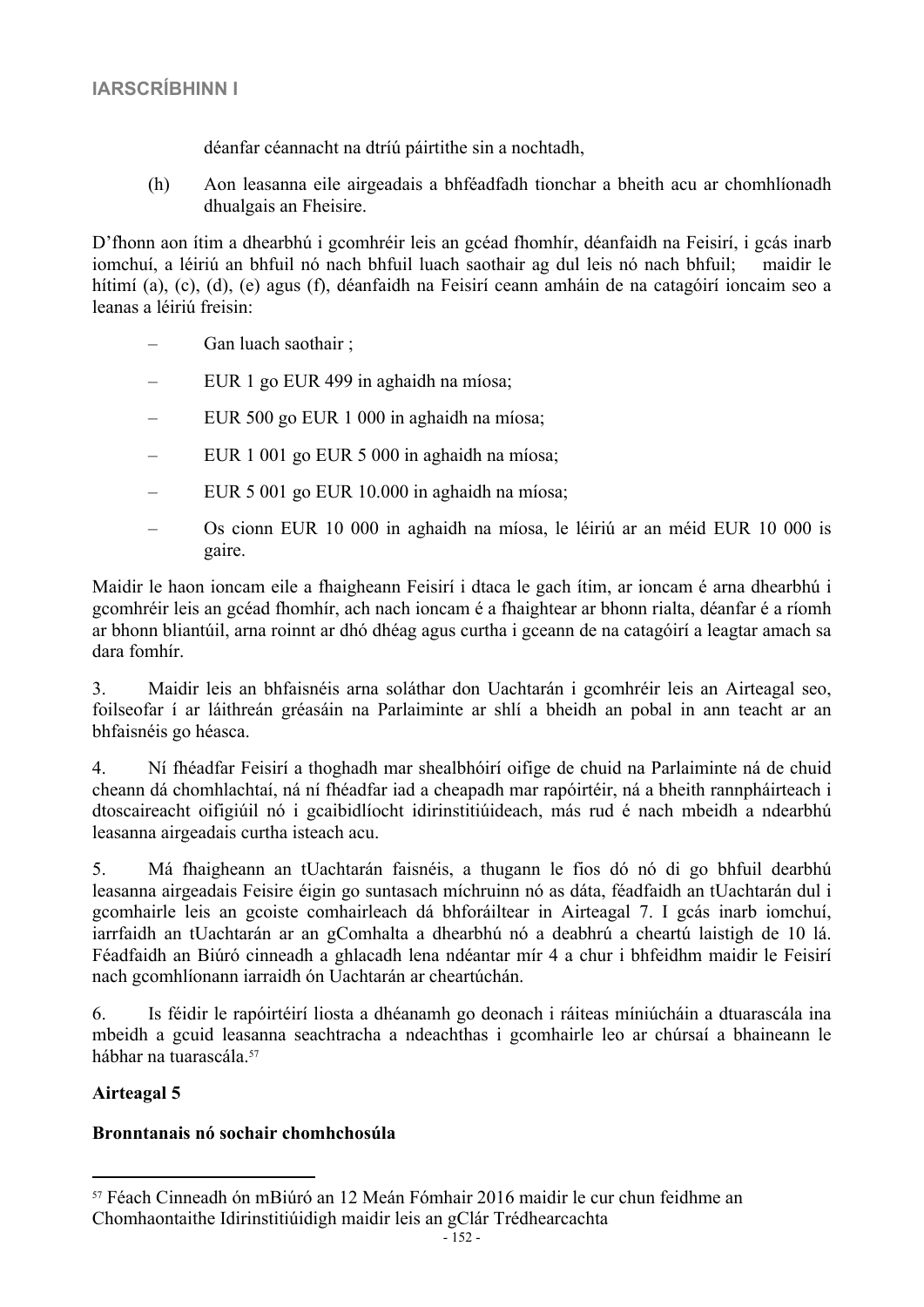1. Le linn dóibh a ndualgais a chomhlíonadh, déanfaidh Feisirí Pharlaimint na hEorpa, staonadh ó bhronntanais nó de shochair chomhchosúla a ghlacadh, seachas na bronntanais agus na sochair a bhfuil garluach is lú ná EUR 150 acu agus arna dtabhairt i gcomhréir leis an úsáid chúirtéise nó na bronntanais nó na sochair a thugtar dóibh nuair a dhéanann Feisirí ionadaíocht don Pharlaimint ina gcáil oifigiúil.

2. Maidir le haon bhronntanais a thugtar d'Fheisirí, i gcomhréir le mír 1, nuair a dhéanann siad ionadaíocht don Pharlaimint ina gcáil oifigiúil , tabharfar don Uachtarán iad agus déileálfar leo i gcomhréir leis na bearta cur chun feidhme a bheidh le leagan síos ag an mBiúró de bhun Airteagal 9.

3. Ní bheidh feidhm ag forálacha mhír 1 agus mhír 2 maidir le haisíoc chostais taistil, chóiríochta agus chothaithe na bhFeisirí, ná le costais den sórt sin a a íocann tríú páirtithe go díreach, nuair a fhreastalaíonn Feisirí, de bhun cuireadh a fháil agus le linn dóibh a ndualgas a chomhlíonadh, aon imeachtaí arna n-eagrú ag tríú páirtithe.

Sonrófar raon feidhme na míre seo, agus go háirithe na rialacha atá ceaptha chun trédhearcacht a áirithiú, sna bearta cur chun feidhme a bheidh le leagan síos ag an mBiúró de bhun Airteagal 9.

# **Airteagal 6**

#### **Gníomhaíochtaí iarFheisirí**

Maidir le hiar-Fheisirí Pharlaimint na hEorpa a ghabhann do ghníomhaíochtaí brústocaireachta gairmiúla nó gníomhaíochtaí ionadaíochta, ar gníomhaíochtaí iad a bhfuil baint dhíreach acu le próiseas cinnteoireachta an Aontais Eorpaigh, ba cheart dóibh an Pharlaimint a chur ar an eolas ina thaobh sin agus ní fhéadfaidh siad, le linn na tréimhse ar lena linn a bhfuil siad ag gabháil do na gníomhaíochtaí sin, tairbhe a bhaint as na saoráidí arna ndeonú d'iar-Fheisirí faoi na rialacha atá leagtha síos ag an mBiúró chuigesin<sup>58</sup>.

# **Airteagal 7**

# **An Coiste Comhairleach maidir le hIompar na bhFeisirí**

1. Bunaítear leis seo an Coiste Comhairleach maidir le hIompar na bhFeisirí ('an Coiste Comhairleach'.

2. Beidh an Coiste Comhairleach comhdhéanta de chúigear comhaltaí, arna gceapadh ag an Uachtarán ag tús a théarma nó a téarma oifige as measc an Choiste um Ghnóthaí Bunreachtúla agus an Choiste um Ghnóthaí Dlíthiúla, agus aird chuí á tabhairt ar thaithí na bhFeisirí agus ar an gcothromaíocht pholaitiúil.

Feidhmeoidh gach comhalta den Choiste Comhairleach mar chathaoirleach ar feadh sé mhí ar bhonn uainíochta.

3. Ag tús a oifige nó a hoifige, déanfaidh an tUachtarán comhaltaí cúltaca a cheapadh don Choiste Comhairleach chomh maith, comhalta amháin do gach grúpa nach bhfuil ionadaíocht á déanamh thar a cheann sa Choiste Comhairleach.

I gcás sárú líomhnaithe a bheith déanta ag comhalta de ghrúpa polaitiúil ar an gCód iompair seo, ar

<sup>58</sup> Cinneadh ón mBiúró an 12 Aibreán 1999 maidir le saoráidí arna ndeonú d'iarFheisirí Pharlaimint na hEorpa.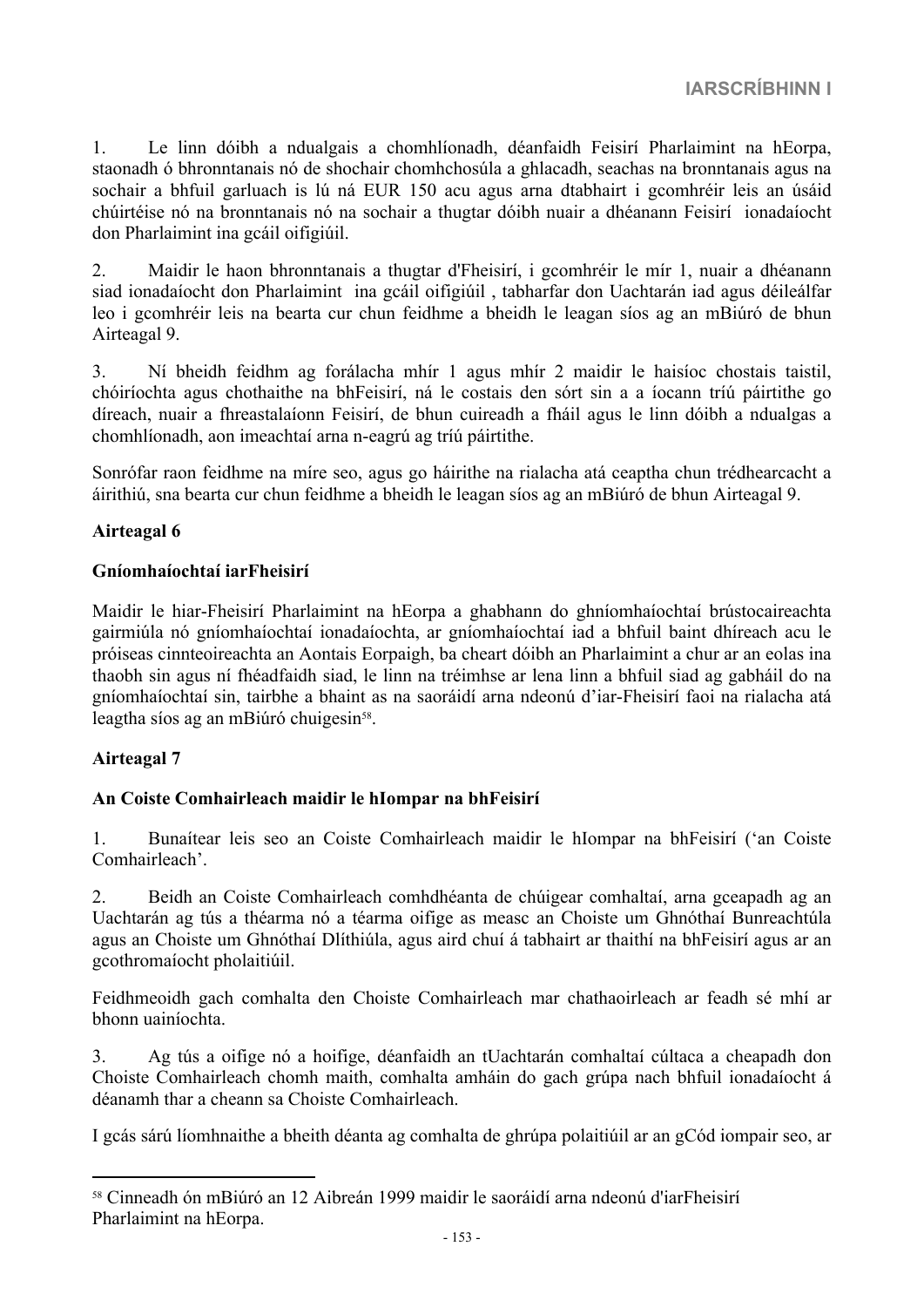ghrúpa polaitiúil é nach bhfuil ionadaíocht á déanamh thar a cheann sa Choiste Comhairleach, feidhmeoidh an comhalta cúltaca ábhartha mar shéú comhalta iomlán an Choiste Chomhairligh ar mhaithe le himscrúdú a dhéanamh ar an sárú líomhnaithe sin.

4. Arna iarraidh sin ag Feisire, tabharfaidh an Coiste Comhairleach treoir dó nó di, ar treoir í a bheidh faoi rún agus a bheidh tugtha laistigh de 30 lá féilire, maidir le léirmhíniú agus le cur chun feidhme fhorálacha an Chóid Iompair seo. Beidh an Feisire lena mbaineann i dteideal dul ar iontaoibh treorach den sórt sin.

Arna iarraidh sin don Uachtarán, déanfaidh an Coiste Comhairleach freisin measúnú ar sháruithe líomhnaithe ar an gCód Iompair seo agus tabharfaidh sé comhairle don tUachtarán faoin ngníomhaíocht a d'fhéadfaí a ghlacadh.

5. Féadfaidh an Coiste Comhairleach, tar éis dul i gcomhairle leis an Uachtarán, comhairle a lorg ó shaineolaithe seachtracha.

6. Foilseoidh an Coiste tuarascáil bhliantúil maidir lena chuid oibre.

# **Airteagal 8**

# **An nós imeachta i gcás sáruithe a d'fhéadfadh a bheith ann ar an gCód Iompair**

1. I gcás ina bhfuil cúis lena mheas go bhféadfadh an Cód Iompair a bheith sáraithe ag Feisire de chuid Pharlaimint na hEorpa, déanfaidh an tUachtarán an t-ábhar a chur faoi bhráid an Choiste Chomhairligh, seachas i gcásanna cráiteacha soiléire.

2. Scrúdóidh an Coiste Comhairleach imthosca an tsáraithe líomhnaithe agus féadfaidh sé éisteacht a thabhairt don Fheisire lena mbaineann. Bunaithe ar thátail a thorthaí, déanfaidh sé moladh don Uachtarán maidir le cinneadh féideartha.

I gcás sárú líomhnaithe a bheith déanta ag buanchomhalta nó ag comhalta cúltaca den Choiste Comhairleach ar an gCód iompair seo, staonfaidh an comhalta nó comhalta cúltaca ábhartha ó pháirt a ghlacadh in imeachtaí an Choiste Chomhairligh maidir leis an sárú líomhnaithe sin

3. Más rud é, agus an moladh sin á chur san áireamh ag an Uachtarán agus tar éis don té sin cuireadh a thabhairt don bhFeisire lena mbaineann barúlacha an Fheisire sin i scríbhinn a thíolacadh, go gcinneann an tUachtarán go bhfuil an Cód Iompair sáraithe ag an bhFeisire lena mbaineann, déanfaidh an tUachtarán, tar éis éisteacht a thabhairt don Fheisire lena mbaineann, cinneadh réasúnaithe a ghlacadh lena leagfar síos pionós. Cuirfidh an tUachtarán fógra i leith an chinnidh réasúnaithe don Fheisire sin.

D'fhéadfadh a bheith i gceist leis an bpionós ceann amháin nó níos mó de na bearta a liostaítear i Riail 176(4) go (6) de na Rialacha Nós Imeachta.

4. Beidh rochtain ag an bhFeisire lena mbaineann ar na nósanna imeachta maidir le hachomharc inmheánach a shainítear i Riail 177 de na Rialacha Nós Imeachta.

# **Airteagal 9**

# **Cur chun feidhme**

Leagfaidh an Biúró síos na bearta cur chun feidhme don Chód Iompair seo, lena n-áirítear nós imeachta faireacháin, agus tabharfaidh sé na méideanna dá dtagraítear in Airteagail 4 agus 5 cothrom le dáta, nuair is gá sin.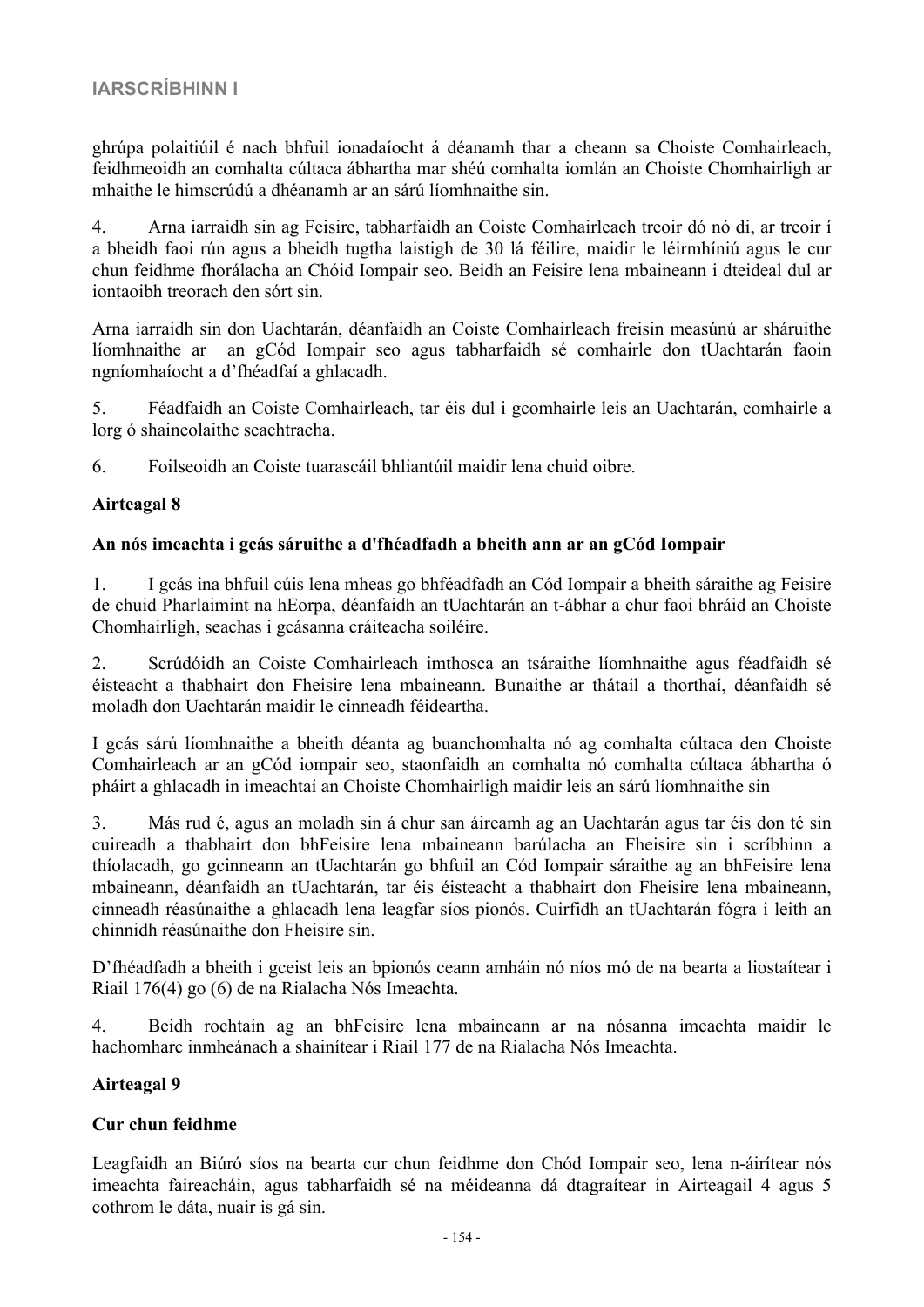Féadfaidh an Biúró tograí a mholadh chun an Cód Iompair seo a athbhreithniú.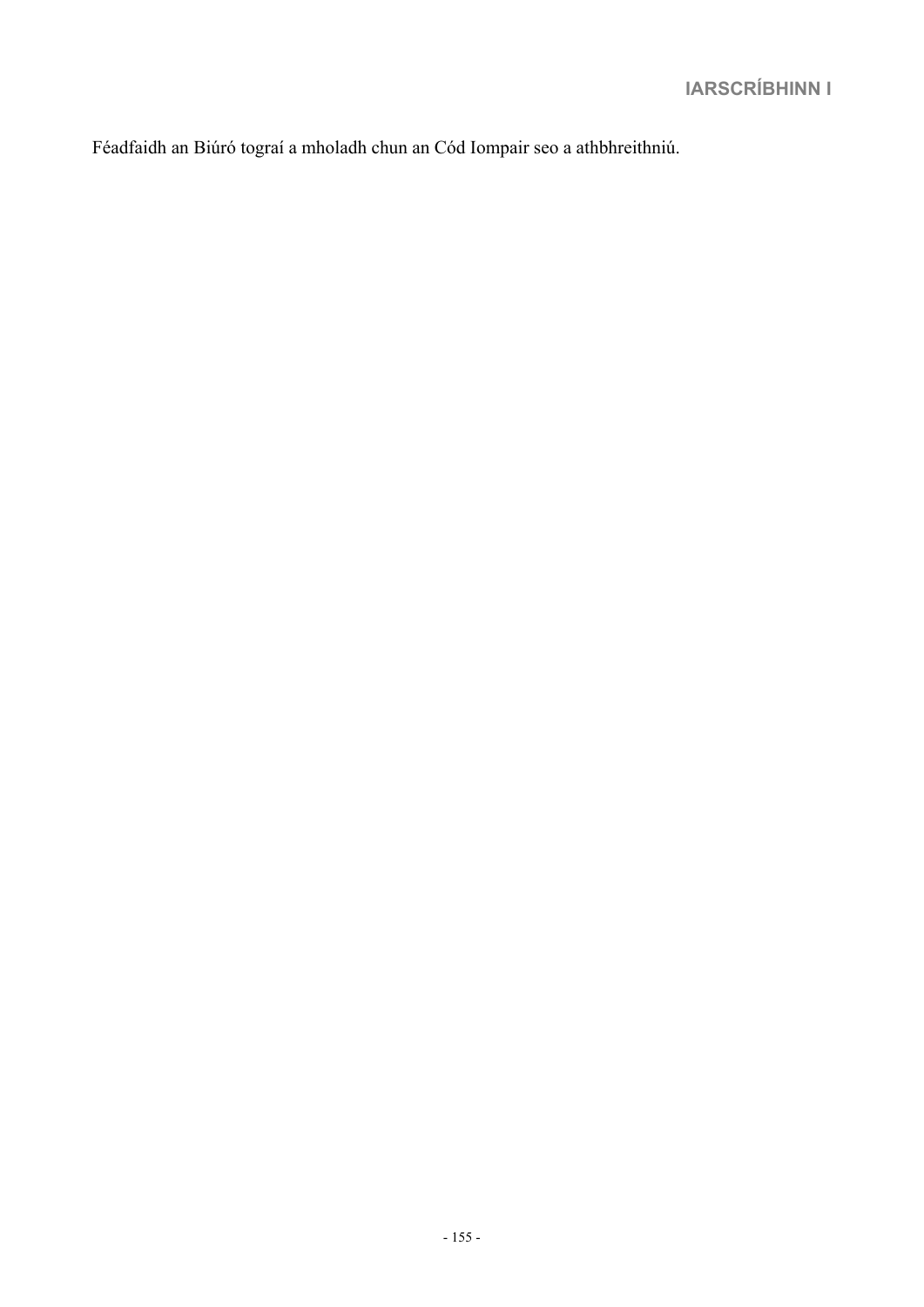# IARSCRÍBHINN II

# CÓD IOMPAIR IOMCHUÍ DO NA FEISIRÍ DE PHARLAIMINT NA hEORPA AGUS A gCÚRAIMÍ Á bhFEIDHMIÚ ACU

1. Agus a gcúraimí á bhfeidhmiú acu, caithfidh na Feisirí de Pharlaimint na hEorpa le gach aon duine atá ag obair i bParlaimint na hEorpa le dínit, cúirtéis agus meas agus gan réamhchlaonadh nó idirdhealú.

2. Agus a gcúraimí á bhfeidhmiú acu, déanfaidh na Feisirí iad féin a iompar ar bhealach proifisiúnta agus ní mór dóibh staonadh, ina gcaidreamh leis an bhfoireann, go háirithe, ó theanga atá maslach, tarcaisneach, gránna nó idirdhealaitheach nó aon ghníomhaíochtaí eile atá míeiticiúil, dímheasúil nó neamhdhleathach.

3. Maidir leis an reachtaíocht atá i bhfeidhm, rialacha inmheánacha na Parlaiminte nó an Cód seo, ní fhéadfaidh na Feisirí, trína ngníomhaíochtaí, an fhoireann a ghríosú nó a spreagadh chun iad a shárú, dul timpeall orthu nó neamhaird a dhéanamh díobh, ná ní ghlacfaidh siad le hiompar den sórt sin ó thaobh na foirne a bhfuil siad freagrach astu.

4. Agus é mar aidhm acu go bhfeidhmeoidh Parlaimint na hEorpa go héifeachtach, déanfaidh Feisirí a ndícheall a áirithiú, agus discréid iomchuí á feidhmiú acu, go ndéileálfar le haon easaontú nó coimhlint lena mbeidh baint ag an bhfoireann a bhfuil siad freagrach astu go pras, go cothrom agus go héifeachtach.

5. I gcás inar gá, comhoibreoidh Feisirí go pras agus go hiomlán leis na nósanna imeachta atá i bhfeidhm chun staideanna coimhlinte nó ciaptha (síceolaíoch nó gnéasach) a láimhseáil, lena náirítear freagairt go pras d'aon líomhaintí maidir le ciapadh. Ba cheart d'Fheisirí páirt a ghlacadh i gcúrsaí oiliúna speisialaithe a eagraítear dóibh a phléann le coimhlint agus ciapadh a chosc san áit oibre agus le dea-bhainistiú oifige.

6. Déanfaidh na Feisirí dearbhú a shíniú lena ndeimhneofar a dtiomantas an Cód seo a chomhlíonadh. Foilseofar gach dearbhú, is cuma má shínítear é nó mura sínítear, ar shuíomh gréasáin na Parlaiminte.

7. Ní fhéadfar Feisirí nár shínigh an dearbhú a bhaineann leis an gCód seo a thoghadh mar shealbhóirí oifige de chuid na Parlaiminte nó dá cuid comhlachtaí, ná ní fhéadfar iad a cheapadh mar rapóirtéir ná ní fhéadfaidh siad a bheith rannpháirteach i dtoscaireacht oifigiúil nó i gcaibidlíochtaí idir-institiúideacha.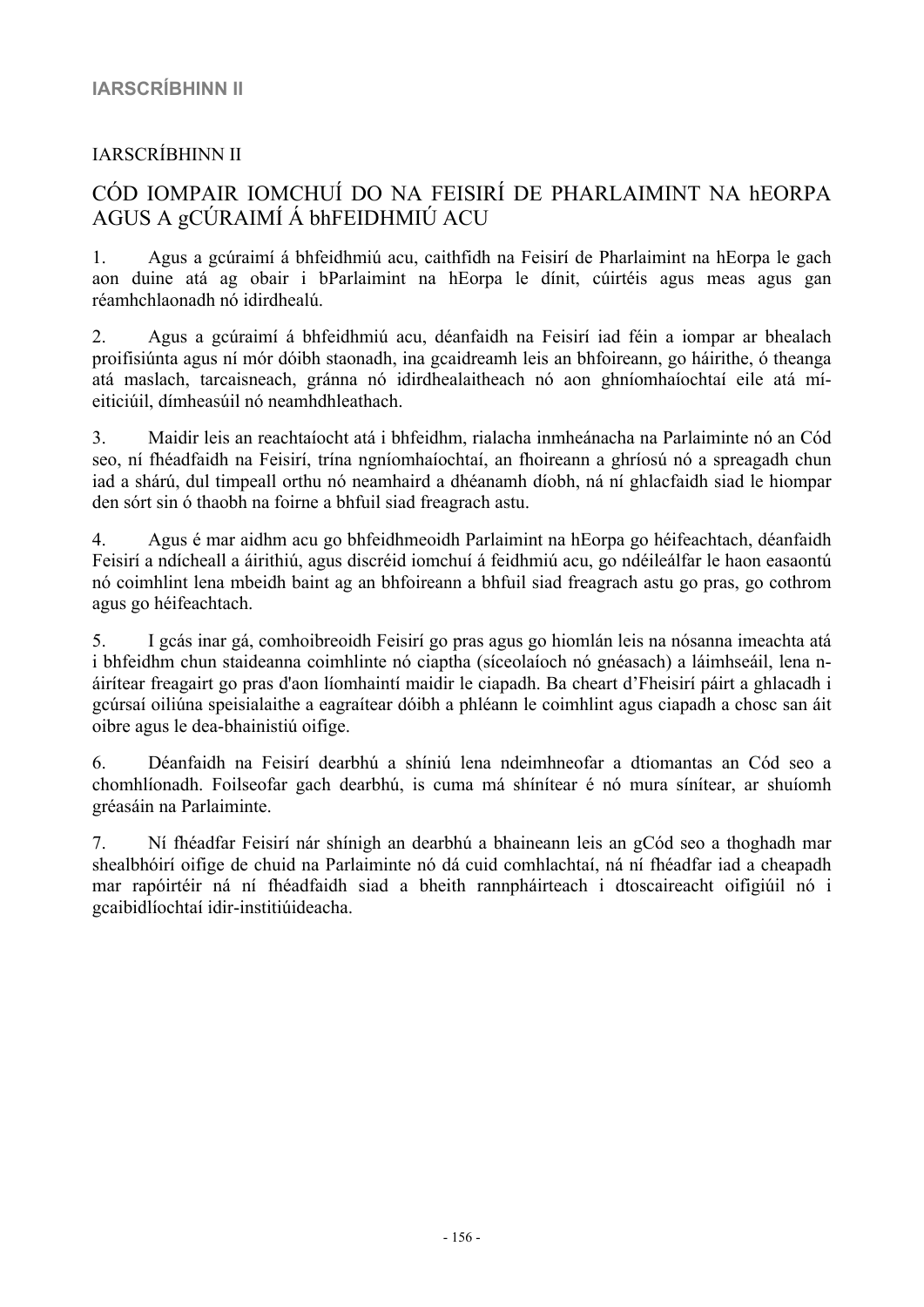# IARSCRÍBHINN III

# CRITÉIR MAIDIR LE CEISTEANNA I gCOMHAIR FREAGRA I SCRÍBHINN FAOI RIALACHA 138, 140 AGUS 141

- 1. I ndáil le ceisteanna i gcomhair freagra i scríbhinn:
	- sonrófar iontu go soiléir an seolaí chuig a bhfuil siad le tarchur trí na gnáthbhealaí idirinstitiúideacha;
	- tiocfaidh siad go heisiach faoi réim theorainneacha inniúlachtaí an tseolaí, mar a leagtar síos sna Conarthaí ábhartha nó i ngníomhartha reachtacha Aontais, nó faoina réim gníomhaíochta;
	- beidh leas ginearálta ag baint leo;
	- beidh siad gonta agus beidh ceist intuigthe iontu;
	- ní bheidh siad níos faide ná 200 focal;
	- ní bheidh aon chaint mhaslach iontu;
	- ní bhainfidh siad le nithe atá go hiomlán pearsanta.
	- ní bheidh níos mó ná trí fhocheist iontu.

2. Ní fhéadfaidh ceisteanna chuig an gComhairle déileáil le hábhar atá idir lámha faoin ngnáthnós imeachta reachtach ná le feidhmeanna buiséadacha na Comhairle. :

3. Arna iarraidh sin uirthi, tabharfaidh an Ardrúnaíocht comhairle do na húdair i dtaobh conas, i gcás ar leith, na critéir a leagtar síos i mír 1 a chomhlíonadh.

4. Más rud é go ndearnadh ceist chomhionann nó ceist chomhchosúil a chur síos agus a fhreagairt i rith na sé mhí roimhe sin, nó a mhéid nach n-iarrtar aon ní le ceist seachas faisnéis faoin méid atá déanta mar fhreagairt ar rún sonrach ón bParlaimint agus de chineál a sholáthair an Coimisiún cheana féin i gcumarsáid i scríbhinn faoin méid atá déanta i rith na sé mhí roimhe sin, cuirfidh an Rúnaíocht cóip den cheist agus den fhreagra roimhe sin nó aon chumarsáid iardain chuig an údar. Ní chuirfear an cheist athnuaite ar aghaidh chuig an seolaí mura rud é go gcinneann an tUachtarán déanamh amhlaidh i bhfianaise forbairtí nua suntasacha agus mar fhreagairt ar iarraidh réasúnaithe ón údar.

5. Más faisnéis fhíorasach nó faisnéis staitistiúil atá á lorg le ceist agus go bhfuil an fhaisnéis sin ar fáil cheana féin do sheirbhísí taighde na Parlaiminte, cuirfear ar aghaidh chuig na seirbhísí sin é seachas chuig an seoltaí, ach amháin má chineann an tUachtarán a mhalairt arna iarraidh sin ag an údar.

6. Féadfar ceisteanna a bhaineann le nithe gaolmhara a fhreagairt le chéile.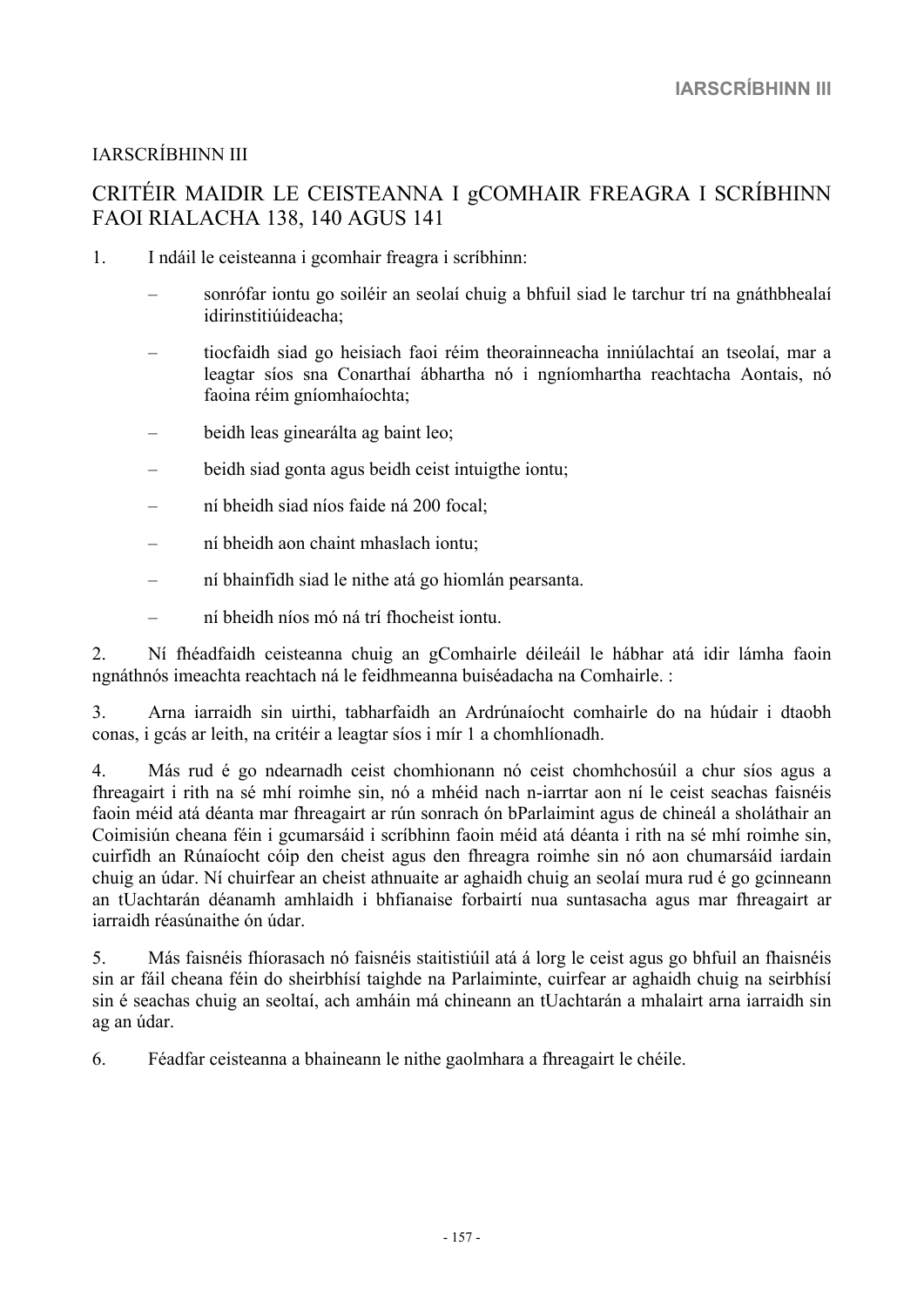# **IARSCRÍBHINN IV**

# IARSCRÍBHINN IV

# TREOIRLÍNTE AGUS PRIONSABAIL GHINEARÁLTA ATÁ LE LEANÚINT NUAIR ATÁ ÁBHAIR Á ROGHNÚ LENA GCUR AR AN GCLÁR OIBRE LE HAGHAIDH DÍOSPÓIREACHT AR CHÁSANNA A BHAINEANN LE SÁRUITHE AR CHEARTA AN DUINE, AR AN DAONLATHAS AGUS AR AN SMACHT REACHTA AGUS DÁ BHFORÁILTEAR FAOI RIAIL 144

# **Prionsabail bhunúsacha**

1. Tabharfar tosaíocht, roimh ócáid ar leith, do thairiscintí i gcomhair rún a bhfuil sé beartaithe ina leith go leanfaidh vótáil sa Pharlaimint astu, ar tairiscintí iad atá dírithe ar an gComhairle, ar an gCoimisiún, ar na Ballstáit, ar thríú tíortha nó ar chomhlachtaí idirnáisiúnta, ar choinníoll gurb é an páirtseisiún reatha an t-aon pháirtseisiún de Pharlaimint na hEorpa ag a bhféadfar an vótáil a dhéanamh in am.

2. Ní rachaidh tairiscintí i gcomhair rún thar 500 focal.

3. Tabharfar tosaíocht d'ábhair a bhaineann le freagrachtaí an Aontais Eorpaigh faoi mar atá leagtha síos sna Conarthaí, ar choinníoll go bhfuil tábhacht mhór leo.

4. Maidir leis an líon ábhar a roghnófar, is líon é a cheadóidh díospóireacht a dhéanamh atá i gcomhréir le tábhacht na n-ábhar sin agus níor cheart go rachfaí thar thrí cinn, agus na fochaibidlí san áireamh.

# **Mionsonraí praiticiúla**

5. Déanfar na prionsabail bhunúsacha a chuirfear i bhfeidhm le linn cinneadh a dhéanamh faoin rogha ábhar a bheidh le cur san áireamh i ndíospóireacht ar chásanna a bhaineann le sáruithe ar chearta an duine, ar an daonlathas agus ar an smacht reachta a chur in iúl don Pharlaimint agus do na grúpaí polaitiúla.

# **Teorannú agus leithroinnt ama labhartha**

6. Chun úsáid níos fearr a bhaint as an am a bheidh ar fáil, déanfaidh an tUachtarán, tar éis dul i gcomhairle le Cathaoirligh na ngrúpaí polaitiúla, comhaontú a chur i gcrích leis an gComhairle agus leis an gCoimisiún maidir le teorannú an ama labhartha dá gcuid ráiteas faoi seach, más ann, sa díospóireacht ar chásanna a bhaineann le sáruithe ar chearta an duine, ar an daonlathas agus ar an smacht reachta.

# **Sprioc-am chun leasuithe a chur síos**

7. Tabharfaidh an spriocam chun leasuithe a chur síos dóthain ama idir an t-am a dháiltear iad sna teangacha oifigiúla agus an t-am a bheidh socruithe don díospóireacht ar na tairiscintí i gcomhair rún ionas go mbeidh ar chumas na bhFeisirí agus na ngrúpaí polaitiúla iad a bhreithniú go cuí.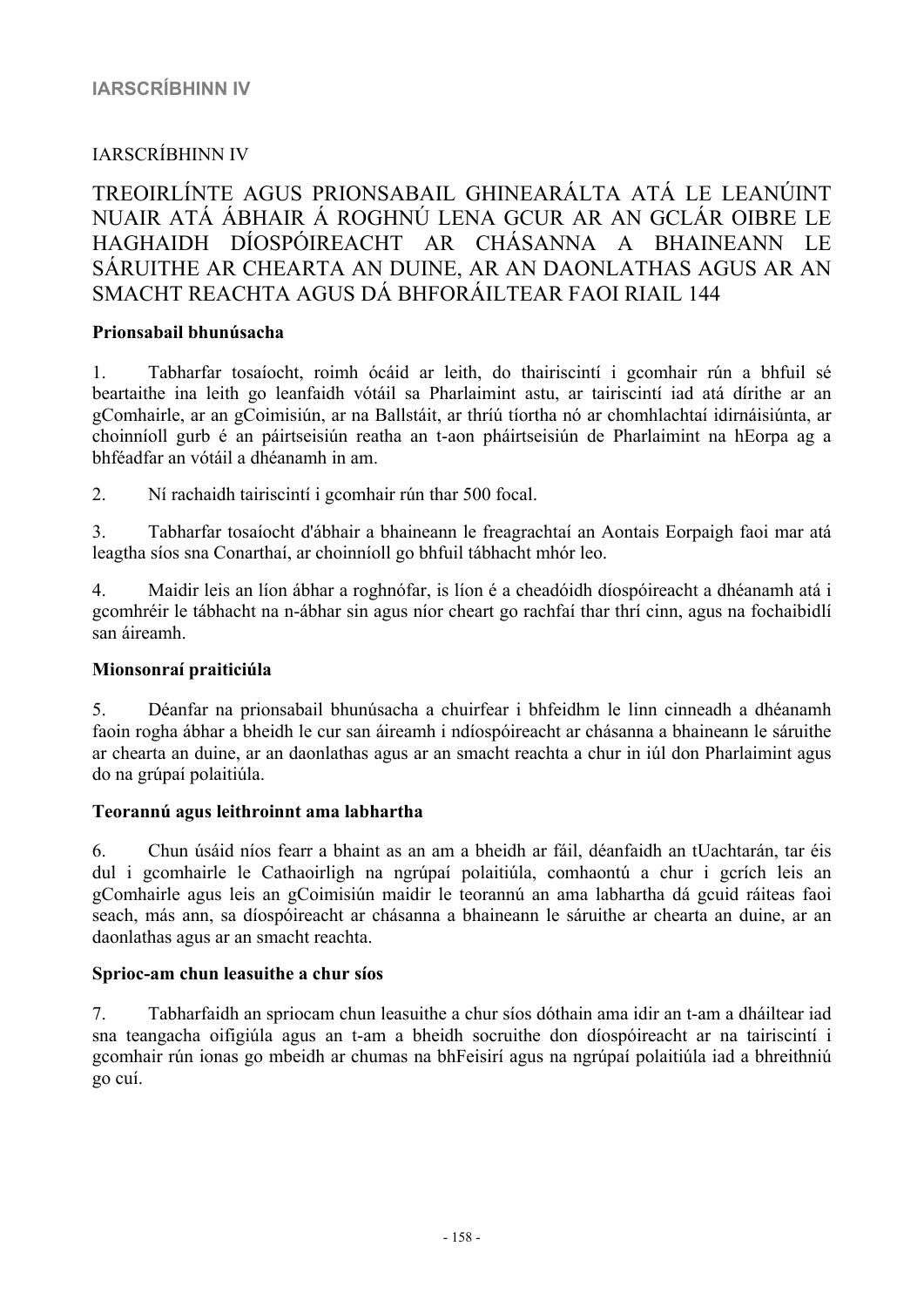# IARSCRÍBHINN V

# NÓS IMEACHTA MAIDIR LE BREITHNIÚ AGUS GLACADH CINNTÍ CHUN URSCAOILEADH A DHEONÚ

# **Airteagal 1**

# **Doiciméid**

- 1. Déanfar na doiciméid seo a leanas a chló agus a dháileadh:
	- (a) an cuntas ioncaim agus caiteachais, an anailís airgeadais agus an clár comhardaithe arna gcur ar aghaidh ag an gCoimisiún;
	- (b) an Tuarascáil Bhliantúil agus tuarascálacha speisialta na Cúirte Iniúchóirí, i dteannta le freagraí na nInstitiúidí;
	- (c) an ráiteas dearbhaithe i dtaobh bheachtas na gcuntas agus dhlíthiúlacht agus rialtacht na n-idirbheart is bun leo, ar ráiteas é a chuireann an Chúirt Iniúchóirí ar fáil de bhun Airteagal 287 den Chonradh ar Fheidhmiú an Aontais Eorpaigh;
	- (d) an moladh ón gComhairle.

2. Tarchuirfear na doiciméid sin chuig an gcoiste freagrach. Féadfaidh aon choiste lena mbaineann tuairim a thabhairt.

3. Más mian le coistí eile tuairimí a thabhairt, socróidh an tUachtarán an teorainn ama ar laistigh di a chuirfear na tuairimí sin in iúl don choiste freagrach.

# **Airteagal 2**

# **Tuarascáil a bhreithniú**

1. Breithneoidh an Pharlaimint tuarascáil ón gcoiste freagrach maidir le hurscaoileadh faoin 15 Bealtaine sa bhliain tar éis ghlacadh Thuarascáil Bhliantúil na Cúirte Iniúchóirí faoi mar a éilítear leis an Rialachán Airgeadais.

2. Beidh feidhm ag Rialacha na Parlaiminte i ndáil le leasuithe agus vótáil mura rud é bhforáiltear a mhalairt san Iarscríbhinn seo.

# **Airteagal 3**

# **Inneachar na Tuarascála**

1. Is é a beidh sa tuarascáil maidir le hurscaoileadh arna tarraingt suas ag an gcoiste freagrach ná:

- (a) togra i gcomhair cinnidh chun urscaoileadh a dheonú nó chun cinneadh ar urscaoileadh a chur siar (vótáil i bpáirtseisiún mhí Aibreáin) nó togra i gcomhair cinnidh chun urscaoileadh a dheonú nó chun diúltú d'urscaoileadh a dheonú (vótáil i bpáirtseisiún mhí Dheireadh Fómhair);
- (b) togra i gcomhair cinnidh chun na cuntais a bhaineann le hioncam, caiteachas, sócmhainní agus dliteanais uile an Aontais a dhúnadh;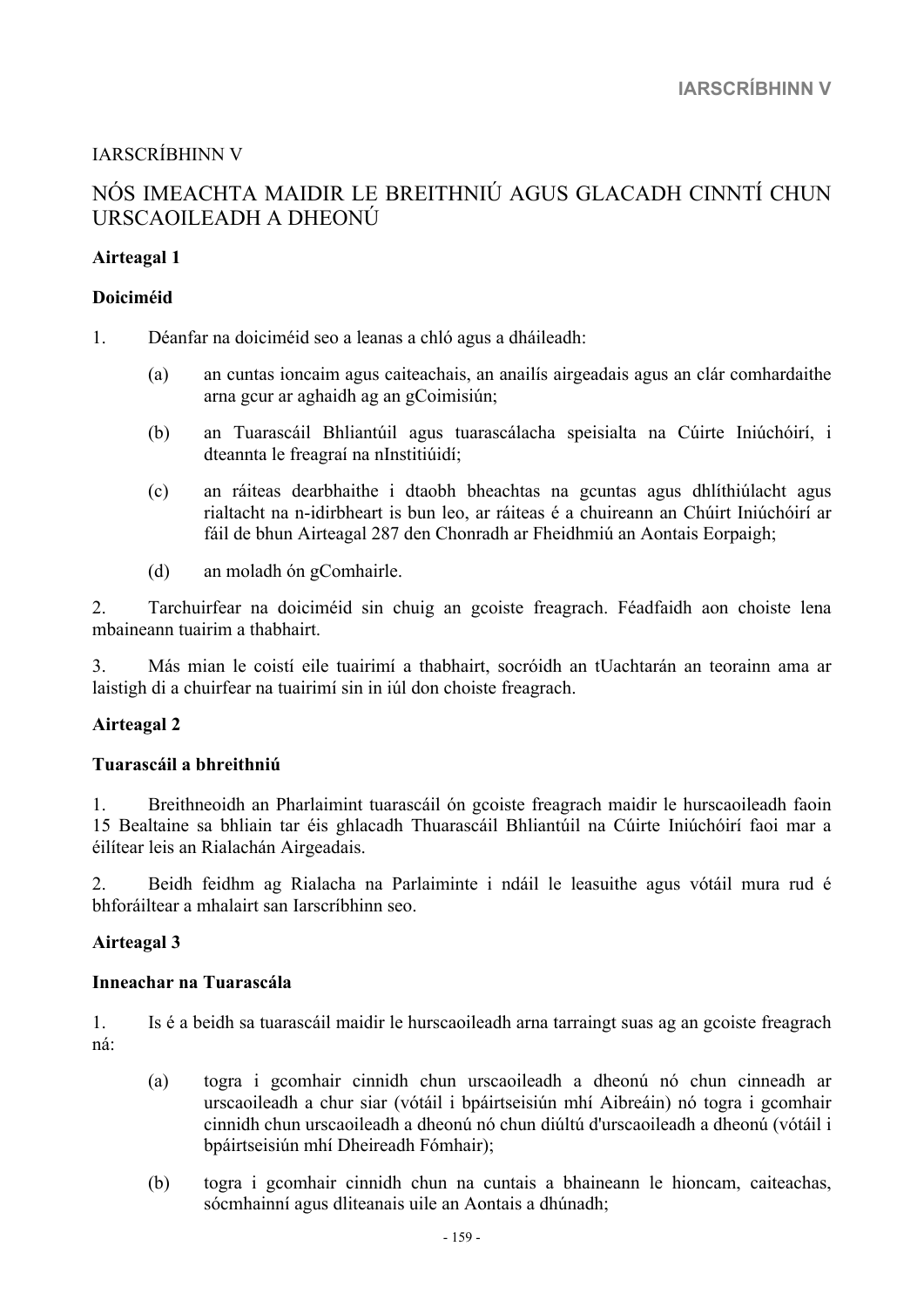- (c) tairiscint i gcomhair rúin ina bhfuil tuairimí a ghabhann leis an togra i gcomhair cinnidh dá dtagraítear i bpointe (a) lena n-áirítear measúnú ar bhainistiú buiséadach an Choimisiúin thar an mbliain airgeadais agus barúlacha i ndáil le cur chun feidhme an chaiteachais don todhchaí;
- (d) mar Iarscríbhinn, liosta de na doiciméid a fuarthas ón gCoimisiún agus de na doiciméid a iarradh ach nach bhfuarthas;
- (e) tuairimí na gcoistí lena mbaineann.

2. Má bheartaíonn an coiste freagrach an cinneadh ar urscaoileadh a chur siar, déanfar an méid seo a leanas, *inter alia*, a leagan amach freisin sa tairiscint iomchuí i gcomhair rúin:

- (a) na cúiseanna lena chur siar;
- (b) an gníomh breise a bhfuiltear ag súil leis go nglacfaidh an Coimisiún é agus na spriocamanna chun déanamh amhlaidh;
- (c) na doiciméid a bheidh ag teastáil le go bhféadfaidh an Pharlaimint cinneadh feasach a ghlacadh.

#### **Airteagal 4**

#### **Breithniú agus vótáil sa Pharlaimint**

1. Déanfar aon tuarascáil ón gcoiste freagrach maidir le hurscaoileadh a chur san áireamh i gclár oibre an chéad pháirtseisiúin tar éis í a chur síos.

2. Ní bheidh inghlactha ach leasuithe ar thairiscint i gcomhair rúin arna cur síos i gcomhréir le hAirteagal 3(1)(c).

3. Mura sonraítear a mhalairt in Airteagal 5, beidh an vótáil ar na tograí i gcomhair cinnidh agus ar an tairiscint i gcomhair rúin san ord atá leagtha amach in Airteagal 3.

4. I gcomhréir le hAirteagal 231 den Chonradh ar Fheidhmiú an Aontais Eorpaigh, glacfaidh an Pharlaimint cinneadh le tromlach na vótaí a chaitear.

# **Airteagal 5**

# **Malairtí don nós imeachta**

1. Vótáil i bpáirtseisiún mhí Aibreáin

Ar an gcéad ásc, beidh togra sa tuarascáil ar urscaoileadh go ndéanfar urscaoileadh a dheonú nó a chur siar.

(a) Má fhaigheann togra chun urscaoileadh a dheonú tromlach, deonófar an t-urscaoileadh. Is ionann sin freisin agus na cuntais a dhúnadh.

Más rud é nach bhfaigheann togra chun urscaoileadh a dheonú tromlach, measfar an t-urscaoileadh bheith curtha siar agus cuirfidh an coiste freagrach tuarascáil nua síos laistigh de shé mhí ar tuarascáil í ina mbeidh togra nua chun urscaoileadh a dheonú nó chun diúltú urscaoileadh a dheonú.

(b) Má ghlactar togra chun urscaoileadh a chur siar, cuirfidh an coiste freagrach tuarascáil nua síos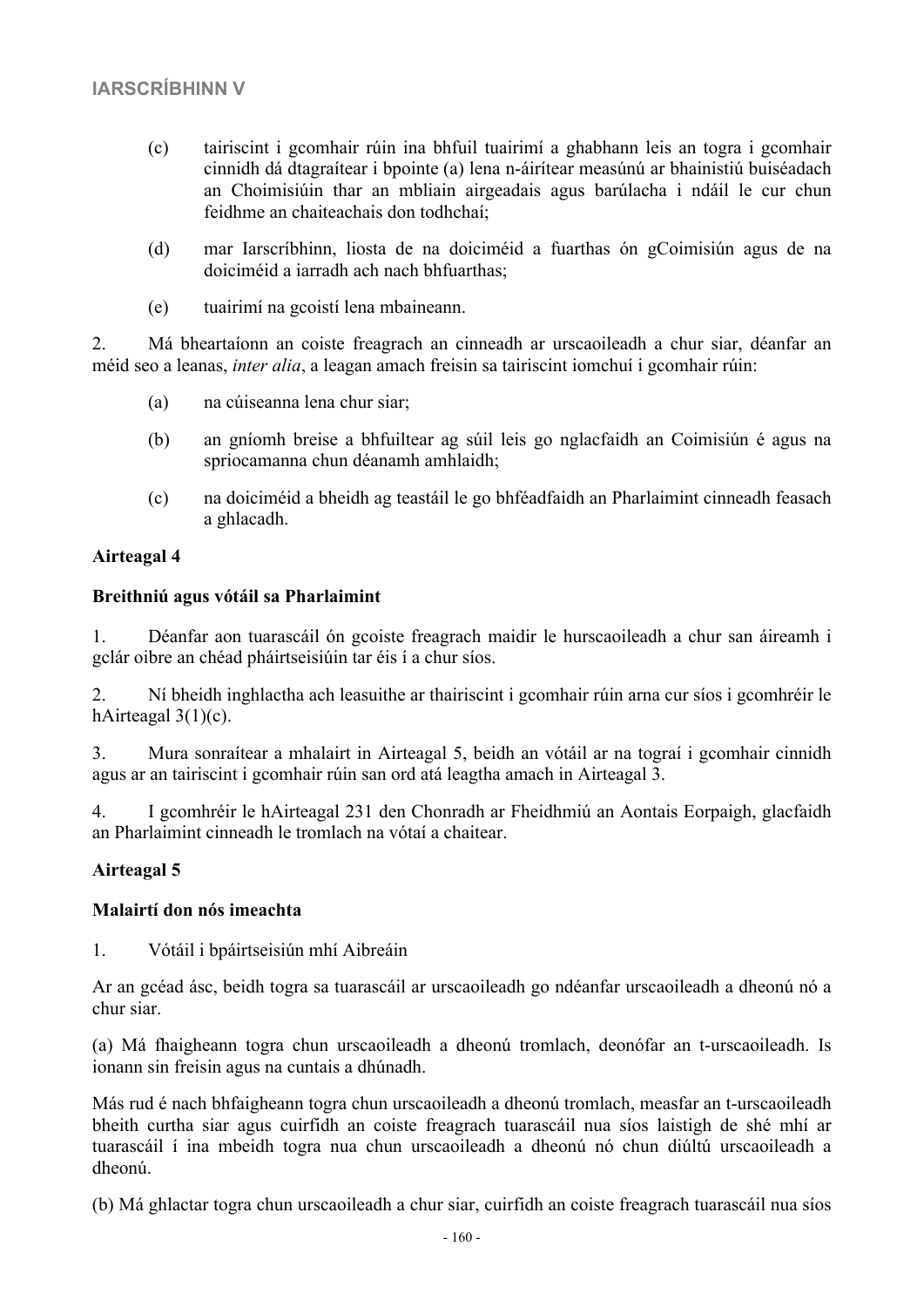laistigh de shé mhí ar tuarascáil í ina mbeidh togra nua chun urscaoileadh a dheonú nó chun diúltú urscaoileadh a dheonú. Sa chás sin, cuirfear dúnadh na gcuntas siar freisin agus cuirfear síos athuair é in éineacht leis an tuarascáil nua.

Más rud é nach bhfaigheann togra chun urscaoileadh a chur siar tromlach, measfar go bhfuil an turscaoileadh deonta. Sa chás seo, is ionann an cinneadh freisin agus na cuntais a dhúnadh. Féadfar vótáil a dhéanamh fós ar an tairiscint i gcomhair rúin.

2. Vótáil i bpáirtseisiún mhí Dheireadh Fómhair

Ar an dara hásc, beidh togra sa tuarascáil ar urscaoileadh go ndéanfar urscaoileadh a dheonú nó go ndiúltófar urscaoileadh a dheonú.

(a) Má fhaigheann togra chun urscaoileadh a dheonú tromlach, deonófar an t-urscaoileadh. Is ionann sin freisin agus na cuntais a dhúnadh.

Más rud é nach bhfaigheann togra chun urscaoileadh a dheonú tromlach, measfar go bhfuil diúltaithe don urscaoileadh. Ag an bpáirtseisiún ina dhiaidh sin, tíolacfar togra foirmiúil chun na cuntais don bhliain atá i gceist a dhúnadh agus iarrfar ar an gCoimisiún ráiteas a dhéanamh ag an bpáirtseisiún sin.

(b) Má fhaigheann togra chun diúltú d'urscaoileadh tromlach, tíolacfar togra foirmiúil ag páirtseisiún ina dhiaidh sin ar togra é chun na cuntais don bhliain atá i gceist a dhúnadh agus iarrfar ar an gCoimisiún ráiteas a dhéanamh ag an bpáirtseisiún sin.

Más rud é nach bhfaigheann togra chun diúltú d'urscaoileadh tromlach, measfar go bhfuil an turscaoileadh deonta. Sa chás sin, is ionann an cinneadh freisin agus na cuntais a dhúnadh. Féadfar vótáil a dhéanamh fós ar an tairiscint i gcomhair rúin.

3. I gcás ina bhfuil forálacha a bhréagnaíonn vótáil na Parlaiminte ar urscaoileadh san áireamh sa tairiscint i gcomhair rúin nó sa togra maidir le dúnadh, féadfaidh an tUachtarán, tar éis dul i gcomhairle le cathaoirleach an choiste fhreagraigh, an vótáil a chur siar agus spriocam nua a shocrú chun leasuithe a chur síos.

# **Airteagal 6**

#### **Cinntí ar urscaoileadh a chur chun feidhme**

1. Déanfaidh an tUachtarán aon chinneadh nó rún Parlaiminte de bhun Airteagal 3 a chur ar aghaidh chuig an gCoimisiún agus chuig gach ceann de na hinstitiúidí eile agus déanfaidh an tUachtarán socrú chun iad a fhoilsiú in Iris Oifigiúil an Aontais Eorpaigh sa tsraith is iomchuí do ghníomhartha de chineál reachtach.

2. Tuairisceoidh an coiste freagrach don Pharlaimint uair amháin ar a laghad sa bhliain maidir leis an ngníomh a ghlacann na hinstitiúidí mar fhreagra ar na barúlacha a bheidh in éineacht leis na cinntí ar urscaoileadh agus ar na barúlacha eile a bheidh i rúin Pharlaiminte maidir le cur chun feidhme an chaiteachais.

3. Ar bhonn tuarascála ón gcoiste atá freagrach as rialú buiséadach, féadfaidh an tUachtarán, ag gníomhú thar ceann na Parlaiminte, caingean a thabhairt os comhair Chúirt Bhreithiúnais an Aontais Eorpaigh in aghaidh na hinstitiúide lena mbaineann, de bhun Airteagal 265 den Chonradh ar Fheidhmiú an Aontais Eorpaigh, maidir le mainneachtain na hoibleagáidí a chomhlíonadh a chineann ó na barúlacha atá in éineacht leis an gcinneadh ar urscaoileadh nó na rúin eile a bhaineann le cur chun feidhme an chaiteachais.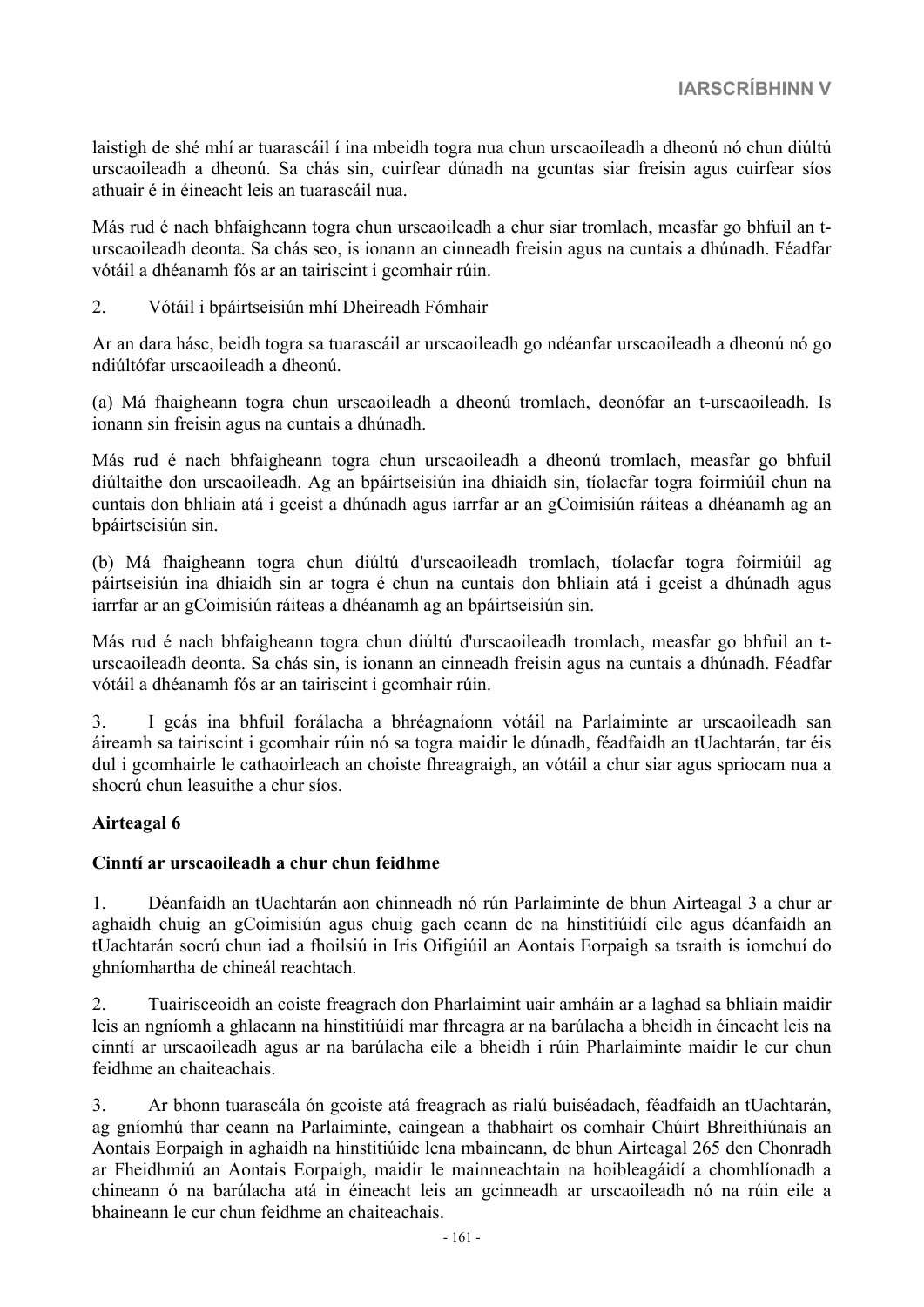# IARSCRÍBHINN VI

# CUMHACHTAÍ AGUS FREAGRACHTAÍ NA MBUANCHOISTÍ<sup>59</sup>

# **I. An Coiste um Ghnóthaí Eachtracha**

Tá an coiste freagrach as beartas eachtrach an Aontais a chur chun cinn, a chur chun feidhme agus as faireachán a dhéanamh air maidir leis an méid seo a leanas:

- 1. an comhbheartas eachtrach agus slándála (CBES) agus an comhbheartas slándála agus cosanta (CBSC); sa chomhthéacs seo tugann fochoiste um shlándáil agus um chosaint cúnamh don choiste;
- 2. caidreamh le hinstitiúidí agus comhlachtaí eile de chuid an AE, le hEagraíocht na Náisiún Aontaithe agus le heagraíochtaí idirnáisiúnta eile agus le tionóil idirpharlaiminteacha maidir le nithe a thagann faoina chúram;
- 3. formhaoirseacht ar an tSeirbhís Eorpach Gníomhaíochta Seachtraí;
- 4. neartú an chaidrimh pholaitiúil le tríú tíortha trí chláir chuimsitheacha chomhair agus chúnaimh nó trí chomhaontuithe idirnáisiúnta ar nós comhaontuithe comhlachais agus comhpháirtíochta;
- 5. caibidlíocht maidir le haontachas Stát Eorpach leis an Aontas a oscailt, faireachán a dhéanamh ar an gcaibidlíocht sin agus í a thabhairt chun críche;
- 6. an reachtaíocht uile, na cláir uile agus grinnscrúdú uile ar ghníomhaíochtaí arna ndéanamh faoin Ionstraim Eorpach i gcomhair Daonlathais agus Chearta an Duine, faoin Ionstraim Eorpach um Chomharsanacht, faoin Ionstraim um Chúnamh Réamhaontachais, faoin Ionstraim lena gcuirtear le Cobhsaíocht agus le Síocháin agus faoin Ionstraim um Chomhpháirtíocht maidir le comhar le tríú tíortha; agus na bearta atá mar bhonn agus mar thaca acu;
- 7. faireachán agus bearta leantacha a dhéanamh ar, inter alia, Bheartas Comharsanachta na hEorpa (BCE), go háirithe maidir le Tuarascálacha Bliantúla de chuid BCE faoi Dhul Chun Cinn;
- 8. saincheisteanna a bhaineann leis an daonlathas, an smacht dlíthiúil, cearta an duine, lena n-áirítear cearta mionlach, i dtríú tíortha agus prionsabail an dlí idirnáisiúnta; sa chomhthéacs seo, tugann fochoiste um chearta an duine cúnamh don choiste, rud ba cheart a áirithiú go bhfuil comhtháthú idir beartais sheachtracha uile de chuid an Aontais agus a bheartas um chearta an duine; gan dochar do na rialacha iomchuí, iarrfar ar chomhaltaí ó choistí agus ó chomhlachtaí eile a bhfuil freagrachtaí sa réimse seo orthu freastal ar chruinnithe de chuid an fhochoiste;
- 9. rannpháirtíocht na Parlaiminte i misin bhreathnadóireachta toghcháin, nuair is iomchuí i gcomhar le coistí agus toscaireachtaí iomchuí eile.

Comhordaíonn an coiste obair na gcoistí parlaiminteacha comhpháirteacha agus na gcoistí um chomhar parlaiminteach chomh maith le hobair na dtoscaireachtaí idirpharlaiminteacha agus na dtoscaireachtaí ad hoc a thagann faoina réimse freagrachtaí agus cuireann sé formhaoirseacht

<sup>59</sup> Arna ghlacadh le cinneadh ón bParlaimint an 15 Eanáir 2014.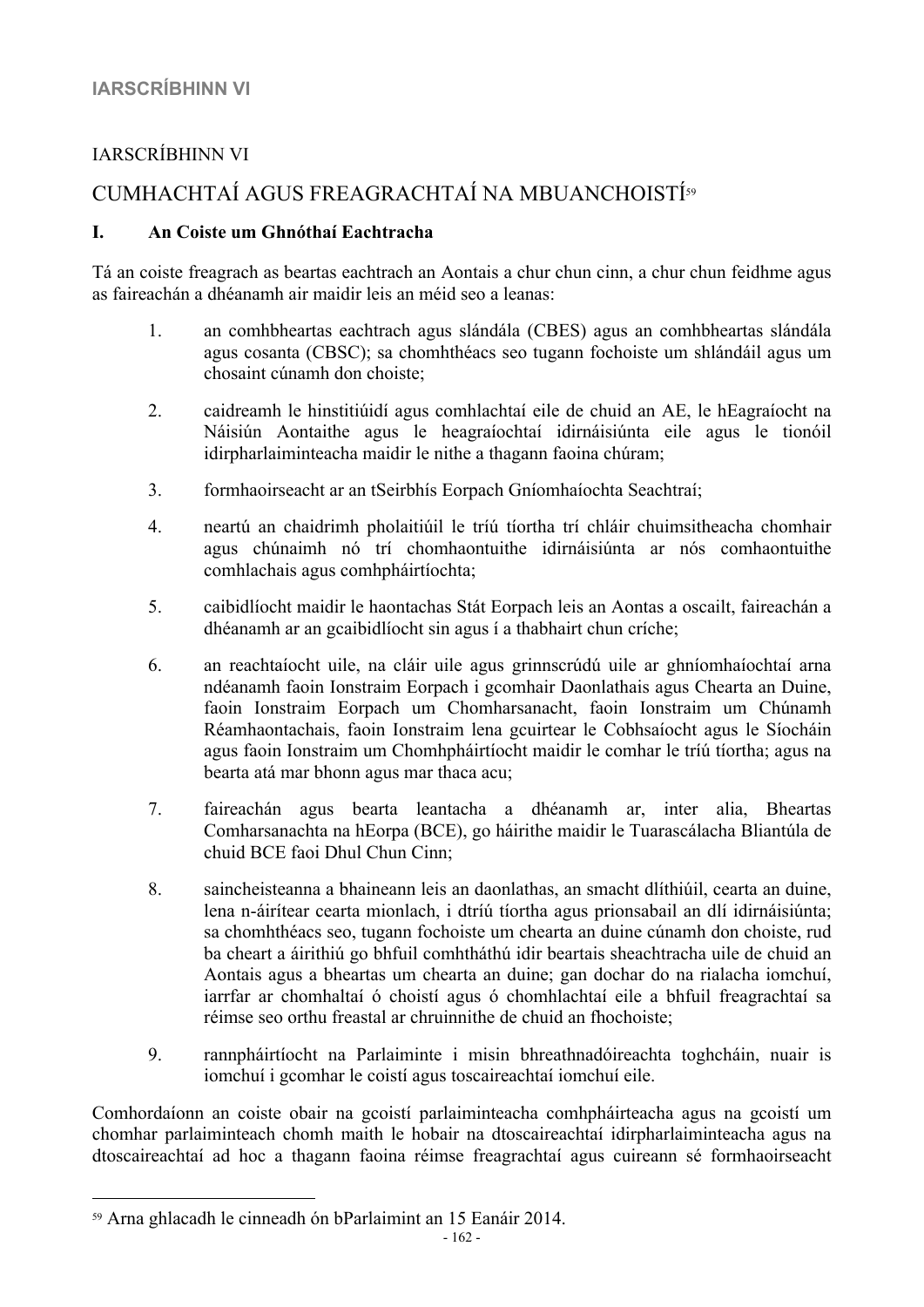pholaitiúil ar fáil dóibh.

# **II. An Coiste um Fhorbairt**

Tá an coiste freagrach as na nithe seo a leanas:

- 1. cur chun cinn, cur chun feidhme agus faireachán i ndáil le beartas forbartha agus comhair an Aontais, go háirithe:
- (a) comhagallamh polaitíochta le tíortha atá i mbéal forbartha, go déthaobhach agus sna heagraíochtaí idirnáisiúnta agus sna fóraim idirpharlaiminteacha iomchuí,
- (b) cabhair do thíortha atá i mbéal forbartha agus comhaontuithe comhair leo, go háirithe formhaoirseacht ar mhaoiniú éifeachtach cabhrach agus measúnú ar aschur, lena n-áirítear maidir leis an mbochtaineacht a dhíothú,
- (c) faireachán a dhéanamh ar an gcaidreamh idir beartais na mBallstát agus na beartais sin a chuirtear chun feidhme ar leibhéal an Aontais;
- (d) luachanna daonlathacha, dea-rialachas agus cearta an duine a chur chun cinn i dtíortha atá i mbéal forbartha;
- (e) comhleanúnachas beartais a chur chun feidhme, a chur ar aghaidh agus faireachán a dhéanamh air maidir le beartas forbartha;
- 2. an reachtaíocht uile, na cláir uile agus an grinnscrúdú uile ar ghníomhaíochtaí arna ndéanamh faoin Ionstraim maidir le Comhar um Fhorbairt (ICF), faoin gCiste Eorpach Forbraíochta (CEF) - i ndlúthchomhar le parlaimintí náisiúnta - agus faoin Ionstraim maidir le Cabhair Dhaonnúil, mar aon leis na nithe uile a bhaineann le cabhair dhaonnúil i dtíortha i mbéal forbartha agus na beartais is bonn leo;
- 3. nithe a bhaineann le Comhaontú Comhpháirtíochta ACC-AE agus caidreamh leis na comhlachtaí iomchuí;
- 4. nithe a bhaineann le Tíortha agus Críocha Thar Lear (TCLanna);
- 5. rannpháirtíocht na Parlaiminte i misin bhreathnadóireachta toghcháin, nuair is cuí i gcomhar le coistí agus toscaireachtaí iomchuí eile.

Comhordaíonn an coiste obair na dtoscaireachtaí idirpharlaiminteacha agus na dtoscaireachtaí ad hoc a thagann faoina réimse freagrachtaí.

# **III. An Coiste um Thrádáil Idirnáisiúnta**

Tá an coiste freagrach as:

nithe a bhaineann le comhbheartas tráchtála an Aontais agus a chaidreamh eacnamaíoch seachtrach a bhunú agus a chur chun feidhme agus faireachán a dhéanamh orthu, go háirithe na nithe seo a leanas:

- 1. caidreamh airgeadais, eacnamaíoch agus trádála le tríú tíortha agus le heagraíochtaí réigiúnacha;
- 2. an chomhtharaif sheachtrach agus éascú trádála mar aon le gnéithe seachtracha d'fhorálacha agus bainistíocht custaim;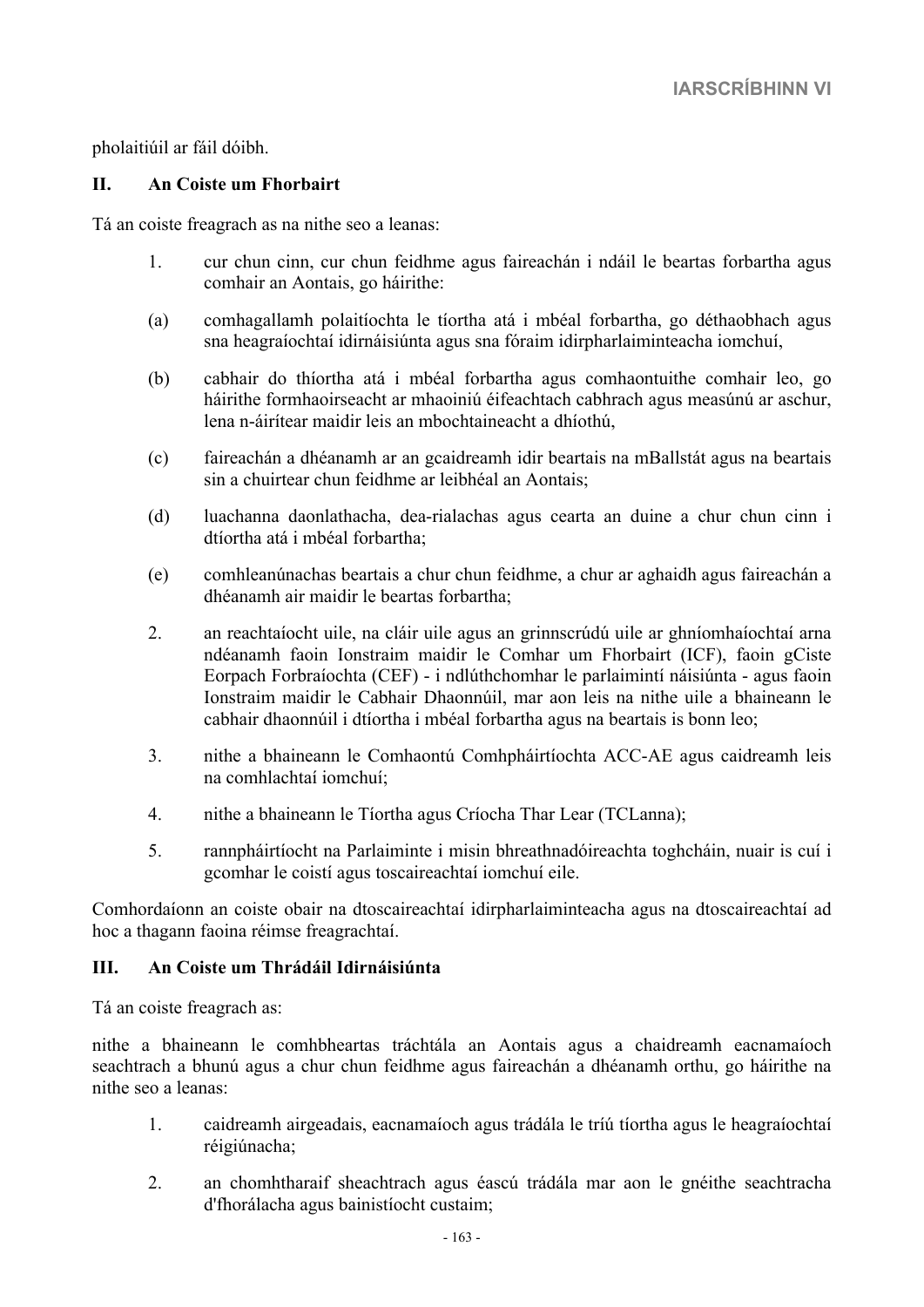- 3. comhaontuithe déthaobhacha, iltaobhacha agus ilpháirtithe lena rialaítear caidreamh eacnamaíoch, trádála agus infheistíochta le tríú tíortha agus le heagraíochtaí réigiúnacha a oscailt, faireachán a dhéanamh orthu, iad a thabhairt i gcrích agus bearta leantacha a dhéanamh orthu;
- 4. bearta a bhaineann le comhchuibhiú teicniúil nó caighdeánú sna réimsí atá clúdaithe in ionstraimí dlí idirnáisiúnta;
- 5. caidreamh le heagraíochtaí idirnáisiúnta iomchuí agus le fóraim idirnáisiúnta maidir le nithe a bhaineann le trádáil, agus le heagraíochtaí a chuireann lánpháirtiú réigiúnach eacnamaíoch agus tráchtála chun cinn lasmuigh den Aontas;
- 6. caidreamh leis an Eagraíocht Dhomhanda Trádála, lena n-áirítear a gné pharlaiminteach.

Déanann an coiste idirchaidreamh leis na toscaireachtaí idirpharlaiminteacha agus ad hoc iomchuí a phléann leis na gnéithe eacnamaíocha agus trádála den chaidreamh le tríú tíortha.

# **IV. An Coiste um Buiséid**

Tá an coiste freagrach as na nithe seo a leanas:

- 1. an creat ilbhliantúil airgeadais le haghaidh ioncam agus chaiteachas an Aontais agus córas acmhainní dílse an Aontais;
- 2. sainchumais bhuiséadacha na Parlaiminte, eadhon buiséad an Aontais chomh maith le caibidlíocht agus cur chun feidhme i ndáil le comhaontuithe idirinstitiúideacha sa réimse seo;
- 3. meastacháin na Parlaiminte de réir an nós imeachta atá sainithe sna Rialacha;
- 4. buiséad na gcomhlachtaí díláraithe;
- 5. gníomhaíochtaí airgeadais an Bhainc Eorpaigh Infheistíochta nach cuid de rialachas eacnamaíoch na hEorpa iad;
- 6. buiséadú Chiste Forbraíochta na hEorpa, gan dochar do chumhachtaí an choiste atá freagrach as Comhaontú Comhpháirtíochta ACC-AE;
- 7. impleachtaí airgeadais agus comhréireacht le creat airgeadais ilbhliantúil na ngníomhartha Aontais go léir, gan dochar do chumhachtaí na gcoistí iomchuí;
- 8. breithniú leanúnach agus measúnú a dhéanamh ar chur chun feidhme an bhuiséid reatha d'ainneoin Riail 98(1), aistrithe leithreasaí, nósanna imeachta a bhaineann leis na pleananna bunaíochta, leithreasaí riaracháin agus tuairimí i dtaca le tionscadail a bhaineann le foirgnimh agus a bhfuil impleachtaí suntasacha airgeadais ag gabháil leo;
- 9. an Rialachán Airgeadais, gan nithe a bhaineann le cur chun feidhme, bainistiú agus rialú an bhuiséid a áireamh.

#### **V. An Coiste um Rialú Buiséadach**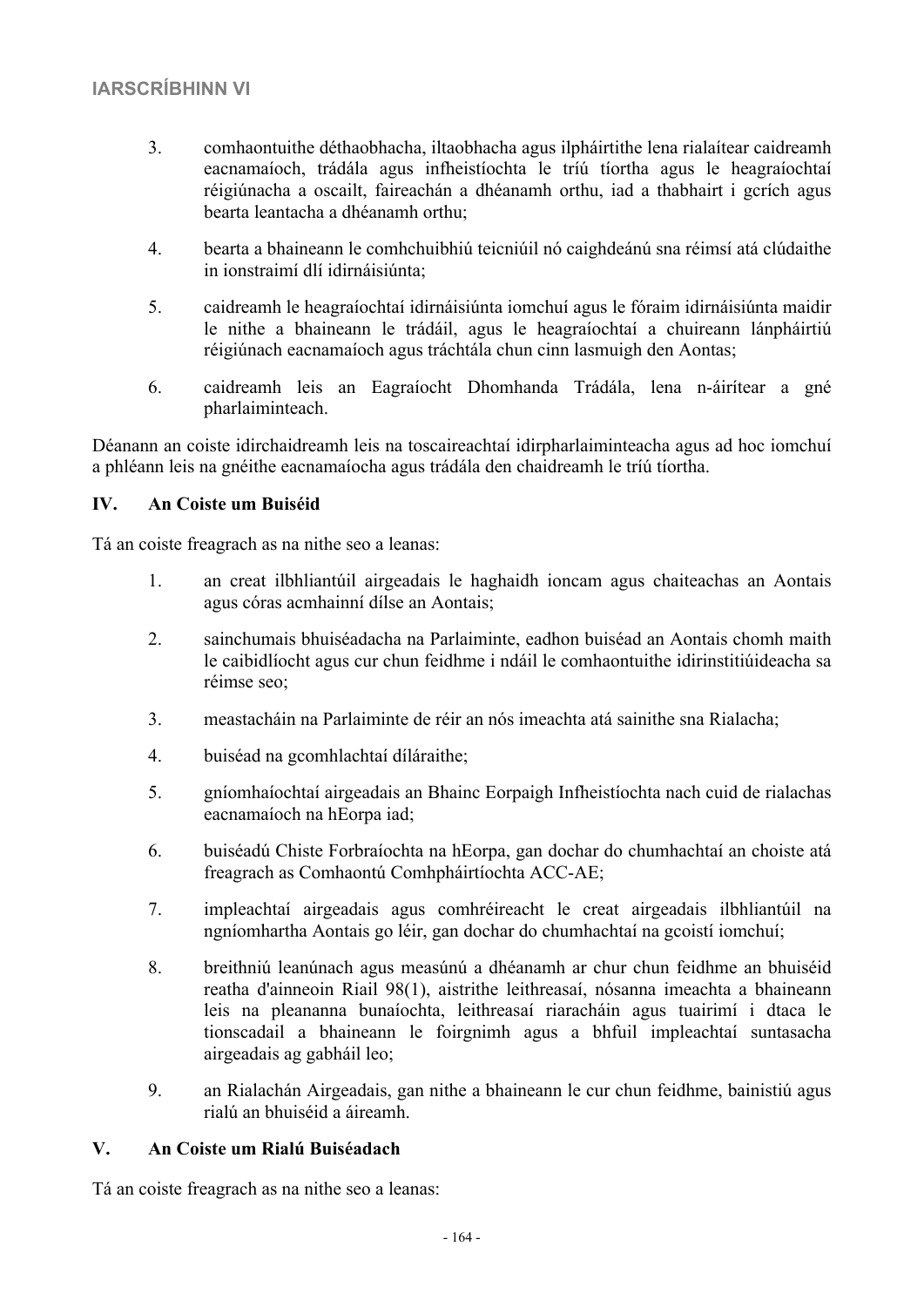- 1. rialú agus cur chun feidhme bhuiséad an Aontais agus Chiste Forbraíochta na hEorpa, agus na cinntí ar urscaoileadh atá le glacadh ag an bParlaimint, lena náirítear an nós imeachta urscaoilte inmheánach agus gach beart eile a ghabhann leis na cinntí sin nó lena gcuirtear na cinntí sin chun feidhme;
- 2. dúnadh, tíolacadh agus iniúchadh chuntais agus chláir chomhardaithe an Aontais, a chuid institiúidí agus aon chomhlachtaí a ndéanann sé maoiniú orthu, lena n-áirítear leithreasaí a bhunú atá le tabhairt ar aghaidh agus réiteach na gcomharduithe;
- 3. rialú ghníomhaíochtaí airgeadais an Bhainc Eorpaigh Infheistíochta;
- 4. faireachán a dhéanamh ar chost-éifeachtacht na gcineálacha éagsúla maoinithe Aontais le linn beartais an Aontais a chur chun feidhme, ina bhfuil baint, arna iarraidh sin don Choiste um Rialú Buiséadach, leis na sainchoistí agus ag gníomhú dó, arna iarraidh sin don Choiste um Rialú Buiséadach, i gcomhar leis na sainchoistí le haghaidh scrúdú ar thuarascálacha speisialta de chuid na Cúirte Iniúchóirí;
- 5. caidreamh leis an Oifig Frith-Chalaoise Eorpach (OLAF), breithniú a dhéanamh ar chalaois agus ar mhírialtachtaí i ndáil le cur chun feidhme bhuiséad an Aontais, bearta atá dírithe ar chásanna den sórt sin a chosc agus a ionchúiseamh, leasanna airgeadais an Aontais agus na gníomhartha ábhartha de chuid an Ionchúisitheora Phoiblí Eorpaigh sa réimse seo a chosaint go dian;
- 6. caidreamh leis an gCúirt Iniúchóirí, ceapadh a cuid comhaltaí agus breithniú a dhéanamh ar a cuid tuarascálacha;
- 7. an Rialachán Airgeadais, a mhéid a bhaineann le cur chun feidhme, bainistiú agus rialú an bhuiséid.

# **VI. An Coiste um Ghnóthaí Eacnamaíochta agus Airgeadaíochta**

- 1. beartais eacnamaíochta agus airgeadaíochta an Aontais, feidhmiú an Aontais Eacnamaíoch agus Airgeadaíochta agus chóras airgeadaíochta agus airgeadais na hEorpa (lena n-áirítear caidreamh leis na hinstitiúidí nó leis na heagraíochtaí iomchuí);
- 2. saorghluaiseacht caipitil agus íocaíochtaí (íocaíochtaí trasteorann, limistéar íocaíochta aonair, comhardú íocaíochtaí, gluaiseachtaí caipitil agus an beartas maidir le hairgead a fháil ar iasacht agus a thabhairt ar iasacht, rialú gluaiseachtaí caipitil de thionscnamh tríú tíortha, bearta chun onnmhairiú chaipiteal an Aontais a spreagadh);
- 3. an córas airgeadaíochta agus airgeadais idirnáisiúnta (lena n-áirítear caidreamh le hinstitiúidí agus le heagraíochtaí airgeadais agus airgeadaíochta);
- 4. rialacha ar iomaíocht agus ar chabhair Stáit nó ar chabhair phoiblí;
- 5. forálacha cánach;
- 6. rialáil agus maoirseacht a dhéanamh ar sheirbhísí airgeadais, ar institiúidí airgeadais agus ar mhargaí airgeadais lena n-áirítear tuairisciú airgeadais, iniúchadh, rialacha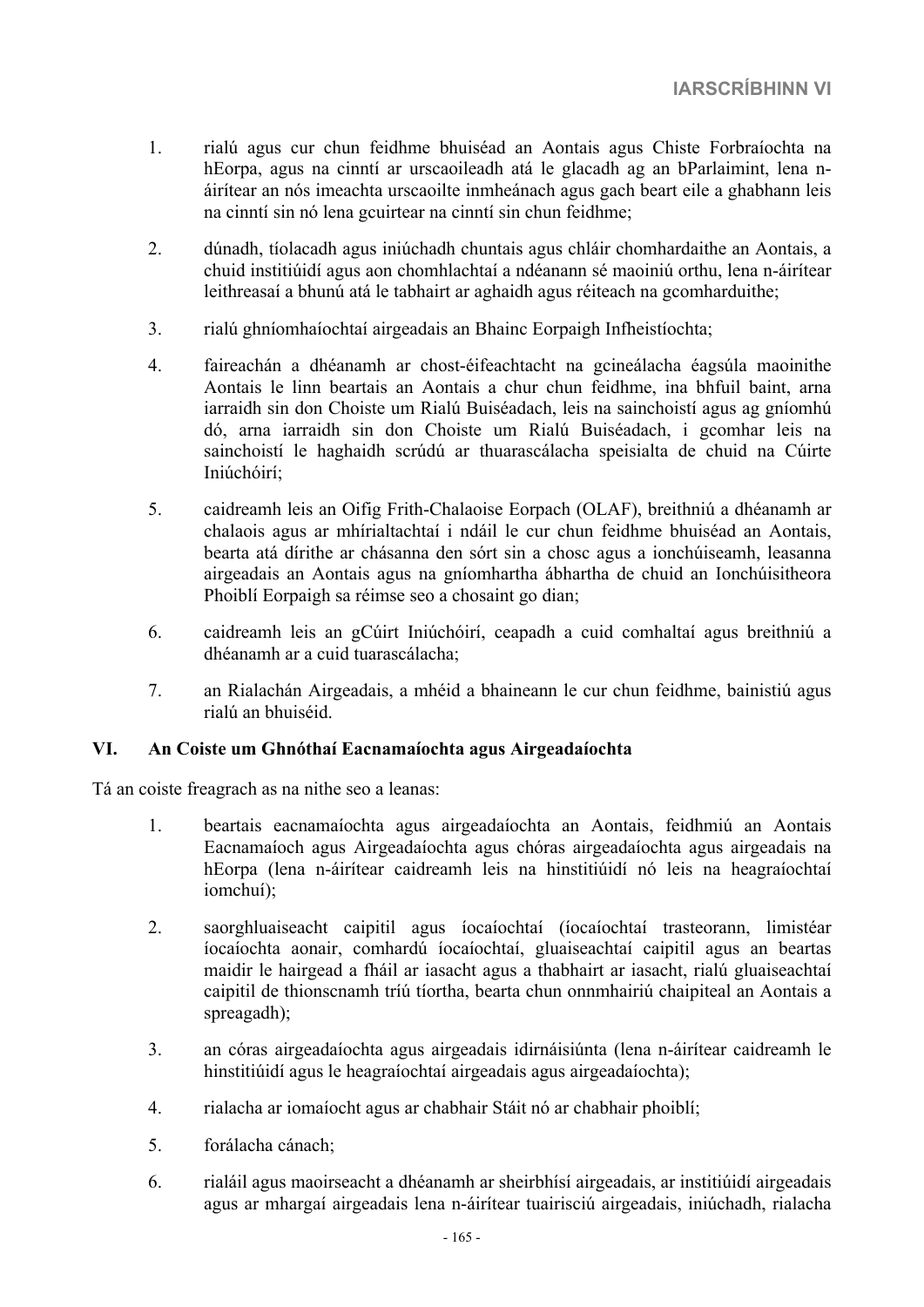cuntasaíochta, rialachas corparáideach agus nithe eile dlí cuideachtaí a bhaineann go sonrach le seirbhísí airgeadais.

7. gníomhaíochtaí airgeadais ábhartha an Bhainc Eorpaigh Infheistíochta mar chuid de rialachas eacnamaíoch na hEorpa i limistéar an euro.

Tugann fochoiste um chúrsaí cánach cúnamh don choiste, maidir le cúrsaí a bhaineann le cáin agus go háirithe an comhrac i gcoinne calaois chánach, imghabháil cánach agus seachaint cánach, agus le trédhearcacht airgeadais chun críoch cánachais.

# **VII. An Coiste um Fhostaíocht agus um Ghnóthaí Sóisialta**

Tá an coiste freagrach as na nithe seo a leanas:

- 1. beartas fostaíochta agus gach gné den bheartas sóisialta lena n-áirítear coinníollacha oibre, slándáil shóisialta, cuimsiú sóisialta agus cosaint shóisialta;
- 2. cearta oibrithe;
- 3. bearta sláinte agus sábháilteachta san ionad oibre;
- 4. Ciste Sóisialta na hEorpa;
- 5. beartas gairmoiliúna, lena n-áirítear cáilíochtaí gairmiúla;
- 6. saorghluaiseacht oibrithe agus pinsinéirí;
- 7. an comhagallamh sóisialta;
- 8. gach cineál idirdhealaithe san ionad oibre agus sa mhargadh saothair ach amháin na cineálacha sin atá bunaithe ar ghnéas;
- 9. caidreamh leo seo a leanas:
- an Lárionad Eorpach um Fhorbairt na Gairmoiliúna (Cedefop),
- an Foras Eorpach chun Dálaí Maireachtála agus Oibre a Fheabhsú,
- Fondúireacht Oiliúna na hEorpa,
- an Ghníomhaireacht Eorpach um Shábháilteacht agus Sláinte ag an Obair;

chomh maith le caidreamh le comhlachtaí ábhartha eile de chuid an Aontais agus le heagraíochtaí idirnáisiúnta ábhartha eile.

# **VIII. An Coiste um an gComhshaol, um Shláinte Phoiblí agus um Shábháilteacht Bia**

- 1. beartas comhshaoil agus bearta cosanta comhshaoil, go háirithe beartais agus bearta a bhaineann leis na nithe seo a leanas:
- (a) an t-athrú aeráide;
- (b) truailliú aeir, ithreach agus uisce, bainistiú agus athchúrsáil dramhaíola, substaintí agus ullmhóidí contúirteacha, leibhéil torainn agus cosaint na bithéagsúlachta,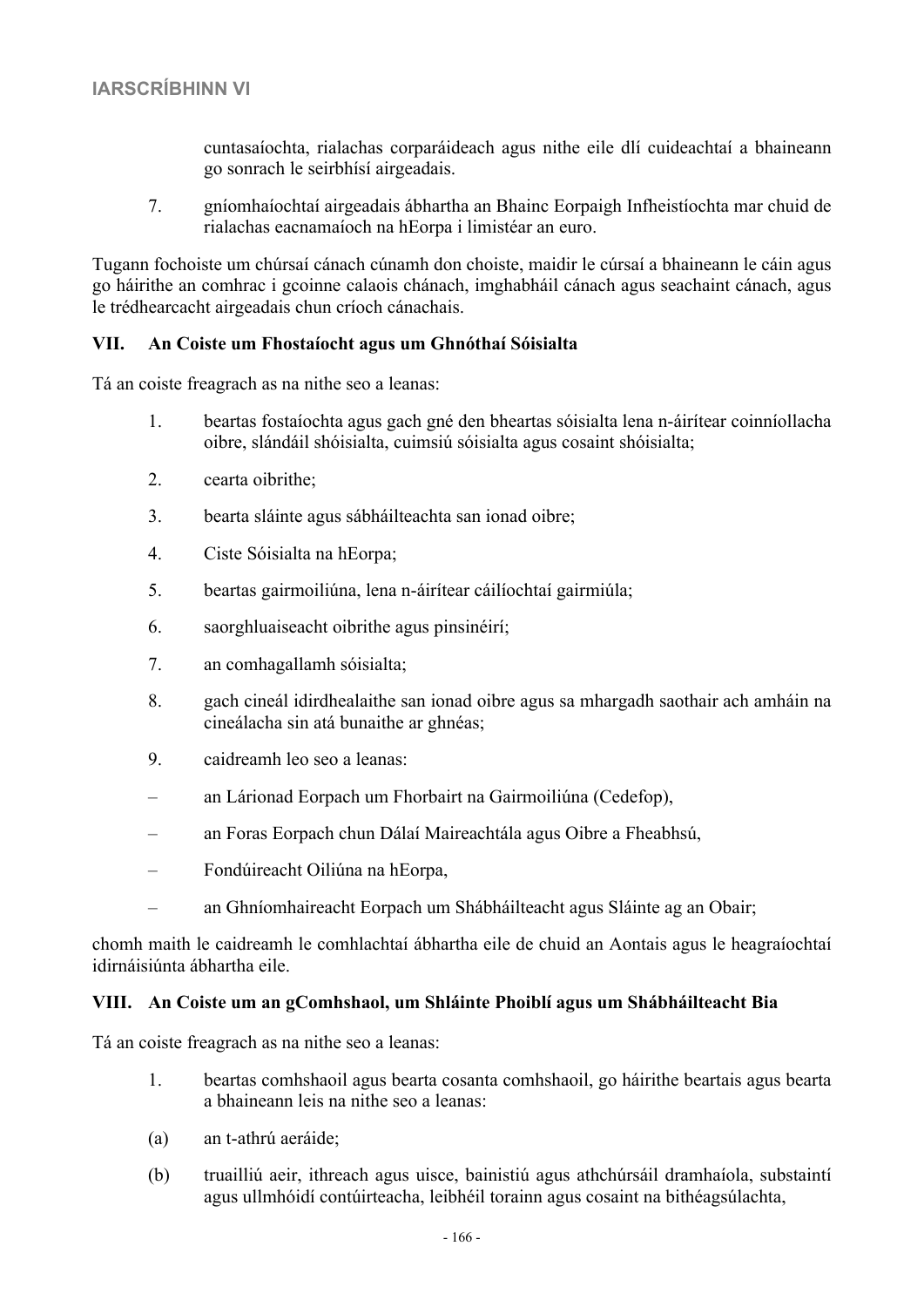- (c) forbairt inbhuanaithe,
- (d) bearta agus comhaontuithe idirnáisiúnta agus réigiúnacha atá dírithe ar chosaint an chomhshaoil,
- (e) damáiste comhshaoil a dheisiú,
- (f) cosaint shibhialta,
- (g) an Ghníomhaireacht Chomhshaoil Eorpach,
- (h) an Ghníomhaireacht Eorpach Ceimiceán;
- 2. sláinte phoiblí, go háirithe:
- (a) cláir agus gníomhartha sonracha i réimse na sláinte poiblí,
- (b) táirgí cógaisíochta agus táirgí cosmaideacha,
- (c) gnéithe sláinte den bhithsceimhlitheoireacht,
- (d) an Ghníomhaireacht Leigheasra Eorpach agus an Lárionad Eorpach um Chosc agus Rialú Galar;
- 3. saincheisteanna sábháilteachta bia, lena n-áirítear go háirithe:
- (a) lipéadú agus sábháilteacht earraí bia,
- (b) reachtaíocht tréidliachta maidir le cosaint in aghaidh rioscaí do shláinte an duine; seiceálacha sláinte poiblí ar earraí bia agus ar chórais táirgthe bia,
- (c) Údarás Sábháilteachta Bia na hEorpa agus Oifig Bia agus Tréidliachta na hEorpa.

#### **IX. An Coiste um Thionsclaíocht, um Thaighde agus um Fhuinneamh**

- 1. beartas tionsclaíochta an Aontais agus agus bearta lena gaolmhara, agus cur i bhfeidhm teicneolaíochtaí nua, lena n-áirítear bearta a bhaineann le fiontair bheaga agus mheánmhéide;
- 2. beartas taighde agus nuálaíochta an Aontais, lena n-áirítear eolaíocht agus teicneolaíocht mar aon le scaipeadh agus saothrú torthaí taighde;
- 3. beartas Eorpach spáis;
- 4. gníomhaíochtaí an Airmheáin Chomhpháirtigh Taighde, na Comhairle Eorpaí um Thaighde, na hInstitiúide Eorpaí um Nuálaíocht agus Teicneolaíocht agus na hInstitiúide Ábhar Tagartha agus Tomhas, chomh maith le JET, ITER agus tionscadail eile sa réimse céanna;
- 5. bearta an Aontais a bhaineann leis an mbeartas fuinnimh i gcoitinne agus i gcomhthéacs bhunú agus fheidhmiú an mhargaidh inmheánaigh fuinnimh, lena náirítear bearta a bhaineann leis an méid seo a leanas;
- (a) slándáil an tsoláthair fuinnimh san Aontas,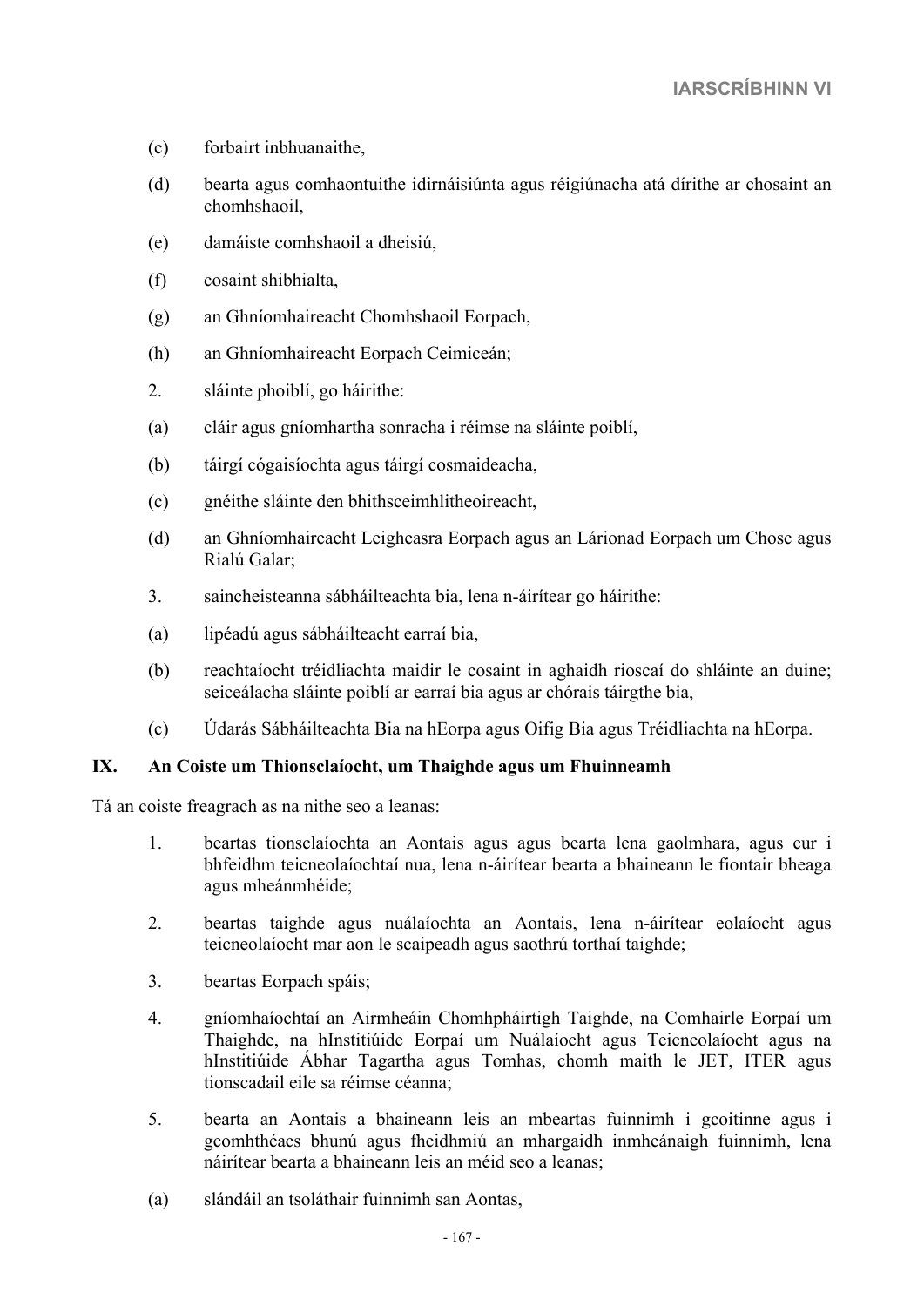- (b) éifeachtúlacht fuinnimh agus coigilt fuinnimh a chur chun cinn agus cineálacha nua fuinnimh agus cineálacha in-athnuaite fuinnimh a fhorbairt;
- (c) idirnascadh gréasán fuinnimh agus éifeachtúlacht fuinnimh a chur chun cinn lena náirítear gréasáin thras-Eorpacha a bhunú agus a fhorbairt in earnáil an bhonneagair fuinnimh;
- 6. Conradh Euratom agus Gníomhaireacht Soláthair Euratom; sábháilteacht núicléach, díchoimisiúnú agus diúscairt dramhaíola san earnáil núicléach;
- 7. sochaí na faisnéise, teicneolaíocht na faisnéise agus gréasáin agus seirbhísí cumarsáide, lena n-áirítear teicneolaíochtaí agus gnéithe slándála agus gréasáin thras-Eorpacha a bhunú agus a fhorbairt in earnáil an bhonneagair teileachumarsáide mar aon le gníomhaíochtaí de chuid Ghníomhaireacht an Aontais Eorpaigh um Shlándáil Gréasáin agus Faisnéise (ENISA).

# **X. An Coiste um an Margadh Inmheánach agus um Chosaint an Tomhaltóra**

Tá an coiste freagrach as na nithe seo a leanas:

- 1. ar leibhéal an Aontais, comhordú a dhéanamh ar an reachtaíocht náisiúnta i réimse an mhargaidh inmheánaigh agus an aontais custaim, go háirithe:
- (a) saorghluaiseacht earraí, lena n-áirítear comhchuibhiú na gcaighdeán teicniúil,
- (b) ceart bunaíochta,
- (c) an tsaoirse seirbhísí a sholáthar ach amháin sna hearnálacha airgeadais agus poist;
- 2. feidhmiú an Mhargaidh Aonair, lena n-áirítear bearta atá dírithe ar chonstaicí a d'fhéadfadh a bheith ar chur i bhfeidhm an Mhargaidh Aonair, lena n-áirítear an Margadh Aonair Digiteach, a aithint agus deireadh a chur leis na constaicí sin;
- 3. leasanna eacnamaíocha na dtomhaltóirí a chur chun cinn agus a chosaint, seachas saincheisteanna sláinte poiblí agus sábháilteachta bia;
- 4. beartas agus reachtaíocht a bhaineann le forfheidhmiú rialacha de chuid an Mhargaidh Aonair agus chearta na dtomhaltóirí.

# **XI. An Coiste um Iompar agus um Thurasóireacht**

- 1. nithe a bhaineann le forbairt comhbheartais um iarnróid, bóithre, uiscebhealaí intíre, iompar muirí agus aeriompar, go háirithe:
- (a) comhrialacha is infheidhme maidir le hiompar laistigh den Aontas Eorpach,
- (b) gréasáin thraseorpacha a bhunú agus a fhorbairt i réimse an bhonneagair iompair,
- (c) soláthar seirbhísí iompair agus caidrimh le tríú tíortha i réimse an iompair,
- (d) sábháilteacht iompair,
- (e) caidreamh le comhlachtaí agus eagraíochtaí iompair idirnáisiúnta;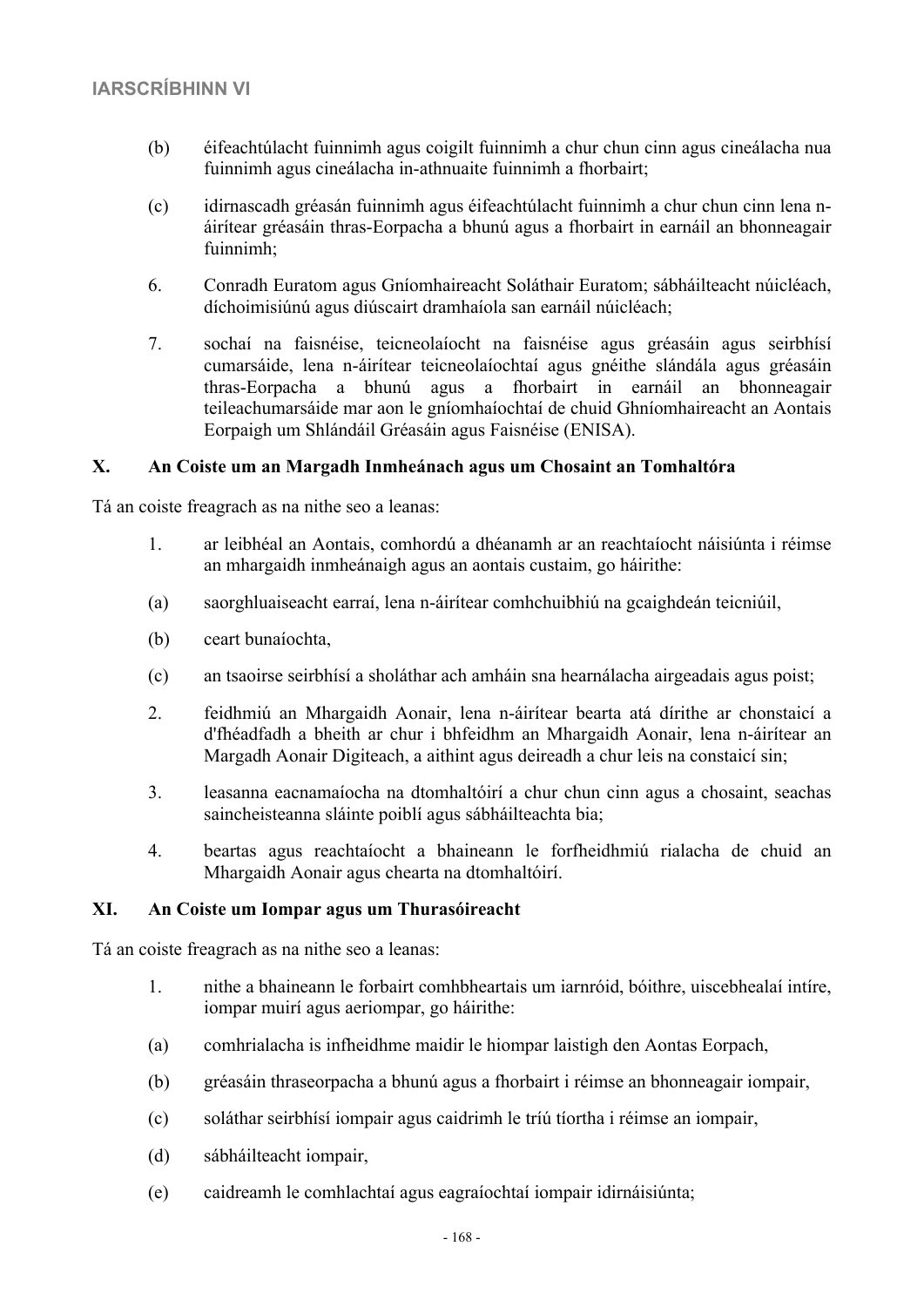- (f) an Ghníomhaireacht Eorpach um Shábháilteacht Mhuirí, an Ghníomhaireacht Eorpach Iarnród, an Ghníomhaireacht Eorpach um Shábháilteacht Eitlíochta agus Comhghnóthas SESAR;
- 2. seirbhísí poist;
- 3. turasóireacht.

# **XII. An Coiste um Fhorbairt Réigiúnach**

Tá an coiste freagrach as na nithe seo a leanas:

beartas réigiúnach agus comhtháthaithe, go háirithe:

- 1. oibriú agus forbairtbheartas forbartha réigiúnaigh agus comhtháthaithe an Aontais, mar a bunaíodh sna Conarthaí;
- 2. Ciste Forbraíochta Réigiúnaí na hEorpa, an Ciste Comhtháthaithe agus ionstraimí eile de chuid bheartas réigiúnach an Aontais,
- 3. measúnú ar thionchar bheartais eile an Aontais ar chomhtháthú eacnamaíoch agus sóisialta,
- 4. comhordú ar ionstraimí struchtúracha an Aontais,
- 5. gné uirbeach an bheartais chomhtháthaithe;
- 6. na réigiúin agus na hoileáin is forimeallaí chomh maith le comhar trasteorann agus idir-réigiúnach,
- 7. caidreamh le Coiste na Réigiún, le heagraíochtaí comhair idir-réigiúnaigh agus le húdaráis áitiúla agus réigiúnacha.

# **XIII. An Coiste um Thalmhaíocht agus um Fhorbairt Tuaithe**

- 1. oibriú agus forbairt an chomhbheartais talmhaíochta;
- 2. forbairt na tuaithe, lena n-áirítear gníomhaíochtaí na n-ionstraimí airgeadais iomchuí;
- 3. reachtaíocht maidir leis na nithe seo a leanas:
- (a) ábhair a bhaineann le tréidliacht agus folláine plandaí agus ábhair bheatha d'ainmhithe ar choinníoll nach bhfuil cosaint ar rioscaí do shláinte an duine i gceist le bearta den sórt sin,
- (b) fearachas agus leas ainmhithe;
- 4. feabhsú a dhéanamh ar cháilíocht táirgí talmhaíochta;
- 5. soláthairtí amhábhar talmhaíochta;
- 6. Oifig an Chomhphobail maidir le Cineálacha Plandaí;
- 7. foraoiseacht agus agrafhoraoiseacht.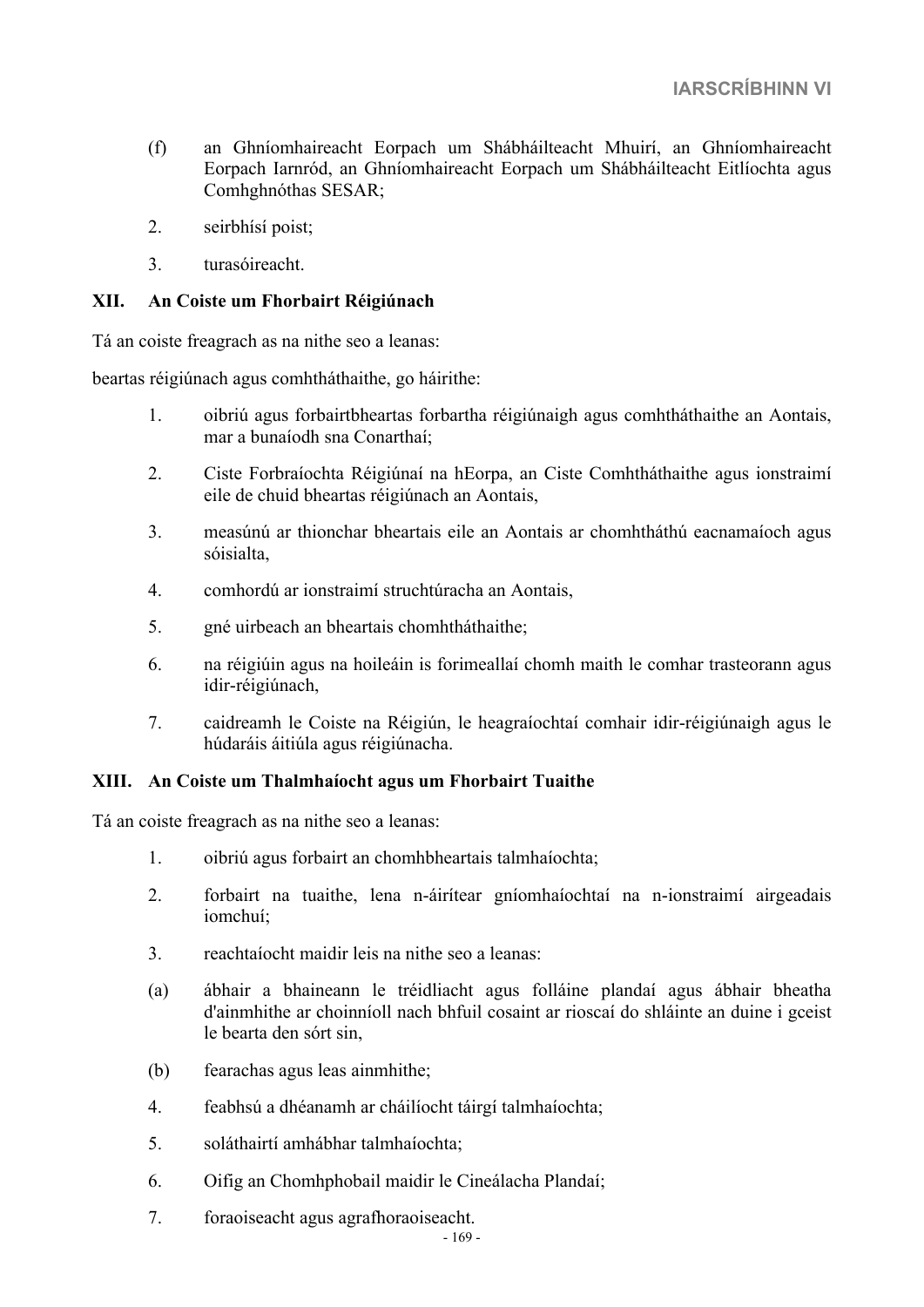# **XIV. An Coiste um Iascach**

Tá an coiste freagrach as na nithe seo a leanas:

- 1. oibriú agus forbairt an chomhbheartais iascaigh agus bainistiú an chomhbheartais sin;
- 2. caomhnú na n-acmhainní iascaigh, bainistiú an iascaigh agus na gcabhlach a shaothraíonn acmhainní den sórt sin agus taighde mara agus iascaigh fheidhmigh;
- 3. comheagrú an mhargaidh i ndáil le táirgí iascaigh agus dobharshaothraithe agus próiseáil agus margaíocht díobh sin;
- 4. an beartas struchtúrach sna hearnálacha iascaigh agus dobharshaothraithe, lena náirítear na hionstraimí airgeadais agus na cistí le haghaidh treoraíochta iascaigh chun tacaíocht a thabhairt do ha hearnálacha seo;
- 5. beartas muirí comhtháite maidir le gníomhaíochtaí iascaireachta;
- 6. comhaontuithe comhpháirtíochta iascaigh inbhuanaithe, eagraíochtaí réigiúnacha iascaigh agus cur chun feidhme oibleagáidí idirnáisiúnta i réimse an iascaigh.

# **XV. An Coiste um Chultúr agus um Oideachas**

Tá an coiste freagrach as na nithe seo a leanas:

- 1. gnéithe cultúrtha an Aontais Eorpaigh, agus go háirithe:
- (a) feabhas a chur ar an eolas ar chultúr agus ar scaipeadh an chultúir,
- (b) éagsúlacht chultúrtha agus éagsúlacht teanga a chosaint agus a chur chun cinn,
- (c) an oidhreacht chultúrtha, malartuithe cultúrtha agus cruthaíocht ealaíonta a chaomhnú agus a choimirciú;
- 2. beartas oideachais an Aontais, lena n-áirítear réimse ardoideachais na hEorpa mar aon le córas na scoileanna Eorpacha agus foghlaim ar feadh an tsaoil a chur chun cinn;
- 3. an beartas closamhairc agus gnéithe cultúrtha agus oideachais de shochaí na faisnéise;
- 4. beartas óige;
- 5. beartas spóirt agus áineasa a fhorbairt;
- 6. beartas faisnéise agus meán;
- 7. comhar le tríú tíortha i réimsí an chultúir agus an oideachais agus caidreamh leis na heagraíochtaí agus na hinstitiúidí idirnáisiúnta iomchuí.

# **XVI. An Coiste um Ghnóthaí Dlíthiúla**

Tá an coiste freagrach as na nithe seo a leanas:

1. léirmhíniú agus cur i bhfeidhm dhlí an Aontais agus faireachán a dhéanamh air agus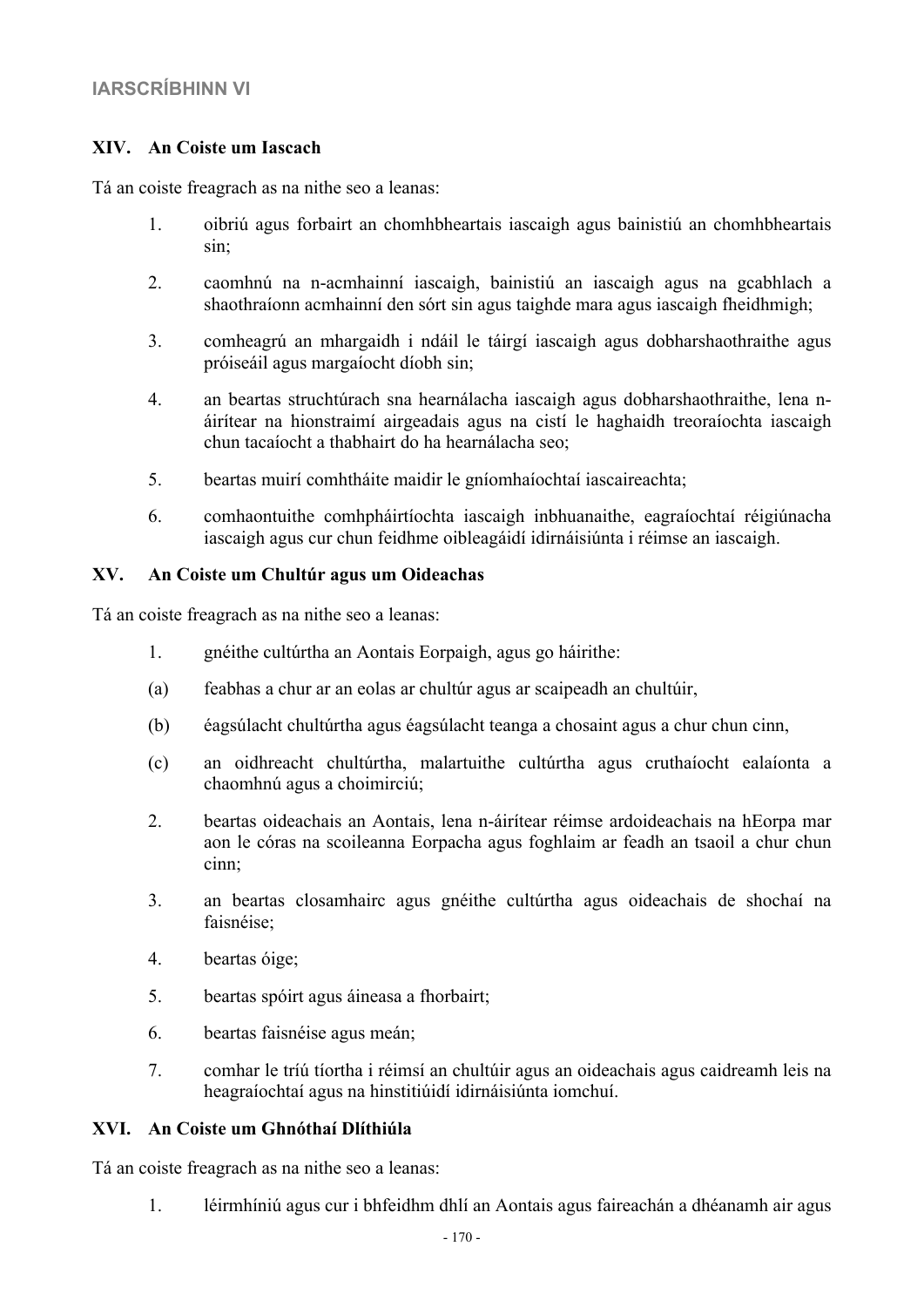comhlíonadh an dlí phríomha i dtaca le gníomhartha an Aontais de, go háirithe rogha na mbunús dlí agus urraim do phrionsabal na coimhdeachta agus do phrionsabal na comhréireachta;

- 2. léirmhíniú agus cur i bhfeidhm an dlí idirnáisiúnta, a mhéid a dhéantar difear don Aontas Eorpach;
- 3. reachtóireacht níos fearr agus simpliú dhlí an Aontais;
- 4. cosaint dhlíthiúil chearta agus shainchumais na Parlaiminte, lena n-áirítear rannpháirtíocht na Parlaiminte i gcaingne os comhair Chúirt Bhreithiúnais an Aontais Eorpaigh;
- 5. gníomhartha an Aontais lena ndéantar difear d'ord dlíthiúil na mBallstát, eadhon sna réimsí seo a leanas:
- (a) an dlí sibhialta agus tráchtála,
- (b) an dlí cuideachtaí,
- (c) dlí na maoine intleachtúla,
- (d) an dlí nós imeachta;
- 6. bearta a bhaineann le comhar breithiúnach agus riaracháin in ábhair shibhialta;
- 7. dliteanas agus smachtbhannaí comhshaoil in aghaidh coireachta comhshaoil;
- 8. ceisteanna eitice a bhaineann le teicneolaíochtaí nua, an nós imeachta le haghaidh coistí comhlachaithe a chur i bhfeidhm i gcomhar leis na coistí iomchuí;
- 9. Reacht na bhFeisirí agus Rialacháin Foirne an Aontais Eorpaigh;
- 10. pribhléidí agus díolúintí chomh maith le fíorú dhintiúir na bhFeisirí;
- 11. eagrúchán agus reacht Chúirt Bhreithiúnais an Aontais Eorpaigh;
- 12. Oifig Maoine Intleachtúla an Aontais Eorpaigh.

#### **XVII. An Coiste um Shaoirsí Sibhialta, um Cheartas agus um Ghnóthaí Baile**

- 1. cearta na saoránach, cearta an duine agus cearta bunúsacha, lena n-áirítear cosaint do mhionlaigh, mar atá leagtha síos sna Conarthaí agus i gCairt um Chearta Bunúsacha an Aontais Eorpaigh, a chosaint laistigh de chríoch an Aontais;
- 2. na bearta is gá chun gach cineál idirdhealaithe a chomhrac, seachas na cineálacha sin atá bunaithe ar ghnéas nó a tharlaíonn san ionad oibre agus sa mhargadh saothair;
- 3. reachtaíocht i réimse na trédhearcachta agus i réimse na cosanta daoine nádúrtha i ndáil le próiseáil sonraí pearsanta;
- 4. limistéar saoirse, slándála agus ceartais a bhunú agus a fhorbairt agus prionsabail na coimhdeachta agus na comhréireachta á n-urramú, go háirithe: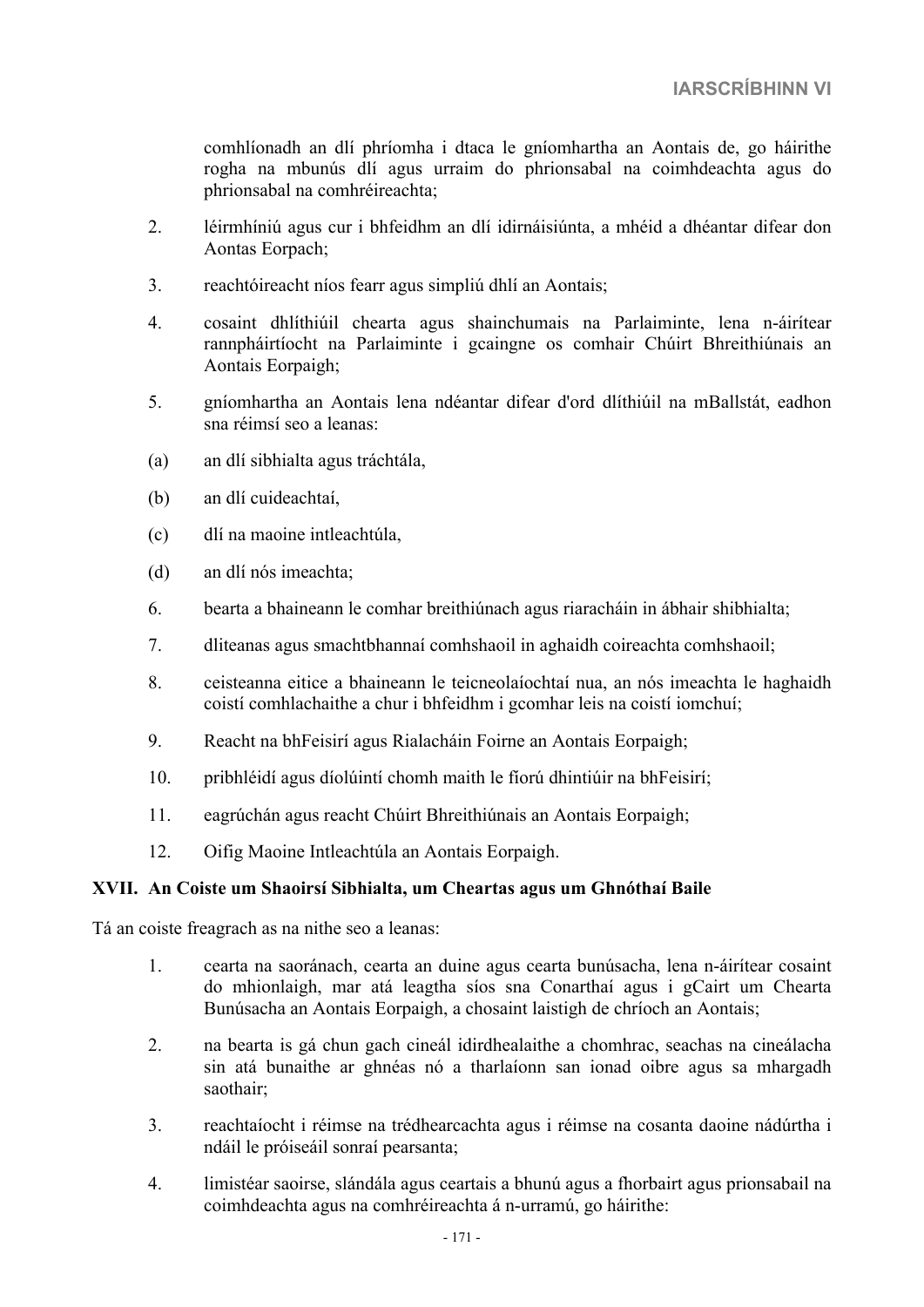- (a) bearta a bhaineann le hiontráil agus gluaiseacht daoine, le tearmann agus le himirce,
- (b) bearta a bhaineann le bainistiú lánpháirtithe na gcomhtheorainneacha,
- (c) bearta a bhaineann le comhar póilíneachta agus le comhar breithiúnach in ábhair choiriúla, lena n-áirítear sceimhlitheoireacht, agus bearta substainteacha agus nós imeachta a bhaineann le cur chuige Aontais níos comhtháite a fhorbairt maidir leis an dlí coiriúil;
- 5. an Lárionad Faireacháin Eorpach um Dhrugaí agus Andúil i nDrugaí agus Gníomhaireacht an Aontais Eorpaigh um Chearta Bunúsacha, Europol, Eurojust, Cepol, Oifig an Ionchúisitheora Phoiblí Eorpaigh agus comhlachtaí agus gníomhaireachtaí eile sa réimse céanna;
- 6. cinneadh a dhéanamh i dtaca le baol soiléir a bheith ann go bhfuil sárú tromchúiseach déanta ag Ballstát ar na prionsabail is coiteann do na Ballstáit.

#### **XVIII. An Coiste um Ghnóthaí Bunreachtúla**

Tá an coiste freagrach as na nithe seo a leanas:

- 1. na gnéithe institiúideacha de phróiseas na lánpháirtíochta Eorpaí, go háirithe a mhéid a bhaineann le hullmhú, tionscnamh agus imeachtaí gnáthnósanna imeachta um athbhreithniú ar na Conarthaí agus nósanna imeachta simplithe um athbhreithniú ar na Conarthaí;
- 2. cur chun feidhme na gConarthaí agus measúnú a dhéanamh ar a n-oibriú;
- 3. na hiarmhairtí institiúideacha a ghabhann le caibidlíocht ar mhéadú an Aontais nó le tarraingt siar ón Aontas;
- 4. caidreamh idirinstitiúideach, lena n-áirítear scrúdú a dhéanamh ar chomhaontuithe idirinstitiúideacha de bhun Riail 148(2) de na Rialacha Nós Imeachta, d'fhonn iad a fhormheas ag an bParlaimint;
- 5. nós imeachta toghcháin aonfhoirmeach;
- 6. páirtithe polaitiúla agus fondúireachtaí polaitiúla ar leibhéal Eorpach, gan dochar d'inniúlachtaí an Bhiúró;
- 7. cinneadh a dhéanamh maidir le sárú leanúnach tromchúiseach a bheith déanta ag Ballstát ar na prionsabail is coiteann do na Ballstáit;
- 8. léirmhíniú agus cur i bhfeidhm na Rialacha Nós Imeachta agus tograí i gcomhair leasuithe orthu.

#### **XIX. An Coiste um Chearta na mBan agus um Chomhionannas Inscne**

- 1. sainmhíniú, cur chun cinn agus cosaint chearta na mban san Aontas agus bearta gaolmhara de chuid an Aontais;
- 2. cearta na mban a chur chun cinn i dtríú tíortha;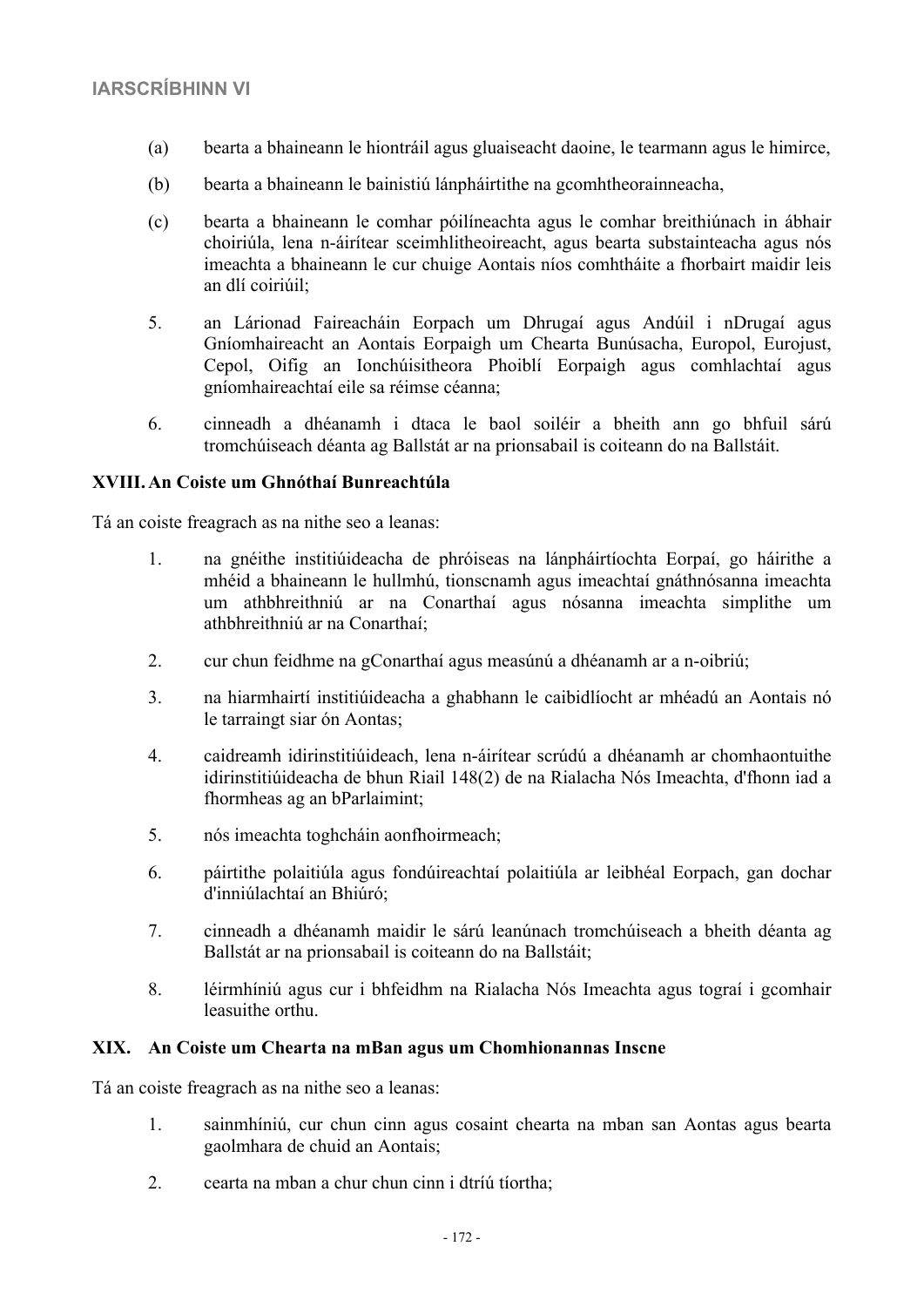- 3. beartas comhdheiseanna, lena n-áirítear comhionannas idir fir agus mná a chur chun cinn a mhéid a bhaineann le deiseanna sa mhargadh saothair agus le cóir chomhionann ag an obair;
- 4. deireadh a chur le gach cineál foréigin agus idirdhealaithe atá bunaithe ar ghnéas;
- 5. príomhshruthú inscne a chur chun feidhme agus a fhorbairt tuilleadh sna hearnálacha beartais go léir;
- 6. obair leantach ar chomhaontuithe agus ar choinbhinsiúin idirnáisiúnta a bhaineann le cearta na mban agus iad a chur chun feidhme;
- 7. spreagadh feasachta maidir le cearta ban.

# **XX. An Coiste um Achainíocha**

- 1. achainíocha;
- 2. éisteachtaí poiblí a eagrú maidir le tionscnaimh saoránach de bhun Riail 222;
- 3. caidreamh leis an Ombudsman Eorpach.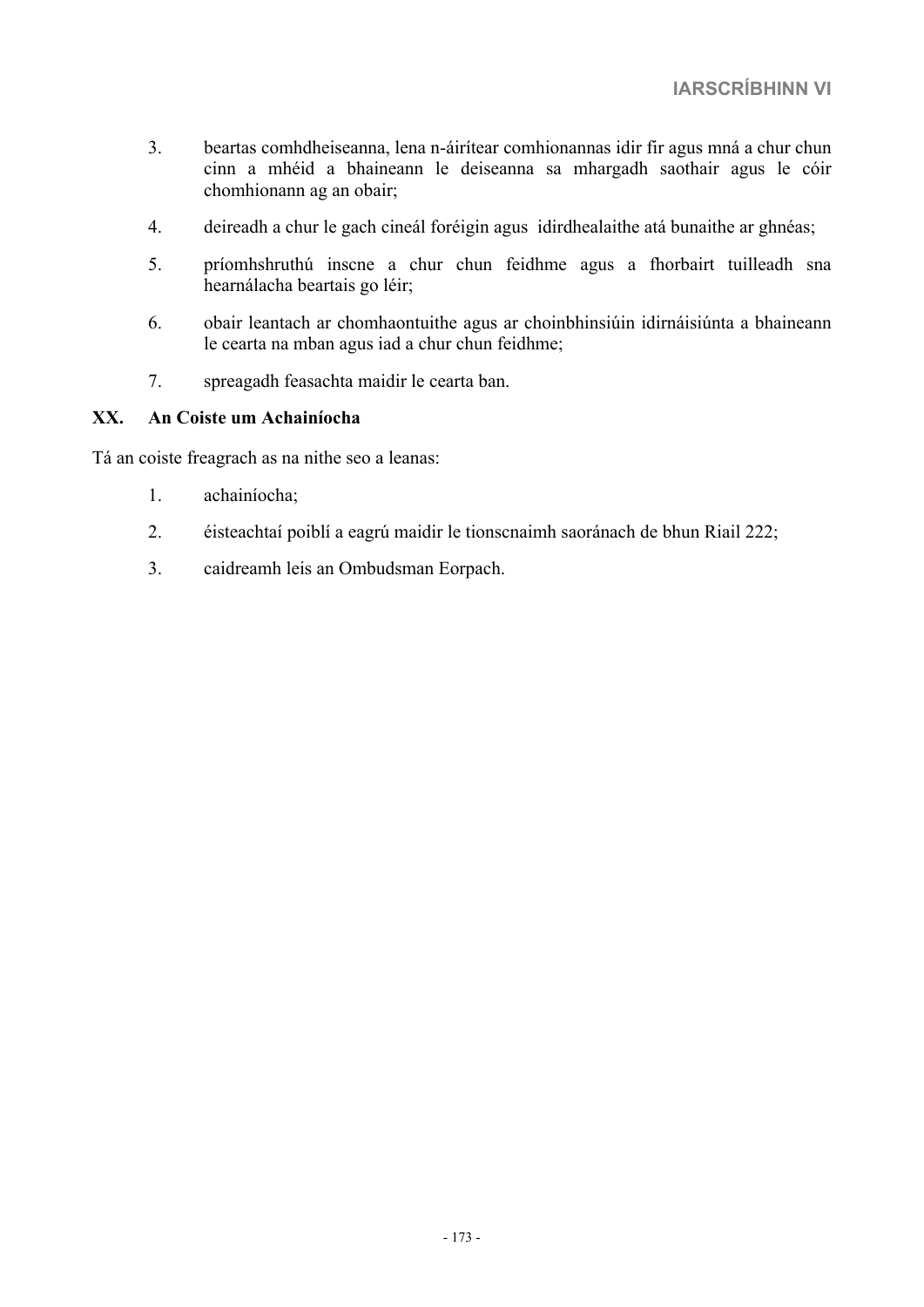# **IARSCRÍBHINN VII**

# IARSCRÍBHINN VII

# FORMHEAS AN CHOIMISIÚIN AGUS FAIREACHÁN AR GHEALLTANAIS A RINNEADH I RITH NA N-ÉISTEACHTAÍ

# Cuid I– Toiliú na Parlaiminte i ndáil le coláiste iomlán an Choimisiúin

# **Airteagal 1**

# **An bunús don mheasúnacht**

1. Déanfaidh an Pharlaimint meastóireacht ar na Coimisinéirí ainmnithe bunaithe ar a ninniúlachta ginearálta, a dtiomantais i leith na hEorpa agus a neamhspleáchais phearsanta. Déanfaidh sí measúnú ar a n-eolas faoina réimse freagrachta ionchasach agus ar a gcuid scileanna cumarsáide.

2. Tabharfaidh an Pharlaimint aird ar leith ar chóimheá inscne. Féadfaidh sí a barúil a thabhairt faoi na cúraimí a leithdháilfidh an tUachtarán toghaí i ndáil leis na réimsí éagsúla freagrachta.

3. Féadfaidh an Pharlaimint aon fhaisnéis a lorg atá ábhartha maidir le teacht ar chinneadh faoi inniúlacht na gCoimisinéirí ainmnithe. Beidh sí ag súil go ndéanfar nochtadh iomlán faisnéise i ndáil lena gcuid leasanna airgeadais. Déanfar dearbhuithe leasanna na gCoimisinéirí ainmnithe a chur chuig an gcoiste atá freagrach as gnóthaí dlíthiúla chun grinnscrúdú a dhéanamh orthu.

# **Airteagal 2**

# **Scrúdú a dhéanamh ar dhearbhú leasanna airgeadais**

1. Déanfaidh an coiste atá freagrach as gnóthaí dlíthiúla scrúdú ar dhearbhuithe leasanna airgeadais agus measúnú maidir le cibé a bhfuil inneachar an dearbhaithe a rinne coimisinéir ainmnithe cruinn agus iomlán agus cibé a féidir coinbhleacht leasa a ghlacadh mar thátal.

2. Is réamhchoinníoll riachtanach maidir le hhéisteacht a thionól ag an gcoiste atá freagrach as an ábhar é go bhfaighfear deimhniú ón gcoiste atá freagrach as gnóthaí dlíthiúla á rá nach ann d'aon choinbhleacht leasa. In éagmais deimhniú den sórt sin, cuirfear an nós imeachta do cheapadh an Choimisinéara ainmnithe ar fionraí fad is a leantar den nós imeachta a leagtar síos i mír 3(c).

3. Cuirfear na treoirlínte seo a leanas i bhfeidhm nuair a dhéanfaidh an coiste atá freagrach as gnóthaí dlíthiúla grinnscrúdú ar na dearbhuithe leasanna airgeadais:

- (a) más rud é, agus grinnscrúdú á dhéanamh ar dhearbhú leasanna airgeadais, go measann an Coiste, ar bhonn na ndoiciméad a bheidh tíolactha, go bhfuil an dearbhú beacht agus iomlán agus nach bhfuil aon rud ann a léiríonn coinbhleacht leasa iarbhír nó féideartha maidir le cúram an Choimisinéara ainmnithe, déanfaidh Cathaoirleach an choiste litir ag deimhniú an toraidh a sheoladh chuig na coistí atá freagrach as an éisteacht nó chuig na coistí bainteacha más rud é go dtarlaíonn nós imeachta i rith théarma oifige Coimisinéara;
- (b) má mheasann an Coiste go bhfuil faisnéis i ndearbhú leasanna Coimisinéara ainmnithe atá neamhiomlán nó frithráiteach, nó go bhfuil gá le tuilleadh faisnéise, déanfaidh sé, de bhun an Chreat-Chomhaontaithe maidir leis an gcaidreamh idir Parlaimint na hEorpa agus an Coimisiún Eorpach, a iarraidh ar an gCoimisinéir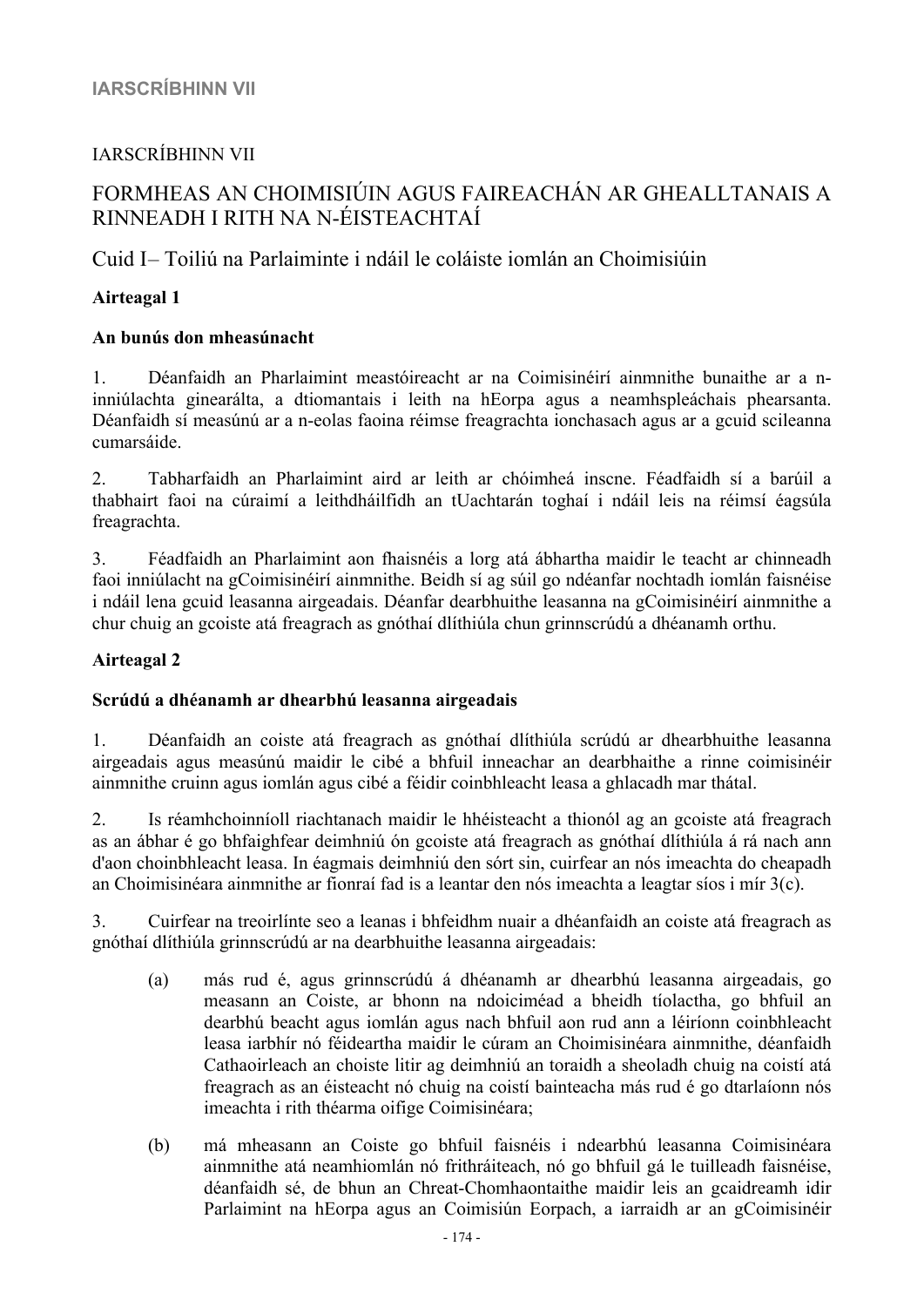ainmnithe faisnéis fhorlíontach a chur ar fáil gan moill mhíchuí agus déanfaidh sé an fhaisnéis a mheas agus déanfaidh sé anailís uirthi go cuí sula ndéanfaidh sé cinneadh. féadfaidh an coiste atá freagrach as gnóthaí dlíthiúla a chinneadh , i gcás inarb iomchuí, cuireadh chun cainte a thabhairt don Choimisinéara ainmnithe;

(c) má shainaithníonn an Coiste coinbhleacht leasa bunaithe ar an dearbhú leasanna airgeadais nó ar an bhfaisnéis fhorlíontach arna soláthar ag an gCoimisinéir ainmnithe, déanfaidh sé moltaí a tharraingt suas a mbeidh sé mar aidhm leo an choinbhleacht leasa a réiteach; féadfaidh tréigean na leasanna airgeadais atá i gceist nó go ndéanfadh Uachtarán an Choimisiúin athruithe ar chúram an Choimisinéara ainmnithe a bheith san áireamh sna moltaí; i gcásanna níos tromchúisí, mura naimsítear aon réiteach ar an gcoinbhleacht leasa, agus mar rogha dheiridh, féadfaidh an coiste atá freagrach as gnóthaí dlíthiúla teacht ar an tátal nach bhfuil an Coimisinéir ainmnithe in ann a chuid nó a cuid feidhmeanna a fheidhmiú i gcomhréir leis na Conarthaí agus leis an gCód Iompair; fiafróidh Uachtarán na Parlaiminte ansin ar Uachtarán an Choimisiúin cad iad na céimeanna breise atá i gceist aige nó aici a thógáil.

# **Airteagal 3**

# **Éisteachtaí**

1. Iarrfar ar gach Coimisinéir ainmnithe láithriú os comhair an choiste iomchuí nó na gcoistí iomchuí le haghaidh éisteacht aonair.

2. Ar mholadh ó Chomhdháil Chathaoirligh na gCoistí, eagróidh Comhdháil na nUachtarán agus na héisteachtaí. Beidh Cathaoirleach agus comhordaitheoirí gach coiste ar leith freagrach as na socruithe mionsonraithe. Féadfar rapóirtéirí a cheapadh.

3. Déanfar socruithe iomchuí chun na coistí ábhartha a bheith rannpháirteach freisin i gcás réimsí freagrachta measctha a bheith ann. Tá trí rogha ann:

- (a) má thagann cúram an Choimisinéara ainmnithe faoi réimse freagrachta aon choiste amháin, is é an coiste sin amháin (an coiste atá freagrach) a thabharfaidh éisteacht don Choimisinéir ainmnithe;
- (b) má thagann cúram an Choimisinéara ainmnithe go cothrom, a bheag nó a mhór, faoi réimse freagrachta níos mó ná coiste amháin, is iad na coistí sin (coistí comhpháirteacha) a thabharfaidh éisteacht go comhpháirteach don Choimisinéir ainmnithe; agus
- (c) má thagann cúram an Choimisinéara ainmnithe faoi réimse freagrachta coiste amháin den chuid is mó agus nach dtagann ach cuid bheag den chúram faoi réimse freagrachta coiste amháin eile ar a laghad, is é an coiste is mó freagracht a thabharfaidh éisteacht don Choimisinéir ainmnithe déanfar é sin i gcomhlachas leis an gcoiste eile nó leis na coistí eile (coistí comhlachaithe)

4. Rachfar i gcomhairle go hiomlán le hUachtarán toghaí an Choimisiúin faoi na socruithe.

5. Cuirfidh na coistí ceisteanna i scríbhinn faoi bhráid na gCoimisinéirí ainmnithe in am trátha roimh na héisteachtaí. Déanfaidh Comhdháil Chathaoirligh na gCoistí dhá cheist chomhchoiteanna a dhréachtú do gach Coimisinéir ainmnithe, saincheisteanna inniúlachta ginearálta, tiomantas don Eoraip agus neamhspleáchas pearsanta a bheidh i gceist sa chéad cheann,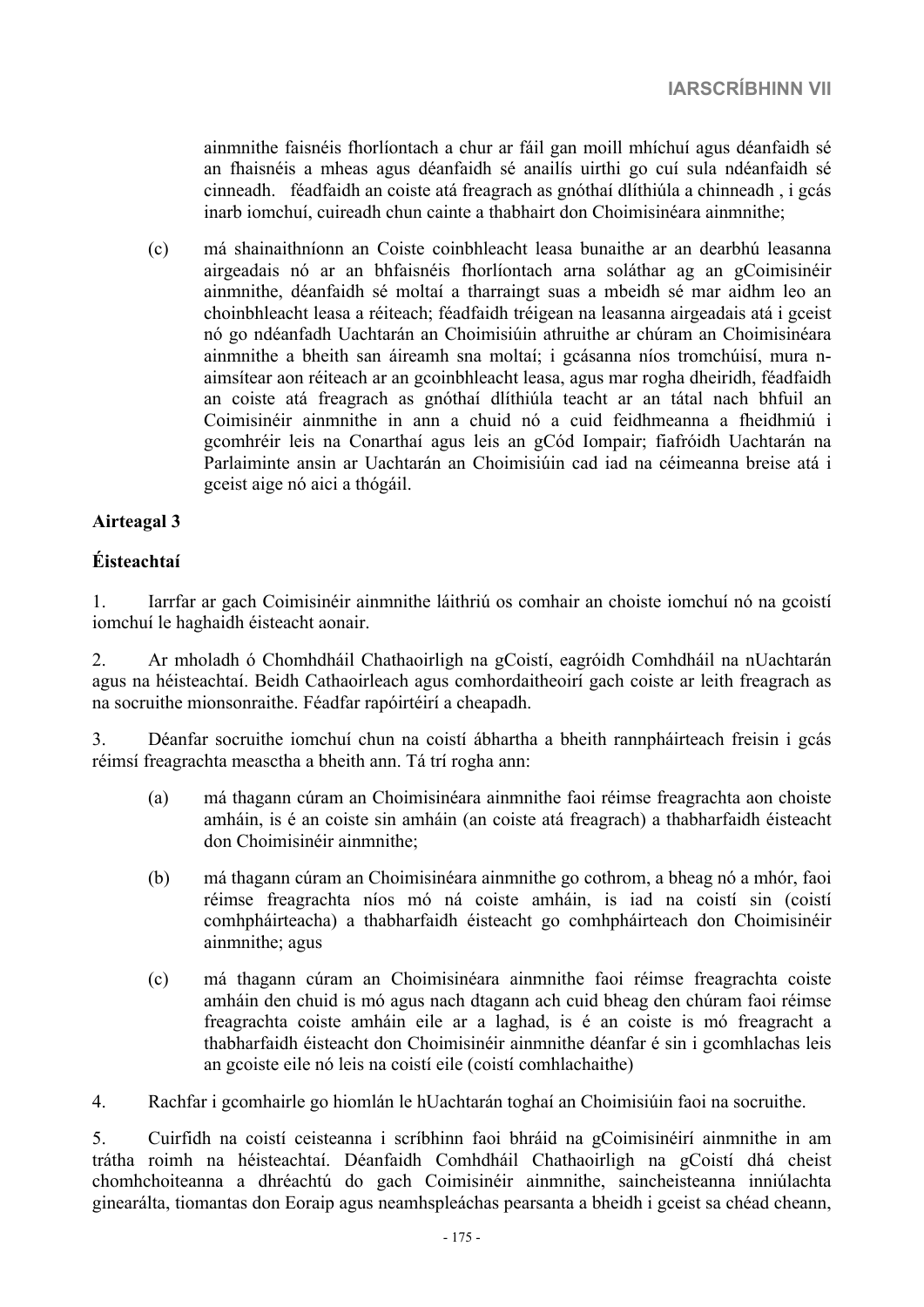agus bainistiú an chúraim agus comhar leis an bParlaimint a bheidh i gceist sa dara ceann. Déanfaidh an coiste freagrach cúig cheist eile a thíolacadh; ní cheadófar fo-cheisteanna. I gcás coistí comhpháirteacha, tabharfar de cheart do gach ceann acu trí cheist a thíolacadh.

Foilseofar curriculum vitae na gCoimisinéirí ainmnithe agus a gcuid freagraí ar na ceisteanna i scríbhinn ar shuíomh gréasáin na Parlaiminte roimh an éisteacht.

6. Leagfar amach go mairfidh gach éisteacht trí huaire an chloig. Seolfar na héisteachtaí faoi chúinsí agus faoi choinníollacha ina mbeidh deis chomhionann agus chothrom ag na Coimisinéirí ainmnithe iad féin a chur in iúl agus a gcuid tuairimí a chur i láthair.

7. Iarrfar ar na Coimisinéirí ainmnithe ráiteas tosaigh ó bhéal a dhéanamh nach mairfidh níos faide ná 15 nóiméad. Déanfar suas le 25 ceist, grúpáilte le chéile de réir téama aon uair is féidir sin, a chur i rith na héisteachta. Féadfar ceist leantach amháin a chur láithreach laistigh den tréimhse ama leithdháilte. Déanfar formhór an ama labhartha a leithdháileadh ar ghrúpaí polaitiúla, *mutatis mutandis* i gcomhréir le Riail 171. Is é a bheidh mar aidhm ag na héisteachtaí ná comhrá polaitiúil iolraíoch a fhorbairt idir na Coimisinéirí ainmnithe agus na Feisirí. Roimh dheireadh na héisteachta, tabharfar an deis do na Coimisinéirí ainmnithe ráiteas deiridh gairid a dhéanamh.

8. Beidh tarchur closamhairc beo ann do na héisteachtaí a chuifear ar fáil saor in aisce don phobal agus do na meáin. Déanfar taifeadadh innéacsaithe de na héisteachtaí a chur ar fáil don phobal laistigh de 24 huaire an chloig.

# **Airteagal 4**

# **Meastóireacht**

1. Tiocfaidh an Cathaoirleach agus na comhordaitheoirí le chéile gan mhoill tar éis na héisteachta chun meastóireacht a dhéanamh ar na Coimisinéirí ainmnithe ar leithligh. Seolfar na cruinnithe sin i seomra iata. Iarrfar ar na comhordaitheoirí a rá, dar leo, an bhfuil na Coimisinéirí ainmnithe cáilithe chun bheith ina gcomhaltaí den choláiste agus chun na dualgais áirithe atá sannta dóibh a chomhlíonadh. Déanfaidh Comhdháil Chathaoirligh na gCoistí múnla pro forma a dhearadh chun cabhrú leis an meastóireacht.

2. I gcás coistí comhpháirteacha, gníomhóidh Cathaoirleach agus comhordaitheoirí na gcoistí lena mbaineann go comhpháirteach i rith an nós imeachta.

3. Beidh litir mheastóireachta aonair ann do gach Coimisinéir ainmnithe. Cuirfear san áireamh tuairimí na gcoistí uile a mbeidh baint acu leis an éisteacht.

4. Beidh feidhm ag na prionsabail seo a leanas maidir le meastóireacht na gcomhordaitheoirí:

- (a) Má fhormheasann na comhordaitheoirí Coimisinéir ainmnithe d'aon ghuth, déanfaidh an Cathaoirleach litir fhormheasa a chur isteach thar a gceann.
- (b) Má dhiúltaíonn na comhordaitheoirí Coimisinéir ainmnithe d'aon ghuth, déanfaidh an Cathaoirleach litir dhiúltaithe a chur isteach thar a gceann.
- (c) Má fhormheasann comhordaitheoirí, arb ionann iad agus tromlach de dhá thrian ar a laghad de chomhaltas an choiste, Coimisinéir ainmnithe, déanfaidh an Cathaoirleach litir a chur isteach thar a gceann ina luaitear go bhformheasann tromlach mór an Coimisinéir ainmnithe. Déanfar tuairimí mionlaigh a lua arna iarraidh sin.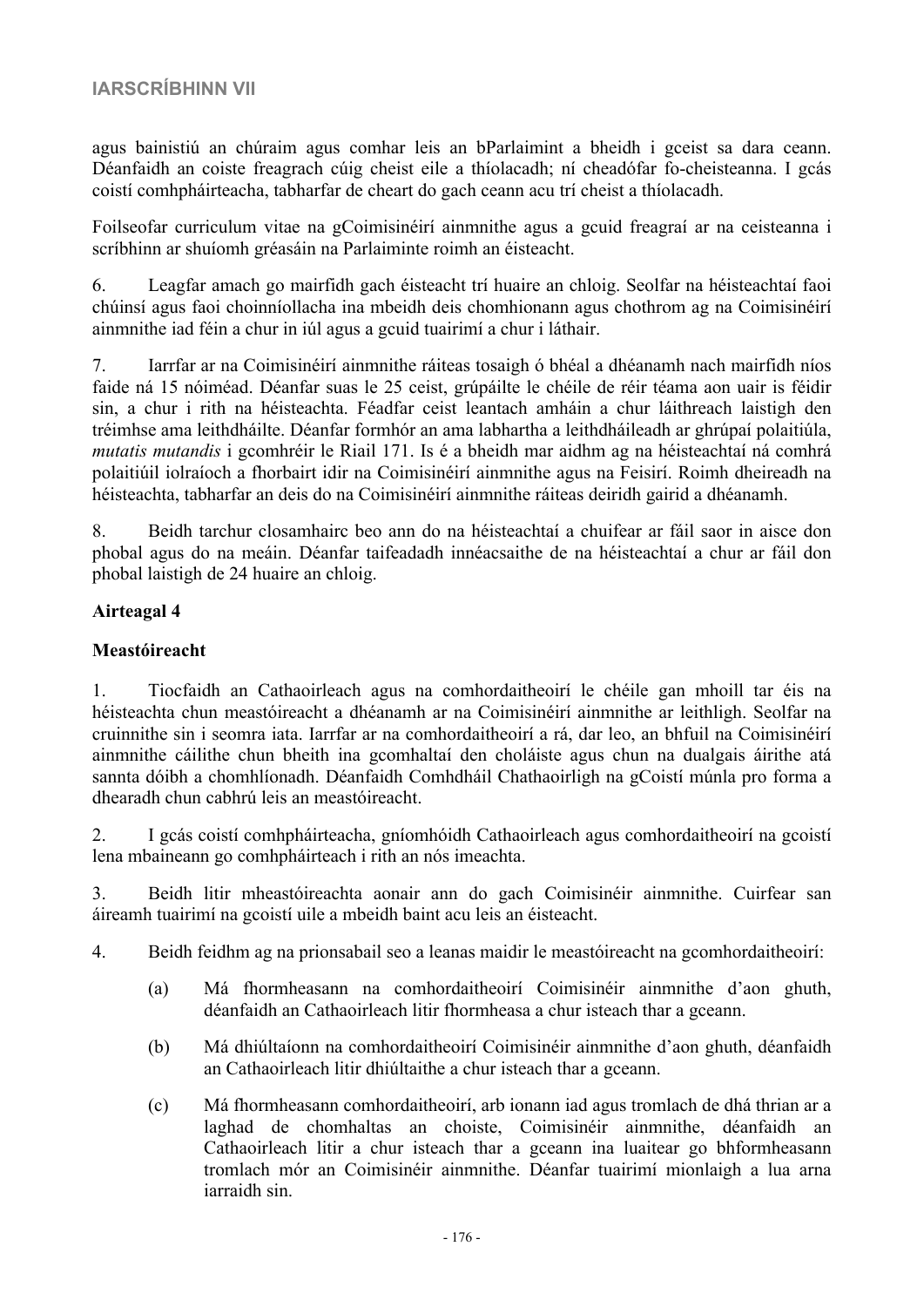- (d) Mura n-éiríonn le comhordaitheoirí tromlach de dhá thrian ar a laghad de chomhaltas an choiste a fháil chun an t-iarrthóir a fhormheas, déanfaidh siad
- faisnéis bhreise a iarraidh ar dtús trí cheisteanna i scríbhinn breise;
- más rud é go bhfuil comhordaitheoirí míshásta i gcónaí, a iarraidh go mbeidh éisteacht atosaithe de 1.5 uair an chloig ann faoi réir fhormheas Chomhdháil na nUachtarán;
- (e) Más rud é, tar éis pointe (d) a chur i bhfeidhm, go bhformheasann comhordaitheoirí, arb ionann iad agus tromlach de dhá thrian ar a laghad de chomhaltas an choiste, Coimisinéir ainmnithe, déanfaidh an Cathaoirleach litir a chur isteach thar a gceann ina luaitear go bhformheasann tromlach mór an Coimisinéir ainmnithe. Déanfar tuairimí mionlaigh a lua arna iarraidh sin.
- (f) Más rud é, tar éis pointe (d) a chur i bhfeidhm, nach bhfuil tromlach comhordaitheoirí, arb ionann iad agus tromlach de dhá thrian ar a laghad de chomhaltas an choiste, fós ann chun an Coimisinéir ainmnithe a fhormheas, déanfaidh an Cathaoirleach cruinniú coiste a chomóradh agus déanfar an dá cheist a luaitear in Airteagail 3(1) a chur faoi vóta. Cuirfidh an Cathaoirleach litir isteach ina luaitear meastóireacht an choiste.

5. Déanfar litreacha meastóireachta na gcoistí a tharchur laistigh de 24 uair an chloig i ndiaidh an phróisis meastóireachta a thabhairt chun críche. Scrúdóidh Comhdháil Chathaoirligh na gCoistí na litreacha agus, ina dhiaidh sin, seolfar chuig Comhdháil na nUachtarán iad. Mura rud é go gcinneann sí tuilleadh faisnéise a lorg, déanfaidh Comhdháil na nUachtarán, tar éis tuairimí a mhalartú, a dhearbhú go bhfuil deireadh leis na héisteachtaí agus údaróidh sí foilsiú na litreacha meastóireachta go léir.

# **Airteagal 5**

# **Tíolacadh an choláiste**

1. Tabharfar cuireadh d'Uachtarán nuathofa an Choimisiúin Coláiste iomlán na gCoimisinéirí ainmnithe agus a gclár a thíolacadh ag suí den Pharlaimint agus tabharfar cuireadh d'Uachtarán na Comhairle Eorpaí agus d'Uachtarán na Comhairle a bheith i láthair ag an suí sin. Beidh díospóireacht ann i ndiaidh an tíolactha. Chun an díospóireacht a thabhairt chun críche, féadfaidh aon ghrúpa polaitiúil nó Feisirí a shroicheann an tairseach íseal ar a laghad tairiscint i gcomhair rúin a chur síos. Beidh feidhm ag Riail 123(3) go (5b).

2. Tar éis na vótála ar an tairiscint i gcomhair rúin, déanfaidh an Pharlaimint vótáil i dtaobh an dtugann sí, nó nach dtugann sí, a toiliú le ceapadh an Uachtaráin thoghaí agus na gCoimisinéirí ainmnithe mar chomhlacht. Déanfaidh an Pharlaimint cinneadh le tromlach na vótaí a chaitear, trí ghlaoch rolla. Féadfaidh sí an vótáil a chur siar go dtí an chéad suí eile.

# **Airteagal 6**

# **Faireachán ar ghealltanais a rinneadh i rith na n-éisteachtaí**

Déanfaidh an coiste freagrach na tiomantais a thug Coimisinéirí ainmnithe agus na tosaíochtaí ar a ndearna siad trácht i rith na n-éisteachtaí a athbhreithniú i rith a shainordú nó a sainordú, i gcomhthéacs an idirphlé struchtúrtha bliantúil leis an gCoimisiún a dhéantar i gcomhréir le mír 1 d'Iarscríbhinn 4 den Chreat-Chomhaontú maidir leis an gcaidreamh idir Parlaimint na hEorpa agus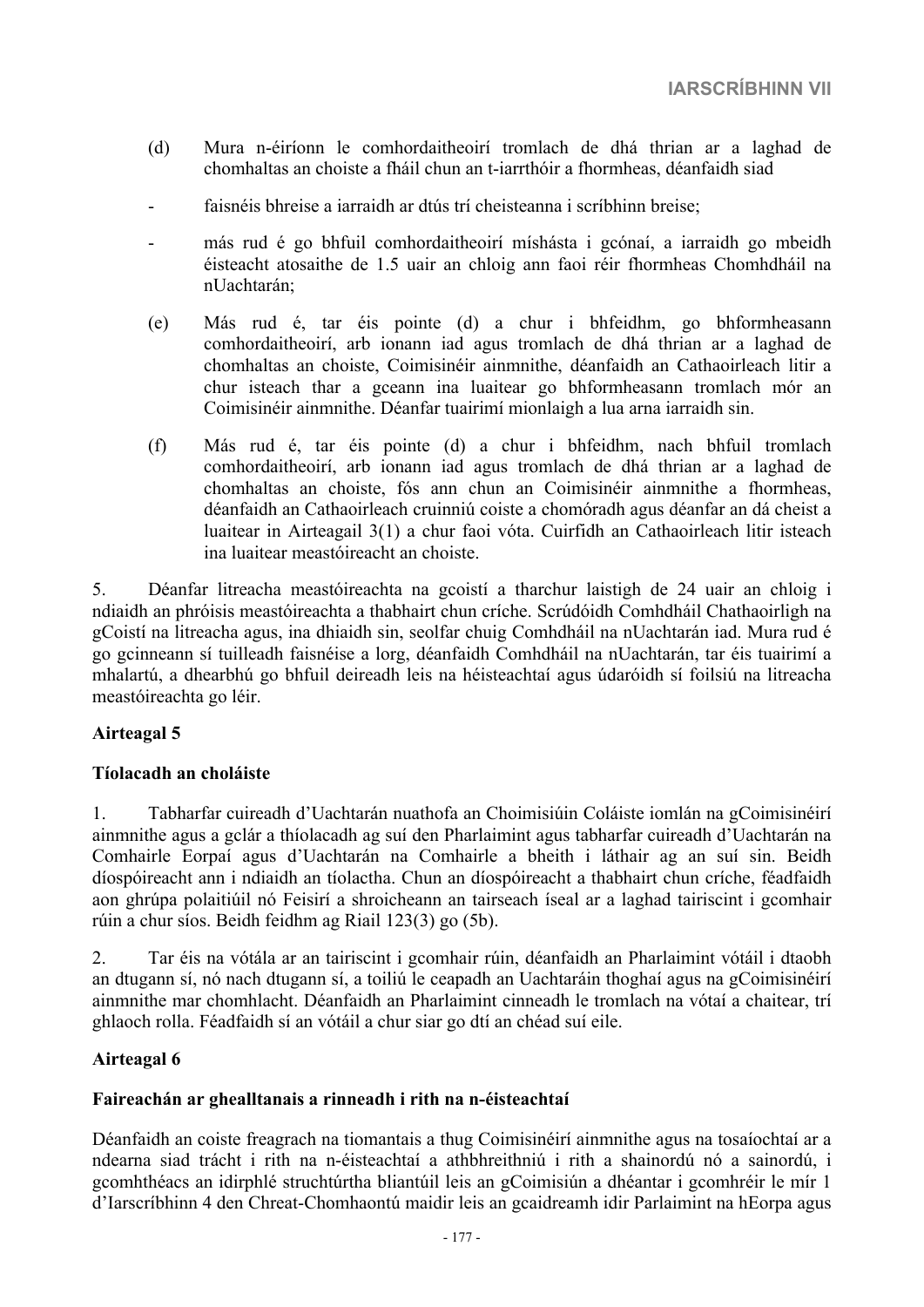# **IARSCRÍBHINN VII**

an Coimisiún Eorpach.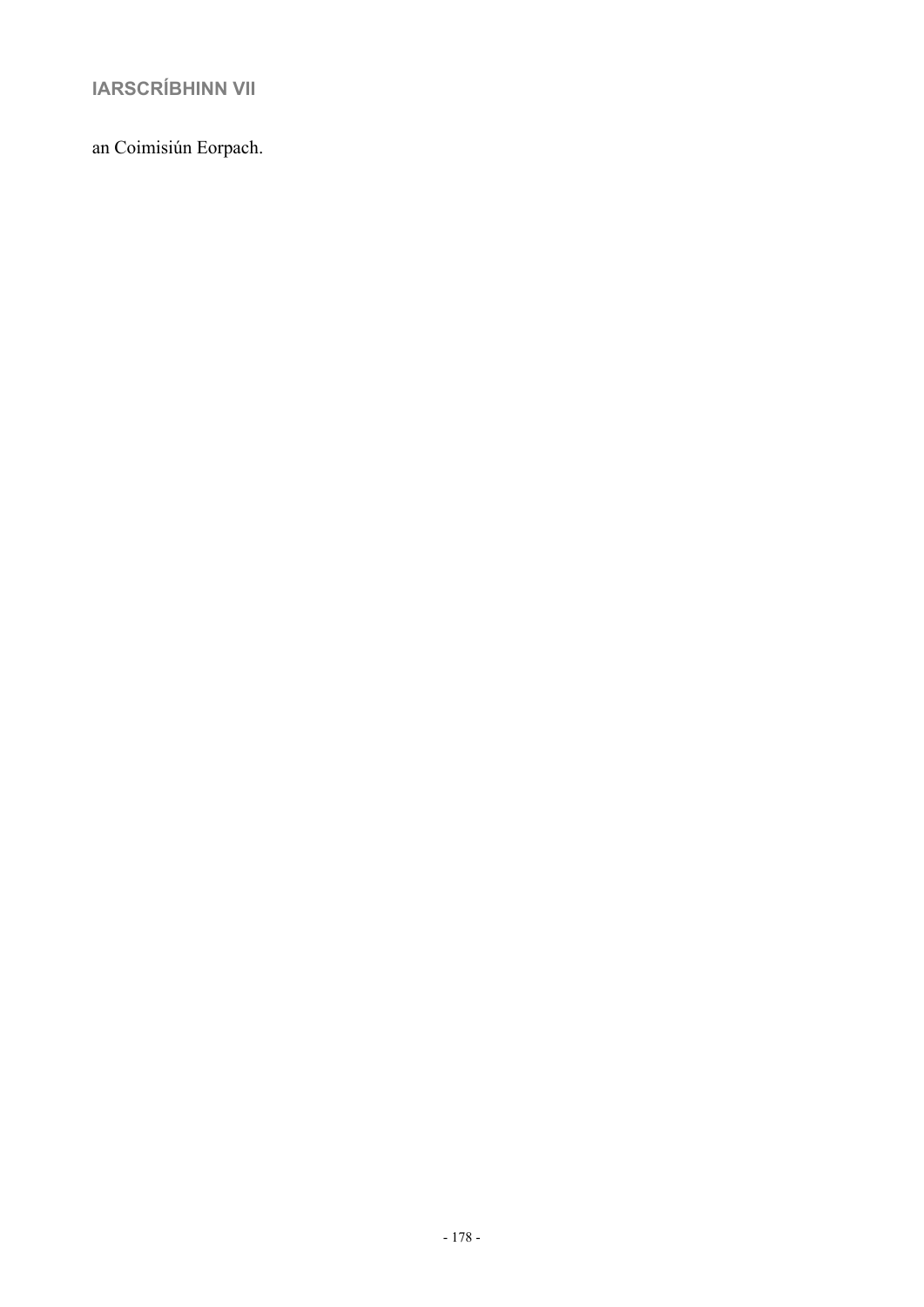Cuid II – Athrú substaintiúil ar chúraimí nó athrú ar chomhdhéanamh Choláiste na gCoimisinéirí le linn a théarma oifige

# **Airteagal 7**

# **Folúntas**

Nuair atá folúntas a tharlaíonn mar gheall ar éirí as oifig, scor éigeantach nó bás le líonadh, déanfaidh an Pharlaimint, ag gníomhú di le dithneas, a iarraidh ar an gCoimisinéir ainmnithe páirt a ghlacadh in éisteacht faoi na coinníollacha céanna atá leagtha síos i mír 1.

# **Airteagal 8**

# **Aontachas Ballstáit nua**

I gcás aontachas Ballstáit nua, iarrfaidh an Pharlaimint ar an gCoimisinéir ainmnithe páirt a ghlacadh in éisteacht faoi na coinníollacha céanna a leagtar síos i gCuid 1.

# **Airteagal 9**

# **Athrú substaintiúil ar chúraimí**

I gcás ina dtarlaíonn athrú substaintiúil ar chúraimí le linn théarma oifige an Choimisiúin, iarrfar ar na Coimisinéirí lena mbaineann páirt a ghlacadh in éisteacht faoi na coinníollacha céanna a leagtar síos i gCuid 1 sula dtugann siad faoina bhfreagrachtaí nua.

# **Airteagal 10**

# **Vótáil i suí iomlánach**

De mhaolú ar an nós imeachta atá leagtha síos i Riail 125(7), an t-ochtú fomhír, nuair a bhainfidh an vóta sa suí iomlánach le ceapadh Coimisinéara aonair, is le ballóid rúnda a dhéanfar an vótáil.